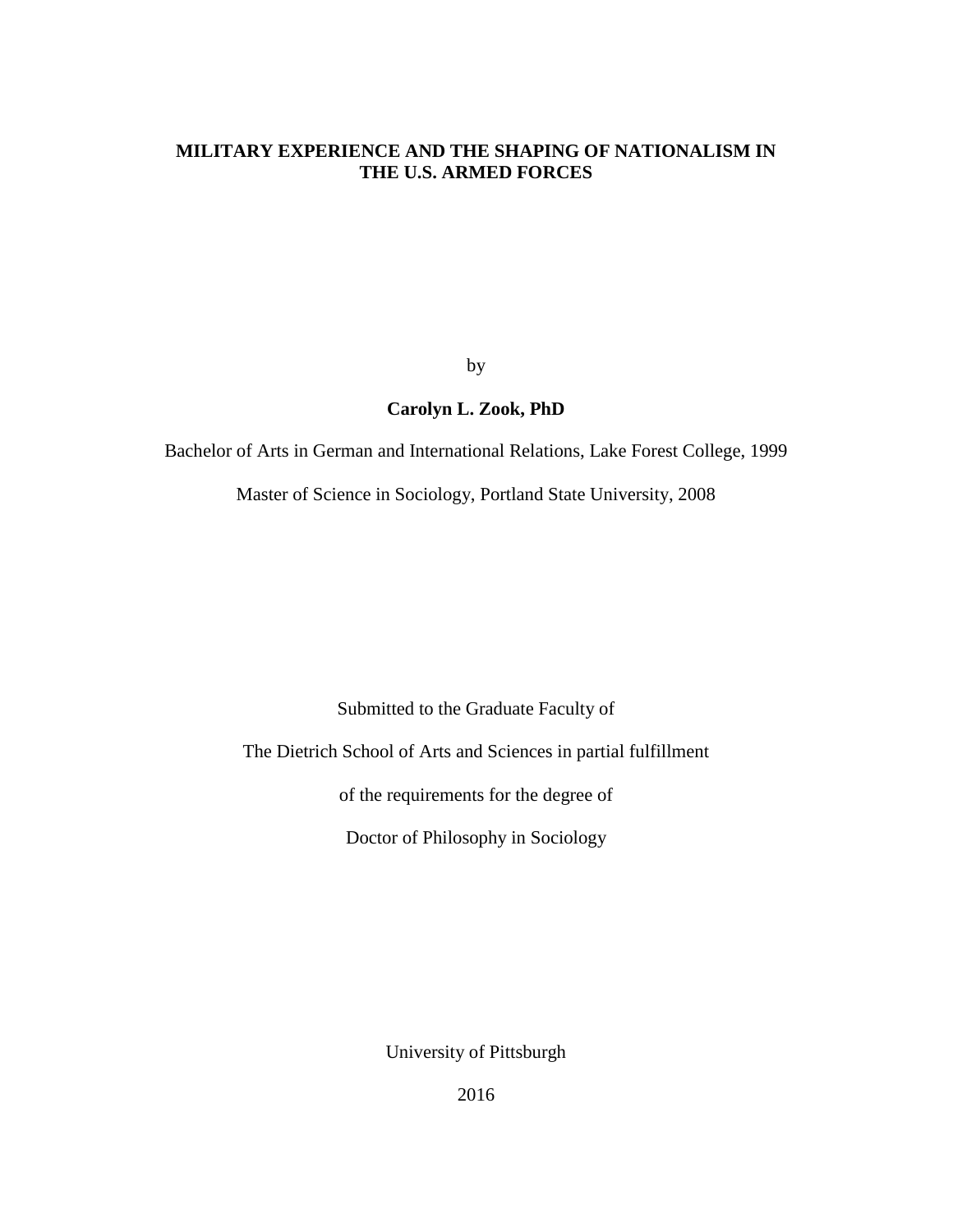## UNIVERSITY OF PITTSBURGH

The Dietrich School of Arts and Sciences

This dissertation was presented

by

Carolyn L. Zook, PhD

It was defended on

March 24, 2016

and approved by

Waverly Duck, PhD, Assistant Professor, University of Pittsburgh, Department of Sociology

Susan Zickmund, PhD, Associate Professor, University of Pittsburgh, Department of

Medicine and Clinical and Translational Science

Dissertation Co-Advisor: Mohammed Bamyeh, PhD, Professor, University of Pittsburgh,

Department of Sociology

Dissertation Co-Advisor: Rachel Kutz-Flamenbaum, PhD, Assistant Professor, University of

Pittsburgh, Department of Sociology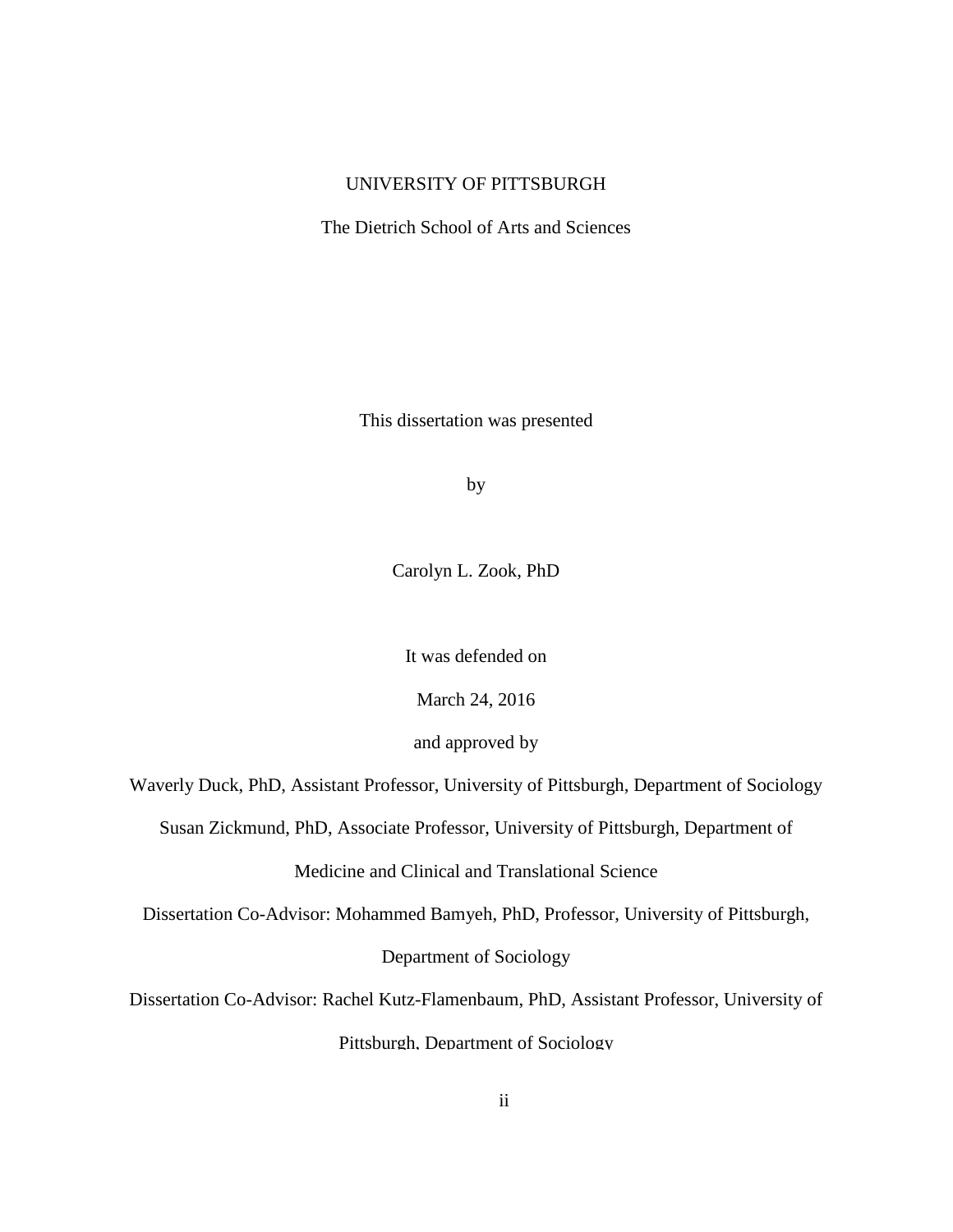Copyright © by Carolyn L. Zook, PhD

2016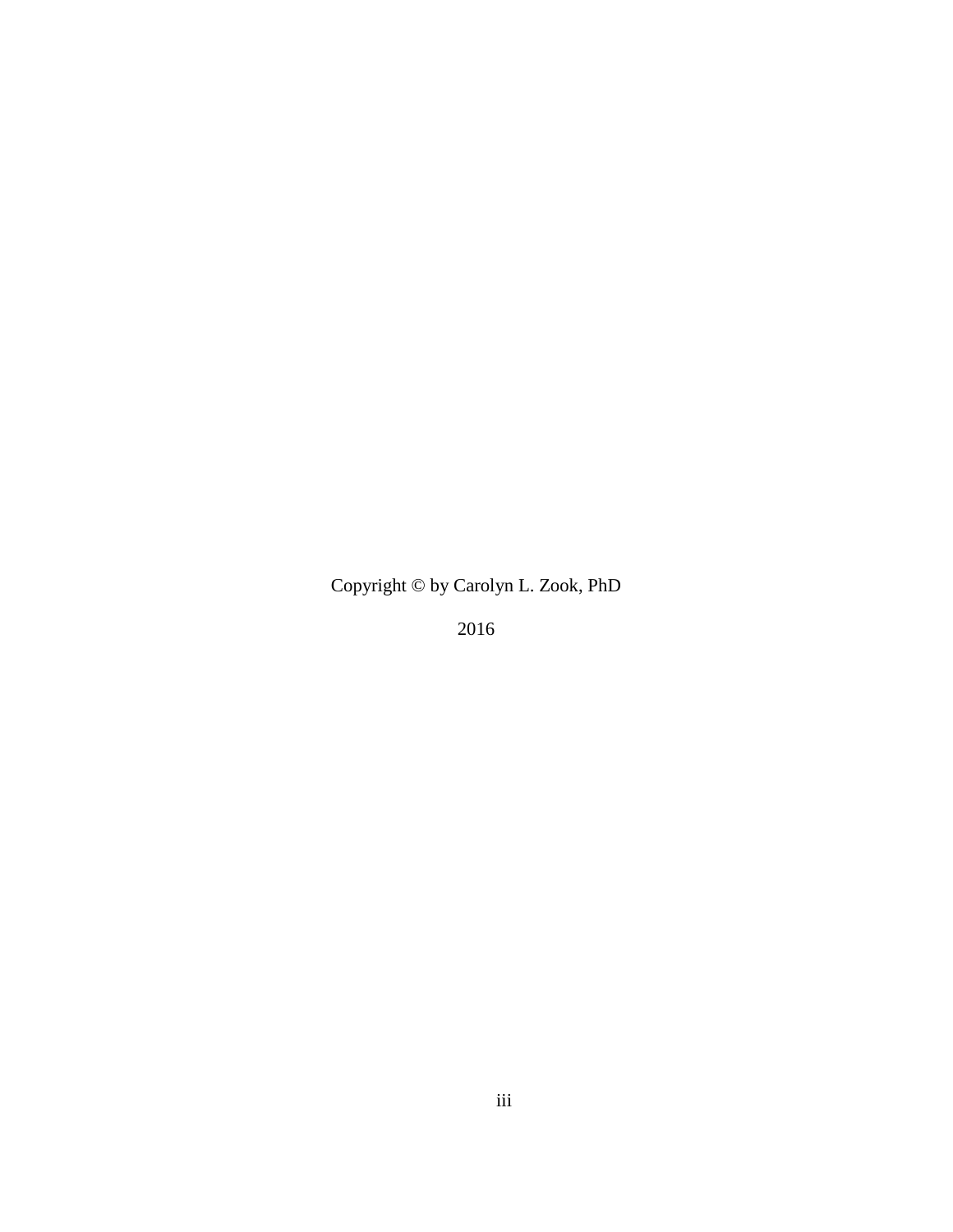### **MILITARY EXPERIENCE AND THE SHAPING OF NATIONALISM IN THE U.S. ARMED FORCES**

Carolyn L. Zook, PhD

University of Pittsburgh, 2016

This study examines the agency of individuals, their understanding of nationalist messages, and how these messages are then incorporated back into the everyday. Specifically, I ask: What combat experiences explain a soldier's critical, nationalistic, or mixed attitude toward the U.S. following their combat deployment? What structural factors resonate at the individual level? How are broad messages of national unity, sacrifice, and patriotism interpreted and consequently incorporated into everyday lives? Sociological work on nationalism has largely ignored the American case, as well as individual level data in current research on nationalism; gaps this dissertation aims to fill. To answer these questions, I used a mixed methods approach to collect and analyze two data sets: 1) a quantitative survey on nationalistic attitudes of soldiers, and 2) in-depth, semi-structured interviews with U.S. soldiers who served in combat zones of the Iraq or Afghanistan wars. These questions were conceptualized by focusing on three key areas of solders' combat experiences: 1) Recruitment: Soldiers who enlisted because of 9/11 will view their combat experiences with a more nationalistic view than those who enlisted prior to 9/11. Findings showed that 9/11 was not as important of a factor as initially thought, but rather that soldiers are committed to service in general; 2) Combat: Soldiers who served in a combat zone will rationalize significant experiences with a more nationalistic view than those who report no experience of significant or difficult events.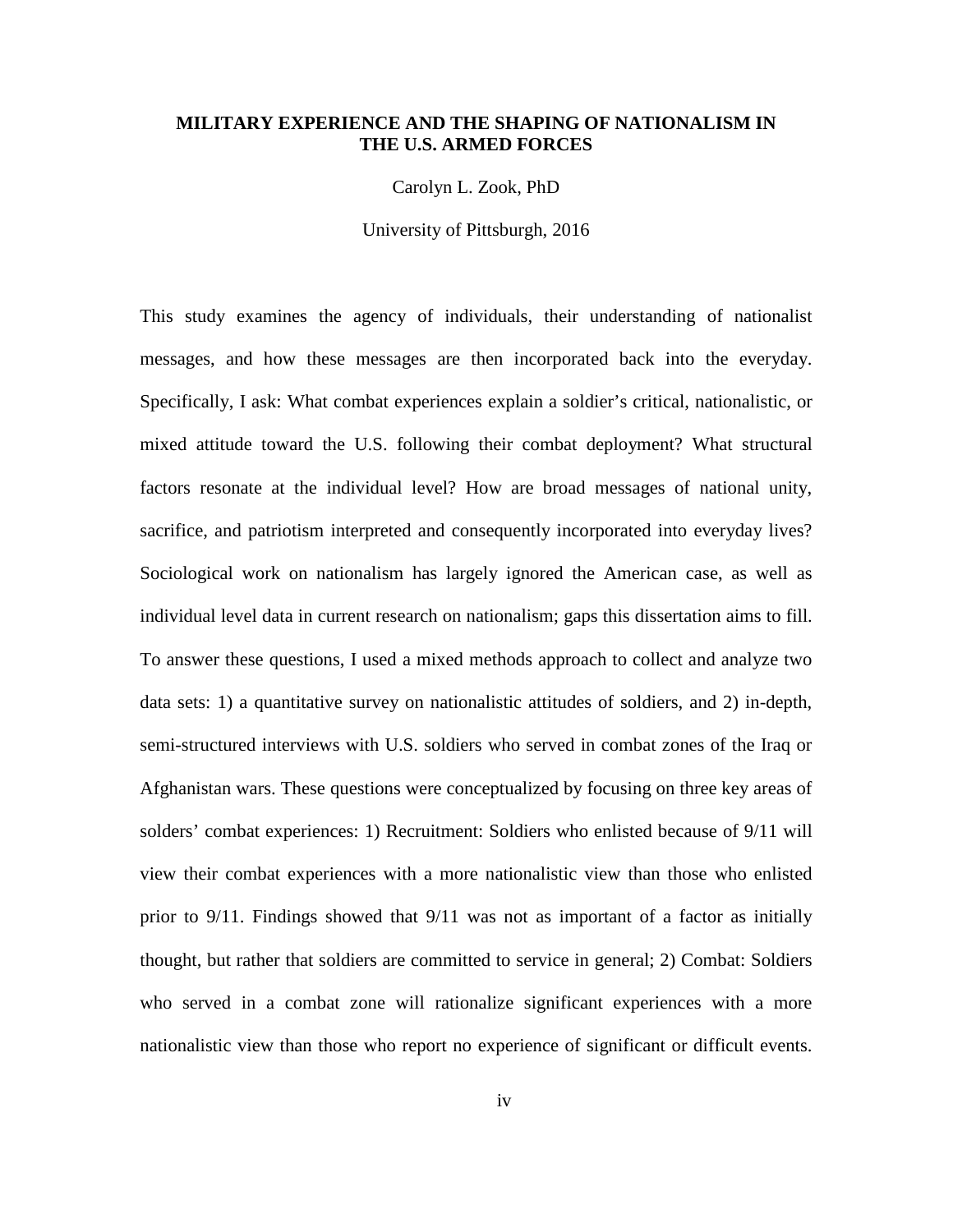Findings suggest that soldiers did not overtly make a connection with their significant experiences using national rhetoric, but they do maintain ideals rooted in the values and beliefs of the country; 3) Returning Home Post-Deployment: Soldiers who return home to widely accessible resources and support networks will have a more favorable view of their military experience and a more nationalistic narrative than soldiers who return home to limited or difficult to navigate resources. Findings suggest that social networks made for both an ease of transition to civilian life, but also complicated it in terms of strained family dynamics.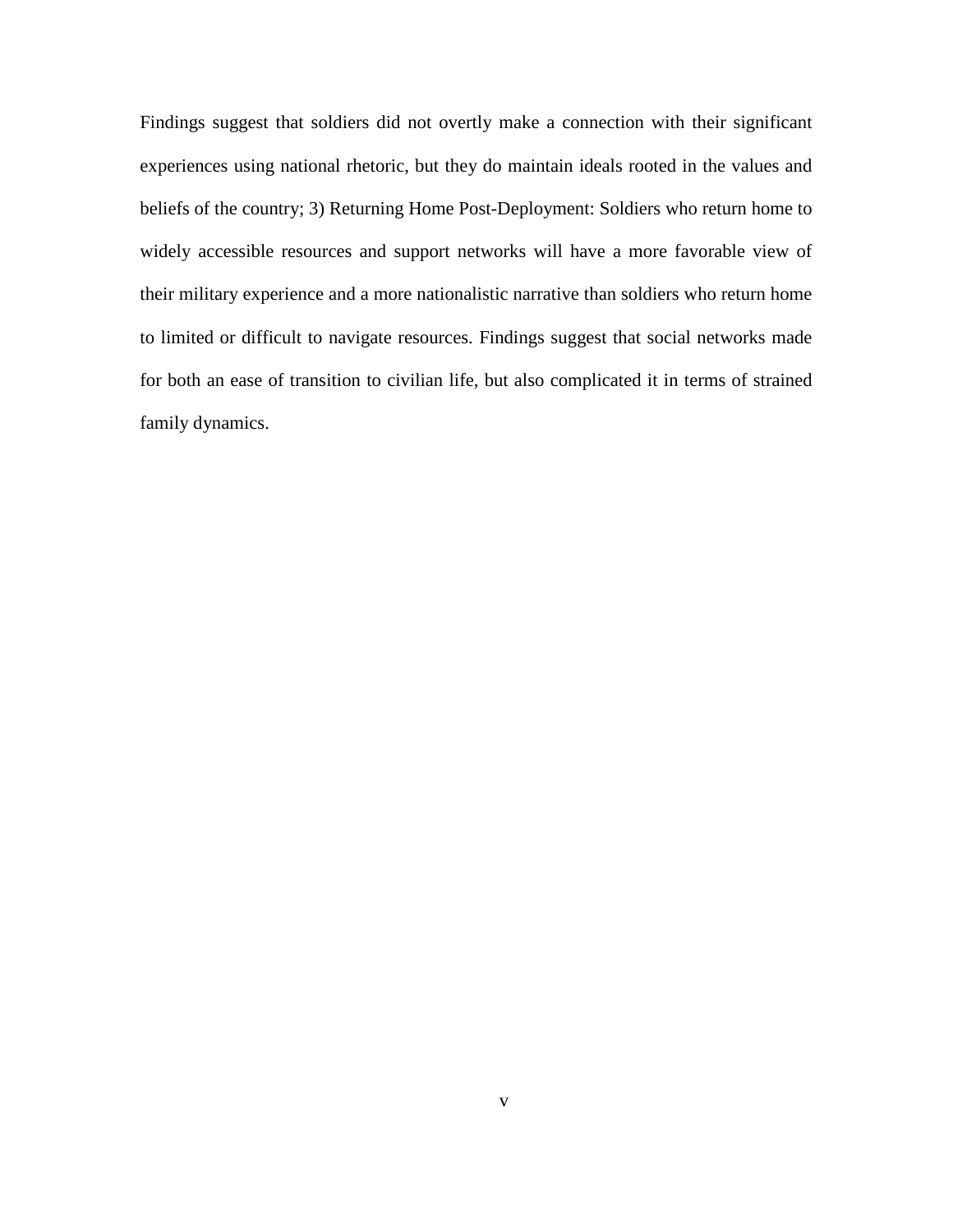# **TABLE OF CONTENTS**

| 1.0 |              |                                               |  |
|-----|--------------|-----------------------------------------------|--|
| 2.0 |              |                                               |  |
|     | 2.1          |                                               |  |
|     | 2.2          |                                               |  |
|     | 2.3          | STATE-FRAMED AND COUNTER-STATE UNDERSTANDINGS |  |
|     |              |                                               |  |
|     | 2.4          |                                               |  |
|     | 2.5          |                                               |  |
| 3.0 |              |                                               |  |
|     | 3.1          |                                               |  |
|     | 3.2          |                                               |  |
|     | 3.3          | WORKING HYPOTHESES, INDEPENDENT/DEPENDENT     |  |
|     |              |                                               |  |
|     | <b>3.3.1</b> |                                               |  |
|     |              |                                               |  |
|     |              |                                               |  |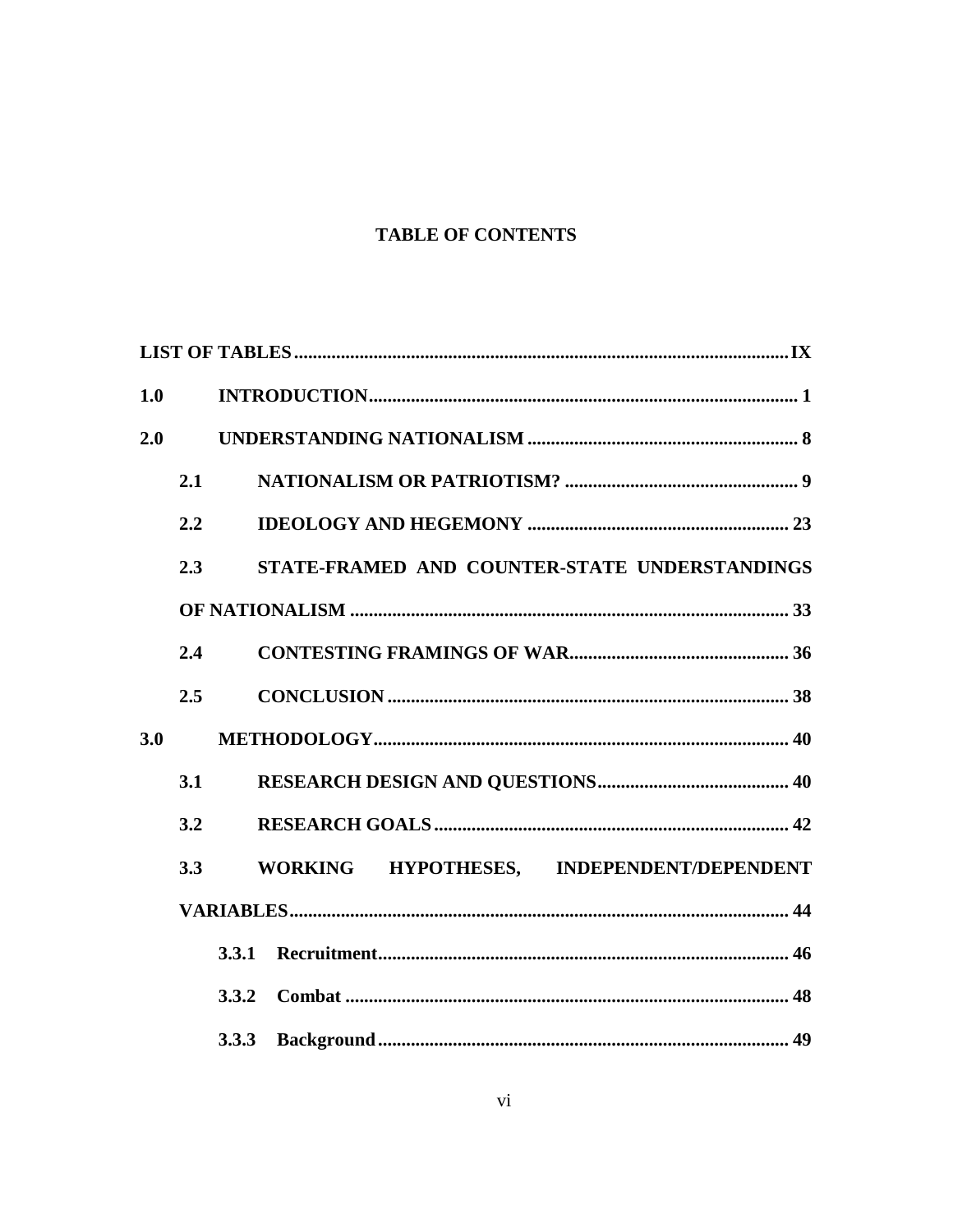|     | 3.4 |                                                                  |  |
|-----|-----|------------------------------------------------------------------|--|
|     |     | 3.4.1                                                            |  |
|     |     | Methodological Approach: Statistical Descriptives 54<br>3.4.2    |  |
|     |     |                                                                  |  |
|     |     |                                                                  |  |
|     |     |                                                                  |  |
|     |     | Methodological Approach: Thematic Narrative Analysis 63<br>3.4.3 |  |
|     |     | 3.4.3.1 Data Set #2 and Access: In-depth Interviews 64           |  |
|     |     | 3.4.3.2                                                          |  |
|     | 3.5 |                                                                  |  |
| 4.0 |     |                                                                  |  |
|     | 4.1 |                                                                  |  |
|     | 4.2 | <b>BACKGROUND OF SURVEY RESPONDENTS  76</b>                      |  |
|     | 4.3 |                                                                  |  |
|     | 4.4 |                                                                  |  |
|     |     | 5.0 STRUCTURAL FACTORS AFFECTING NATIONALISM  82                 |  |
|     | 5.1 |                                                                  |  |
|     |     | 5.1.1                                                            |  |
|     |     |                                                                  |  |
|     |     |                                                                  |  |
|     |     |                                                                  |  |
|     | 5.2 |                                                                  |  |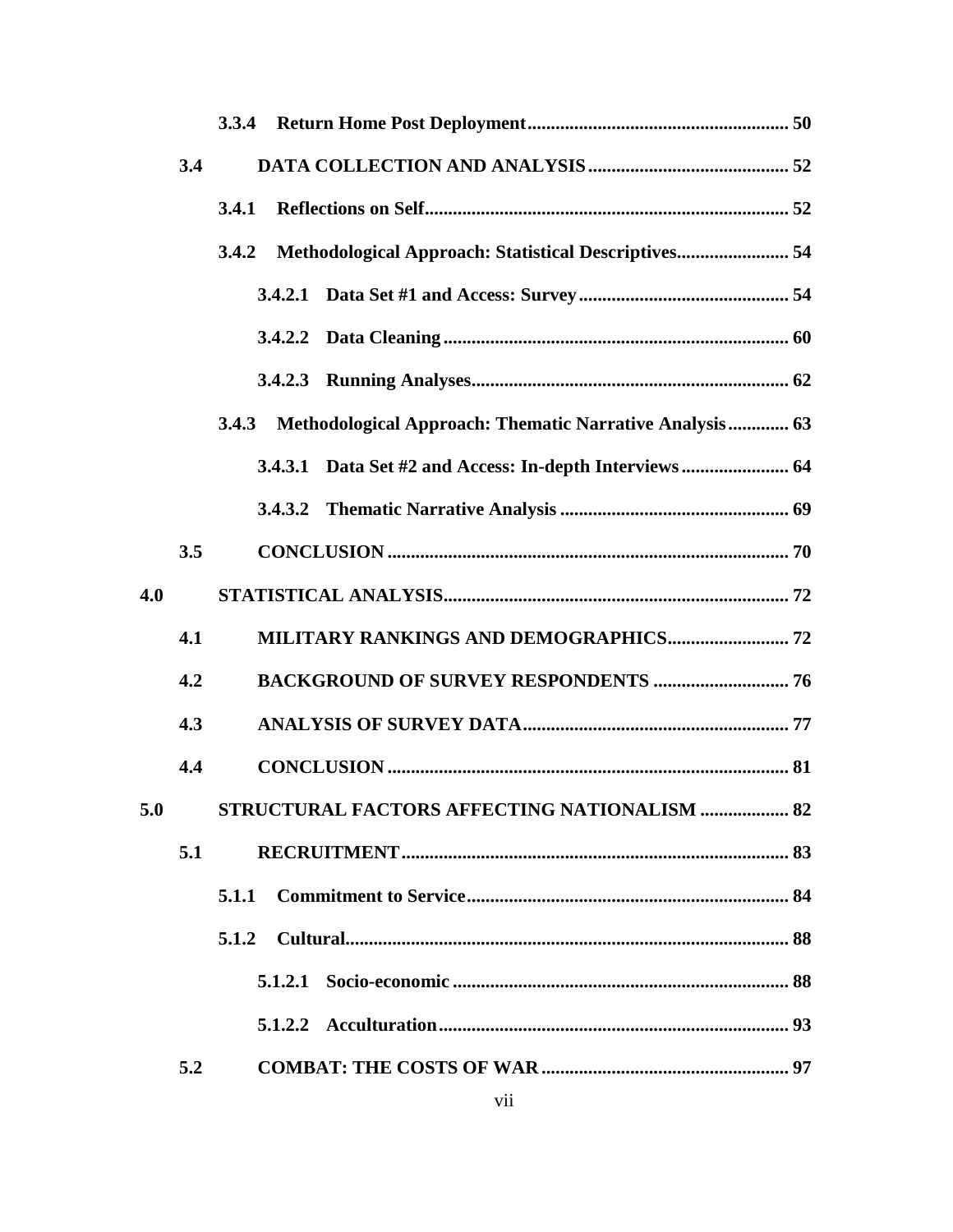|     | 5.3 |       |                                                         |  |
|-----|-----|-------|---------------------------------------------------------|--|
|     |     | 5.3.1 |                                                         |  |
|     |     | 5.3.2 |                                                         |  |
|     | 5.4 |       |                                                         |  |
| 6.0 |     |       |                                                         |  |
|     | 6.1 |       |                                                         |  |
|     | 6.2 |       | <b>LOYALTY TO COUNTRY VERSUS GOVERNMENT  140</b>        |  |
|     | 6.3 |       | <b>LOYALTY IN INDIVIDUALS: EDWARD SNOWDEN 154</b>       |  |
|     | 6.4 |       | <b>LOYALTY IN INDIVDIUALS: ANTI-WAR PROTESTERS  158</b> |  |
|     | 6.5 |       |                                                         |  |
| 7.0 |     |       |                                                         |  |
|     |     |       |                                                         |  |
|     |     |       |                                                         |  |
|     |     |       |                                                         |  |
|     |     |       |                                                         |  |
|     |     |       |                                                         |  |
|     |     |       |                                                         |  |
|     |     |       |                                                         |  |
|     |     |       |                                                         |  |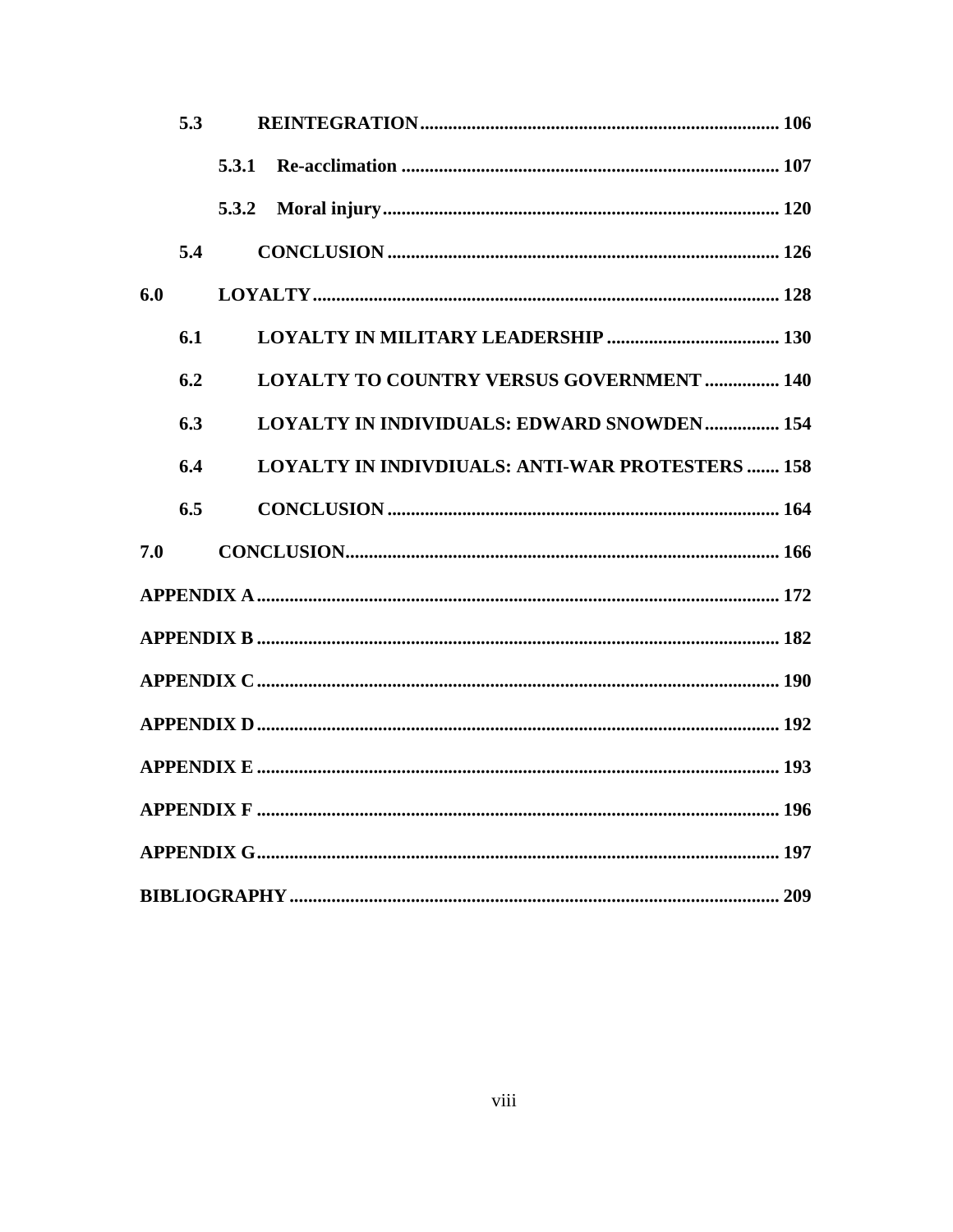# <span id="page-8-0"></span>**LIST OF TABLES**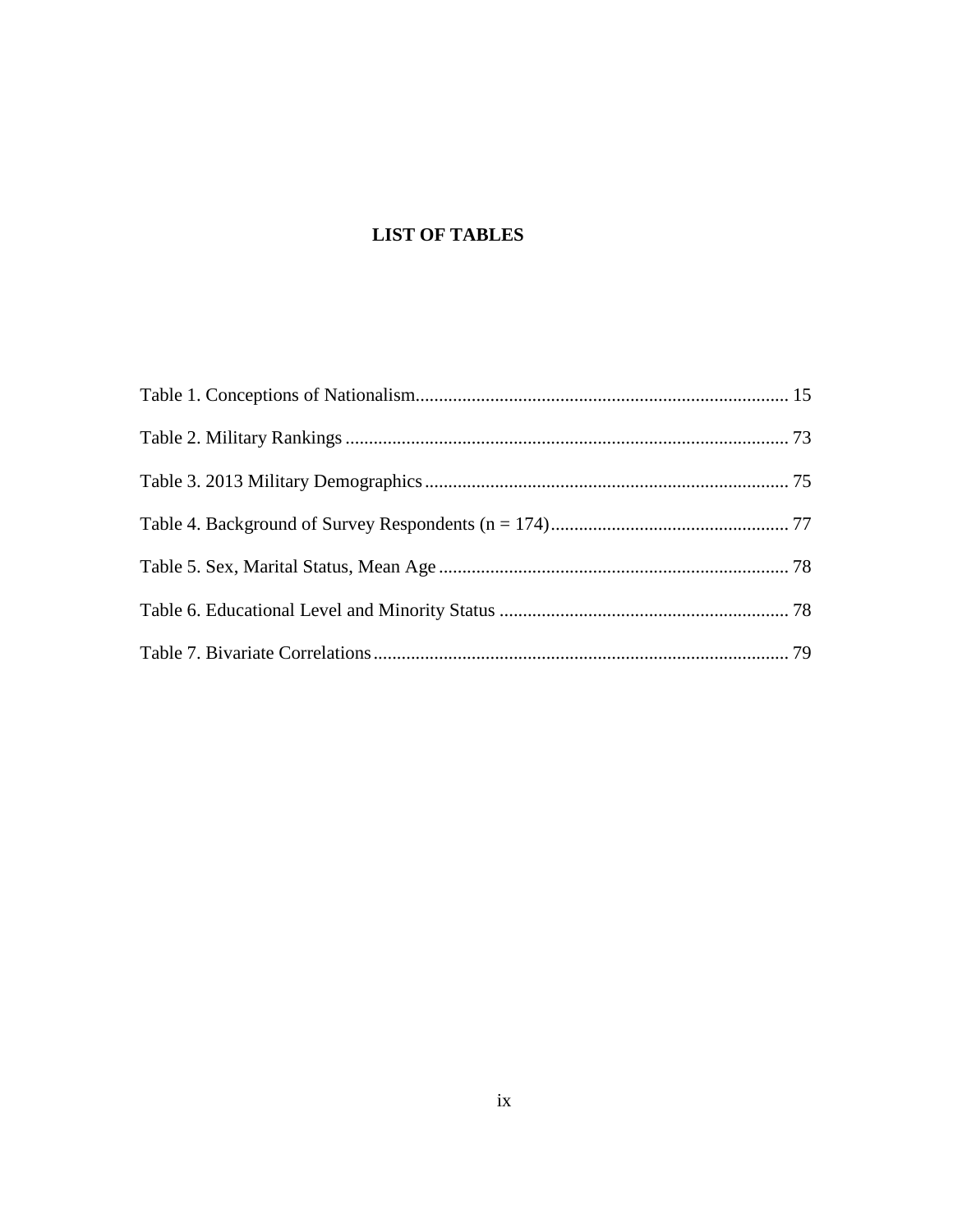#### **PREFACE**

#### ACKNOWLEDGEMENTS

This dissertation has been a decade in the making. Along the way, many individuals have influenced, inspired, and supported my efforts, and I am eternally grateful for the large support network I have, quite literally, across the globe.

I would first like to thank with all sincerity my wonderful dissertation advisory committee: Dr. Mohammed Bamyeh, Dr. Suzanne Crage, Dr. Waverly Duck, Dr. Susan Zickmund, and my dissertation chair, Dr. Rachel Kutz-Flamenbaum. This Committee has taught me what working as a team means. Your patience, insights, advice, and mentorship have brought my life-long goal of earning a PhD to fruition. I have learned far more than I could have ever imagined working with such a supportive, intelligent group. To Rachel: I am so very grateful for the times you pushed me, never allowing me to take the easy way out, as well as for the times you showed me mercy.

To my dearest Mother Hen – This dissertation belongs to you as much as it does me. I honestly could not have done this without you by my side. Words fail to express how grateful I am for your encouragement, honesty, sisterhood, friendship, and presence in my life. I made it here because of you. Corinne, Jane, and Sharon – your constant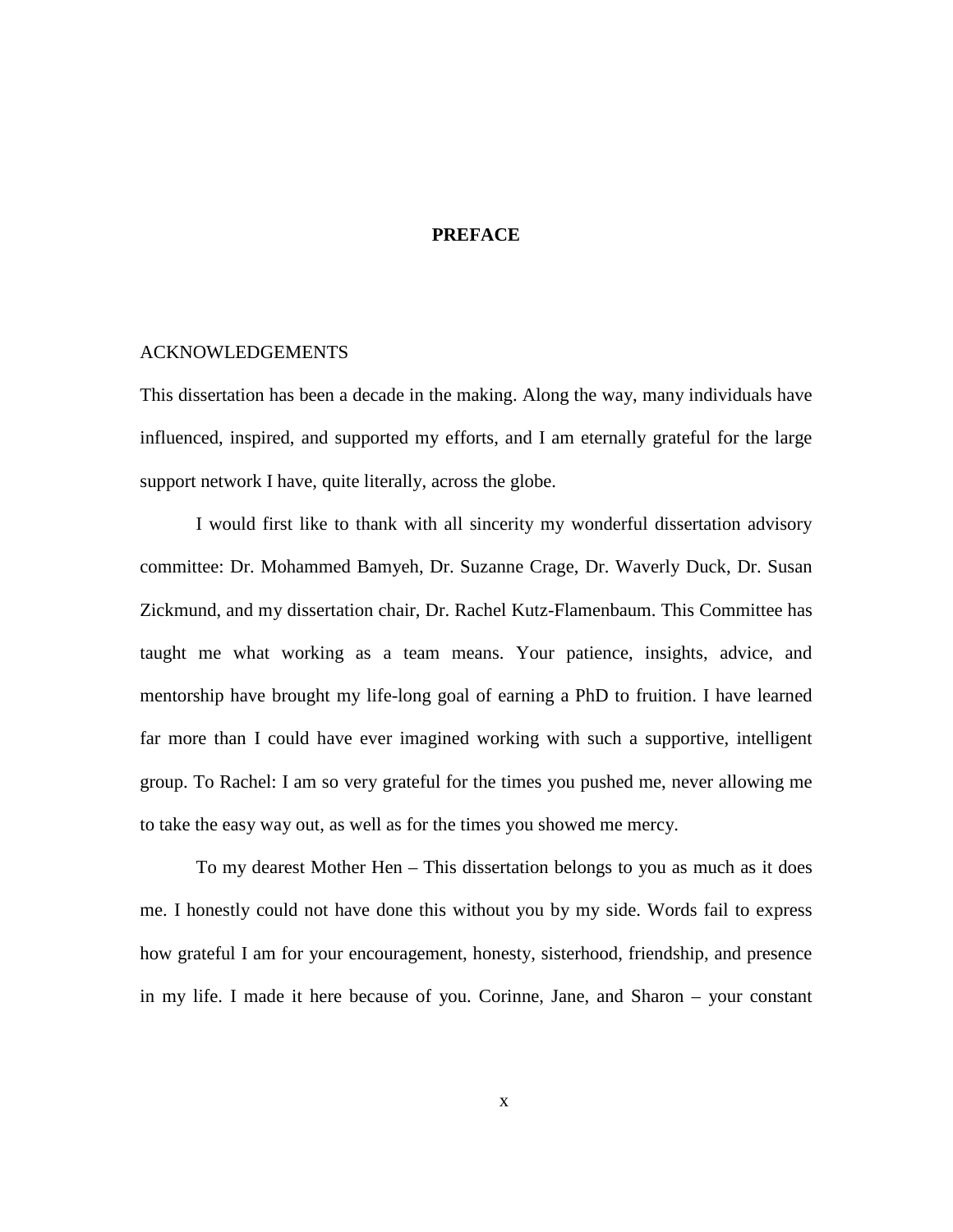companionship, positive outlook, dedication, friendship, encouragement, and sheer amazingness astound me; words cannot describe. You are all stuck with me for life.

To those I admire and love beyond the walls of Pitt – there are so very many of you whose support, understanding, love, laughter, and belief in me carried me through the darkest moments of self-doubt. I am so very grateful I have the best friends in the world and an amazing, supportive family.

To the children in my world that remind me to slow down, be honest, dance, take a nap, laugh, and find pleasure in the tiniest of things: Sofia, Ezra, Josephine, Thea, and Aaron. I love you all more than you can imagine.

A very special thank you to the service men and women who participated in this study, sacrificed so much to serve, and were willing to expose themselves and old wounds to talk with me. I am so inspired by your experiences. Thank you also to Rod for his service and expert input and advice on military terminology and culture.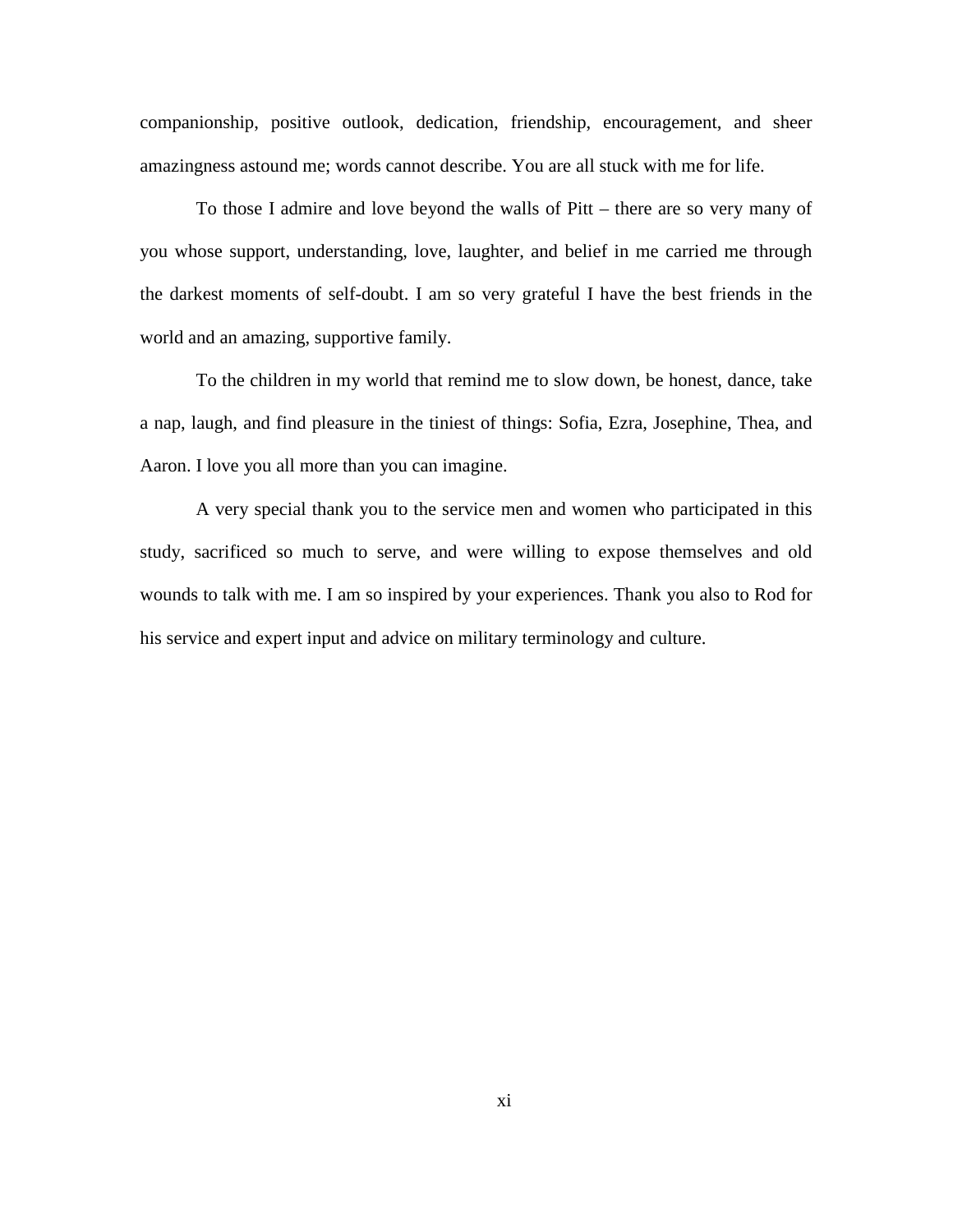#### **1.0 INTRODUCTION**

<span id="page-11-0"></span>While it has been nearly 15 years since the 9/11 attacks on the World Trade Towers in New York City, U.S. citizens are still impacted by ongoing wars, scrutiny in locations where large crowds gather, and overall extensive monitoring and suspicion. Indeed, it has become a way of life for Americans, and most of the rest of the world, such that so much scrutiny is accepted in the name of safety. As the intense emotions surrounding 9/11 begin to fade into history, they are replaced with new unsuspecting terror attacks and wars, culminating in continued, escalating fear. One way government officials quell this fear and garner support for sending forces into combat zones is frame it within the context of upholding American values and ideals – freedom, safety, security, pursuit of happiness. This resulted in an approximately 70% support rate of U.S. citizens for the invasion of Iraq in 2003 (McCleary, Nalls and Williams 2009). The support was based on four claims: 1) Iraq had weapons of mass destruction that could be used against the U.S., 2) Saddam Hussein was involved in the 9/11 attacks, 3) Iraqi citizens would welcome the U.S.'s liberation from the Saddam regime, and 4) the war would be over in a matter of months (McCleary, Nalls and Williams 2009). Each of these key arguments were framed by the government and disseminated to convince U.S. citizens that invading Iraq was necessary, even welcomed by Iraqi citizens, and that combat would be quick.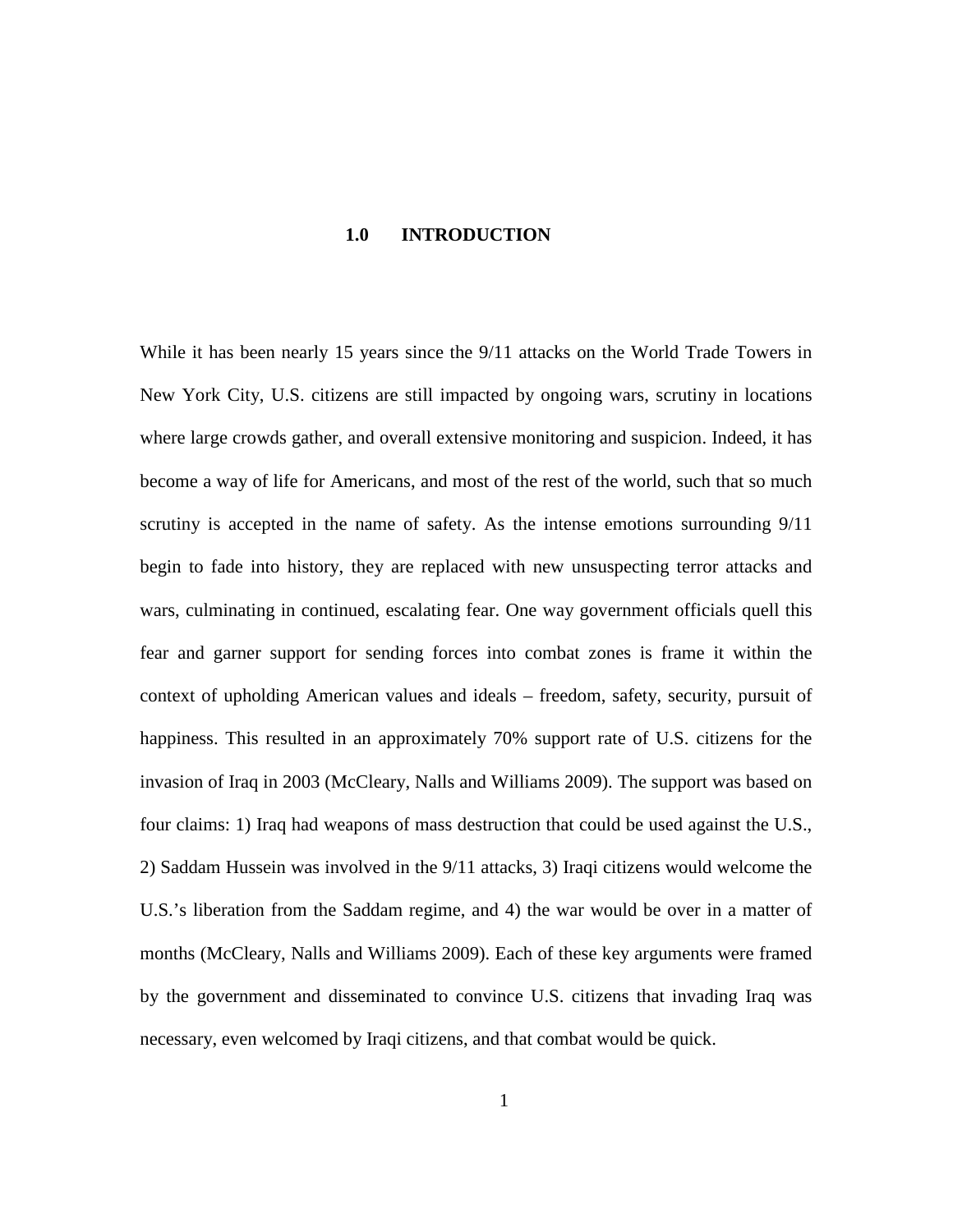Yet it is not just American citizens that need convincing but also military personnel – the very ones going into combat zones. Following the Vietnam War, the U.S. military replaced the selective service draft with an all-volunteer model. Now that the military could no longer require young people join military forces, frames of patriotism, duty, and machismo emerged. The military needed to identify frames that appealed to youth who could then be recruited.

Frame alignment process (Goffman 1974; Snow et al. 1986) is useful to explain the ways in which soldiers define nationalism. Framing guides our actions by defining events as meaningful. Experiencing war, a volatile, dangerous, and life-changing event, demands particular frames to make experiencing the trauma of war make sense. The state produced hegemonic frames of patriotism to make enlisting and going to war worthwhile for the soldiers. Frames such as "I served my country" or "I was doing my patriotic duty" can help justify and make sense of soldiers' war experiences, though some soldiers internalized counter hegemonic frames based on their war experiences (i.e., "War is unpatriotic" or "Serving in the military was not worth the actions I had to take in war").

It is the agency of individuals, their understanding of nationalist messages, and how these messages are then incorporated back into everyday lives that this study will explore. Specifically, I ask: What combat experiences explain a soldier's critical, nationalistic, or mixed attitude toward the U.S. following their combat deployment? What structural factors resonate at the individual level? How are broad messages of national unity, sacrifice, and patriotism interpreted and consequently incorporated into everyday lives? To answer this research question, I used a mixed methods approach to collect and analyze two data sets: 1) a quantitative survey on nationalistic attitudes of soldiers ( $n =$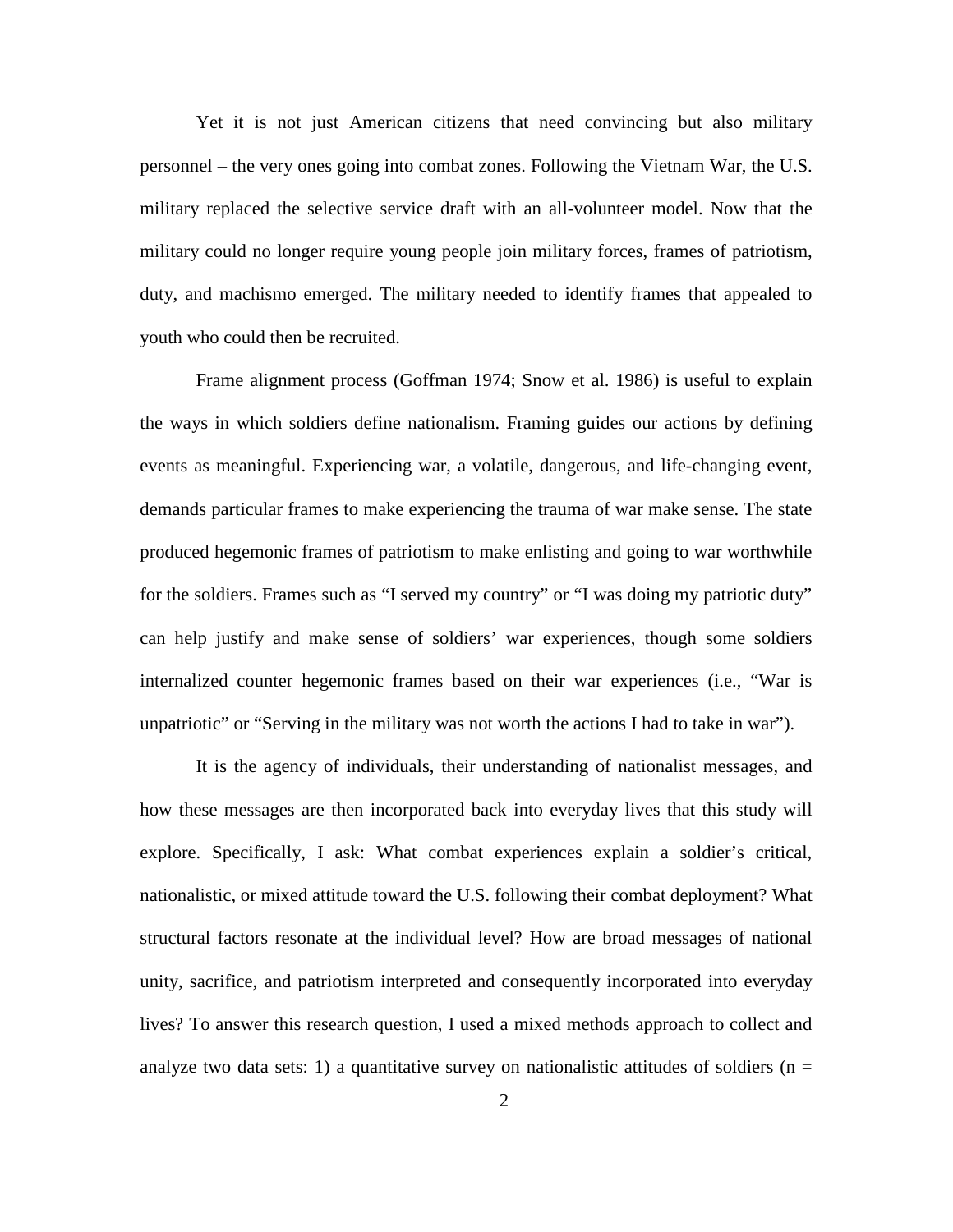174), and 2) in-depth, semi-structured interviews with U.S. soldiers  $(n = 18)$  who served in combat zones of the Iraq or Afghanistan War.

Defining nationalism and patriotism is key to this research. These terms have different meanings to scholars than within popular culture. Conventional U.S. attitude balks at being called a "nationalist" as it evokes extremist tendencies, associated with parochialism and imagined supremacy (Pei 2003). Being labeled as a patriot, however, is respected and revered in the U.S. – it denotes the hardworking, pull-yourself-up-by-yourbootstraps, Americana life we see and imagine in cultural icons. From an individual agency perspective, it is the "nationalists" who are willing and at the ready to go "above and beyond" to answer the call to defend the country. In the U.S., these individuals are often referred to as "patriots".

Sociological work on nationalism has largely ignored the American case as well as ignored nationalism at the individual level. Theories on nationalism are largely situated from the perspective of state-building or state reconstruction. State and global perspectives inform our understanding of the historical importance of nations and the reconstruction of nationalism, particularly in times of a grand societal overhaul (the fall of the Soviet Union is one such example). However, these broader theories of nationalism overlook the agency of individuals who receive nationalist messages. That is, how do individuals engage with the social structures of the military combat environment?

The hegemonic group in society, that is, the group of leaders that hold political and social power, often uses war to espouse particular nationalist messages.<sup>[1](#page-13-0)</sup> The

<span id="page-13-0"></span><sup>&</sup>lt;sup>1</sup> War is but one vehicle used to disseminate nationalist messages. There are many other ways nationalist messages are put before the public, however, the focus of this dissertation is on war and nationalism.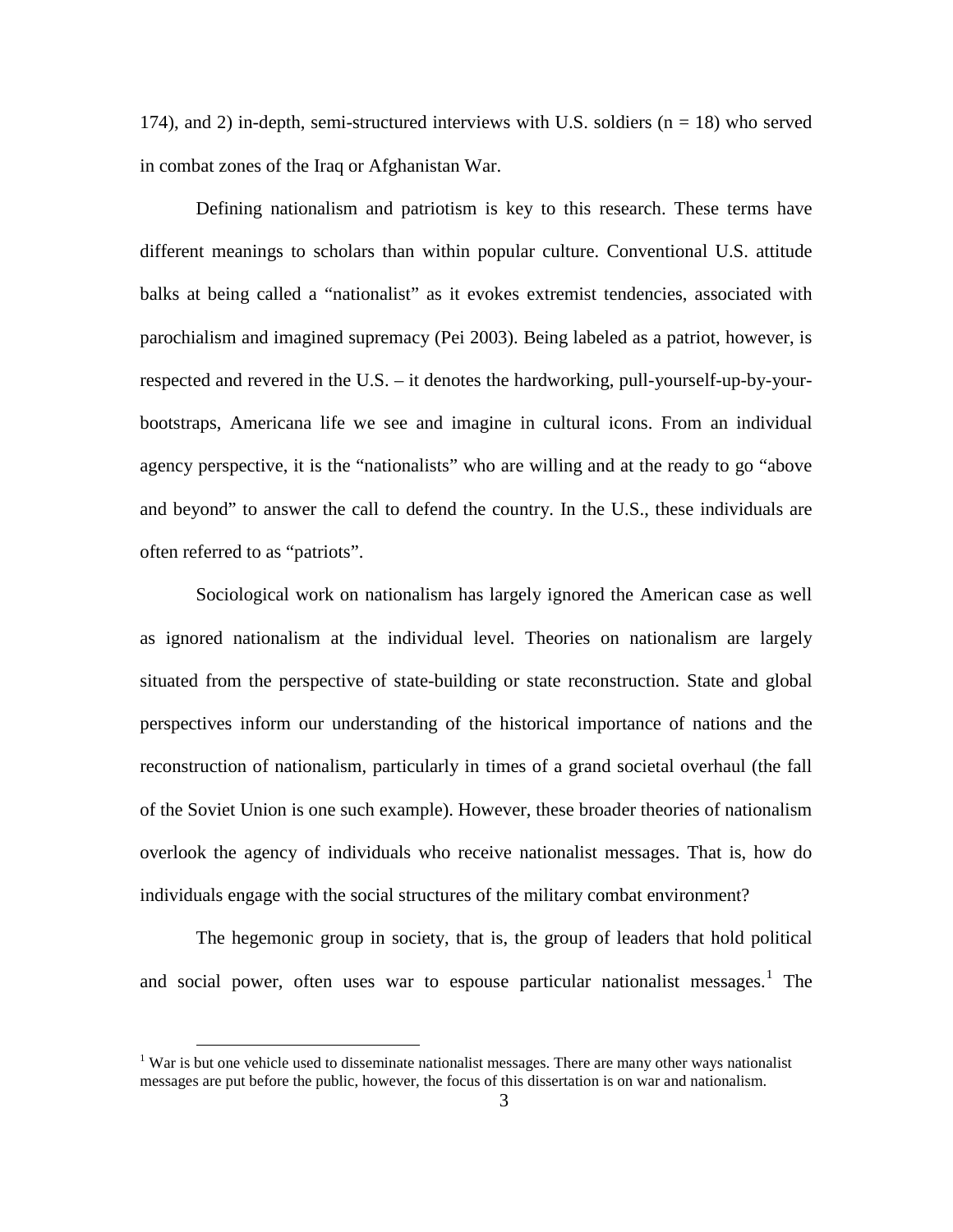dominant class uses its hegemonic power to serve its interests and emit a dominant culture that permeates throughout the sectors of society. The non-dominant group (*subaltern*) is not excluded from this hegemonic influence, as when there is a hegemonic group, there necessarily is a group to counter it. For example, government leaders serve as the group in the U.S., which emits hegemonic nationalist rhetoric to garner support for war. However, anti-war activists (*subaltern*) counter the hegemonic power to circumvent the dominant rhetoric and serve the purposes of the movements' mission, that is, suggesting that peace is more in line with the nationalist message.

Loyalty is an important concept in the discussion on the nationalist message as it pertains to soldiers' sense of loyalty to government, country, military commanders and unit, as well as friends and family. Where these key targets of loyalty differ lies in the hegemonic dominance; while most soldiers cited a strong loyalty to their country, many were hesitant about their loyalty to the hegemonic group. This makes sense when we acknowledge the passivity of the country and its population: that is, most of the country's population is not in the dominant group that makes decisions on military and war strategy. Thus, loyalty to the population is much easier to impart, while loyalty toward the decision makers (i.e., government) is more tenuous. It is in this regard that loyalty matters, and is necessarily tied to nationalism.

Despite the connection between war, nationalism and loyalty, little is mentioned in scholarly works on how soldiers interpret nationalism on an individual level and how soldiers' experiences in war may influence this interpretation. Therefore, this study explores how experiences in combat inform a soldier's interpretation, understanding, and internalization of nationalism.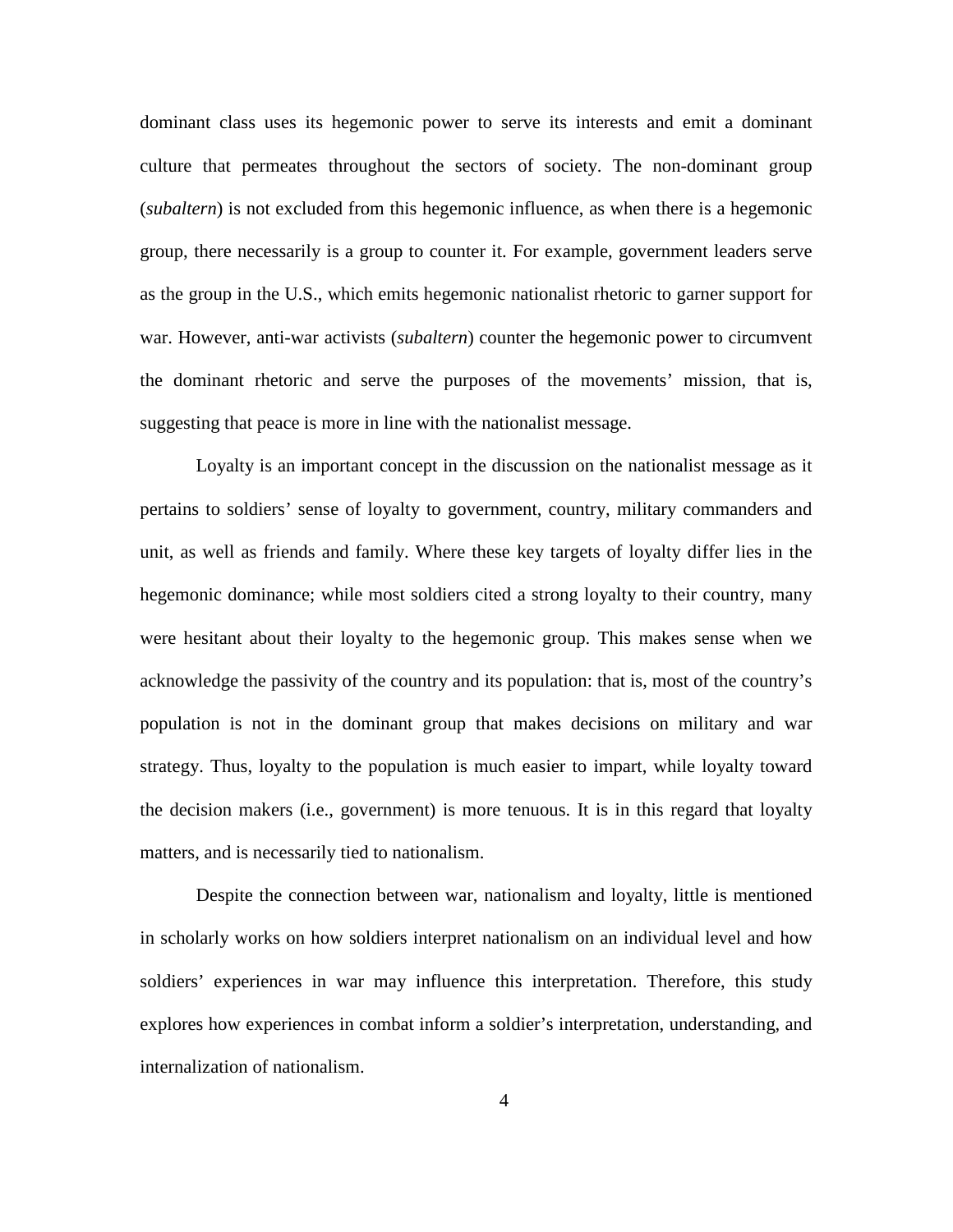This introductory chapter outlines the main questions addressed in this study. I also discussed the theoretical framework used to engage and analyze the study's data, as well as the methodological approach. The remainder of the dissertation is outlined as follows:

Chapter 2, Literature Review, begins by outlining the various understandings of nationalism in the literature along with critiques and theories of nationalism, how scholars understand the differences between nationalism and patriotism, how nationalism and patriotism pertain specifically to the United States, and how these terms are applied in the dissertation. Next, the literature on ideology and hegemony is explored, along with how these concepts relate to nationalism and war. The differences between state-framed and counter-state understandings of nationalism and war is explained, and gaps in the literature that call for in-depth exploration on how military experiences re-shape discourses of nationalism and war are identified.

Chapter 3, Methods, discusses the research design and questions of this study, as well as indentifies the primary research goal, outlines key concepts, and explains the data collection, population studied, and methodology of analysis. The methodological approach of the survey was simple statistical frequencies and descriptives, the purpose of which was to illustrate background information of survey respondents (not statistical strength). The in-depth interviews were analyzed using thematic narrative analysis, which refers to texts in a "storied form", placing emphasis on *what* is said rather than *how* it is said.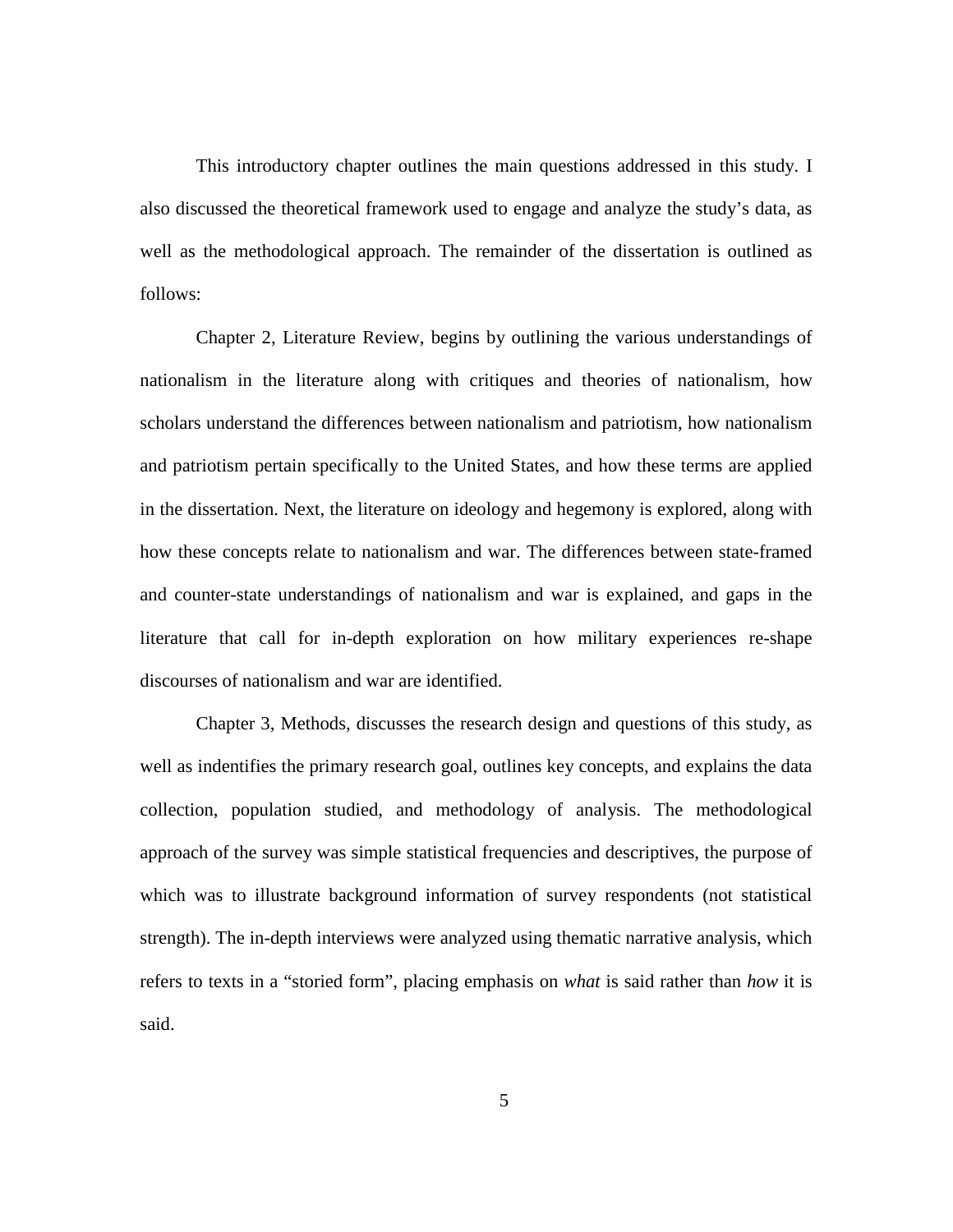Chapter 4 presents a statistical analysis of survey data, including an overview of the five branches of the military, each branch's rankings, and demographic and population statistics. Statistical descriptives of survey respondents were analyzed, identifying relevant demographic background information of respondents. Last in this chapter, I analyze a multiple regression of nationalism and background demographic information.

Chapter 5 gives an in-depth examination of the key findings of this study as they pertain to each of three key concepts: 1) recruitment, 2) combat, and 3) reintegration. The first section, Recruitment, examines soldiers' commitment to service, how soldiers' socioeconomic status played a role in enlisting in the military, and the importance of soldiers' acculturating and learning how to "be" military. The next section, Combat, postulates that soldiers who served in the combat zone rationalize significant experiences in a more nationalistic view than those who report no experience of significant or difficult events. To investigate, data is drawn from respondents' experiences during deployment and in combat. This examination includes dangers of war, leadership in war, corruption in war and in the military, life and death during war, and soldiers' overall impressions of deployment. Next, Reintegration anticipates soldiers who return home to widely accessible resources and support networks will have a more favorable view of their military experience and a more nationalistic narrative than soldiers who return home to limited or difficult to navigate resources. The reintegration process of interview respondents post-deployment is examined. This includes soldiers' re-acclimation to civilian life, re-establishing a civilian persona, struggles with post-deployment employment, and grappling with moral injury.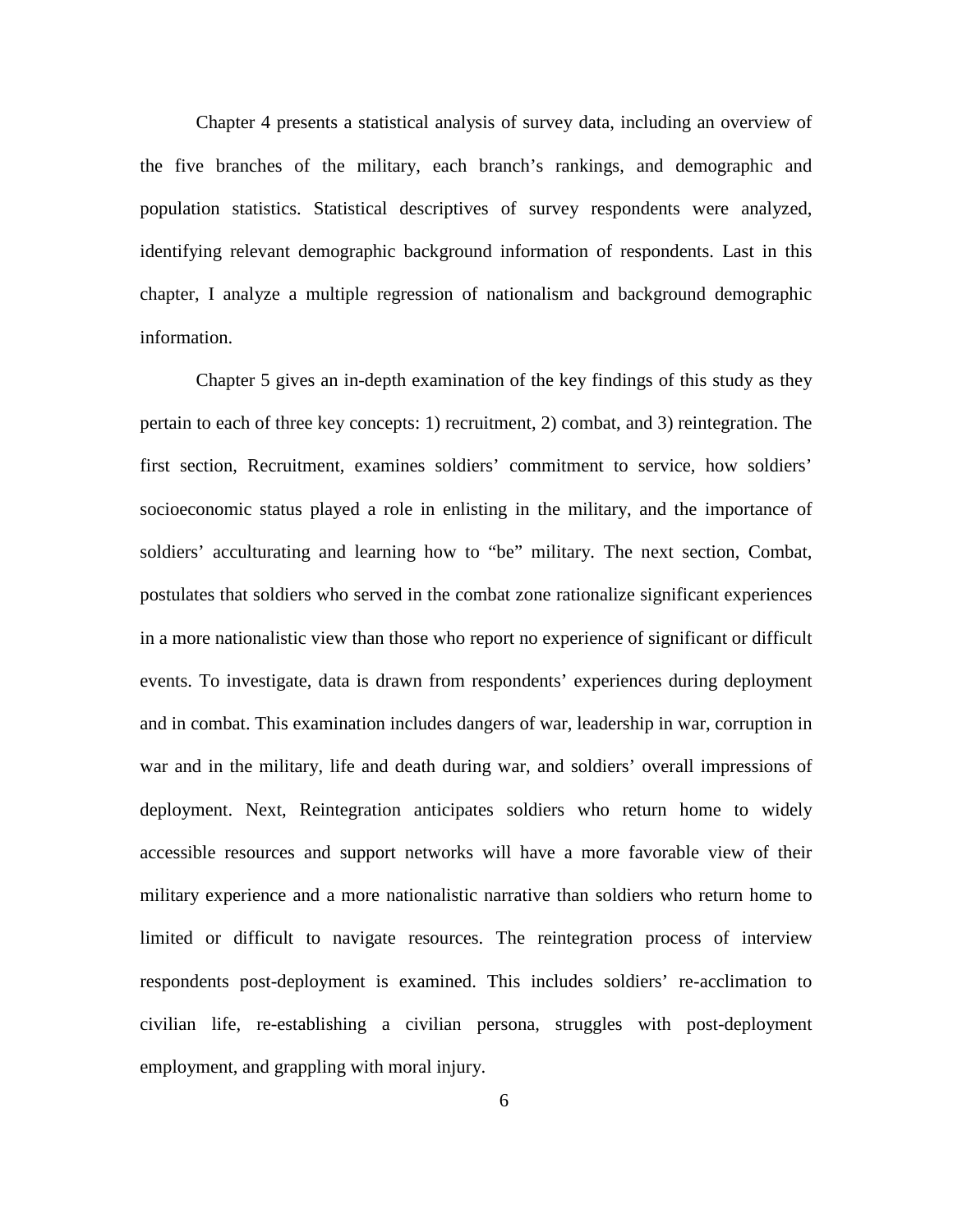Chapter 6, Loyalty, examines the findings on the emergent concept of loyalty. Preliminary ideas suggested there was a place for loyalty – to country, to government, to one's military unit, or to all three – in soldiers' narratives connecting their combat experiences and national sentiment. The findings on loyalty are divided into four main sections. The first, Loyalty in Military Leadership, explores the structures of the military organization and distinguishes between formal and informal leadership. Soldier narratives of military leaders are recounted. The second section, Loyalty to Country versus Government, examines the difference in meaning of loyalty to country and that of government, and if a country being at war matters in terms of loyalty. Third, Loyalty in Individuals: The Edward Snowden case, examines the actions that show one's loyalty or disloyalty to the U.S., using Edward Snowden as an exemplar. Last, Loyalty in Individuals: Anti-War Protesters, takes a similar approach to the Edward Snowden Case, but using anti-war protesters as its case. This dissertation concludes with an overview of each chapter's main points, a summary of the findings of the work, and suggestions for future research.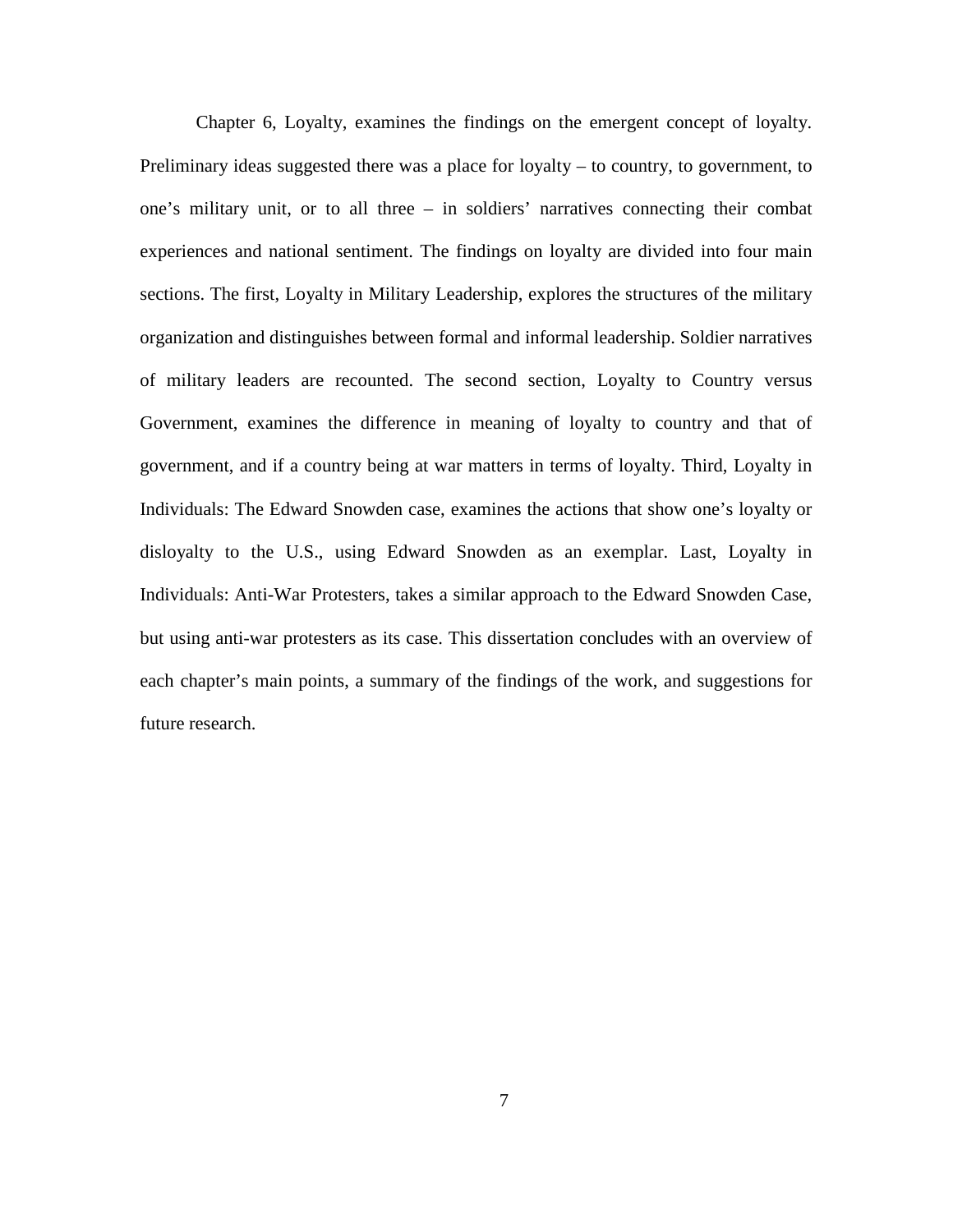#### <span id="page-18-0"></span>**2.0 UNDERSTANDING NATIONALISM**

The central question I seek to address in this dissertation is: What combat experiences explain a soldier's critical, nationalistic, or mixed attitude toward the U.S. following their combat deployment? Subsidiary questions include: 1) which structural factors resonate at the individual level? and 2) how are broad messages of national unity, sacrifice, and patriotism interpreted and consequently incorporated into everyday lives? In order to begin to answer this question, this chapter explores the literature and discussions on nationalism, hegemony, and framing.

Sociological work on nationalism has largely ignored the American case, a gap the dissertation aims to fill. I begin by outlining the various understandings of nationalism in the literature along with critiques and theories of nationalism, how scholars understand the differences between nationalism and patriotism, how nationalism and patriotism pertain specifically to the United States, and how I apply these terms in the dissertation. Next, I explore the literature on ideology and hegemony and how these concepts relate to nationalism and war, following by an explanation of the differences between state-framed and counter-state understandings of nationalism and war. I then identify gaps in the literature that call for in-depth exploration on how military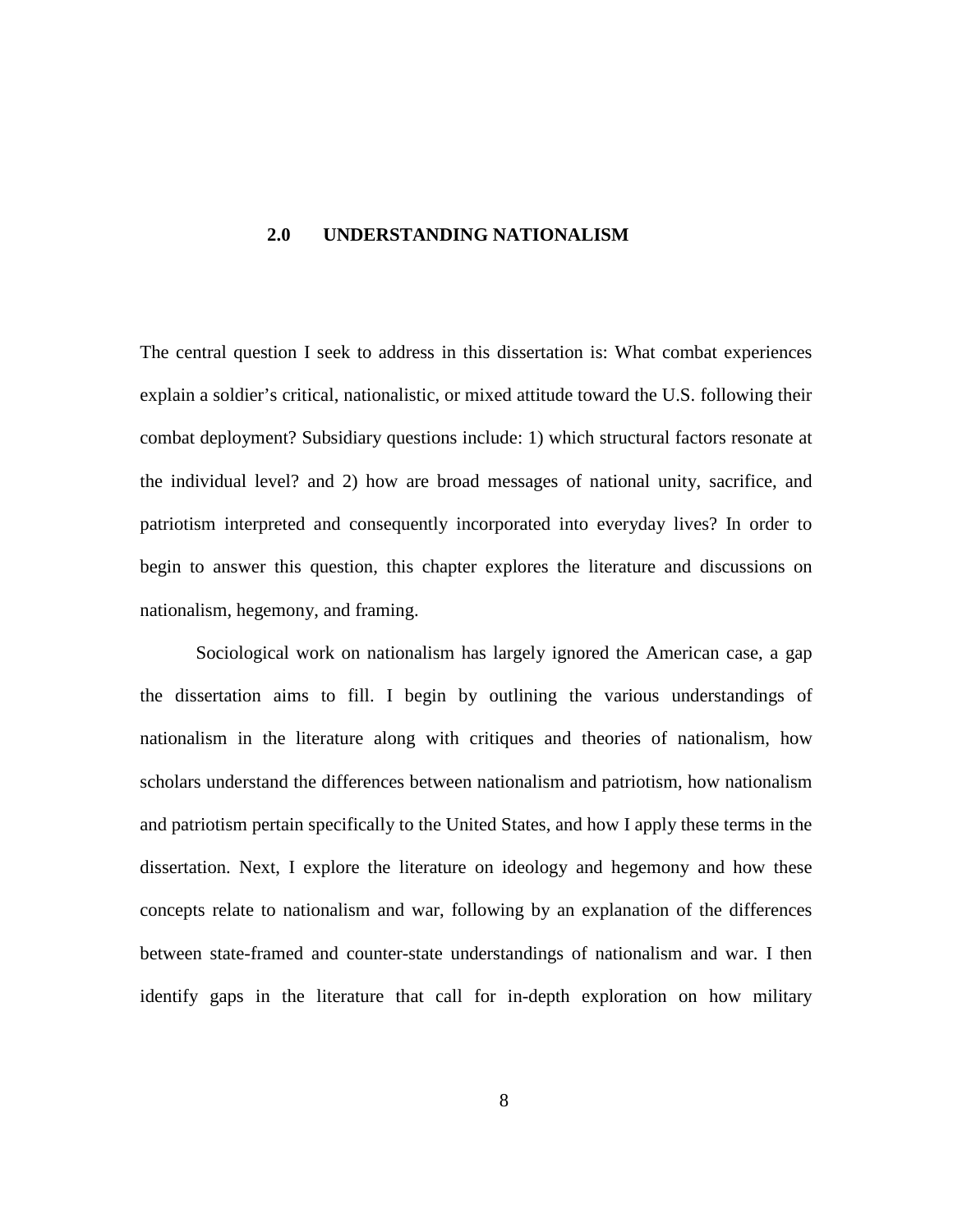experiences re-shape discourses of nationalism and war, followed by a summary of this chapter.

### <span id="page-19-0"></span>**2.1 NATIONALISM OR PATRIOTISM?**

Nationalism and patriotism have very different meanings to scholars than they do within popular culture. U.S. citizens balk at being called a "nationalist", considering it an insult, and, even, evoking extremist tendencies as "we" watch, in horror, "their" nationalism (Billig 1995; Pei 2003). Being labeled as a patriot, however, is respected and revered in the U.S. – it denotes the hardworking, pull-yourself-up-by-your-bootstraps, Americana life we see and imagine in such cultural icons as Norman Rockwell paintings and the like. Although popularly referred to as "patriots", scholars refer to "nationalists" as those who are willing and at the ready to go "above and beyond" to answer the call to defend the country.

Yet, as Michael Billig so aptly put it, "'Our [American] nationalism is not presented as nationalism" because "our" nationalism does not evoke the "dangerously irrational, surplus, and alien" response often associated with nationalism (Billig 2004: 55). Therefore, as Billig argues, "'our' nationalism appears as 'patriotism' – a beneficial, necessary, and often, American force" (2004:55). American loyalties – such as reciting the Pledge of Allegiance in school – are framed as patriotic because nationalism evokes an irrational and fanatical psyche, and reciting the Pledge does not elicit this type of behavior – it is an everyday, even mundane, task for school children, rarely, if ever,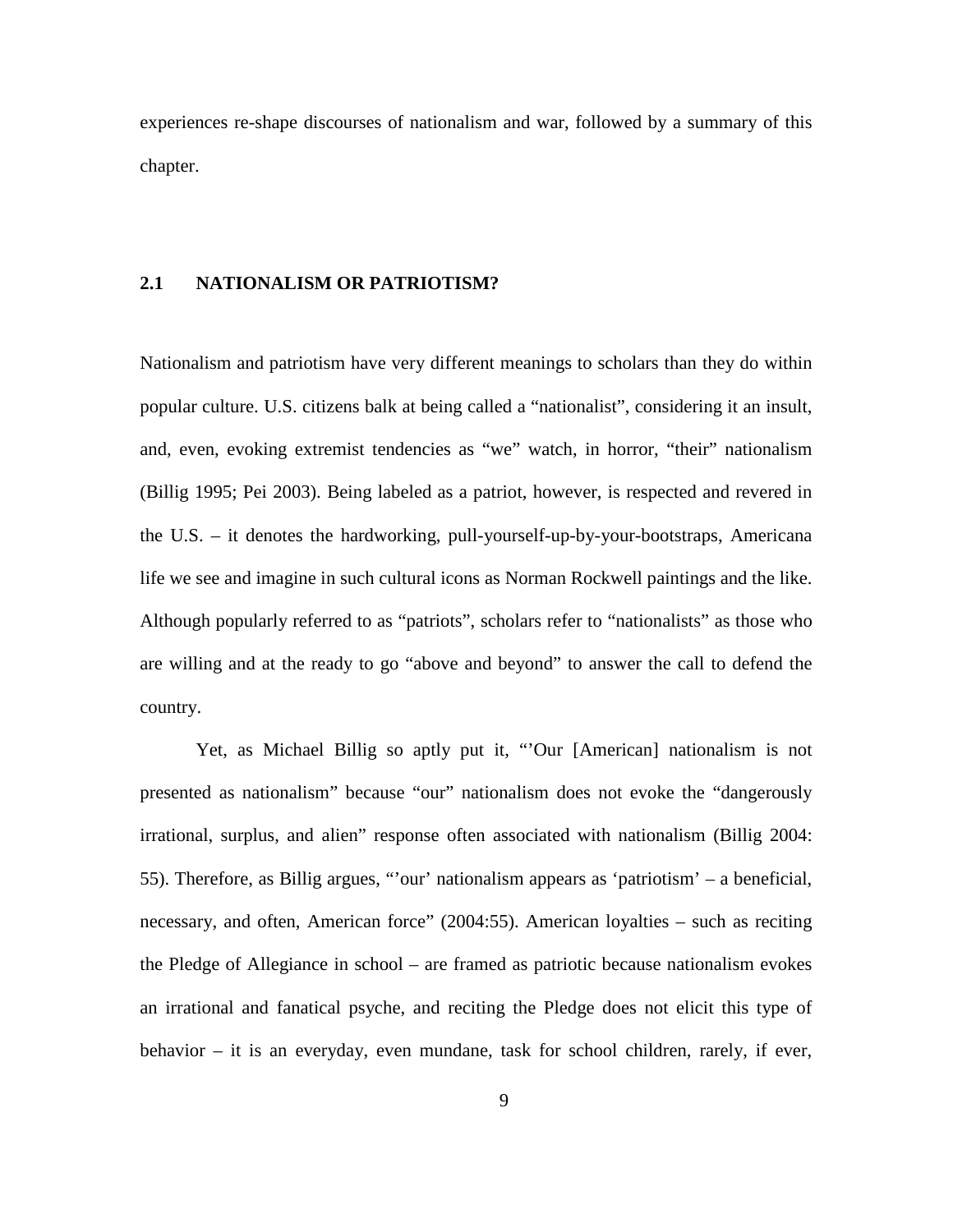evoking a sense of national pride and fervor (Connor 1993). This is precisely what Billig refers to as "banal" nationalism; that is, the mundane, everyday expressions of nationhood. Using the American flag as an example, Billig argues that symbols of Americanism are so prevalent, we hardly notice them, and they fade into a background of nationalism as we carry about our day-to-day activities. These symbols of our nation are always around, but hardly stir the national sentiment, unless in a specific event: national holiday, sports arena, and the like. Thus, banal nationalism is the implicit, behind-thescenes, everyday expressions of nationalism; not the extremist perceptions the literature often associates with nationalism (Billig 1995). Billig takes issue with this thread of literature that distinguishes nationalism as irrational and fanatical and patriotism as docile and prideful, as well as the claims that "we" are patriotic and "others" are nationalists because terms like loyalty and patriotism leave out the object to which the loyalty is being shown: the nation-state (2004). Billig thus broadens the term "nationalism" to encapsulate the ways that nation-states are reproduced, including banal nationalism in contrast to the overt, fanatical understanding of nationalism (2004). Nationalism in scholarship is further problematic in that it leaves out the frames through which individuals interpret national sentiments, thereby connecting them to the nation-state. It is this, the agency of individuals, their understanding of nationalist messages, and how these messages are then incorporated back into everyday lives I am most interested in exploring.

Scholarly literature on patriotism and nationalism is immense and complex. This literature on nationalism tends to focus on  $20<sup>th</sup>$  century European politics or state-building (DiMaggio and Bonikowski 2008), typically defining nationalism as arising when there is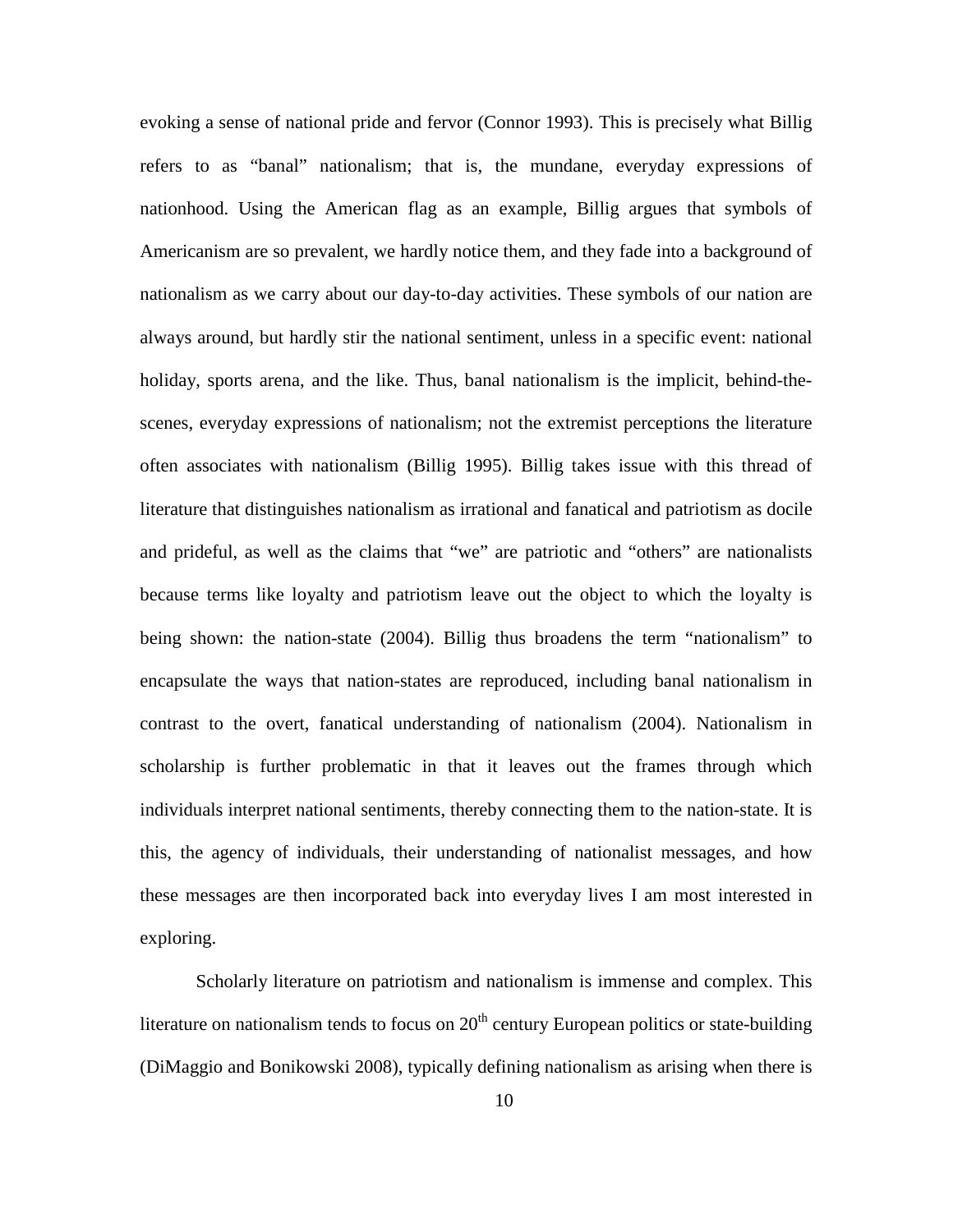a common political allegiance to an identity (religious, cultural, linguistic, ethnic) that exists independently of the polity (Taylor 1999), creating two oppositional camps: one's own nation in opposition to and intolerant of all other nations (Grosby 2005). Patriotism is typically described as "love of one's homeland" (Alter 1985) and refers to "a strong sense of identification with the polity, and a willingness to give oneself for its sake" (Taylor 1999: 228). Patriotism is a loyalty to a country's institutions and a zeal for its defense and an attachment of loyalty to a particular community without hatred for those who are not members of one's nation (Grosby 2005; Kedourie 1994). Yet only some social scientists distinguish between patriotism and nationalism (Alter 1985; Calhoun 1997; Grosby 2005; Janowitz 1983; Taylor 1999), while others do not (Billig 1995; Gellner 1983; Kedourie 1994; Pei 2003), and still others view patriotism and nationalism on a continuum. Authors who make the distinction between patriotism and nationalism tend to characterize patriotism as "good" and nationalism as "bad" (Calhoun 1997). For example, key characteristics of the above definitions seem to argue that nationalism is irrational, even fanatical, whereas patriotism is simply love of one's country or a development of a civic consciousness (Calhoun 1997; Janowitz 1983). Where patriotism is viewed as "defensive", nationalism is cast in an aggressive light, exhibiting sentiments of ethno-national superiority (Pei 2003) thereby a central cause of conflict (Snyder 1976).

Pei (2003) argues that American nationalism is hardly recognizable as such, in the traditional understanding of nationalism as ethno-national supremacy because civic voluntarism – as opposed to state coercion – has dominated American cultural displays of allegiance with the country. Fourth of July celebrations, for example, are largely held by civic associations, paid for by business associations, and state-sponsored events are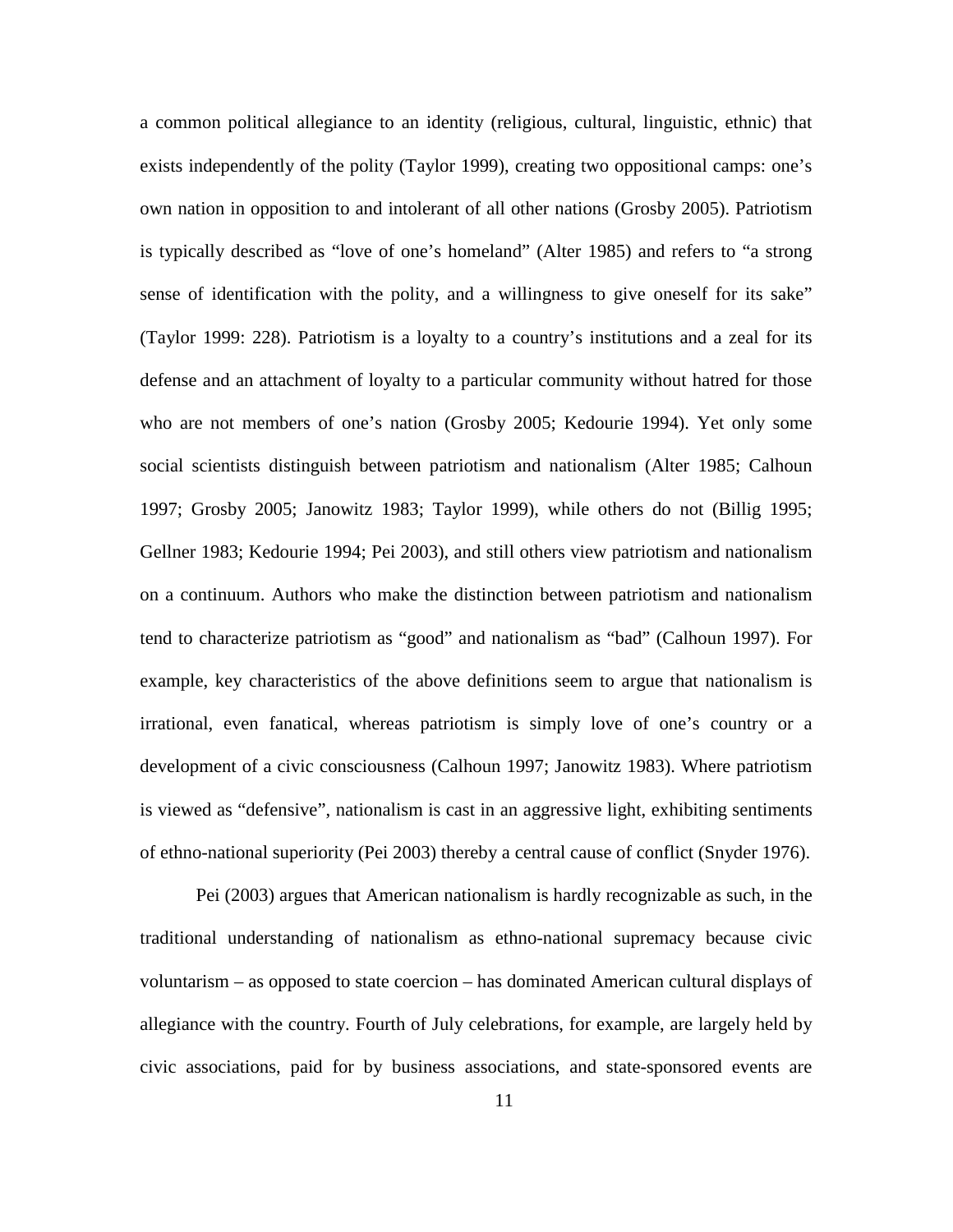noticeably absent (Pei 2003). Any obvious attempt of the state to institutionalize U.S. nationalism has been met with resistance by the populace, for fear of government impeding on individual liberties.

Pei outlines three unique characteristics of American nationalism that explains why it is largely implicit. First, U.S. nationalism is based on political ideals, not cultural or ethnic superiority. Americans firmly believe their values are, or should be, universal and any threat to Americans is an attack on their values. The 9/11 attacks are an ideal example: response from American government elites and media framed the attacks as an assault on American values and personal freedom (Pei 2003). Second, American nationalism is triumphant, not aggrieved. Historically, most societies' nationalism is stimulated by grievances caused by external powers. Take, for example, countries once under colonial rule like India and Egypt are some of the most nationalistic societies (Pei 2003). Triumphant nationalists, on the other hand, are forward thinking and celebrate positive wins. For instance, American nationalism derives its meaning from its victories in peace and war, and has little patience for aggrieved nationalists whose history is rooted in national defeats (Pei 2003). Linked to triumphant nationalism, the Pei's third characteristic of American nationalism is forward looking, as opposed to the reverse in other countries. While past historical glories, such as previous wars deemed successful, are indeed a part of American national identity, Americans do not dwell on these, but rather look forward to "better times ahead". This forward thinking quality of American nationalism clashes with that of other countries; Western military invasions throughout the world are not forgotten and viewed with suspicion when, for example, the U.S. claims to "liberate" the Iraqi people. (Pei 2003).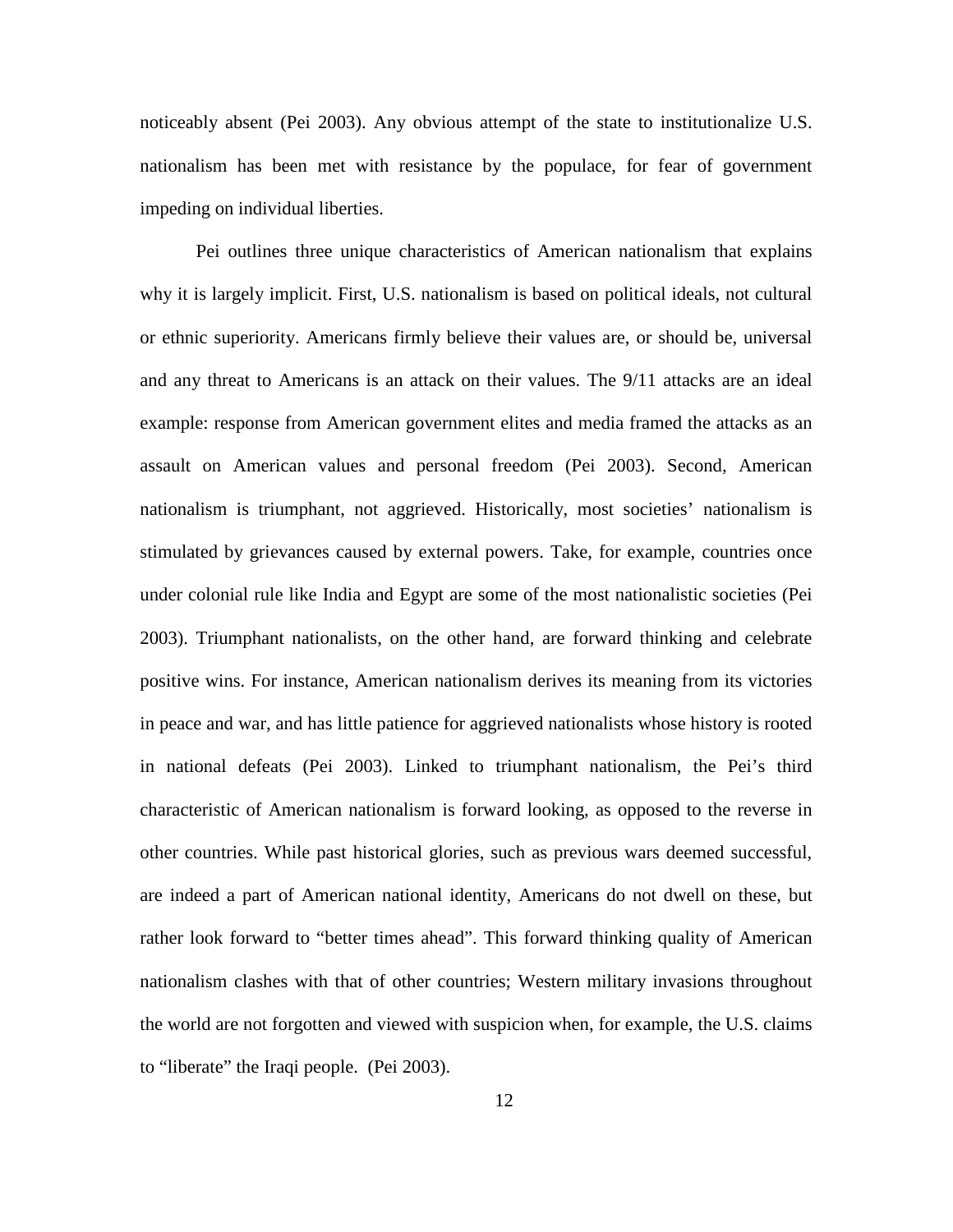DiMaggio and Bonikowski (2008) adopt a broader view of nationalism, understanding it as a domain rather than a specific set of ideas or symbols. They aim to understand how a particular set of beliefs or attitudes (i.e., love of country) is distributed, rather than labeling these beliefs and attitudes as more or less nationalist. In other words, the authors understand the focus of nationalism in scholarly works as representations of the nation, interactions of these representations, and the consequences of such for social identity and political action. In a departure from other researchers, DiMaggio and Bonikowski (2008) use the term "nationalism" to understand views that reflect one's nation-schemata. They reserve more specific terms, such as pride and national attachment, to define the content of these attitudes.

National identity is a shared sense of commonality among a group of individuals residing in relatively close geographic proximity (Anderson 2006). While the difference between nationalism and national identity is perhaps subtle, it is important to distinguish that nearly everyone has a national identity (or even two or three), but not necessarily everyone has a sense of nationalism. For example, when an individual associates his or her self with certain attributes of a nation, it is an expression of a dominant form of nationalism. Symbols like McDonald's, Coca-Cola, football, and baseball decidedly encompass a culture of dominant nationalism. Nationalism might be expressed by flying the U.S. flag in one's front yard or through discourses of one's "duty" to defend the country. The depth of nationalism can vary by degree – an individual can have more or less "nationalism". Thus, I argue that the defining attribute that distinguishes nationalism from national identity is *insularity*. That is, those who are described by cosmopolitanism scholars as "locals", with few (or no) global connections and maintain a globally closed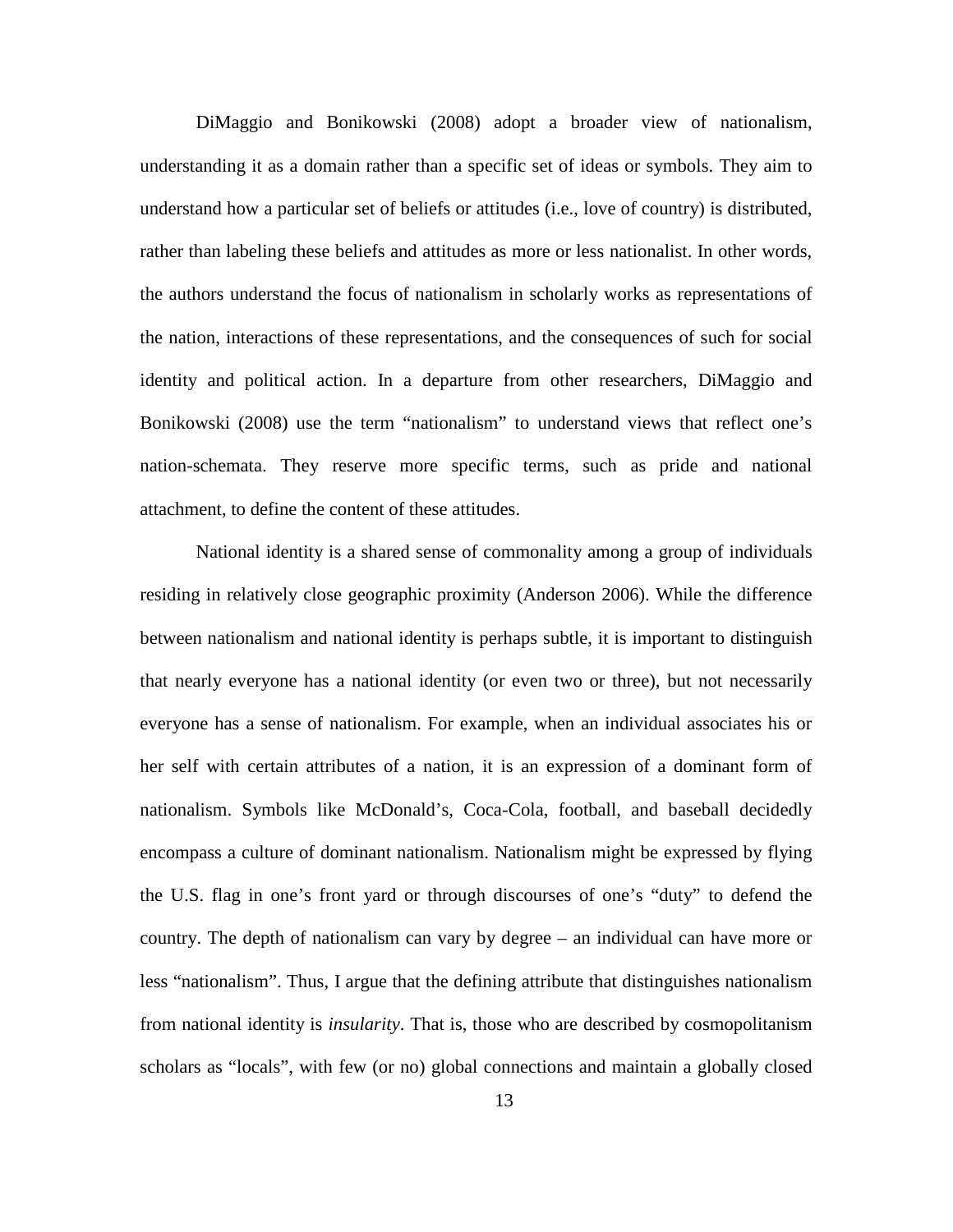position (Casanova 2011; Haller and Roudometof 2010; Hannerz 1990; Kutz-Flamenbaum and Duncan 2015; Roudometof 2005).

In discussions on nationalism, we must not ignore, somewhat paradoxically, also mentioning cosmopolitanism. A natural tension exists between cosmopolitanism and nationalism, due to a conflict of values. Cosmopolitanism signifies the openness and inclusiveness of one's connections to other places around the world (individual level) or those who have few (or no) global connections and maintain a closed position (locals) (Casanova 2011; Haller and Roudometof 2010; Hannerz 1990; Kutz-Flamenbaum and Duncan 2015; Roudometof 2005). Yet, this understanding of cosmopolitanism leaves out degrees of attachment to a locality, culture, and economics. Roudometof (2005) distinguishes between "thin" cosmopolitanism and "rooted", wherein thin cosmopolitanism refers to those with low levels of attachment to localities, allowing them to more easily move outside the borders of their own culture or nation. Rooted cosmopolitans maintain local attachments while also embracing a worldly openness (Roudometof 2005). By this definition then, nationalism can be local or rooted.

Yet what precisely *is* nationalism is a complex question without a straightforward answer. DiMaggio and Bonikowski (2008:7) outline the varying types of nationalism in a helpful table, below (see Table 1). As shown in Table 1, the literature typifies nationalism across two main categories: political or cultural (columns in Table 1). The political column identifies and distinguishes between theories, mostly from the scholarly fields of comparative politics and historical comparative sociology. These theories depict nationalism as an ideology in which political elites use to mobilize mass support for eliteorganized ventures (such as war). Political elites elicit feelings of nationalism by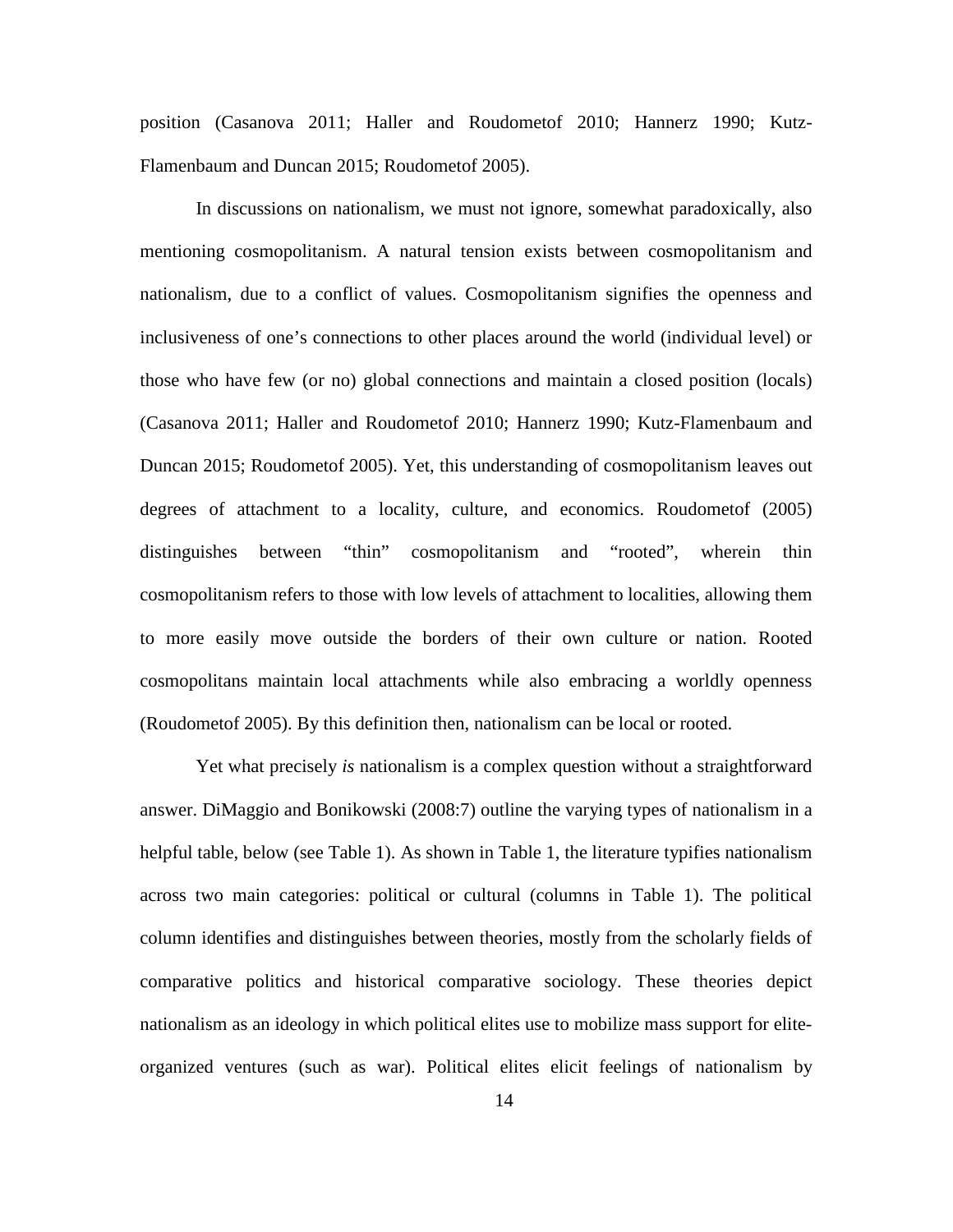homogenizing the citizenry through science, technology, and other cultural means (national language, education, media) (Frisch 1989; Gellner 1983; Janowitz 1976; Posen 1993). The state garners citizen loyalty through these means and in turn, produces an obedient and patriotic citizenry, in which rhetoric of "who we are" becomes part of the internal, national discourse, creating a unified force (Frisch 1989; Melucci 1989; Tilly 2004). The second column in Table 1 portrays nationalism as an element of culture which is located within the hearts and minds of the population and in the symbols and practices citizens encounter in their everyday lives (Billig 1995; DiMaggio and Bonikowski 2008).

<span id="page-25-0"></span>

|                             | Political (focus on elites)  | Cultural/Cognitive (focus    |
|-----------------------------|------------------------------|------------------------------|
|                             | and on nationalism as an     | on lived culture, ideas,     |
|                             | element in political         | and/or sentiments of non-    |
|                             | strategy)                    | elites)                      |
| Narrow "nationalism"        | Gellner (1983): "a political | Kosterman and Feshbach       |
| refers to specific ideology | principle, which holds that  | $(1989)$ : "a perception of  |
|                             | the political and the        | national superiority and an  |
|                             | national unit should be      | orientation toward national  |
|                             | congruent"                   | dominance"                   |
| Broad "nationalism" refers  | Tilly $(2002)$ : top-down    | Brubaker $(2004)$ : "a       |
| to domain but does not      | nationalism as claims-       | heterogeneous set of         |
| specify content             | making by states on          | 'nation'-oriented idioms,    |
|                             | citizens on the basis of     | practices, and possibilities |
|                             | collective narratives;       | that are continuously        |
|                             | bottom-up as claims-         | available or 'endemic' in    |
|                             | making on states by sub-     | modern cultural and          |
|                             |                              |                              |
|                             | national groups based on     | political life"              |

Table 1. Conceptions of Nationalism

Nationalism on a large-scale reaches its fever pitch during times of national disasters or during national crises when its ideals, values, or people are threatened. It is during these times when discourse of national unity and security is constructed, much as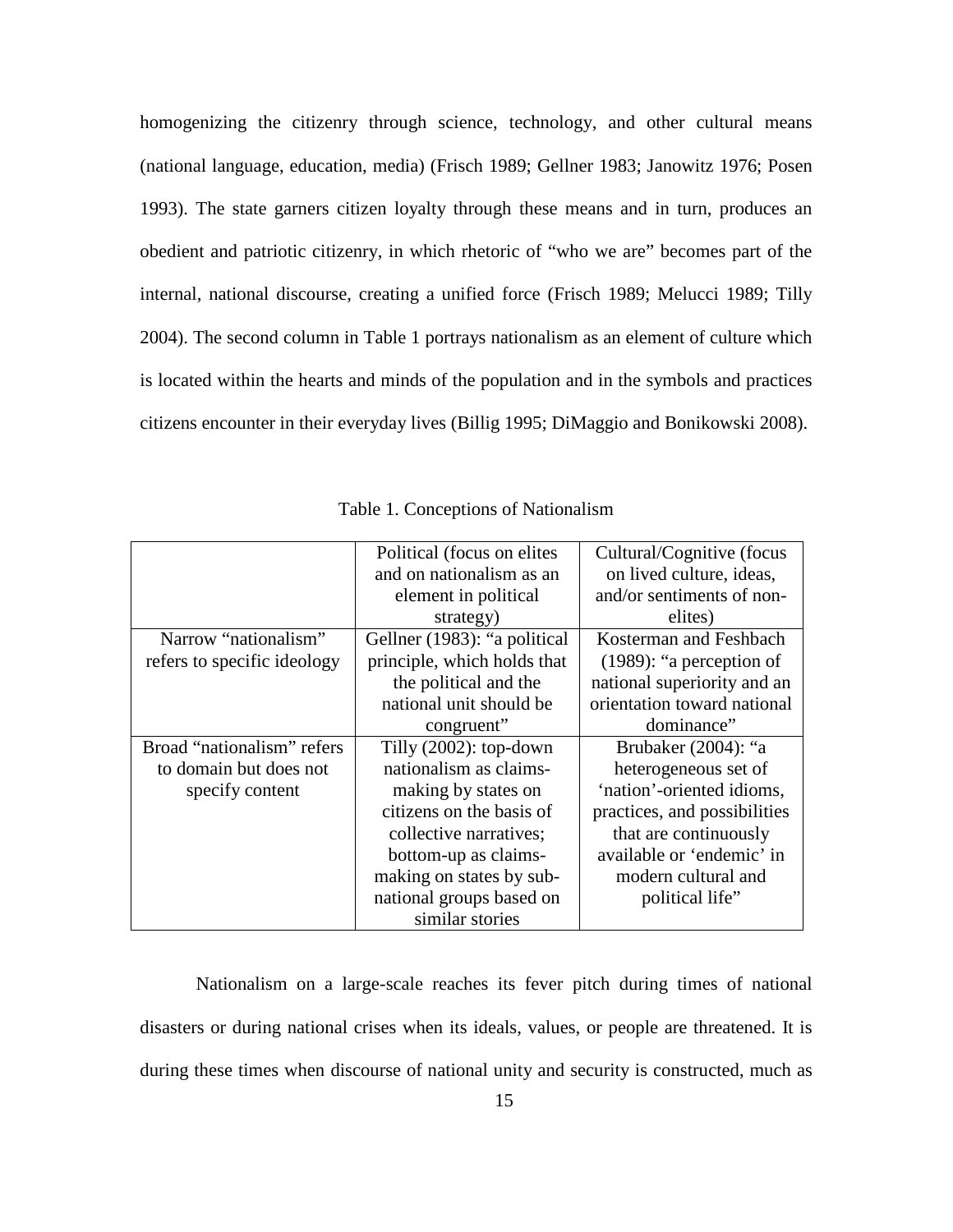we saw in the days and weeks following 9/11. Immediately following 9/11, the U.S.'s conceptualization of "freedom" shifted from "everyone minds their business" to more scrutiny of one another and ourselves.<sup>[2](#page-26-0)</sup> Schildkraut (2002) speaks to this in her work on conceptions of American identity, distinguishing between ethnoculturalism and incorporationism, noting the differences pre-9/11 and post. Where ethnoculturalism centers on the idea that white Protestants from North European background are the definitive American identity, incorporationism focuses on the immigrant legacy in the U.S. as a shared experience, celebrating and embracing the ethnic diversity of the country. After 9/11, however, the immigrant experience was met with suspicion of an "enemy within" (Schildkraut 2002). By framing an increase in screening and security in response to the "attack on America", the citizenry accept the inconveniences that come along with it. Further, when the President and Congress decide to go to war in the name of freedom and protection of American values, freedom, and lives, it is much easier for civilians to agree and accept these stringent measures in the name of safety. While there will always be varying levels of nationalism, higher levels are reached in times of crises, with lower levels in times of complacency, i.e., extended periods of peace.

Another important discussion to consider concerns the seemingly overpowering role of militarized engagements in world politics, versus utilizing other tools for conflict resolution. While militarization is an important aspect of U.S. national identity, other countries rest their national pride on a lack of militarized engagements. For example, Canada's national identity rests on its pride in playing the "peacemaker" role. Costa Rica

<span id="page-26-0"></span><sup>&</sup>lt;sup>2</sup> An example of this might be the post  $9/11$  "See something, say something" campaign that encourages people in public spaces to report suspicious persons or activities to the authorities.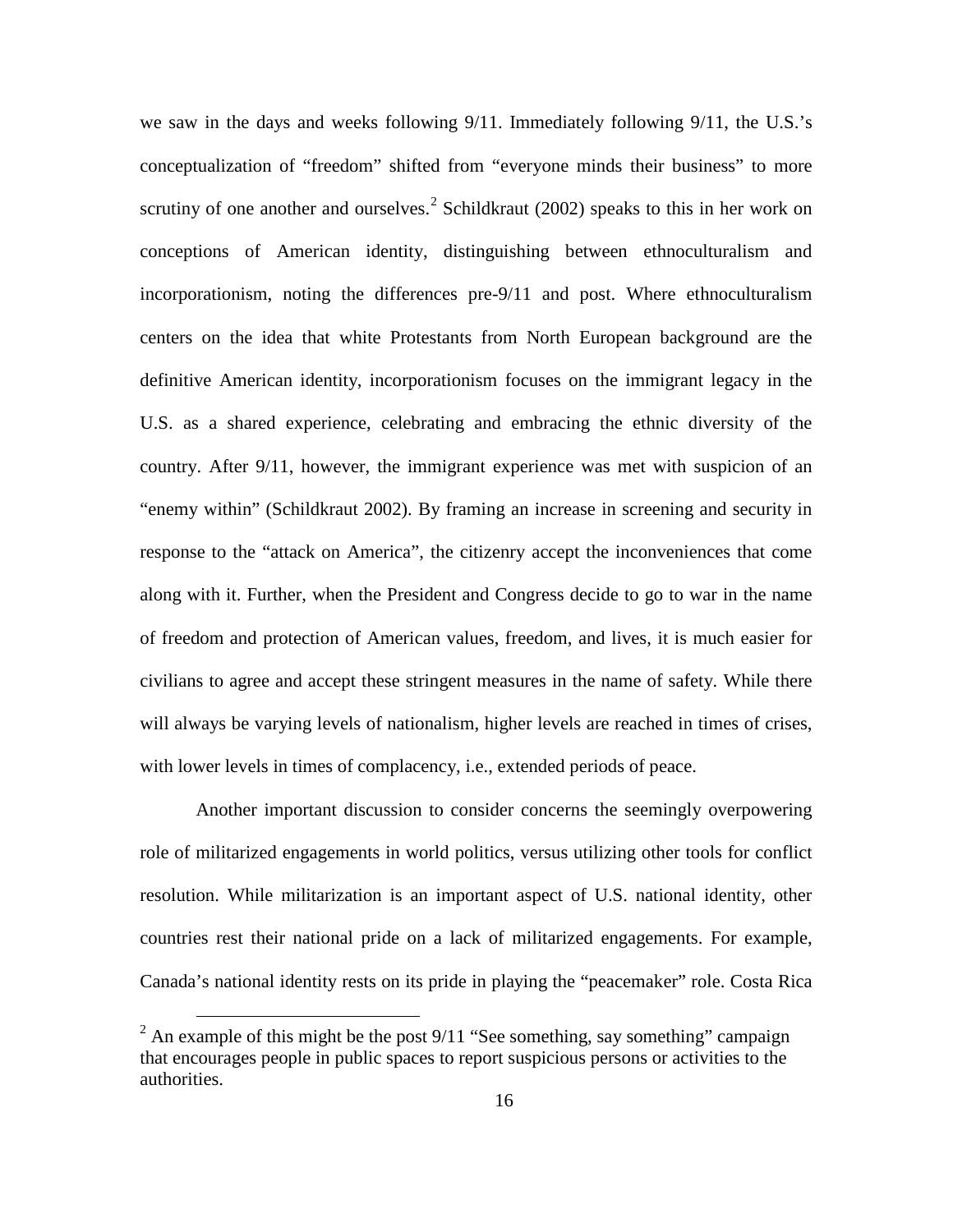exemplifies its national identity in its pride for a lack of military. Other countries stand in stark contrast to the U.S. in which militarization is a part of the national identity (not without contestation from certain groups, however) (Smith 2011). This militarization culture is illustrated in the amount of taxpayer dollars that goes to support military spending. In 2012, 19% (\$689 billion) of the federal government budget went toward defense and international security assistance (N.A. 2013). The vast expenditures of U.S. money on the military make for an important and engaging topic of consideration. It is important to consider these debates to extend our understanding of foreign policy engagements and to recognize that national identity is not always linked to militarized foreign policies (Smith 2011).

That said, in the context of world history, war has been a key element in the development of the nation-state (Tilly 1992). Tilly, in his analysis on the rise of European states, argues that the development of the nation state is an unintended result of elites pursuing their self-interests. He argues those that control "concentrated means of coercion" (1992:14), that is, military and police forces, weaponry, and the like, used these means to grow the population and resources over which they held power. When the elites met no interference, they conquered other territories, expanding their nation-states. When they were met with challengers, they made war. This presents two main dilemmas: first, in conquering other territories, leaders of the conquering states are then obliged to administer the land, goods, and people they defeat. This distribution of resources, goods, and services, along with the arbitration of conflicts, distracts from war (Tilly 1992). The second dilemma of creating war to expand a nation's territory concerns the very resources required to prepare for and implement war. War requires resources of armies,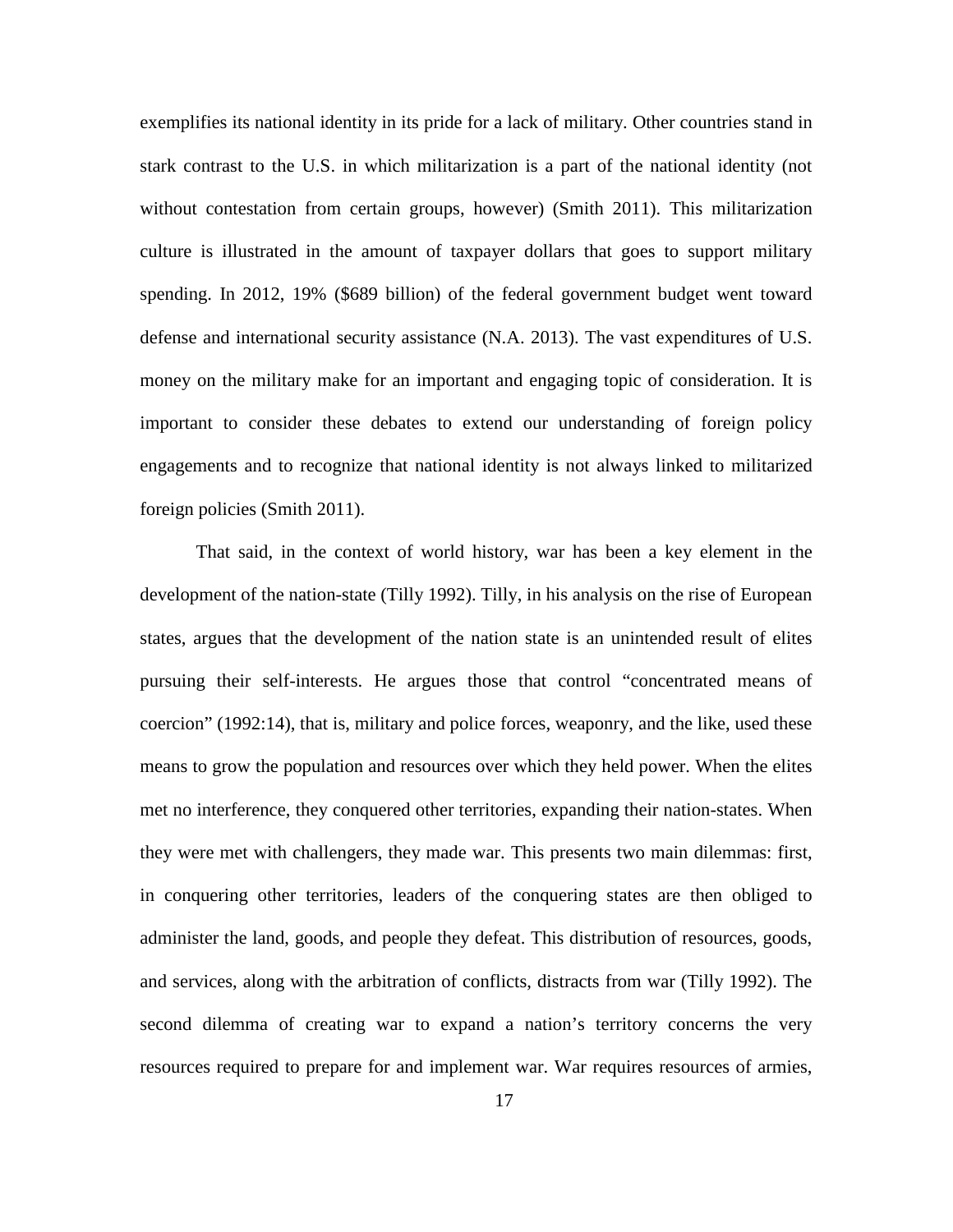weaponry, food supply for the armies, training, and so forth. In order to fund the war, structures of taxation and administration were set in place, thereby growing and formalizing the structure of the state (Tilly 1992). As the structures formalize and expand, incorporating newly defeated territories, leaders work to coalesce the population via structures of nationalist claims, creating a common national identity around which the population can bond.

Nationalist claims rely on two key factors: 1) the states' capacity to monitor and control resources within its boundaries and 2) the readiness of other states to support the state's priority in regards to this. Tilly (1992, 1994) outlines two understandings of nationalism: state-led and state-seeking nationalism. State-led nationalism refers to the mobilization of a population within an existing state around a strong identification with that state (Tilly 1992). Rulers, speaking in the name of a nation, demand that citizens identify themselves with that nation (and other interests of the state) (Tilly 1994). State*seeking* nationalism refers to a mobilization of stateless people around a claim to political independence (Tilly 1992). Representatives of the population who did not have collective control of a state claim an autonomous political status (or a separate state) on the assumption that the population has a distinct, yet coherent, cultural identity (Tilly 1994).

State-led and state-seeking nationalisms emerged only in the past two centuries, becoming key elements of national and international politics. After 1800, the frequency in which populations revolted in the name of their nationalities increased dramatically. State-led nationalism grew from an effort of rulers to accomplish two related programs: to extract ever-expanding means of war (money, men, material, etc.), and to substitute top-down government for indirect rule through intermediaries who had considerable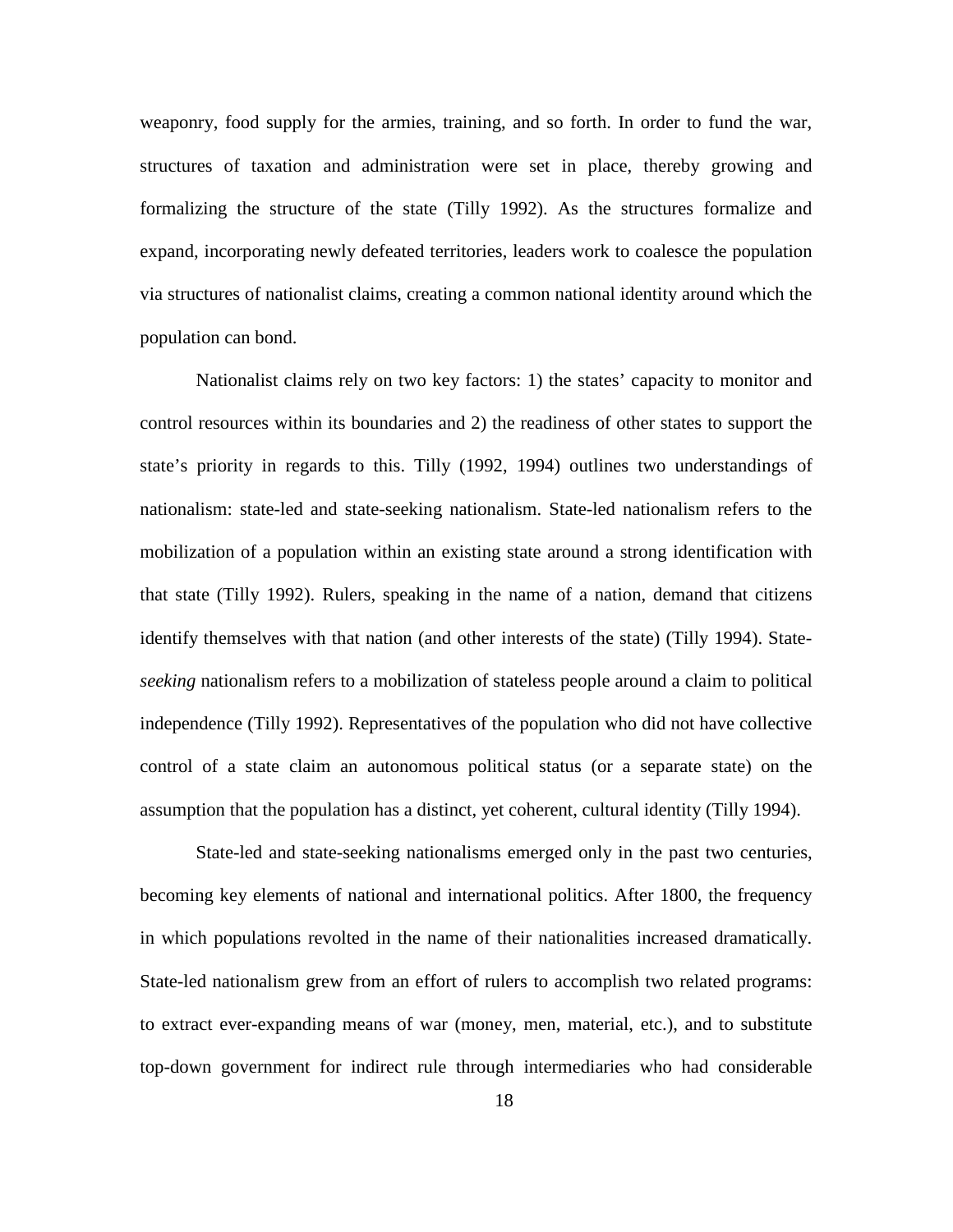autonomy in their own jurisdictions. The creation of large-standing armies, populated from the national citizenry, stimulated the national identity campaigns (Tilly 1994).

Since the incorporation of the U.S. as a country, military conflicts and violence were actively protested; the first growth period of the anti-war movement in the U.S. occurred at the end of the War of 1812 (DeBenedetti 1980). Rising evangelical Christianity and a generalized sense of "human perfectibility" (DeBenedetti 1980: 12) inspired these first anti-war activists to gather in protest against the sin of war. Peace activism ebbed and flowed throughout the Civil War, with resources and energies focusing on abolition. The anti-war movement slowly and cautiously regained strength during the late nineteenth century industrialization movement, taking on the practicality of the times. This is represented in the passing of leadership to businessmen and lawyers. World War I proved to be a major turning point for the peace movement as the war demanded mobilizations of mass societies and resources for the sake of the war. The modernization process required advances in science, technology, and military strategies. Thus what DeBenedetti refers to as "the most disturbing paradox of this century": while the war waged on and peace became more necessary, it also became more remote (DeBenedetti 1980). From post WWI, the modern peace movement arose to resolve this paradox.

Over the next generation, peace activists pushed forward their cause via the League of Nations, the World Court, various treaties and disarmament agreements (DeBenedetti 1980). However, an increase in conflicts (anti-colonialism in Asia, Lenin's succession in Russia, the rise of fascism), resulting in a global conflict, resulted in most U.S. peace activists deciding "war was more necessary for the moment than peace"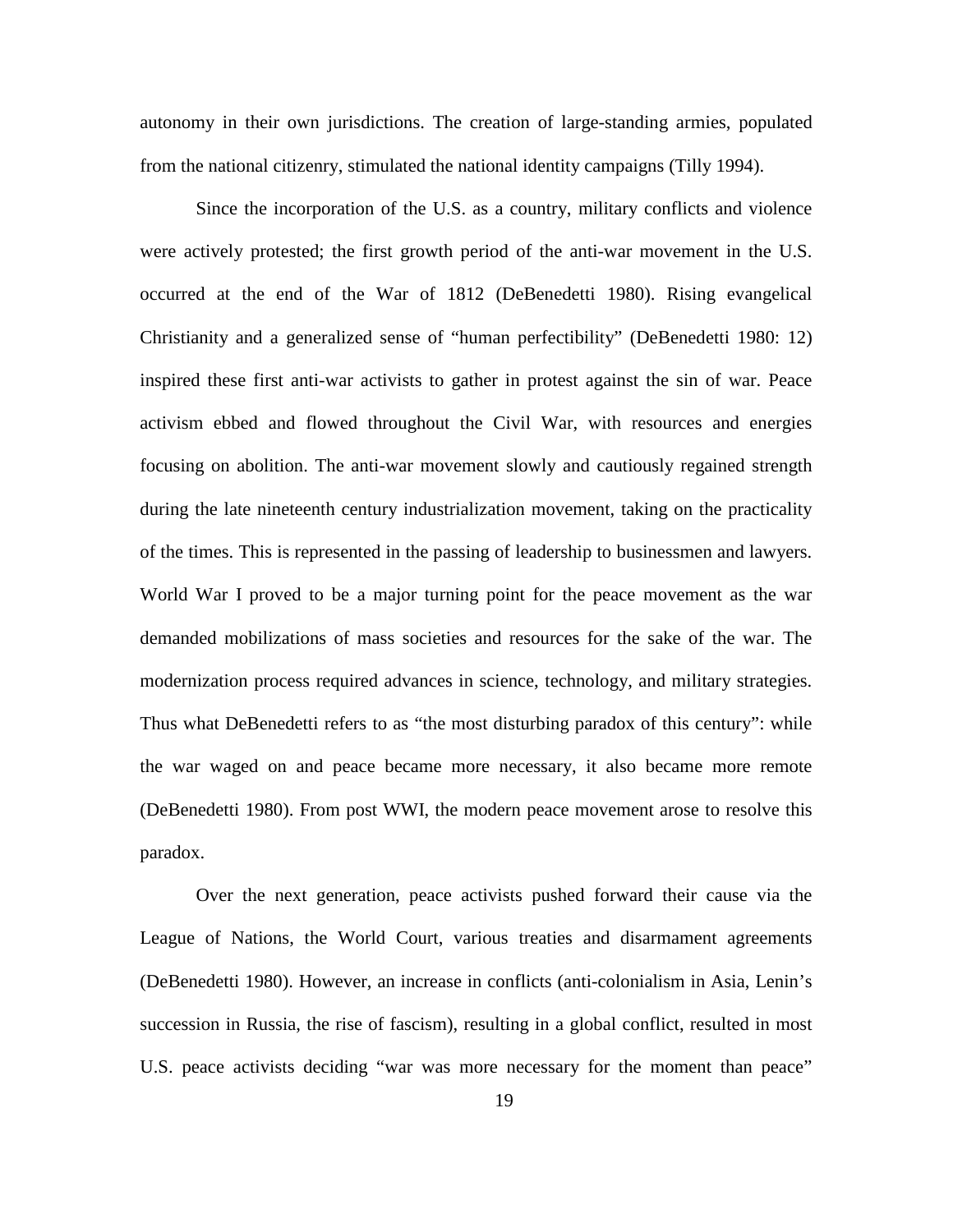(DeBenedetti 1980: 14). Indeed, the bombing of Pearl Harbor solidified the sentiment and identified WWII as a "just war", given the rise of Hitlarism and European and Japanese military expansion in Asia. "Just war", in the framework of the anti-war peace activists, argues that certain exceptions for "just causes" can be made *for* war. This just war position was, and still is, the ethical norm for all of Western civilization, largely influenced by Catholic social teachings and the writings of St. Augustine; it determines under what circumstances war can be justified (Chatfield 1999, Falk 2010). There is some evidence that, while the doctrine does not prevent war altogether, it does at least make war less destructive or less likely (DeBenedetti 1980; Falk 2010).

Over the next 15-20 years following WWII, peace movements were seen as suspect, if not subversive, until the changing tides of the 1960s: the Civil Rights movement, protests against nuclear testing, feminist rights, all brought together new constituents and organizations. Students, intellectuals, and feminists largely drove these movements. With the rising cultural shifts of the 1960s, the U.S. activist movement was strong and organized when the Vietnam War began. DeBenedetti (1980) argues these peace activists worked to expose the idea that peace could be achieved through war and the Vietnam War pushed citizens to consider the place of peace within the American tradition. Positioning peace in the national rhetoric entails interacting and engaging with shifting frames of varying ideologies.

A constant "tug and pull" between dominant and alternative ideologies can shift discourse (Woehrle, Coy and Maney 2009). This shifting occurs through which Snow et. al (1986) calls "framing" or "frame alignment process". The idea of framing comes from Goffman's frame analysis theory (Goffman 1974) that states frames are used in everyday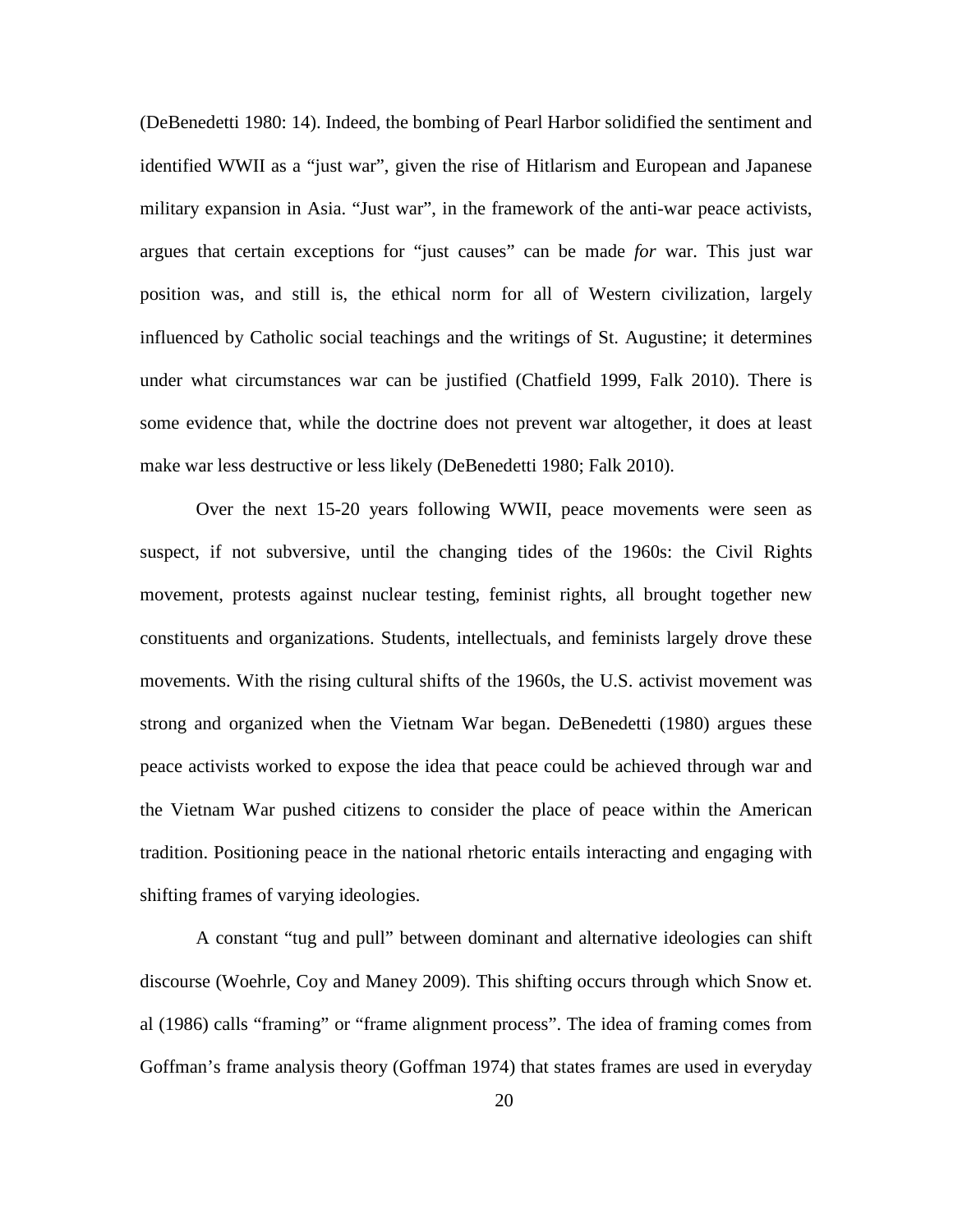affairs to create order out of chaos by organizing and giving meaning to daily events (Brashears 2005). Framing is defined by Snow et. al as "the linkage of individual and SMOs [social movement organizations] interpretive orientations, such that some set of individual interests, values, and beliefs and SMO activities, goals, and ideology are congruent and complementary" (1986:464). In other words, for participation in a movement to be initiated and maintained, an individual's personal beliefs and values must somehow be reflected in the organization's primary goals. Gamson (2004) understands frames as thought organizers, distinguishing a certain point of focus from what is around it. Simply put, "A frame spotlights certain events and their underlying causes and consequences, and directs our attention away from others" (Gamson 2004: 245). Frames, then, give shape and support to ideas and messages important to those disseminating the information.

Framing is necessary to organize our experiences and guide our actions through defining events as meaningful. State leaders can promote equilibrium with citizens by identifying a common social problem and resolution to solve it (Snow et. al 1986). Frames offer individuals a "schemata of interpretation" so they have a means to label and identify that which surrounds them (Woehrle, Coy and Maney 2009). In short, frames present a particular view of a specific event or situation upon which the person or organization disseminating the information wants others to focus. Framing makes a particular, partial view of a given situation more central such that what is centered in the "frame" is the focus of attention (Woehrle, Coy and Maney 2009). To illustrate this point, Woehrle et. al (2009) offer the example of different framings of "peace" at an anti-war demonstration. A sign that reads, "Peace is Patriotic!" frames opposition to a specific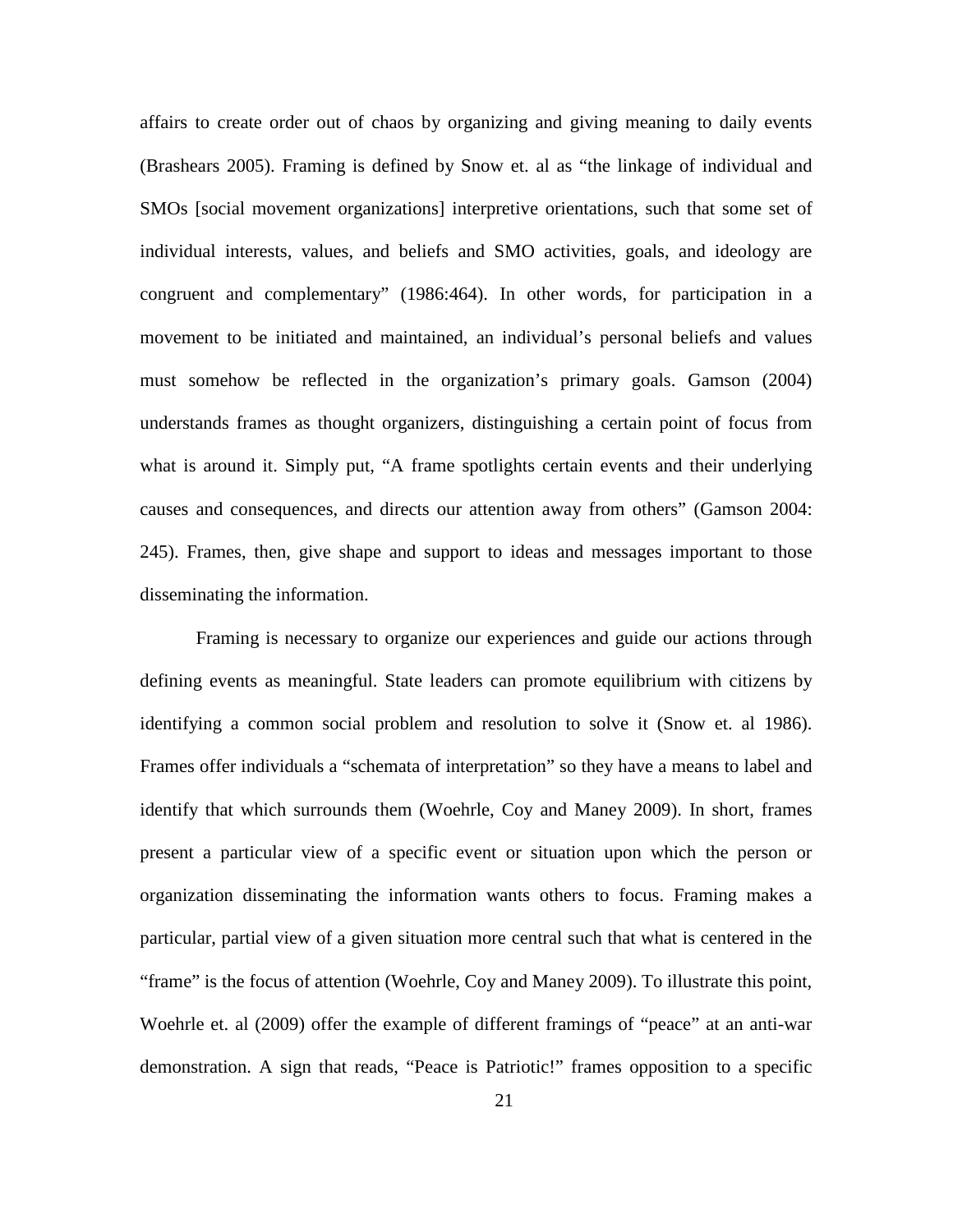foreign policy or militarized invasion in terms of one's commitment to their nation as a citizen. Another sign at the same demonstration that reads, "No blood for oil!" frames the foreign policy under question as based upon greed and wealth. It is important to recognize that actors utilize multiple frames, rather than relying on only one (Gamson 2004).

Although framing is typically concerned with social movements, we can apply it in this study on military combat soldiers. Frame alignment process is useful in explaining the ways in which soldiers define nationalism, in particular, as it relates to the state's version of nationalism. As mentioned, framing guides our actions by defining events as meaningful. Meaningful events can be placed on a continuum of positive to negative, and frames aid to make those events understandable. Experiencing war, a volatile, dangerous, and life-changing event, demands particular frames to make experiencing the trauma of war make sense. The state produces hegemonic frames of patriotism to make going to war worthwhile for the soldiers. Some soldiers internalize these frames to justify and make sense of their war trauma, while other soldiers internalize counter hegemonic frames based on their war experiences. Thus, frame alignment is an important tool in understanding how war experiences explain a soldier's critical, nationalistic, or mixed attitude toward the U.S.

For the purposes of this dissertation, I align most closely with DiMaggio and Bonikowski's (2008) understanding of nationalism. That is, the focus of nationalism is the representations of the nation, interactions of these representations, and the consequences of such for social identity and political action. I add to DiMaggio and Bonikowksi's definition of nationalism (2008) by focusing on individual agency in the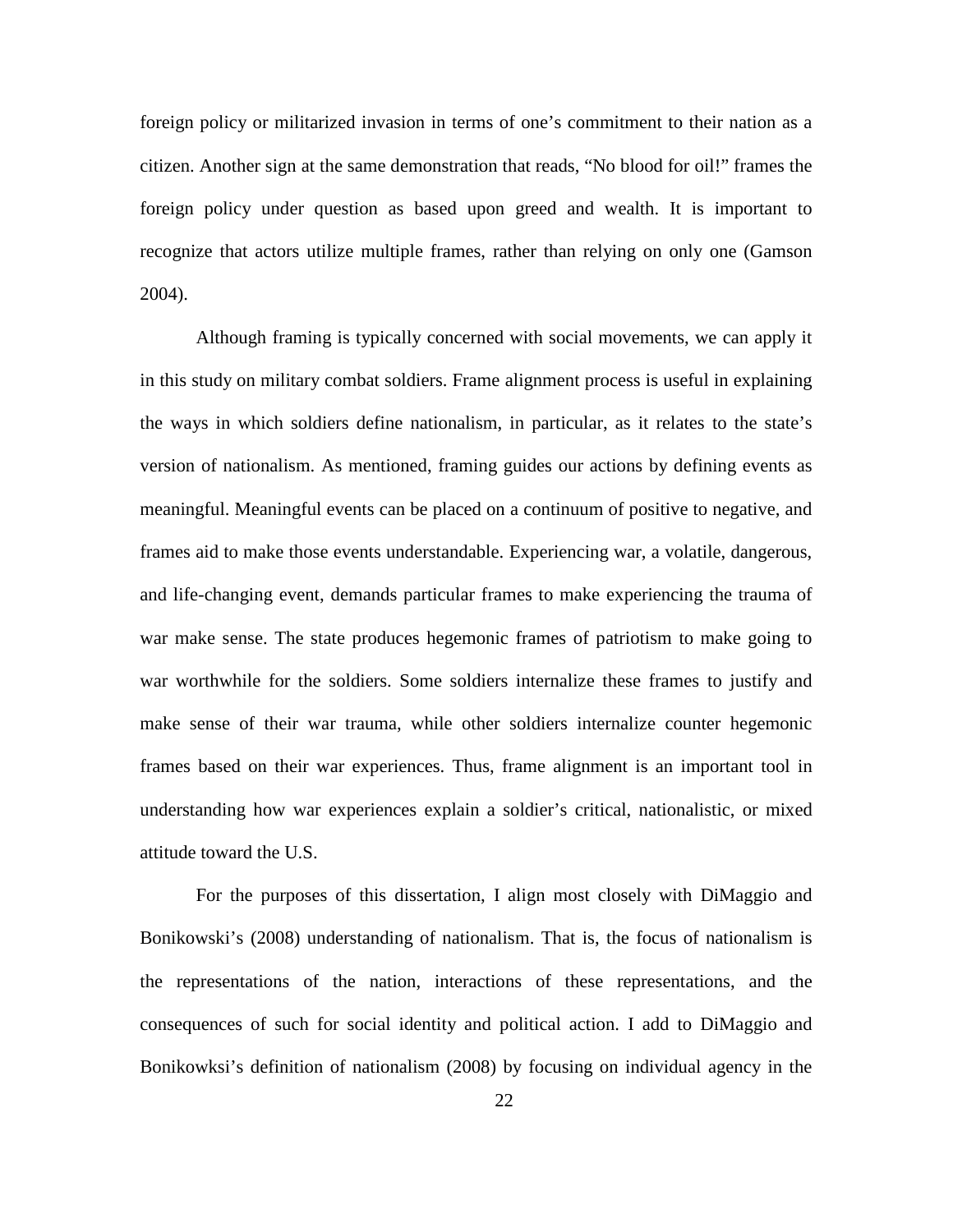context of nationalism. Individual agency refers to the efficacy of human action; the ability of one to act within a given environment, engaging with the social structures in that environment (Sewell 1992). Concepts of pride and national attachment are indeed important to the research at hand, but these terms define the content of nationalist attitudes rather than the agency of individuals, their understanding of nationalist messages, and how these messages are incorporated back into everyday lives. Social structure can be understood in three levels: the socioeconomic system (macro), social ties between individuals and organizations (meso), or how cultural values shape the norms of behaviors in individuals (micro). Ideology is also structural – that is, it is developed through new understandings of the world through the vehicle of language – language is constructed to represent our ideologies and thereby transform and disseminate them (Anderson 2006; Hall 1986). It is in this way that language is structural.

## <span id="page-33-0"></span>**2.2 IDEOLOGY AND HEGEMONY**

This section explores the literature on ideology and hegemony and how these concepts relate to nationalism and war. To understand discourses on nationalism and war, we must first engage in a larger, theoretical discussion on ideology and hegemony. Ideology refers to the series of languages, concepts, categories, and systems of representations which different classes and social groups use to make sense of, define, and "render intelligible" the way society works. Ideology is tasked with giving an account of how social ideas arise in general, and, more specifically, it concerns the ways ideas of different kinds take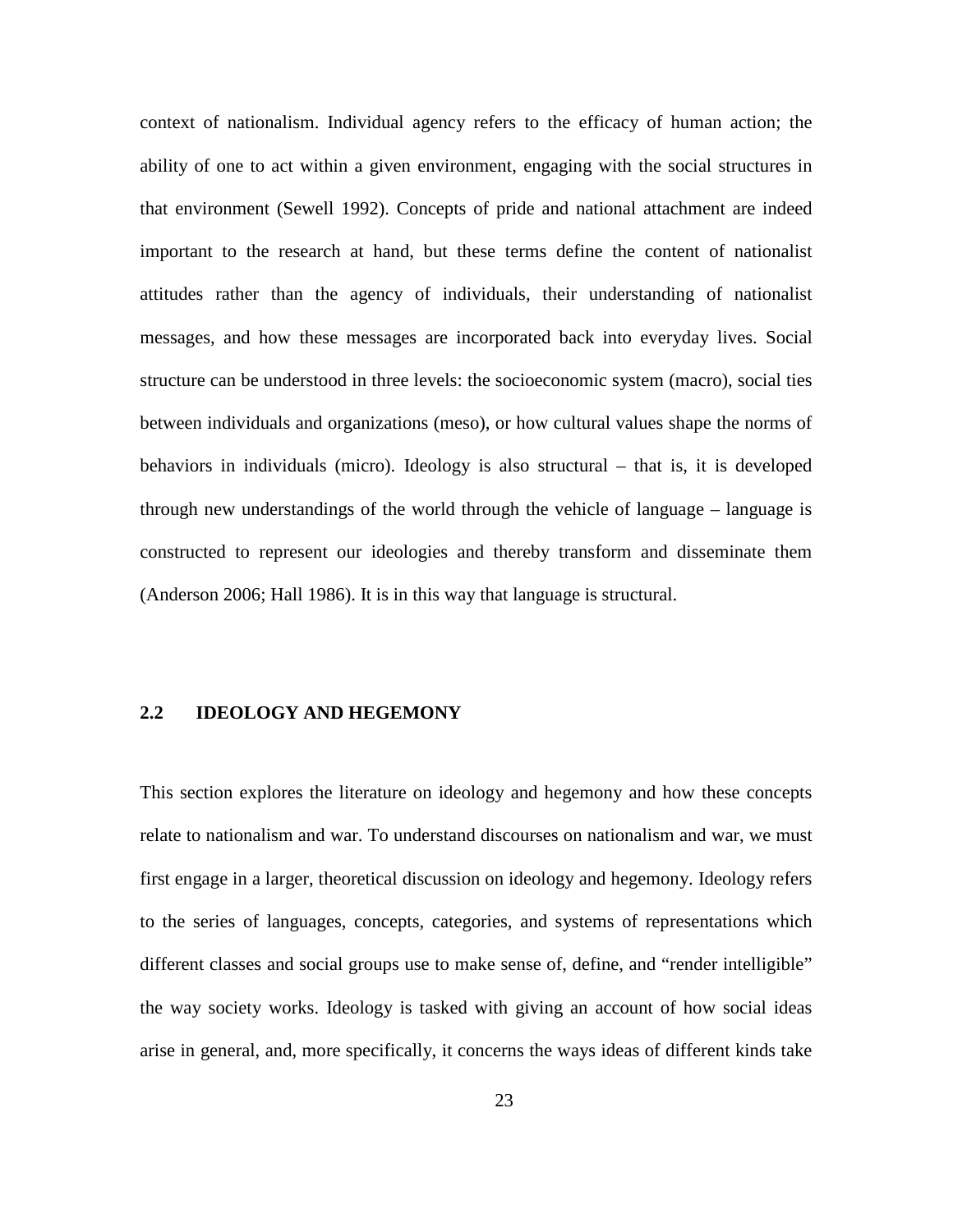hold in the minds of the masses and thereby become a "material force" (Hall 1986). In short, ideology is useful for understanding how a particular set of ideas comes to dominate the social thinking in a given historical era (Hall 1986). During a particular historical "bloc" (Gramsci 1971), ideology is used to unite the nation-state and to maintain its dominance and leadership over society as a whole (Hall 1986). As Marx would say, the ruling ideas are the ideas of the ruling class (Marx 1978).

Ideology is concerned with the processes in which new forms of consciousness and new understandings of the world arise and thereby move the masses into action against the prevailing system (Hall 1986). Ideology is concerned primarily with languages of practical thought that stabilize power and domination, or reconcile and accommodate the masses to their subordinate place in society. Language is key to ideology as it is through language which things are "represented" and the vehicle through which ideology is generated, transformed, and disseminated (Anderson 2006; Hall 1986). However, as important as language is in our conceptualization of ideology, it is also problematic because language is not a fixed entity; the same social relation can be differently represented and interpreted. Language can construct different meanings around what is the same social relation or phenomenon (Hall 1986). Different discourses of the same phenomenon produce different definitions of the system within which society operates, and situates the actors differently in relation to the process itself (Hall 1986).

Swidler's (1986) cultural toolkit, or repertoire, helps conceptualize how ideology matters culturally. Navigating through the complex wealth of daily information we receive – both conscious (i.e., reading an article, watching the news on television) and subconscious (i.e., American flags as commonplace they aren't noticed, automatically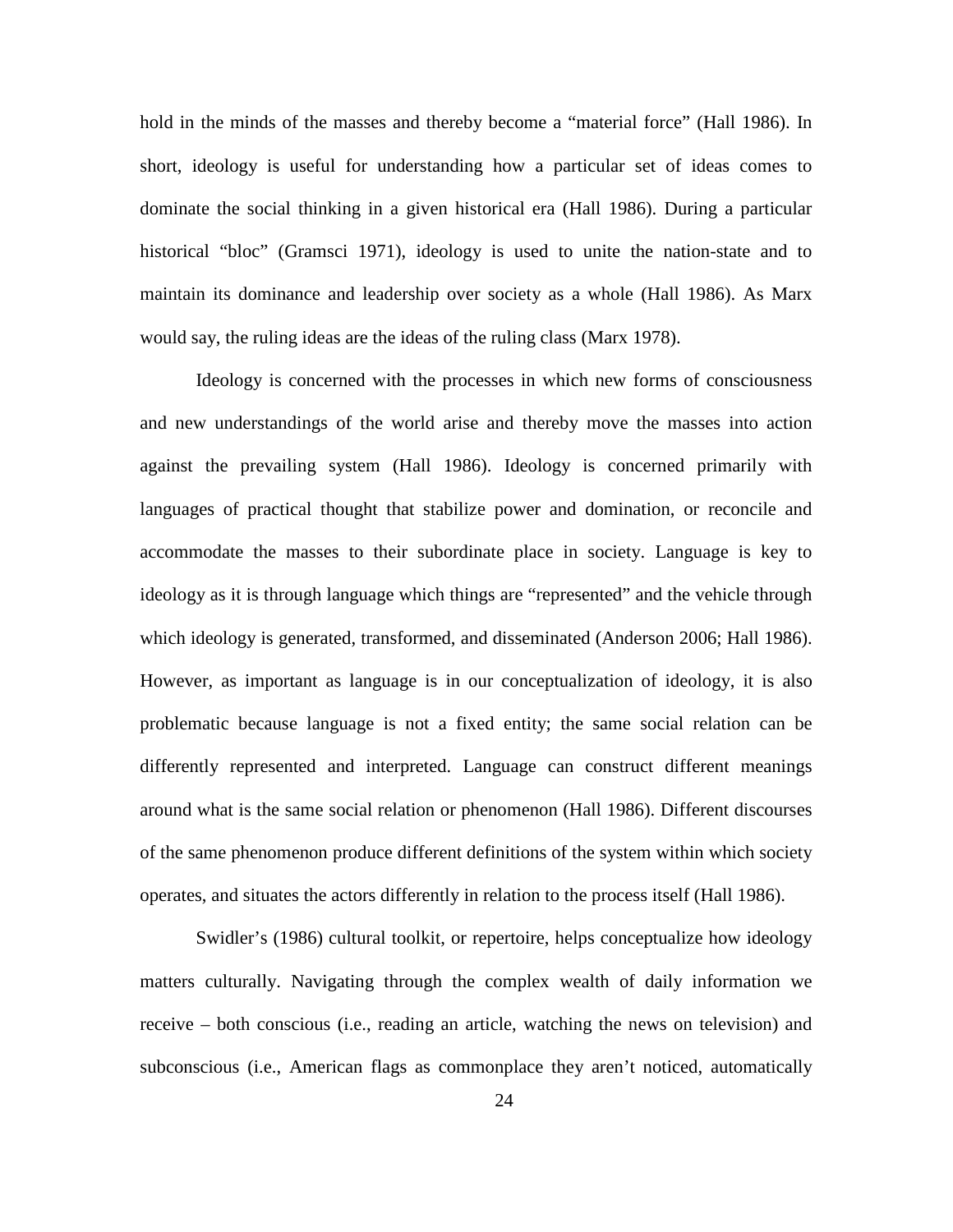standing when hearing the national anthem) – requires an ability to sift through, interpret, and, if necessary, act upon, the myriad of symbols, social interactions, and constructs we encounter everyday. We do so in the context of our own values and belief systems selecting different pieces of a known repertoire to construct a truth. Our cultural toolkit allows for the wealth of cultural knowledge to be at the ready, drawn out when needed (Swidler 1986).

The "ideological struggle" does not take place by displacing one mode of thought entirely with another wholly formed system of ideas (Gramsci 1971). Rather, we articulate the different conceptions of a particular idea (i.e., "support our troops") within a chain of associated ideas. For example, as varying discourses of "support" are produced, we extend our understanding of what "support" means, recognizing the meaning is dynamic and fluid. Thus, the idea of "support our troops" includes showing support by not speaking out against the war and agreeing with the government decision to go to war. On the other hand, anti-war groups could argue they do support the troops by demanding all troops are brought home, out of the war zone, safely and swiftly (Woehrle, Coy and Maney 2009). Both examples are versions of "support our troops", but use different conceptions of what the idea of "support" means and entails. Further, ideologies do not become effective as a material force because they are disseminated from the needs of the social classes. Rather, ideological conceptions become effective when it can be articulated to the masses and to the struggles between the different forces at stake (Gramsci 1971; Hall 1986).

Ideologies are only effective if they connect with a particular group of social forces. In this sense, then, ideological struggle is part of the general struggle for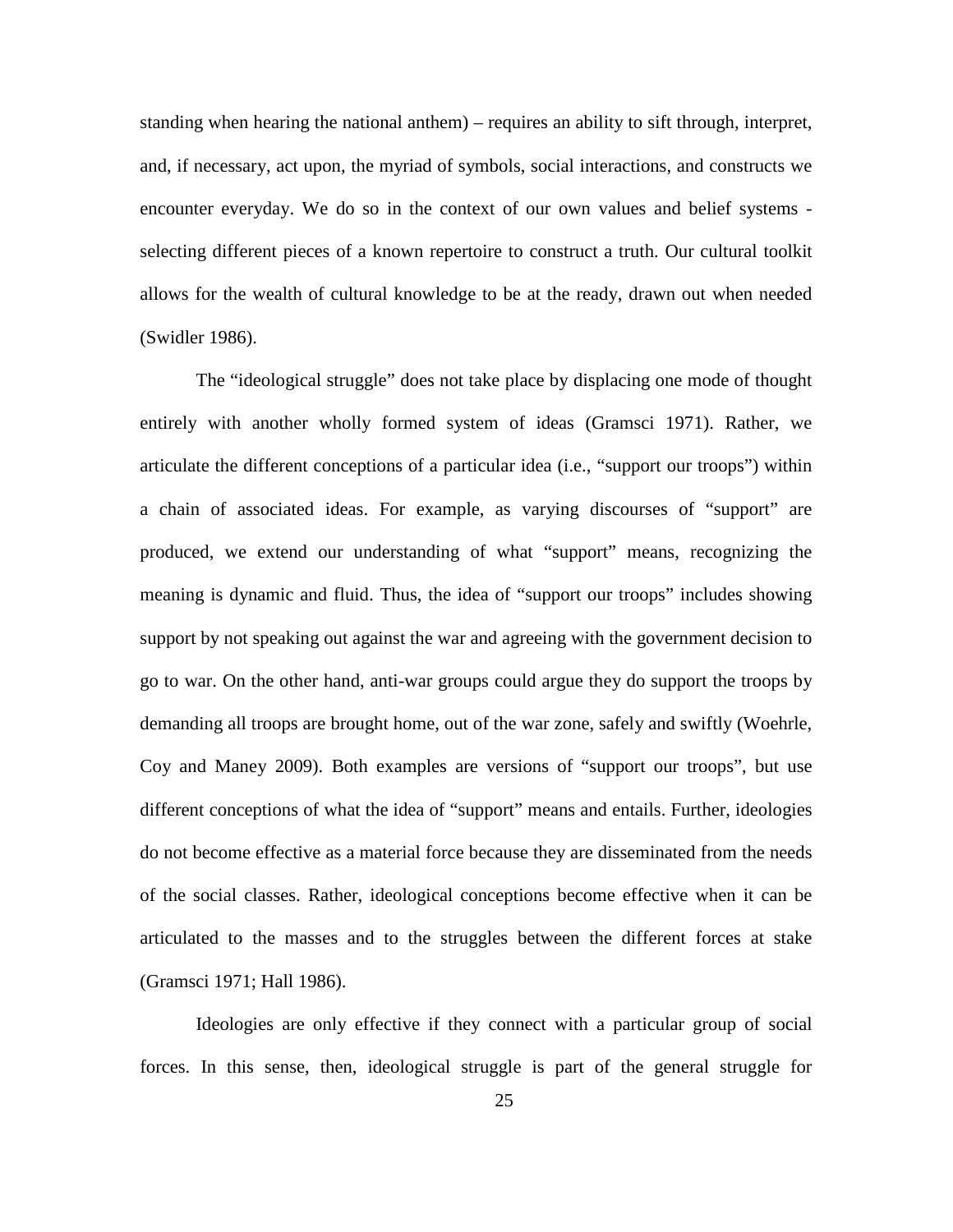leadership; that is, hegemony (Gramsci 1971; Hall 1986). Hegemony refers to the everyday intersections between political, social, and cultural elements of society. The dominant class uses its hegemonic power to serve its interests and emit a dominant culture that permeates throughout different sectors of society. The non-dominant group (*subaltern*) is not excluded from this hegemonic influence. The subaltern is best understood through Gramsci's emphasis on the creation of an alternative hegemony (Williams 1977). When there is a hegemonic group within society, there necessarily is a group to counter it. For example, because state leaders<sup>[3](#page-36-0)</sup> serve as the group in the U.S. which emit hegemonic rhetoric, state leaders rely on this dominant position to garner support of the public that best serves the leaders' interests. However, the subaltern maintains counter hegemonic power to circumvent the dominant rhetoric and serve the purposes of counter movements.

To be clear, hegemony in the Gramscian view is not the escalation of a whole class to power with its already formed philosophies, but rather the *process* by which a historical bloc of social forces is constructed and comes to power (Gramsci 1971; Hall 1986). Therefore, the process of hegemonic domination connects the relationship between ruling ideas and ruling classes (Hall 1986). Yet, ruling ideas are not *guaranteed* dominance by their mere coupling with ruling classes. The effective pairing of dominant ideas to a particular historical era that has produced hegemonic power in a particular period is what the process of ideological struggle is meant to secure. Ruling ideas, then, acquire dominance through the *process* of hegemonic domination (Hall 1986).

<span id="page-36-0"></span> $3$  I use the term "state leaders" to refer to government and military officials, as well as the intellectual elite.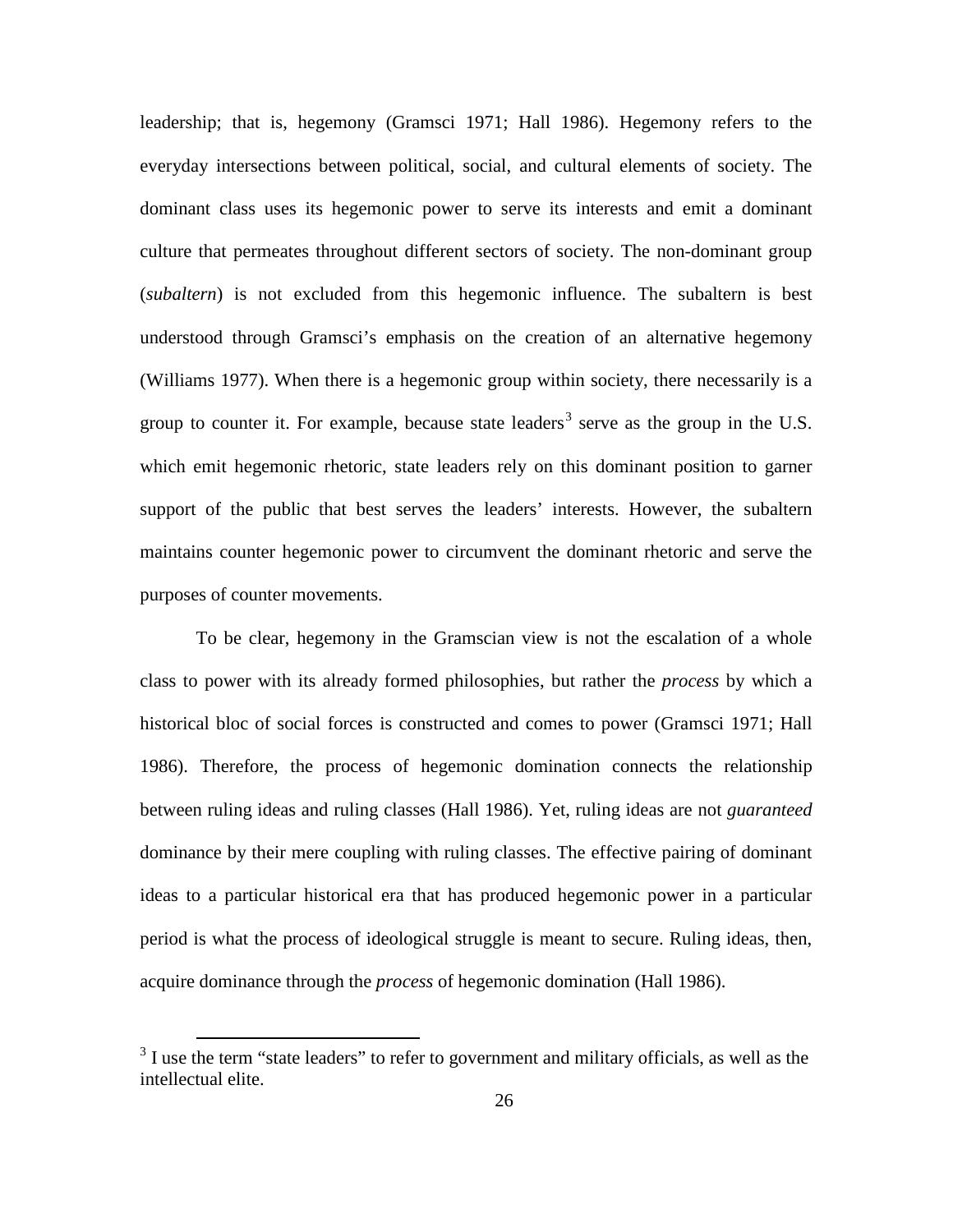Hegemony is rarely, if ever, implemented by overt force or explicit domination. Rather, and somewhat paradoxically, hegemony is exercised with account to the interests of the subaltern. In this understanding of the expression of hegemony, the dominant group makes sacrifices in its attempt at equilibrium among the populace (Gramsci 1971). Sharp illustrates this effort at equilibrium by suggesting that power is not intrinsic to rulers, but rather granted by consent of the populace (Sharp 1973). Thus, if the public is aware of what is taking place, and has an alternative ideology from which to draw on, they can withdraw their consent if disagreements arise. Here again, we see the usefulness of Swidler's cultural toolkit (1986) – the public can draw from varied pieces of their toolkit to make sense of the hegemonic rhetoric. Aligning hegemonic frames within the cultural context gives meaning, even emotion, to those frames. In addition, social actions are not solo performances, but rather operate on an interactive scale among constituents, allies, rivals, enemies, and authorities. Given this interdependent relationship, it behooves the ruling elite to attempt equilibrium (Markoff 1996; Tilly 2004).

Nationalism is conceived as a common project, invented by national elites. Instrumentalists assert the leaders of nationalist movements (i.e., heads of state) have ulterior motives. In particular, instrumentalists challenge the nation's espousing of cultural elements as a strategy for covering up political and economic ends (Leoussi 2007). Brubaker (1998) refers to this as "elite manipulation", which views nationalism as a product of manipulative elites who are believed to stir up nationalistic passions at will. However, Brubaker counters that it is not always easy, or even possible, to "stir up national passions" or to evoke anxiety, fear, or resentment out of the citizen base. To sustain those passions for an extended period of time proves more difficult still. Thus,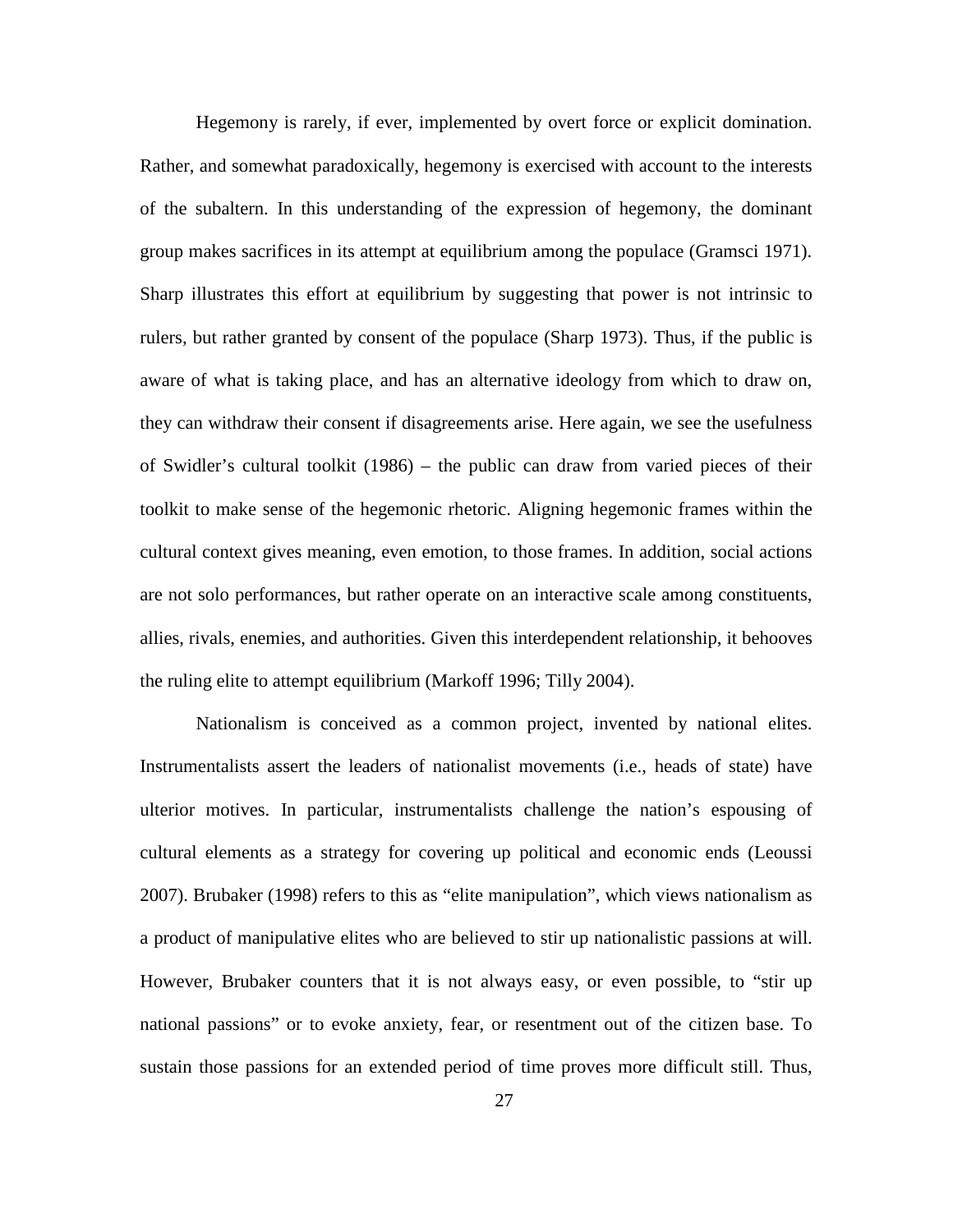Brubaker argues, while elite discourse does play a role in the construction of the interests of the citizen base, it is not something that can be done "at will" and is far more complex a process than simply deploying a mere few tricks (Brubaker 1998), as it involves operating within the confines of a false consciousness of the population. False consciousness comes about when a subordinate class suffers from an "obscured reality". That is, the subordinate class is unaware of the systematic social realities of their subordination, exploitation, and domination by the dominant class (Little n.d.). Thus, while the ruling class makes a visible effort to extend their interests to the public as a matter of incorporating equilibrium (Sharp 1973), it is, according to the concept of false consciousness, merely an obscured reality.

Brass (1991) argues that in modern democracies, elites influence the masses to garner support for their competition against other elites in order to gain positions of power and prestige. The masses will support the elite individuals who spark emotionally powerful ideas relating to a common heritage, common cultural values, and religion. The state taps into these emotionally powerful sentiments of loyalty and shared national identity to gain support for its actions.

Group identification on a national scale creates bonds of solidarity among its members (Li and Brewer 2004). National identity is shared by a group of people who likely have never seen nor met one another except on the small scale of neighborhoods or community groups; yet they share a perceived common history and culture with one another (Anderson 2006; Gillis 1994; Li and Brewer 2004; Posen 1993). This shared, national identity stems from various cultural and historical institutions that produce and disseminate information from a country's past that connects individuals together who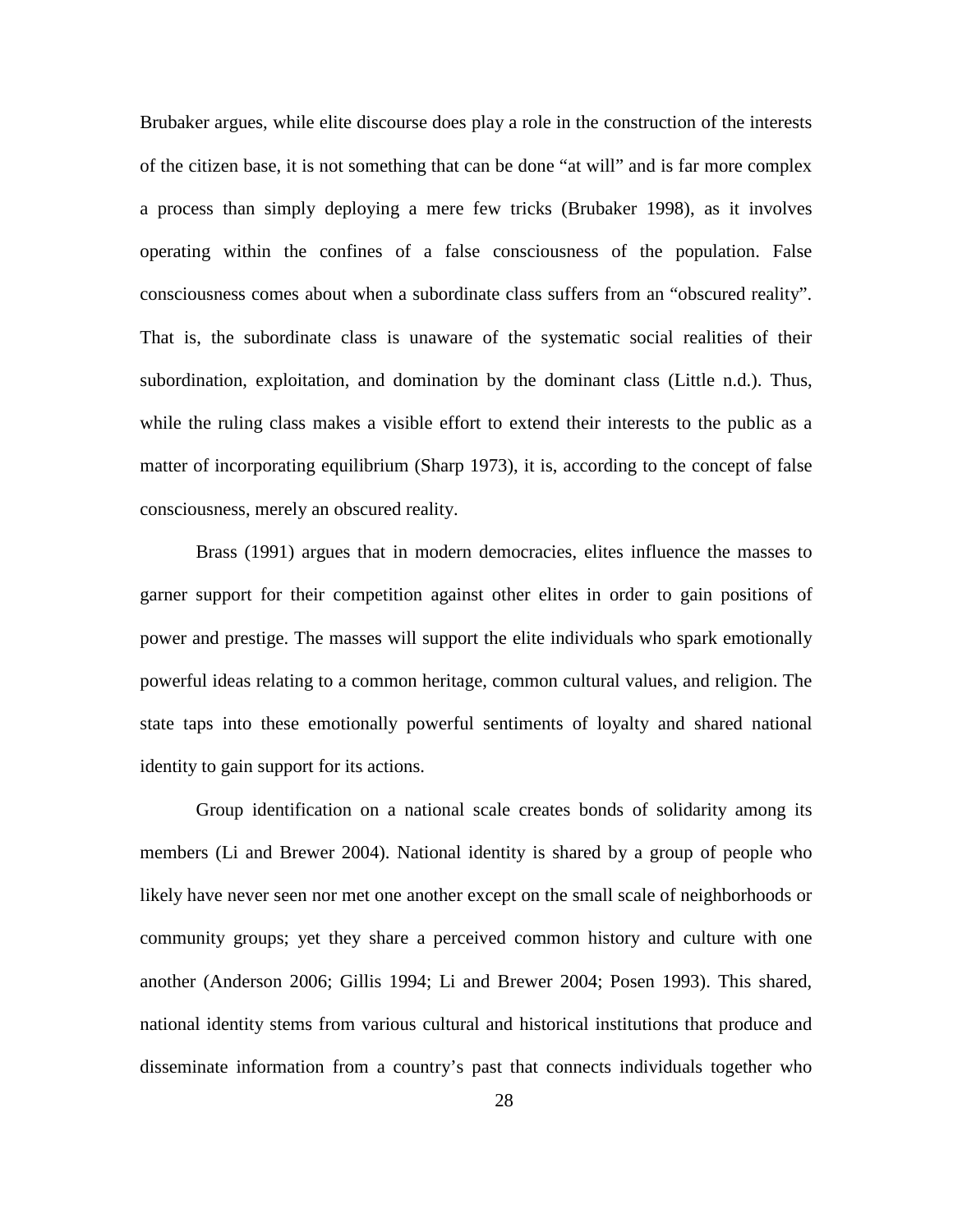otherwise might not have much in common. The state elicits feelings of nationalism by homogenizing the citizen mass through science, technology, and various cultural mechanisms such as a common national language, standardized, mandatory education, and the media (Frisch 1989; Gellner 1983; Janowitz 1976; Posen 1993). The state aims to generate sufficient loyalty through citizens' "embrace of propaganda and indoctrination" (Frisch 1989: 1153), exemplified by training productive, obedient, and patriotic citizens who share positive emotions toward the U.S., its people, and its relations with other nations (Frisch 1989). Melucci (1989) argues similarly in his discussion on collective identity, stating that a collective identity is a "negotiated process" in which the "we" referenced is given meaning. The rhetoric of "who we are" becomes part of the internal discourse and constitutes a unified force (Melucci 1989; Tilly 2004).

The goal of deploying collective identity is to transform mainstream culture and values, even its policies and structures, by providing an alternative organizational form (Bernstein 1997). Collective identity, then, is a process in which leaders and members socially construct a "we" that becomes part of their definition of their self. The merging of individual and collective selves, however, is rarely, if ever, complete, as we have multiple self-identities built around our varying social roles. Inevitably, conflicts arise among our individual self-roles and our collective roles. Identity can also be examined along a continuum from education to critique. A collective identity deployed for critique confronts the various values and practices of the dominant culture. Identity deployed for education challenges the dominant culture's perception of the minority. Collective identity deployed for education limits conflict by not taking aim at the morality or norms of the dominant culture (Bernstein 1997). While Bernstein's work (1997) is situated in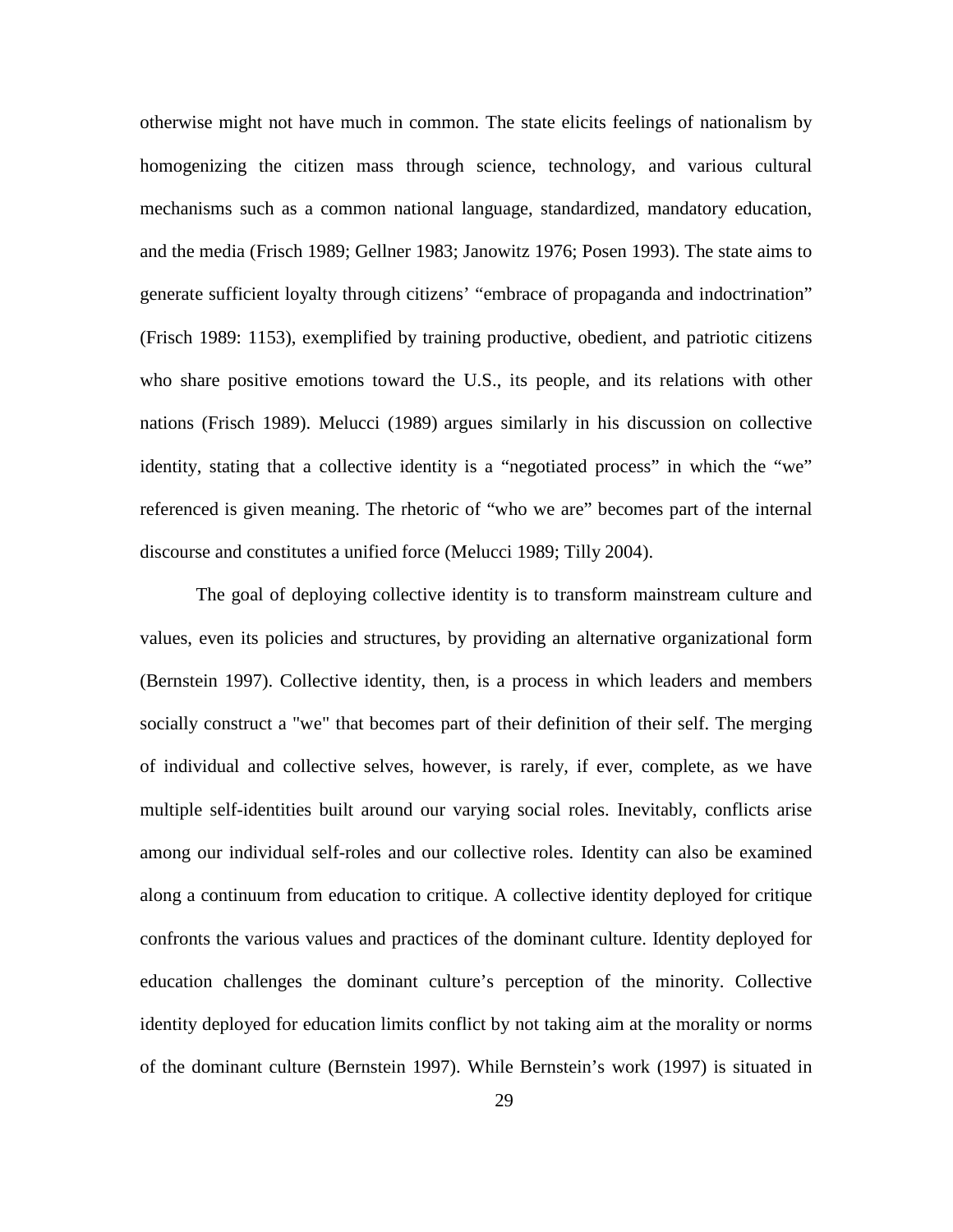the social movement perspective, her theories outlined here are relevant to this work's focus on deploying a national collective identity, particularly in times of war. This understanding of the necessity for collective identity in a nation speaks to the importance of state leaders framing the message of collectivity in a way that resonates with the constituency (Gamson 1991; Gamson 2004).

Cultural conditions for national identity are expressed in the uprooting, dislocation and loss of a sense of community (anomie) due to modernity's urbanization and scientific reasoning (Kedourie 1960). One argument contends that nationalism was developed by alienated intellectuals as a way to cope with the "coldness" of modern times (Kedourie 1960; Leoussi 2007). Nationally, the state disseminates cultural materials to bring a shared identity to the masses. This process of cultural mechanisms also applies to military mobilization. The state draws on national solidarity to garner support for its military actions by promoting ideals of the "good" citizen, loyalty to the nation, and patriotic duty. In exchange for freedom and protection from external threats, citizens are expected to serve in the armed forces to ensure these freedoms. Hence the American adage, "Freedom isn't free".

War provides the state with an entry point into an "unprecedented concentration of hegemony" because periods of war demand a large-scale sacrifice of the people (Gramsci 1971: 238) and may have a divisive effect on the nation (Li and Brewer 200[4](#page-40-0))<sup>4</sup>. This is particularly evident when out of the ordinary events take place and threatens the

<span id="page-40-0"></span> $4$  Because modern society is globalized and cosmopolitan, the likelihood of disruption is amplified. When sudden or immense change occurs, it disrupts the social fabric and upsets the sense of connection. As societies continue to grow in size and complexity, our vulnerability to disruptions also increases Neal, A.G. 1998. *National Trauma and Collective Memory: Major Events in the American Century*. Armonk, NY: M.E. Sharpe.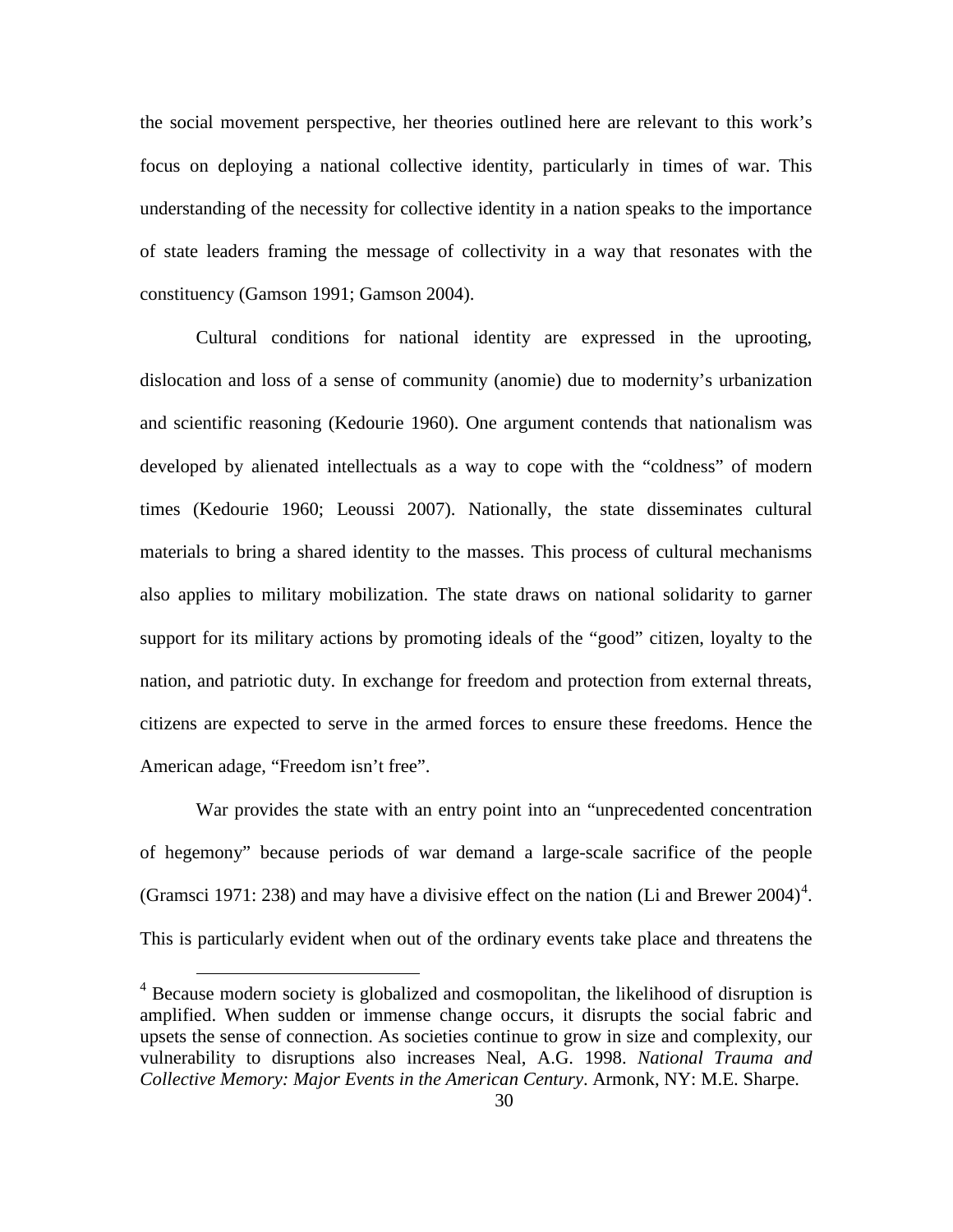social fabric and current way of life. This results in an "interventionist" government which seeks to constrain the counter-hegemonic attacks to maintain an intact, in control society. An "in control" society is especially important during vulnerable times. When a state is at war, the hegemonic rhetoric differs from the "normal", everyday functioning of society. During the "normal" everyday functioning of society, those subscribing to a counter-hegemonic ideology are given some consideration. In order to maintain social order during periods of war and stave off opposition to leaders' decisions and actions, however, hegemony is concentrated, with no room for appealing to the demands of counter hegemonic movements (Gramsci 1971). Further, the threat of force as maintained by the state threatens those who challenge the state too severely. This is more likely during times of war. To achieve concentrated hegemony, state leaders draw on national cultural artifacts that evoke a sense of cohesion and solidarity from its citizens (Li and Brewer 2004).

The state also implements concrete forms of threats to the counter-hegemonic rhetoric, enacting such regulations as the Espionage Act of 1917, the Sedation Act of 1918, and, as a more recent example, the U.S. Patriot Act of 2001. The Espionage Act during WWI allowed the government to open mail in order to prevent anti-war propaganda from spreading, while the Sedition Act allowed for the arrest of citizens who verbally criticized or otherwise undermined the government and its war effort. The repression of those who dissented against U.S. involvement in  $WWI<sup>5</sup>$  $WWI<sup>5</sup>$  $WWI<sup>5</sup>$  came from a

<span id="page-41-0"></span> $<sup>5</sup>$  The most important organization that opposed U.S. involvement in WWI and the draft</sup> was the Socialist Party of America. Its members were harassed, and police and civilians broke up the organization's antiwar, anti-draft activities in the name of the Sedation and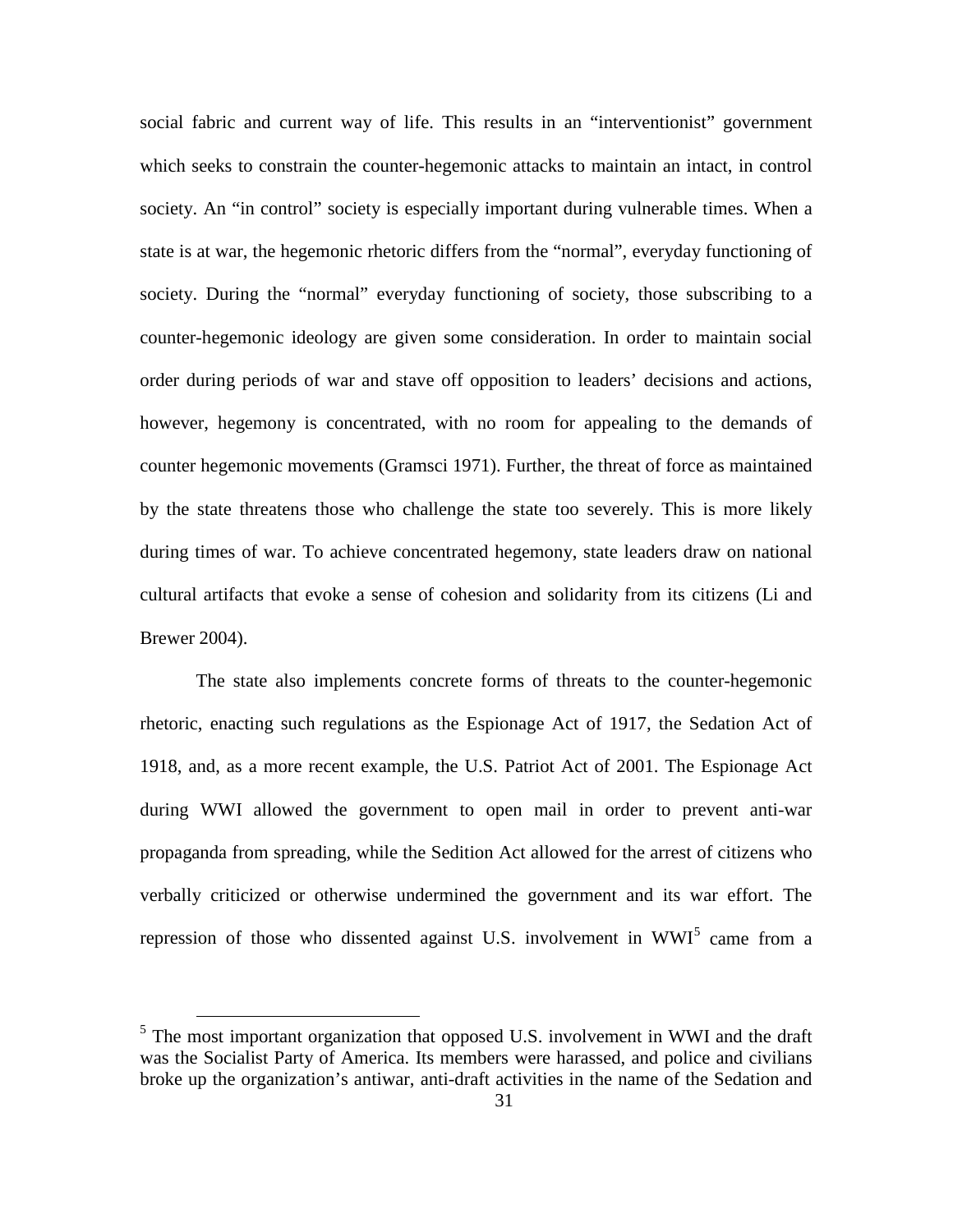variety of public and private sources, especially at the state and local levels. The harassment and repression of dissenters was entwined within the social fabric of American society, as the wartime nationalism encouraged turning in neighbors, family members, or friends who spoke out against the war effort (Chambers 1987).

The U.S. Patriot Act, enacted following the 9/11 attacks on the World Trade Center towers, contained four key elements concerning privacy and security as it relates to the U.S. and its citizens. The Act 1) weakened restrictions on law enforcement's intelligence gathering (within the U.S.), 2) expanded Secretary of the Treasury's authority to regulate financial transactions that involve foreign individuals, 3) broadened the authority of law enforcement (and immigration authorities) to detain and deport immigrants suspected of terrorist-related acts or terrorist-related connections, and 4) expanded the definition of "terrorism" to include domestic terrorism (Treasury n.d.).

These acts show how the state maintains order among its citizen population by threatening those who challenge the state's decisions. During times of war, the state can take away certain citizen freedoms and rights in the name of national security or defense. Thus, reinforcement of the hegemonic ideal for the public is imperative during war time to maintain solidarity and social order (Gramsci 1971). Under such circumstances, individuals may be more easily influenced by or susceptible to the states' propaganda promulgating a particular agenda.

U.S. history shows that that it is not always easy for the government to enact war. Military mobilization must be justified and legitimated before citizens will accept

<u>.</u>

Espionage Acts. Chambers, J.W. 1987. *To Raise an Army: The Draft Comes to Modern America*. New York: Free Press.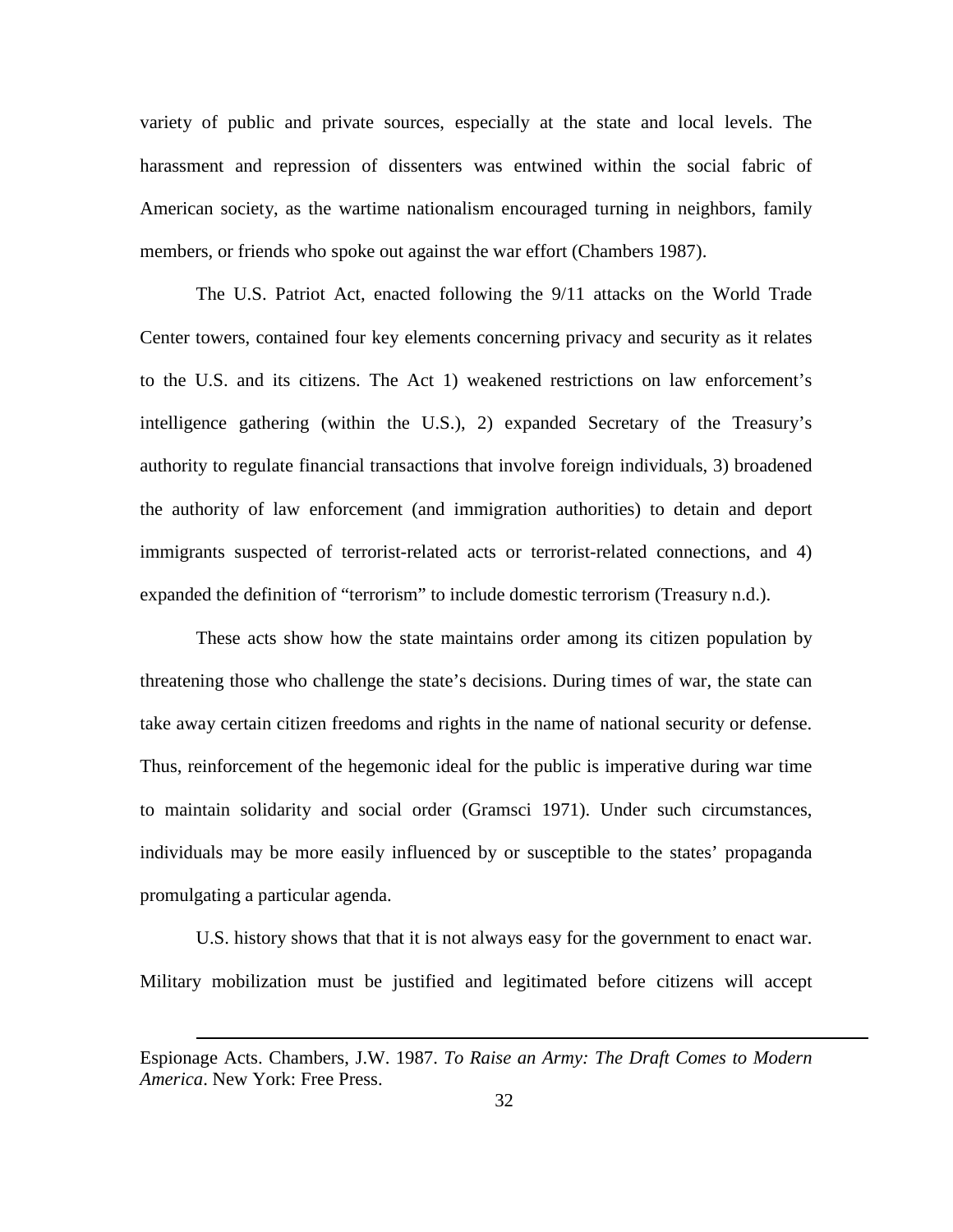military action. As evidenced in WWI and throughout the  $20<sup>th</sup>$  century, Americans are suspicious of a large, standing army during times of peace as it contradicts American ideals of individualism and personal freedom (Chambers 1987; Griffith 1982). Thus, the state incorporates discourses of persuasion for the necessity of war by focusing on nationalism, the sacrifice of the individual for the national interest, and loyalty to the state. Anti-war proponents, however, work to counter this rhetoric by suggesting peace and goodwill are also American values that should be upheld. These disparate views are indicative of the dynamicism of war discourse, leading to my focus in the dissertation on unpacking how experiences in combat inform a soldier's interpretation, understanding, and internalization of nationalism, informing how military experiences re-shape discourses of nationalism and war.

# **2.3 STATE-FRAMED AND COUNTER-STATE UNDERSTANDINGS OF NATIONALISM**

Nationalism is generally presented in the literature from two broad perspectives: political and cultural. A political understanding of nationalism involves the equal participation of all citizens in the political process. Nationalism from the political perspective entails two specific threads: first, defense of political independence from an external threat or acquisition of statehood for those who are dominated by more powerful nations, and second, a state-led cultural homogenization of the people. From this second thread, the state "builds" the nation and, consequently, a sense of national identity. A shared national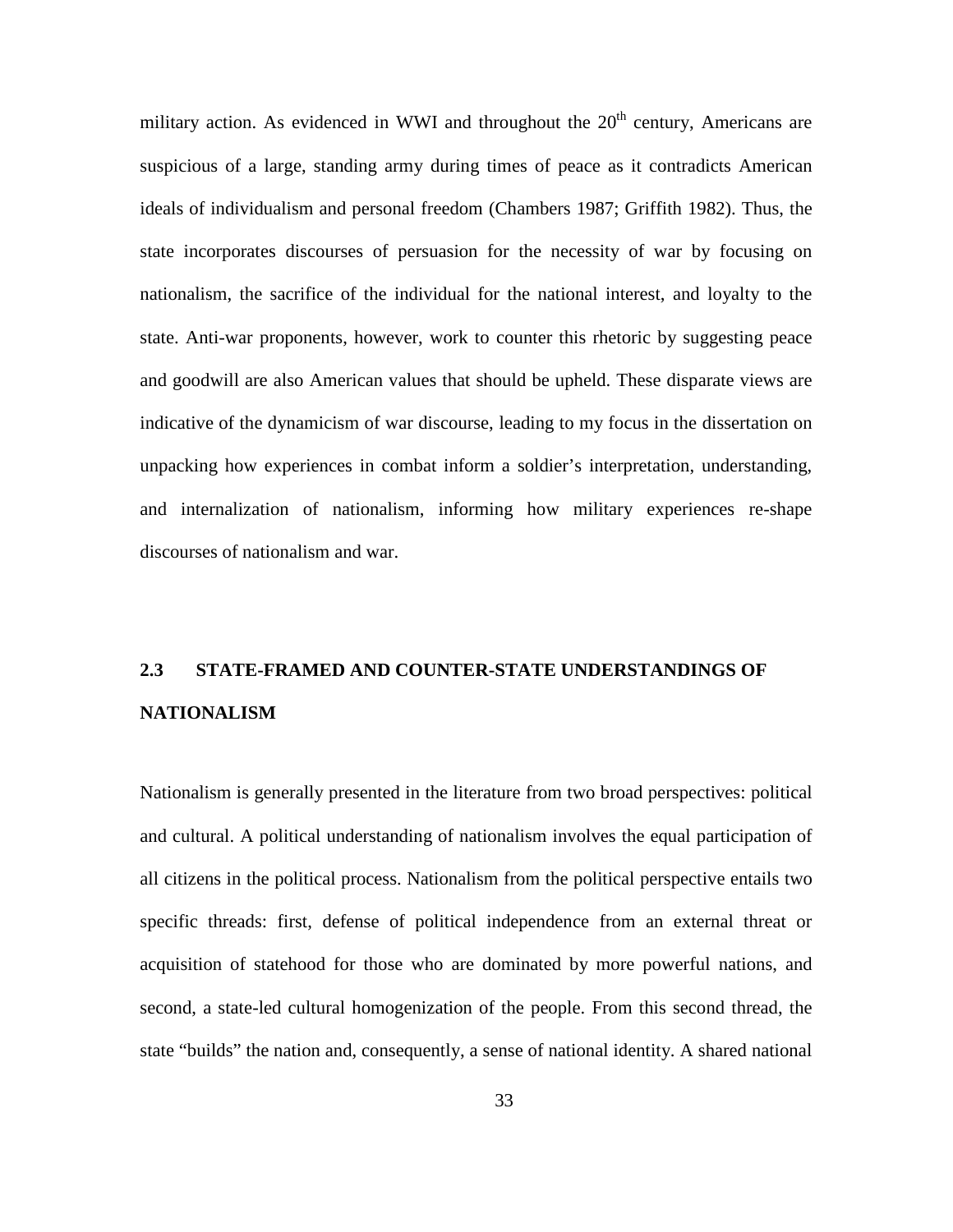identity creates bonds of solidarity and provides motivation for being a "good citizen" at the individual level (Li and Brewer  $2004$ <sup>[6](#page-44-0)</sup>. On the other hand, aspects of cultural homogenization include forced assimilation of the masses to a national culture, forced assimilation of minorities, tension over the very nature of a single national culture, and the loss of personal freedom via state coercion to conform (Leoussi 2007). In extreme cases, an overabundance of national identification (i.e, "hypernationalism") has been associated with authoritarianism, intolerance, and warmongering (van Evera 1994).

Further, cultural homogenization permits, if not demands, the incorporation of the masses, including those on the margins of society, into the center, as a part of the whole. This engenders, Leoussi points out (2007: 2), "the sharing of common ideas and purposes," allowing for the use of this solidarity at a later time and building solidarity that cuts across varying spheres of life and classes. In other words, the homogenizing of culture gives individuals from varying backgrounds a common shared identity with the state and each another. Cultural homogenization is the assimilation of the masses to a national culture. It results in the loss of personal freedom via state influence to conform (Leoussi 2007). As previously stated, most school children in the United States recite the Pledge of Allegiance by memory every day. Whether the school children comprehend the meaning of the Pledge or feel a sense of loyalty to the nation when reciting it, the very routinization of the act instills a sense of identification with the nation. What children learn in school – the Pledge, the nation's history, a standard, common language – can be later used by the state to extend its military interests. By promoting standardized

<span id="page-44-0"></span><sup>&</sup>lt;sup>6</sup> However, Brubaker reminds us groups and nations are variables, not fixed entities Brubaker, R. 1998. "Myths and Misconceptions in the Study of Nationalism." in *The State of the Nation*, edited by John Hall. Cambridge: Cambridge University Press..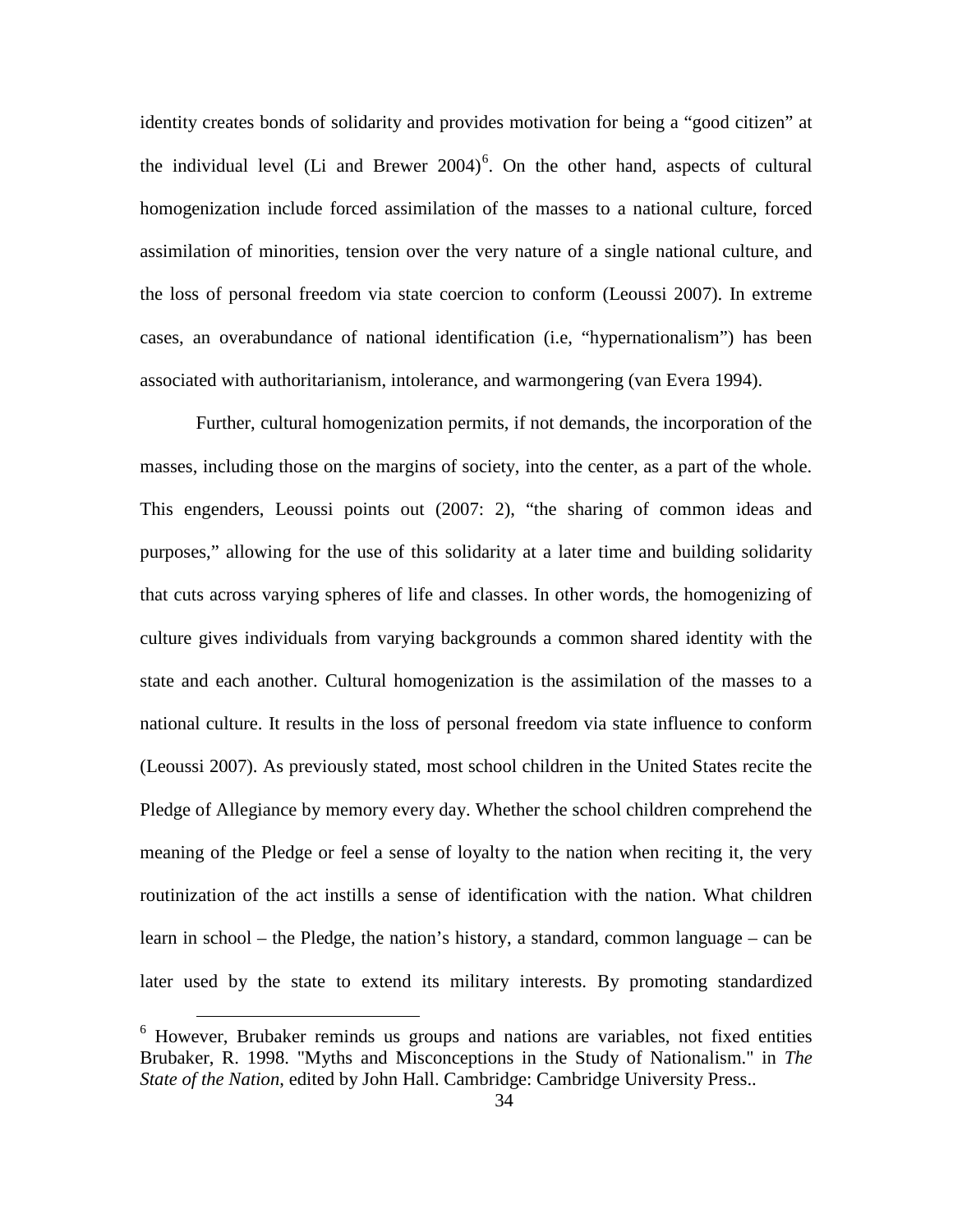education, language, and literacy, the state ensures an "at-the-ready" cadre of individuals, primed with national ideologies that can be tapped should conflict among nations arise. Compulsory, state-sanctioned literacy makes potential military recruits more accessible to state propaganda, which aids the spread of nationalist ideology (Posen 1993).

Problematic in current literature on nationalism is the level at which it is conceptualized. Typically, the literature is concerned with nationalism at the global, state, or local level. For example, Brubaker (1998) takes a local perspective on nationalism and is primarily concerned with the structures of nation development. I am not dismissing that nationalism is not a part of the construction of a nation. In fact, I argue it is a very important aspect of our global understanding as nation-states are continually reinventing themselves in a global democracy (take the Arab Spring, for example). Yet, something remains missing, in the understandings of nationalism that utilize individual agency in how they interpret and *use* nationalism. How do individuals give meaning to nationalism and patriotism?

Posen (1993) argues that nationalism is a game of confidence in which state leaders convince the common population that they are, in fact, all members of the same nation and trying to obscure inequalities of power or wealth. Accordingly, a shared fate affects all persons inside a nation's boundaries. For example, novels, films, museums, songs, advertisements for military service, and monuments are created to commemorate a war or honor the victims of war. These cultural artifacts represent a part of national history, shape the national identity of a population, and legitimate or challenge the use of violence to secure the nation's interests.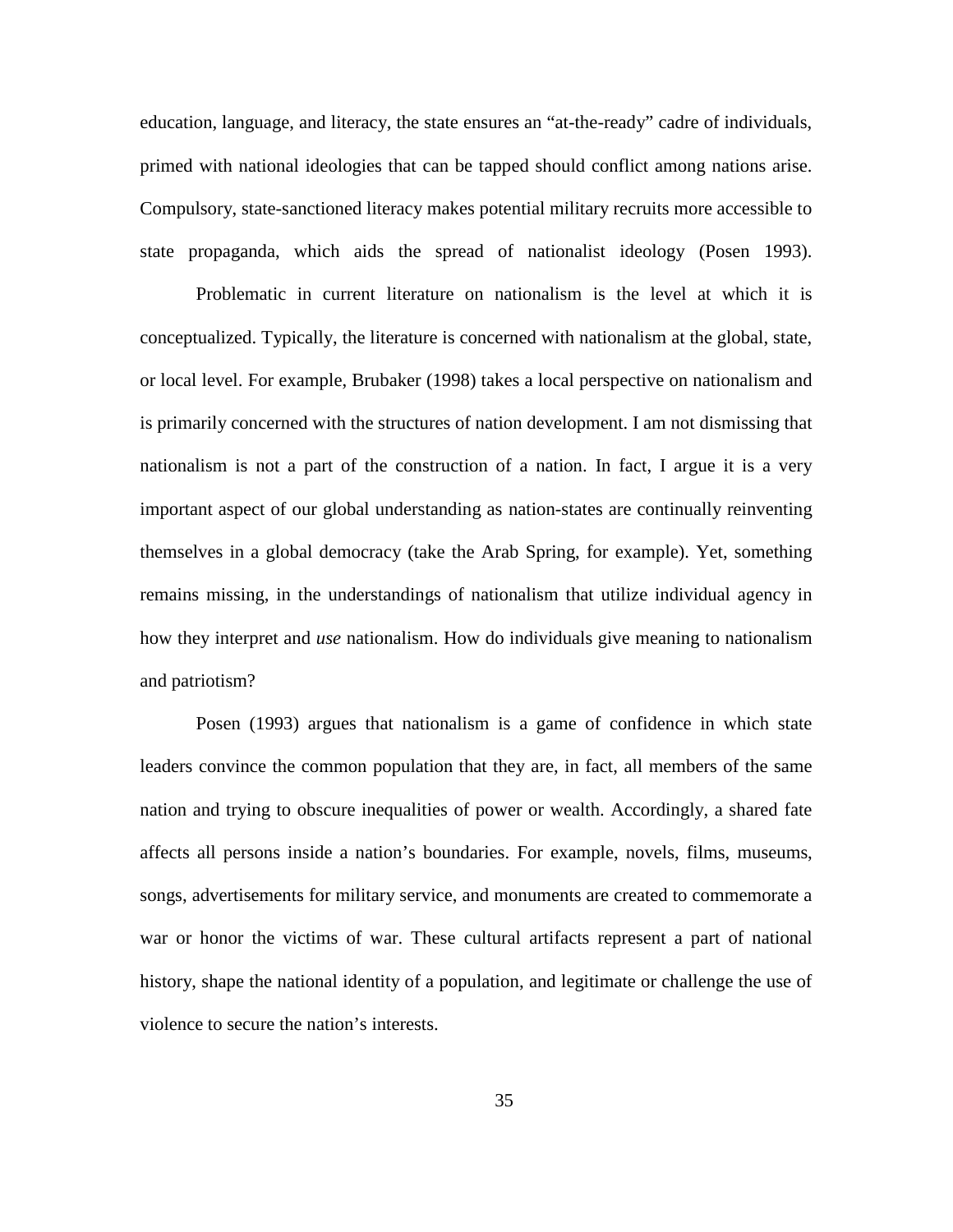Cultural homogenization bridges the political and cultural emphases of nationalism: what makes nationalism political and cultural at the same time is the state's role in creating and disseminating culture. It is in the state's interest to garner support for its ideologies and overall political legitimacy so that it can create, and later utilize, a sense of collective solidarity among its citizens. This type of cultural homogenization is specifically associated with the modern state (Gellner 1983). Specifically, the aim of the modern state is centered on economic growth and general prosperity. Taking account of the economic condition, nation-states that focus on economic growth and prosperity requires nationalism for its homogenizing outcomes on language, literacy, and education. Concerning this economic interest, nationalism pursues the new, scientific culture which has become available in one's language – nationalism is a movement of prosperity via the homogenizing elements (Gellner 1983). The modern capitalist society uses its workforce for the accumulation of profit, but also requires the solidarity of the workers with the owners of the means of production (Hobsbawm 1990). Thus, a common ethno-cultural identity is *invented*, along with a shared past between the two classes, claiming national cohesion (Anderson 2006; Leoussi 2007).

# **2.4 CONTESTING FRAMINGS OF WAR**

The discussion outlined here focuses on militarized engagements as connected to nationalism, the focus of this project. Although nationalism is not necessarily linked solely to militarized actions, debates on nationalism and war highlight the idea of "us"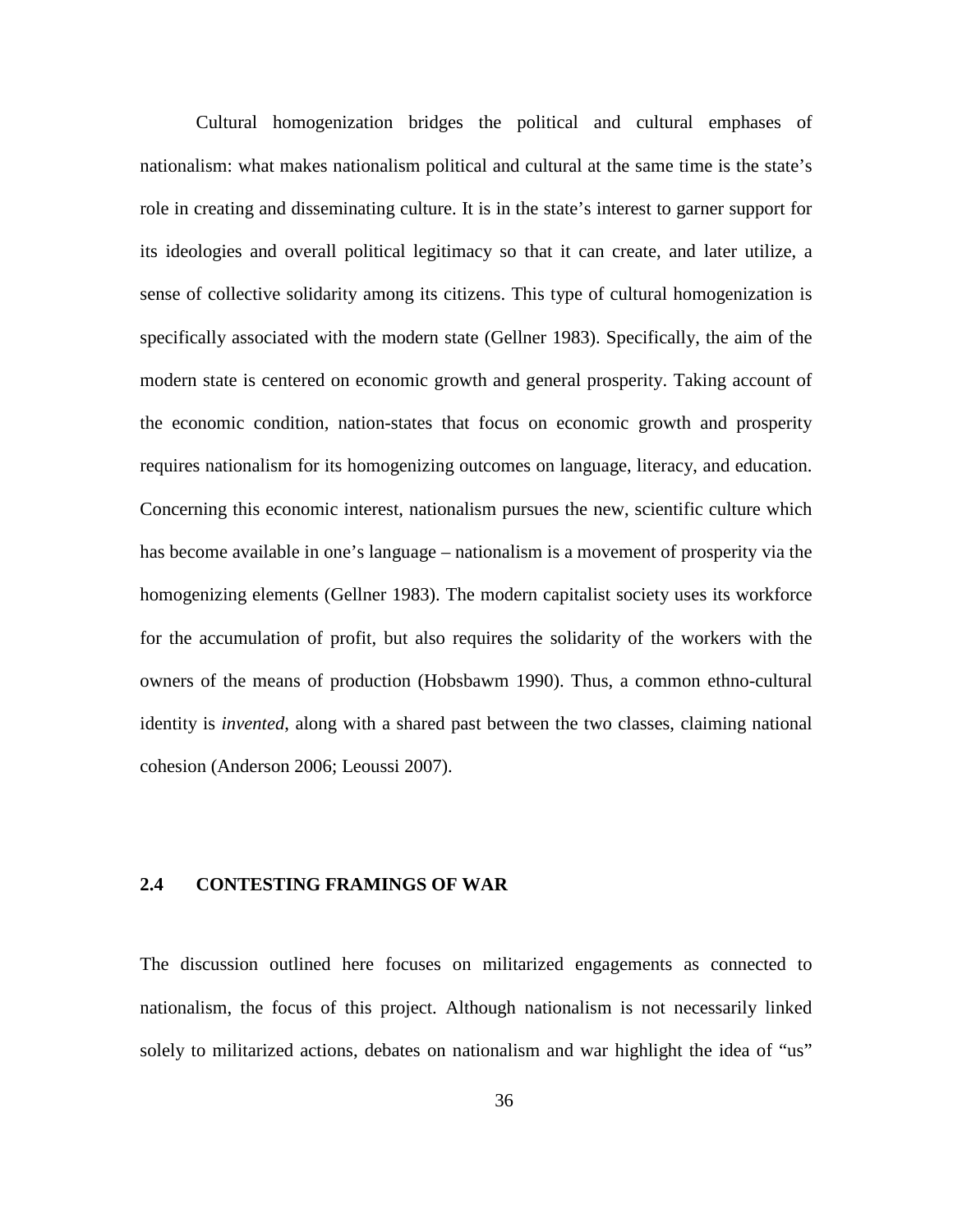versus "them" that potentially evokes a particular sentiment that can be harvested by war. Key debates in the framing of nationalism and war are worth closer examination. For example, the framing of nationalism is particularly interesting because nationalism, by its very definition, maintains a sense of exclusivity – to garner a sense of nationalism is to, necessarily, exclude those who "are not" what "we are". Through various cultural entities we engage in a learned national discourse that identifies who the "we" are and, perhaps more importantly, who the "we" are not. This exemplifies the inclusive/exclusive narrative necessary in developing nationalism. Nationalism includes certain individuals, but is only meaningful if others are excluded. This is exemplified in our earlier discussion on the interconnectedness of war and nationalism, as elites use their means (military forces, weaponry, etc.) to coercively expand their nation-states. When they are met with challengers, war ensues (Tilly 1992). As the structures formalize and expand, incorporating newly defeated territories, leaders work to coalesce the population via structures of nationalist claims, creating a common national identity around which the population bonds, again, identifying the "we" versus "them".

Theories on nationalism are largely situated from the perspective of state-building or state reconstruction. State and global perspectives inform our understanding of the historical importance of nations and the reconstruction of nationalism, particularly in times of a grand overhaul such as in the fall of the Soviet Union. However, these broader theories of nationalism overlook the agency of individuals who receive nationalist messages. State and global perspectives of nationalism are useful in understanding the construction and reconstruction, and thus the historical importance of nations. Broader understandings of nationalism inform in-depth understandings of how individuals sent to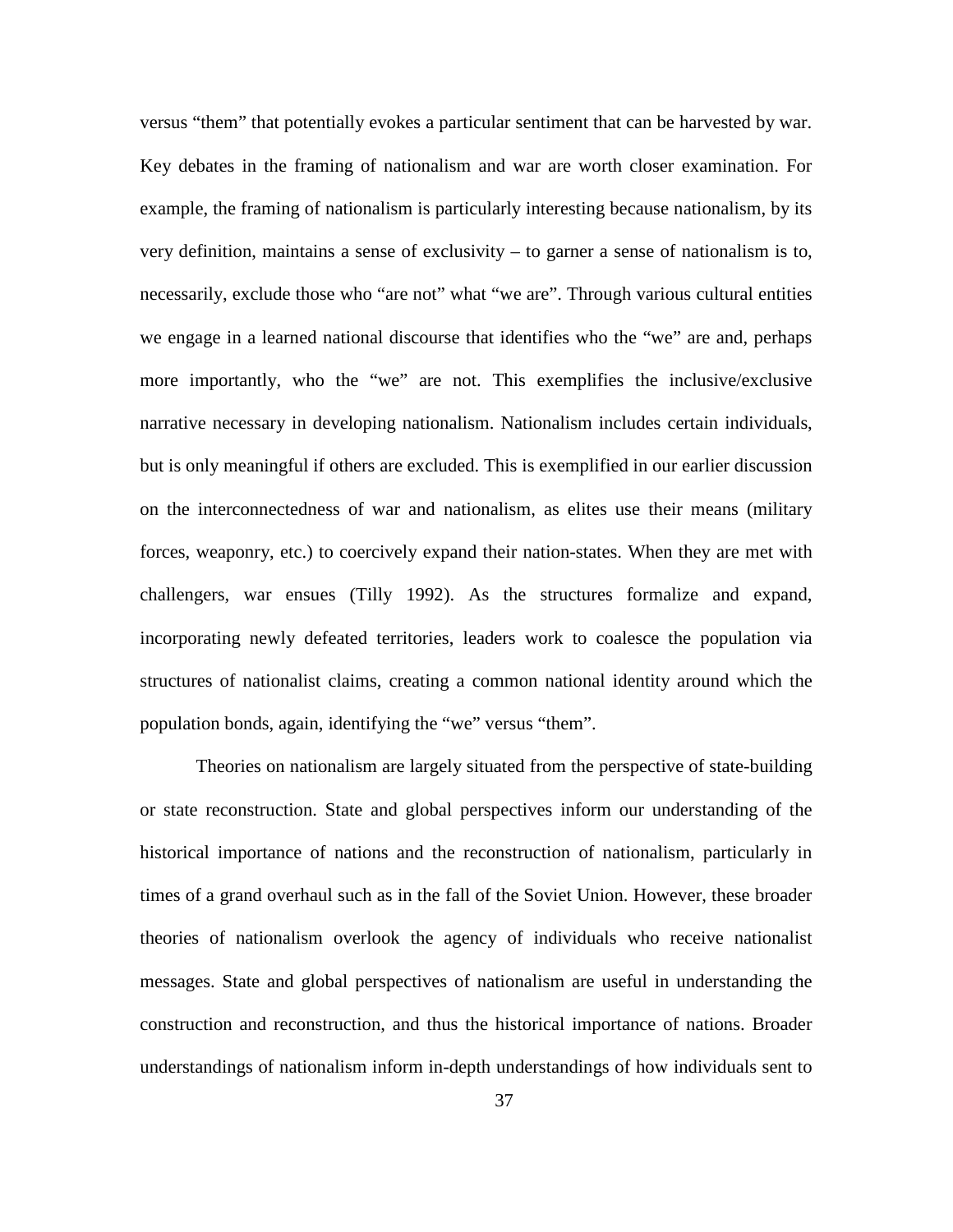war evaluate their experiences before and after war. This idea is what is so very intriguing in the study of contested discourses on war from the perspective of veterans. Which structural factors resonate at the individual level? How are broad messages of national unity, sacrifice, and patriotism interpreted by individuals and consequently incorporated into everyday lives? Specifically, I am interested in examining how experiences in war inform a veteran's interpretation, understanding, and internalization of nationalism, informing how military experiences re-shape discourses of nationalism and war.

## **2.5 CONCLUSION**

This chapter explored the literature on nationalism, hegemony, and framing as background to answer the dissertation research questions: for military combat soldiers, which structural factors resonate at the individual level? How are broad messages of unity, sacrifice, and patriotism interpreted by these individuals and consequently incorporated into everyday lives? Gaps in the literature were identified by outlining the various understandings of nationalism along with critiques and theories of nationalism, how scholars understand the differences between nationalism and patriotism, how nationalism and patriotism pertain specifically to the United States, and how these terms will be applied in the dissertation. Literature on ideology and hegemony and how these concepts relate to nationalism and war, along with the differences between state-framed and counter-state understandings of nationalism and war were also explored. A call for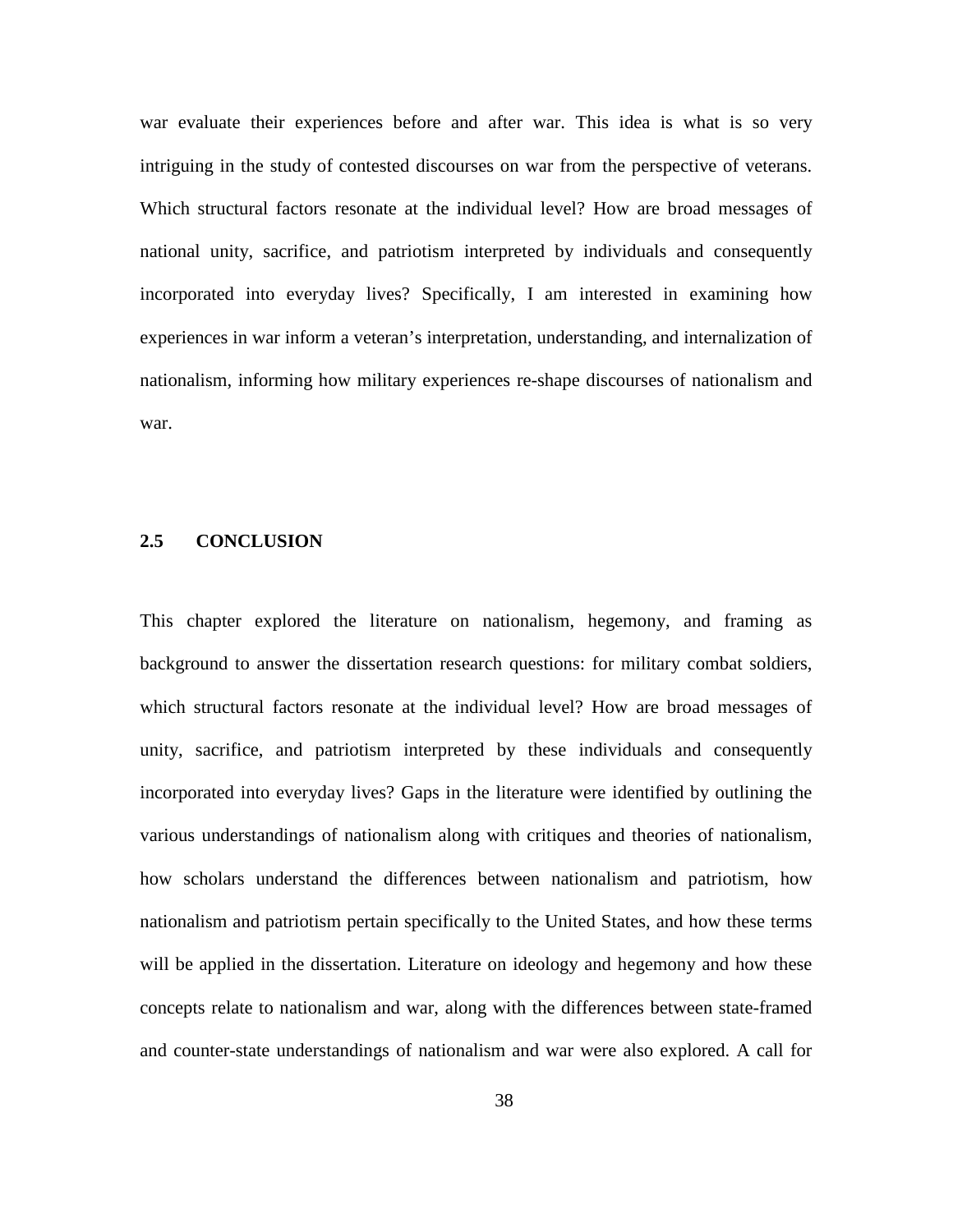in-depth exploration on how military experiences re-shape discourses of nationalism and war was made. Chapter 3 will discuss in-depth the methodology used to complete this study including research design and research questions, goals of the project, data collection and analysis of two data sets: as well as methodological approaches for each.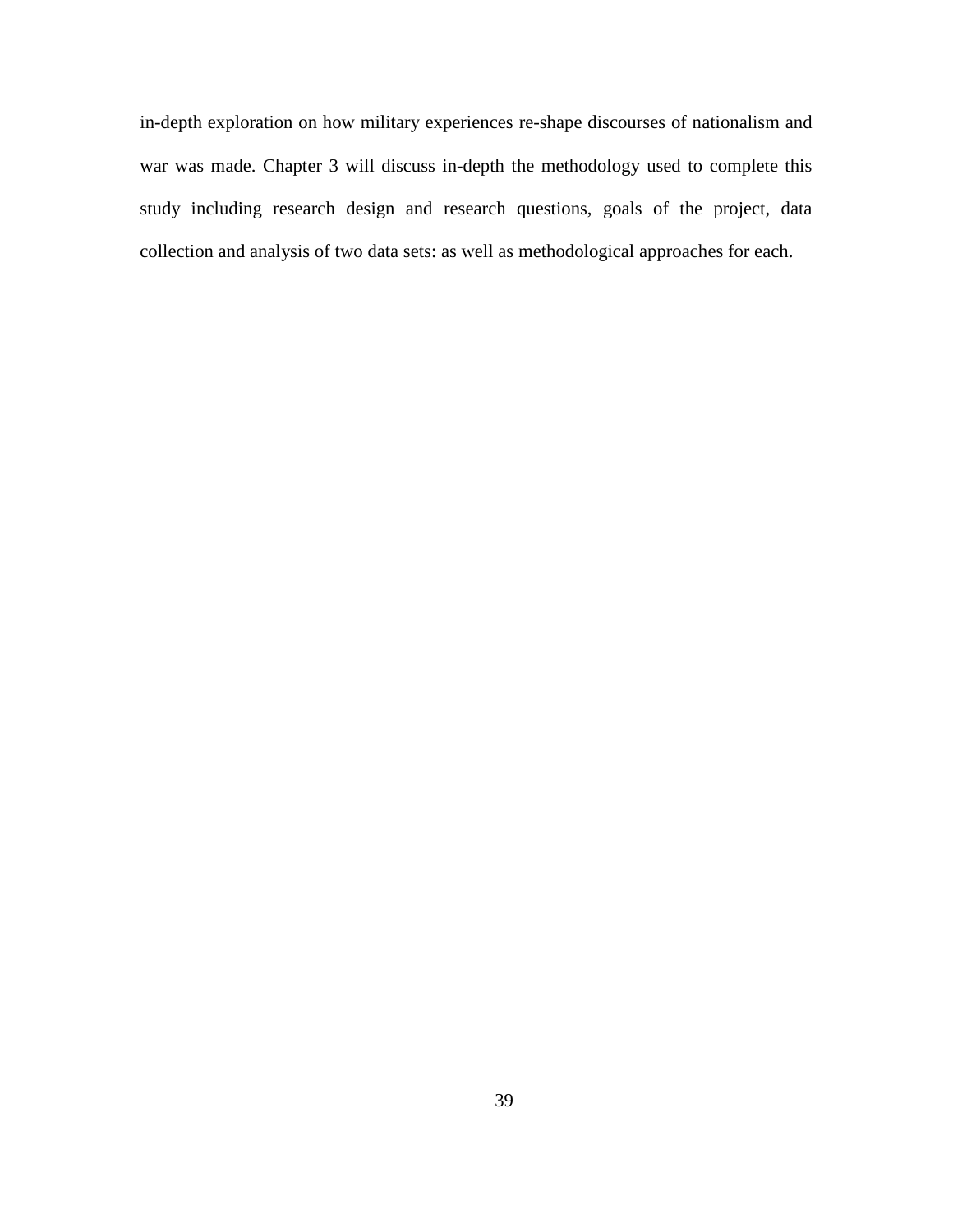#### **3.0 METHODOLOGY**

This chapter gives an in-depth look at the methodology of the study, beginning with the research design and questions. Next, I discuss the goals of this project, and outline the four working hypotheses: recruitment, combat, background, and return home post deployment. A thorough examination of data collection follows, including an analysis of two data sets: 174 quantitative web-based surveys and 18 qualitative in-depth interviews, as well as methodological approaches for each data set. The last section offers a brief summary of this chapter.

## **3.1 RESEARCH DESIGN AND QUESTIONS**

From this research, I aim to understand the personal narratives of soldiers' experiences in various aspects of the military as well as understand how the meaning of nationalism is formulated in the context of first-hand military experiences. I analyzed the personal narratives of combat zone soldiers in terms of their recruitment process, combat zone experiences, personal socioeconomic background, and experiences upon their return home post deployment. This analysis is in the context of the main objective of this research; that is to understand what explains a combat soldier's attitude toward the U.S.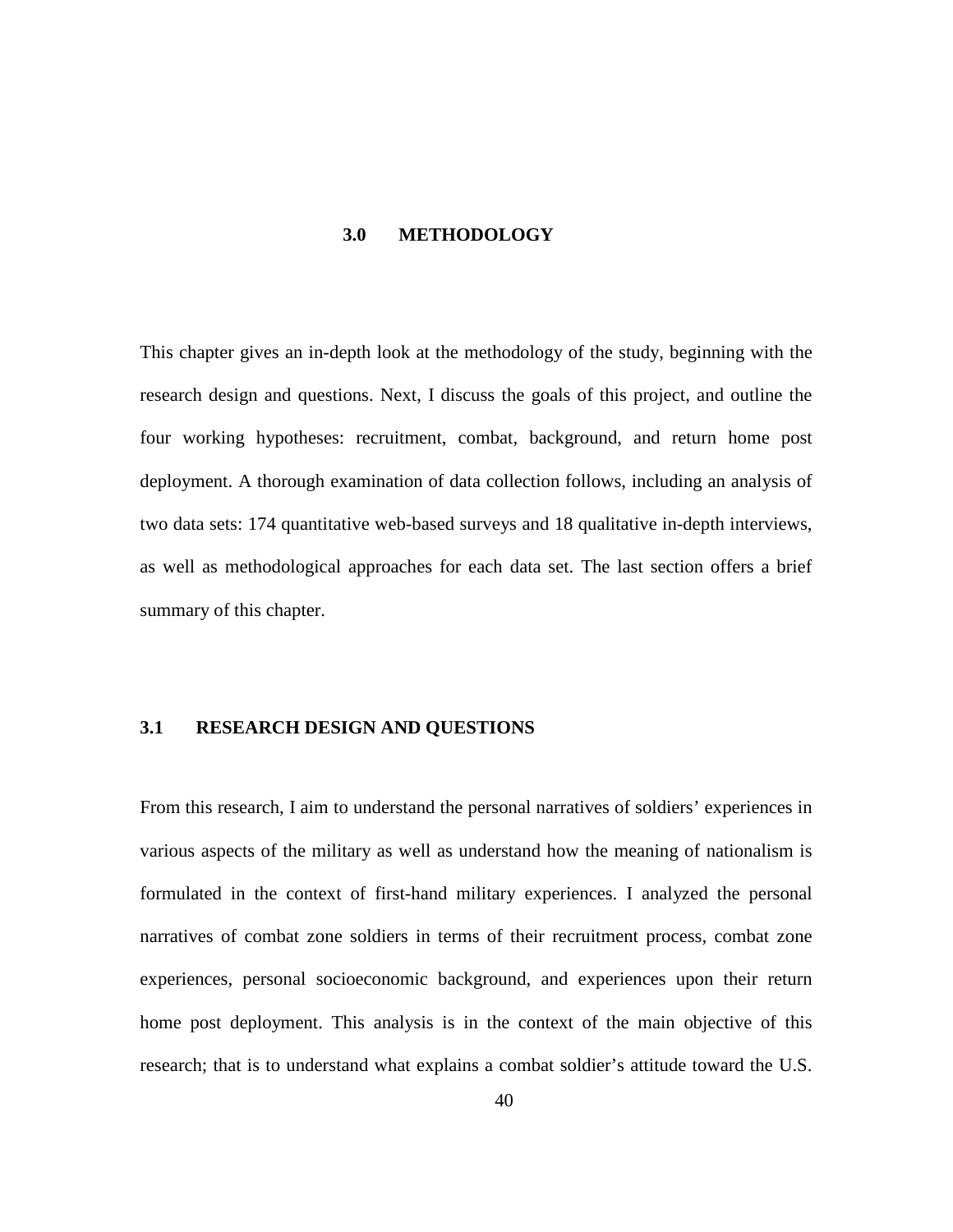following their combat experiences. I am interested in examining how experiences in war inform an individual's interpretation, understanding, and internationalization of nationalism. Thus, the primary research question of this study is: What combat experiences explain a soldier's critical, nationalistic, or mixed attitude toward the U.S. following their combat deployment? Subsidiary questions include: 1) which structural factors resonate at the individual level? and 2) how are broad messages of national unity, sacrifice, and patriotism interpreted and consequently incorporated into everyday lives?

I used a mix of qualitative and quantitative methods to collect and analyze two data sets: 1) a survey on nationalistic attitudes of soldiers (see Appendix A: Survey Guide), and 2) in-depth, semi-structured interviews with U.S. soldiers who served in combat zones of the Iraq or Afghanistan War (see Appendix B: Interview Guide). Data collection took place over the course of approximately 15 months (January 2014 - March 2015).

My overarching hypothesis is that military combat experiences play an influential role in the internalization of nationalism in combat soldiers. Soldiers in combat zones are in high stress situations, often with their lives in danger, the lives of their fellow soldiers in danger, or first hand experience of other traumatic events. I argue that for soldiers to make sense of these traumatic events or to defend their actions in combat, they revert to nationalistic rhetoric. Alternatively, military experiences in a combat zone may induce a rhetoric that is critical of the U.S. The findings of this study can help us better understand how experiences in the military can influence a soldier's views on nationalism.

I began my research by looking at what specific military experiences play a role in the shaping and internalization of nationalism in a combat soldier. What specific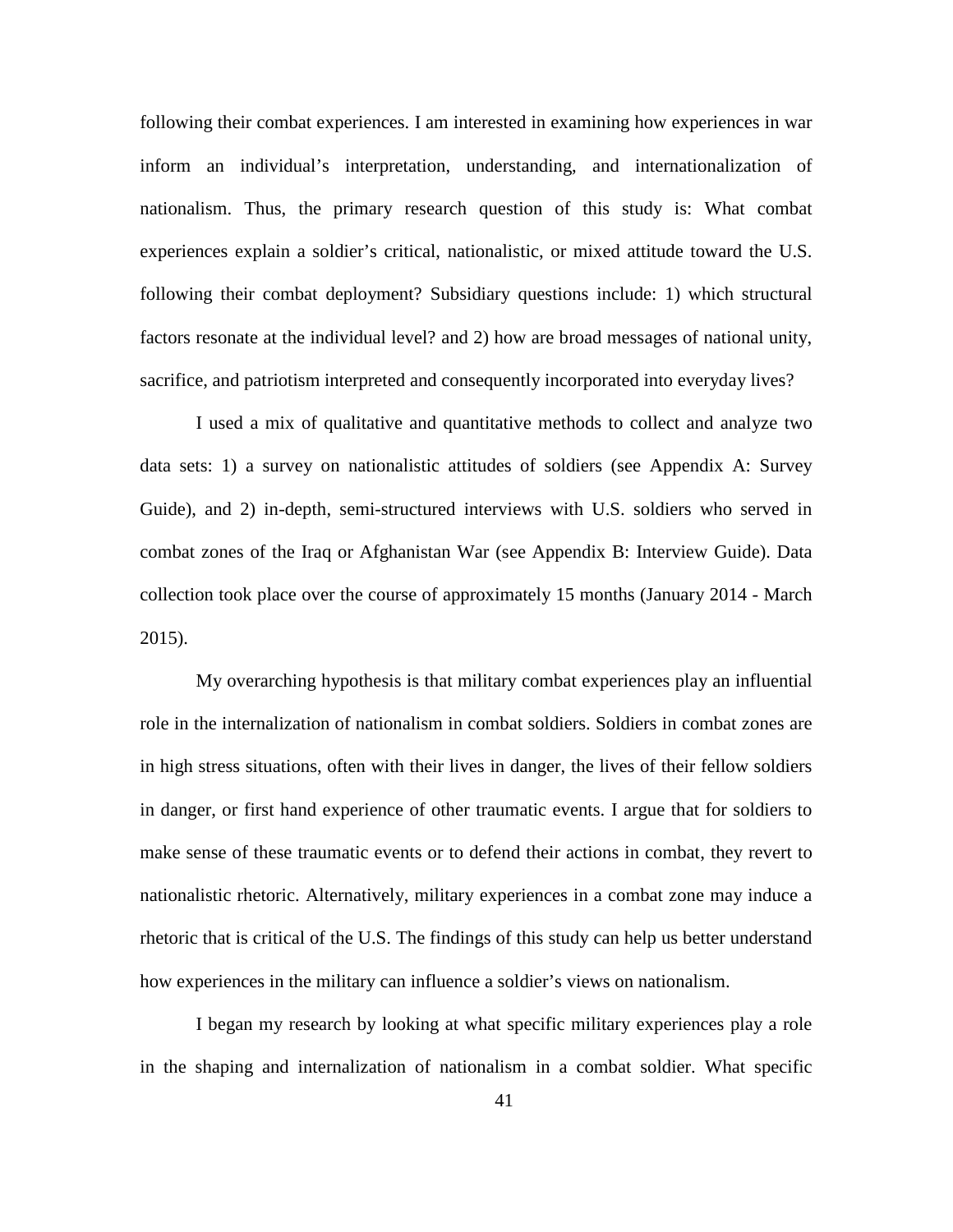military experiences influence whether a soldier will maintain a nationalistic or critical view of the U.S.? Do variations in recruitment experiences, experiences upon their return to the U.S., and background factors result in differing views of veterans' nationalism that can be aligned along race, class, or gender lines? If so, in what ways are we able to suggest military experiences influence whether a veteran will maintain a critical or nationalistic view of the U.S.?

Although my hypothesis states that military experiences play a role in the internalization of nationalism for U.S. soldiers, I am open to data that contradict this assumption. As such, it will be particularly interesting to inquire and examine what is at the root of soldiers' views on nationalism, adding nuance and depth to the research question under examination.

# **3.2 RESEARCH GOALS**

My primary research goal is to add individual level data to the current debates on nationalism, which currently focus primarily on state and nation building (DiMaggio and Bonikowski 2008). These studies overlook the individual perspective of how nationalism is reinforced and called upon in times of need, such as when a country goes to war. Nationalism is often treated in the literature as a "whole", or plural – that which involves "all" of the people in a given nation-state. This is not to suggest that nationalism applies to all citizens in the nation-state in the same way. Rather, I argue that "nationalism" as treated in the literature in terms of its plurality is problematic in that it leaves out the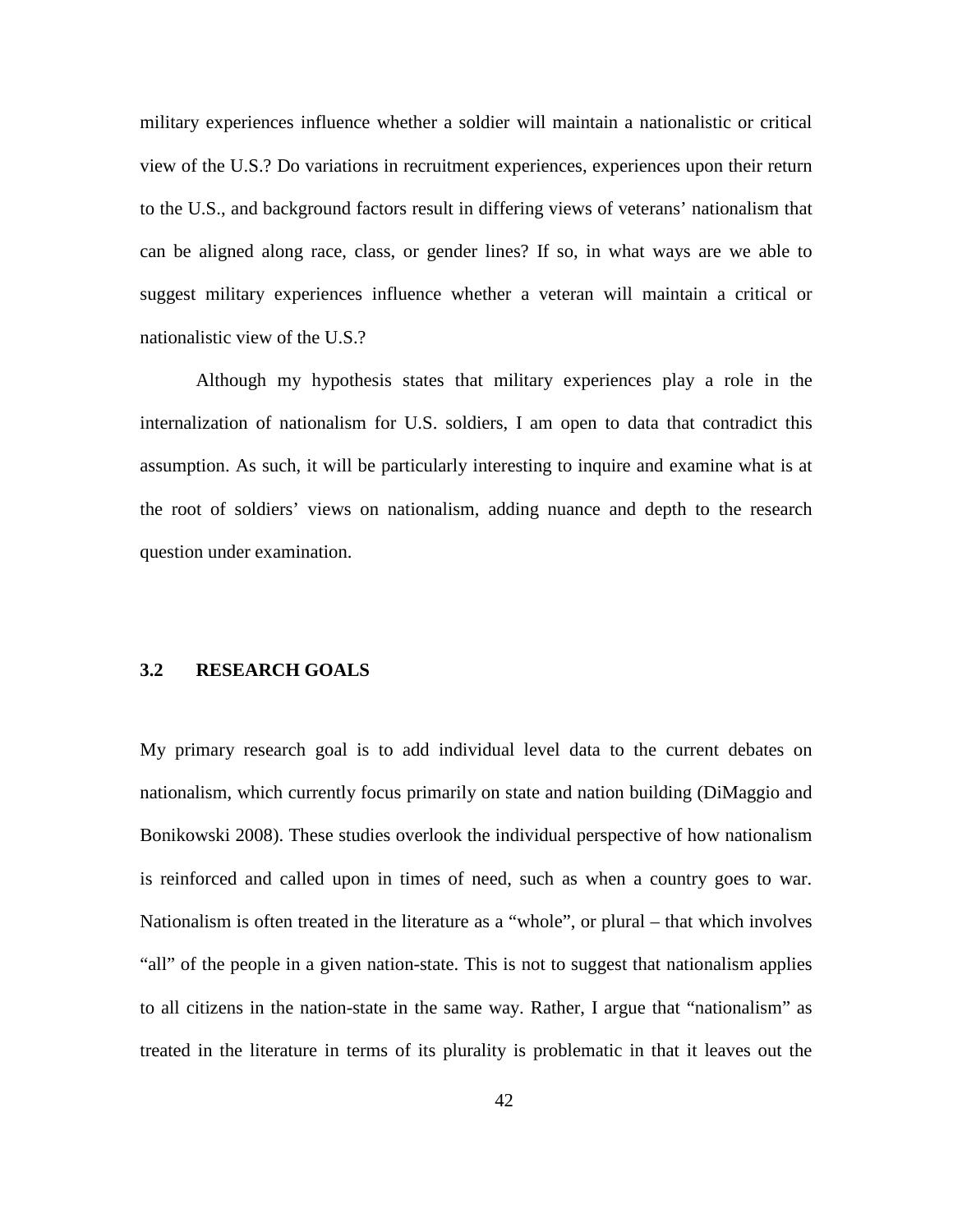frames through which individuals interpret national sentiments and connect them to the nation-state. This study pays attention to that individuality, giving a voice to the parts that make up the whole.

This initial research objective extends into exploring if, and how, combat experiences influence a soldier's views on nationalism. Do deployed soldiers maintain a critical or nationalistic view of the United States upon their return home? What factors contribute to criticism of or nationalistic views toward the U.S.? This information can aid in extending the current state-level research to incorporate nuance and perspective into established, and perhaps ever changing, individual perspectives on nationalism.

To aid our discussion on whether military veterans hold critical or national sentiment toward the U.S., four main typologies are used. These four typologies are ideal types only and not intended to be the exemplar in individual national sentiment, but rather a starting point to begin discussions on individual agency in nationalism. First is *critical disposition.* Those who hold a crucial disposition suggest a critical temperament toward the U.S., usually expressed toward government policies, but do not take participatory action. Second, *critical participants* are those who actively engage in activities that express criticism of the U.S. Most who are critical participants also hold critical dispositions. The third type holds a *compliant disposition*. These are individuals who express an agreeable temperament toward the U.S., but do not take participatory action. The last type is *compliant participants*, those that express agreeable temperament toward the U.S. and take action in accordance to conforming to rules, standards, and regulations. Cross-over among the four types can occur within a single situation: one may hold a critical disposition of the Iraq War, but not participate in actions against it.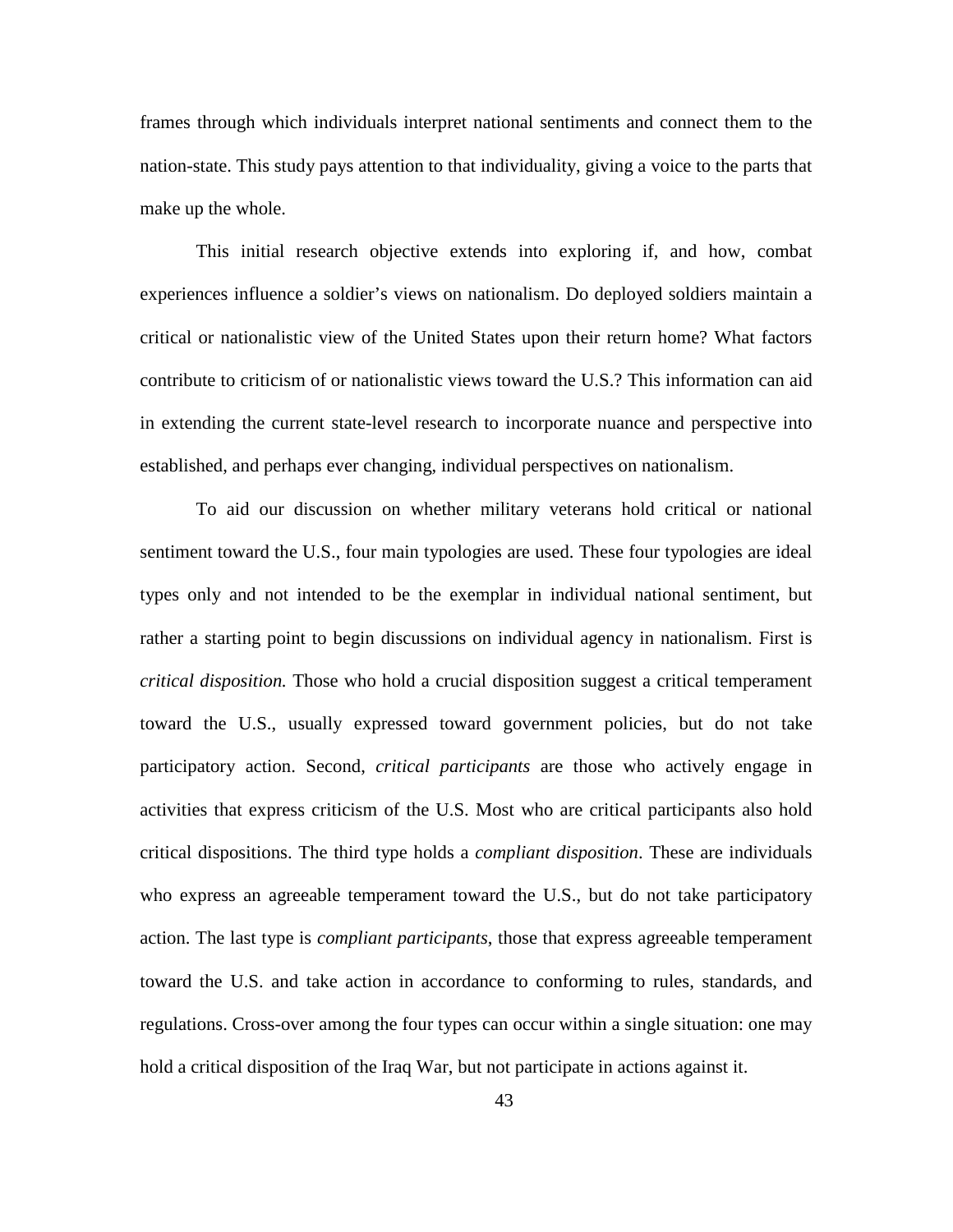As with any research, this project calls into question my position as a researcher. To counter any implicit bias in this project, I incorporated a reflexive approach in all aspects of this research project. Reflexivity requires that we acknowledge and situate our many "selves" in conjunction with the research process. Our "selves" fall into three main categories: research-based selves, brought selves (the selves which create our standpoint socially, culturally, and historically), and situationally created selves (Guba and Lincoln 2008). Reflexivity asks that we acknowledge and "interrogate" each of our selves in terms of how it may affect the research. This extends from our relationship with participants in our research study as well as in the writing up of research notes and analysis (Guba and Lincoln 2008). I was cognizant of dichotomous categorizing and thinking throughout this study, not simply utilizing an "either/or" approach to the data gathered, but rather allowed for a range of possibilities in the findings. Lastly, I utilized this research as a tool for extending discussions on nationalism, incorporating into those discussions a personal narrative element that is currently missing.

# **3.3 WORKING HYPOTHESES, INDEPENDENT/DEPENDENT VARIABLES**

This study has four main hypotheses focused on projected key factors: recruitment, combat, background, and return home post-deployment. Each key factor is associated with a research question, aiding in the organization of the data analysis (discussed later in this chapter). The conceptualization of the dependent variable in this study, national identity, is adapted from DiMaggio and Bonikowski's (2008) paper on varieties of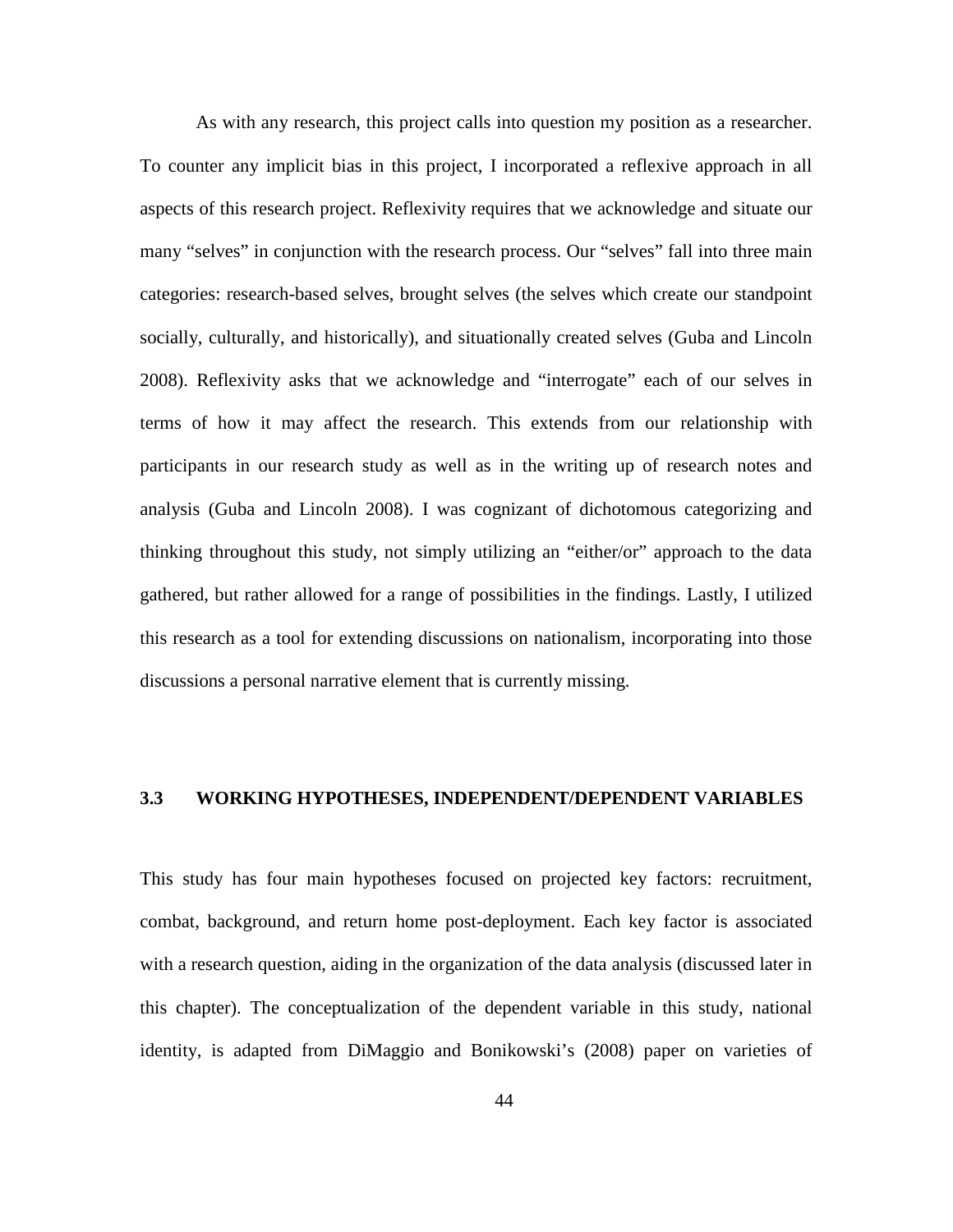American nationalism. Their findings indicate a high level of national identification within the U.S. population, as well as high levels of pride and sense of national superiority. They further divide respondents into four "classes" based on their findings: two are extreme classes, with very high and very low levels of endorsement of nationalist claims. The other two classes are more moderate, one with limiting views of American identity but modest levels of nationalist pride, and the other with very high levels of nationalist pride but a rather inclusive definition of American identity (DiMaggio and Bonikowski 2008).

Since research is an iterative process, I did not limit the data or theoretical outcomes strictly to the findings of DiMaggio and Bonikowski (2008). Their work served as a starting point from which I moved into discussions of theoretical framing on hegemony and ideology, as well as expanded upon their ideas on nationalist identity. I anticipated nationalist identity to be exhibited via a complex interlinking of diverse, overlapping, and/or situational views incorporating, but not limited to, hegemonic and alternative ideologies that can shift in meaning through frame alignment process (Snow et al. 1986; Woehrle, Coy and Maney 2009).

Key indicators include analysis of responses to survey and structured interview responses on, broadly, national identity (feeling of "connectedness" to the nation), American identity (what makes someone "American"), and pride in nation (DiMaggio and Bonikowski 2008). Specifically, analysis focused on structured interview questions pertaining to path to service, including when did the respondent decide joining the military might be of interest, how they came to the decision to join the military (including follow-up questions on family members who served in the military), and the sharing of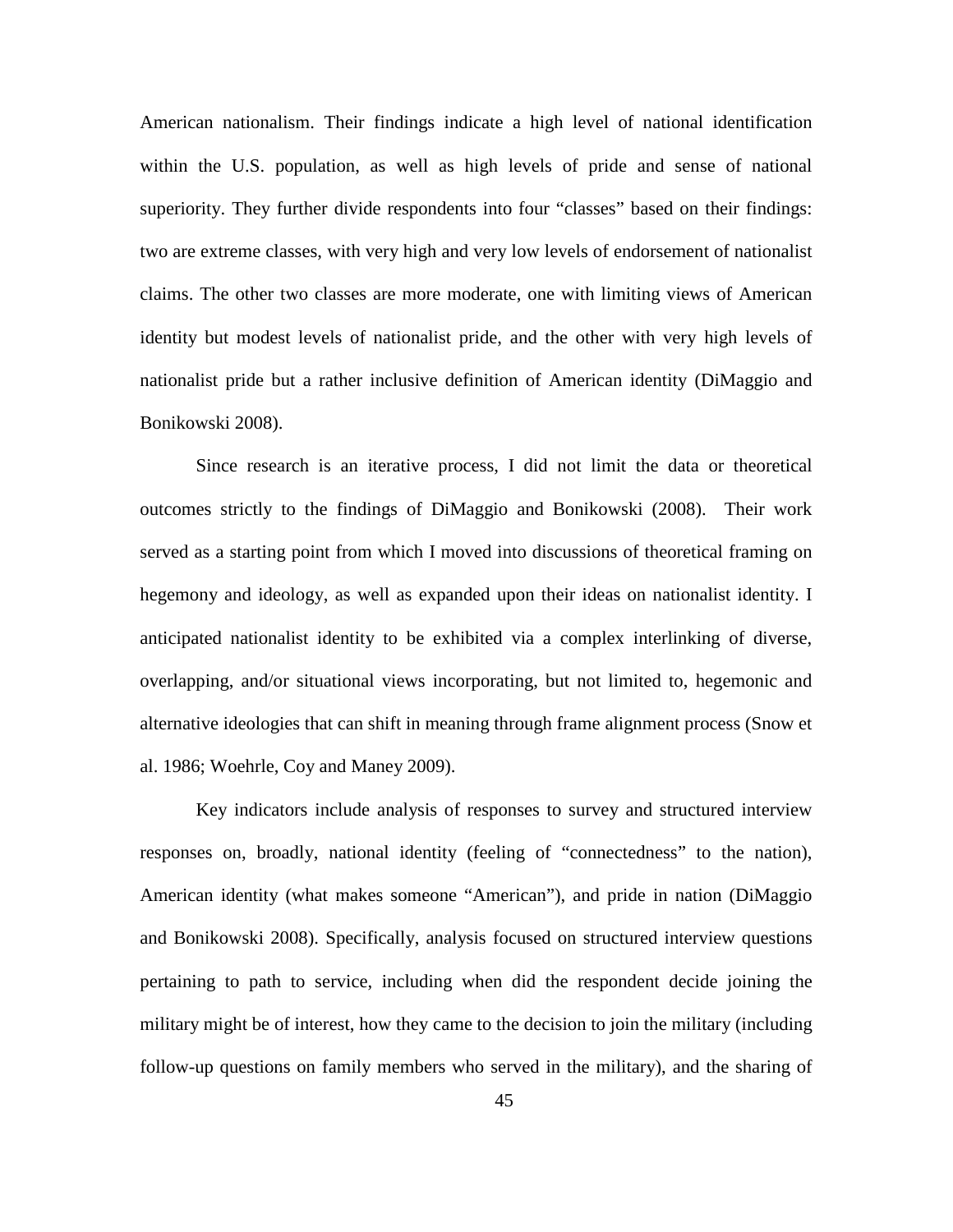enlistment experiences. Analysis on questions pertaining to integration also served as key indicators for the dependent variable, including re-integration issues and positive or negative encounters upon the respondent's return to the US if they served during combat time.

Analysis of specific survey questions represented key indicators for national identity, including 5-point Likert scale questions (disagree completely to agree completely) adapted from Kosterman and Feshbach (2008): 1) although at times I may not agree with the government, my commitment to the U.S. always remains strong; 2) the fact that I am an American is an important part of my identity; 3) a person who preferred jail to serving in the U.S. army could still be a good American; 4) a person who does not believe in God could still be a good American; 5) a person who believes in socialism could still be a good American; 6) it is OK to criticize the government; 7) we should have complete freedom of speech, even for those who criticize the country; and 8) people who do not want to fight for American should live somewhere else.

# **3.3.1 Recruitment**

The first independent variable is conceptualized as experiences of respondent's reasons for enlisting in the military. Key indicators include analysis of responses to survey questions asking about: family members in the armed forces (number of family members previously enlisted and relationship to respondent), respondent's education and income levels, and respondent's political and religious affiliations.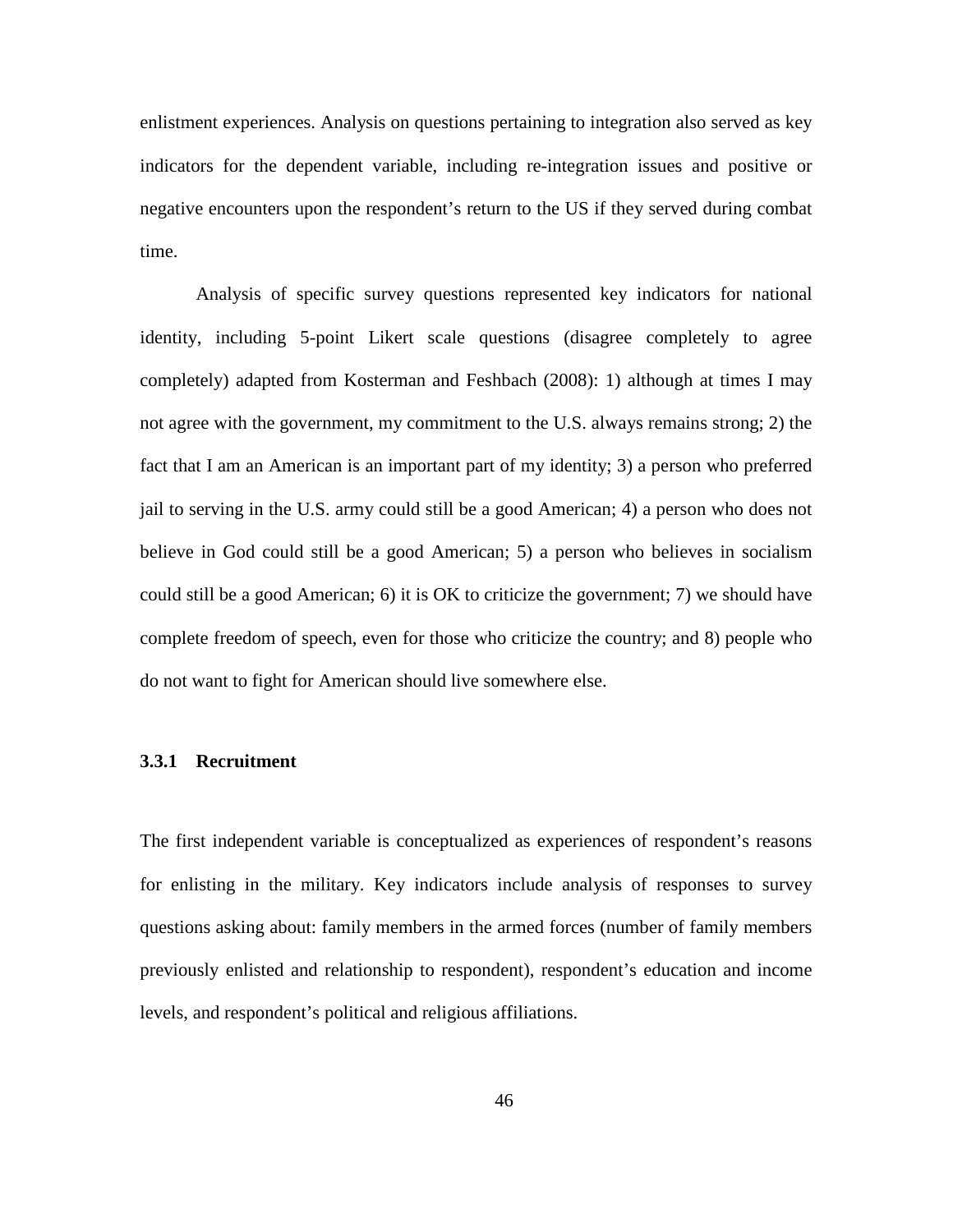I anticipate soldiers who enlisted because of 9/11 will view their combat experiences with a more nationalistic view than those who enlisted prior to 9/11. This is expected because of the patriotic idealism framed by mainstream media and government officials following 9/11. Media framing of the 9/11 attacks uncritically reproduced the language and metaphors used by the Bush administration and the American military, in which the attacks were depicted as starting a retaliatory "war on terror" (Steuter and Wills 2010). As explained in Chapter 2, framing renders "events or occurrences meaningful, frames function to organize experience and guide action" (Goffman 1974; Snow et. al 1986: 464). In short, frames present a particular view of a specific event or situation upon which the person or organization disseminating the information wants others to focus.

Despite the importance of framing, critics argue that mainstream media risk intensifying conflict in their coverage. The "metaphoric frames and rhetorical representations" used by mainstream media in conflict coverage "decontextualize[s] violence"; that is, by the sheer repetition of war metaphors espoused by the media, war propaganda becomes invisible (Steuter and Wills 2010). The use of rhetorical representations focuses on a conflict's "irrational elements", overlooking the reasons for the conflict and missing suggesting potential alternatives to violence. Further, mainstream media often oversimplify the conflict, reducing it into a dichotomous conflict of two parties: "good" and "evil" (Steuter and Wills 2010).

Prior to 9/11, the American ideological framework centered for the most part on ethnoculturalism and incorporationism, rival conceptions of identity. Ethnoculturalism, the idea that American identity is largely defined by white Protestantism rooted in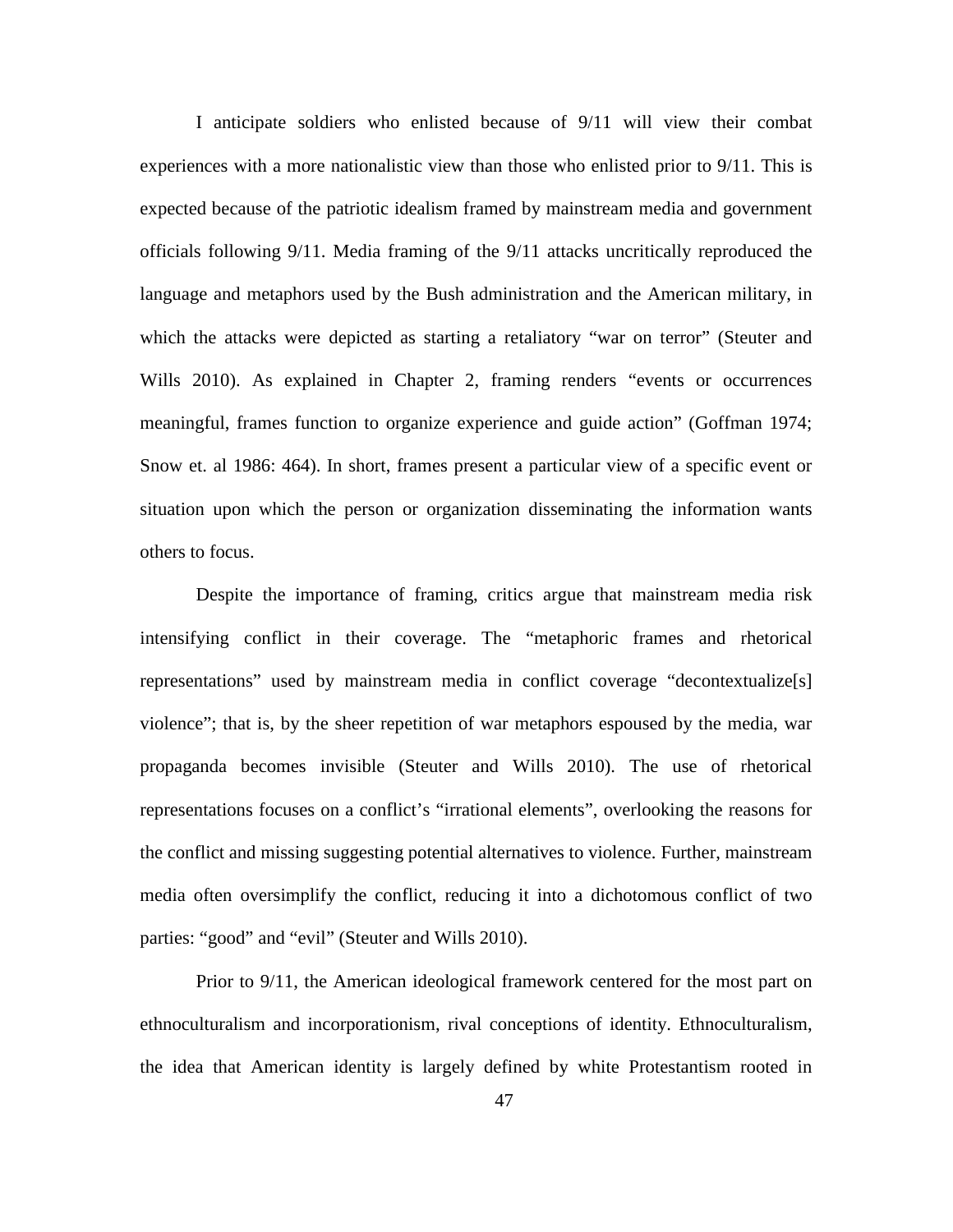Northern European heritage and ancestry, has been largely criticized and challenged, but still plays an influential role in shaping how citizens think of what it means "to be" American. The rival conception of incorporationism values cultural diversity, ethnicities, and is based on the country's immigrant tradition (Schildkraut 2002). The period following the 9/11 attacks, incorporationism was challenged by concerns over a possible "enemy within". Post-9/11 was a time of deep national identification and intense emotion, even uncertainty. Due to this high degree of uncertainty, collective representations and shared understandings of the nation were in a state of flux. Under such circumstances, "individuals can be easily influenced by subtle activation of different conceptualizations of the meaning of national identity and unity" (Li and Brewer 729- 730: 2004). Thus, a difference in soldiers' narrative of nationalism is expected between those who enlisted because of 9/11 and those who enlisted prior to 9/11.

### **3.3.2 Combat**

The second independent variable is conceptualized as the events and experiences that took place while the respondent was physically deployed overseas for combat, or in other locales training for deployment. Key indicators include analysis of responses to structured interview questions on respondent's feelings about being deployed, friends and family reactions to news of the deployment, day-to-day life while deployed overseas (i.e., daily routines, sleep patterns), significant deployment experiences, and how deployment changed respondents' views on war, military, the United States, and their feelings of connectedness (or lack thereof) to the country.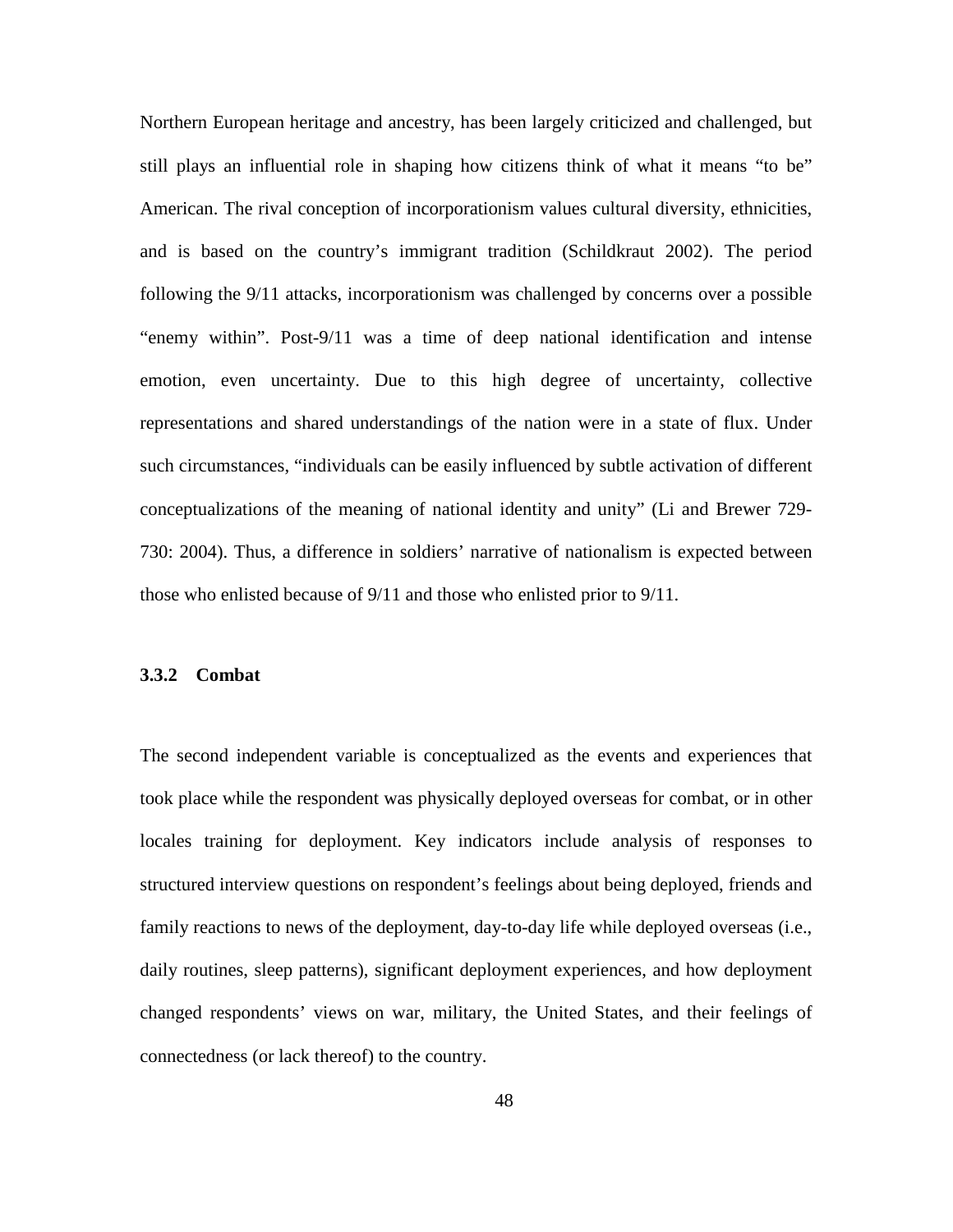I expect soldiers who served in the combat zone to rationalize significant experiences in a more nationalistic view than those who report no experience of significant or difficult events. Deployment to a combat zone can be traumatizing as soldiers are faced with the death and killing of comrades and civilians, destruction of infrastructure, loneliness and homesickness. Soldiers' active engagement with nationalism and making sense of traumatic combat zone experiences may keep soldiers from questioning or being haunted by traumatic memories as they are "reminded" they protected and defended their country and they fulfilled their "duty" to their country. However, I remain open to the possibility that the reverse may also present itself. That is, because of the traumatic events experienced in combat, some soldiers' may develop antinationalistic views emanating from resentment, hostility, or disillusionment for the combat trauma they endured. Additionally, I remain open to the possibility that it was the military experience itself that developed any sense of relevant nationalism for the soldier.

## **3.3.3 Background**

The third independent variable is conceptualized as antecedent background information that will add depth in understanding the basis of a respondent's national identity, American identity, and pride in nation (DiMaggio and Bonikowski 2008). Key indicators include analysis of survey questions asking about: respondent's family members in the armed forces (number of family members previously enlisted and relationship to respondent), childhood family's income levels, parents' education levels, and childhood family's political and religious affiliations.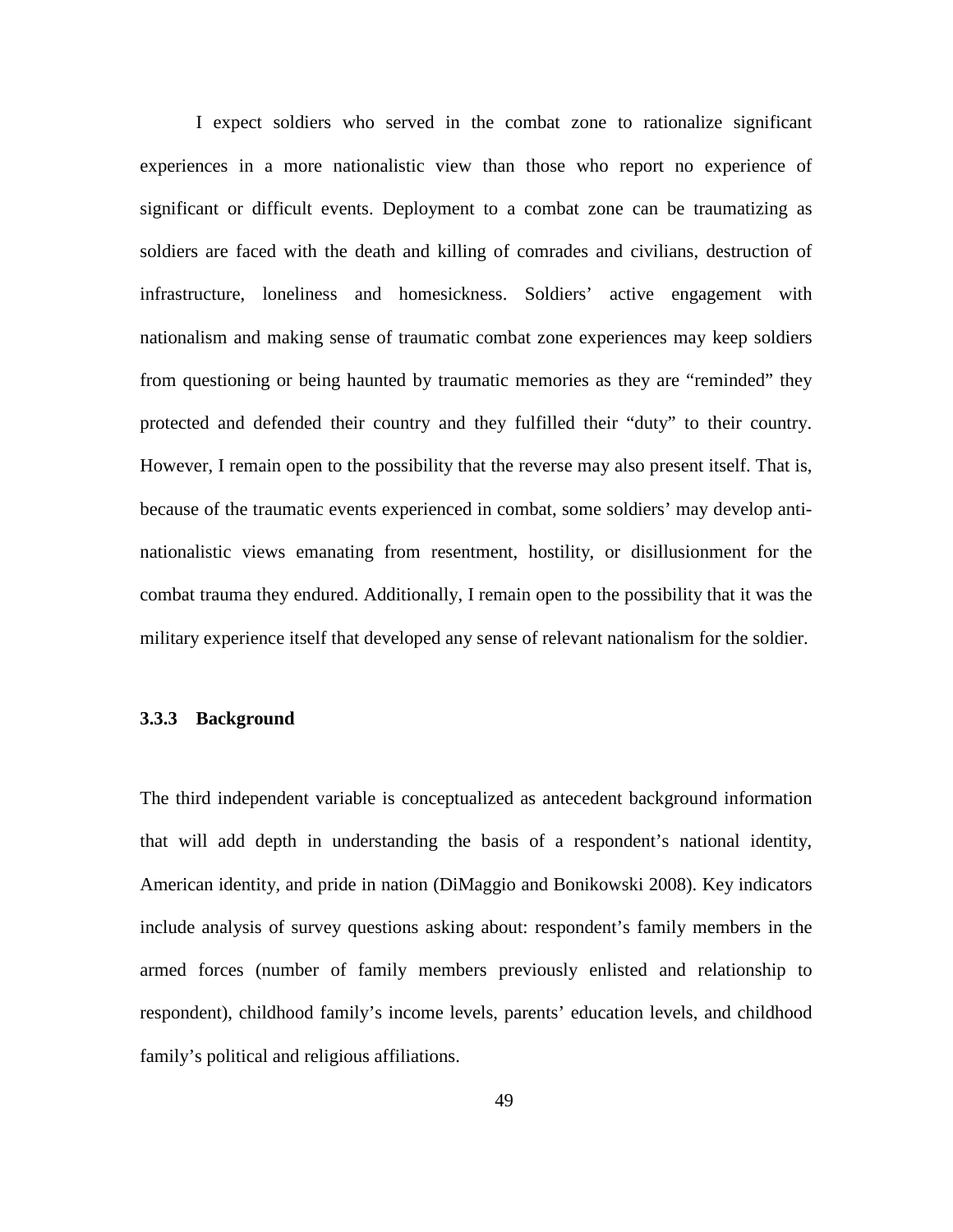I anticipate soldiers' background will play a role in shaping their experiences in the military and their sense of nationalism. I will consider gender variation, racial variation, and class variation in my analysis of how military experiences shape one's sense of nationalism. Background is important because it shapes individuals' worldviews in that the opportunities and resources available and accessible can and do vary across background. For example, as of the end of September 2010, female soldiers make up just 14.4% of all active duty armed forces personnel (not including Coast Guard) (Active 2006; Duty 2006). Due to the male dominated armed forces, I expect male soldiers to have more favorable interpretation of their combat experiences and, therefore, more favorable views of nationalism than female soldiers. Further, given the historical oppression of racial minority groups in the U.S., I expect Caucasians to maintain a more favorable interpretation of their combat experiences and nationalism than minority groups. Lastly, I anticipate lower class individuals will have a more favorable interpretation of their combat experiences and nationalism than middle or upper class soldiers as the military offers a job with a steady income and benefits for the soldier and their families. Thus, I expect class to also play a role in shaping a soldier's understanding of nationalism. These background factors offer a complexity to the issue of how military experiences shape one's views of nationalism.

## **3.3.4 Return Home Post Deployment**

The fourth, and final, independent variable is conceptualized as the point in time the respondent returns to the U.S. from their deployment abroad. Key indicators include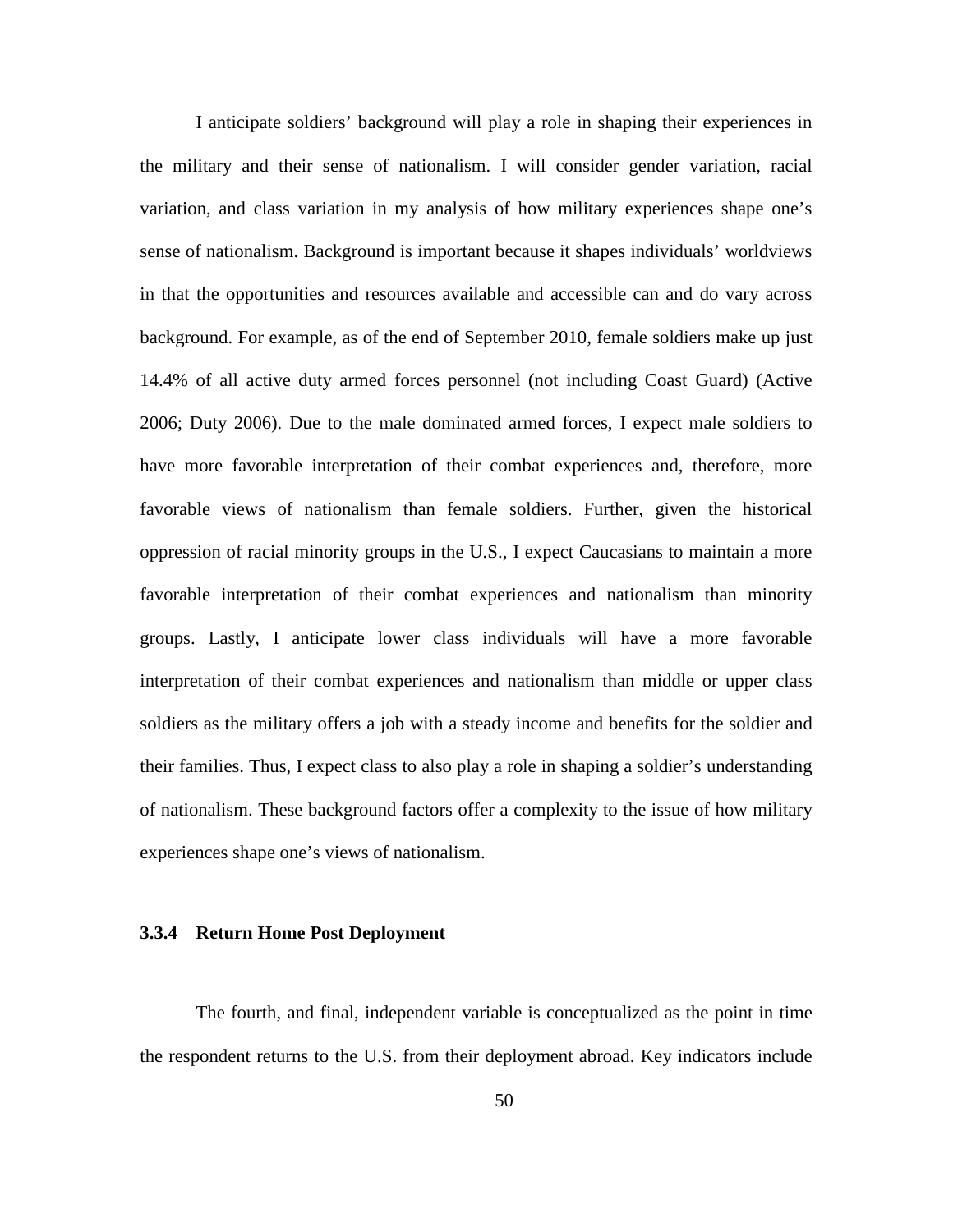responses to structured interview questions on respondent's experiences upon integrating into civilian life post-military, including positive or negative encounters with civilians, feelings about those encounters, and use of available veteran resources upon being deactivated from the military.

I anticipate soldiers who return home to widely accessible resources and support networks will have a more favorable view of their military experience and a more nationalistic narrative than soldiers who return home to limited or difficult to navigate resources, as they are able to better maneuver through the transition from deployment back into civilian life. Resources such as mental and physical health support, job or career advising, financial planning, and familial/friendship networks are expected to ease the transition of the soldier. Knowing these resources are available to use may give soldiers a sense of appreciation and respect for the time they served in combat. Yet this is key: returning soldiers must engage with those resources in order to reap the benefits – some may choose not to do so or not be aware of the resources available. In addition, it may be those with access to and knowledge of resources and support networks may still not hold their military experiences in a favorable view due to traumatic events that took place during deployment. Thus, I am open to the possibility that even those soldiers with access to resources and support networks may not hold their military experiences in a favorable view.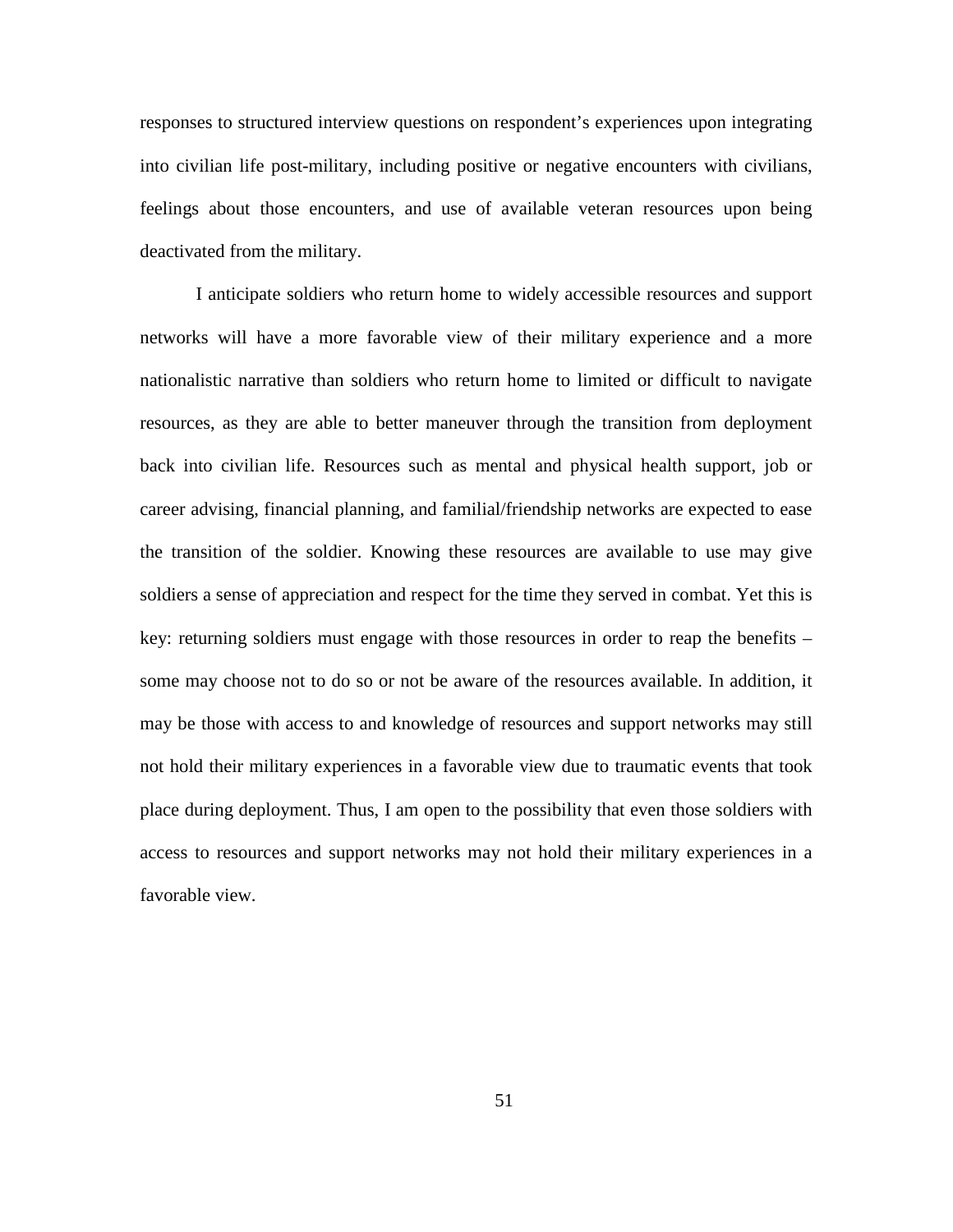## **3.4 DATA COLLECTION AND ANALYSIS**

The primary aim of this research is to understand, for military combat soldiers, which structural factors resonate at the individual level? How are broad messages of unity, sacrifice, and patriotism interpreted by these individuals and consequently incorporated into everyday lives? To explore this topic, I collected and analyzed 174 survey responses and 18 personal narratives of soldiers about their experiences with recruitment into the armed forces, combat experiences, personal backgrounds, attitudes toward nationalism, and experiences upon returning to the United States. The population studied were veterans of any branch of the military (i.e., individuals who were enlisted but are not currently serving) who served sometime between 1995-2005. Veterans were the target population since current active military members may be less likely to reveal information for fear of compromising their position within the military; or, their responses may skew the overall sample as feelings and attitudes may not fully reflect the individual's beliefs.

#### **3.4.1 Reflections on Self**

Before entering a discussion on the methodological approach to data gathering and analysis, I first want to discuss my position, as researcher, within this research process. In analyzing data, it is important to be aware of the inherent biases all researchers have. In quantitative data analysis, the researcher must develop their research tool (here, the survey) in a manner that closely represents what the information is collecting, and permitting a variety of responses. To ensure I was using proper military language in the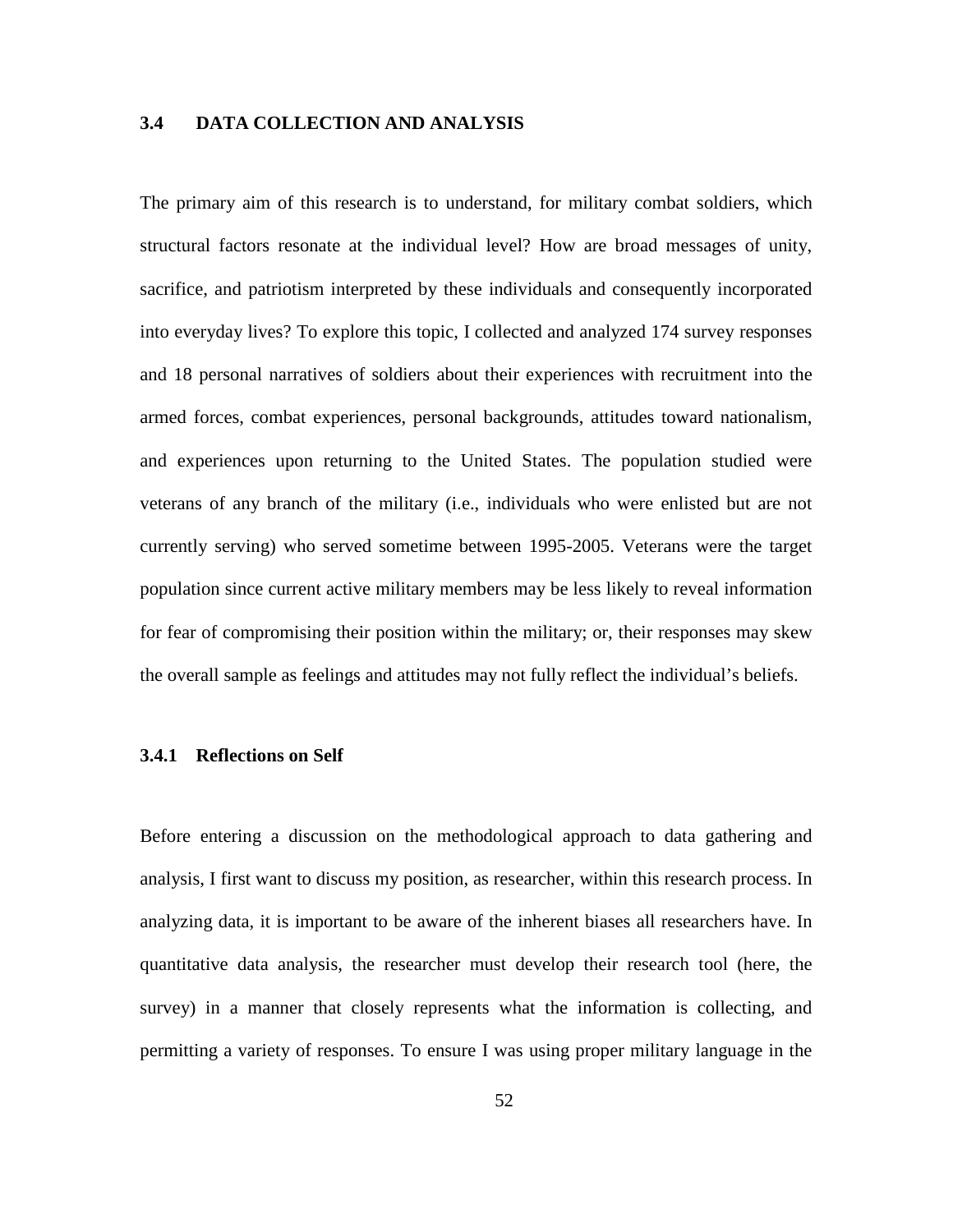survey and captured a proper range of response choices, I sought guidance and feedback from an ex-soldier. Additionally, all survey questions where possible offered the answer choice "other" with a free text-box for the respondent to fill in as they wished. To prevent data analysis bias, I utilized my knowledge and education from graduate courses in statistical methods, several years of assisting on a wide variety of research projects, and reference sources when needed.

In narrative analysis, much of the researcher's work is based on representational decisions (Riessman 2003): the rapport first established between researcher and participant may influence how or what the participant feels comfortable revealing; the researcher must decide within a split second which prompt or follow-up questions to ask. While these may be thought through ahead of time, researchers are not always aware of which direction the participant narrative may go. The transcription process also requires representational decisions from the researcher: does the researcher include moments when the participant stalls, pauses, uses "um" or "ah" (Riessman 2003)? Lastly, and most obviously, representational decisions of the researcher come into play during data analysis. There is much literature on researcher bias (see, for example Corbin and Strauss 2008 and Riessman 2003), but it is worth noting that, particularly in the analysis stage, as much as researchers aim to depict a story from the perspective of the participants, "readers are constantly directed by the author's interpretive voice" (Riessman 2003: 32). Any analysis has some amount of interpretive bias – there is no way to avoid it. However, awareness of this fact allows us to be "more conscious, reflective and cautious about the claims we make" in our research (Riessman 2003: 16).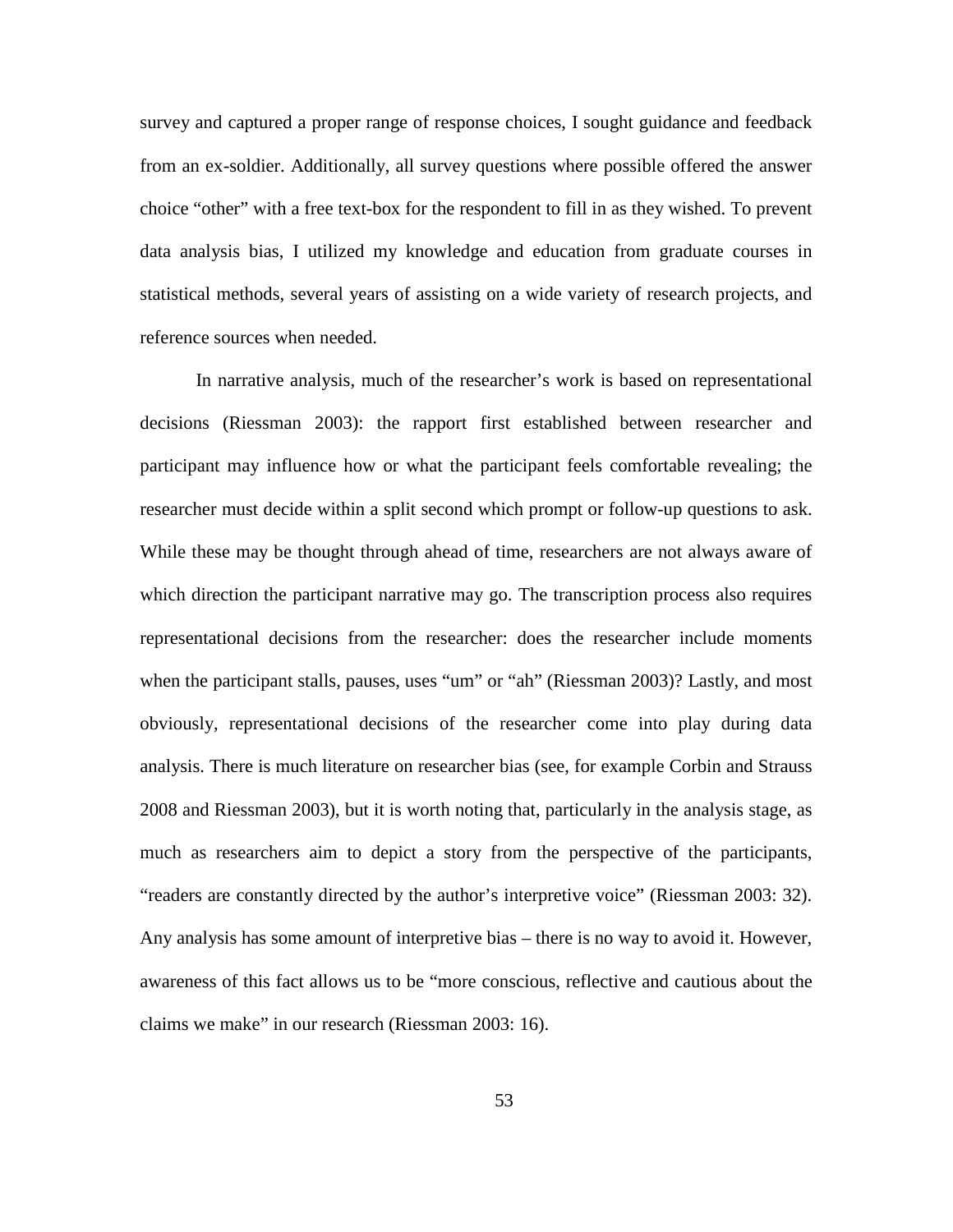### **3.4.2 Methodological Approach: Statistical Descriptives**

The primary methods of analysis in this study were narrative analysis of interview transcripts and a quantitative examination of survey data. Survey data was input into a statistical software package for supplemental quantitative analysis (SPSS). While the main goal of this research is to explore the cultural meaning and experiences of nationalism in a qualitative manner, statistical descriptives can help us see the larger picture of the respondents' backgrounds. Using SPSS, I ran simple frequencies on the various demographic and background information (education, income levels, religious and political views, race, marital status, age joined military, and size of town and region of the U.S. currently live in) for informational purposes. Quantitative analysis is especially interesting for survey data, and leaves open the possibility for a future research study to complete a larger survey sample that with a focused goal of statistical significance.

#### **3.4.2.1 Data Set #1 and Access: Survey**

The strengths of conducting surveys include accuracy, generalizability, and convenience (Marshall and Rossman 2006). Accuracy is enhanced by the quantification, replicability and control over observer effects; meaning, the researcher's presence does not interfere with data outcomes. Results of surveys can be generalized to a larger population, though generalizability is not a primary goal in this study, but rather seeking interpretations of events and the veteran's view on these events is the chief outcome. Surveys also offer the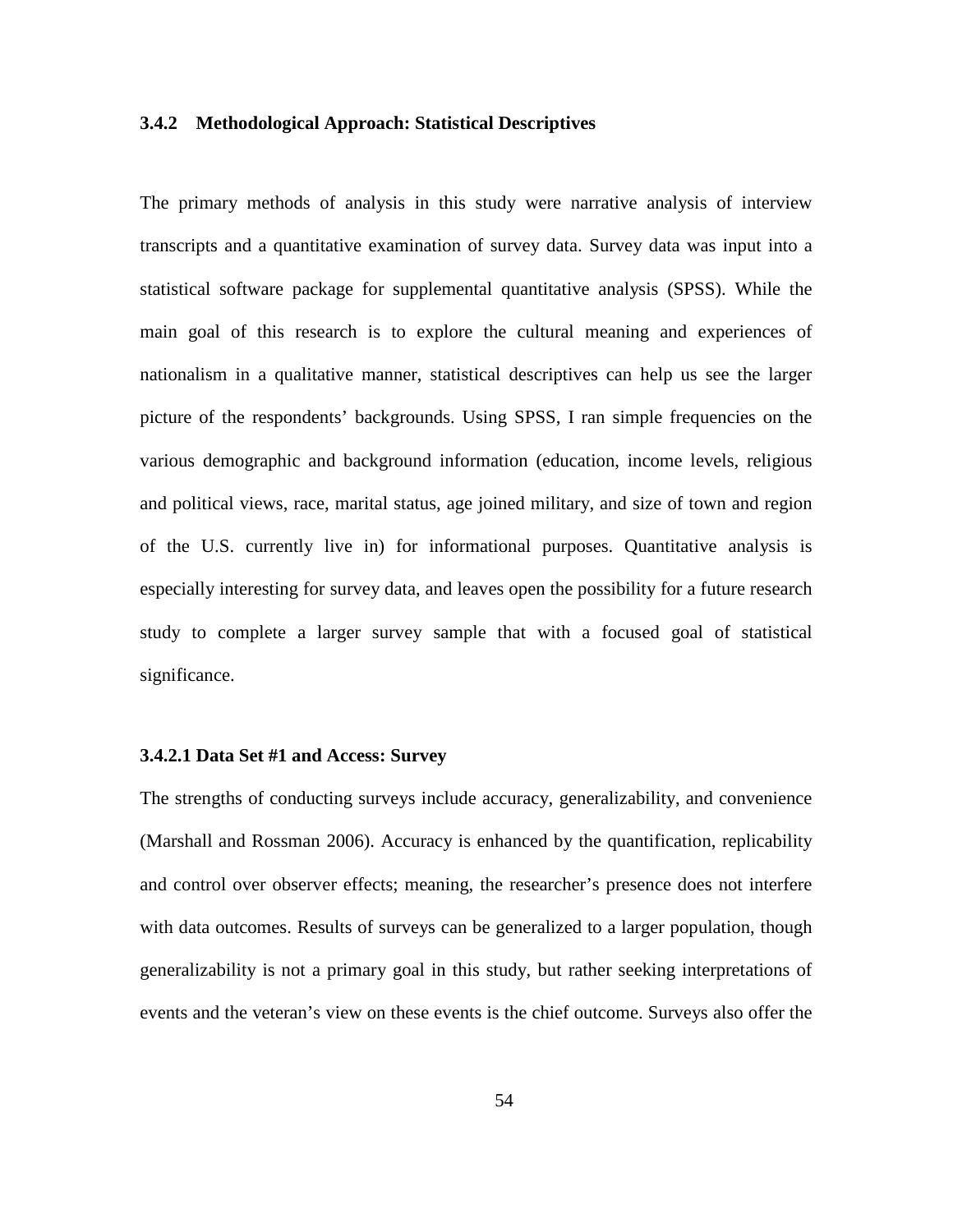advantage of rapid analysis and are relatively easy to administer and manage (Marshall and Rossman 2006).

However, there are also drawbacks in using surveys as a methodological approach. While a survey on the one hand can control for accuracy, it cannot definitively assure that the sample represents a broader population. To mitigate this, I took care in my analysis and subsequent write-up of data and to not make generalizations that were either non-existent or too sweeping. Further, the survey was disseminated widely and respondents self-selected to participate, potentially producing inaccurate or questionable information. If any survey data seemed obviously "planted", I would eliminate from the analysis, however, this did not occur. Other non-obvious erroneous data is a limitation of the study.

The web-based survey (see Appendix A: Survey Guide) was administered through Qualtrics (www.qualtrics.com). The University of Pittsburgh has a site license for Qualtrics, and it is the preferred web-based survey administrator of the University of Pittsburgh Internal Review Board. From the secured, internal University of Pittsburgh web page on Qualtrics, they explain the preference for this survey service over others: "Maintaining the security of research subjects' data is of paramount importance to the Pitt IRB, and the CSSD Security Office has determined that the Qualtrics System meets University Data Security standards" (Pitt Qualtrics). Qualtrics easily exports survey data gathered directly into the software program SPSS.

Surveys were disseminated to a broad population to diversify the response pool and ensure a range of views were included. I utilized my personal accounts on social media (Twitter, Facebook, Craigslist) to send out the survey. I posted as my status update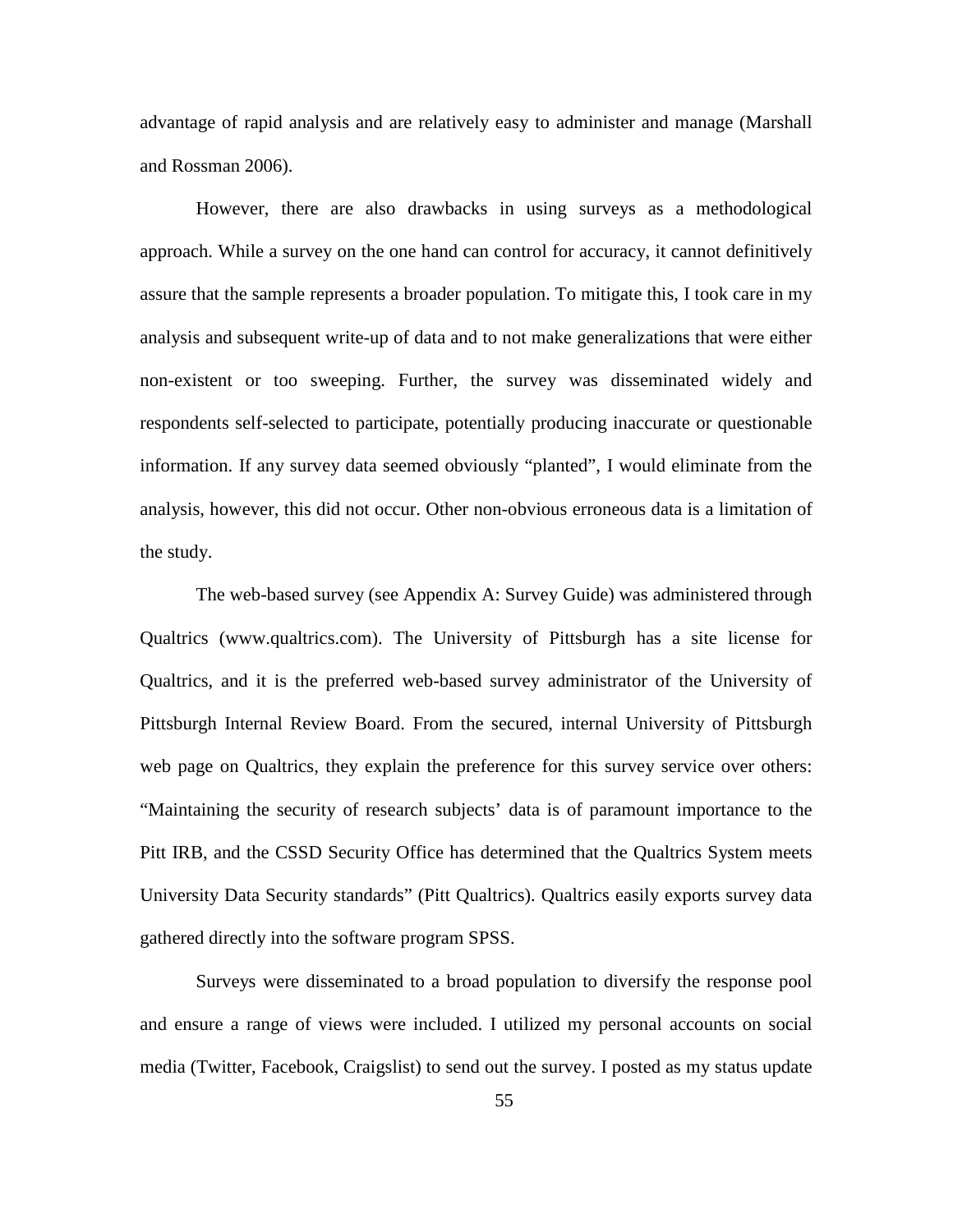a brief explanatory paragraph and link to the survey. I encouraged others to share the link widely and freely (see Appendix C: Facebook Recruitment for exact wording of post). Social media was the most effective recruitment tool, with 99/174 of participants who completed the survey heard about it through social media. I also posted on Twitter, but as I do not have as large of a following on Twitter, this method did not prove as beneficial, with just 1 survey participant hearing about it from Twitter.

To post on Craigslist, I first printed a list of all Craigslist websites in the US (http://www.craigslist.org/about/sites#US). Next, I printed a list of all U.S. cities near a U.S. military base (http://www.militarytowns.com/AllCities.asp). My strategy was to coordinate Craigslist postings in the same cities with a military base nearby. While this method may not capture veterans who moved away from a city near a military base, most cities with military bases have or are near, a large population, hence, a wider number of people who may see the survey posting. In addition, it is assumed that many veterans who retired from the military have roots (home, friends, family, children connected in the community) that would entice them to stay in the same area even after retiring from the military. Once I narrowed the list of Craigslist sites to ones with or near military bases, I began posting (see Appendix D: Cragislist Recruitment for exact wording of post). In several instances, the Craigslist site covered the entire state (Hawaii, Maine, Wyoming, Delaware, District of Columbia, New Hampshire, Rhode Island). If cities with military bases were not on the Craigslist site list, I used Google Maps to identify where the base was located and used the closest Craigslist site city available. For example, Kodiak, AK has a military base, but is not listed on the Craigslist site list. Since Kodiak is 270 miles from Kenai Peninsula, the next closest Craigslist site, I used Kenai to capture those living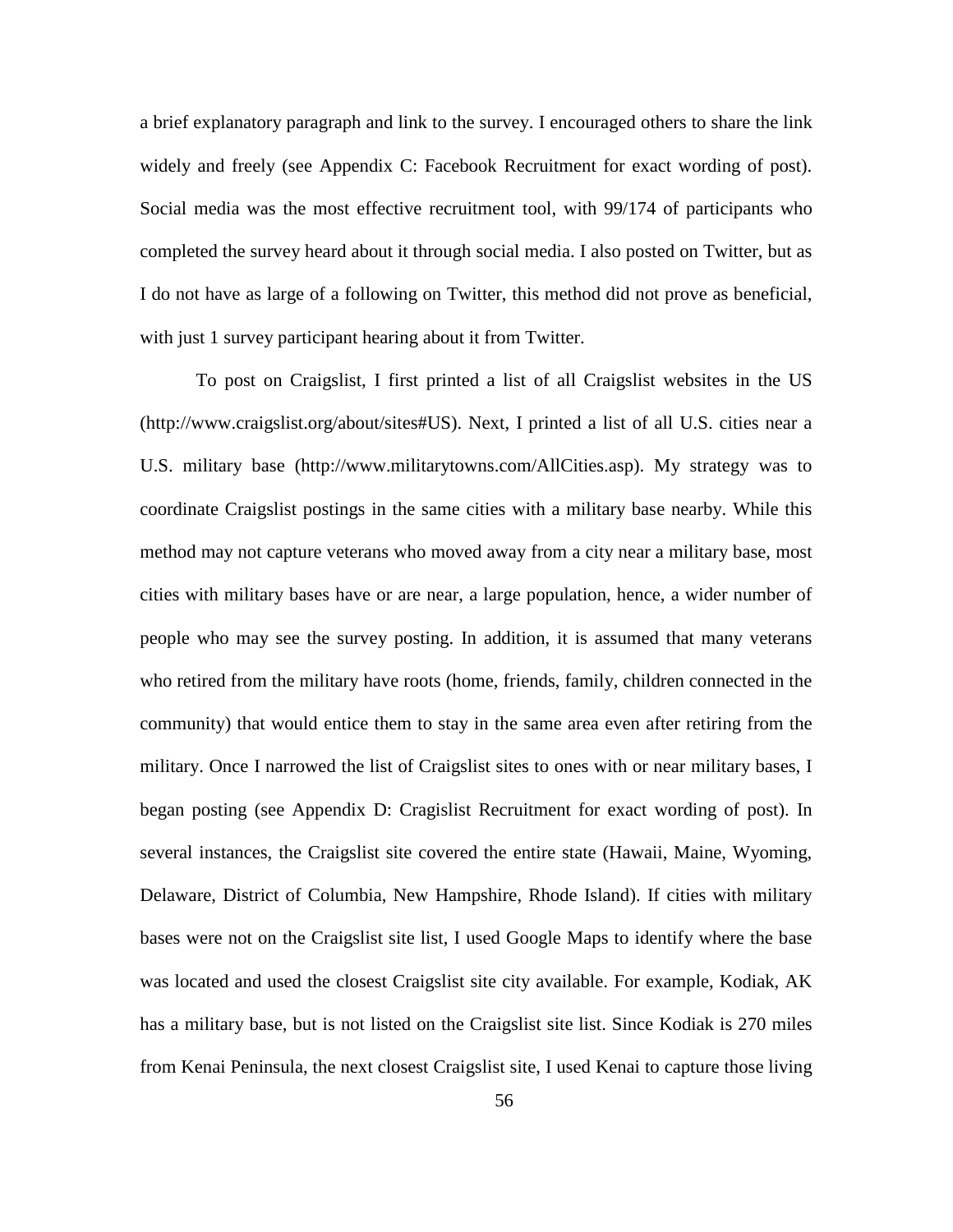in Kodiak. While this was not a perfect solution, it opened the survey to additional respondents.

In smaller states, I simply used all Craigslist sites for that state, even if there was no military base nearby. For example, one Craigslist site is "southeast Alaska", but there is no military base nearby. Since Alaska has a small population, I included "southeast Alaska" in my postings. To determine "smaller" states, I used a list of U.S. states by population, and made sure the 10 smallest states by population were included in the Craigslist postings. These states include: Maine, New Hampshire, Rhode Island, Montana, Delaware, South Dakota, Alaska, North Dakota, Vermont, and Wyoming [\(http://simple.wikipedia.org/wiki/List\\_of\\_U.S.\\_states\\_by\\_population\)](http://simple.wikipedia.org/wiki/List_of_U.S._states_by_population). I also made sure to include major U.S. cities, even if no military base was nearby due to a greater reach of the population. To determine "major" U.S. cities I used a Top 50 Cities in the U.S. by Population and Rank. I made sure each of the cities included on this list were included in the Craigslist postings (http://www.infoplease.com/ipa/A0763098.html).

I initially posted in the "Community<General Community" section on Craigslist for 30 cities. I received a zero response rate after 9 days, and changed where the posting was located from "Community<General Community" to "Event/Class<I'm advertising an event, other than the above". I used the "start date" of the "event" as the date of posting. The "event duration" was the maximum allowed of 14 days. "Street" was a required field, in which I typed "Anywhere" since an online survey can be completed anywhere. "City" and "zip code" were also required fields in which I filled in the Craigslist site and zip. To gain a local zip code, I looked up cities at www.unitedstateszipcode.org. While most cities have multiple zip codes, I used the general zip code that appeared when typing in a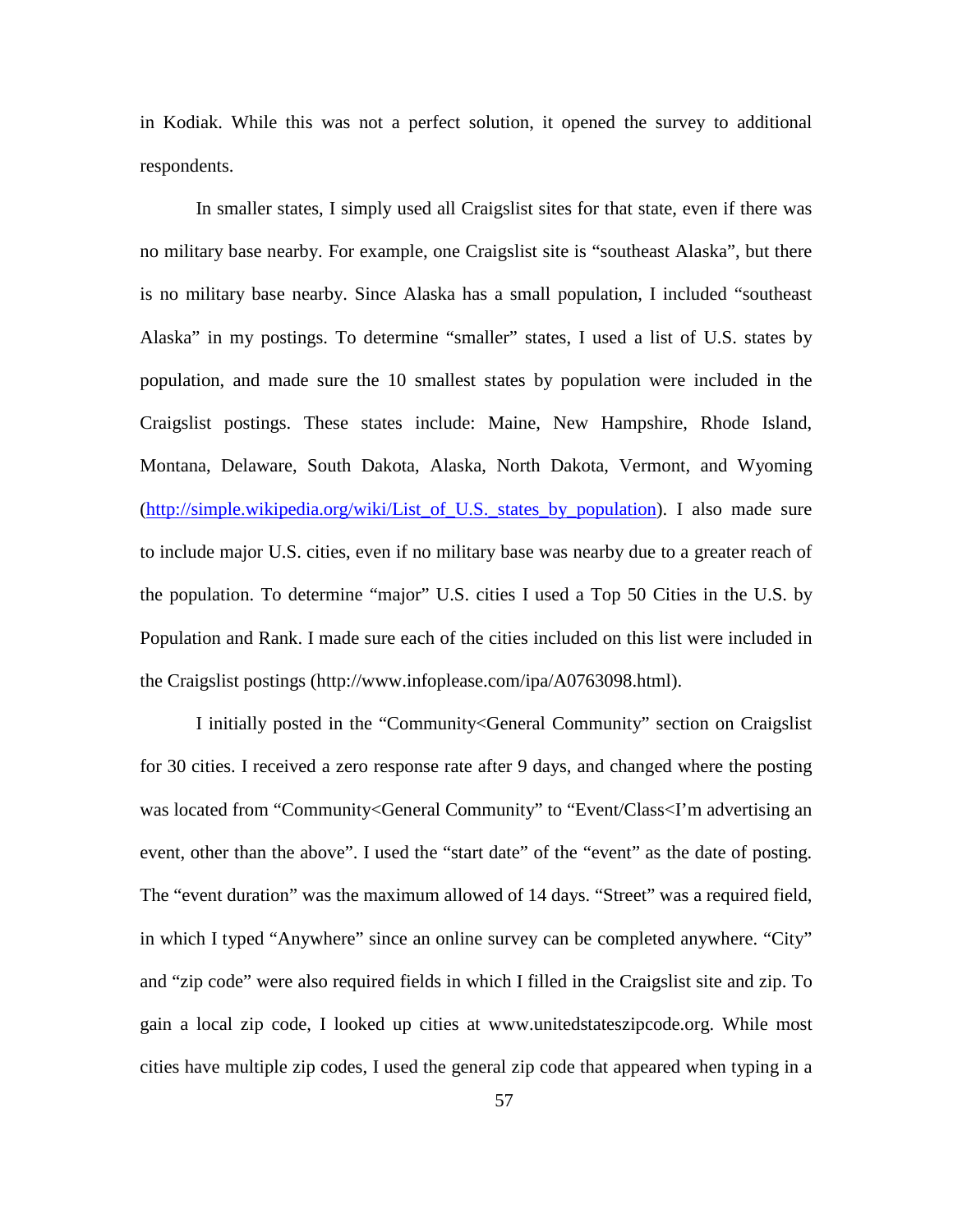city name, as the posting will still reach populations outside that particular zip code. The zip code field is only to show where the "event" was to take place. In addition to recruiting on social media, I emailed 43 national veteran organizations, asking them to share the survey with their email distribution lists. This list of the national veteran organizations was found on Wikipedia.

The survey remained "active" (i.e., available online for respondents to fill out) until responses and options for recruitment had satiated, and interviews were complete. The survey received 174 responses, which was enough to offer basic statistical analysis and enough to recruit 18 interview respondents. While additional survey respondents would add statistical strength to the analysis and potentially increased the number of interview respondents, a range of views were represented across a wide spectrum with the number of responses achieved.

The survey asked participants a series of questions on their military background, social activities, demographic information, their views on the U.S. and its people, and a rank order list of issues of importance. Questions in the military background, social activities, and demographic information sections were either text-based ("fill-in-theblank") or multiple choice. The text-based questions allowed respondents to be unrestricted in what information was revealed. The multiple choice questions were primarily either yes/no<sup>[7](#page-68-0)</sup> with the respondent allowed to pick only one answer or a range

<span id="page-68-0"></span><sup>&</sup>lt;sup>7</sup> Example of a yes/no multiple choice question where only one answer was allowed: Please mark whether or not you were involved in the following social activities before your military service: Church Group, Yes/No.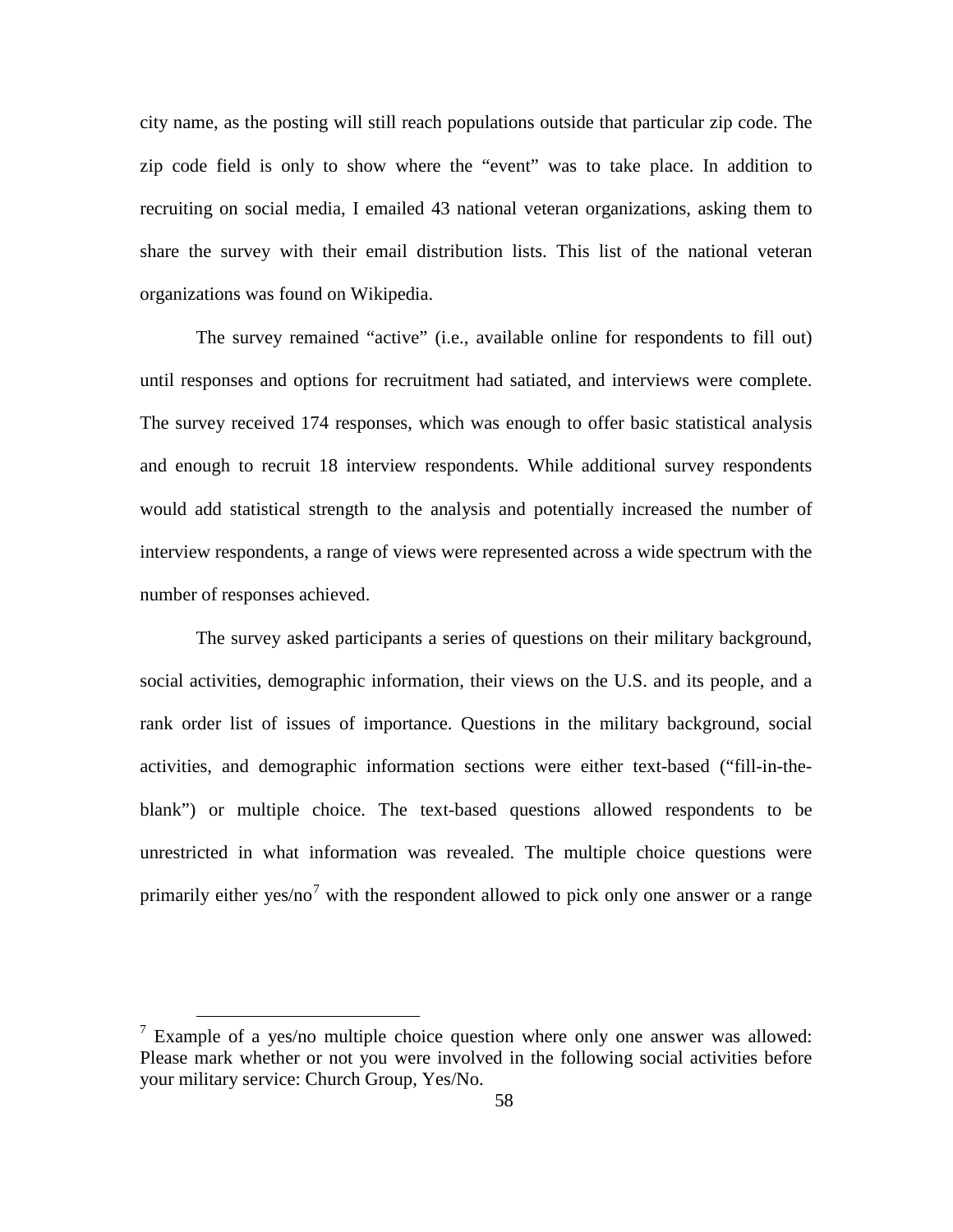of choices were only one option was allowed<sup>[8](#page-69-0)</sup>. One multiple-choice question, "Which of the following types of situations did you experience during your service?" contained a range of choices with as many options allowed as the respondent wished.

In addition to the text-based and multiple choice questions, the survey also contained a 5-point Likert opinion scale that asked how much respondents agreed with a particular statement concerning their views on the U.S. and its people, with "1" representing "strongly disagree" and "5" representing "strongly agree"<sup>[9](#page-69-1)</sup>. The 8 items in the Likert opinion scale were taken from Kosterman and Feshbach's 1989 study on patriotic and nationalistic attitudes.

The Likert opinion scale items appearing in this survey have been tested over time to measure one's nationalistic or patriotic attitudes. Kosterman and Feshbach pieced together their survey of 120 items mainly from past studies (see, for example, (Campbell 1973; Comrey and Newmeyer 1965; DeLamater, Katz and Kelman 1969; Ferguson 1942; Lentz 1976; Levinson 1957; Loh 1975; Sampson and Smith 1957; Stagner 1940). Li and Brewer (2004) also adapted parts of Kosterman and Feshbach's survey (1989) in their study on what it means to be an American post-9/11. My version of Kosterman and Feshbach's survey used items that specifically asked about nationalistic or patriotic sentiments.

<span id="page-69-0"></span><sup>&</sup>lt;sup>8</sup> Example of a multiple choice question where only one answer was allowed: What is your current martial status? Single, Partnered, Married, Separated, Divorced, Widowed, Other, please explain.

<span id="page-69-1"></span><sup>&</sup>lt;sup>9</sup> Example of a Likert-scale question: The fact that I am an American is an important part of my identity. Strongly agree, somewhat agree, neither agree nor disagree, somewhat disagree, strongly disagree.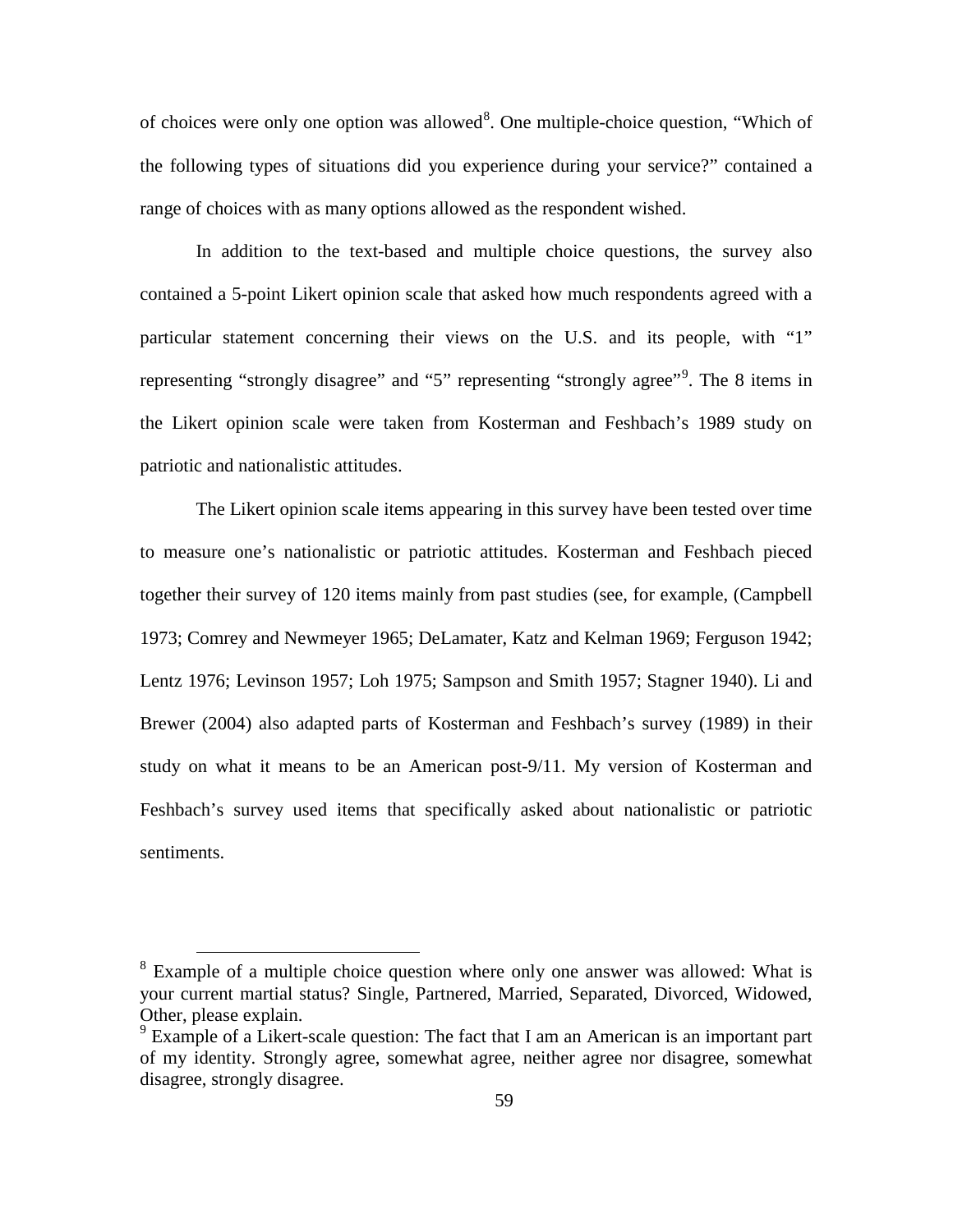The next section of the survey asked respondents to rank order, from most to least important, issues of importance in two distinct categories: 1) participation in activities<sup>[10](#page-70-0)</sup> and 2) meaningful concepts<sup>11</sup>. Lastly, respondents were asked if they were interested in being contacted for participation in a telephone interview. Respondents could provide their first name, how the preferred to be contacted (by telephone or email), telephone number or email address, which time zone they resided in, and the best times and days to reach them. This allowed for respondents to take just the survey and "opt-in" for the interview if they were interested. It was from this section of the survey I recruited all interview participants. This ensured that I had survey data on all interview participants.

## **3.4.2.2 Data Cleaning**

Once the data was imported from Qualtrics into SPSS, the data was cleaned. The very first variable was kept as this was "respondent id" to distinguish among respondents. I did change the intricate Qualtrics assigned id numbers (i.e., R\_3JjGSwWOPfUl89v) to more streamlined numbers (i.e., 001, 002, etc.). Variables 2-10 were deleted because they were not data points pertinent to the research, and automatically collected by Qualtrics, not a part of the original survey. The deleted variables include: response set; name; external data; email address; IP address; status; start date; end date; finished.

<span id="page-70-0"></span> $10$  Respondents were asked to rank order from most to least importance the following participation in activities: To serve America through military service; to attend church regularly; to actively participate in local and national elections; to attend or participate in rallies or demonstrations for causes I believe in; to actively participate in community activities.

<span id="page-70-1"></span><sup>&</sup>lt;sup>11</sup> Respondents were asked to rank order from most to least importance the following meaningful concepts: Patriotism; nationalism; education; religion; politics.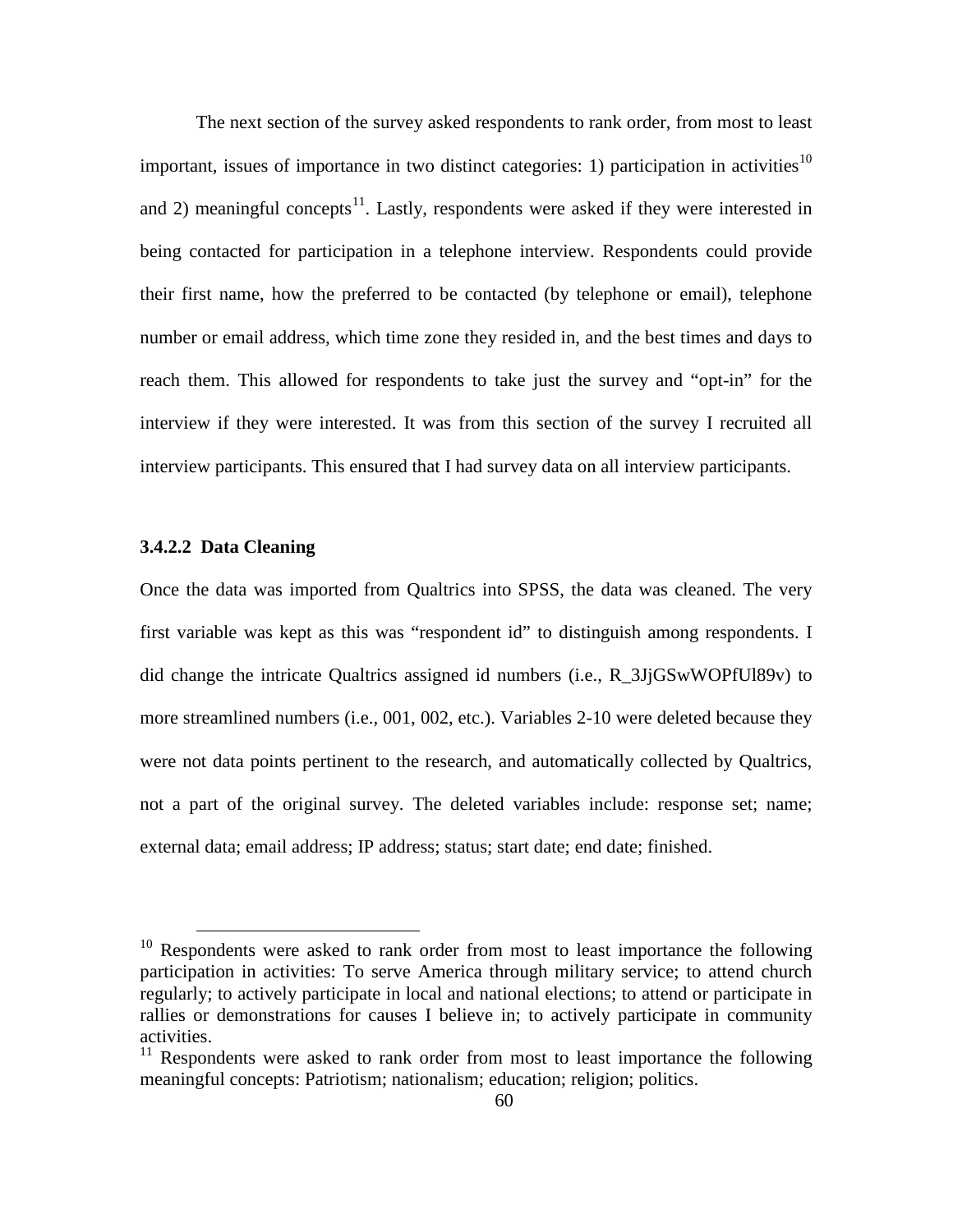Qualtrics automatically assigns variables with a generic, non-descriptive name (i.e., V1, V2, V3, etc.). For clarity, I changed these auto-assigned variable names to specific codes representing the data (i.e.,  $V2 = LRNFRN$  to represent the survey question, "How did you learn about the survey? Select all that apply.": A friend forwarded it to me).

Data from text-based questions, those questions which respondents are asked to answer by typing out a response, were cleaned in order to streamline respondents' answer choices. SPSS interprets discrepancies in spelling and capitalization as separate data points. For example, the question "What is your race?" was text-based, allowing respondents to list as many races with which they identified, or leave blank if they wished. This resulted in numerous data points, although answers were the same or similar, including misspellings. "Cacusian" (sic) was listed as a separate data point than "caucasian" (sic). For clearer and more accurate analysis, I collected all same or similar answers, and assigned numeric codes to each. Allowing respondents to enter text data as they saw fit, then later assigning codes accordingly, allows for quantitative analysis of data best representing respondents' true answer choices. In short, developing categories out of respondent data is in the spirit of thematic analysis, used in the qualitative data set of this study.

Age was another text-based survey question that also required recoding for ease of data analysis. In the case of age, I used age categories as listed in the 2012 Department of Defense Demographic Profile of the Military Community. Using the same age categories as the military ensures that the data represented in this study is aligned appropriately with the unique culture that is the military.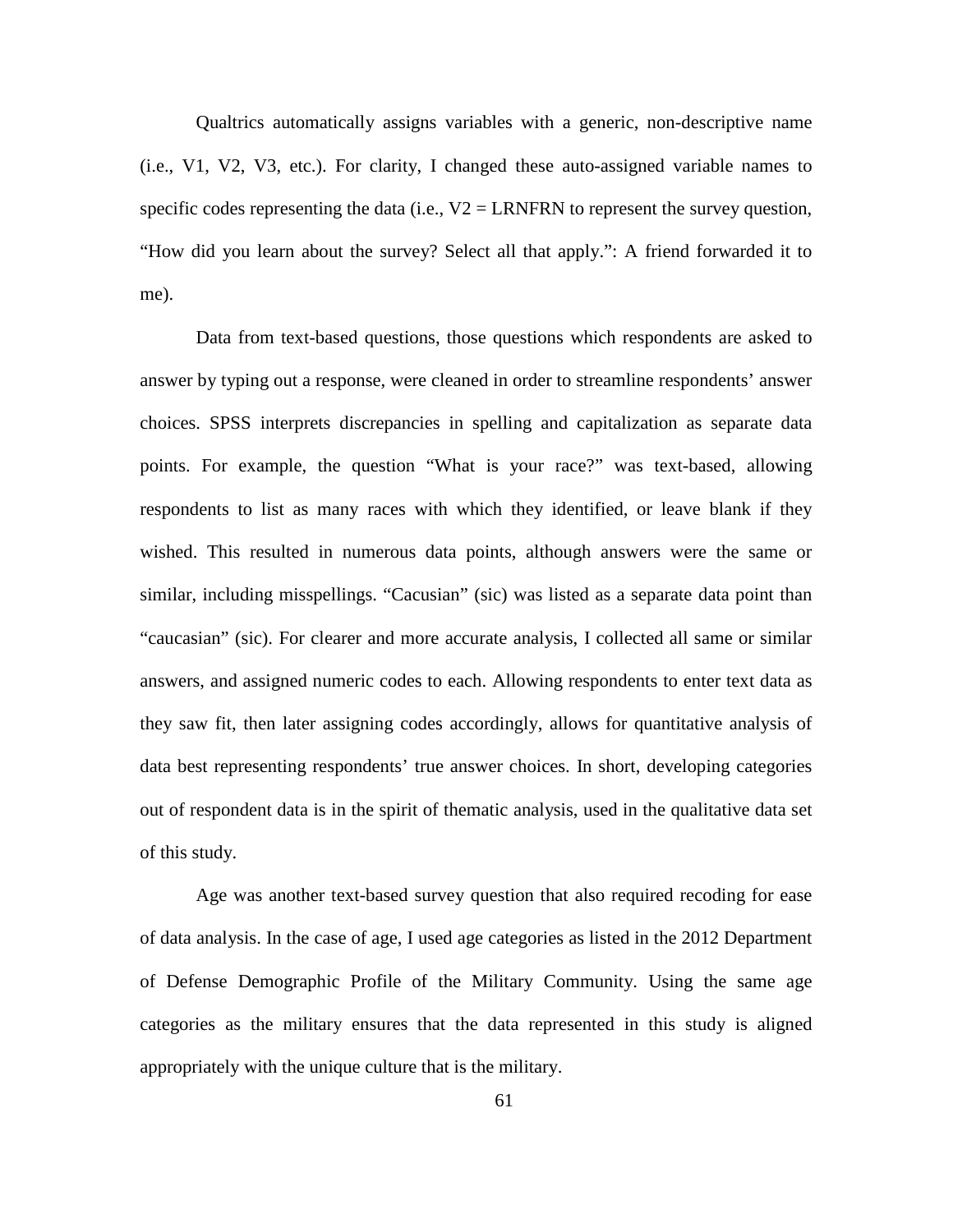Some data did not need to be recoded, but simply cleaned up. As noted in the discussion on race, above, when survey questions are text based, respondents are asked to answer the question by typing out a response. Due to discrepancies in spelling and capitalization, answers needed to be streamlined for clearer analysis. The questions that required streamlined answers, included age, race, what state do you currently live in, what is your current religious affiliation (answers to "other" free text box), and what is your current political affiliation (answers to "other" free text box).

### **3.4.2.3 Running Analyses**

After cleaning the data, I analyzed characteristics of individual variables. Univariate analysis was useful to glean information about specific characteristics of the data in isolation from other variables within the data set. Analyzing data points in isolation from others is important in understanding the implications of the study and essential to determine which types of bivariate and multivariate analyses to run (Sweet and Grace-Martin 2003). For this study, it was important to understand the make-up of survey respondents - who are they, where they come from, and their religious/political beliefs. To do so, I ran frequencies from survey questions regarding respondents' background: how old were you when you joined the military, what was the highest rank you achieved in the military, what year were you born, what is your current marital status, what is your race, what state do you currently live in, what is your current household income level, what is your highest level of education completed, what is your current religious affiliation, how often do you attend religious services, what is your current political affiliation, how often do you vote in local or national elections?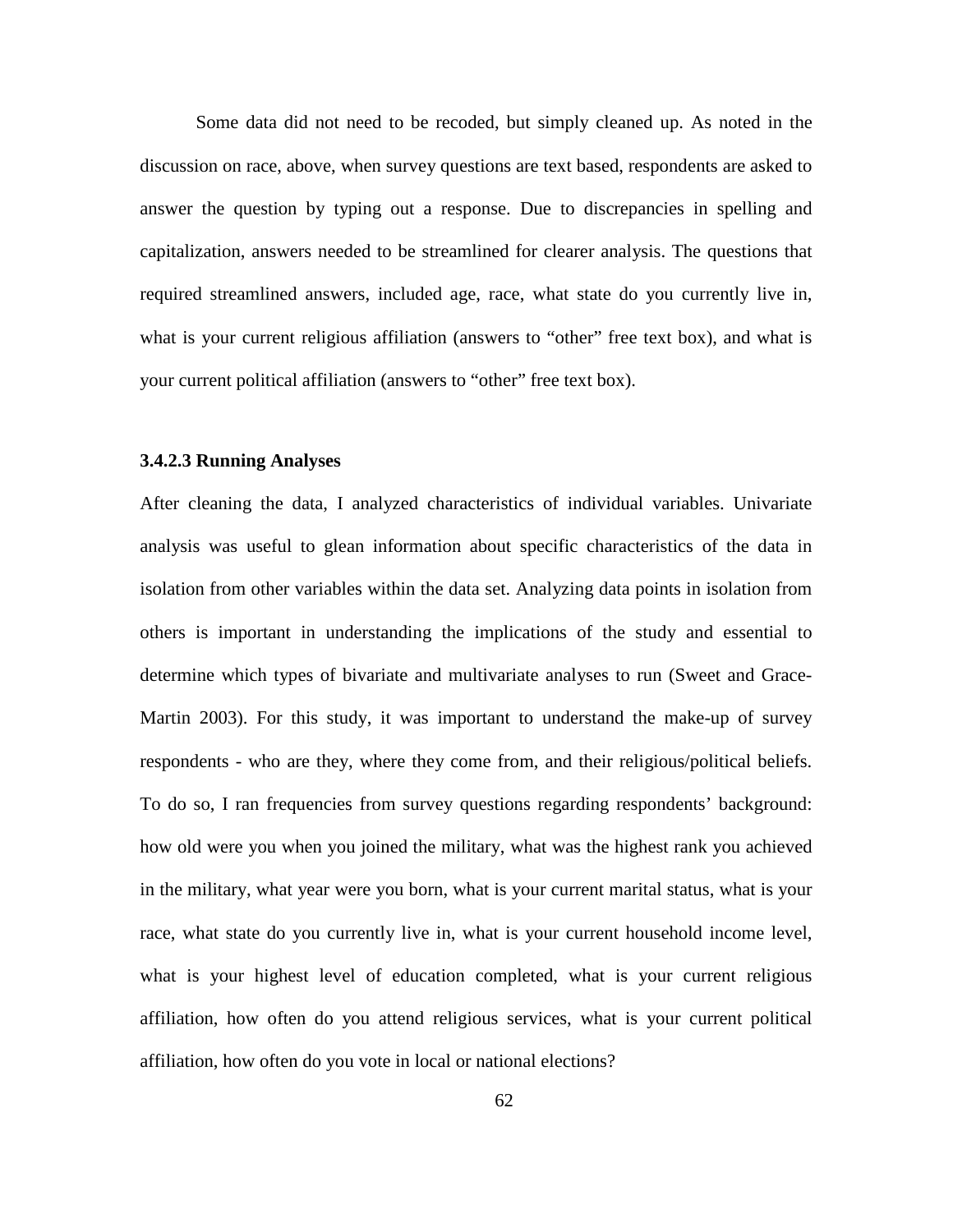### **3.4.3 Methodological Approach: Thematic Narrative Analysis**

While surveys are helpful for accuracy, generalizability, and convenience, they do not offer the ability to examine complex social relationships or intricate patterns of interactions (Marshall and Rossman 2006). To alleviate this, information collected from the survey was used to draw a purposive sample of diverse respondents that showed variation in nationalistic and patriotic viewpoints for structured, qualitative interviews conducted via telephone. Purposive sampling is sampling by selecting respondents based on which individuals will be the most useful for the purposes of the study (Babbie 2005).

I used narrative analysis, specifically thematic analysis, to analyze transcripts of in-depth interviews, as the focus of this research is on the stories of U.S. soldiers' in their search for meaning through their military experiences, their interpretation of these experiences, and the overall influence of their military service in their everyday lives. Narrative analysis refers to texts which contain a "storied form" (Riessman 2003). In understanding our storied experiences, we construct preferred narratives of our past, and these narratives represent ways of knowing, understanding, and communicating (Hinchman and Hinchman 1997; Riessman 2003). Personal narratives, common in qualitative sociological research, include long sections of talk (i.e., in-depth interviews) and require researchers to construct texts for additional analysis (i.e., transcripts) (Riessman 2003).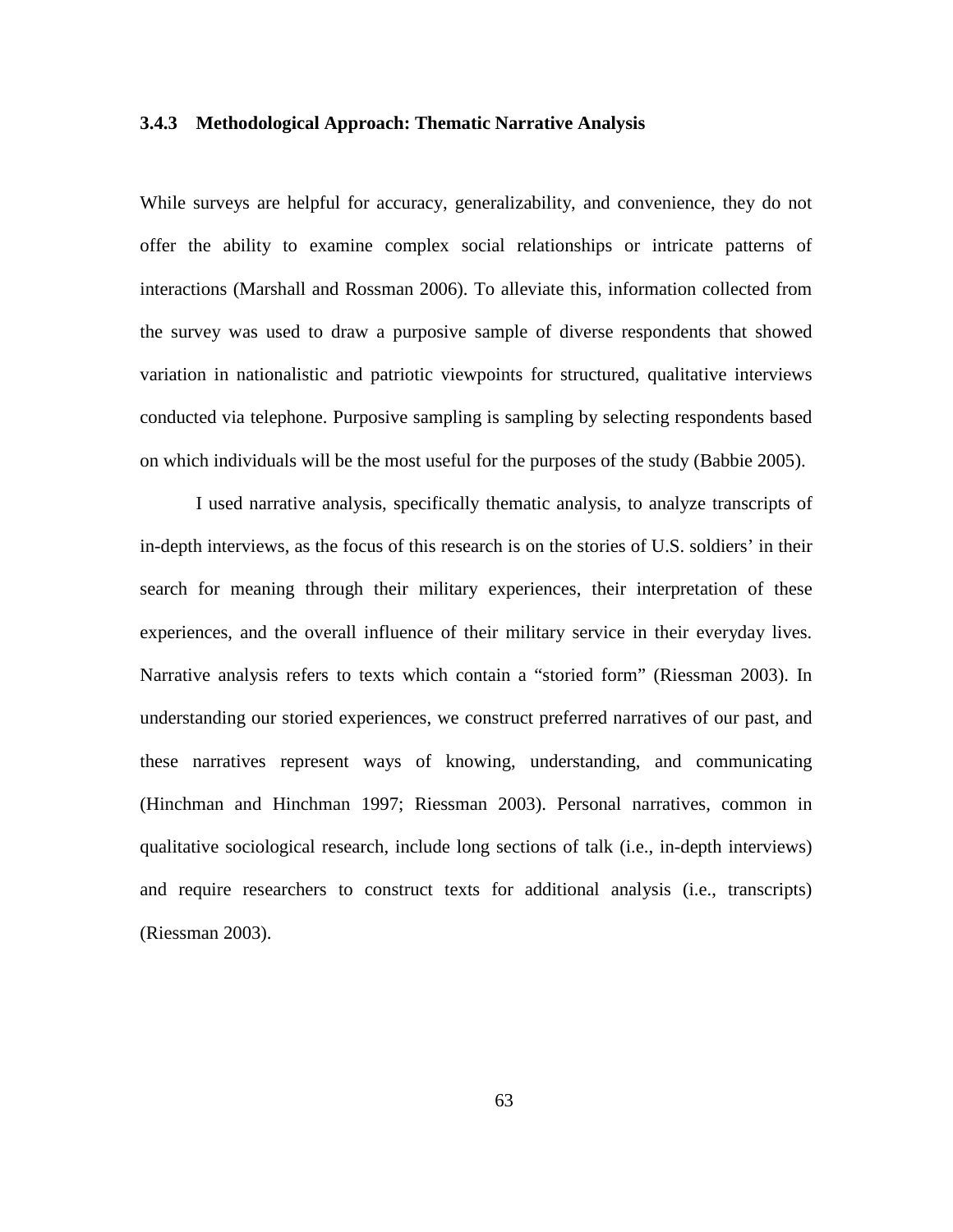Narrative analysis is an umbrella methodological approach, within it a variety of typologies<sup>12</sup>, including thematic analysis. Thematic analysis places emphasis on the context of text and is particularly suited to oral narratives of personal experiences (Riessman 2003). This method is concerned with *what* is said rather than *how* it is said; it is interested in what is "told" rather than the "telling" (Floersch et al. 2010; Riessman 2003). Thematic analysis identifies meanings produced in the data; by people, situations, and events (Floersch et al. 2010). Similar to grounded theorists, researchers of thematic analysis collect stories, compare units of text, and inductively create conceptual groupings of umbrella and subthemes (Floersch et al. 2010; Riessman 2003). Patterns in the data are recognized by comparing themes with the literature or with prior knowledge of the object under study (Floersch et al. 2010). In this dissertation, sections of interview transcripts were chosen for closer inspection, using thematic analysis as a guide to uncover meaning of U.S. soldiers' experiences.

# **3.4.3.1 Data Set #2 and Access: In-depth Interviews**

As with the survey method, there are certain advantages and challenges in using structured interviews for data gathering. One challenge is that interviews rely on cooperation of the participant. Participants may be unwilling or uncomfortable sharing certain information with me, or may give untruthful or false information (Marshall and Rossman 2006). I will counter this by assuring the participant they may decline to answer any question they wish, and they may withdraw from the study at any time. Another way

<span id="page-74-0"></span> $12$  Narrative analysis typologies are not mutually exclusive; different types of narrative analysis can be, and often are, combined. The boundaries among the different typologies are fuzzy (Riessman 2003).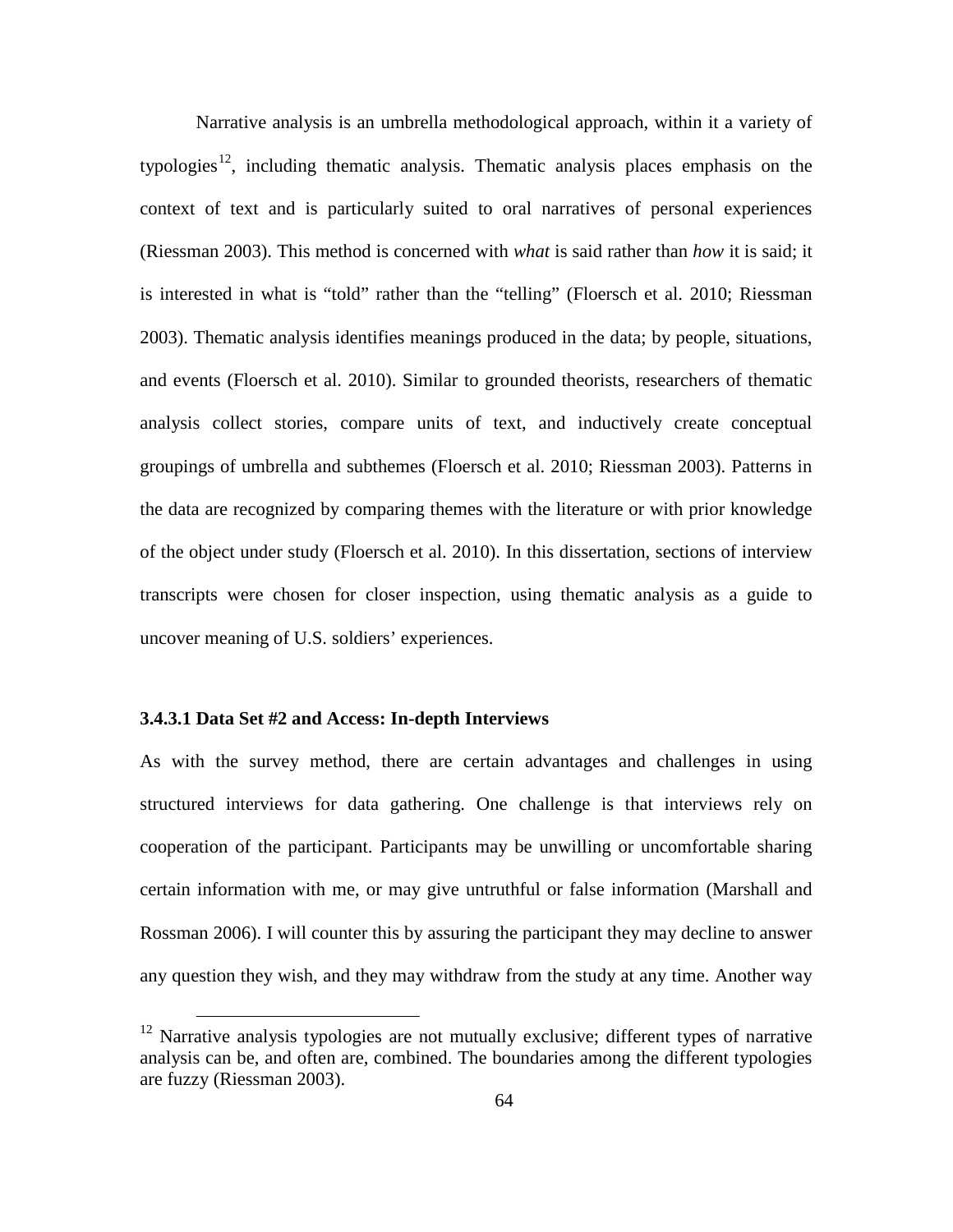I will alleviate a participant feeling uncomfortable sharing information with me is by conducting all interviews via telephone. Previous studies have shown that telephone interviews are more effective in collecting sensitive or otherwise stigmatizing information than face-to-face interviews (Midanik and Greenfield 2003). Respondents are more likely to provide accurate information over the telephone (Galan, Rodriguez-Artalejo and Zorrilla 2004; van Wijck, Bosch and Hunink 1998). Telephone interviews are also ideal for this study as it is the most reliable method for conducting interviews with veterans. Face-to-face interviews may pose a financial or logistical hardship, thus reducing participation in the study (Zickmund 2013, October 8). Another challenge in using interviews in this study is that it requires superb listening skills and skills with personal interactions, question framing, and probing for elaboration (Marshall and Rossman 2006). While qualitative interviews are an art form and skill that is continually honed by the researcher, I have prior experience in conducting semi-structured interviews during the completion of my master's thesis. Through my previous experience with interviewing, and attention to the mechanics of listening and probing, I feel confident in my abilities to draw necessary information from participants.

Despite these challenges, interviews also have several methodological advantages. First, data can be gathered fairly quickly and in large quantity (Marshall and Rossman 2006), but the data gathered also has a depth and detail often missing in surveys. Thus, interviews will allow for further probing of survey data, adding depth, nuance, and a personal perspective to the study. Another advantage of using interviews is that immediate follow-up or clarification are possible (Marshall and Rossman 2006). If a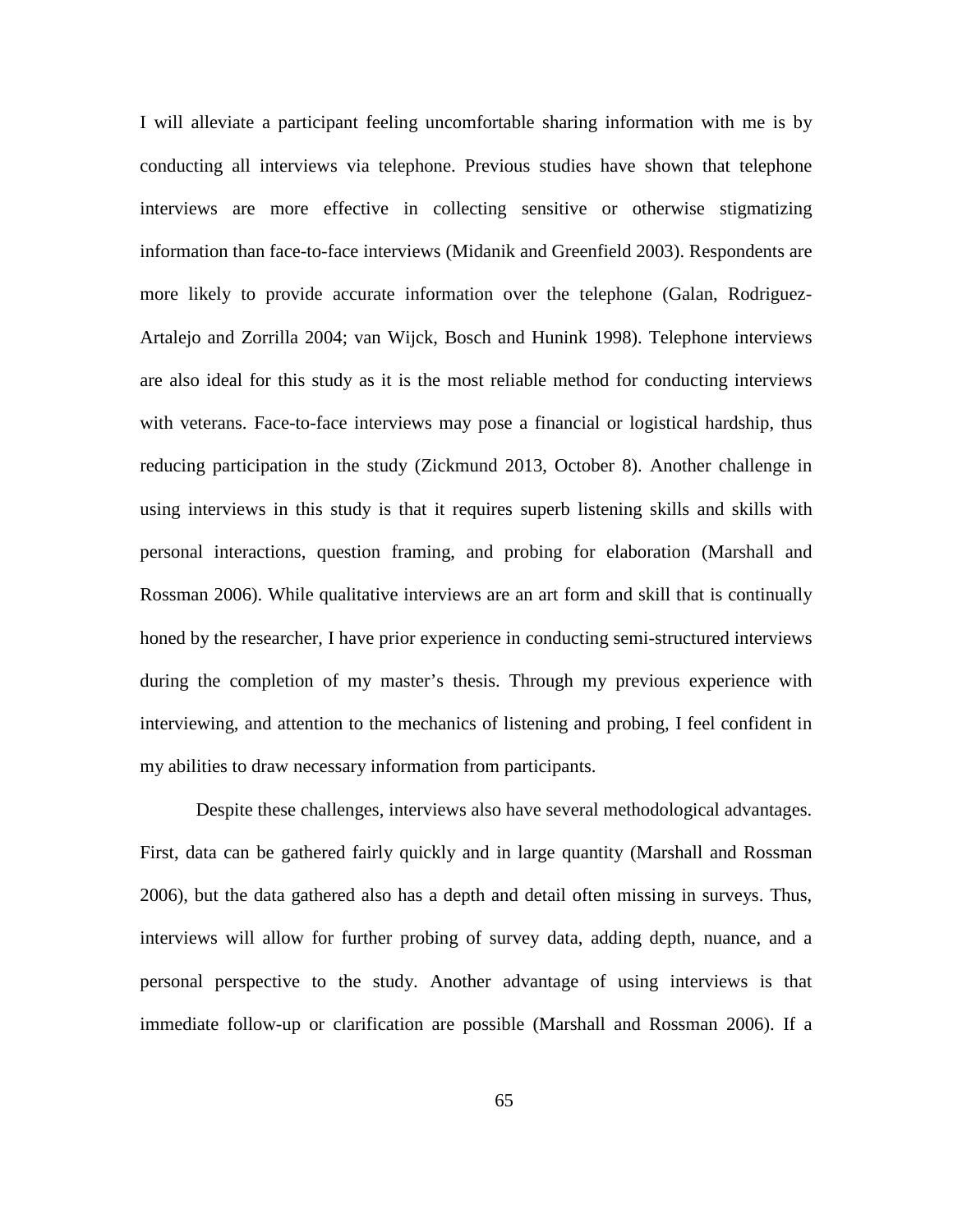story, concept, or answer is unclear to me, I can ask the participant for clarification or more details, resulting in richer, more complete, and accurate data.

Structured, qualitative interviews involved administering standardized interview questions to 18 respondents. This ensured that all participants were given equal opportunities to provide their responses across the same research constructs (Firmin 2008). A structured approach to gathering interview data was appropriate for this study, as it directed the conversation in a focused manner and supplemented the survey data (Firmin 2008).

To recruit participants for the structured interview, I included an option for respondents to agree to or decline permission to be contacted at the end of the survey. I requested email addresses to use for recruitment; telephone numbers to use for recruitment and the interview. While interviews were conducted over the telephone, survey respondents may choose their preference for initial contact (email or phone). I followed up with all respondents who agreed to be interviewed *and* showed variation in nationalistic and patriotic viewpoints. I was also aware of theoretical saturation in my recruitment efforts; understanding theoretical saturation as thematic (i.e., no new data emerges), but also when the ability to develop categories, variation within the categories, and delineating responses among concepts is reached (Corbin and Strauss 2008).

Respondents who provided phone numbers and email addresses were not anonymous, as the survey information is an important recruitment factor to determine an appropriate purposive sample. However, I kept surveys with identifying information confidential on a password-protected computer in a password-protected file accessible only to me. Identifying information will be used for recruitment purposes only.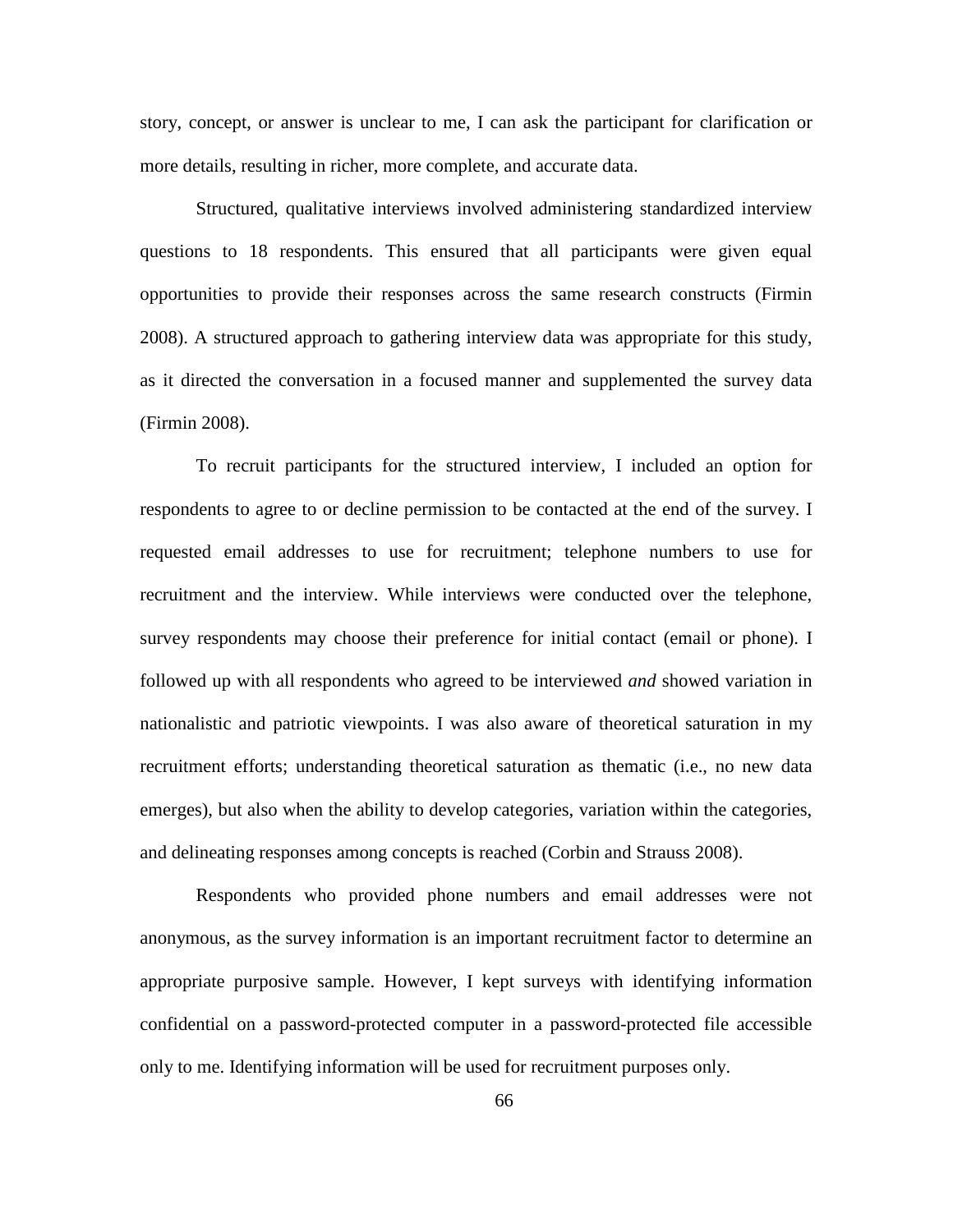In-depth interviews (see Appendix B: Interview Guide) took place over the phone, using a Skype phone number. Telephone interviews expanded the reach of this study to soldiers anywhere in the country or the world, not limiting findings to a specific geographic region. Telephone interviews also eliminated the need for soldiers to travel to the interview location, which can be a financial hardship, time constraint, or even a physical impossibility given physical health, mobility, or access to transportation. In addition, some individuals may open up more over the phone, as they feel "anonymous" not making eye contact with the interviewer.

A Skype telephone account was set up to facilitate telephone interviews. Each interview was recorded using an audio recording application, Call Recorder, via Skype that allows for the recording of any telephone conversation, with participants' knowledge and consent. I advertised the interviews to take between 45-60 minutes. The range of time the interviews took was between  $00:22:57 - 01:19:10$ , with a median interview length of about 42:00 minutes for a total of 17 interviews. Participants for the interview were chosen when they "opted in" at the end of the online survey (see Appendix B: Interview Guide).

By self-selecting to participate in the interview, it gave participants the option of just filing out the survey, or filling out the survey and participating in the interview. Of those who indicated an interest in the interview, I had an approximately 50% response rate that resulted in a completed interview.

I also used snowball sampling with those I interviewed, encouraging interviewees to share the survey link with their friends or anyone they know might be interested. A limitation of the snowball method is the tendency of recruiting a cohort of like-minded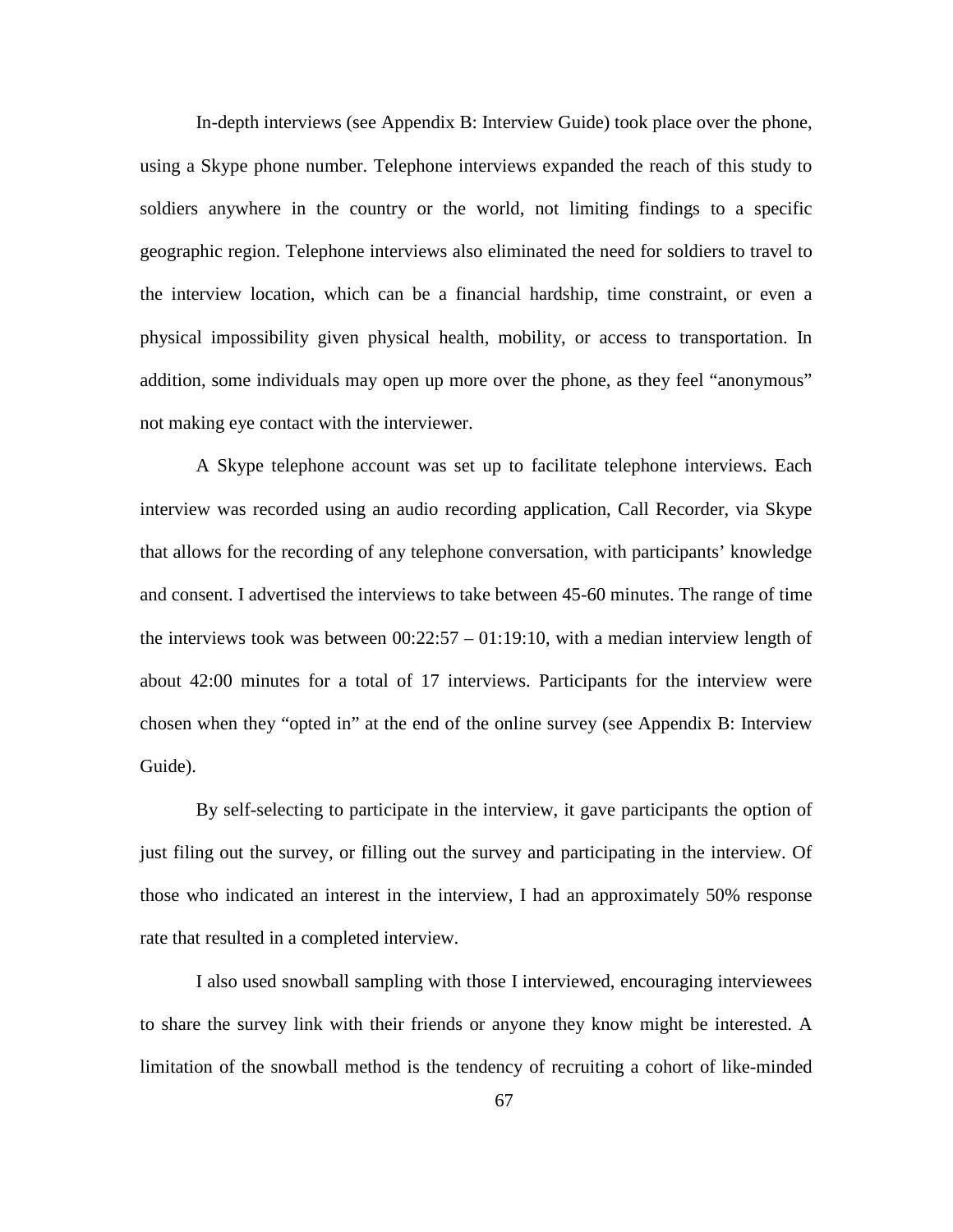individuals. I wanted to account for variation in views and beliefs for richer analysis of data in the project, so I was cognizant of recruitment limitations and actively sought out participants that offered a range of viewpoints and came from a range of backgrounds. I aimed for a full representation of varied views in my sample. In the sample, I targeted 17 soldiers, from any branch of the military. A key component of this research study is that the soldier was deployed into a combat zone, so I ensured that the soldier was deployed before interviewing.

Once a respondent opted-in for the interview, I contacted them by email, explaining the purpose of the research study, assured them of confidentiality, requesting their permission for audio recording and including a list of potential times for the interview (see Appendix E: Interview Initial Contact). If the participant did not respond to my initial email within 3-4 days, I sent a follow-up email (see Appendix F: Interview Follow-Up), followed by one more reminder email after another 3-4 days. At that point, I assumed the respondent was not interested or did not have the time to participate in the interview, and no further follow-up emails were sent.

If the participant did respond to the email, we agreed upon a mutual date and time for the interview to occur. I called the participant at the agreed upon date and time, and asked if they had any questions and again asked for permission to record the interview for my records. No participant denied my permission to audio record the interview.

I transcribed and analyzed interviews as every few were completed, using a codebook (see Appendix G: Interview Codebook). This method of analyzing transcripts as they are completed is consistent with the grounded theory approach and allows me to ensure I am capturing the data I intend to capture (Strauss and Corbin 1994). Names and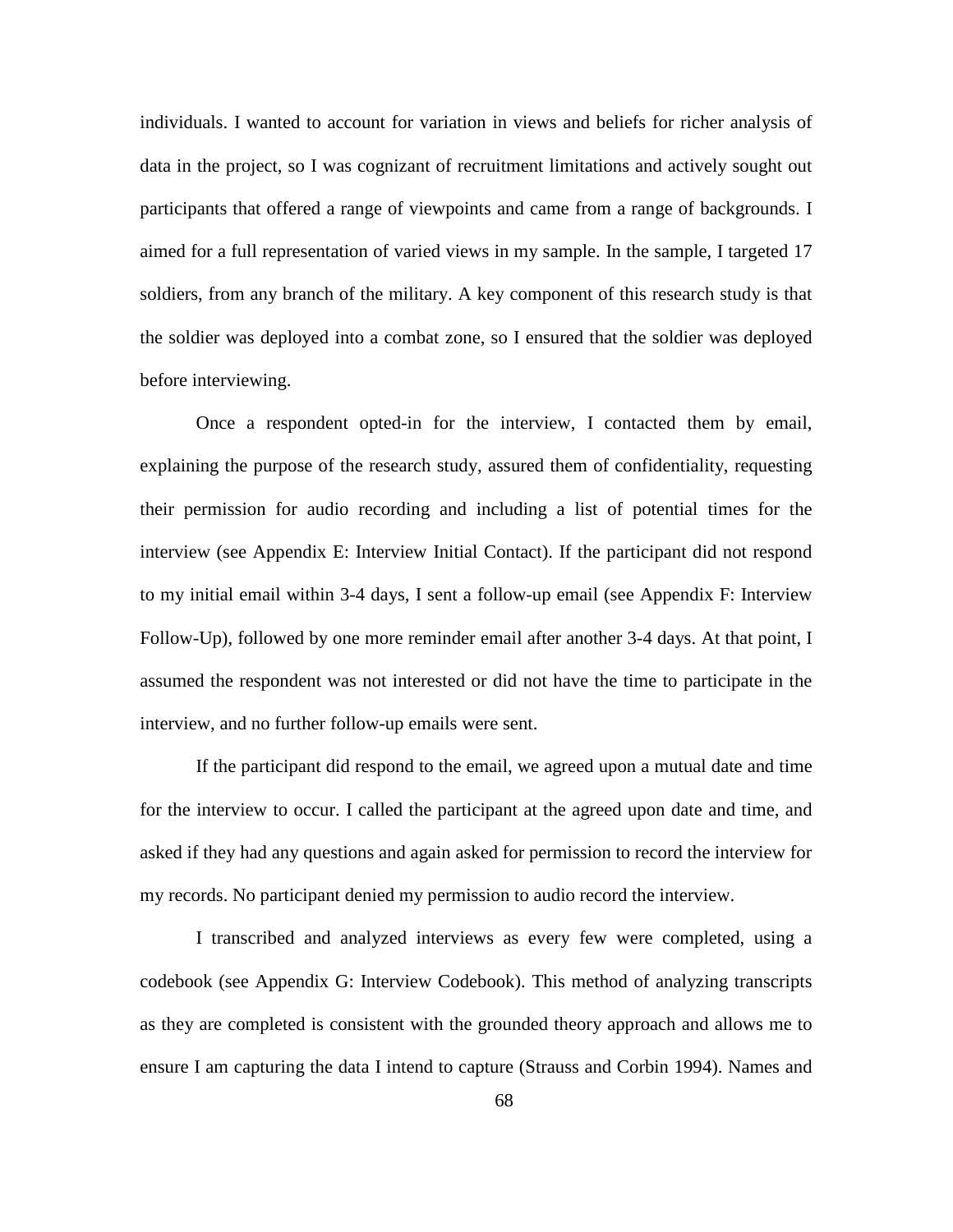identities of participants remain confidential so that interviewees' military status, benefits, job, or reputation were not put in jeopardy. I ensured any identifiable material, used solely for the purposes of recruitment, was kept separate from interview transcripts. Identifiable information was placed in a secure, encrypted, and password protected folder on my laptop computer.

The codebook was iterative and developed throughout the course of transcription and analysis. After the initial interviews were transcribed and analyzed, a first draft codebook was developed. After each successive group of transcripts was analyzed, the codebook was edited and updated. If changes were made to the codebook, previously coded transcripts were then recoded to ensure that no concepts were missed. This iterative, back-and-forth process continued for all interviews, and, thematic categories were developed, discussed below.

### **3.4.3.2 Thematic Narrative Analysis**

As interviews were completed, transcribed, and coded, I identified broad categories based on the research question and background literature (Aronson 1995; Floersch et al. 2010; Wolcott 2009). Initial categories included: 1) why join military/basic training; 2) in combat/during deployment 3) returning home post-deployment; 4) disruption to life/relationships; 5) loyalty to country; 6) Snowden/Wikileaks; and 7) anti-war protesters.

These categories were identified as important because they speak to themes in answering the research questions: What are the specific experiences that influence whether a U.S. soldier maintains a critical or nationalistic view of the U.S.? Which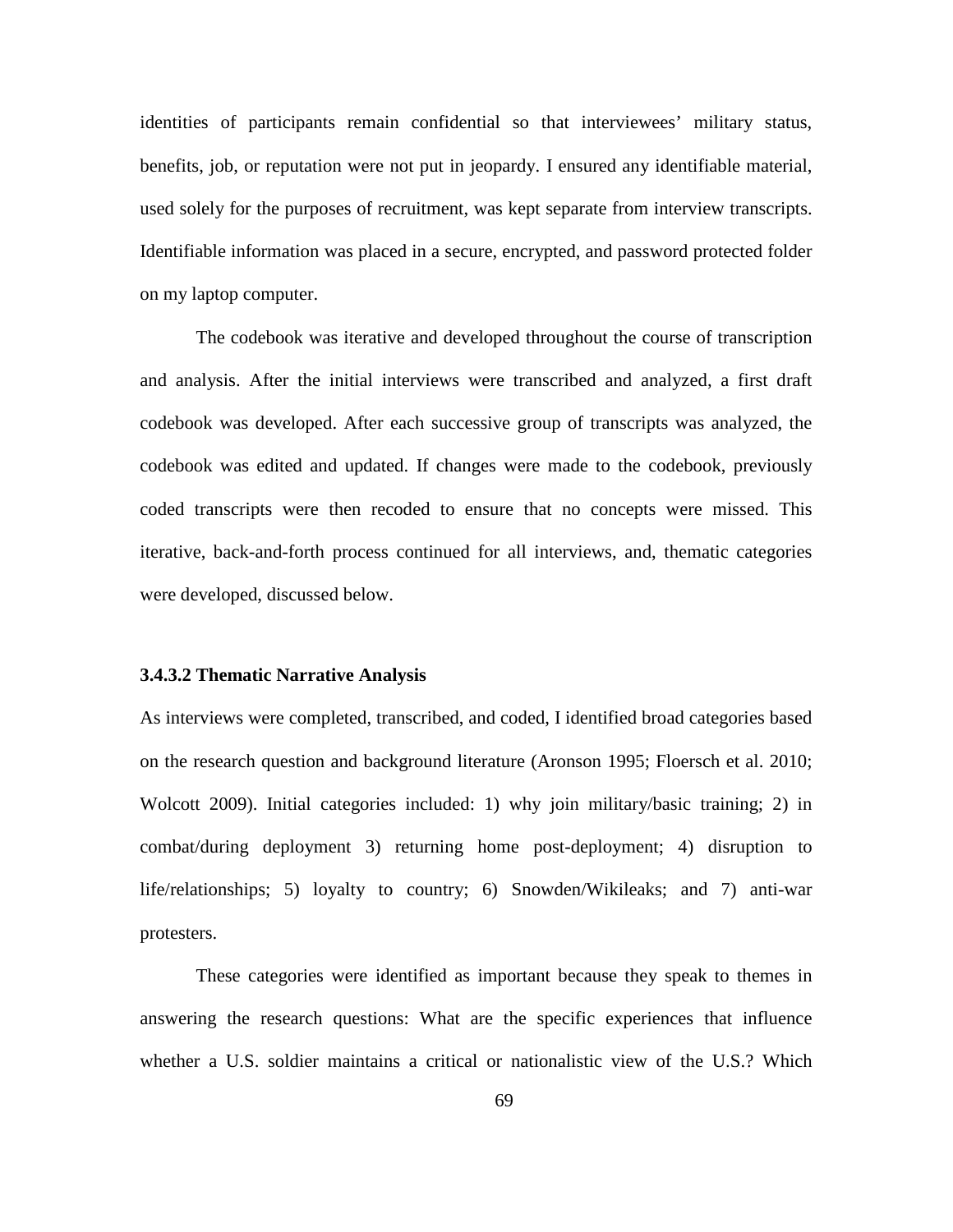structural factors resonate at the individual level? How are broad messages of unity, sacrifice, and patriotism interpreted by these individuals and consequently incorporated into everyday lives?

From the general categories of experiences, I next combined related patterns into sub-themes and, in certain instances, sub-sub themes, to form a more comprehensive picture of U.S. soldiers' experiences and to add nuance to soldiers' experiences (Aronson 1995). These themes were indentified from the soldiers' narratives, pieced together through an iterative process to form an aggregate of their collective experiences, while maintaining the individual voice (Aronson 1995). This iterative process allowed me to identify categories with multiple sub-categories that did not always fit within the broader, earlier defined theme, and thus were pulled out to form a new category.

### **3.5 CONCLUSION**

The primary research goal of this study is to add individual level data to the current debates on nationalism. This initial research objective extends into exploring if, and how, combat experiences influence a soldier's views on nationalism. This information can aid in extending the current state-level research to incorporate nuance and perspective into established perspectives on nationalism. Thus, the primary research question of this study is: What combat experiences explain a soldier's critical, nationalistic, or mixed attitude toward the U.S. following their combat deployment? Subsidiary questions include: 1) which structural factors resonate at the individual level? and 2) how are broad messages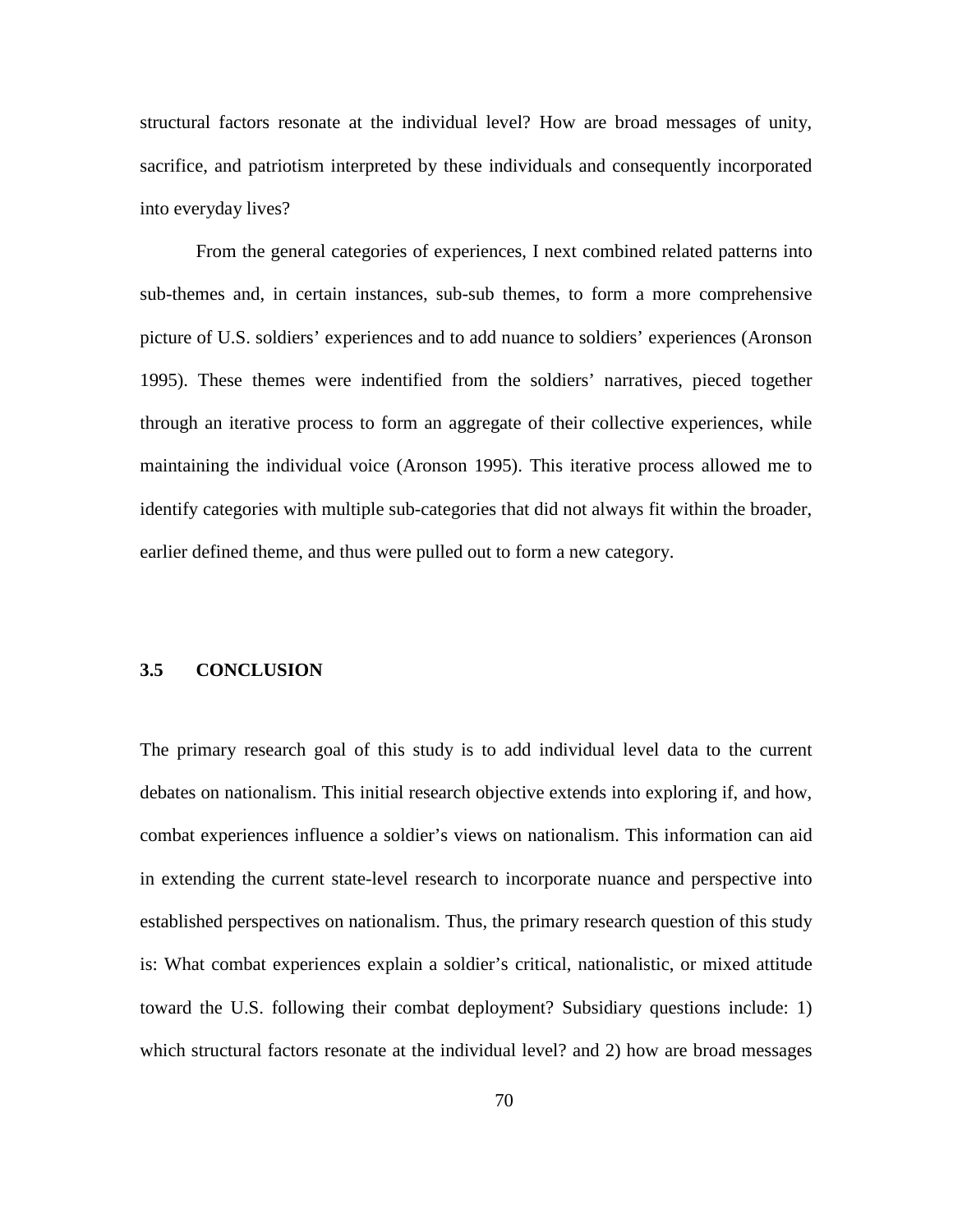of national unity, sacrifice, and patriotism interpreted and consequently incorporated into everyday lives?

To answer this research question, I used a mixed methods approach to collect and analyze two data sets: 1) a quantitative survey on nationalistic attitudes of soldiers, and 2) in-depth, semi-structured interviews with U.S. soldiers who served in combat zones of the Iraq or Afghanistan War. The methodological approach of the survey was simple statistical frequencies and descriptives, the purpose of which was to illustrate background information of survey respondents (not statistical strength). The in-depth interviews were analyzed using thematic narrative analysis, which refers to texts in a "storied form", placing emphasis on *what* is said rather than *how* it is said (Riessman 2003).

Chapter 4 offers an in-depth examination of the findings of this study as they pertain to each of four hypotheses (recruitment, combat, background, and return home post deployment), as well as the broad iterative categories that emerged from the thematic narrative analysis.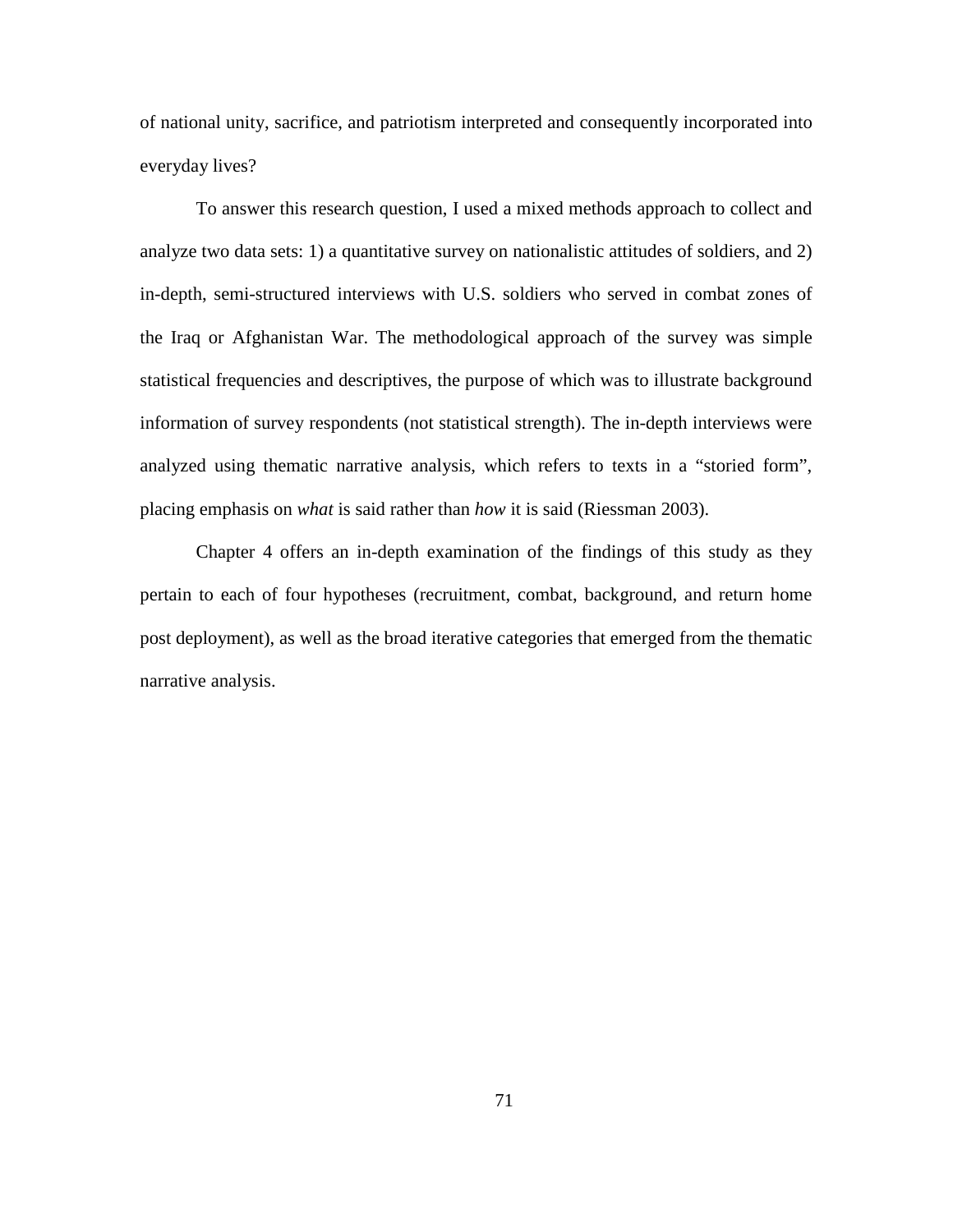### **4.0 STATISTICAL ANALYSIS**

This chapter quantitatively analyzes the survey data collected for this study. I begin with an overview of the military, discussing the five branches of the military, each branch's rankings, and demographic and population statistics. Next, I look at descriptive statistics of survey respondents, identifying relevant demographic background information of respondents. Last, I conduct an analysis of survey data, including a multiple regression analysis of nationalism and background demographic information.

### **4.1 MILITARY RANKINGS AND DEMOGRAPHICS**

The U.S. military operates under the leadership of the Department of Defense, the United States' oldest and largest government agency, and the country's largest employer (Defense 2013). The three military departments are made up of the Army, Navy, and Air Force. The Marine Corps falls under the Department of the Navy. The Coast Guard was a part of the Department of Transportation prior to the 9/11 terrorist attacks. Following 9/11, the Coast Guard became a part of the Department of Homeland Security.

The primary responsibility of the Army is to defend the landmass of the U.S, its territories, commonwealths, and possessions. The key role of the Navy is to maintain,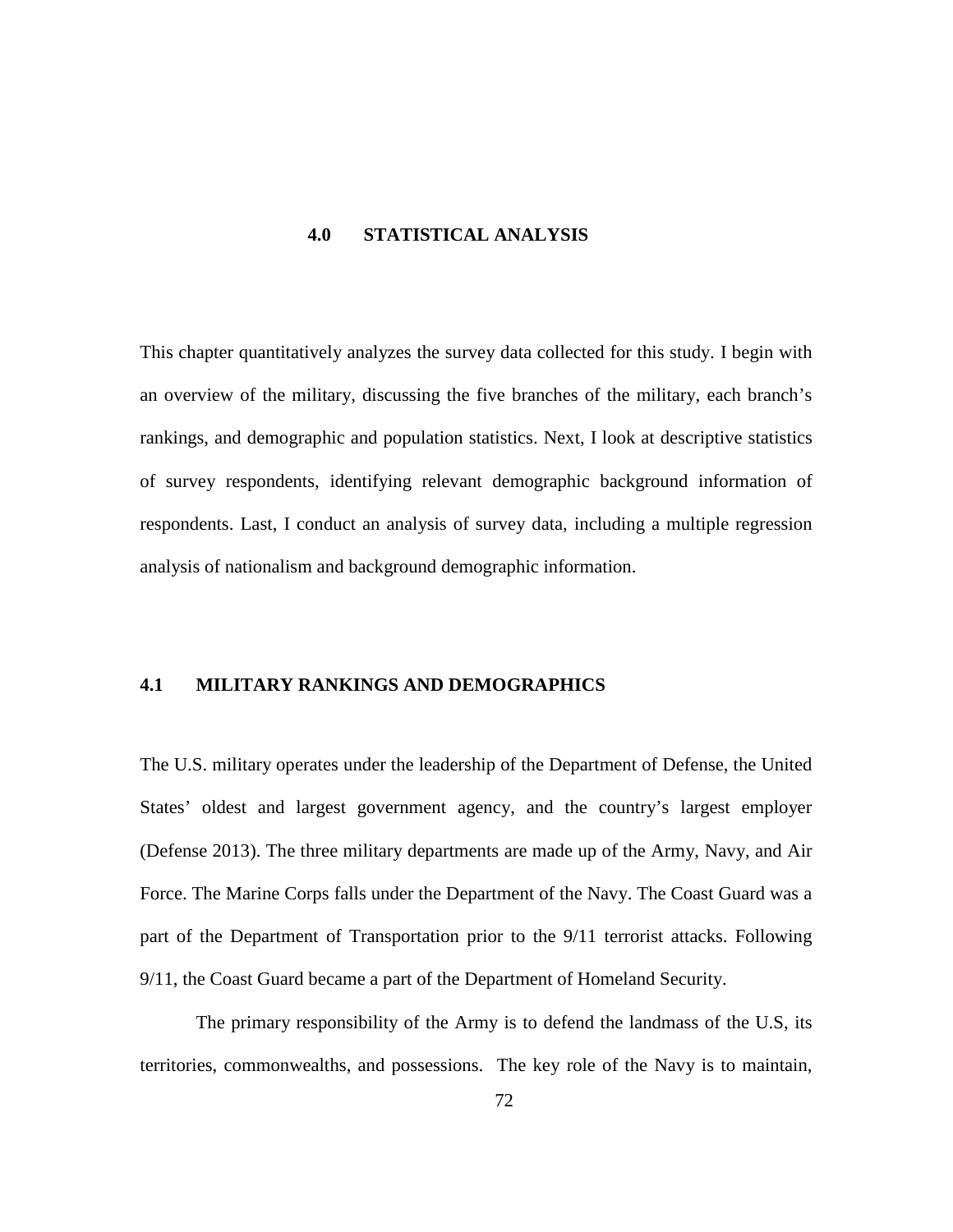train, and equip combat-ready maritime forces, and maintaining freedom of the world's waterways. The Air Force provides quick, flexible, and, if necessary, lethal, air and space capabilities. The Air Force can deliver forces anywhere in the world in less than 48 hours and routinely participates in peacekeeping, humanitarian, and medical evacuation missions. The Marine Corps' primary responsibility is to maintain at-the-ready forces with combined sea-based and air ground units to stabilize or contain international unrest. The Coast Guard provides law and maritime safety enforcements and environmental protections.

The military system is hierarchical and soldiers can rank up based on duty performance, physical fitness, leadership, education, and other attributes. Rankings vary slightly between branches of the military, but are more or less alike across the branches. Table 2: Military Rankings shows the rankings of enlisted members in each branch of the military (Factory N.D.).

| Grade | <b>Army Ranks</b>                    | <b>Marine Corps</b><br><b>Ranks</b>  | <b>Air Force</b><br><b>Ranks</b> | <b>Navy Ranks</b>                 | <b>Coast Guard</b><br><b>Ranks</b> |
|-------|--------------------------------------|--------------------------------------|----------------------------------|-----------------------------------|------------------------------------|
| $E-1$ | Private                              | Private                              | Airman Basic                     | Seaman Recruit                    | Seaman Recruit                     |
|       | <b>PVT</b>                           | <b>PVT</b>                           | AB                               | <b>SR</b>                         | SR.                                |
| $E-2$ | Private 2<br>PV2                     | Private First<br>Class<br><b>PFC</b> | Airman<br><b>AMN</b>             | Seaman<br>Apprentice<br><b>SA</b> | Seaman<br>Apprentice<br><b>SA</b>  |
| $E-2$ |                                      |                                      |                                  |                                   | Fireman<br>Apprentice<br>FA.       |
| $E-2$ |                                      |                                      |                                  |                                   | Airman<br>Apprentice<br>AA         |
| $E-3$ | Private First<br>Class<br><b>PFC</b> | Lance Corporal<br><b>LCPL</b>        | Airman First<br>Class<br>A1C     | Seaman<br><b>SN</b>               | Seaman<br><b>SN</b>                |

Table 2. Military Rankings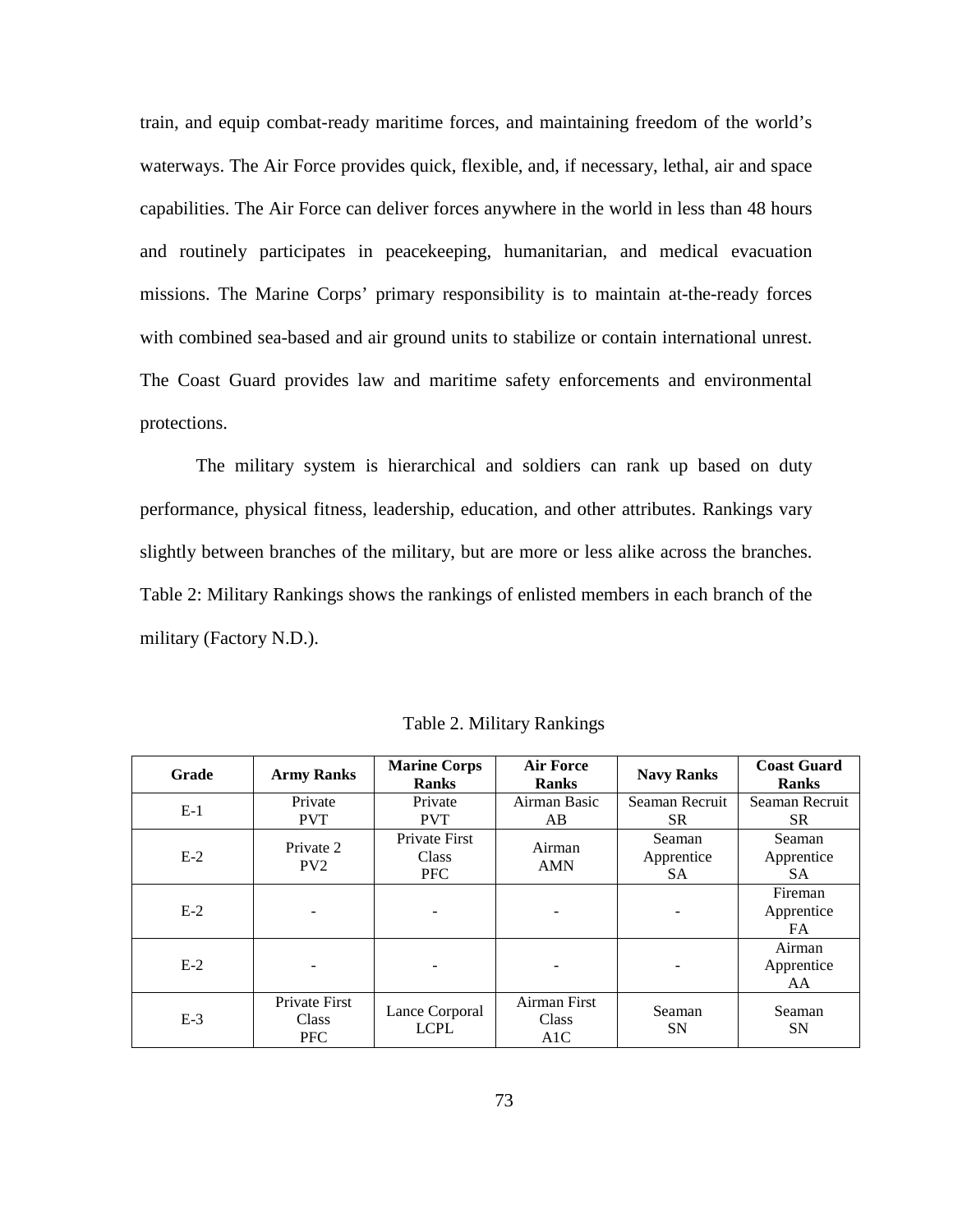| $E-3$              |                                                     |                                                                            |                                                                     |                                                              | Fireman<br><b>FN</b>                                                        |
|--------------------|-----------------------------------------------------|----------------------------------------------------------------------------|---------------------------------------------------------------------|--------------------------------------------------------------|-----------------------------------------------------------------------------|
| $E-3$              |                                                     |                                                                            |                                                                     |                                                              | Airman<br>AN                                                                |
| $E-4$              | Specialist<br><b>SPC</b>                            | Corporal<br><b>CPL</b>                                                     | Senior Airman<br><b>SRA</b>                                         | Petty Officer 3rd<br>Class<br>PO <sub>3</sub>                | Petty Officer 3rd<br>Class<br>PO <sub>3</sub>                               |
| $E-4$              | Corporal<br><b>CPL</b>                              |                                                                            |                                                                     |                                                              |                                                                             |
| $E-5$              | Sergeant<br><b>SGT</b>                              | Sergeant<br><b>SGT</b>                                                     | <b>Staff Sergeant</b><br><b>SSGT</b>                                | Petty Officer 2 <sup>nd</sup><br>Class<br>PO <sub>2</sub>    | Petty Officer 2 <sup>nd</sup><br>Class<br>PO <sub>2</sub>                   |
| $E-6$              | <b>Staff Sergeant</b><br><b>SSG</b>                 | <b>Staff Sergeant</b><br><b>SSG</b>                                        | Technical<br>Sergeant<br><b>TSGT</b>                                | Petty Officer 1st<br>Class<br>PO <sub>1</sub>                | Petty Officer 1st<br>Class<br>PO <sub>1</sub>                               |
| $E-7$              | <b>Sergeant First</b><br><b>Class</b><br><b>SFC</b> | Gunnery<br>Sergeant<br><b>GYSGT</b>                                        | <b>Master Sergeant</b><br><b>MSGT</b>                               | <b>Chief Petty</b><br>Officer<br><b>CPO</b>                  | <b>Chief Petty</b><br>Officer<br><b>CPO</b>                                 |
| $E-8$              | <b>Master Sergeant</b><br><b>MSG</b>                | <b>Master Sergeant</b><br><b>MSG</b>                                       | <b>Senior Master</b><br>Sergeant<br><b>SMSGT</b>                    | Senior Chief<br>Petty Officer<br><b>SCPO</b>                 | Senior Chief<br>Petty Officer<br><b>SCPO</b>                                |
| $E-8$              | <b>First Sergeant</b><br>1SG                        | <b>First Sergeant</b><br>1S <sub>G</sub>                                   |                                                                     |                                                              |                                                                             |
| $E-9$              | Sergeant Major<br><b>SGM</b>                        | <b>Master Gunnery</b><br>Sergeant<br><b>MGYSGT</b>                         | <b>Chief Master</b><br>Sergeant<br><b>CMSGT</b>                     | <b>Master Chief</b><br>Petty Officer<br><b>MCPO</b>          | <b>Master Chief</b><br>Petty Officer<br><b>MCPO</b>                         |
| $E-9$              | Command<br>Sergeant Major<br><b>CSM</b>             | Sergeant Major<br><b>SGTMAJ</b>                                            | <b>Command Chief</b><br><b>Master Sergeant</b><br><b>CCM</b>        | Fleet<br>Commander<br><b>Master Chief</b><br>Petty Officer   | Command<br><b>Master Chief</b><br>Petty Officer<br><b>CMC</b>               |
| $E-9$<br>(Special) | Sergeant Major<br>of the Army<br><b>SMA</b>         | Sergeant Major<br>of the Marine<br>Corps<br><b>SGTMAJMAR</b><br><b>COR</b> | <b>Chief Master</b><br>Sergeant of the<br>Air Force<br><b>CMSAF</b> | Master Chief<br>Petty Officer of<br>the Navy<br><b>MCPON</b> | <b>Master Chief</b><br>Petty Officer of<br>the Coast Guard<br><b>MCPOCG</b> |

The most recent available military demographic report from 2013 outlines the population of enlisted active duty military members and officers. The demographic data is represented in Table 3: 2013 Military Demographics. In 2013, women made up 14.5 percent of enlisted members, a slight decrease from 2000 (14.7 percent). However, the percent of female officers increased from 2000 (14.4 percent) to 2013 (16.4 percent).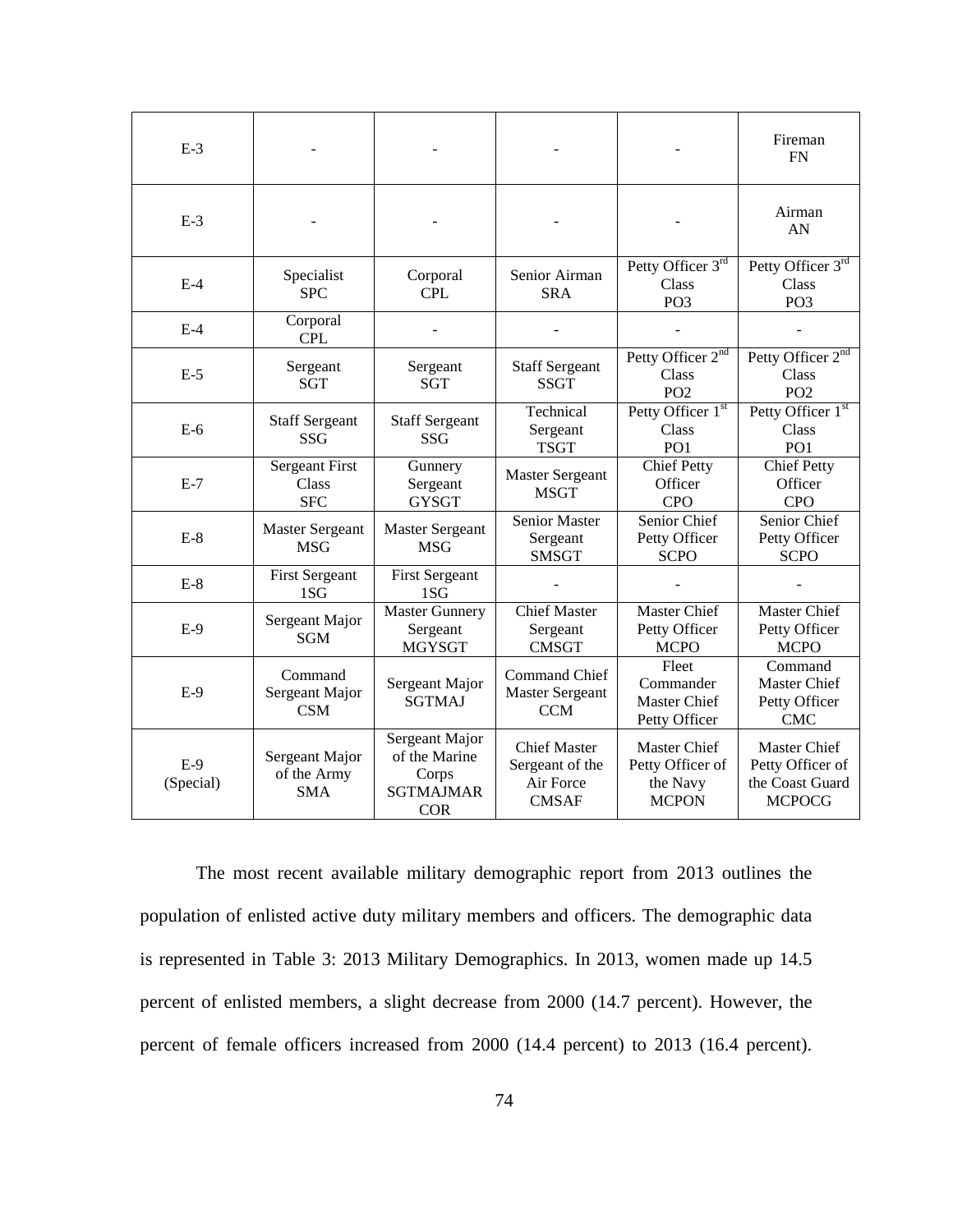About one-third of enlisted members (32.4 percent) identified as minority in 2013 (Black or African American, Asian, American Indian or Alaska Native, Native Hawaiian or Other Pacific Islander, Multi-racial, or other/unknown), up from 28.2 percent reported in 1995. The percent of minority officers also increased over this same time period from 10.5 percent in 1995 to 22.4 percent in 2013. Almost half of the enlisted military personnel in 2013 were 25 years of age or younger (49.4 percent), the next largest age group being 26 to 30 years (22.5 percent), followed by 31 to 35 years (13.7 percent), 36 to 40 years (8.8 percent), and last, 41 or older (5.5 percent). The average age for enlisted members overall in 2013 was 27.3 years. Few enlisted members in 2013 had a Bachelor's degree or higher (6.5 percent), with the exception of officers in which the majority had a Bachelor's degree or higher (83.2 percent). In 2013, over half of enlisted members (52.2 percent) and officers (69.7 percent) reported themselves as married (Defense 2013).

|                             | <b>Officers</b> | <b>Enlisted Members</b> |
|-----------------------------|-----------------|-------------------------|
| Female                      | 16.4%           | 14.5%                   |
| Minority                    | 22.4%           | 32.4%                   |
| 25 years or younger $^{13}$ |                 | 49.4%                   |
| Bachelor's Degree or Higher | 83.2%           | 6.5%                    |
| Married                     | 69.7%           | 52.2%                   |

Table 3. 2013 Military Demographics

<span id="page-85-0"></span><sup>&</sup>lt;sup>13</sup> Average age for enlisted members was 27.3 years and for officers was 34.8 years.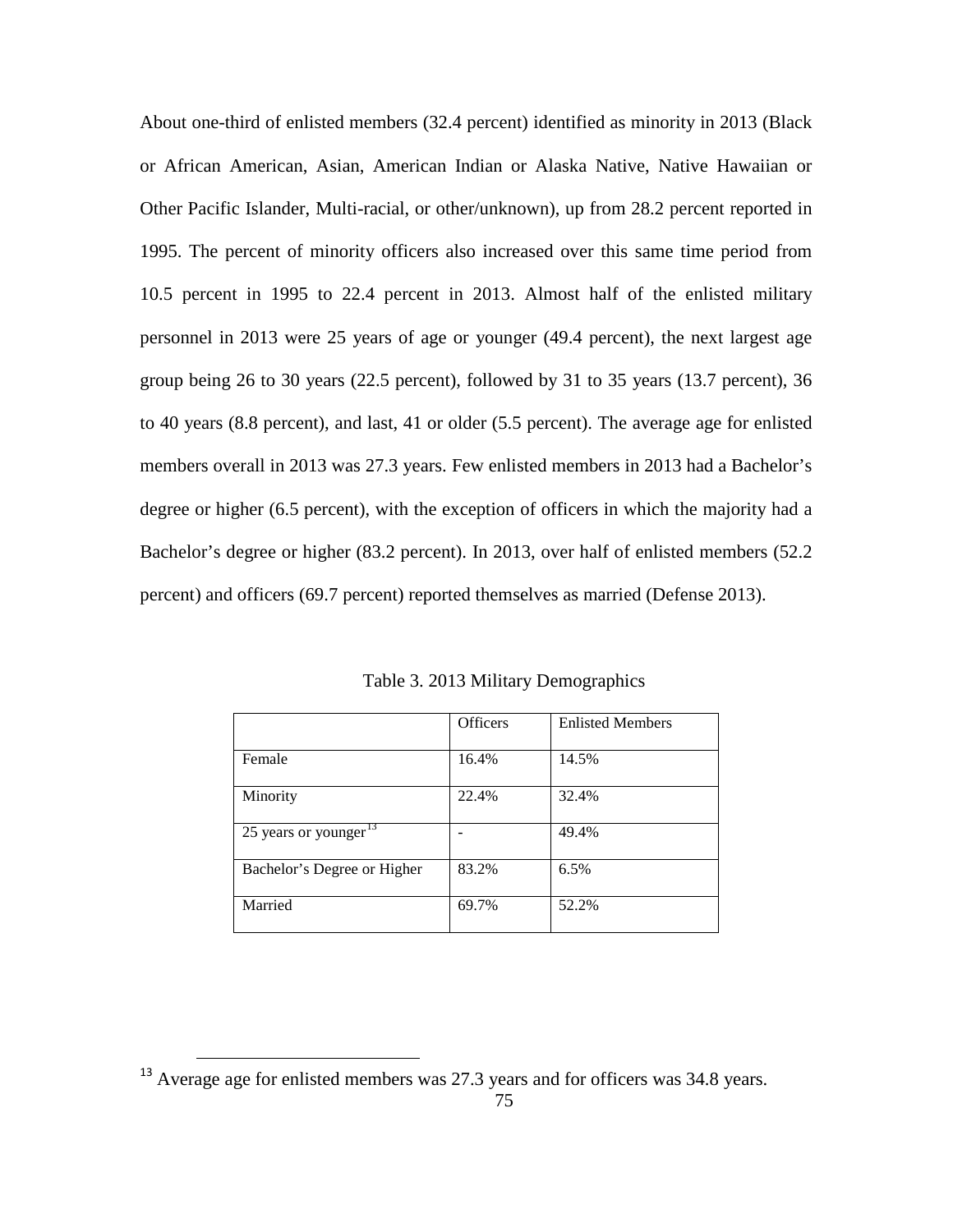# **4.2 BACKGROUND OF SURVEY RESPONDENTS**

I anticipated soldiers' background would play a role in shaping their experiences in the military and their sense of nationalism. To gain an understanding of the background of survey respondents, I ran a simple frequency analysis of demographic survey data. Demographic data included: average age, proportion of men to women, marital status, race, political and religious affiliation, educational level completed, and average household income.

Table 4: Background of Survey Respondents, outlines the data, showing the mean age of survey respondents is 28. Men made up 83 percent of respondents, and over half were married (55.8 percent). While a quarter of respondents did not answer the race question (25.3 percent), a majority of respondents identified their race as white (53.0 percent). Black/African Americans made up 7.5 percent of the respondent population, and Hispanics made up 4.0 percent. Political affiliations were almost evenly distributed among the three major parties: about a quarter of survey respondents identified as Republican (24.7 percent), with Independents close behind at 22.4 percent. Democrats and those who did not answer the question rounds out the political affiliations at 21.8 percent each. In terms of religious affiliation, the majority of respondents identified as "other" (25.9 percent) when presented with the religious choices of Catholic, Protestant, Other Christian, or Jewish. In analyzing the text responses for "other", 53 percent offered further explanation of their religious beliefs, while the remaining 47 percent left the question blank. Of the 53 percent who chose "other" and offered an explanation, the majority cited they were not religious or non-practicing or identified as Atheist, Agnostic,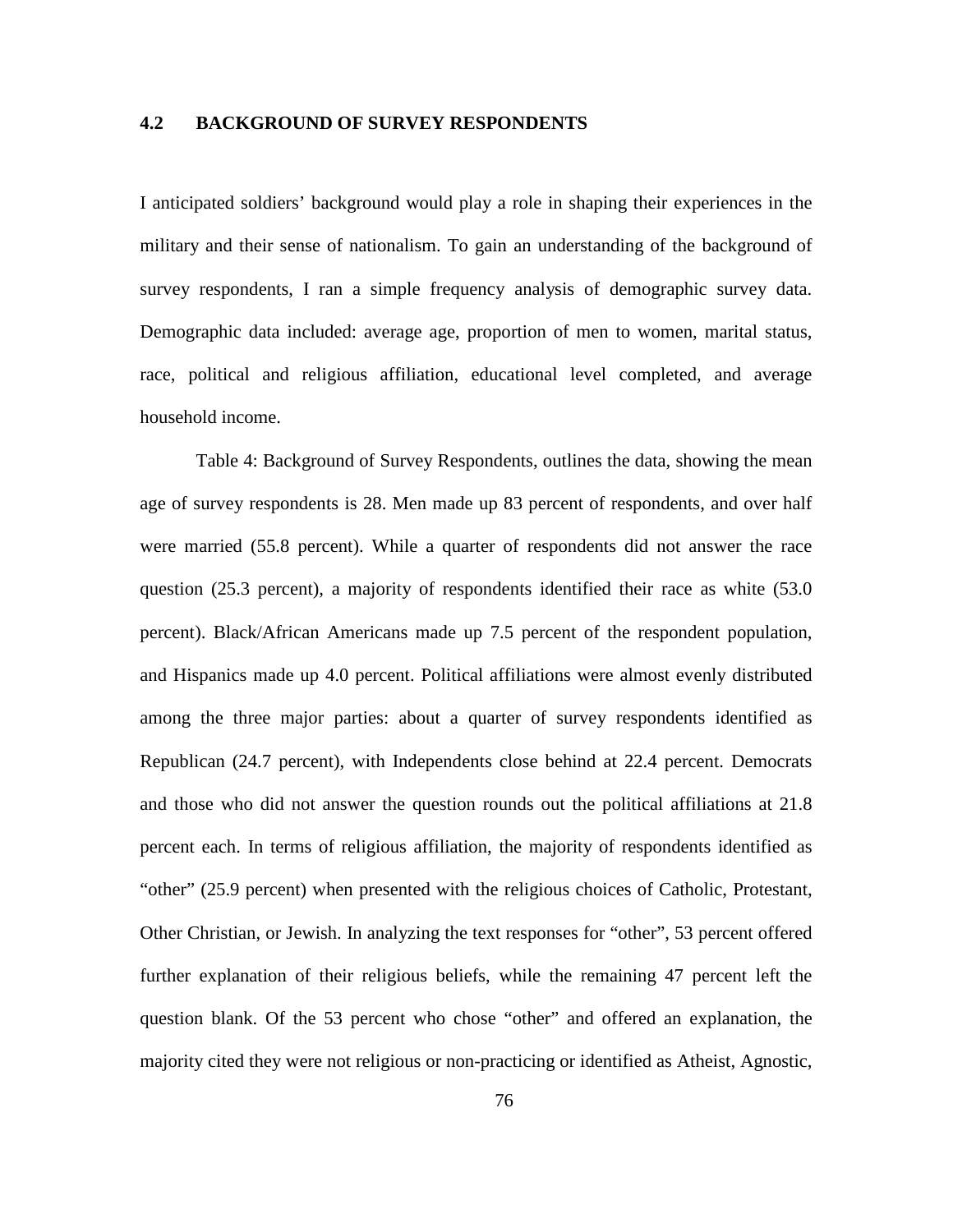or Non-Denominational (10.9 percent). Over half of respondents had at least a Bachelors degree (52.2 percent), and this higher education is reflected in the mean household income range of \$60,000 - \$84,999. It should be noted that the highest income level on the survey, \$140,000 or more, was reported by a sizeable number of respondents (16.4 percent). This is likely due to higher military ranks, which earn a greater income, and the proportion of higher military ranks may be a limitation of this study.

| Female                                                                     | 17.0% |
|----------------------------------------------------------------------------|-------|
| Minority                                                                   | 47.0% |
| Mean Age                                                                   | 28    |
| Bachelors or higher                                                        | 52.2% |
| Married                                                                    | 55.8% |
| Republican                                                                 | 24.7% |
| Other religion, not Catholic,<br>Protestant, Other Christian, or<br>Jewish | 25.9% |

Table 4. Background of Survey Respondents  $(n = 174)$ 

## **4.3 ANALYSIS OF SURVEY DATA**

Survey respondents closely resembled the military population in three demographic areas: percent female, percent married, and mean age (see Table 5: Sex, Martial Status, Mean Age). Percent female was just 2.5% and 0.6% higher in the survey population than the enlisted military members and military officers, respectively. Percent married was slightly higher in the survey population (55.8 percent) than enlisted members (52.2 percent), but was lower by 13.9 points than military officers (69.7 percent). The military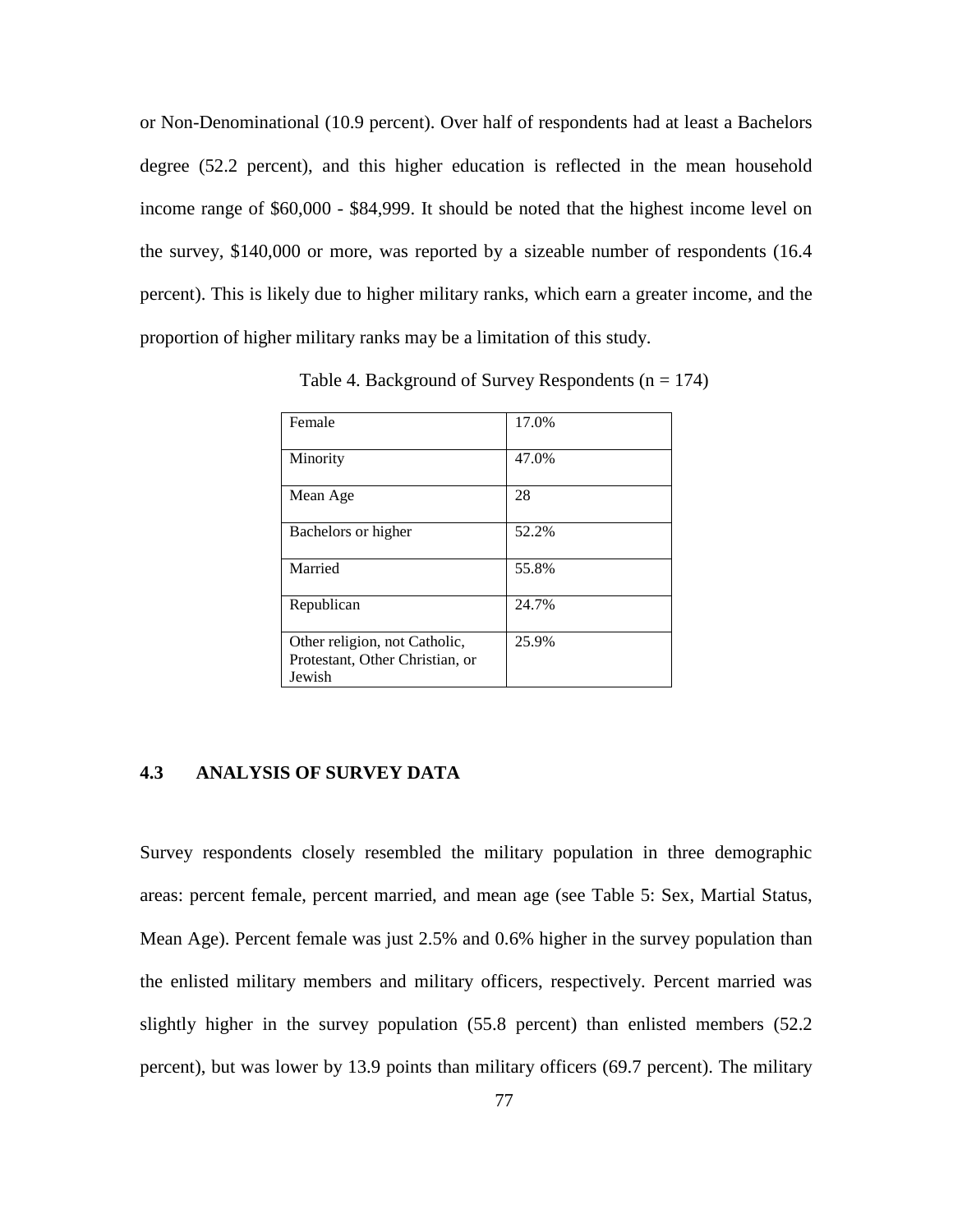officer population having a higher rate of percent married can be explained in part by the mean age. Military officers' mean age (34.8) is a bit higher than the enlisted members (27.3) or the survey population (28). This makes sense as military officers are further along in their military careers, and thus, older.

|          | Survey | <b>Military Officers</b> | <b>Military Enlisted</b> |
|----------|--------|--------------------------|--------------------------|
|          |        |                          | Members                  |
| Female   | 17.0%  | 16.4%                    | 14.5%                    |
| Married  | 55.8%  | 69.7%                    | 52.2%                    |
| Mean Age | 28     | 34.8                     | 27.3                     |

Table 5. Sex, Marital Status, Mean Age

High education levels and minority status were over-represented in the survey data compared to the enlisted military population (see Table 6: Education Levels, Minority Status). This is seen particularly in education levels, with 52.2 percent of survey respondents holding a Bachelor's degree or higher compared to just 6.5 percent of military enlisted members. 83.2 percent of military officers held the same education level. Minority status was also over-represented in the survey, with 47 percent who identified as minority in the survey population, compared to 32.4 percent of military enlisted members and 22.4 percent of military officers. This over-representation is due to my concerted efforts to recruit a diverse respondent population.

|                      | Survey | <b>Military Officers</b> | Military Enlisted |  |
|----------------------|--------|--------------------------|-------------------|--|
|                      |        |                          | <b>Members</b>    |  |
| Bachelor's degree or | 52.2%  | 83.2%                    | 6.5%              |  |
| higher               |        |                          |                   |  |

Table 6. Educational Level and Minority Status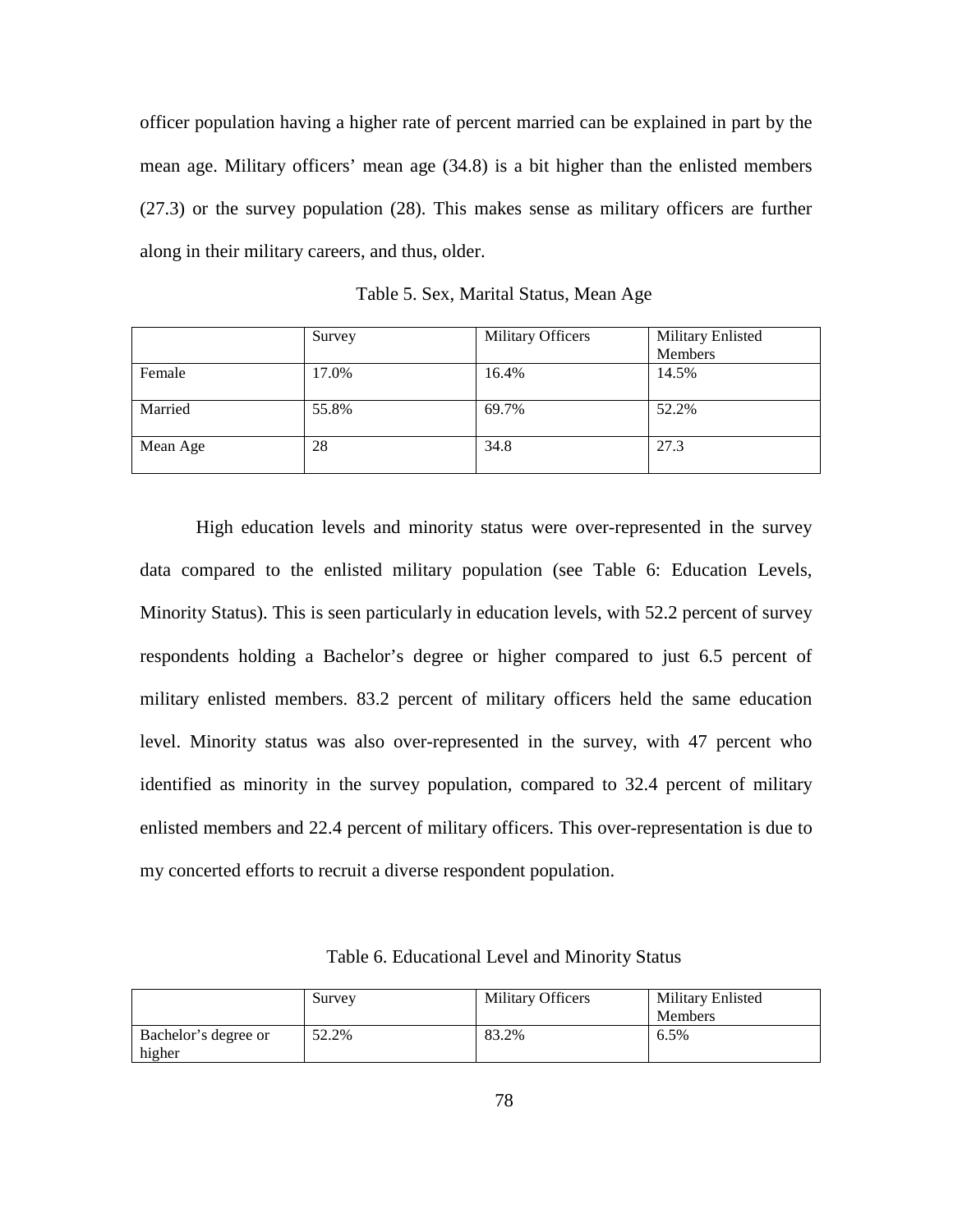| Minority | $.0\%$      | $\sim$ | $\mathbf{A}$ |
|----------|-------------|--------|--------------|
|          | $4^{\circ}$ | 22.4%  | 32.4%        |
|          |             |        |              |

Bivariate analysis of nationalism with demographic independent variables of marital status, age, religious and political affiliations and educational level shows significant correlations, in both 1-tailed (directional) and 2-tailed (non-directional) correlations. Table 7: Bivariate Correlations lists the significant variable correlations using the Pearson Correlation. Pearson Correlation indicates how correlated the variables are to one another. The closer to  $+1$  the variables, the more perfectly positively correlated they are. The closer to -1, the more negative the relationship (i.e., if one variable increases, the other will decrease proportionally) (Field 2005). We can glean from Table 7 there is a negative significant relationship (1-tailed  $Sig = 0.05$ ) between religion and nationalism – that is, as one variable increases, the other decreases.

|               | <b>Nationalism</b> | Marital       | Age       | Religion | Education | Political   |
|---------------|--------------------|---------------|-----------|----------|-----------|-------------|
|               |                    | <b>Status</b> |           |          |           | Affiliation |
| Nationalism   |                    | $-.028$       | $-.027$   | $-.150*$ | .090      | $-.055$     |
|               |                    |               |           |          |           |             |
| Marital       | $-.028$            |               | $-.073$   | $-.120$  | $-.135$   | $-.137$     |
| <b>Status</b> |                    |               |           |          |           |             |
| Age           | $-.027$            | $-.073$       | 1         | .047     | $-262**$  | $-.044$     |
|               |                    |               |           |          |           |             |
| Religion      | $-.150*$           | $-.120$       | .047      | 1        | $.154*$   | $.290*$     |
|               |                    |               |           |          |           |             |
| Education     | .090               | $-.135$       | $-.262**$ | $.154*$  |           | .000        |
|               |                    |               |           |          |           |             |
| Political     | $-.055$            | $-.137$       | $-.044$   | $.290**$ | .000.     |             |
| Affiliation   |                    |               |           |          |           |             |

Table 7. Bivariate Correlations

\*Correlation is significant at the 0.05 level (1-tailed).

\*\*Correlation is significant at the 0.01 level (1-tailed).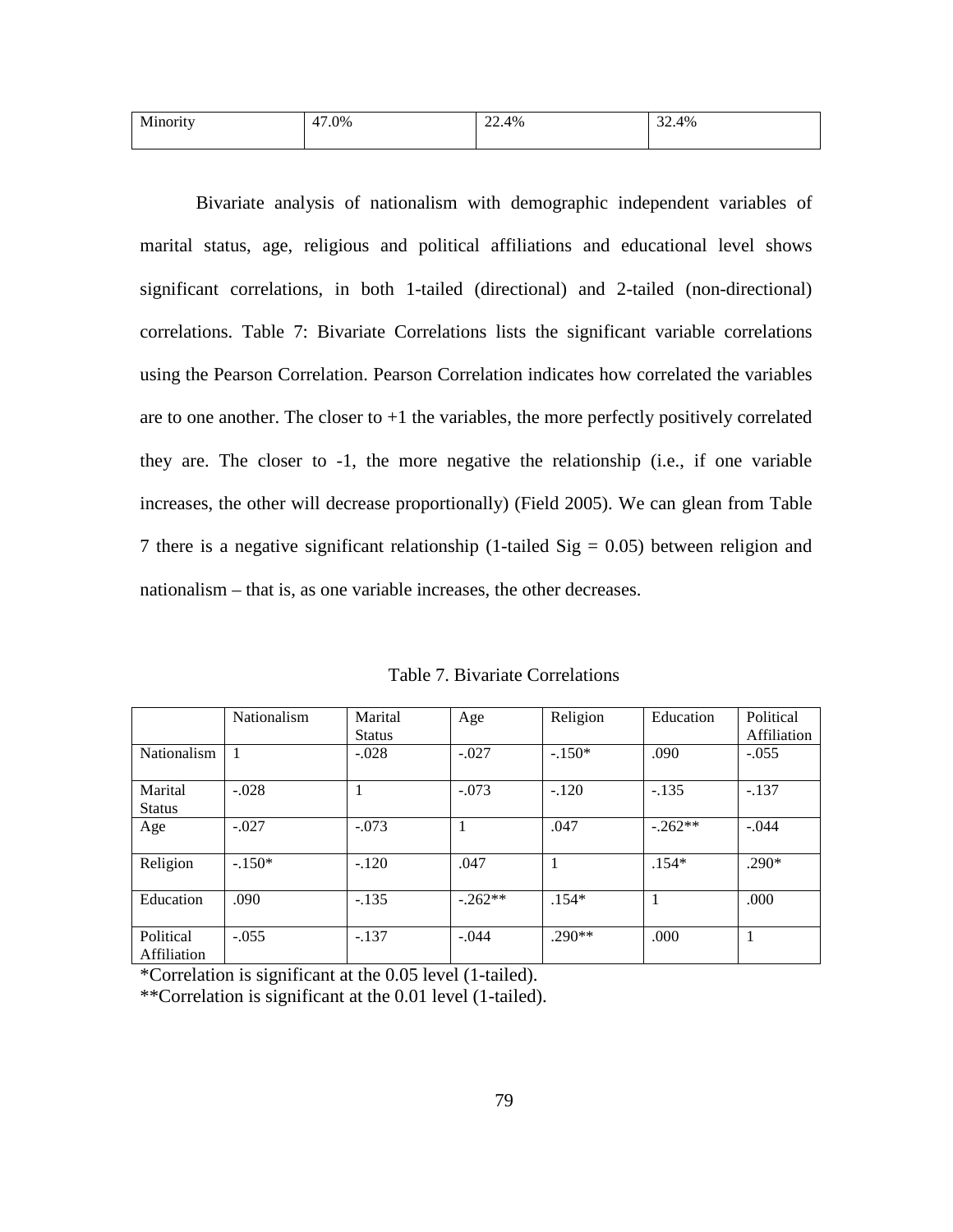Multiple regression analysis using Nationalism as the dependent variable and race and gender for the independent variables shows no statistical strength in the model. The R square = .015 for this model indicates that sex and race account for just 1.5 percent of variation in nationalism. The remaining 98.5 percent is accounted by some other variable. When education, political and religious affiliations, age, and marital status are included in the model, the R Square improves somewhat  $(R \text{ square} = .061)$ , but this still leaves much to be accounted for in understanding nationalism. Other variations of demographic information in the regression model also result in low statistical strength. For example, a model with education level and marital status results in an R square of .008 A regression model replacing education level and martial status with political and religious views results in an R square of .022.

My speculation of the low strength of these regression models is that the demographics used in this study are not significant to explain nationalism as a dependent variable, indicating there are other factors which this regression model does not predict. Thus, the in-depth interviews explored in Chapters 5 and 6 will offer insight beyond demographic data as to what structural factors affect nationalism. The low strength in the regression models is also indicative of military service being spread among social classes and various backgrounds. This is not to suggest that backgrounds are unimportant. Background information does add value and ensures diversity is represented in understanding military experiences. A study that focuses specifically on the variations in military personnel backgrounds and views on nationalism may produce different results.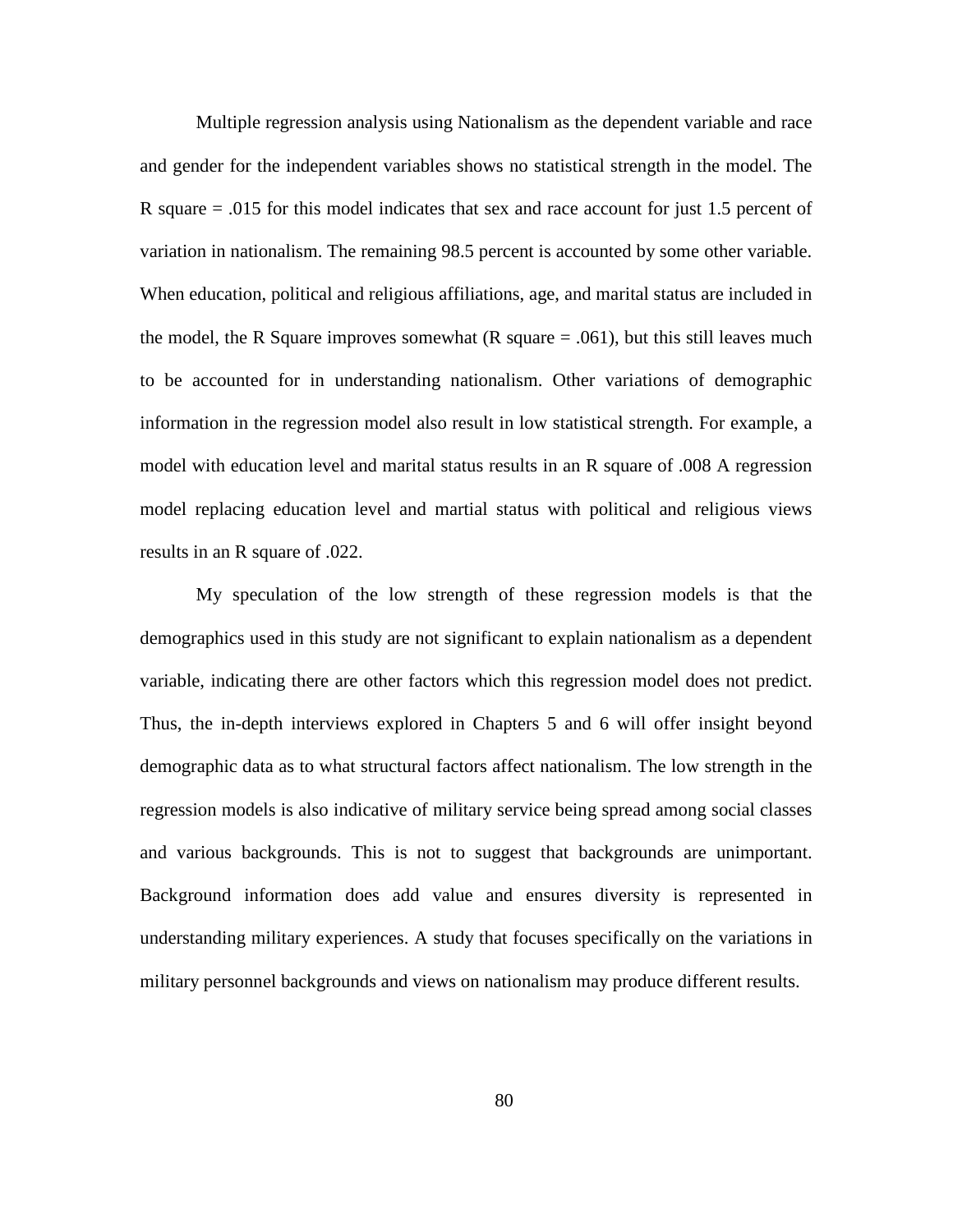# **4.4 CONCLUSION**

This chapter explored quantitative data collected for this study, beginning with an overview of the military and its five branches, rankings, and population information. I next examined descriptive statistics of background demographic information of survey respondents, followed by an analysis of survey data focusing on nationalism and demographic information. This chapter sets the background for the 18 interviews conducted, which will be explored in-depth in Chapters 5 and 6.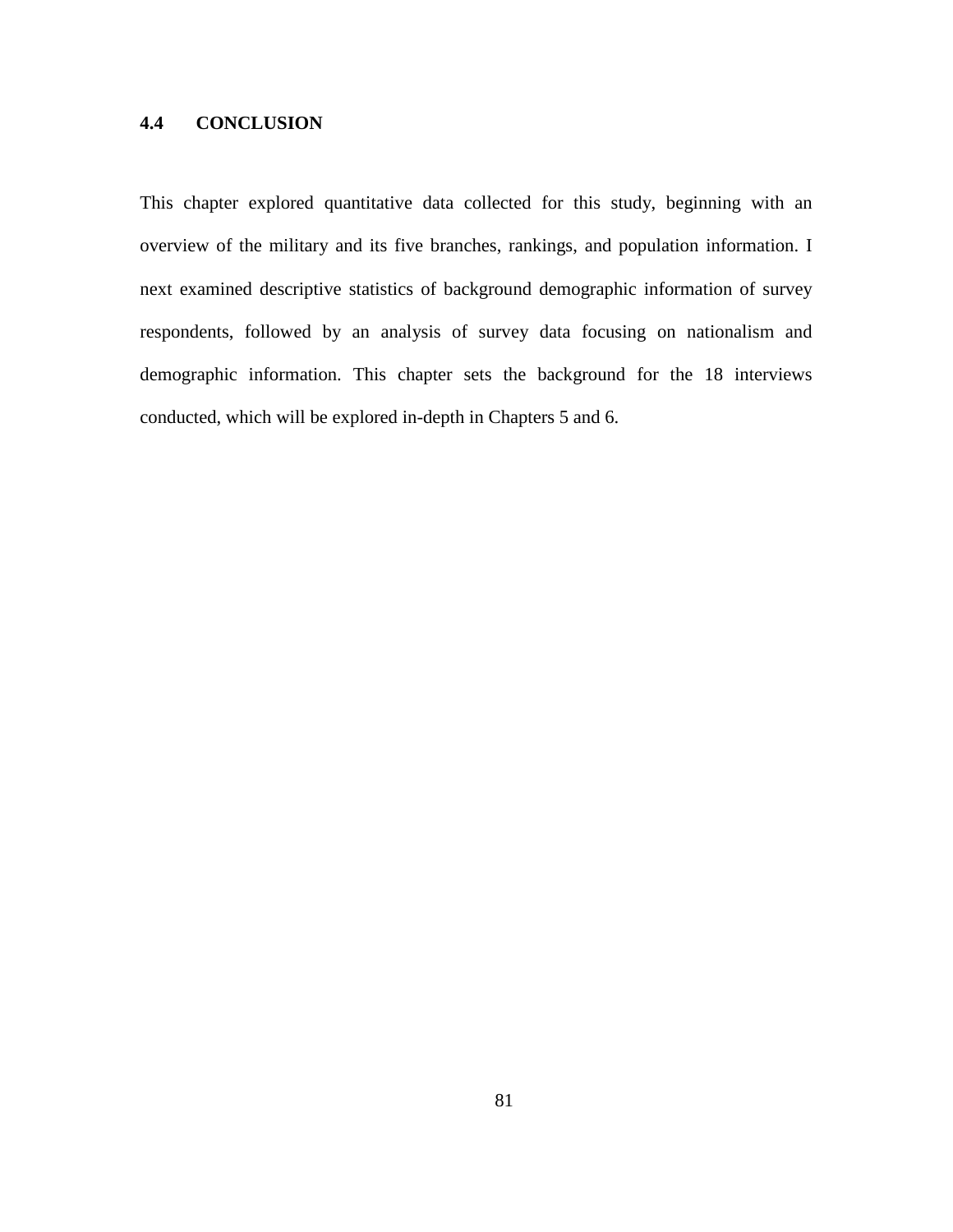### **5.0 STRUCTURAL FACTORS AFFECTING NATIONALISM**

This chapter explores three key structural factors that shape national sentiment for combat soldiers: recruitment, combat, and reintegration. As discussed in Chapter 2, I align most closely with DiMaggio and Bonikowski's (2008) understanding of nationalism. That is, the focus of nationalism is the representations of the nation, interactions of these representations, and the consequences of such for social identity and political action. Adding to this understanding is a focus on individual agency in the context of nationalism, individuals' understanding of nationalist messages, and how these messages are incorporated back into everyday lives.

Agency refers to the capacity of an individual to act independently and make his or her own choices. Individuals are limited in their agency by social structures, which can be understood in three levels: the socioeconomic system (macro), social ties between individuals and organizations (meso), and how cultural values shape the norms of behaviors in individuals (micro). Ideology is also a structural element of society – that is, new understandings of the world are developed through the vehicle of language as language is constructed to represent our ideologies and thereby transform and disseminate them (Anderson 2006; Hall 1986).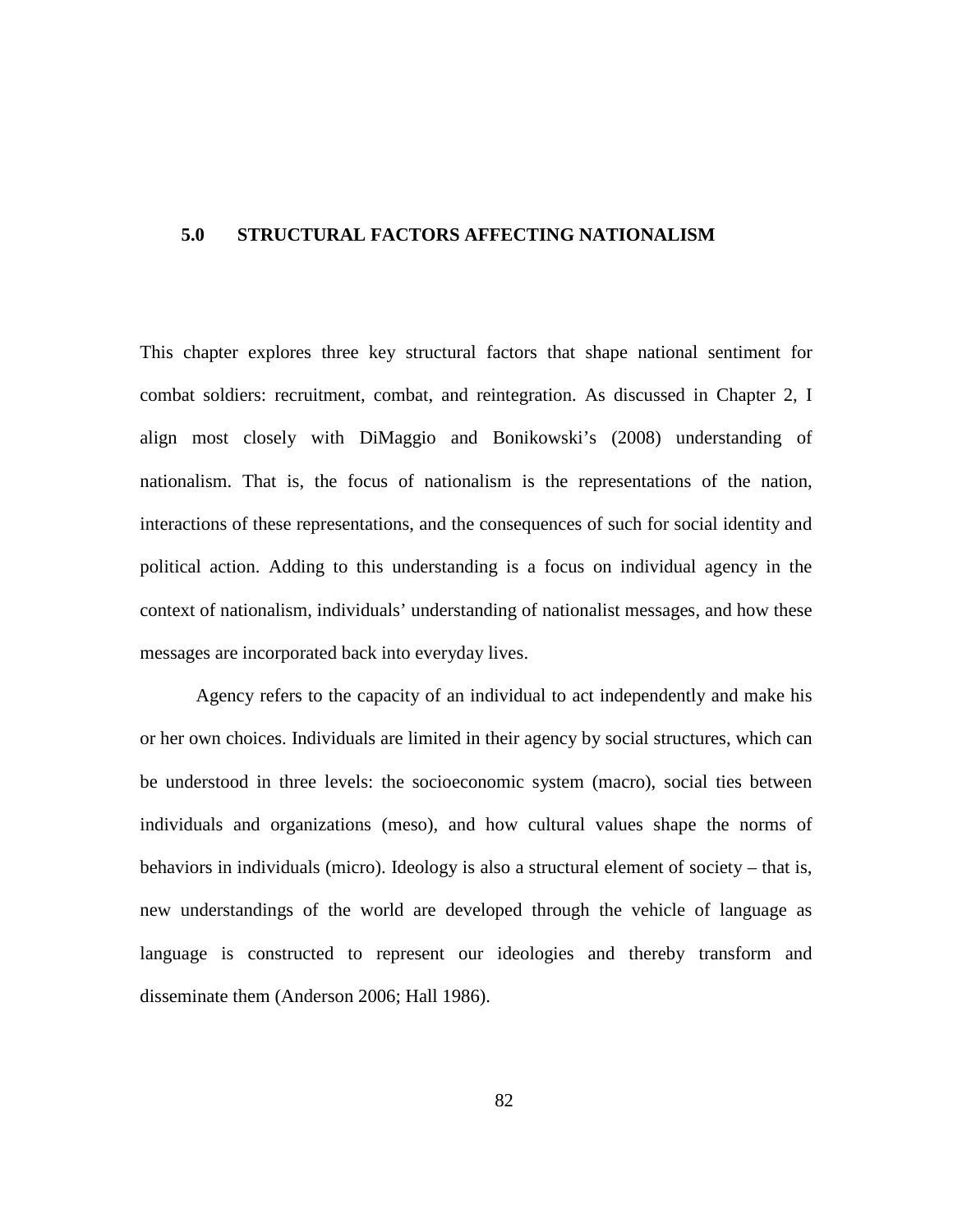In this chapter I explore the connection between ideology, national sentiment, and agency in combat soldiers by looking at the three levels of social structure and how they interact with national sentiment. Each level connects to a phase in the military career of soldiers: recruitment (micro), combat (macro), and reintegration (mesa). The experiences relayed in each level do not necessarily stay confined there, as experiences themselves are not neatly confined into specific categories. Thus, the boundaries of each level are fluid.

In recruitment, I explore reasons soldiers enlisted in the military, which include: commitment to service (beyond military service), financial stability, and cultural explanations, which include socio-economic, masculinity, and acculturation into military life. The Combat section examines how maturation and costs of war contribute to soldiers understanding of national sentiment. Last, we look at the reintegration process as the third structural factor of national sentiment. In this section, I explore how reintegrating into civilian life post-deployment can impact relationships, the re-acclimation process in general, soldiers fighting with moral injury, and seeking post-deployment employment.

### **5.1 RECRUITMENT**

Recruitment represents the micro level of social structure, to understand why soldiers joined the military on an individual level. However, to best understand this, we must first look at the how the cultural value of nationalism works to shape national sentiment in individuals. In exploring what motivated soldiers to join the military, respondents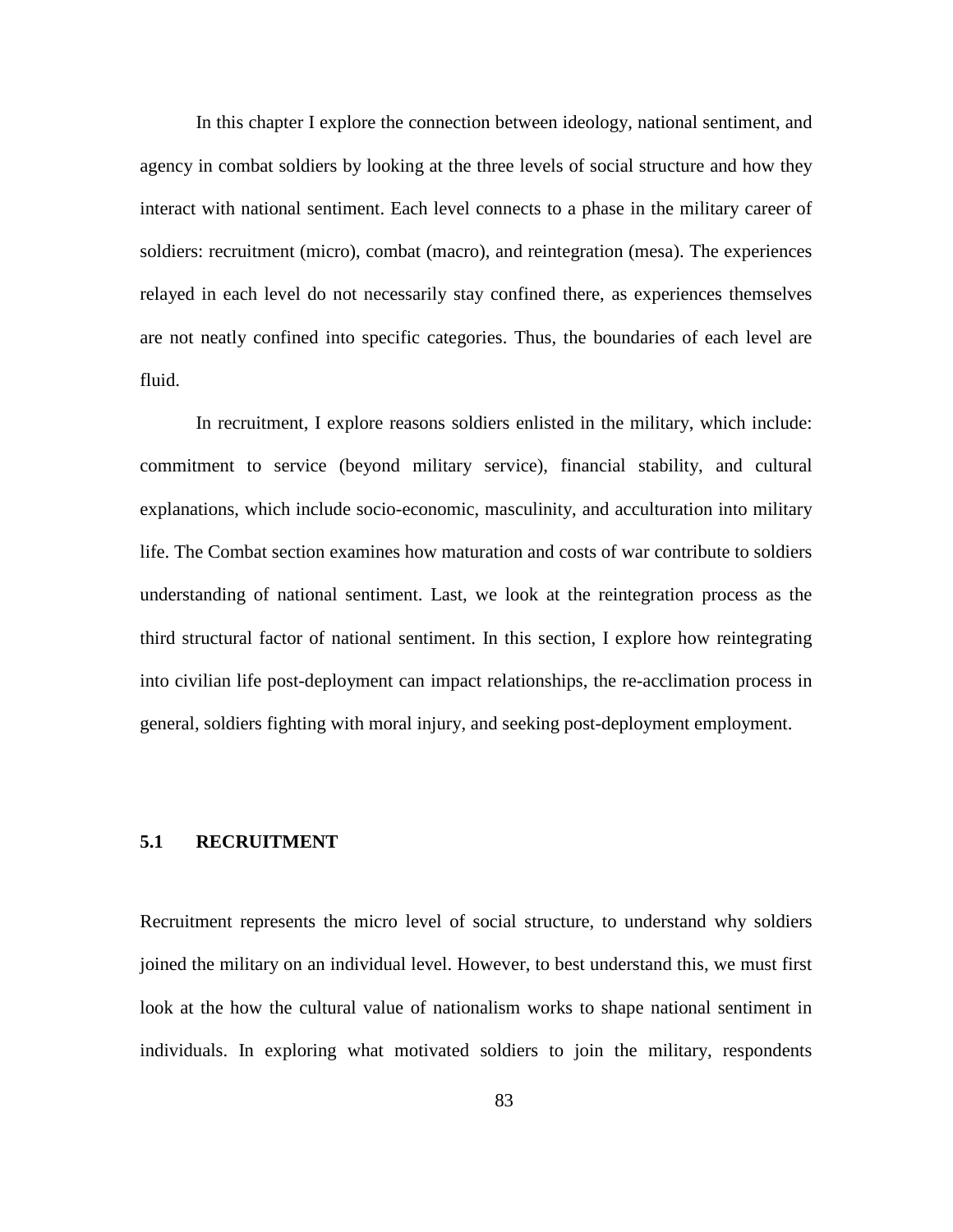delivered a range of reasons distinguished as commitment to service and cultural. It is important to note that reasons for joining are not mutually exclusive, and often overlap to include multiple categories. For the purposes of clearly outlining these reasons, I will divide this section into each of the three categories, with the understanding that the boundaries around each category are not fixed.

### **5.1.1 Commitment to Service**

I anticipated soldiers who enlisted because of 9/11 would view their combat experiences with a more nationalistic view than those who enlisted prior to 9/11. This was expected because of the patriotic idealism framed by mainstream media and government officials following 9/11. In the aftermath of 9/11, many Americans felt scared and vulnerable, and looked to the country's leaders for reassurance and comfort. This resulted in state produced hegemonic frames of patriotism to garner support, both among the citizenry and military, for invading Iraq. As a result of these frames, the U.S.'s conceptualization of "freedom" shifted from "live and let live" (i.e., everyone minds their business) during times of relative peace, to greater scrutiny of one another; watching out for the "enemy within" (Schildkraut 2002) during times of unrest. This shift in attitude stemmed from an absence of war specific hegemonic government frames to frames that drew support for the Iraq invasion. The structural influence of frames permeates throughout U.S. culture, as is illustrated in the national narrative of soldiers enlisting in the military. Service is a trait valued and revered in the U.S., influenced by multiple socializations – religion,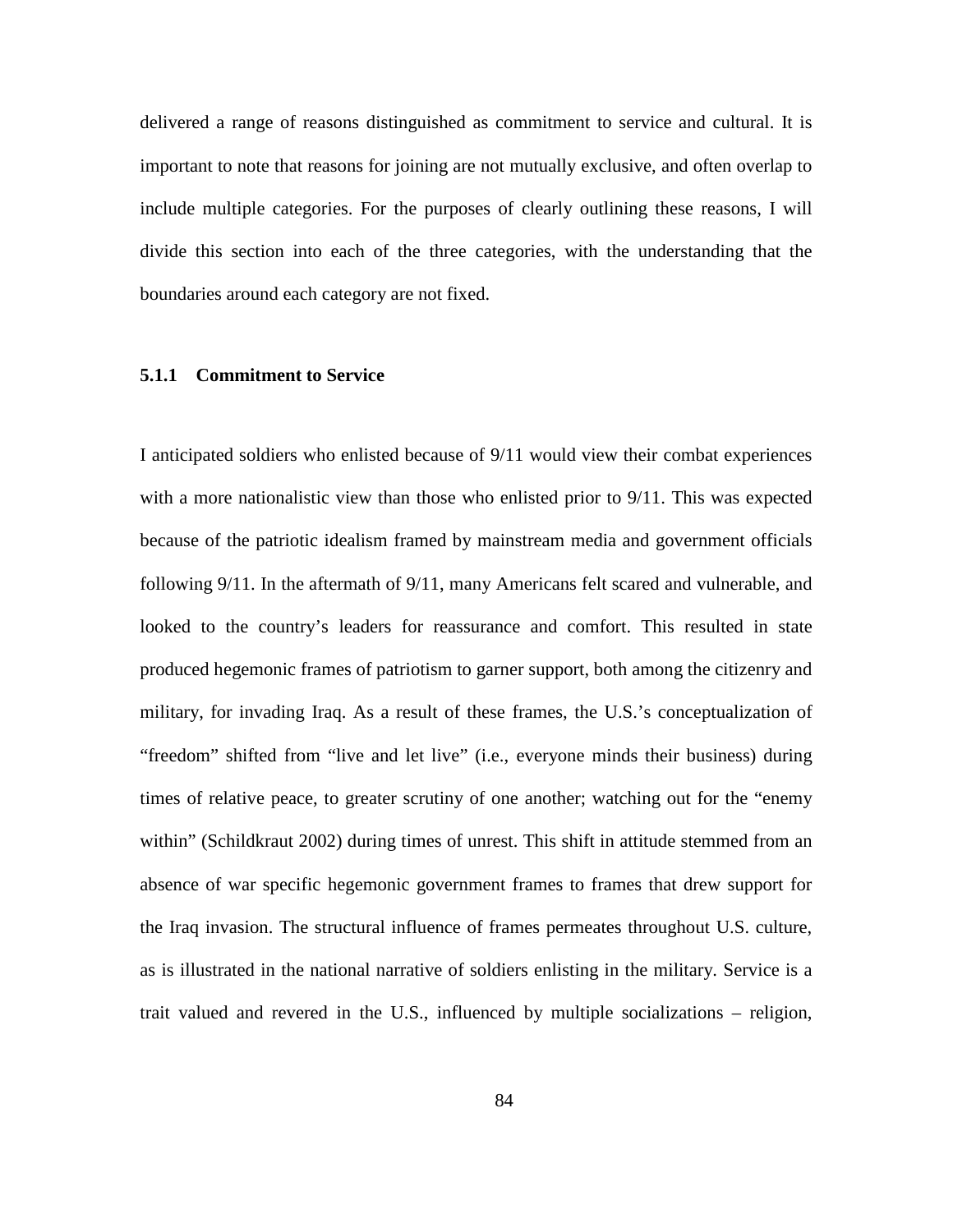school, family that all teach us how to serve, why we serve, and the cultural importance in serving.

Contrary to my expectations, few interview respondents mentioned 9/11 as a deciding factor in their decision to join the military  $(n=3)$ . Of those that did, the responses were less of an overt nationalistic attitude but rather framed as a dedication to service. One respondent, Steven, from New York, describes himself as having a long family history of helping out when the country is in need and has an extensive background in involvement in church organizations, political parties, interest groups, and social and service organizations. He says: "Whenever there has been crises in America, people in my family, on both sides of my family, have stood up and said, 'Yeah, I'll do something."" (Interview with Steven, February 2, 2014).

Shawn's story is similar; he did not mention 9/11 on his own, and when asked if 9/11 had anything to do with him joining the military, Shawn simply stated, "Oh definitely. It did. It just seemed like the right thing to do at the time." As with Steven, Shawn did not expand on these feelings of 9/11. However, if we look at Shawn's involvement with his community beyond military service, we see that he also is dedicated to a variety of social activities: political parties, interest groups, social/sports clubs, and service organizations. Derek, the final respondent to mention 9/11 as having a direct impact on his decision to enlist in the military, says, "[9/11] made me want to join [the military] even more…I think I felt a need for people that would be willing to go do what was asked of them in defense of our country" (Interview with Derek, March 3, 2014). Derek's response holds the most national sentiment of the three respondents who noted 9/11 had some impact on their military enlistment. Derek speaks not only to a dedication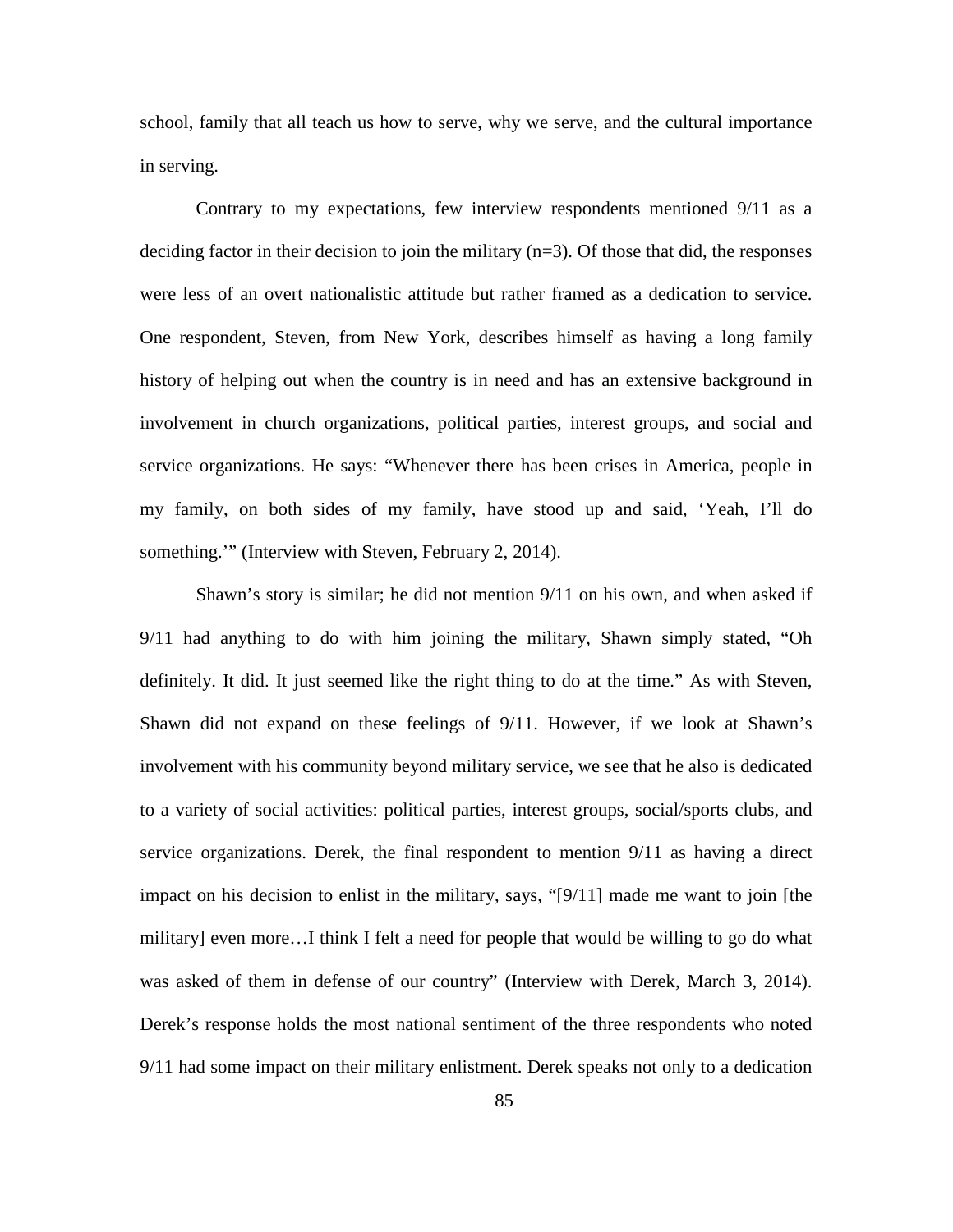of service in general, as his involvement in social/sports organizations, church groups, and service organizations reveals, but he also speaks to his dedication to the nation. Derek is willing to go to the defense of the country when asked to do so by his government. Reasons for joining the military need not be mutually exclusive, and respondents' lack of impassioned response toward 9/11 may simply be because they did not feel like revealing emotions around 9/11 at the time they were asked, or because 9/11 is now nearly 15 years in the past, and feelings on 9/11 are, collectively, less impassioned.

There are many factors that can move everyday citizens from having sympathy for a cause to taking action: the psychological or attitudinal personality of an individual, perceived risks, costs, and barriers of participating in a particular action, network affiliation, social network ties, prior experience in activism, or moral shock tactics used by organizations (Gamson et al. 1992; Klandermanns 1993; McAdam 1989; McAdam and Paulsen 1993; Oegema and Klandermanns 1994; Oliner 2004; Oliner and Oliner 1988; Shaw, Batson and Todd 1994; Slovic 2007; Varese and Yarish 2005; Wuthnow 1991).

In *Acts of Compassion*, Wuthnow (1991) explores the idea of a compassionate disposition as a requisite for volunteerism in the United States. While the focus of the book is not military volunteerism, Wuthnow's points are applicable in guiding a discussion on those who enlist in the military as an act of service. Wuthnow introduces a paradox between the cultural value of self-interest and maintaining one's compassionate disposition. He asks if one acts out of self-interest (i.e., not for purely altruistic reasons), are they still acting compassionately? Many of the volunteers interviewed by Wuthnow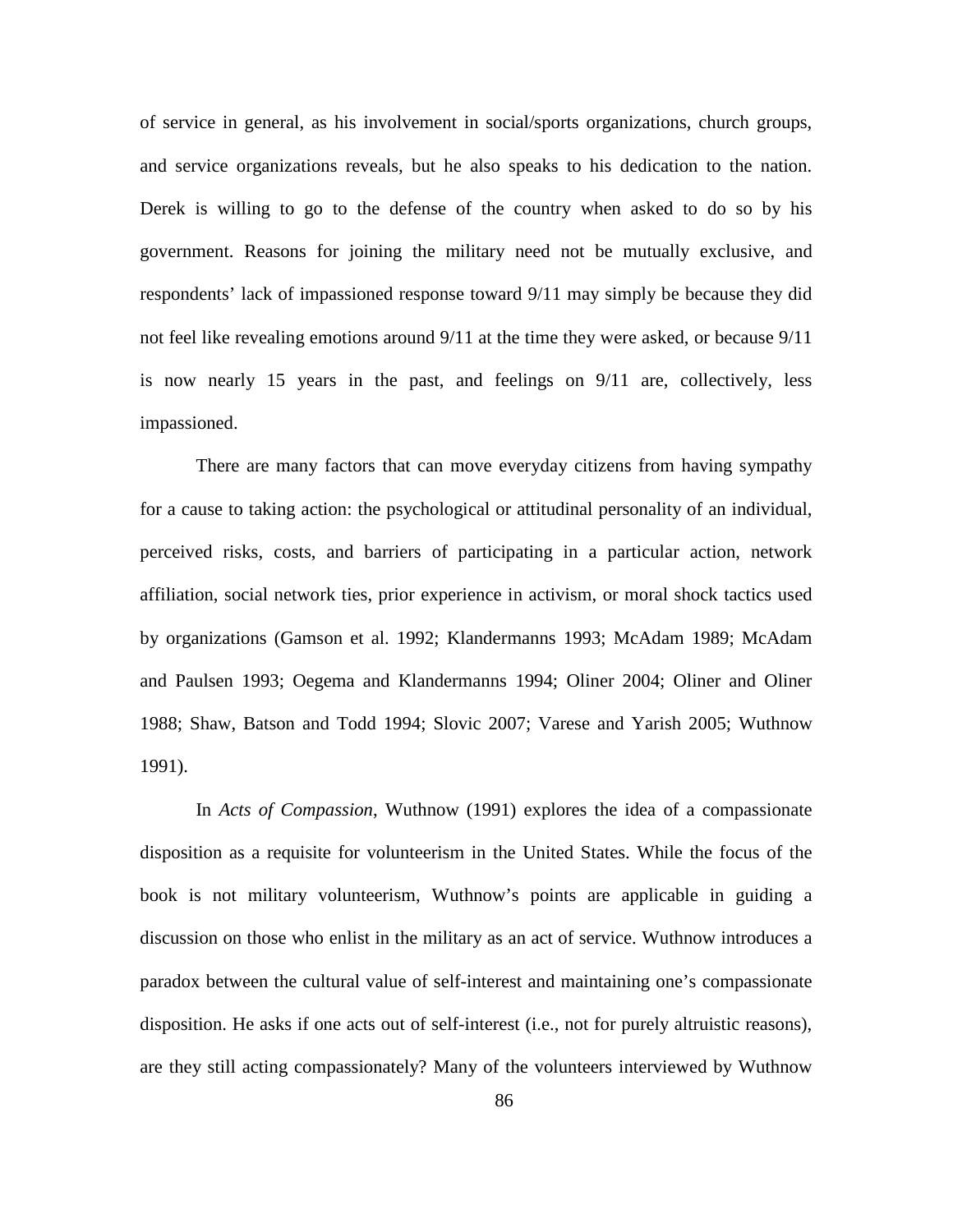suggested that self-interest and compassion are not mutually exclusive. Participants in Wuthnow's study indicated many reasons for their involvement, including self-interested incentives such as making friends, improving one's resume, or a return of help in the future. Military veteran respondents cited a range of similar self-interested reasons for enlisting in the military: money for college, steady job, or financial compensation. Wuthnow's respondents also cited "therapeutic" motives such as feeling good, relieving guilt, or personal growth (Perkins 1993). Again, parallels are seen with the military veteran respondents who joined for therapeutic reasons: to out of an abusive home environment or drawn to the structure and order military life offered.

Wuthnow's study points out the varied factors that motivates someone to volunteer, and yet, while many individuals feel they should engage in action, few actually do. We have established there are a wide variety of reasons to join the military, few of which could be considered truly altruistic, yet respondents in this study were not primarily motivated by 9/11 to enlist in the military, but rather were engaged socially.

Individual agency in recruitment and service seeks to explore the influence one has in enlisting. Enlisting in the military requires a commitment to not just to fulfilling a contract of length of service, but also an agreement to conform to military culture, to deployments, and time away from family and friends. Of course, some soldiers enlist for the opportunities of the military – college education, career prospects, and so forth. These motives to enlist are nationalistic, yet not as overt because they uphold the values and beliefs of U.S. culture: freedom, education, employment. These national messages are embedded deeply within the everyday culture and language; they are mostly unseen and unrecognized as a part of the common rhetoric.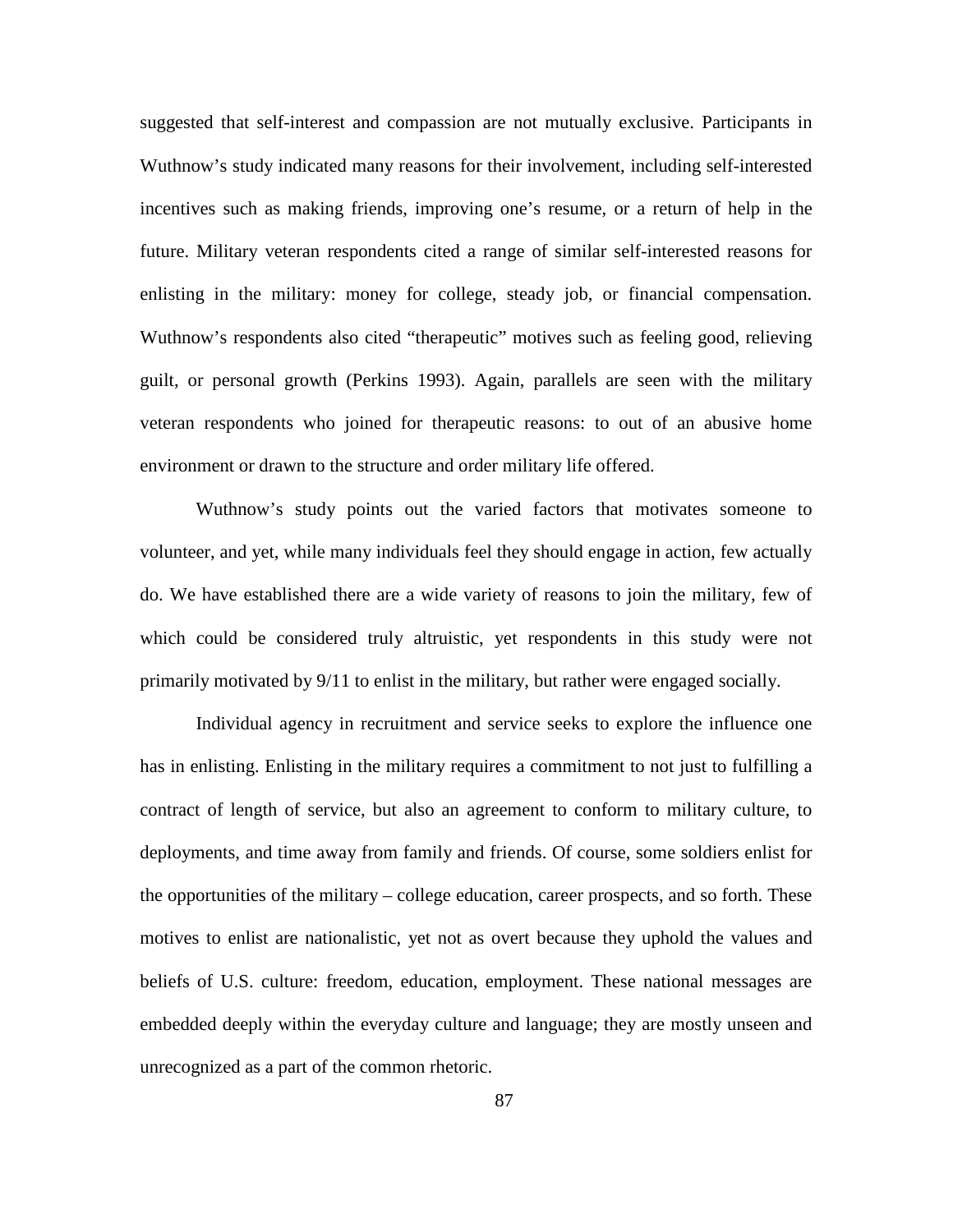### **5.1.2 Cultural**

The above discussion ties in to the cultural aspects of recruitment: socio-economic status and acculturation to military life. Socio-economic factors, in general, include a wide range of variables: occupation and income, place of resident, educational level, racial and ethnic background, and religion. Acculturation to military life encapsulates the process in which young men and women leave behind their civilian identities and take on characteristics of a military professional.

#### **5.1.2.1 Socio-economic**

Socio-economic reasons to enlist in the military included the ability to pay for college and the career opportunities the military offers. Certain cultural expectations to join the military debunked conventional wisdom that only individuals with economic or employment needs enlist. Gary joined the military because he felt that military service should be spread out across social classes. He says,

I was very motivated to serve, but it was probably a bit more self-centered than service-oriented. I certainly was conscious of, this was something that the country needed and valued and the military service should be spread across a pretty wide range. You know, it shouldn't just be people from a certain region or a certain demographic or racial ethnic group. So I felt a sort of obligation to participate alongside everyone else who was being asked to serve…But I had to be honest…it was a pretty strong financial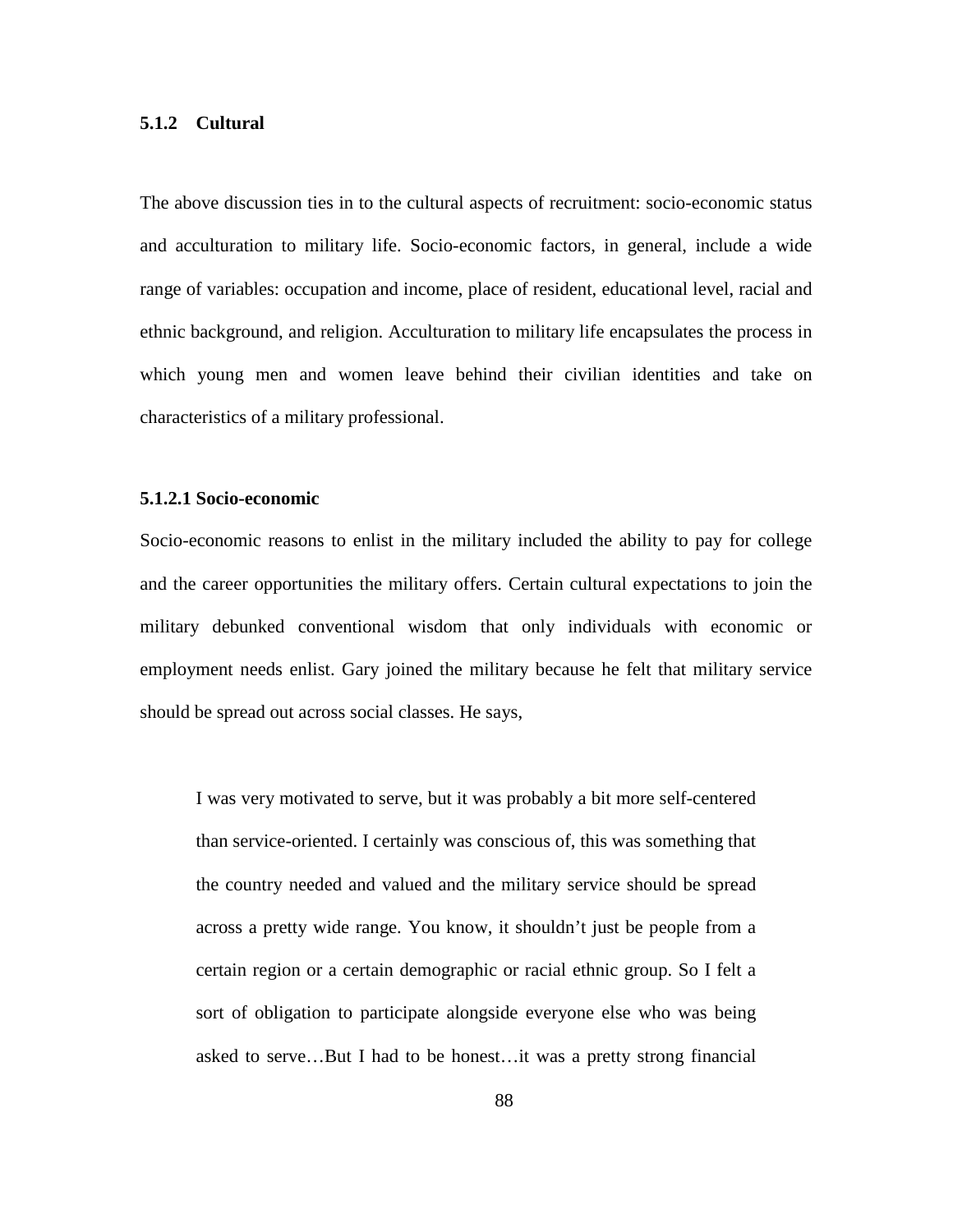inducement for me to join. I mean, it was something I enjoyed, but the fact that I was going to be well compensated for it and have college paid for was probably as big a factor in my decision as anything.

Gary's comment contains both a patriotic rationale ("felt a sort of obligation to participate alongside everyone else who was being asked to serve") and self-oriented motivation ("have college paid for") to join the military. Gary's comment on social class suggests he is not from a class of individuals that are typically asked to serve. Though he offers no further discussion on that point, previous studies show that those with lower family incomes, larger family sizes, and less-educated parents are more likely to enlist in the military (Asch, Kilburn and Klerman 1999; Kleykamp 2006). For Gary then, whether he knew specifically who was being asked to serve, his knew it typically was not people in his socioeconomic class.

Marty's story of joining the military in some ways contradicts Gary's. While Gary points out that one reason he enlisted was because he felt the duty should be spread throughout a diverse group of individuals, Marty felt that joining the military was what people in his social class did. He says,

I grew up in a military town, so I saw a lot of people in the military. All my neighbors were in the military. I think we were like only one or two non-military families on my block. And so it just kind of seemed like something that people in my community, I guess you would say, in my socioeconomic class, did.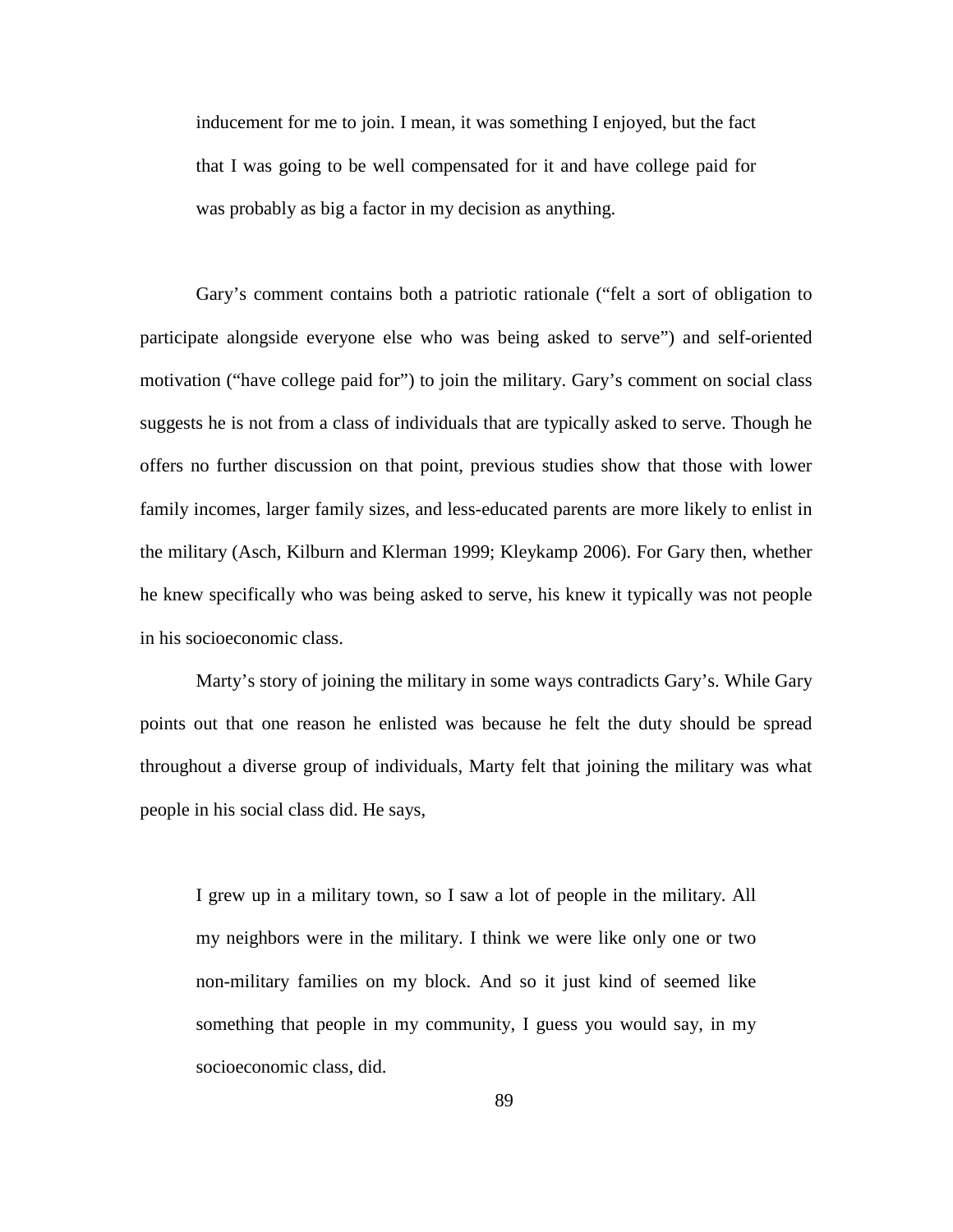Marty's story is interesting because even though he grew up surrounded by the military lifestyle, his family was not a part of it. Yet throughout his childhood, Marty internalized the idea that joining the military was what people in his social class did. Previous studies note the importance of family and communities as sources of transmission of information, as well as the social and cultural presence of the military institution in influencing young people to enlist (Kleykamp 2006). Thus, it fits that Marty's early childhood exposure to the military, and his identification with military service as a marker of social class, served as an influence for him to join.

Gary and Marty's stories work together to create a narrative of social class as an indicator of who serves, in conjunction with identifying oneself outside of that specified class. Amidst this juxtaposition lies Peter's story. Peter felt that socioeconomically, he was "above" those in his unit initially. He gives an open and honest account on his feelings of having made a mistake in joining the military, saying,

My initial impression [of enlisting], honestly, was I made a huge mistake. Not because of getting up early or the physical aspects…none of that stuff was even remotely hard…I would just meet the caliber of people that I was there with, and I'm like, "Oh my God", everybody here has a story about how they were like, you know, addicted to drugs or they were in legal trouble, or they hate their parents, and there are very few people that joined the army because they wanted to be [t]here…I feel horrible saying this, but at that time I felt like, these people were the ass and trash of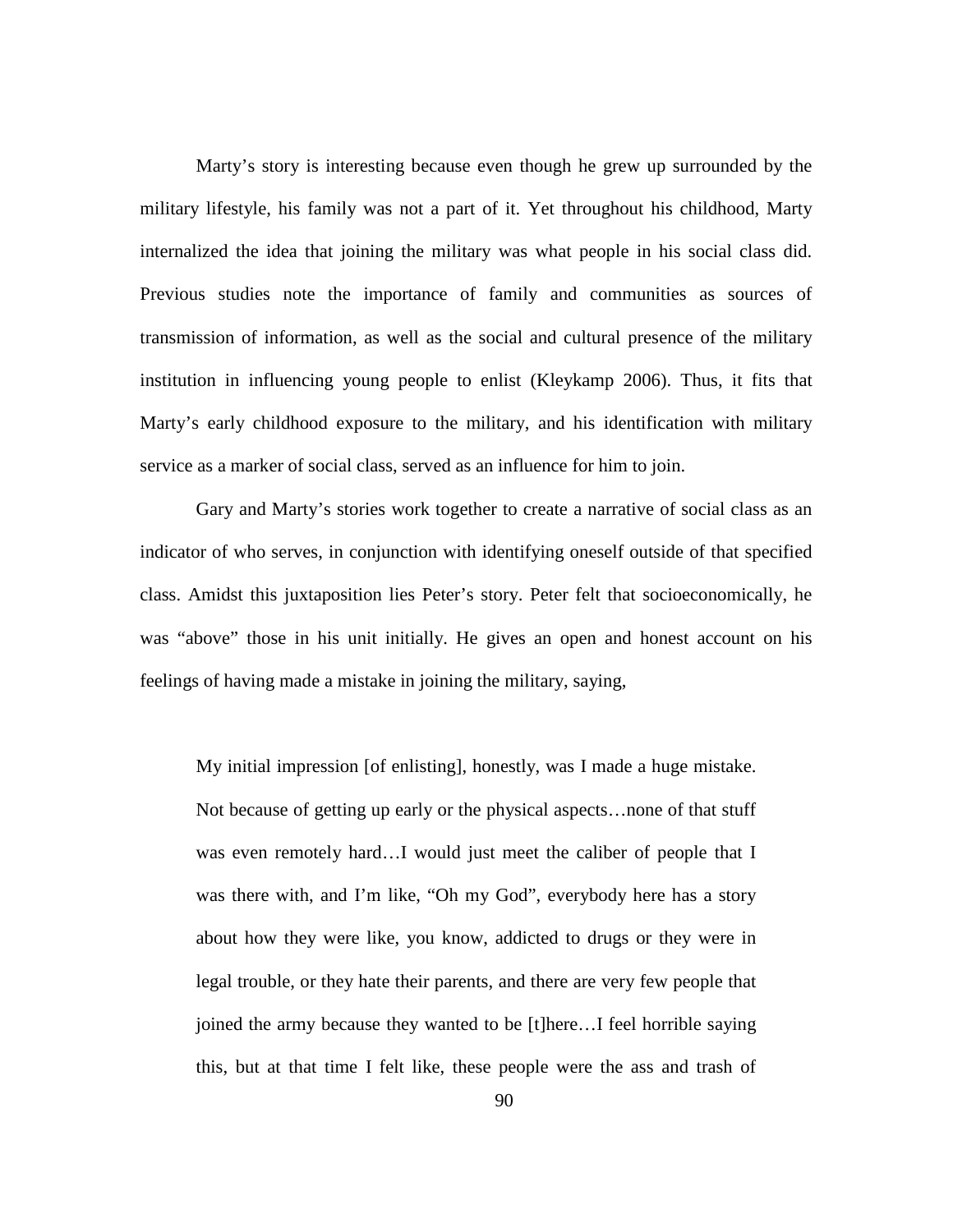society. Nobody really wants to be here, everybody is like, "yeah, I had to do this because I was on cocaine for a while". So I thought, "I made a huge mistake. I don't belong here. I shouldn't be with these people."

When pushed to explain what he meant by "shouldn't be with these people", Peter explains further the differences he felt between himself his fellow cadets, beyond the drugs and legal trouble. He says,

I just didn't really click with anybody honestly…just having a different experience [from others]…almost everybody else in my basic training class was like, "Yeah, I graduated from my high school, 110 people", "I'm from Alabama", "I'm from Georgia", and I was just, "Oh, I went to a normal high school with a thousand kids, but you guys all think that's crazy because you went to…your entire city where ever you were born, raised was these tiny little towns in the middle of nowhere Alabama."

Earlier, I argued that many of the respondents in this study enlisted due to a penchant for service. However, Peter's experience upends this argument, as those in his basic training unit were not mostly there because of a dedication to service, but because they were required to enlist – Peter even directly says, "nobody really wants to be here". Peter's military experience challenged the conventional wisdom of military ideals: that connections and bonds hold the unit together, particularly during hostile engagements. While we do not know for certain Peter's expectations of military life prior to his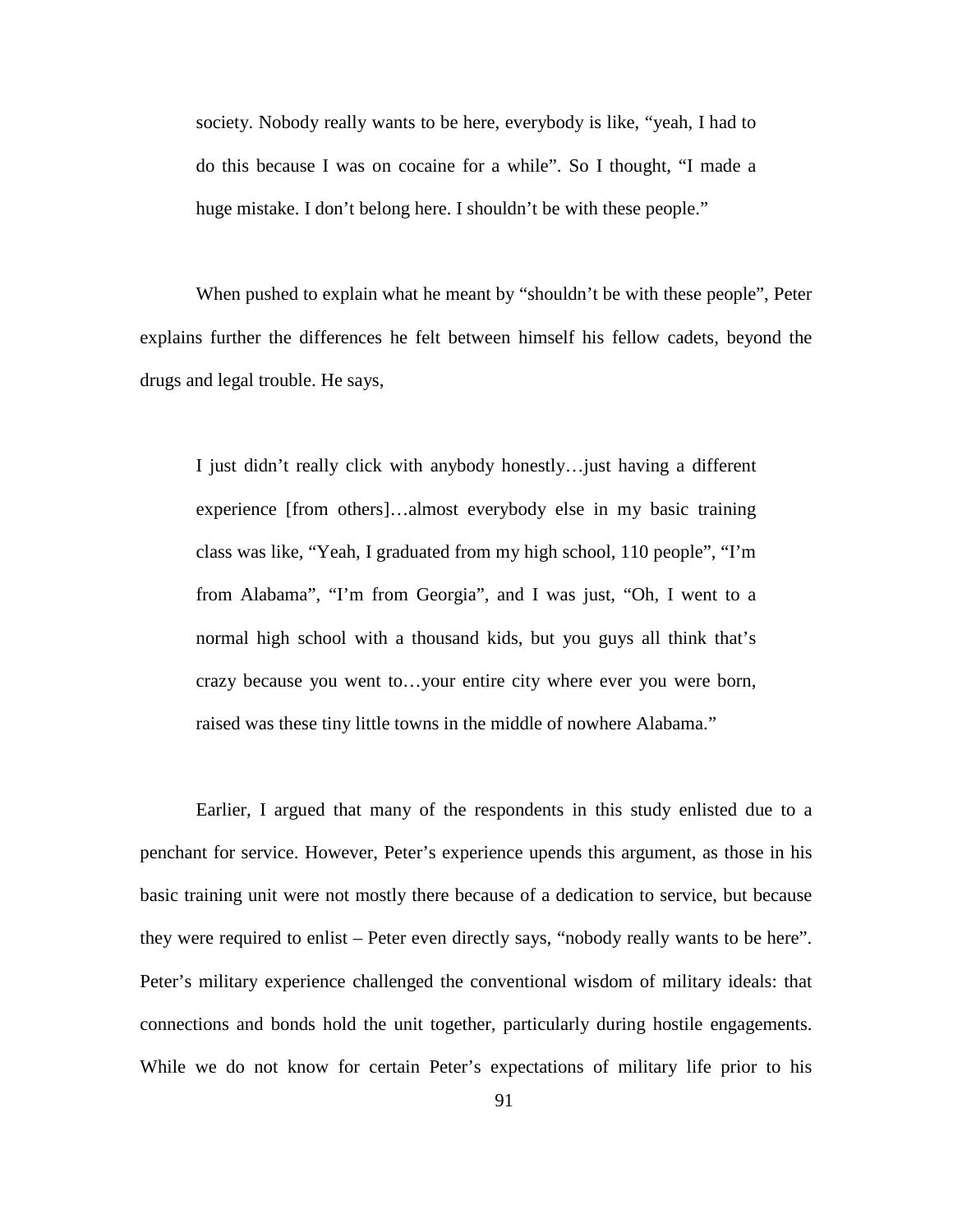enlisting, his perceptions of his unit were markedly different than what he experienced, leading to his sense of not "clicking" with anyone. Over time, however, Peter was able to find common ground with the individuals in his unit and form connections. Of this, he says,

But, by the end of basic training, I obviously realized, I was wrong about most of them and they ended up being great people and then, you know, I didn't regret it after that.

Peter admits to thinking he made a mistake in joining the military at the outset, however, as his unit settled into their "new normal", he was able to form connections and bonds with his fellow soldiers. While Peter did not explicitly say why or how the bonds were formed, previous research shows that participation in a military unit creates "an uncommonly strong bond between military members" (Hinojosa and Hinojosa 2011: 1146). Military training and culture are created around the idea that members are reliant on one another; thus fostering deep, interpersonal connections (Hinojosa and Hinojosa 2011). Shared experiences, especially ones of risk, coupled with physical and social isolation, promote military members to rely on one another for support (Hinojosa and Hinojosa 2011). Despite Peter's initial misgivings about joining the military, he made a successful career for himself: enlisted for a total of seven years, reaching the rank of E6, Staff Sergeant.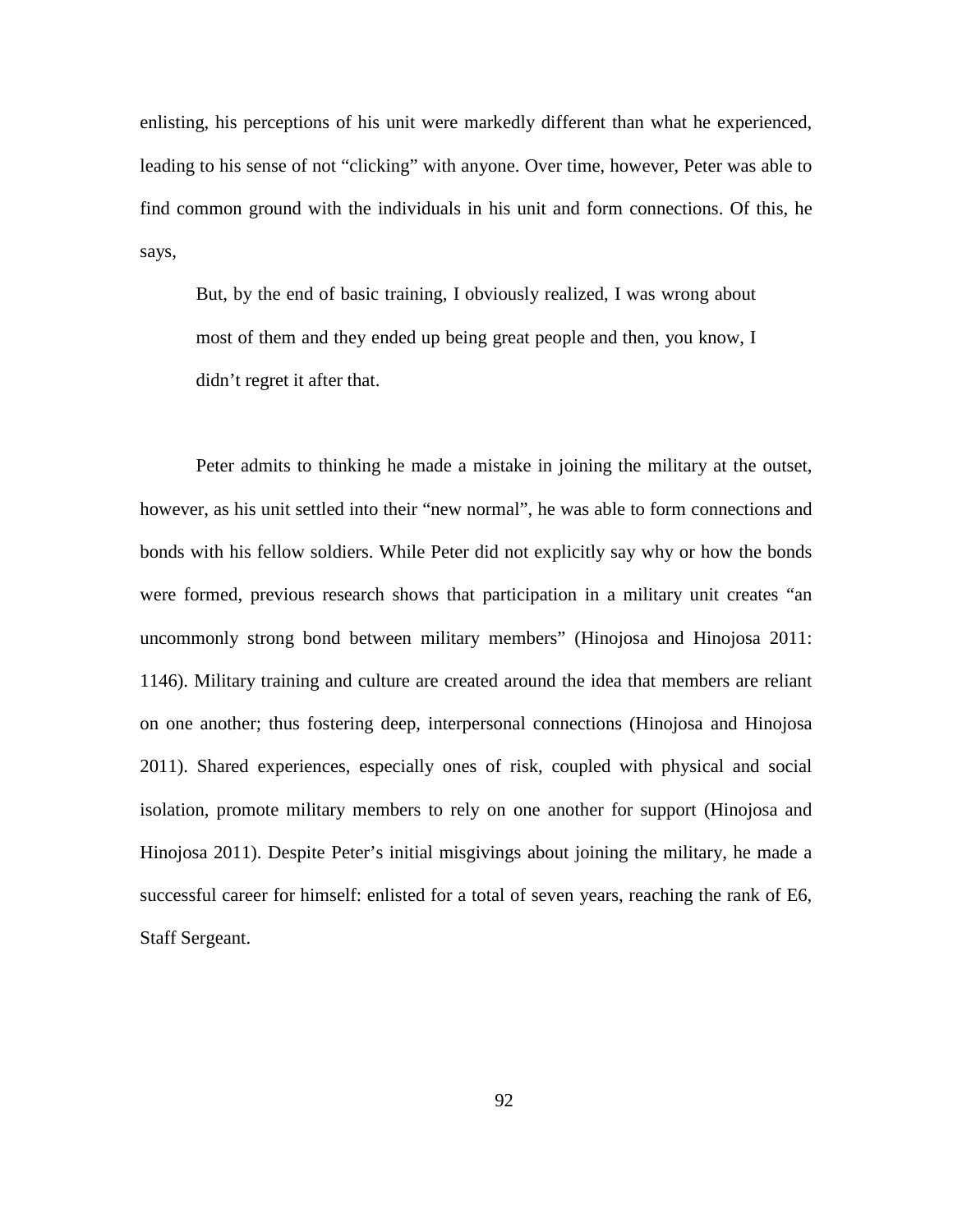### **5.1.2.2 Acculturation**

Learning to conform to military life is somewhat paradoxical to U.S. values, since one of the most valued belief citizens holds is individuality. Within that individuality we understand that that there are connecting threads that bind us as a people together. This echoes Benedict Anderson's *Imagined Communities*, in which he defines the nation as "an imagined political community" (Anderson 1991: 6-7). By this, Anderson understands the nation as imagined because its citizens will never know one another, yet, they feel a connection with each other and "live in the image of their communion" (Anderson 1991: 6-7). Citizens hold in their minds a mental image of their affinity for the nation and the values the nation holds. For example, the U.S. takes great pride and value in individuality. Within this deep reverence for individuality, however, is a need to conform – laws and rules govern our culture so that chaos is prevented. In the military, individuals are called to give up their sense of identity to protect the very individuality they gave up. Moreover, conforming is vital for survival in a combat zone  $-$  if a unit does not act as a unit, lives can be lost.

For newly enlisted military members, learning to adopt a professional military persona is a process, one that comes easier to some than others. One major theme of this acculturation process was losing one's civilian identity and, along with it, their individuality. This is seen even before enlistment, when recruiters visited high schools. The same respondent who experienced significant regrets upon first enlisting, Peter, also described being resistant to being recruited. Peter held on to his individual decisionmaking power as long as he could, ignoring the recruiters because, as he says, he wanted to join on his own terms. He describes his experience with recruiters in his high school: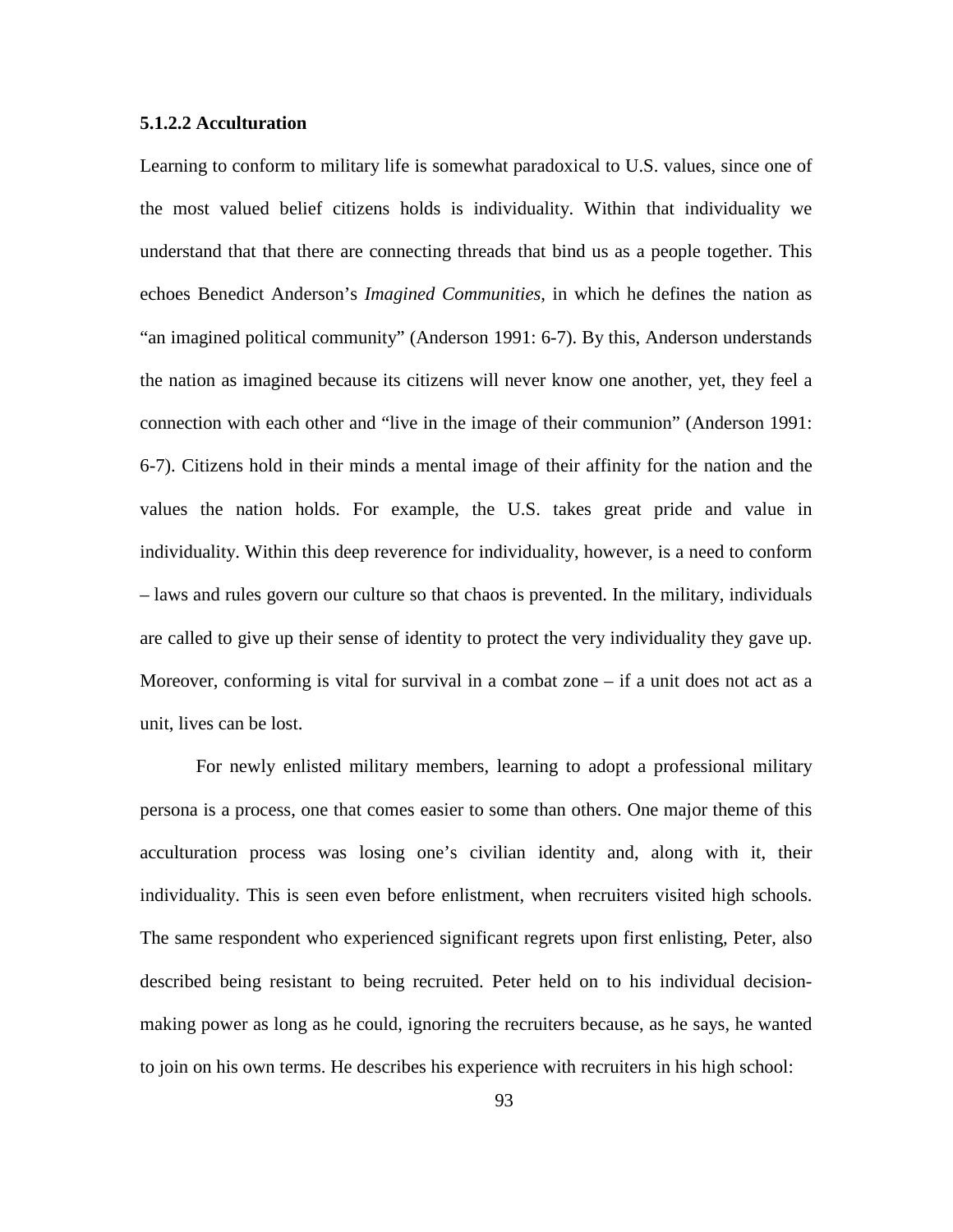I used to see recruiters all the time in high school and I never bothered talking to them because I knew, I didn't want to start the process with them and I knew it was kind of like a sales gimmick, you know, once you start talking to them, they're never going to leave you alone. So I just said, 'I know I'm going to join, so when I'm ready and school's just about over, I'll go talk to them. And I literally walked into the office, and said, 'Alright, I'm ready to join.' They were kind of shocked, like, 'What do you mean? We see you all the time in school and…' I was like, 'Yeah, I know, this was gonna be on my terms, on my time, eventually'.

For Peter, it was important to join the military on his own terms, and not fall into what he called a "sales gimmick". As noted above, Peter had known since he was a child that he wanted to join the military, therefore for him, it was a matter of when he would enlist, not if he would.

Once recruited, respondents were indoctrinated into military life; a few respondents found the hardest part of basic training to be the loss of basic, daily freedoms civilians often take for granted. Both Shawn and Brian identify the same sense of loss during basic training. Shawn, when asked "What was the hardest part of basic training for you?" says, "I guess just adjusting to different time standards was tough – not being in control of when you ate, slept, showered. That was tough." Brian reiterates this sense of loss when he answers the same question, "Being told when to eat, when to sleep, when to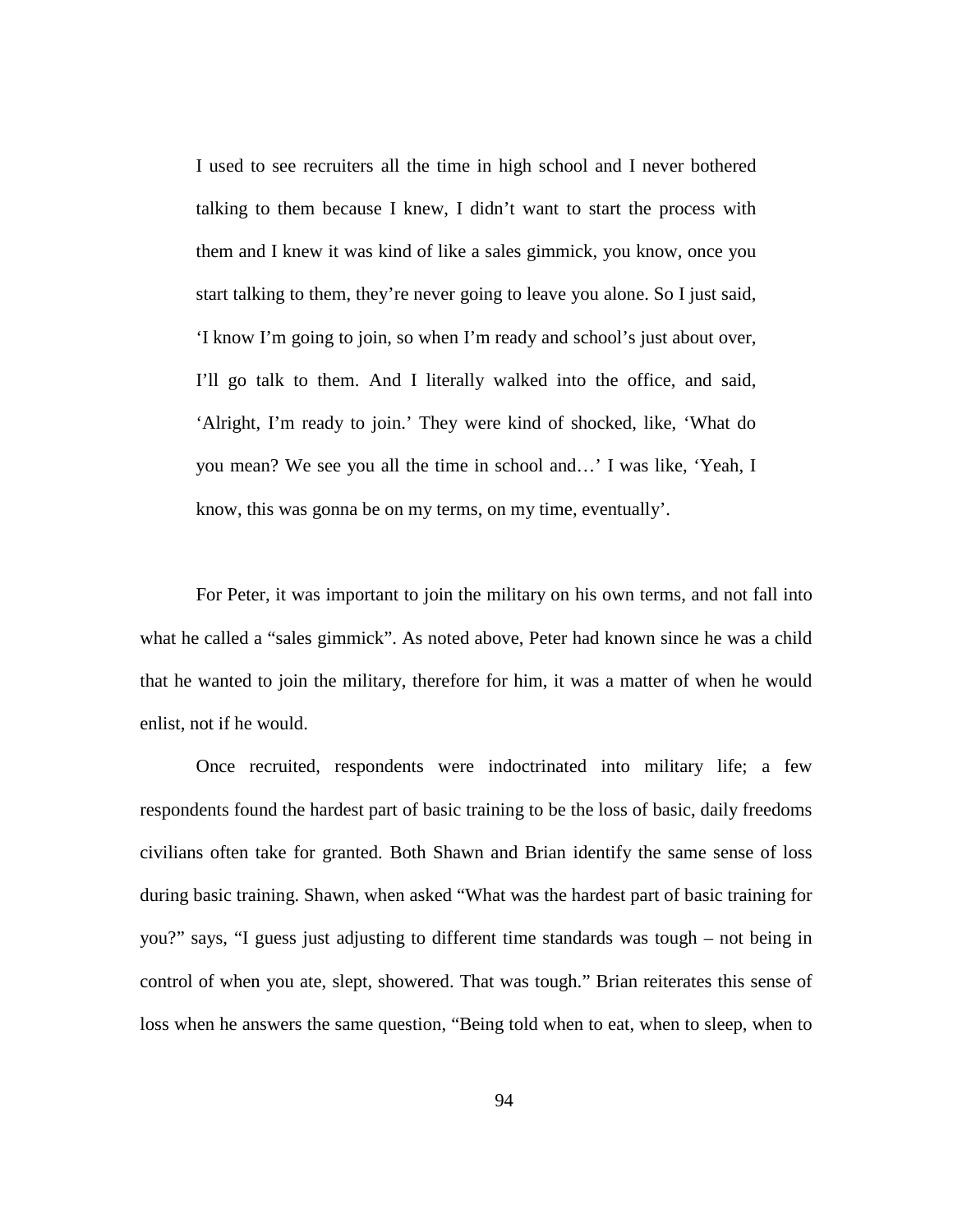use the bathroom." Brett, in response to the same question, goes a bit further in depth on what he labels as his "re-education". He says,

I think the hardest part was probably the, sort of…for lack of a better term, sort of the re-education…It's the learning to be and act an entirely different way that I was brought up to be. So it wasn't necessarily difficult to be around other people or be away from home, um, but just to learn to be military. I've always been sort of a free spirit, sort of independent in that. And, again, not having had a lot of exposure to like, team sports…but just sort of learning that team mentality…it was the most different for me.

Brett points out the differences in mentality of being in the military versus civilian life, particularly when he points out how different and difficult it was for him to be "reeducated" and "learn to be military".

The anecdotes presented in this section give insight into what many of the respondents mentioned: basic training was physically difficult – though many mentioned being in the best physical shape of their lives – but it was not impossible. The greatest difficulty during basic training was not the physicality, but the psychological side.

Michael describes some of the mental tactics drill instructors used at basic training to try to "break" new recruits, have them obey orders, and bond them together,

After a long flight and then a long bus ride and processing at the station, we'd be up all night and then [drill instructors] would basically kind of go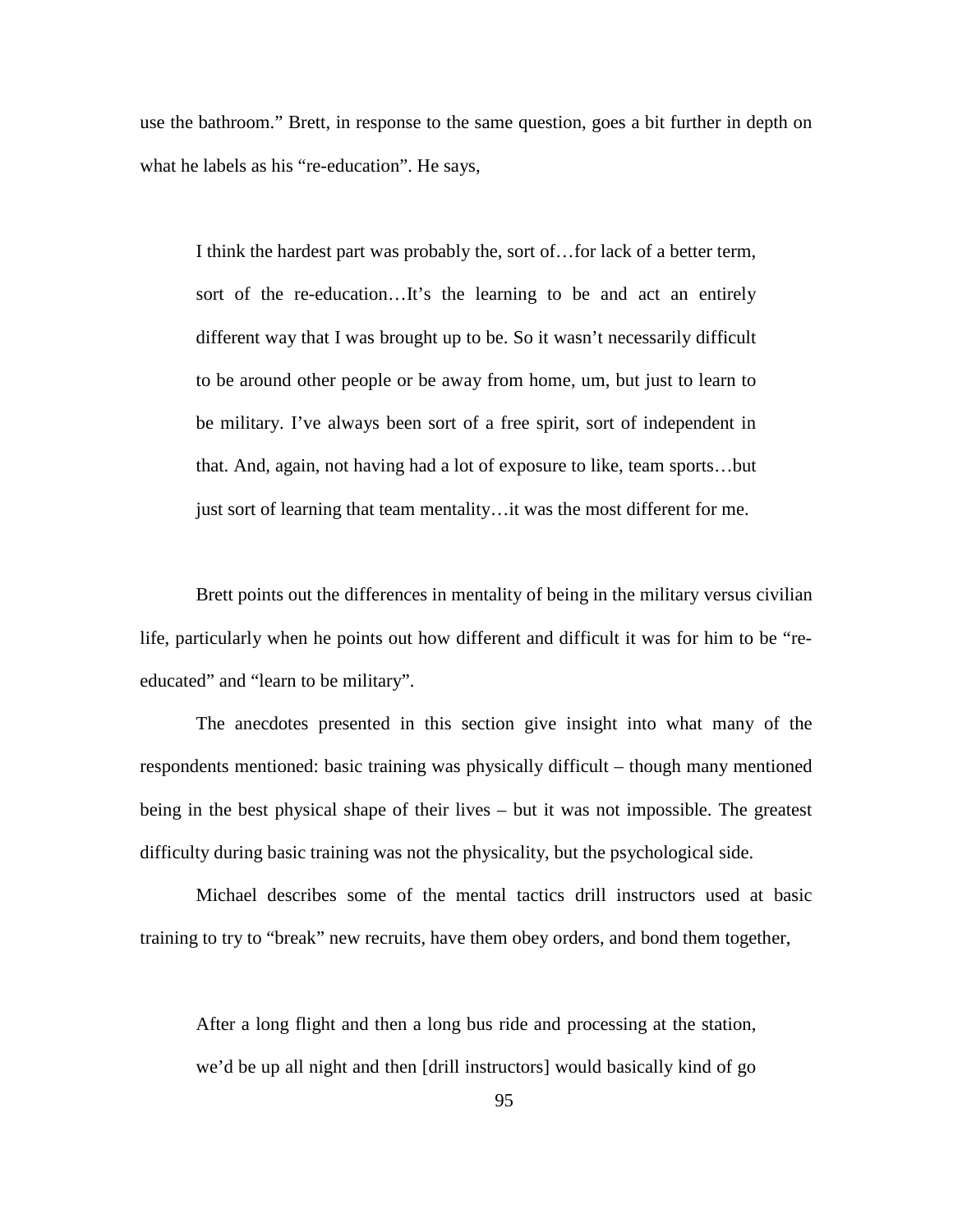through this process where they dehumanize you. They shave your head, they take all your personal effects, everything that you own, that you brought with you, is put in the bag, and everything that they want you to have is given to you. So you're basically sleep deprived for the first 24 hours. There's a lot of confusion as far as where you're going, who you're supposed to be responding to. Basically, they're just trying to intimidate you and instill fear and get you to obey orders.

Readapting to a new identity and a new culture is the purpose of basic training – recruits learn how to "be" military. In this processing of "becoming" military, recruits lose many of their individual freedoms – to make phone calls, to eat, sleep, go to the bathroom whenever they want – in the name of building team camaraderie and operating as one unit. The very core of the military is to train soldiers to act as a group of one – not individuals. A further interesting point is that individuality is a furiously harbored and valued U.S. value. The U.S. thrives on individuality – it is a core value deeply imbedded in U.S. culture. Thus, again, the contradiction that the very structure in place – the military – charged with protecting the freedoms and values of the U.S. cannot survive with an individualist mentality.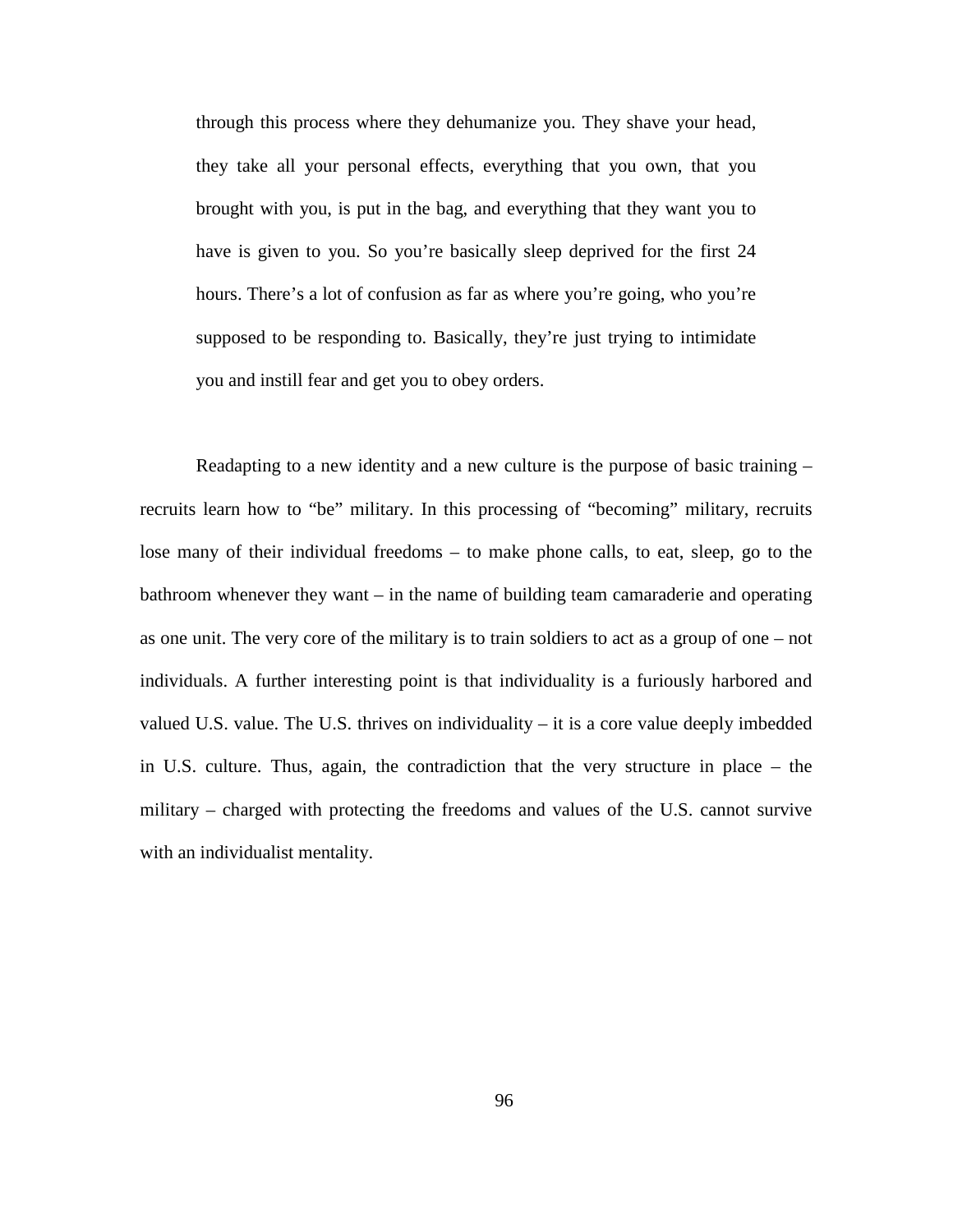# **5.2 COMBAT: THE COSTS OF WAR**

Combat serves as a macro structural example of nationalism. Of note are the narrative frameworks of soldiers that center not on national sentiment as much as on the experiences of war: death or injury (either to oneself or witnessing/inflicting it on others), physical and social isolation, and the deprivations of deployment (Hinojosa and Hinojosa 2011). All respondents reported witnessing some type of injury or death while they were deployed. Add to that living for months in high-stress conditions – the heat and sand storms of the Middle East, not having access to simple, everyday amenities U.S. civilians are accustomed to, being away from family and friends, poor leadership – all adds to the daily stressors of combat. Witnessing these traumatic events was rationalized as a cost of war, but the aftermath was also difficult to cope with, resulting in angry outbursts, PTSD, trouble sleeping, or even suicide.

Any deployment into an active war zone has inherent risk involved, but there are certain jobs within the military that are riskier than others. Steven describes this,

You know, the infantry is the branch within the army that is specifically designated to go directly out, to find the enemy, and kill the enemy. That is the mission of the infantry, to find and fix the enemy. In order to do that, you have to put yourself in harm's way. It's not like the artillery where you can sit back and shoot from a distance. The other [side] of that is that the infantry, because they are the ones that bear the most risk of exposure to enemy fire, and being in combat, they also receive the best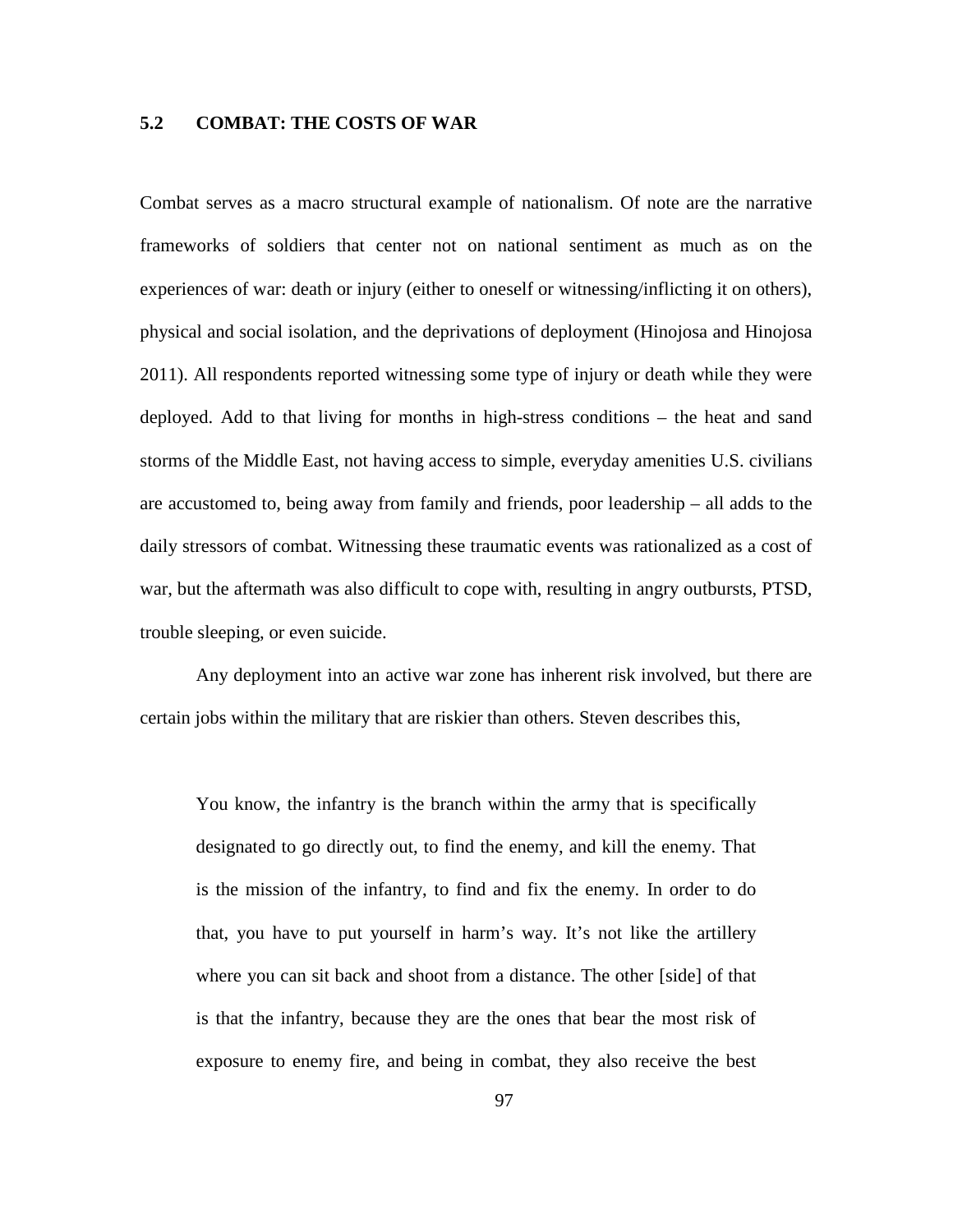training on how to survive, as a platoon, as a team, as an individual. When you're out there, you know you're getting the best training on how to take care of yourself while you're out there. So I felt really comfortable knowing that I had the best possible training there was to survive the experience, but it also meant that, because of that very training I had received, [I] would be directly in harm's way.

Steven mentions that the infantry receives "the best training" in the military because they are on the front lines and seek out the enemy. Given the high vigilance required to serve in the infantry, having "the best training" raises the question of whether some infantry men and women become complacent in the knowledge their training will protect them in a combat situation. While training is a large part of surviving in a combat zone, so too is vigilance. If a soldier decreases their vigilance or becomes too accustomed to being in the combat zone, their sense of risk is lessened, resulting in costly, even deadly outcomes. Steven describes one such experience that cost the life of a soldier:

I'd been up in a guard tower and I was coming down out of the tower, and the guy that was up there replacing me, you know, he was a young guy from a different unit. Before I reached the bottom of the ladder, I heard a "thump" and he had fallen. The reason he had fallen is because he had been shot through the head by a sniper. I mean, think about it, I had been standing where he was standing less than two minutes before he was shot through the head. And the only difference between him and me is that I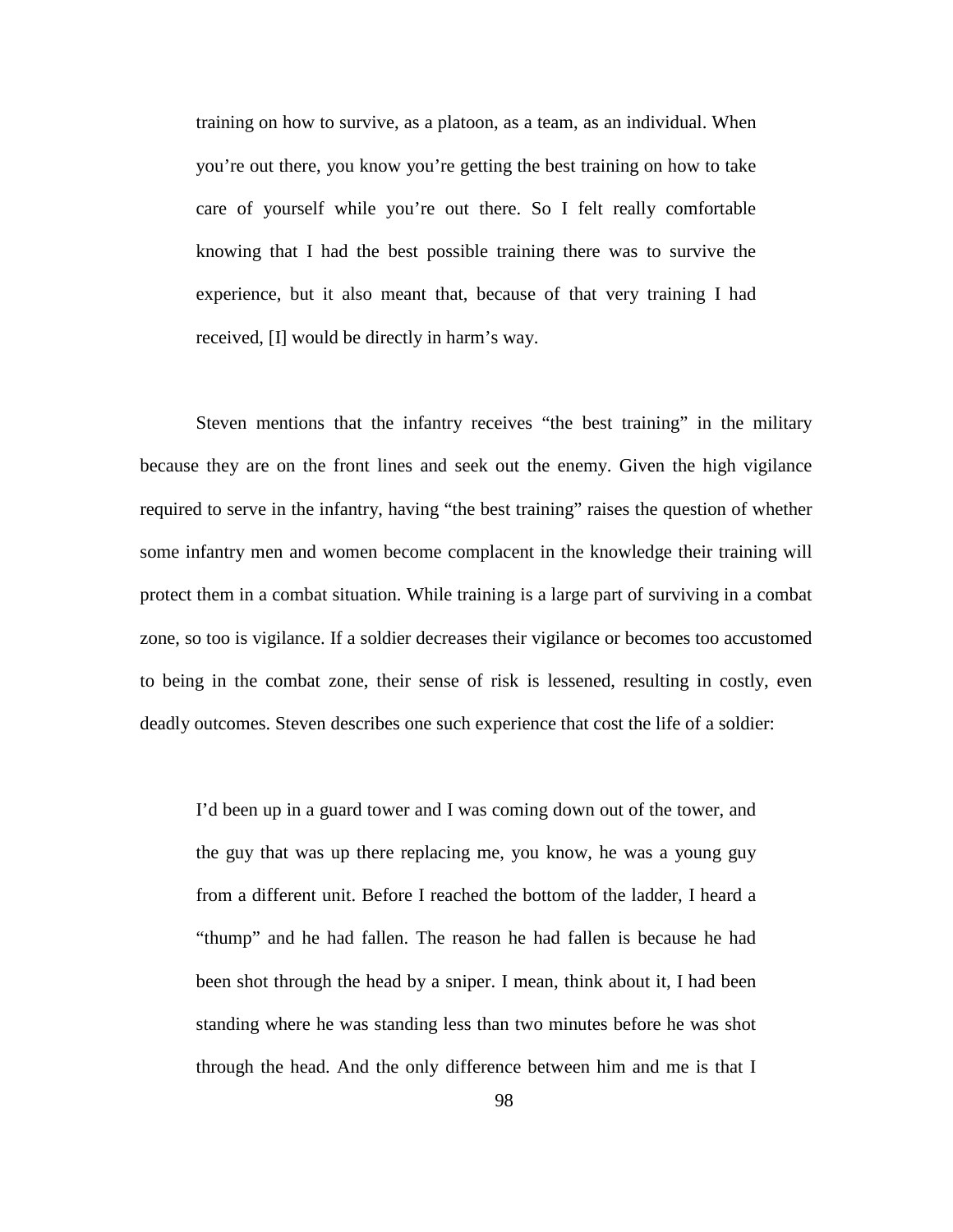didn't smoke. And when he lit up his cigarette, the cherry on that cigarette could be seen from a long distance, and a sniper said, 'Now is the time', and took that shot and hit him and killed him. And I had to go back up the ladder and drag his body down the ladder.

Steven's story illustrates the constant state of alertness soldiers in a combat zone must maintain. Even the simplest, innocuous action, such as lighting a cigarette, can have deadly consequences. To operate within this high stakes environment for several months at a time, it is evident why so many soldiers return to the U.S. with PTSD: jumping at the slightest sounds, swerving while driving to avoid objects on the road, and having little patience when civilians complain about simple, everyday encounters like a long line or bad weather.

In addition to learning how to stay alive, soldiers in combat also learned how to handle the immense, somewhat mixed, emotions that came when their opponents were killed. James conveys the juxtaposition of feeling victorious in "getting" their opponents, but the regret in taking a life,

There was significant loss of life on the local side and the terrorist side and a lot of it due to our actions, and that's really tough to wrap your head around. It wasn't tough at the time, but it was tough later, tough telling stories about it, tough to think about, tough to think that anybody would be really excited about it, you know…you instantaneously have no regard for anyone else's life. You want to be vicious about taking it, and that's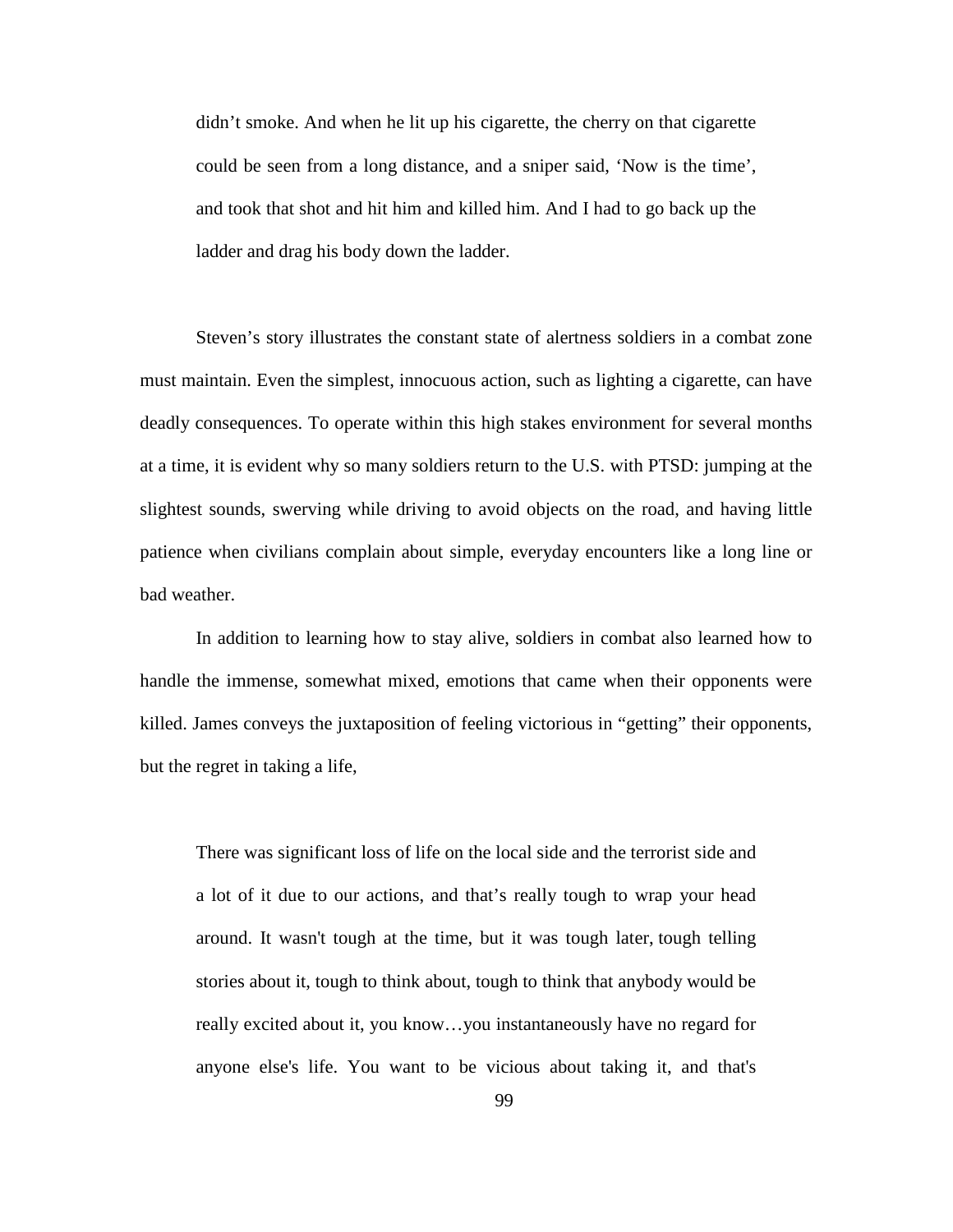something that's hard to stomach when you so quickly and easily went to that place in your head. It's tough.

For James, he understood that a cost of war was some would lose their lives, but he was disturbed by how easily that killing came to him. James was not the only respondent who was conflicted with the ease of killing in combat. Sarah notes that soldiers and civilians alike are desensitized to killing,

Kind of a good way to think of it is these people that are doing these things, they may not actually be bad people, they may not actually be against us there. It could be one of those situations where you have somebody from Taliban saying, "I'm going to rape your wife, kill your family and you're gonna watch if you don't do this." That stuff happens. You're gonna do what you gotta do to protect your family. I can't get mad at people for that. But to me, it's such a senseless waste of life. So many people, young people, mostly in their twenties, and they're gone. And nobody bats an eye anymore and it drives me crazy.

Sarah understands that the Taliban may well have intimidated citizens into fighting against U.S. armed forces and their allies. She understands that we will all do whatever we can or need to in order to protect our families, but is disturbed by how desensitized we are to killing others, and sees war as a waste of life. In a similar vein, Peter discusses his mental fatigue in going to war. He says,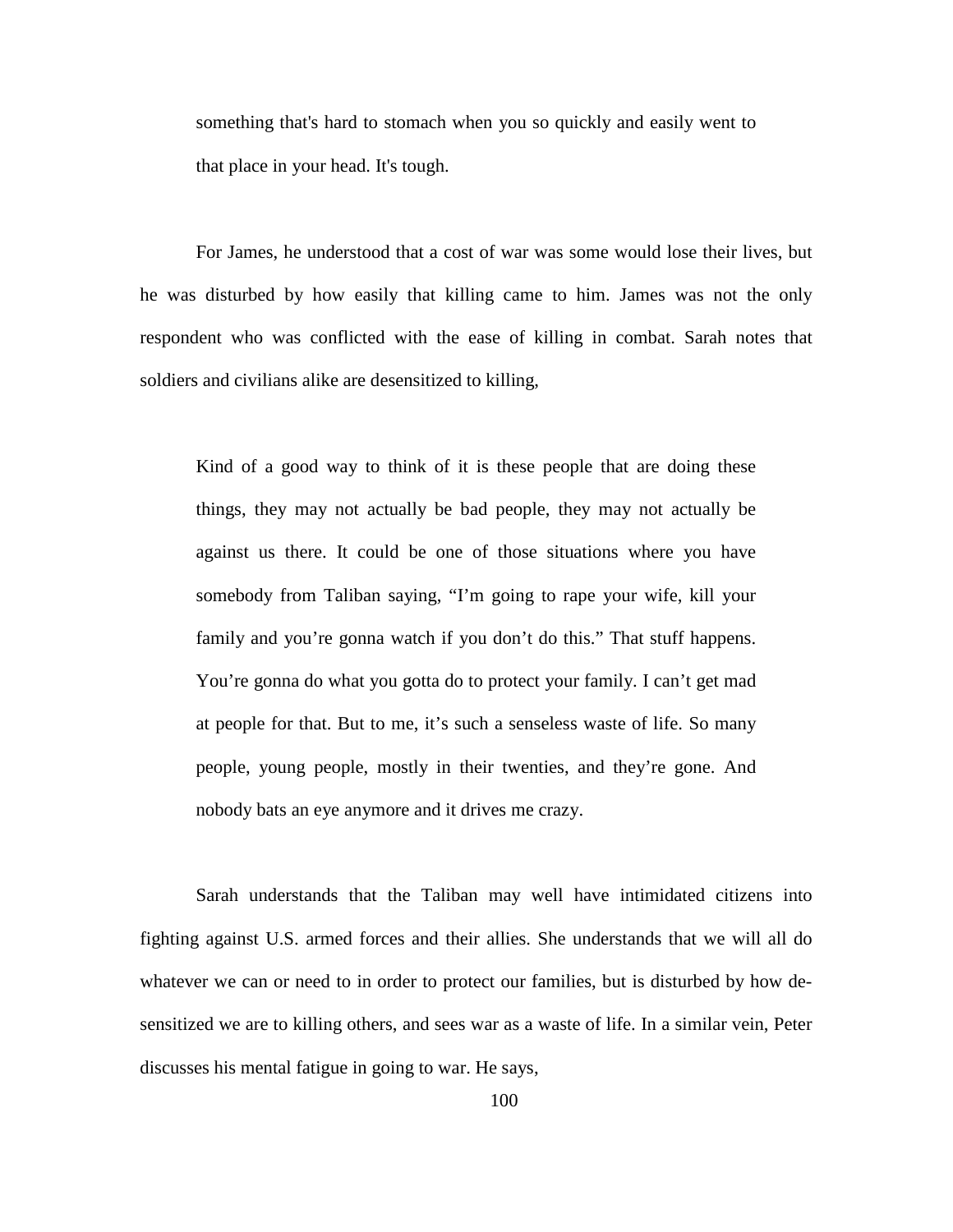The first time [we were deployed], we were all gung ho. The second time, you know, it was just, like I said, emotionally and psychologically, it was really hard to go back knowing that one, I as supposed to be out of the army at that point. But at the same time, Iraq had really taken a turn for the worst and so at that point a lot of people just felt like, this is a waste. Like, I don't know why we're going back here when we're just, we're just spinning our wheels here...nobody was really sure, there was no plan in Iraq, there was no idea of what we were doing there.

Not having a clear understanding of why their unit is being deployed, where they are being deployed to, how long the deployment will be, or the overall purpose of the war can lead to low soldier morale, burnout, and negative feelings toward their experiences, the military, or government officials. The events witnessed (death, dying, severe injury) coupled with the unknown (who to trust, where they were being deployed, how long they were being deployed) make for in-depth self-reflections on who the soldiers were prior to deployment, what they gained while being deployed, and the person they became because of the deployment. But not all who witnessed death or injury in combat were desensitized. Shawn, for example, retells the story of a friend, who lost his legs in combat,

A buddy of mine lost his legs. That was a defining moments for me, for all of us. When something bad actually happens, you see it happen. It's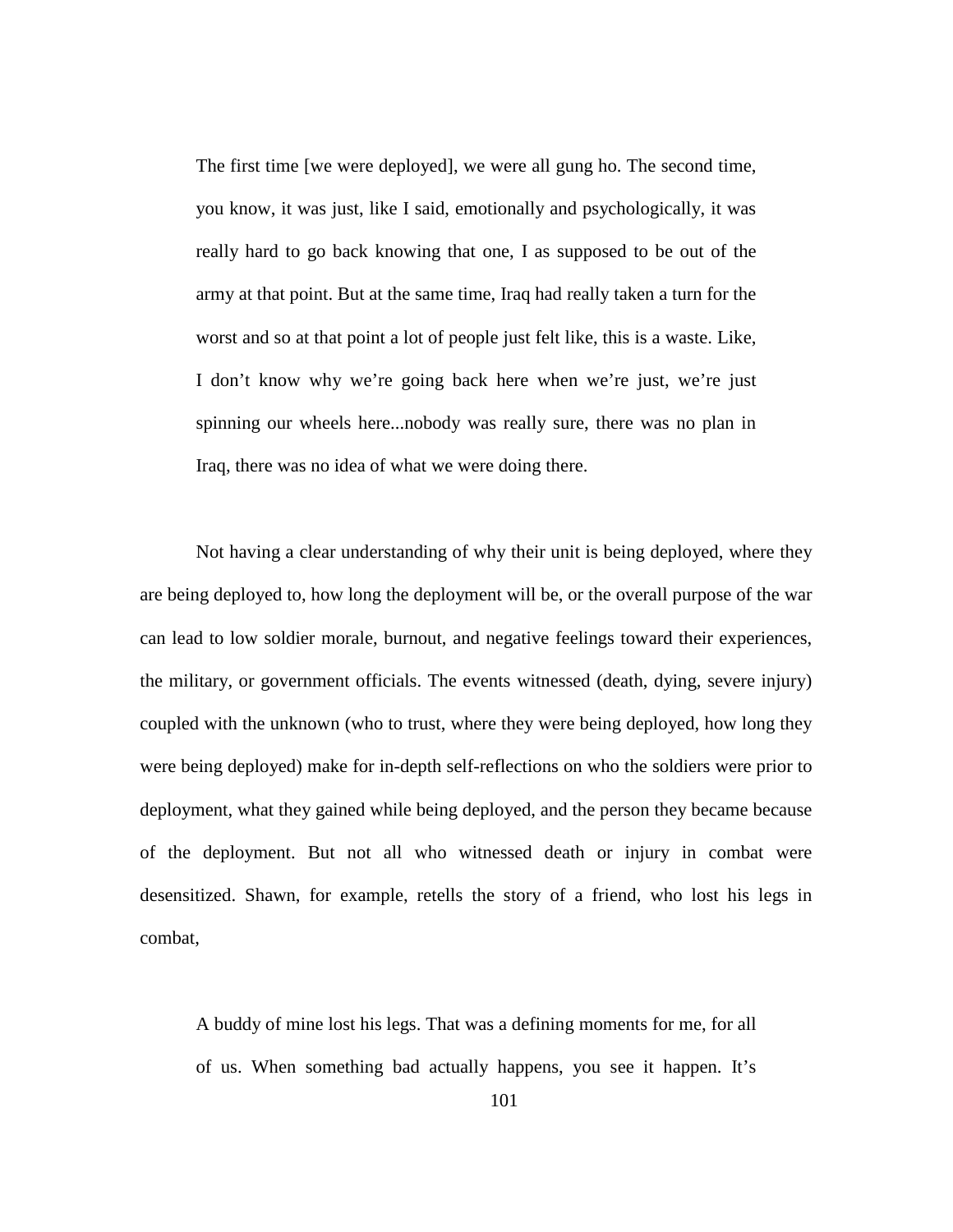defining. He was in the lead truck, and it was hit with an IED. There was a medic in my truck; I had to push him out of the truck because he was just frozen. He just, just, sat there and stared. He was frozen. I pushed his bag to him to get him out of his trance. There was smoke, it was deafening when the bomb went off. We saw pieces of meat from his leg lying around. The truck had pinned him against a wall when the bomb went off. There wasn't much we could do. By the grace of God, we were able to use some rivets and straps to pull the truck away from the wall. We got the door open, got the guy out. He wasn't alive then, he had lost so much blood. By the grace of God, the medic got his heart started again. He went from being dead to alive. There was a gasp of breath and then he said, 'My legs feel funny.' He survived the blast, but lost both of his legs. Our team leader sat there and cried.

Like others, Gary experienced the trauma of killing during war, but he also relished in the satisfaction of saving lives. He says,

We were airborne...where we accidentally dropped ordinance<sup>[14](#page-112-0)</sup>, or one of our aircraft did, on Canadian forces in Afghanistan and three at least were killed. That was a bit sobering. We…supported the operation to rescue Jessica Lynch and the folks that had been captured with her, so that was,

<span id="page-112-0"></span><sup>&</sup>lt;sup>14</sup> Ordinance here, in context of the military, refers to military materials including weapons, ammunition, combat vehicles, and equipment (http://www.merriamwebster.com/dictionary/ordnance).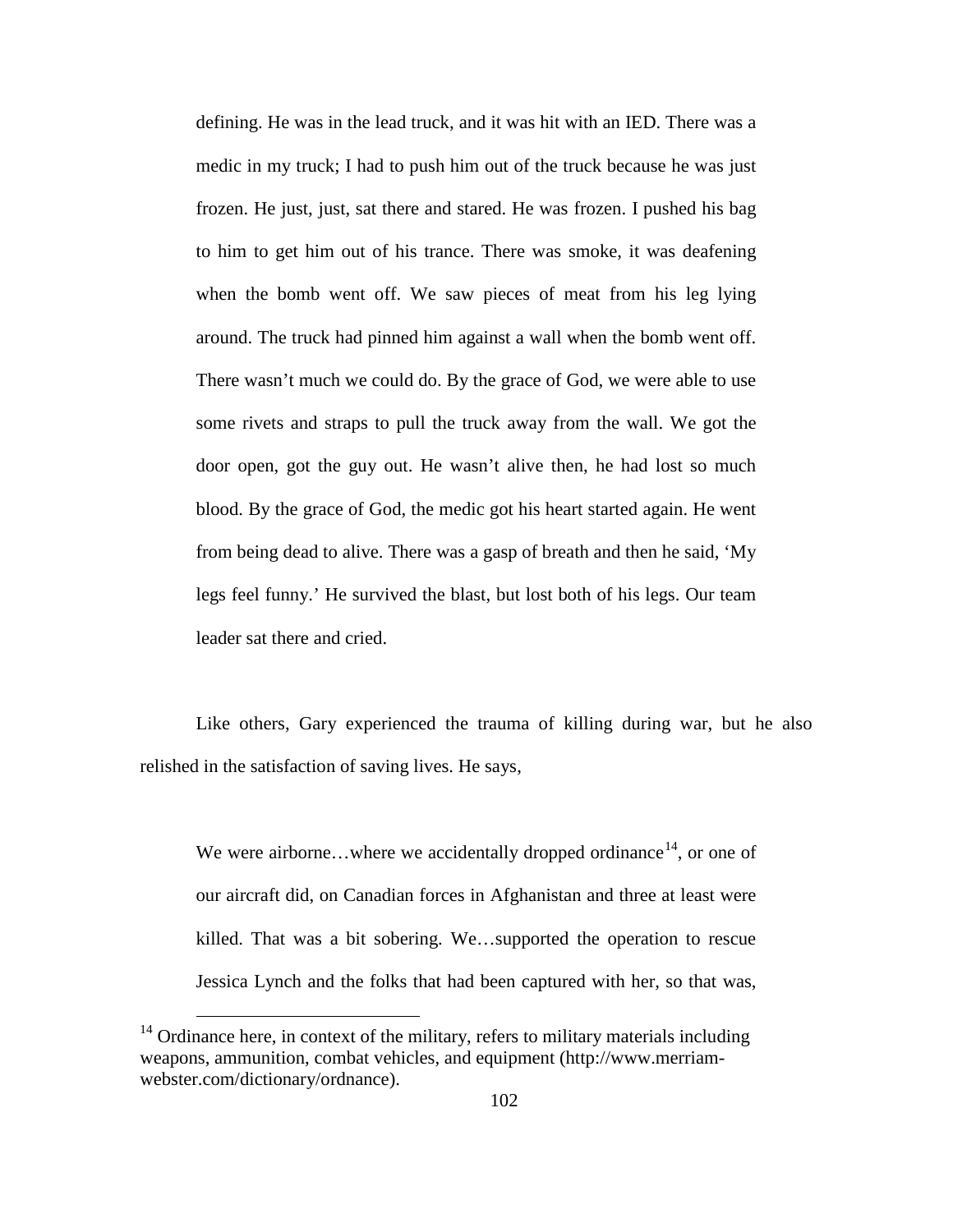that was one of the few times that we were like, 'Hey, maybe we are doing something.'

While helping save lives did not negate the trauma of the accidental killings of ally troops for Gary, it did serve as a small reconciliation as he felt that he was doing something that mattered and made a difference while in combat. For Gary, playing a role in saving Jessica Lynch and others gave him high job satisfaction – making the benefits worth the costs of war.

Nathan shares the same sense of job satisfaction in saving lives as did Gary. Nathan shares his pride in the fact that no one was injured or killed in his troop. He says,

On my first deployment, I was in charge of counter IED missions…no IEDs blew up or exploded on any of the troops that I was responsible for, so I felt a great sense of pride that no one was injured because of any IEDs. That was a lot of job satisfaction, and I think that was really important for me because of what I did, people's lives were saved.

Nathan found job satisfaction by protecting his unit and saving lives, and recognized this positive aspect of combat amidst the injury and death surrounding him and his troop. Nathan's focus on job satisfaction is quite different from other respondents' anecdotes of death and injury, illustrating the range of combat experiences and soldiers' interpretation of those experiences. From saving lives to witnessing maiming and death, combat experiences are deeply personal and varied. As respondents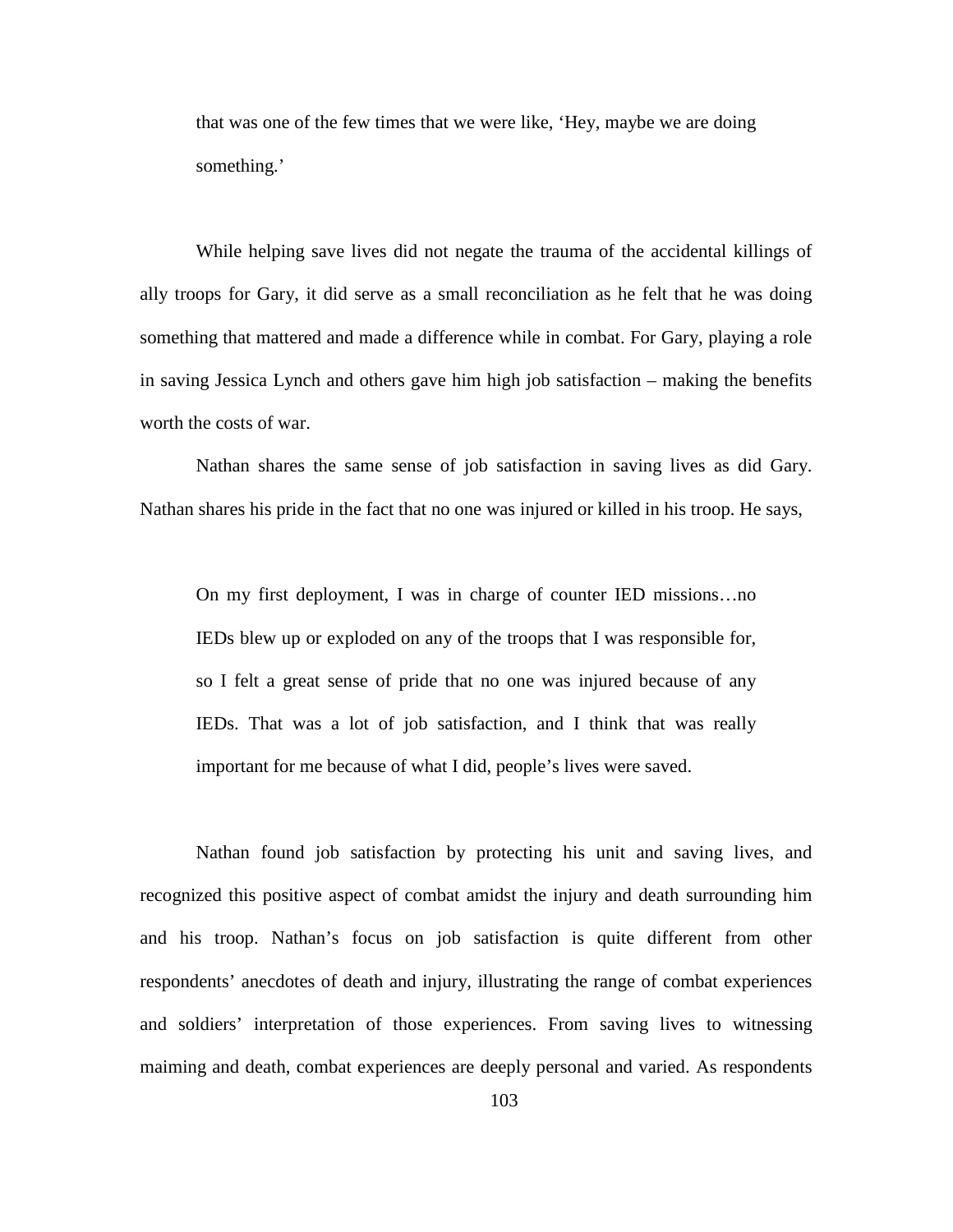have noted, when a significant experience was encountered, (death, near death or injury), it was best justified simply an outcome of war. Through a wider lens, war is framed as fighting to protect the country. However, many respondents felt disenchanted with the military or the war itself because of the needless waste of life.

Yet caring for one's country does not mean blindly agreeing or following all of the policies and actions without question. In fact, one attribute that the U.S. holds true is the freedom to criticize and speak out against policies. Thus, the idea of national sentiment and how it is exhibited becomes complex – it is not a linear expression from "more sentiment" to "less". It ebbs and flows in waves given timeframe, rhetoric around government policies and military missions, framing of the war itself, and public support or criticism of said war. The ebbing and flowing nature of sentiment can occur time and again within the same event. Iraq and Afghanistan are good examples of this. There was relatively strong support for the Iraq War immediately following 9/11, as the prominent rhetoric was that the U.S.'s values, freedoms ad beliefs were under attack. However, as the war dragged on, becoming the longest on-going war in U.S. history, racking up the war debt, body count, and injuries sustained, support for the war began to dissipate. Brian says,

The support is dying down a lot. Before, like, 2001, 2002, 3, 4, 5, I want to say all the way up to 7 probably, there was a lot of support for the military. But now, I feel like it's dying down a lot.

Peter agrees,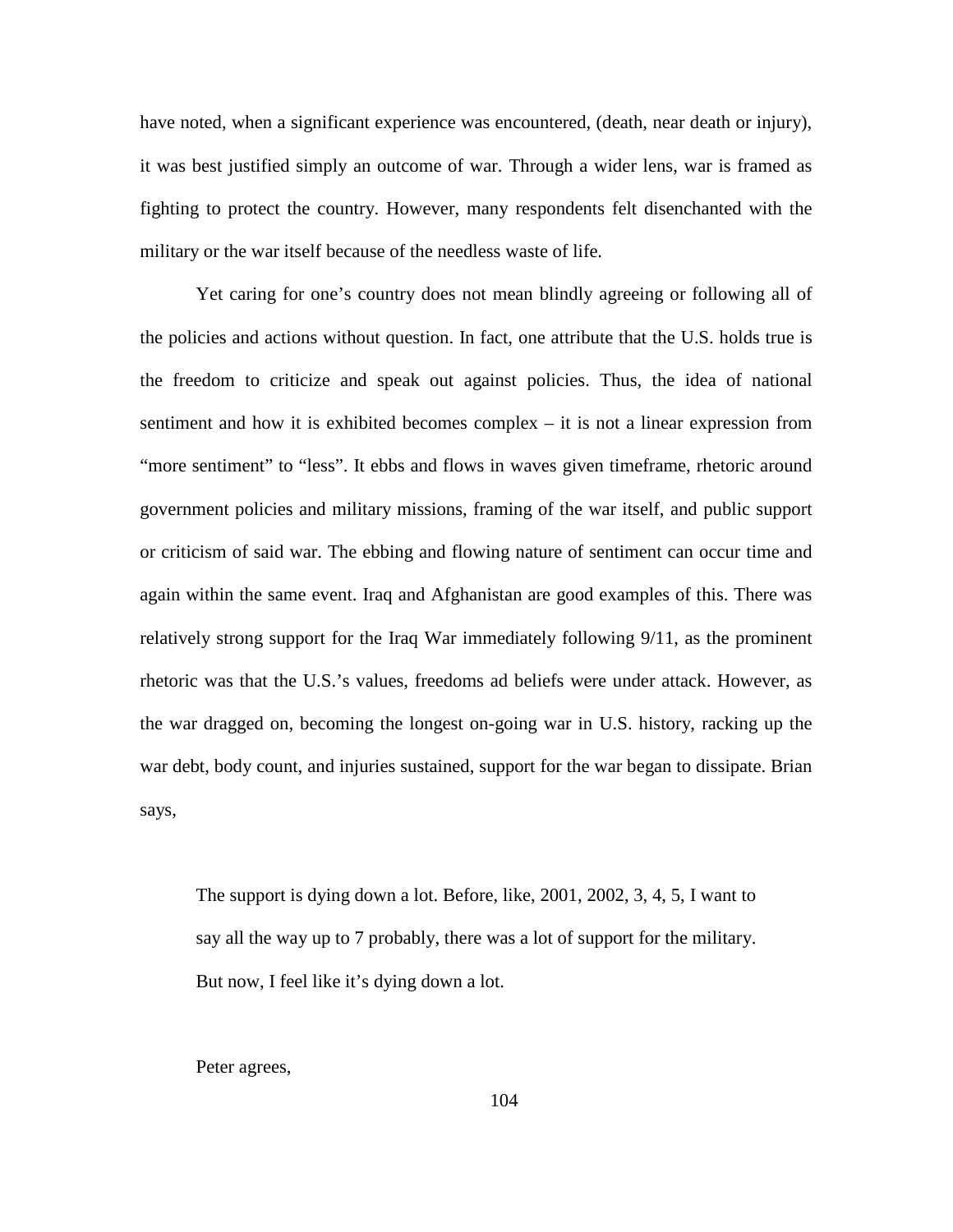I remember after 9/11 everybody was like, 'United we stand!' And then a year later, it was just kind of like the patriotism wore off on people.

When asked to further explain why he believed patriotism wore off after  $9/11$ , Peter says,

A lot of people were really upset with 9/11, but that the same time, it was kind of a fad. You know, let's put a bumper sticker on our car. Right around 9/11, when I was in Crete, our joke outside of the office was, 'Everybody in America – united we stand, as long as you unite without me because I'm not going the army. I don't want my kids joining the army. I don't want anybody I know to join, but hey united we stand.' You know, that was like the joke: as long as you unite without me. I feel like it was just like this cliché, like everyone just got the bumper sticker on their car and 'USA! USA!' and that whole thing. After a while, it was just kind of like, 'Oh, okay, yeah.' It wore off. And, you know, until another terrorist attack happened or happens, and then everyone's all up in arms again, and, 'Let's go over there and kick butt', and it's like, well, do you want to go over there? Because what do you mean, 'Let's go over there? Who's  $'$ us'?'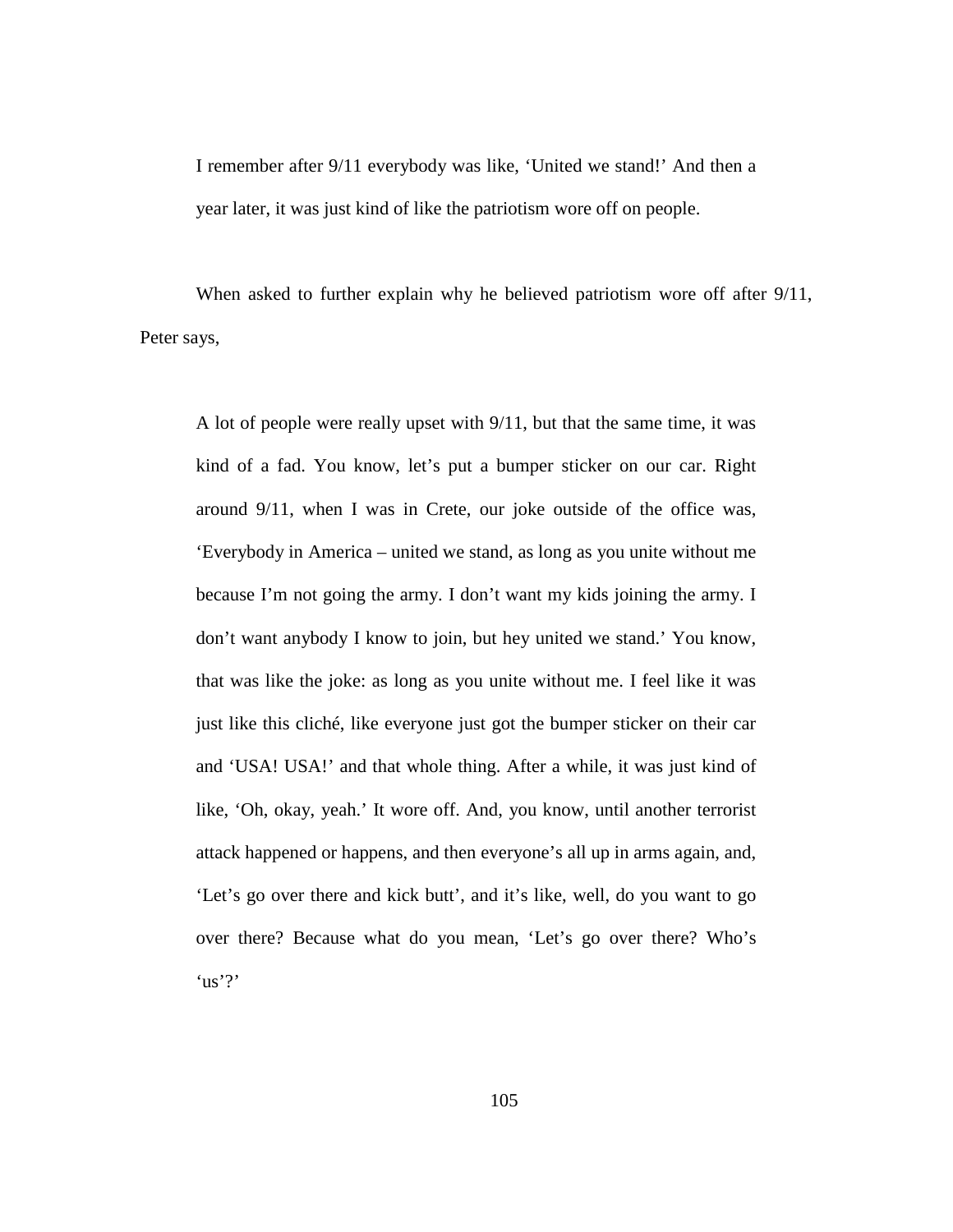Peter's likening the patriotism that emerged immediately following 9/11 to a fad is quite interesting. Patriotism can ebb and flow, not necessarily that it is here and gone, all or nothing, but, like with many emotions, we draw it out from its recesses when needed or warranted. A war weary civilian population wishes the war to end, troops to come home, and life to return to as normal as it can. What was once supported for the "national good" shifted to be viewed as an unhelpful and unproductive war 13 years later; at the same time, a lack of support for the war can impact the mentality of the soldiers still stationed in a combat zone. It can be psychologically detrimental to know you are a fighting a war that is no longer supported at home.

## **5.3 REINTEGRATION**

Reintegration is the third phase of shaping national sentiment in military soldiers. This section outlines the emergent categories that relate to the hypothesis of returning home post-deployment, reintegration. This hypothesis states soldiers who return home to widely accessible resources and support networks will have a more favorable view of their military experience and a more nationalistic narrative than soldiers who return home to limited or difficult to navigate resources. The more connected soldiers are to resources and support networks, the easier their transition back into civilian life or stateside, noncombat military careers. Respondents who had difficulty navigating networks upon their return home, or, who did not have concrete plans for employment or school, had a more difficult time adjusting to civilian life. It stands to reason soldiers who put their lives on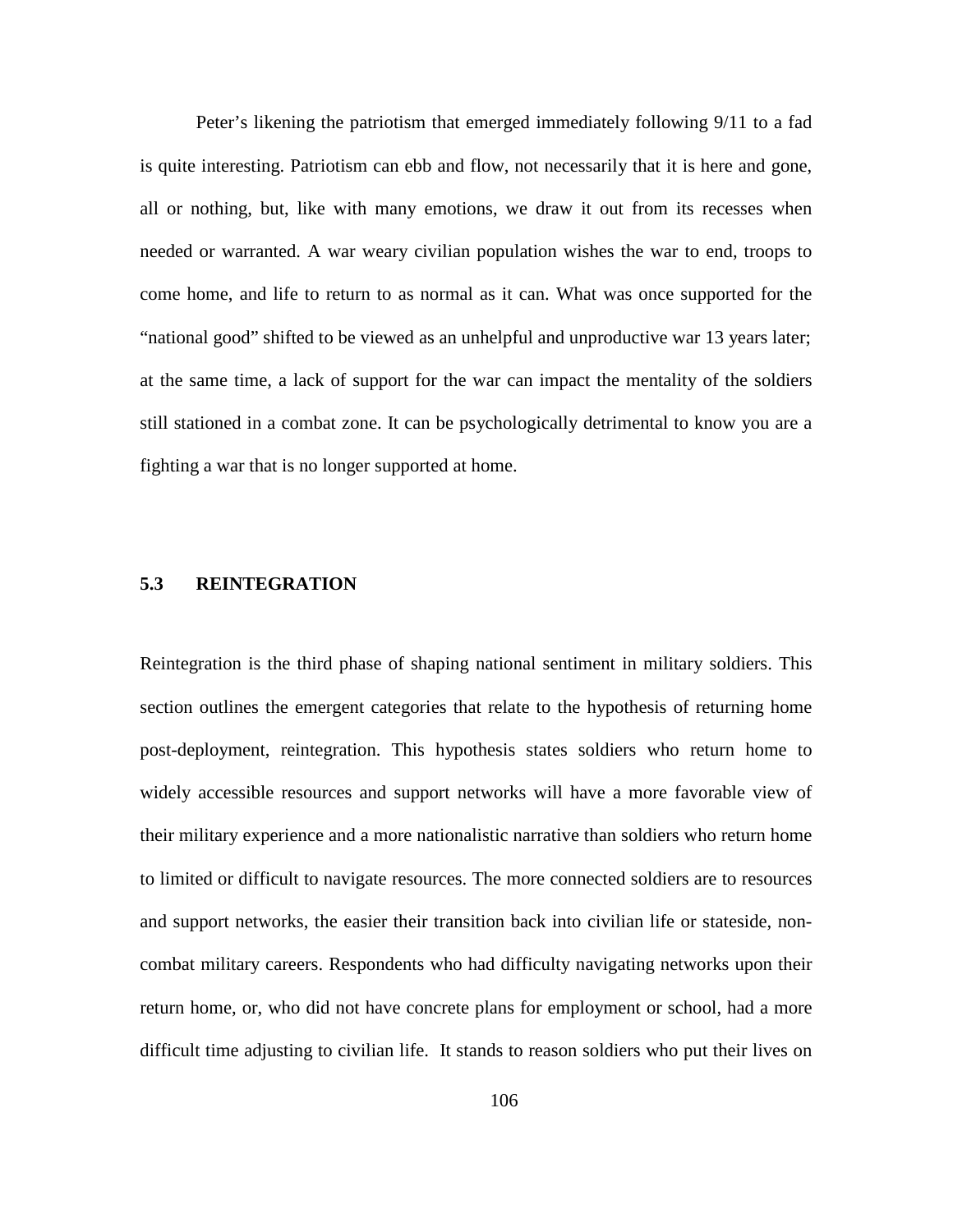the line in combat and come home to cumbersome resources can lead to feelings of isolation, regret, or abandonment by one's government.

#### **5.3.1 Re-acclimation**

Respondents cited a multitude of feelings when asked about their re-adapting issues upon their return to the U.S. post-deployment. Having a family or relationship both made for a more difficult reintegration process post-deployment and served as a source of support during reintegration. Peter talks of his parent's support, and how he did not feel alone post-deployment. He says,

I remember a month before getting out of the army asking [others in the army], like, what are you gonna do when you get out? And they would just go like, 'I don't know'. And sure enough, these guys who had a really hard time adjusting...or suffering, from like PTSD or alcoholism and stuff. But, like, I knew, I joined the army for the college money, I'm gonna go to college, I'm, you know, my parents will be there, I have a good relationship with them. I have a strong support system. I, I didn't feel like, oh my god, I'm gonna be out in the world by myself…once you've been to Iraq, everything else is easy.

While Peter says he did okay with reintegration, owing to the support he received from his parents and his plans to attend college after he got out of the army, several other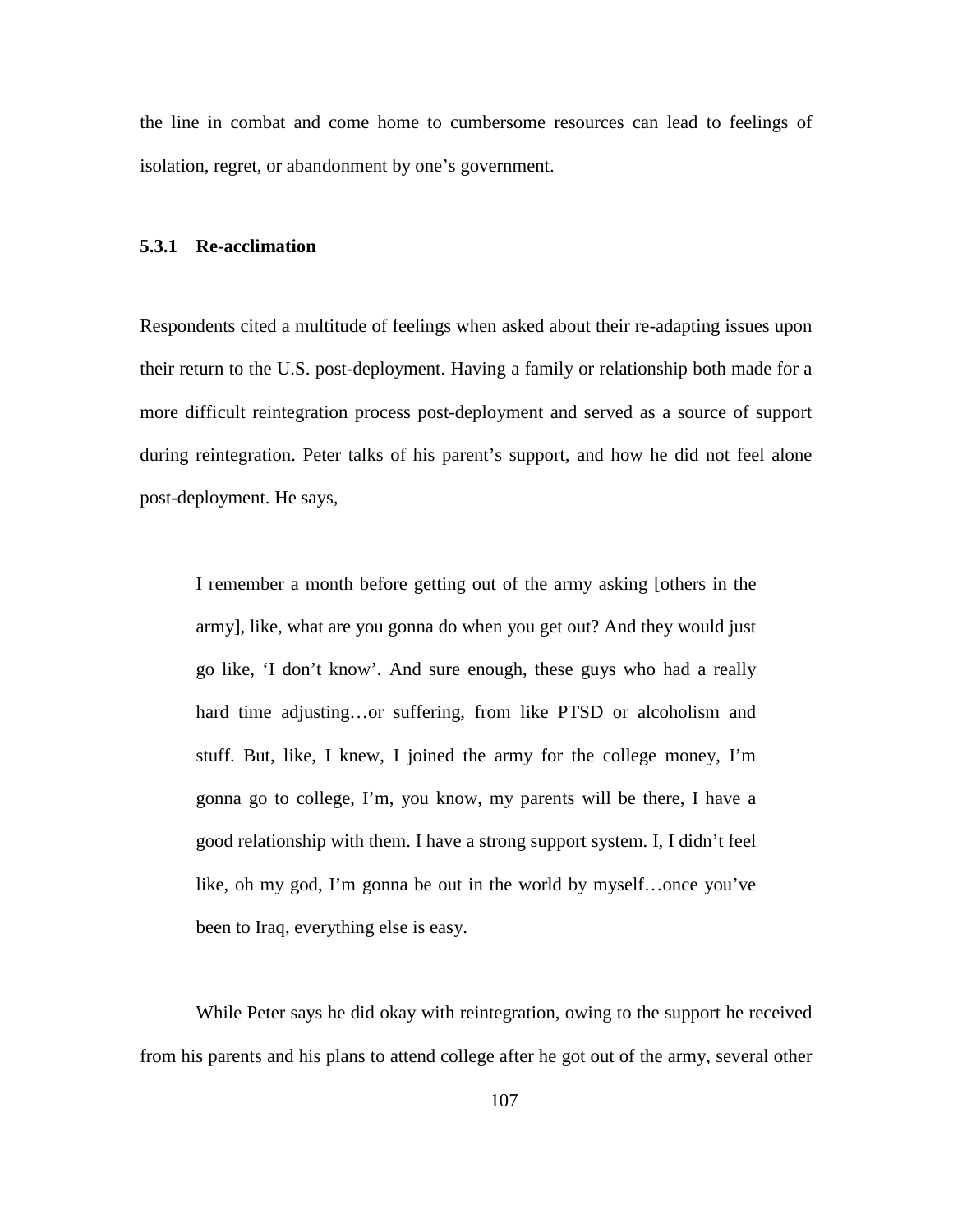respondents discussed the ways military life negatively impacted their families or relationships. Marty's story reflects the overall feel of these respondents' stories. He says,

My wife and daughter got used to living without me. So there was always, anytime I would come back from anything, there was always this transition period where we would kind of have to work out what the basic rules were…being married is hard enough as it is and then you throw in these separations [deployments] and stresses and it make it that much more difficult.

Gary tells a very personal story of the strain being in the military had on his marriage, almost ending in divorce. He explains,

My wife and I fought a lot that summer…the windows were open, and some of the neighbors actually called the police on us once because our argument got fairly heated…Looking back on it, I thought it was just the normal thing that families with young kids that are dealing with disruptions went through. But in hindsight, I realize that a lot of it was the frustration that she had that I had been gone a lot, and the frustration that I had that maybe I was taking an alternate career path because of the obligation that I felt to my family as opposed to what would have been…I felt like I was making a lot of sacrifices, she felt like she deserved to have me home and available on nights and weekends because I had been gone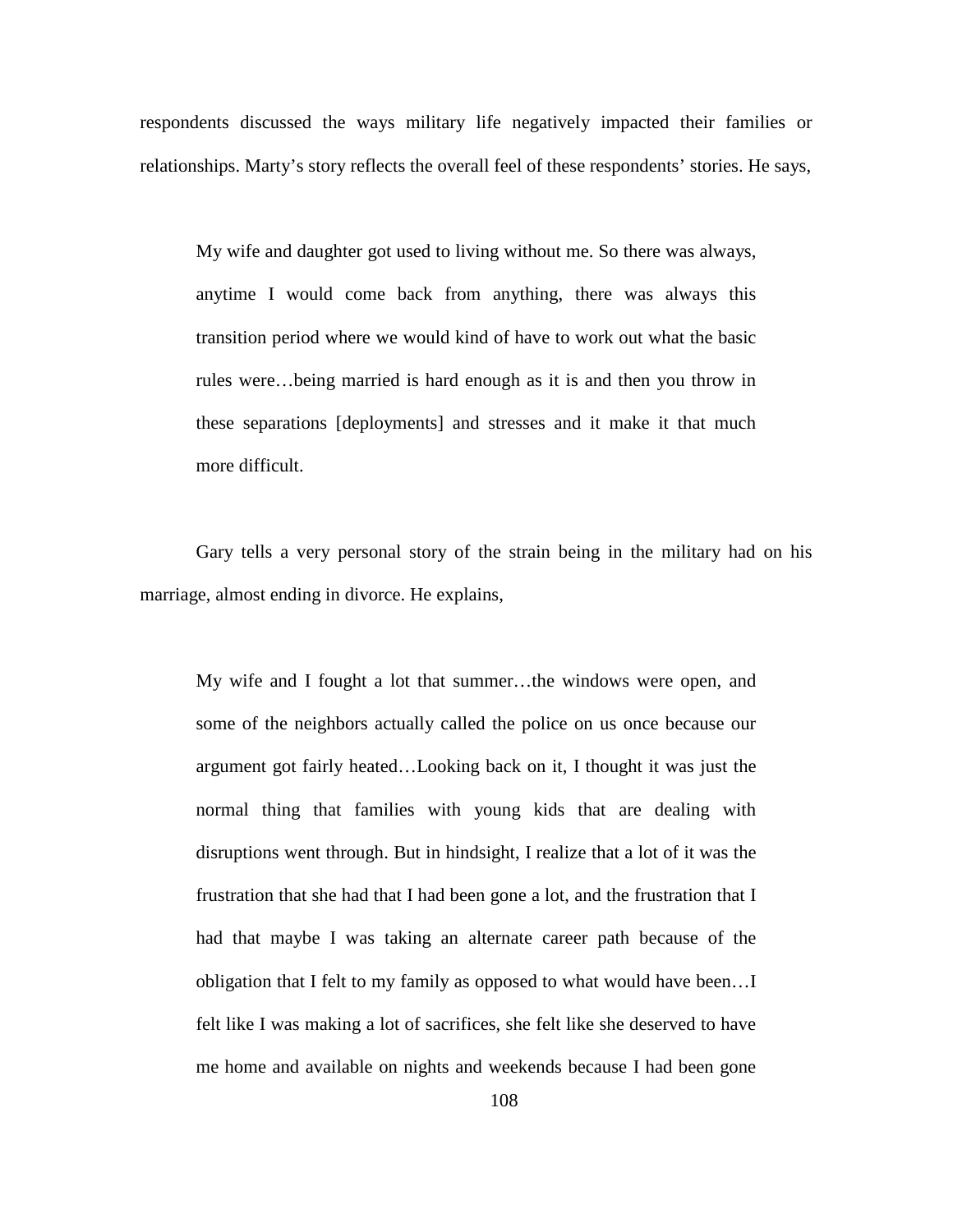so much the previous four years…but we were, fortunately, able to get through that…we've stayed together, and a lot of those issues, fortunately, have receded into the past.

Most respondents interviewed acknowledged that the military is disruptive to family life, especially when the military member is deployed overseas for any length of time. Other respondents, upon reflecting on their time during deployment, noted that deployment changed them mentally where they gained knowledge of themselves and came face-to-face with unhappy relationships at home. Rachel, for example, credits her deployment with her discovery that she was not happy in her current relationships, resulting in an eventual divorce. She says,

Actually [being deployed] was a good thing. When I was overseas and I was miserable, I had a whole lot of time to think. And as sad as it may sound…I kind of discovered that I really was not in a situation in life that I wanted to be in. I was married, I had a daughter, she was 1½ when I left. As much as I loved my daughter, I discovered, with a lot of soul searching, that I really was not in love with my husband…when I got home a year later, I kind of explained how I was feeling…and we stuck together for about a year, and then it just, I knew that it wasn't gonna work. So I ended up getting divorced. I kind of say I got divorced because I was deployed and I figured out who I really was…I was kind of forced to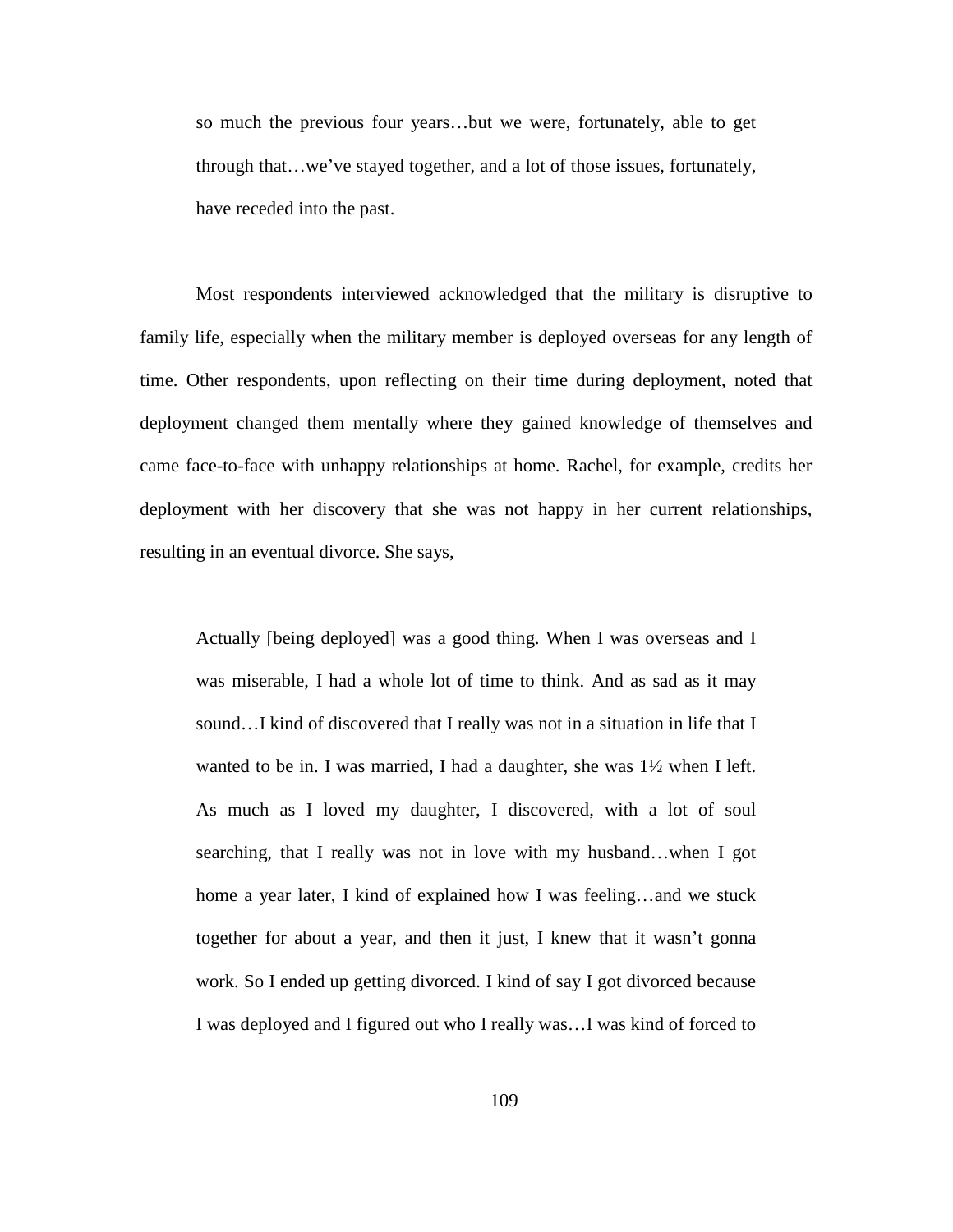just say, hey, look, you shouldn't have gotten married in the first place, and you probably knew that then, but wouldn't admit it to yourself.

 For Rachel, the time and distance she had from her husband, and the maturing she did while deployed, helped her realize she was not in a happy situation at home and eventually lead to her taking steps to better her situation, even if that resulted in a divorce. While Rachel says that she got divorced *because* she was deployed, other respondents recognize the multitude of additional factors involved with a divorce or break-up. Steven, for example, says,

When I came back from my first deployment, I had actually been engaged to be married. The woman I was engaged to be married to was unsure. She didn't know if she wanted to get married anymore…it was very difficult for me to go through at that time…eventually I ended up marrying someone else and the person that I ended up marrying thought that I was just, you know, she and I had a lot of things wrong with our relationship that weren't able to be fixed. We were married for 6 years almost, but during that time it was very clear that we had different expectations of what we wanted from each other, from our relationship, from ourselves even. And that was rough. I think [being] able to relate to people became a little bit harder to do [post-deployment].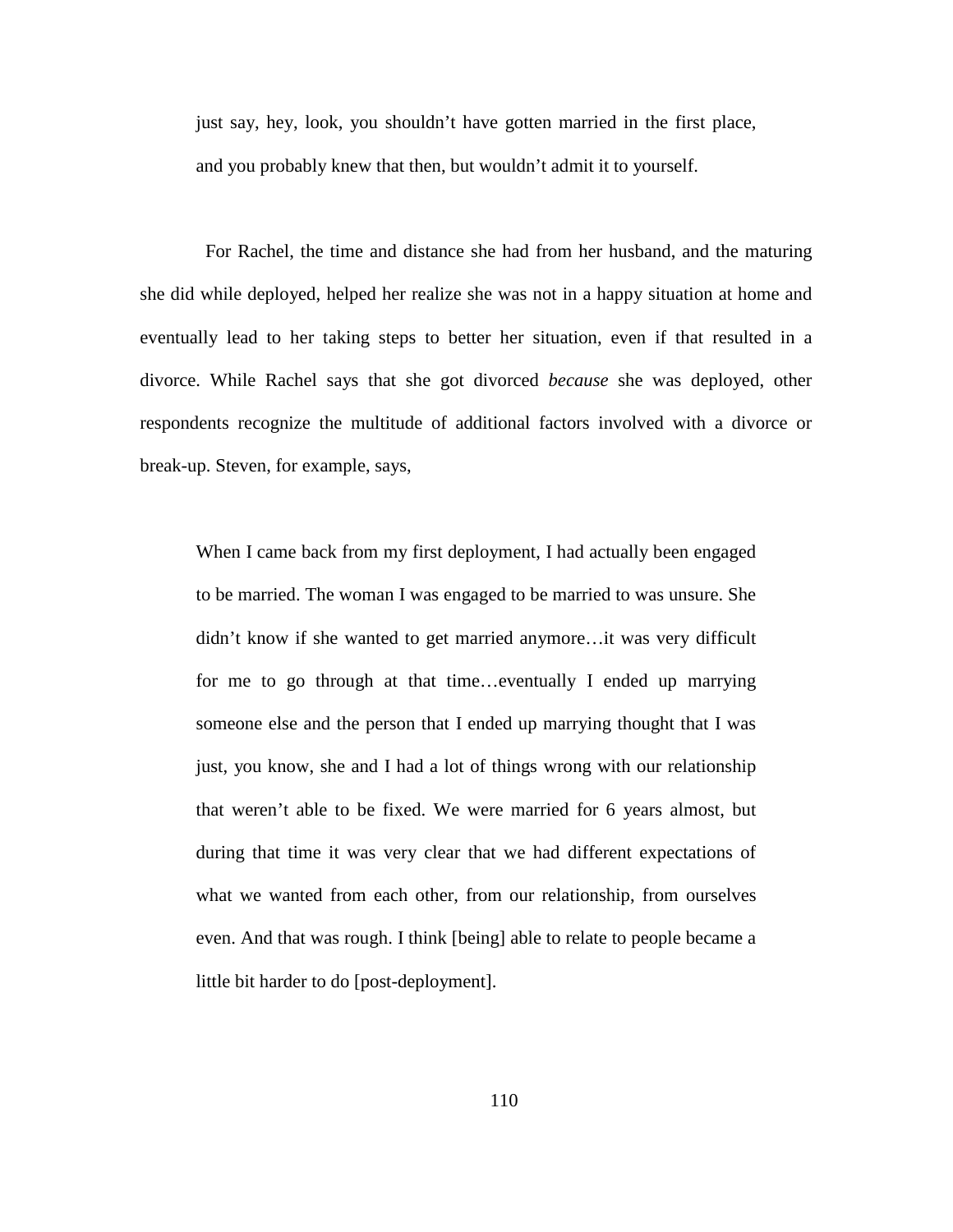Relationships impacted almost all of the respondents. Both Brett and Derek noticed that their life was "on pause" while they were deployed, while their friends' and families' lives kept moving forward. Brett explains this feeling,

Everybody else's life kept going. And I sort of, you know, my life paused for 15 months. I was in touch with friends back home, and I knew what was going on, but you know, I left a freshman in college, and I came back a freshman in college. I had friends who were already able to graduate. I had a friend ready to go to law school. I had all these friends, you know, everybody continued to move on and I came back in, the group of friends I had developed when I first moved was still there, but there were all these new people too, who I just sort of had to accept. Like, they just kind of had to accept me and I just kind of had to accept them because my friends had made friends with them while I was gone.

Respondents also stated less obvious issues in re-adapting, including reestablishing one's self and adapting to coming from the very structured lifestyle in the military to too much freedom post-military. Having "too much freedom" can be difficult for soldiers returning home, especially given that most are still young adults, learning how to be an "adult". While soldiers mature quickly in the military and especially so in a combat zone, they are not always well equipped to adapt back to civilian life with abundant freedoms and individuality. James had a difficult time readapting to life back in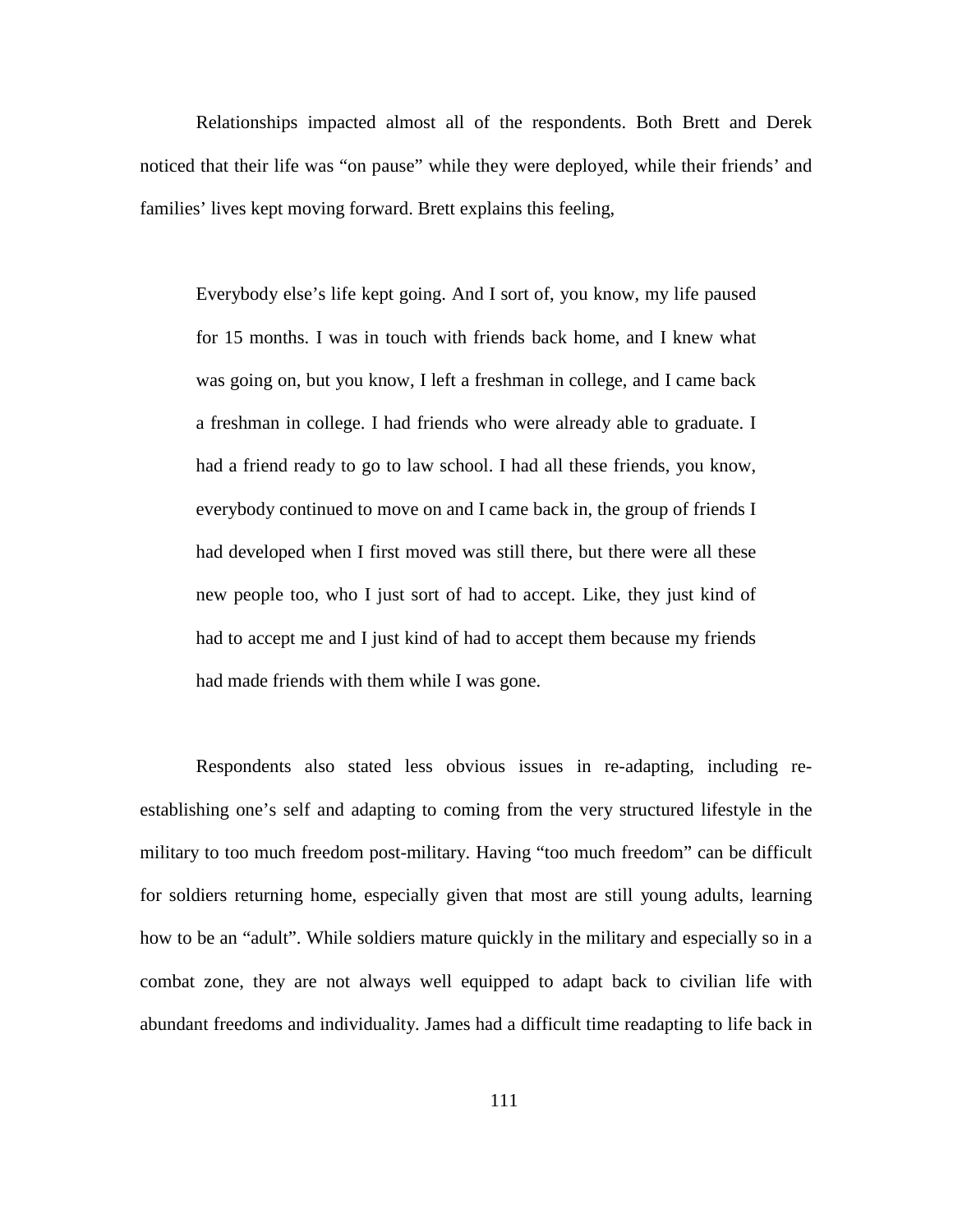the U.S., using a lot of the money he earned during deployment to "blow off steam". He describes his difficulties readapting,

The first [deployment] was tough because I had like 60 grand in my bank account and I was single, I didn't have a child. So it was strip clubs and dive clubs and all extremes. But it was accepted the first time because we went through hell, so everyone was like, and we were still young, so people weren't worried about it. I was 21 when I came back, so people weren't really worried about our future. We were just a bunch of returning vets blowing off steam. The second [deployment] I was married, I came home, I had a child, she left me within weeks of me returning...that sent me into another spiral of the same kind of shenanigans I got into the first time. So that was unfortunate. And it wasn't until, gosh, probably five or six months ago that I started to turn that stuff around, after four years. So it's tough.

Being a young soldier combined with having saved upwards of \$60,000 while deployed, and feeling the need to blow off steam and search for your identity again can all play a role in the difficulty veterans have with adapting. As previously mentioned, those who return to the U.S. and have a plan in place – college, family support, employment – often have an easier time readapting to life as a civilian than those who do not.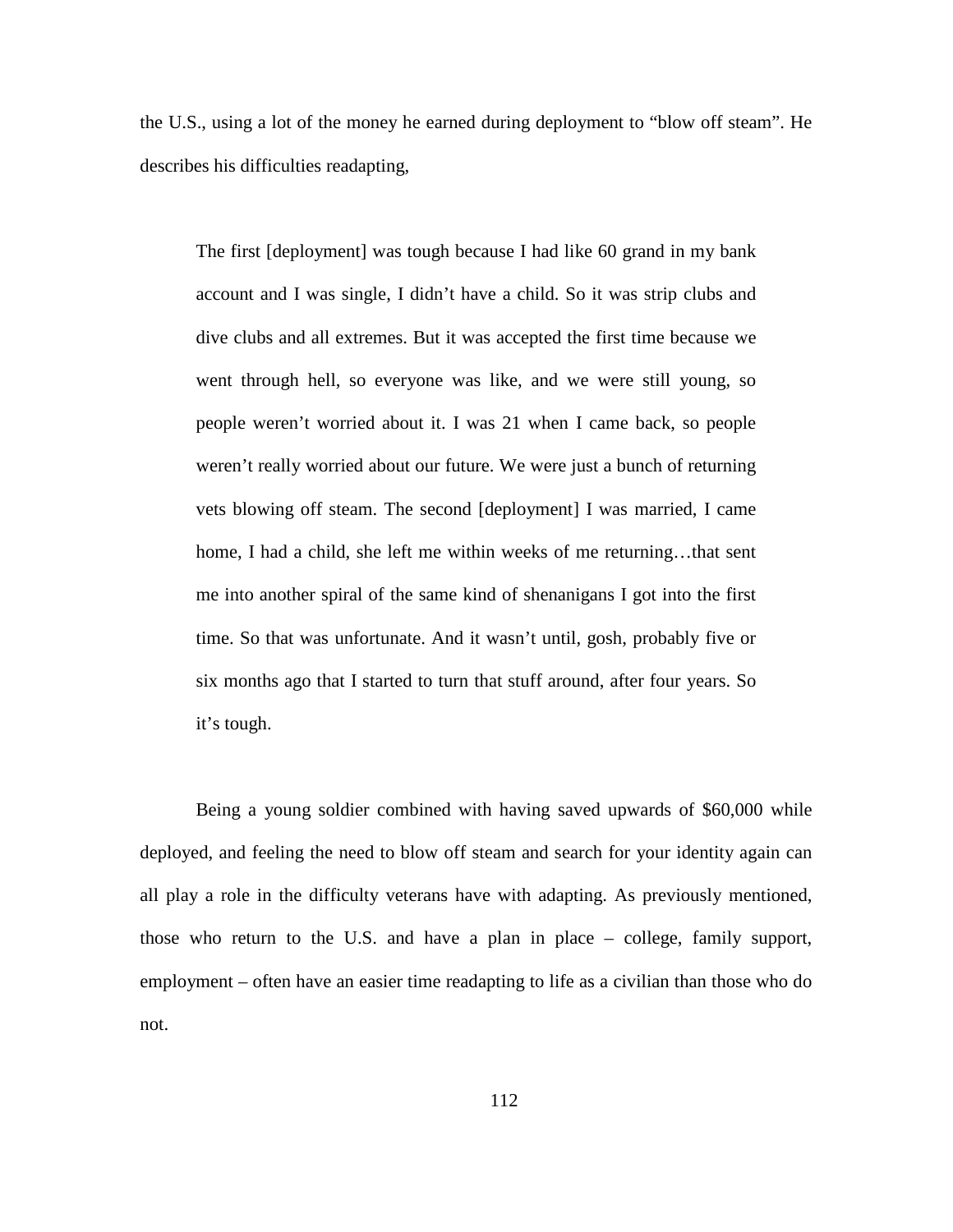There is a juxtaposition of soldiers belonging within their chosen social unit – families, friends – yet at the same time remaining outside of it due to the absence that deployment brings, life moving forward while the soldiers is deployment, and the myriad of post-traumatic stressors soldiers come home with. Despite these challenges, soldiers who returned home with concrete plans – a job already lined up, plans to go to school – ultimately had an easier time transitioning back into civilian life. Not all relationships are going to survive a deployment, but not all are doomed either. While a transition period is expected upon the soldier's immediate return home, with time, patience, and resources, the relationship – again, romantic or platonic – can thrive. And, in certain instances, even if the relationship does not survive, it is not always a negative. Soldiers recount deployment as an opportunity to think through their relationships, to take an assessment of their life and come to recognize their true feelings toward a partner, friend, or group of friends. In these circumstances, deployment can teach one a lot about oneself.

Less understood is the culmination of returning soldiers working through small, often taken-for-granted, everyday challenges. For example, a few respondents cited being overwhelmed with the amount of choices in Wal-mart; one respondent even noted having a panic attack in the store due to the overwhelming amount of choices. What is a simple, everyday task for civilians holds dramatic and potentially devastating powers over some soldiers. Joshua summarizes this when he says,

A lot of little things kind of caught me off guard. Little, silly things like rewards cards, all kinds of just weird, little tricky things floating around that I didn't have any clue about.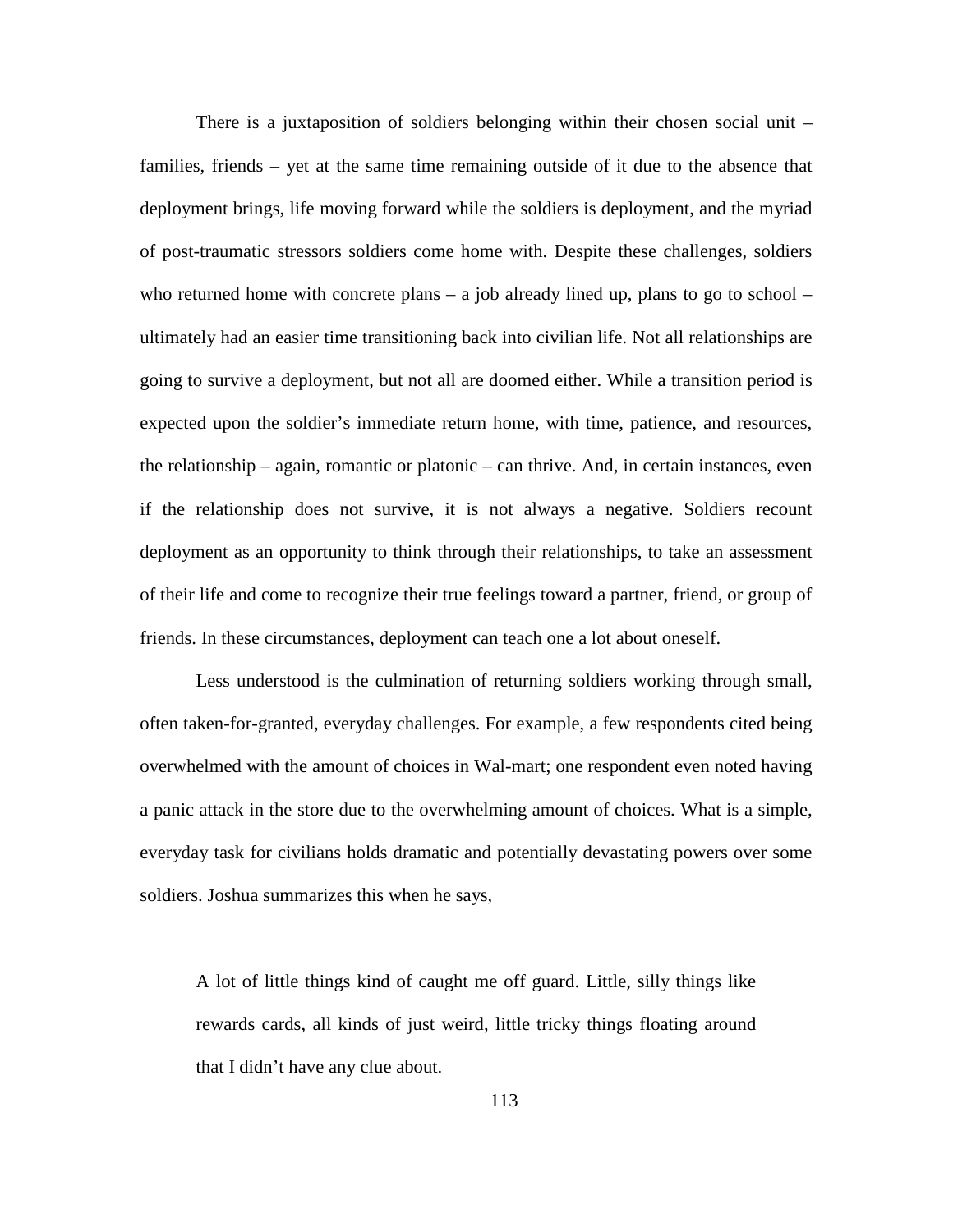Brett expounds on this, as he describes how difficult it was for him to reacclimate:

I had to go from having spent 15 months in a very structured, sort of rigorous, simple, almost, life; simple in the fact that it was the same thing everyday. Wake up, put on your uniform, do your job, eat the same food, go to gym, go to sleep, wake up, put on uniform…And then to come back to the U.S., and come back home and you're like, I can pretty much do whatever I want. And that was, it was really sensory overload…It was like, "What am going to wear today?" I had no idea. Like, I would stare, and I would have to go to class, and I would be staring at my clothes, and not know what to wear. I could wear anything. And then I'd have to go shopping, and I'd be like, "Well, what do I need?" I could get everything or nothing. Just having so many decisions made things really, really difficult.

Respondents also cited their lack of patience with the civilian population and those small things that once bothered them pre-deployment, no longer do. Sarah says regarding her post-deployment self,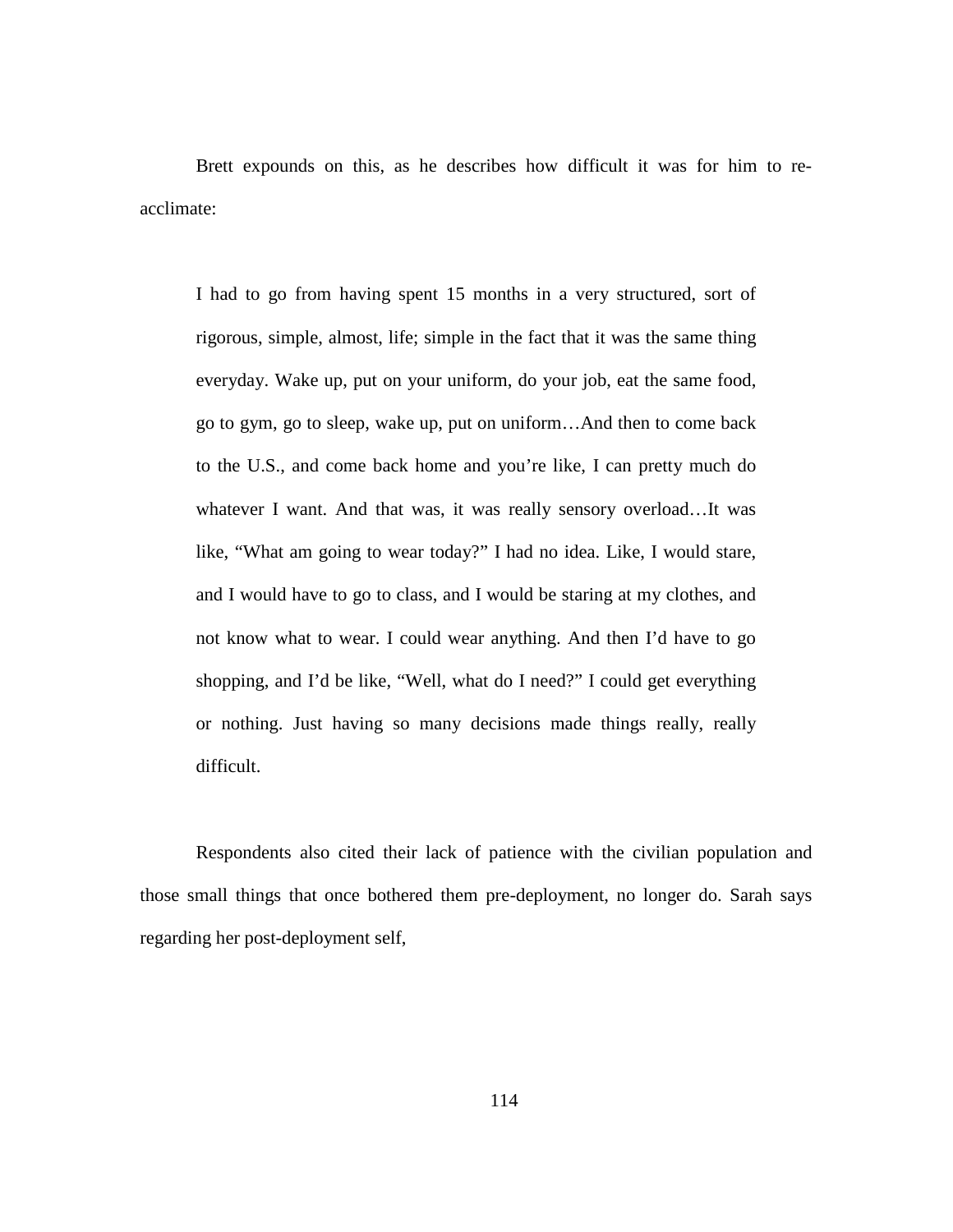I'm more bitter, I'm more angry, I'm less tolerant of people being stupid. I don't know how to say it. I just, people irritate me. People and their pathetic problems.

Steven felt the same as Sarah, saying,

I have a lot less patience for BS and for people who complain about things, and I'm like, you have no idea! This is not a hardship, what you're going through is not a hardship. Like, ok, yeah, the Polar Vortex. There's some extra snow, there's a little bit of ice out there, the temperature's dropped, but, there's nobody shooting at you. There's no grenades going off, the car in front of you isn't about to explode…that's probably one of my main things is that now when people start complaining, I either just walk away or I get real quiet and I try to keep myself from punching them in the throat.

Both Steven and Sarah had less patience for the everyday complaints of civilians upon their return home, because of the difficult things they witnessed while deployed. Brett shares similar feelings with Steven and Sarah, but describes his patience limit with deployment as the baseline:

[Being deployed] gave me a sort of a different perspective on, sort of a comparative perspective for like how bad something can be or how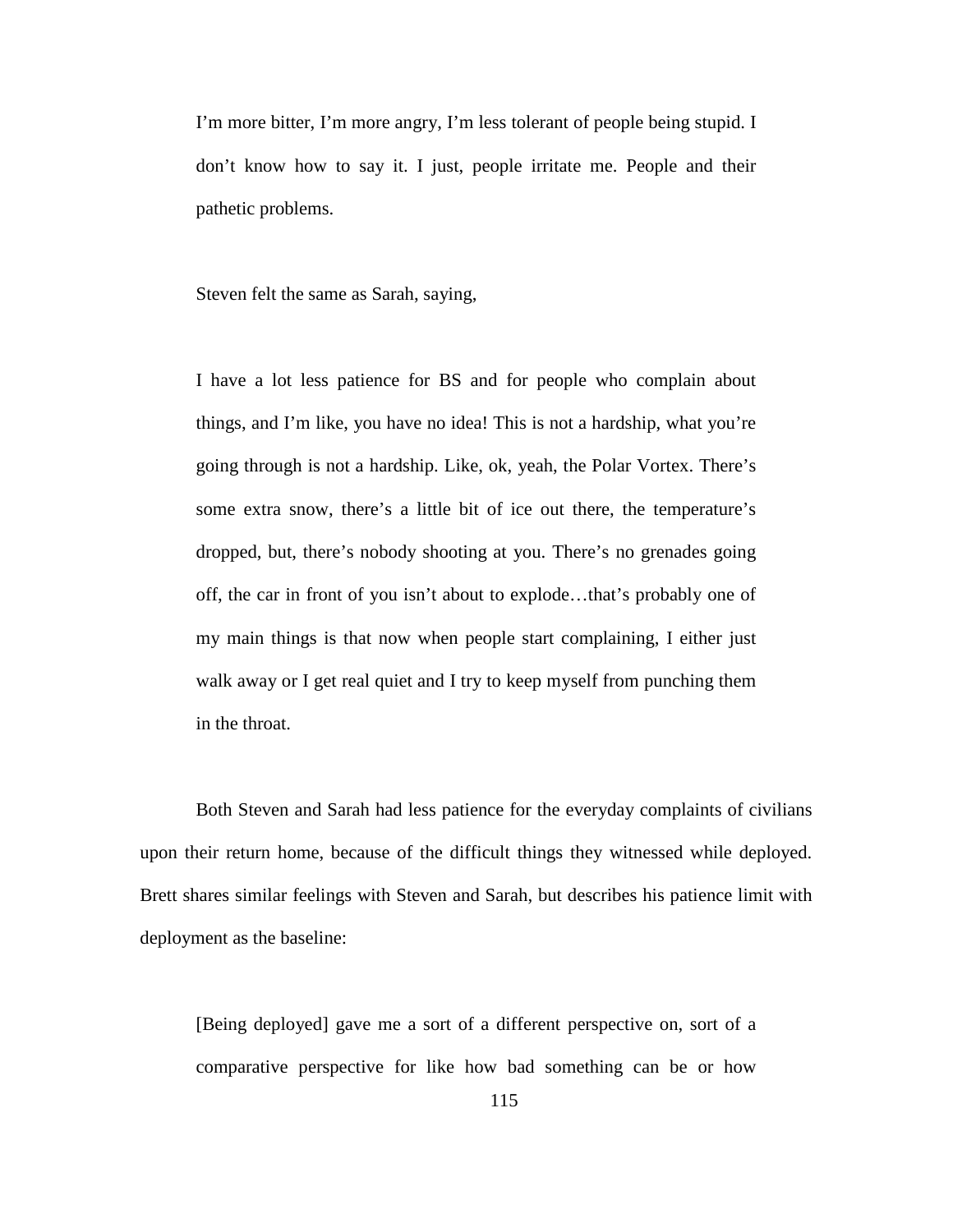stressful or how difficult, or, even like [how] annoying a thing can be…people will, you know, complain about something, the weather or not having enough of something or having too much of something. I always sort of in my head, sometimes, even verbally, will be like, well, at least I'm not deployed, you know? It's kind of like that's my baseline, that's the thing I compare stuff to. Like, whatever this is, this is pretty important, but you know, at least it's not deployment.

James's combat experiences set a very high bar for what translated into an emergency or crisis once he returned to the U.S. James lost relationships and experienced drug abuse upon his return home because, at least in part, of that high bar combat set for him, James says,

I went through drug abuse issues, I went through a lot of stuff, failed relationships, lost friendships…I've been hospitalized five times in the VA hospitals, two for 30 days or more and a couple of times for a couple weeks. It's a struggle.

While Peter had a similar experience as Sarah, Steven, Brett, and James, he interpreted it differently. Peter says,

Nothing bothers me because, you know, I felt like, I'd come home and I remember just standing in line at the grocery store and people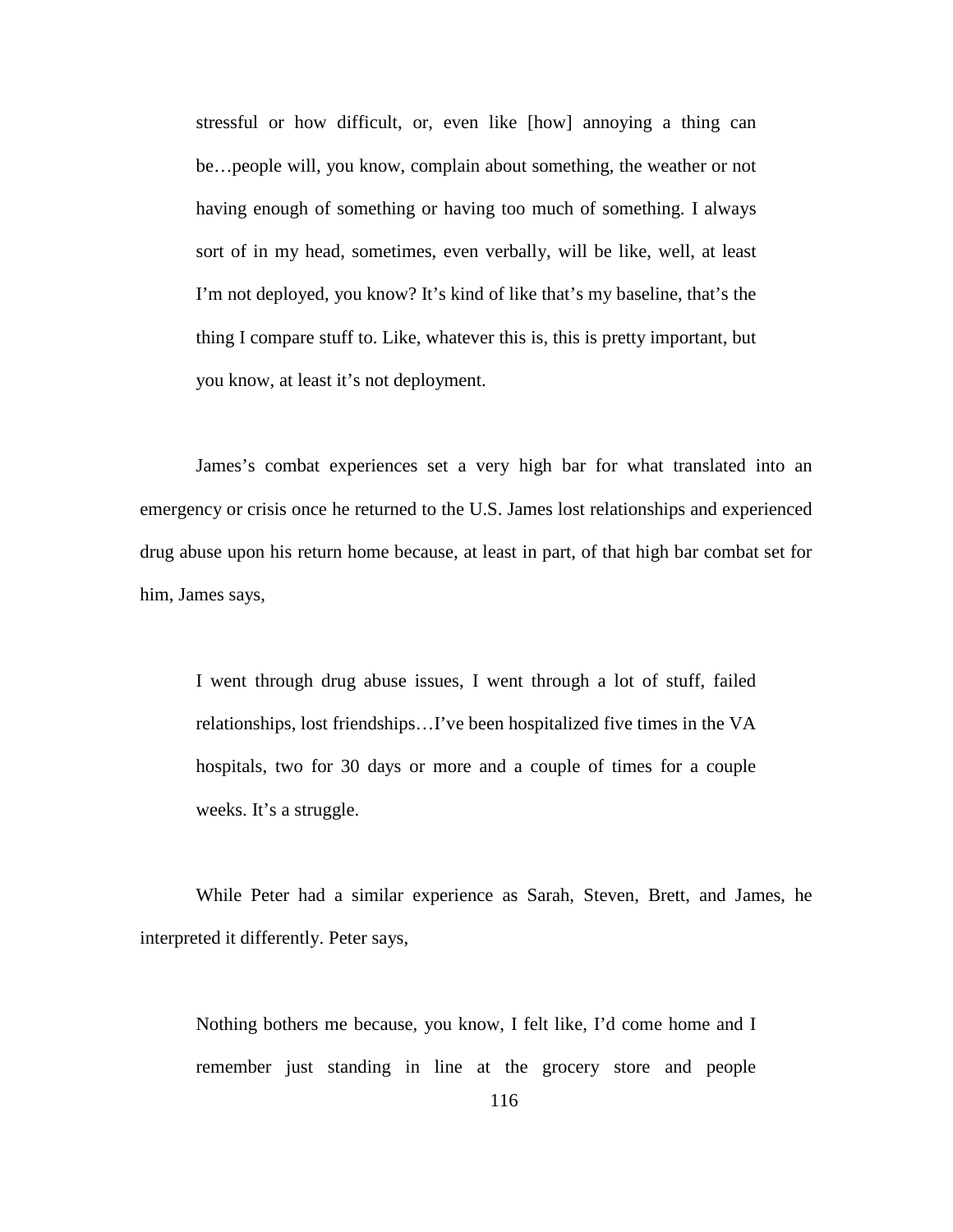complaining. And I'm like, what are you complaining about? What's the worst that can happen…nothing really bothers me because I felt like I've been through hell…I've had friends die, I've seen civilians killed…I think it was great to just have that attitude of like, yay! Life is great, I'm very optimistic and positive because of what I've been through.

In contrast to other respondents, Peter took what could have been a shorttempered, impatient experience and instead interpreted as a lesson on gratitude and optimism: he accepted the difficult combat encounters he experienced and framed them in a constructive narrative to ease the reintegration process. Peter does note he had a strong support system in his parents and family that helped him readapt to civilian life, as well as concrete plans to attend college. Peter's constructive narrative is also observed in his discussion on finding employment once he returned home. For a lot of veterans, they can feel overwhelmed at the daunting task of finding civilian employment, especially so if the unemployment rate is high. Thus, some veterans can have a difficult time finding work, or finding work they are over-qualified for. Peter speaks to this point when he says that he is not, in fact, entitled to any particular job just because he was in the military. He says,

I didn't have this ego of, 'Well, I was in the army, I demand a good job."…I got out [of the military] and I got a horrible \$8 an hour paying job in a stock room of a Bed, Bath and Beyond. There's nothing worse than that…Yeah, it sucks because I'm working side by side with 19 year olds,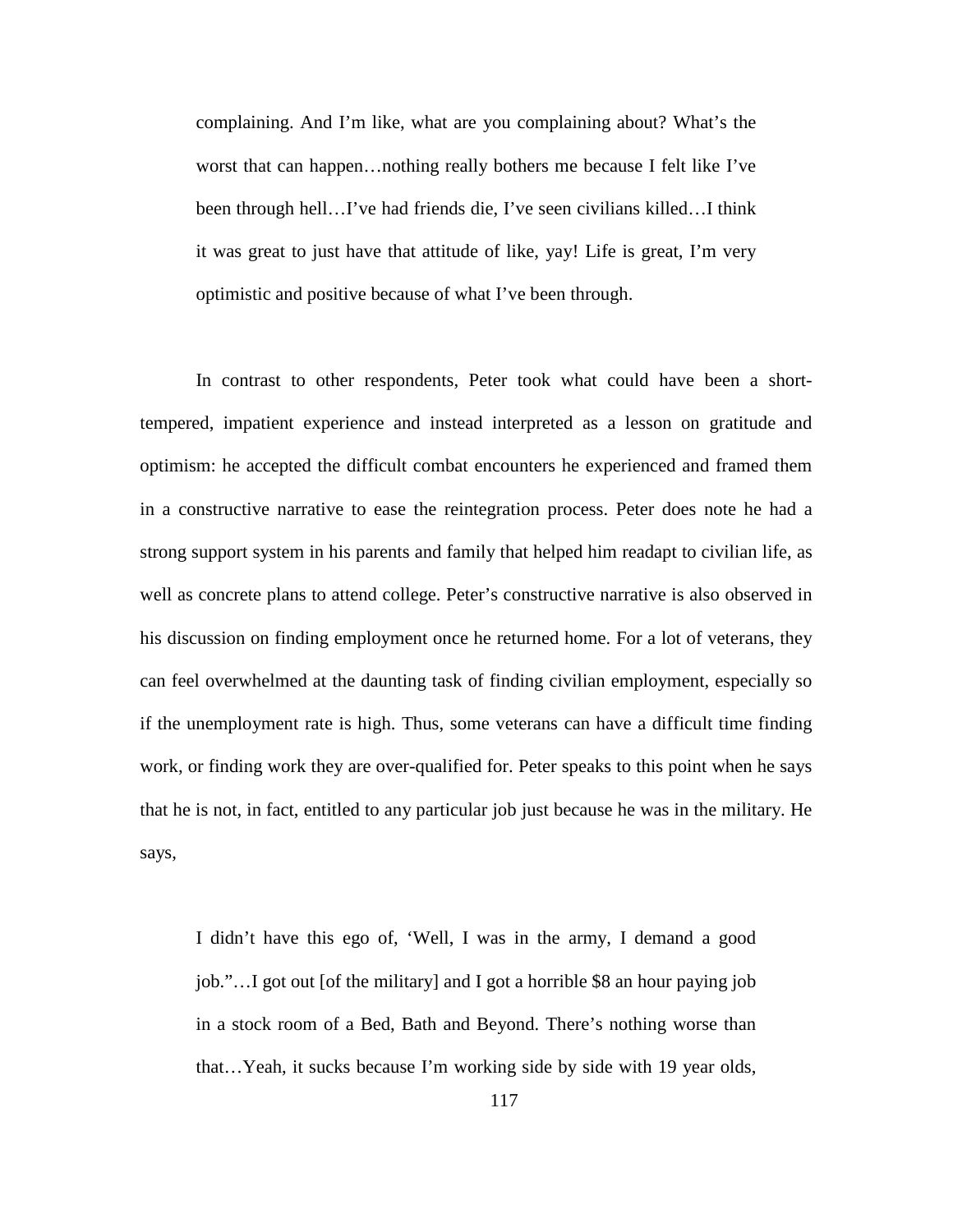this isn't how I imagined my life. But I didn't have any delusions that I'm just gonna get out of the army, businesses are just gonna hire me for no reason. I knew, I have to do this for a couple of years while I'm at school, and there's a light at the end of the tunnel. And sure enough, there was, but a lot of my friends, they just had a really hard time with that…Just because you're not getting hired for a job doesn't mean that the world is against you. I mean, at the end of the day, they want people with a college degree, and it's hard to translate military experiences on a resume, and I know that. I think not having that ego and just thinking, like, hey, it's gonna suck for a few more years, but there's a light at the end of the tunnel.

Peter describes how his views on employment and the type of job he "should" get once he returns from deployment is quite different than his friends. In the military, soldiers are often responsible for millions of dollars of equipment and people's lives. Returning home to mundane, minimum-wage jobs is a devastating blow to the ego and experiences of combat veterans. Peter acknowledges this: that military and life experience is difficult to translate and put on a resume so that potential employers can fully grasp the level of proficiency and capability a soldier has. In fact, there is a current nationwide initiative, Hire Our Heroes, started in March 2011 that encourages employers to hire veterans and military spouses based on their experiences (see https://www.uschamberfoundation.org/hiring-our-heroes for further information).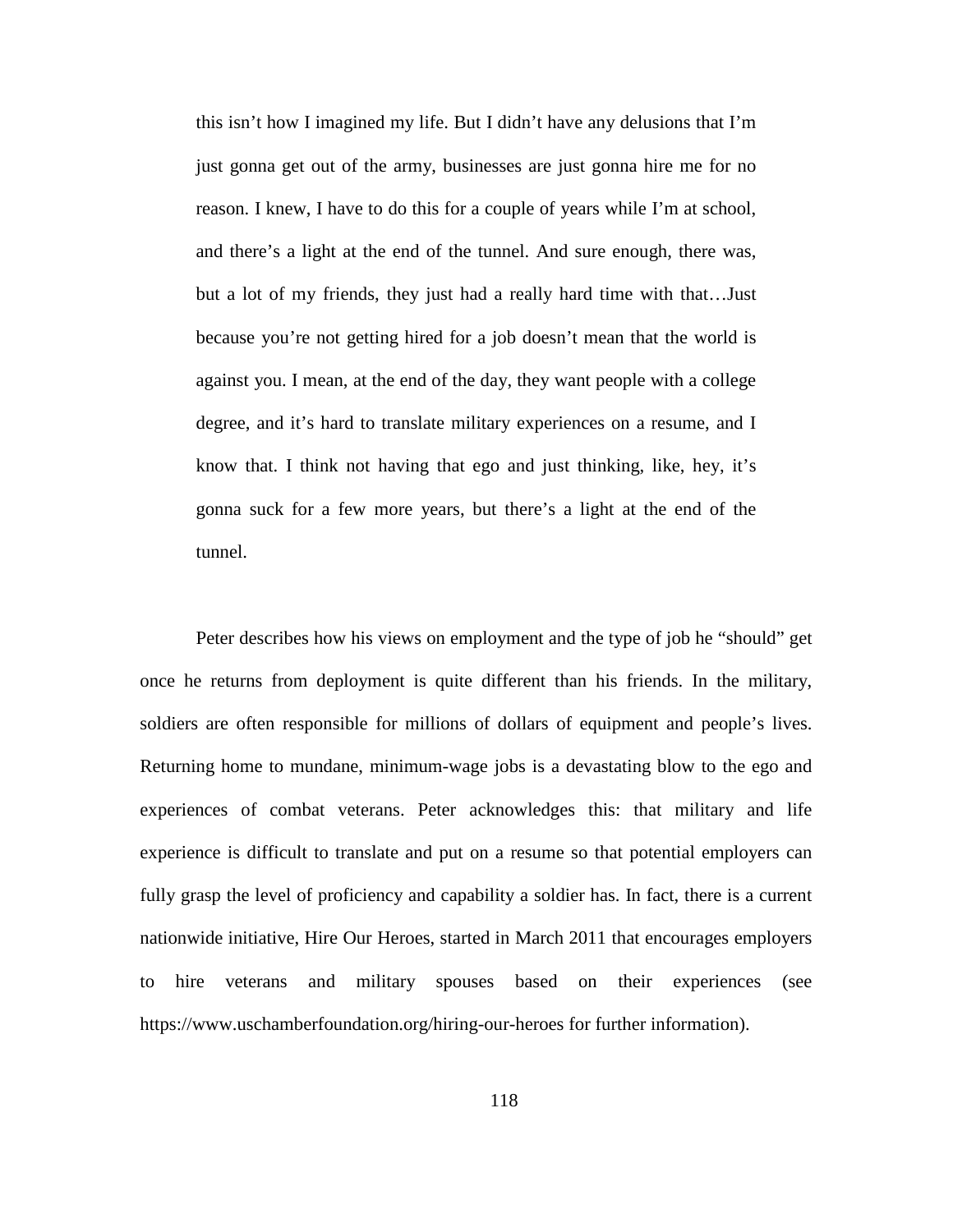But not all veterans had the same optimistic outlook at Peter. Shawn, for example, describes his difficulty in getting a job after he returned home from deployment. He says,

We just sort of slipped back into the shadows when we returned…I had issues getting a job with PTSD stigma. The police department was hesitant to hire me…They did [hire me] eventually, but it was after someone who had no college degree and wasn't in the military. They hired him first, but he didn't work out, so they hired me.

Derek also had a very difficult time in finding work he felt was on par with his experience in the military. He says,

Integration…was a lot harder for me. I personally was a little bit disgruntled and I definitely had issues. I felt like all the jobs I could get right out of the army were beneath me. Maybe not skill-wise, but as far as responsibility. At the time I got out [of the army], I was a sergeant. I was in charge of millions of dollars of equipment, people's lives, planning, all this stuff, you know? And I get out of the army and the first job I got was like working at a steel plant driving a forklift. I had a real chip on my shoulder about that for a long time.

Derek felt that the experiences he had in the military prepared him for a job with more responsibility than the job he was able to get once he returned home. Feeling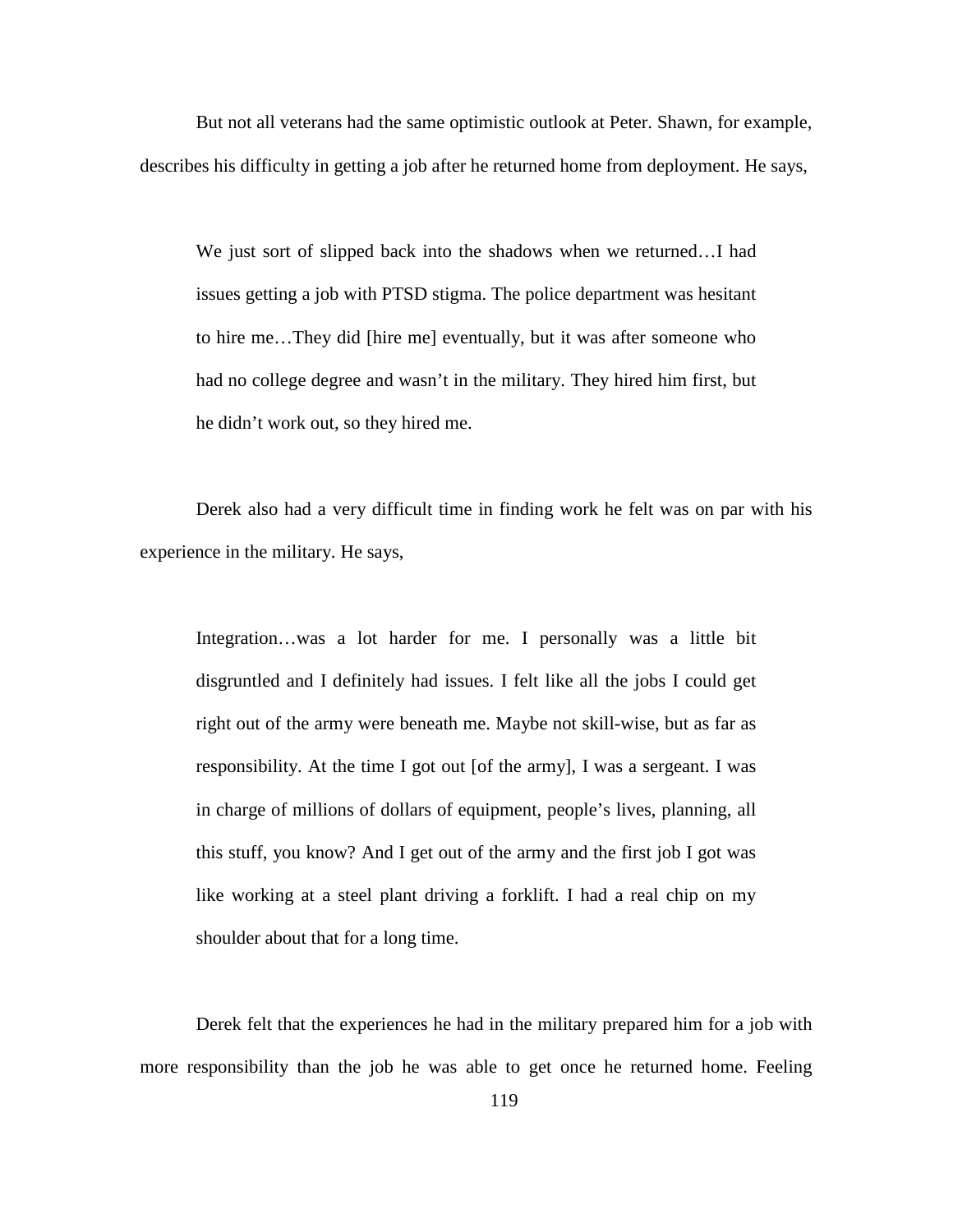undervalued in one's work can have negative psychological impacts on their overall wellbeing, especially for soldiers who have returned home having experienced trauma during deployment. Research suggests that 10-18% of veterans returning from Iraq and Afghanistan will have some type of PTSD, up to a quarter of returning veterans will be diagnosed with depression, and other concerns over conflicts and excessive use of tobacco and alcohol (Litz and Schlenger 2009). These negative mental health concerns make it difficult for veterans to acclimate. Coming from living in a war zone for several months, some in charge of hundreds of thousands of dollars worth of military equipment, some in charge of the lives of their unit, finding comparable work in the civilian sector is difficult at a minimum. The mental toll of being under-employed can take on a soldier should not be overlooked.

### **5.3.2 Moral injury**

It is important to emphasize that it is not only the large, obvious, post-traumatic stressors that make readapting difficult, but also the small, everyday challenges that snowball into larger issues over time. One respondent, Steven, referred to this as "moral injury", that is, the injuries that we cannot see, but still plague returning soldiers. Steven used the term "moral injury" in describing his involvement in the Veterans of Peace, an organization that promotes peace and tries to keep the U.S. out of war whenever possible. Steven noted that his post-deployment involvement with Veterans of Peace and another organization, the Disabled American Veterans (DAV), worked to inform others "of the things that soldiers go through during and after combat". Steven describes his experience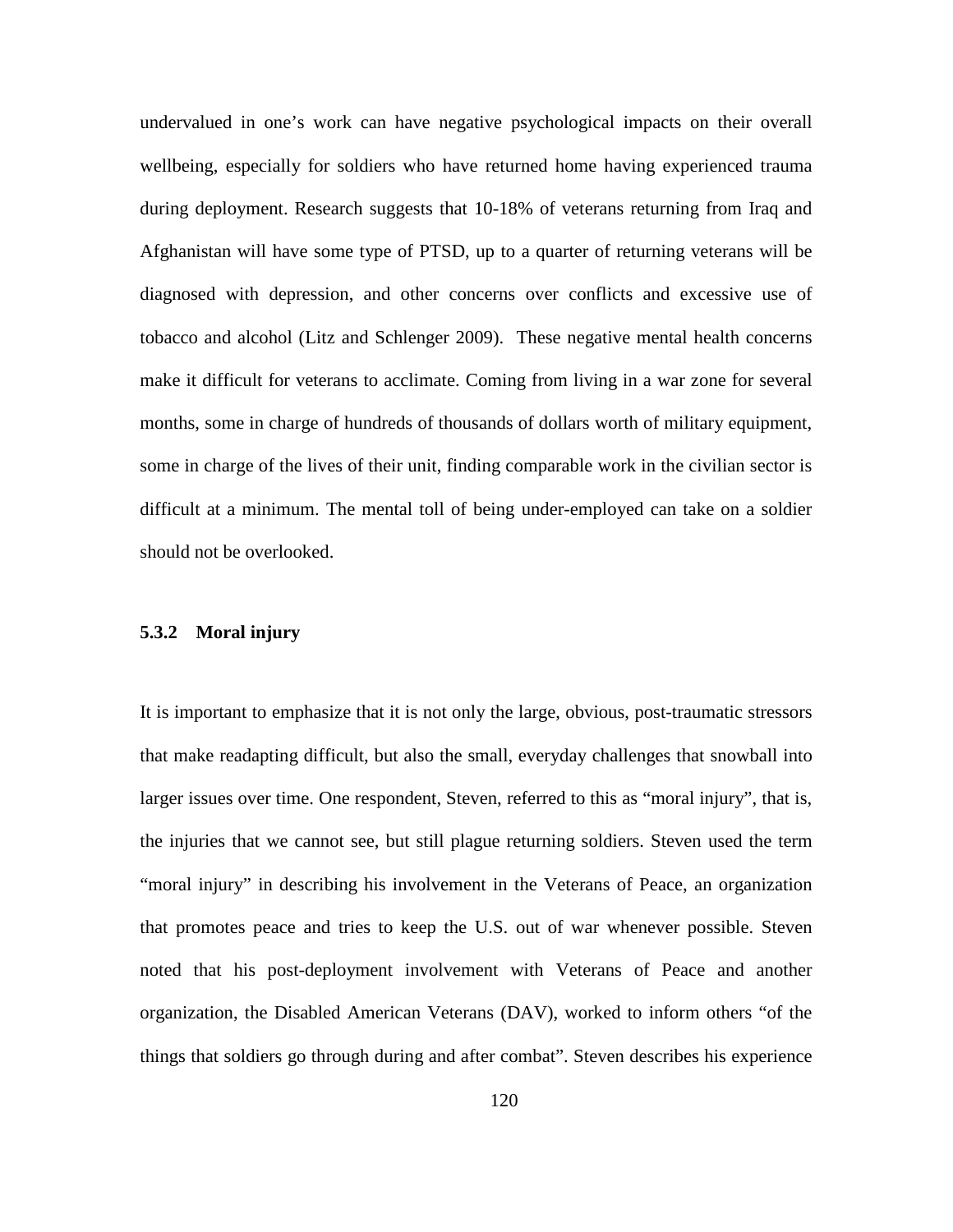as "typical", meaning, his work helping civilians understand that when soldiers "come back, they are broken in some ways". He continues,

And what's called 'moral injury', that's a real thing, and it's something that's still, you know, a challenge to get that kind of thing recognized by the powers that be, because they're afraid everyone will say, 'Oh, I've been morally injured.' Well, you know, a lot of people go through war and come back with their body intact but not necessarily their mind, not necessarily their heart. And it can move into your mind, into your heart, into your soul…that's something that needs to be addressed at some point, in some way by the people who are responsible for sending young boys and older boys, men, to war. But there's no accountability on that level because they just say, 'Well, you signed up to go to war.' Well, you know, yeah, sure, we signed up to go to war, but it didn't mean we signed up for, you know, everything that goes along with that when you return from war. And unfortunately that's the reality of it.

In his work through DAV and Veterans for Peace, Steven strives to bring awareness to issues facing returning soldiers, working to gain held and resources for the soldiers who need it, while holding accountable government officials. For Steven, if young boys and men are sent into war, there is the expectation they will be cared for upon their return. Similarly, Sarah also advocates for finding help for soldiers upon their return home from combat. She says,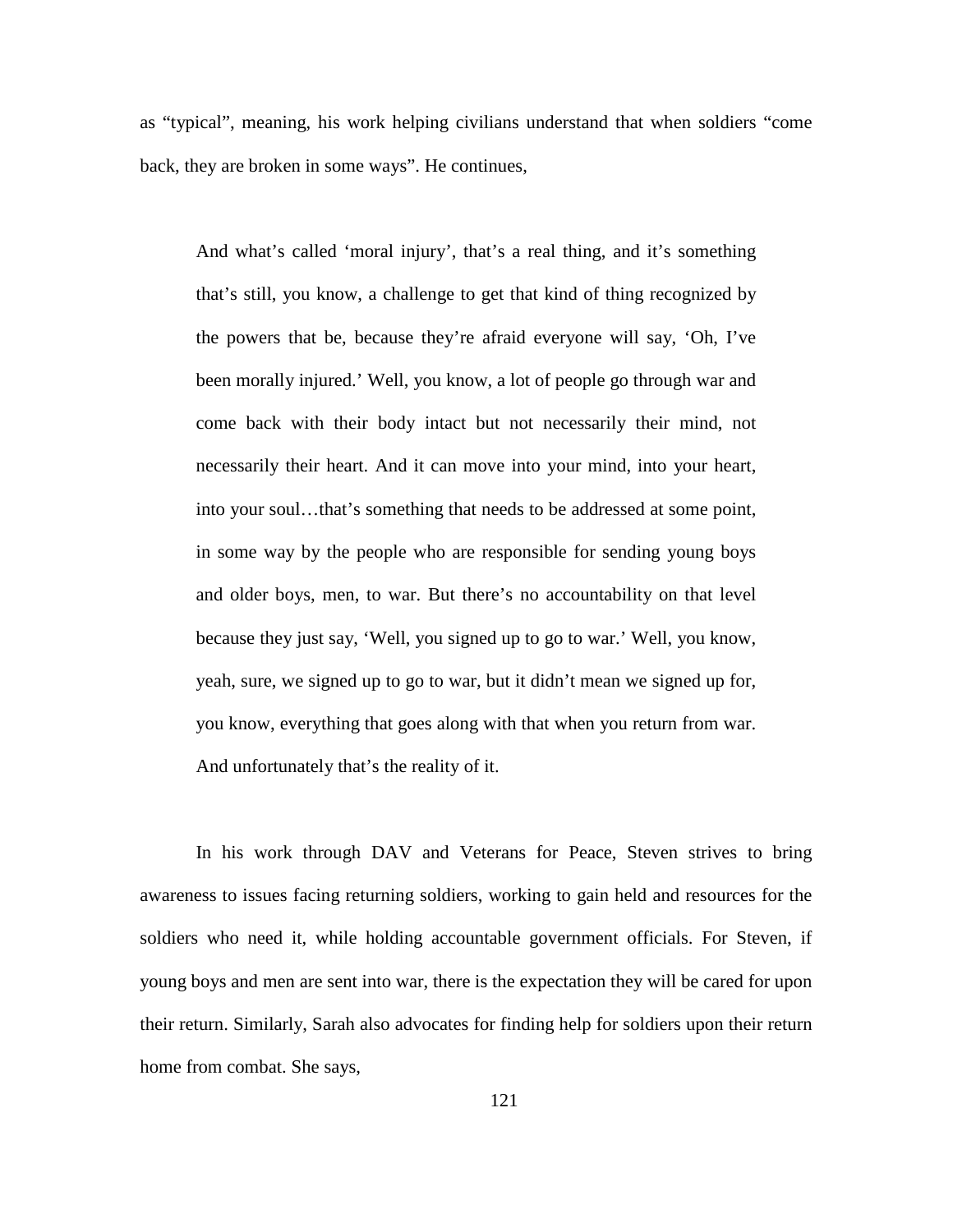I try and advocate for veterans because, you know, we get out of the military and we just kind of get tossed aside. It's not fair. I see the things people go through. I've lost more people in my unit after they got out of the military than the one person we [lost] when we were in…I don't know. I just think that to help people in your country or to do something for your country, you could be a good citizen, a good person, and help your fellow man…because who are we if we don't have our humanity anymore?

It is important to call attention to the fact that moral injury, along with negative mental health outcomes, is largely invisible. A passer-by on the street may not be able to distinguish between a civilian and ex-military combat soldier. They cannot visibly see the struggles and difficulties the veteran is experiencing inside his or her head; they cannot see the recounting of combat zone experiences. Several respondents reported being overly alert once they came home, as they were so used to being wary of items on the side of the road while in combat. Rachel best summarizes these respondents' feelings when she says,

I would be driving here back in the States, if there was any kind of debris, any kind of litter on the road, I would swerve to get out of its way, because when you're driving in Iraq, and they've got IEDs all over the place, anything that looks not like a normal, worn down road, you avoid like the devil…like in Pennsylvania, you'd see a whole lot of dead deer on the side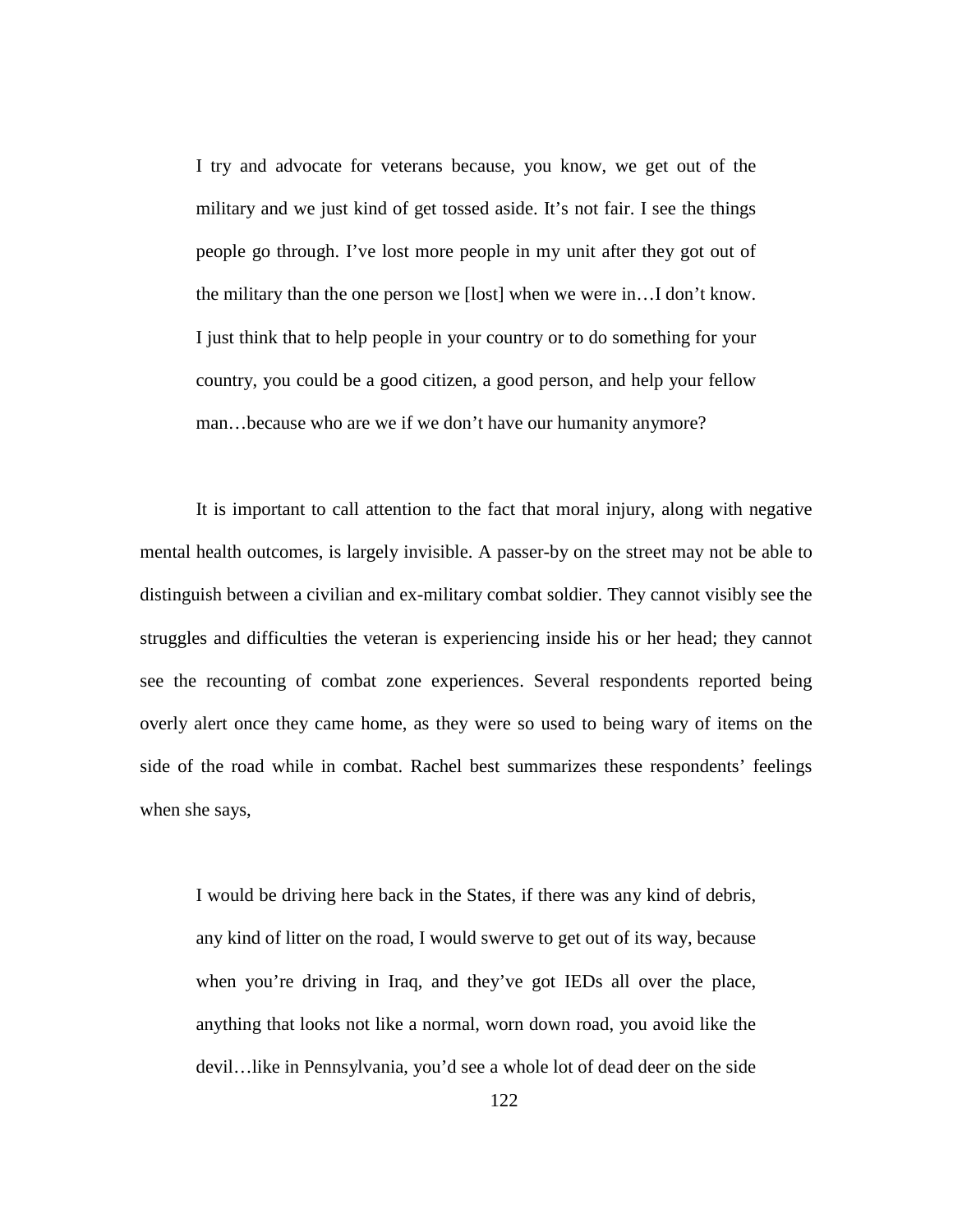of the road. And for a while, that was another one of those things, like, oh, because that's what they hid IEDs in, that kind of stuff…and that's the kind of stuff you had to avoid. So yeah, I had to do some retraining of the brain there.

Another type of moral injury is loss of identity and can also have a negative psychological impact on returning soldiers. James describes this as feeling "empty", and deployment as almost an addiction to "get that feeling back again". He says,

You're in a restaurant and you order a drink and then, you're in the military because you use [military ID] as your ID, and they buy your food for you, and that's always nice, although awkward sometimes because it feels like a handout and that kind of sucks. And then when you first go to the VA and they're pretty excited that you're a returning vet and they give you a lot of accommodations and a lot of things, that's pretty cool. After a while, just like anything one does in their life, eventually people stop acknowledging it, or stop having it be the focal point of you when they talk about it. And then you're left feeling a little kind of empty, and like, you don't know if you screwed something up, or if you're going to go do it again so you can get that feeling back again. Honestly, a lot of people deploy two or three times; monetarily it's nice, but also because anything you screwed up is kind of washed away when you come back, at least for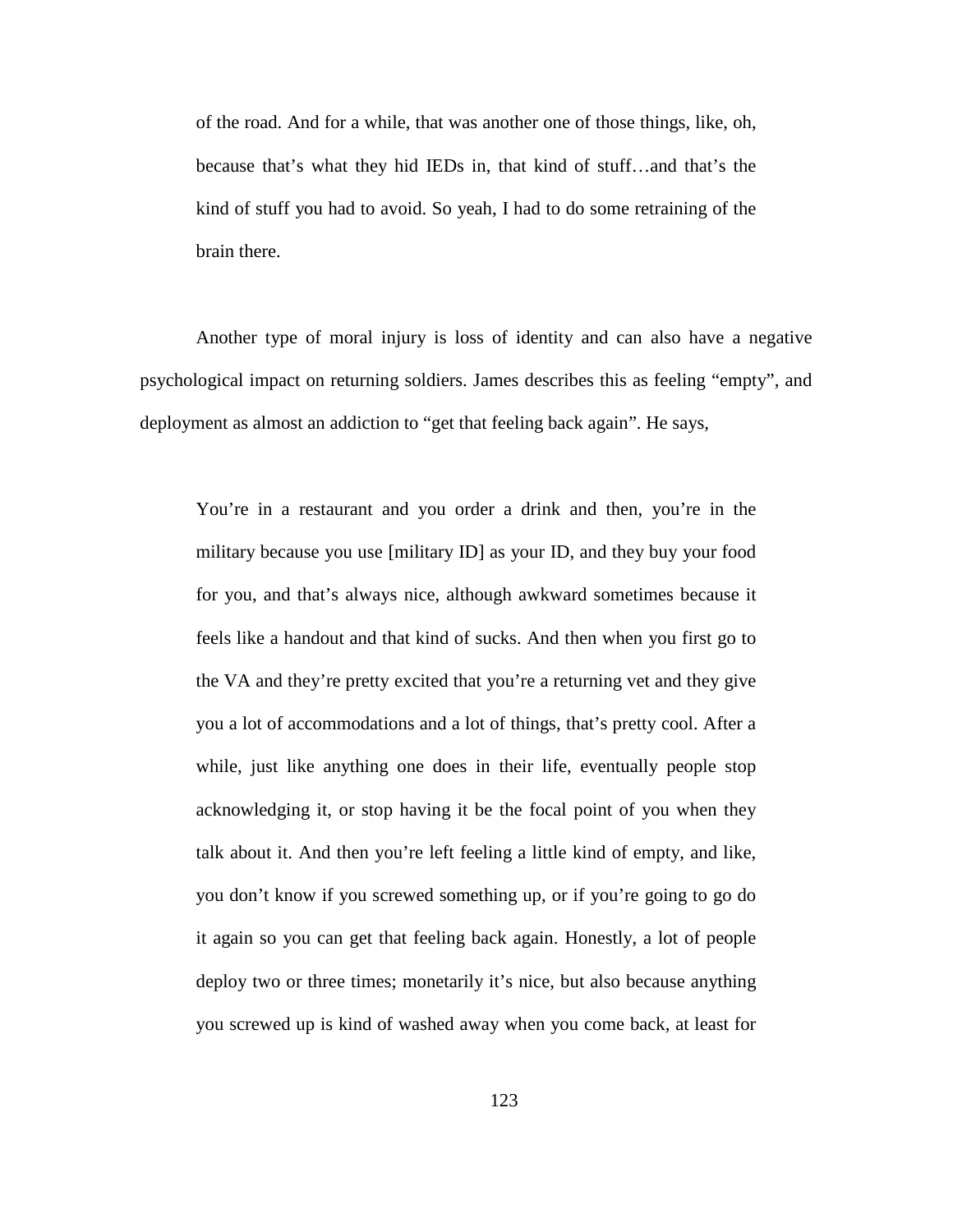the first little while. It's kind of like a purgatory of sorts – you're in good graces again for a little while, and that's something that's really enticing.

The way James describes his loss of identity after the "fanfare" of his return to the U.S. wore down is reminiscent of an addict: doing the very thing over again to get that same "high" before it wore off. Struggling to find one's place among the civilian population after experiencing combat, particularly at a young and impressionable age, it is evident why reintegration is so difficult for some, and why having access to necessary resources is so important. Additionally, available resources help ease the transition from the combat zone to civilian life. James's suggestion that deployment is akin to purgatory feeds the process of voluntary redeployment. To have one's offenses be forgiven, they wash away their transgressions by serving another deployment. James notes some service members redeploy multiple times, feeding the "high" in the focal point of others' good graces and attention.

Reintegration, as the third step in the shaping of national sentiment process, aims to help returning soldiers assimilate with their home culture post deployment. A common debate among politicians and government leaders in the U.S. are resources for veterans, to what extent those resources are developed, for how much, and for how long. As seen in the respondent narratives, some veterans feel like they "slipped back into the shadows". Those that go without seeking help or medical attention have a much more difficult time readapting. Thus, the question from a national sentiment observation becomes, to what end is the country responsible for the care of returning soldiers? What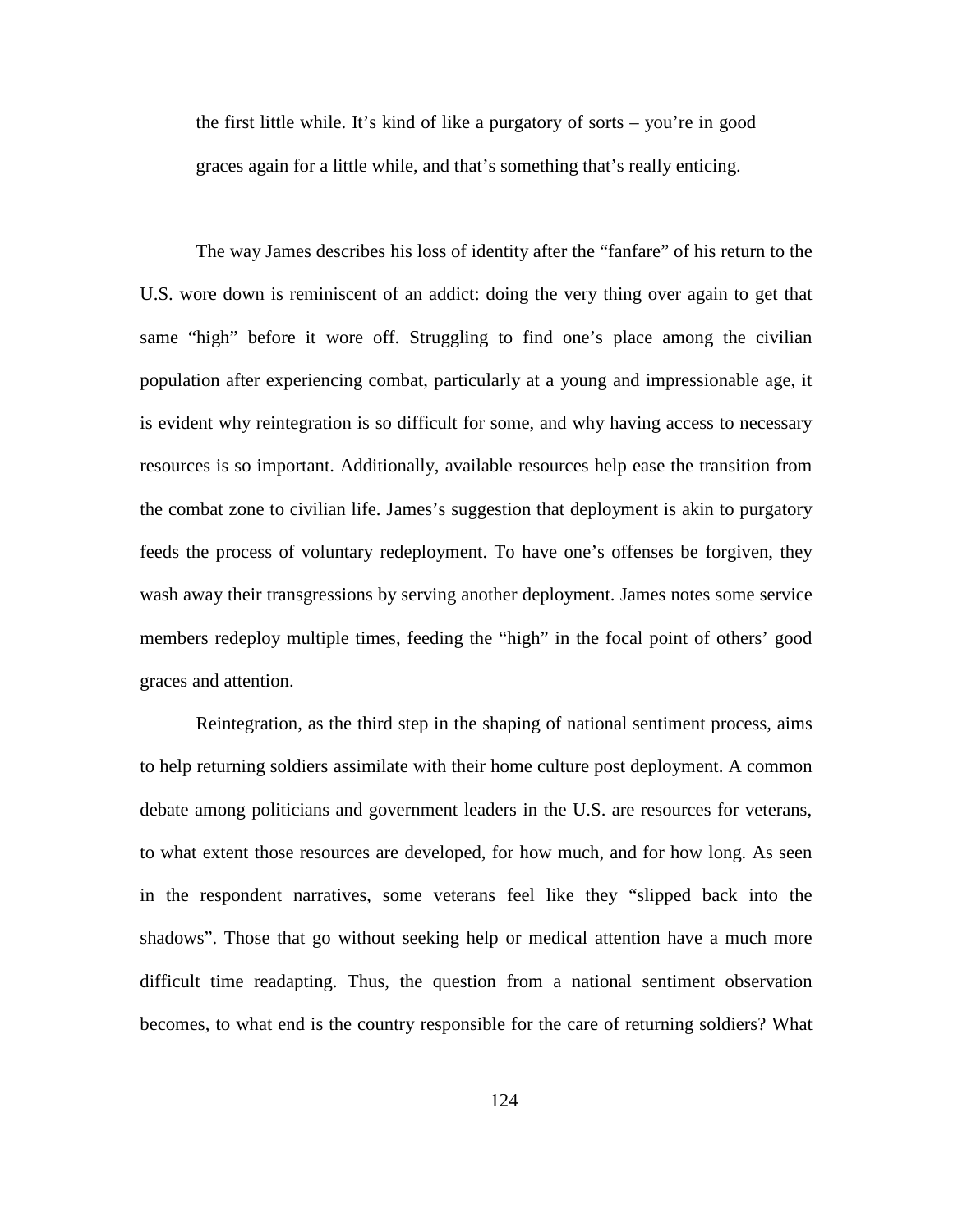is in the U.S.'s national rhetoric that speaks to that responsibility and how is it understood collectively?

We have already established that from the individual agency perspective, national sentiment varies from person to person, culminating to form a system of values and beliefs loosely shared by many within the boundaries of the country. The varied nuances of national sentiment are in and of itself representative of U.S. values – that is, the U.S. values the individual and independent thought and, therefore, a varied understanding of national sentiment. However, citizens act within an already established and acceptable framework of overarching values, integrated into our cultural toolkit: an at-the-ready understanding of symbols, social interactions, and constructs that are encountered daily (Swidler 1986). This framework is set over time deciphering the values and beliefs of the country. As individuals we work to inculcate these values as we see fit, focusing on those principles of most importance at the individual and familial level, as well as community level.

Using combat soldiers as an example, soldiers who enlist represent the U.S. values of service through their military actions. While there may be seemingly selfinterested reasons soldiers enlist (college tuition, hazard pay), even these reasons can be reframed to represent collective values: life-long learning, teamwork, service, hard work, dedication and commitment. When one form of service ends (i.e., military service), soldiers continue inculcating the values of the U.S. in other ways (employment, starting a business, going to school, volunteering to help other soldiers returning with physical or mental health concerns).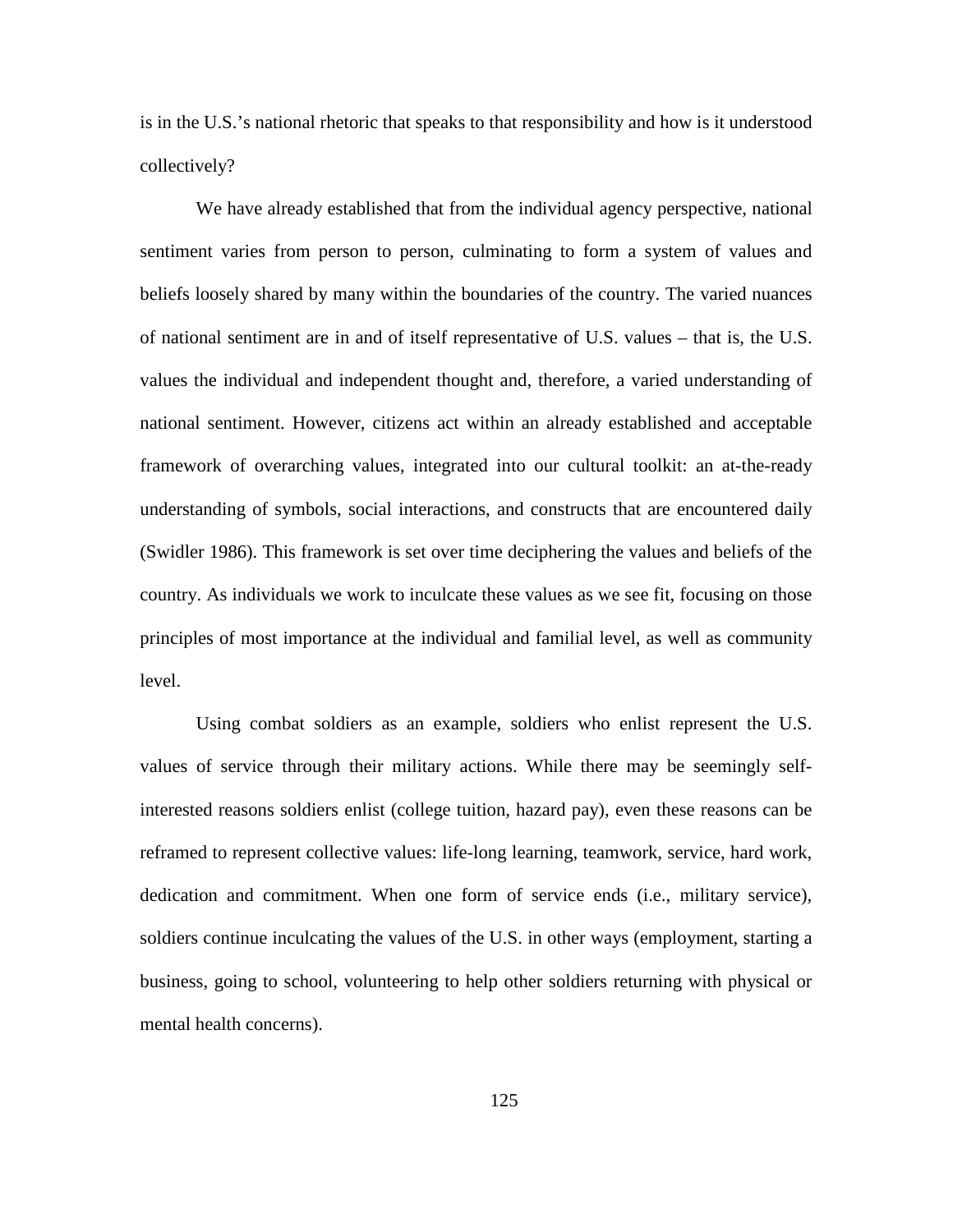# **5.4 CONCLUSION**

This chapter explored three key structural factors that shape national sentiment for combat soldiers: recruitment, combat, and reintegration. Recruitment represented the micro level of social structure, to understand why soldiers joined the military on an individual level. I explored reasons respondents enlisted in the military, finding that contrary to my initial hypothesis, the 9/11 terrorist attacks were not a major factor for those who joined after 9/11. Rather, soldiers' propensity for service was an important reason for joining. Of course, soldiers enlisted for a range of reasons, distinguished here as commitment to service and cultural. Reasons for enlisting were not mutually exclusive.

Combat serves as a macro structural example of nationalism, and this section identified that the narrative frameworks of soldiers did not center on national sentiment as much as on the experiencing the true costs of war. All respondents reported witnessing some type of injury or death while they were deployed, and bearing witness to these traumatic events was rationalized as a cost of war. The aftermath of war was also difficult to cope with, resulting in angry outbursts, PTSD, trouble sleeping, or even suicide.

Reintegration is the third phase of shaping national sentiment in military soldiers. This section outlined the emergent categories that relate to the hypothesis of returning home post-deployment, reintegration. This hypothesis states soldiers who return home to widely accessible resources and support networks will have a more favorable view of their military experience and a more nationalistic narrative than soldiers who return home to limited or difficult to navigate resources. Support for the stated hypothesis was identified. Having a support network indeed was vital to soldiers' reintegration into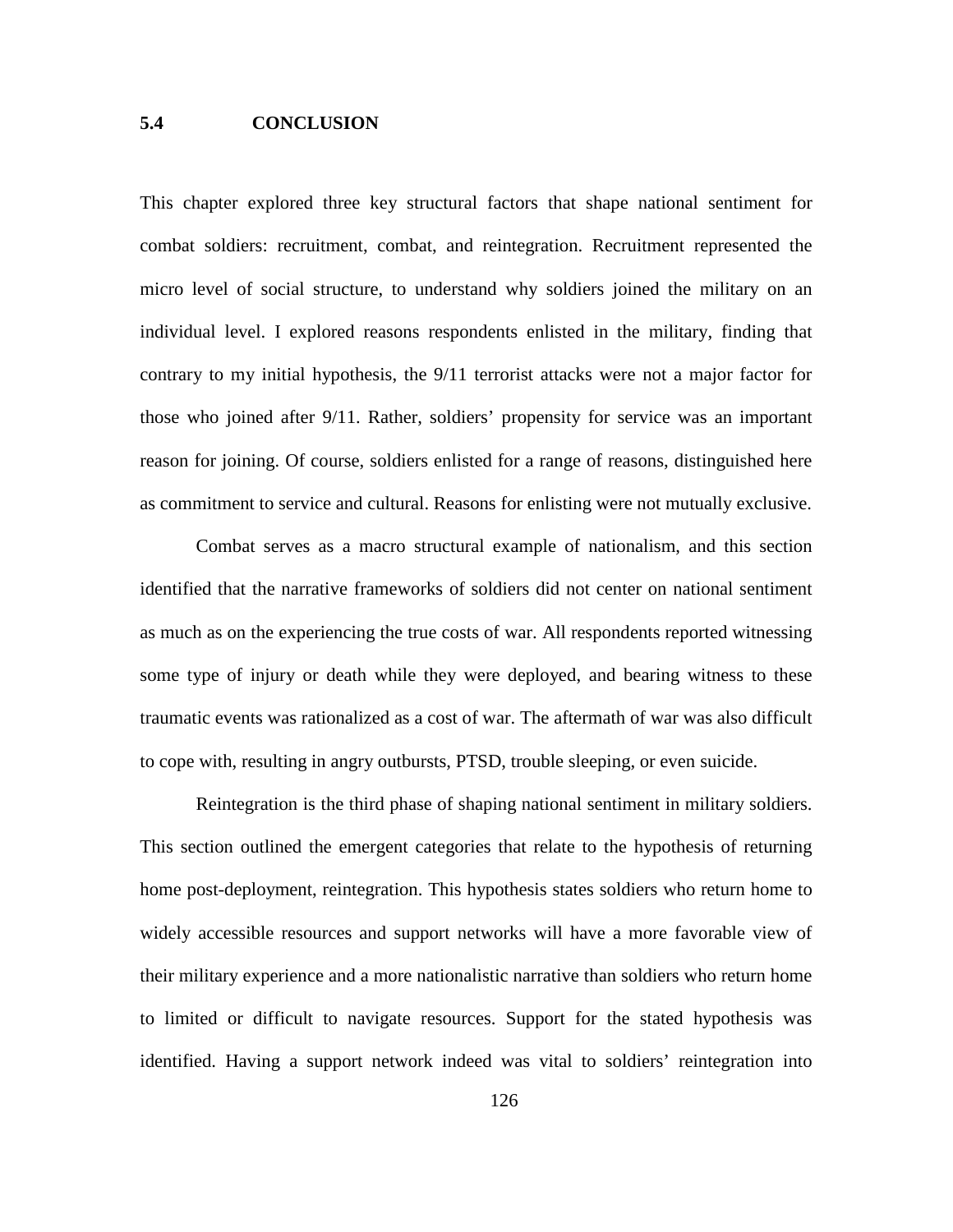civilian life; though those with families and children sometimes had a more difficult time readapting to civilian life stateside. Similarly, respondents who had difficulty navigating networks upon their return home, or, who did not have concrete plans for employment or school, had a more difficult time adjusting to civilian life. It stands to reason soldiers who put their lives on the line in combat and come home to cumbersome resources can lead to feelings of isolation, regret, or abandonment by one's government.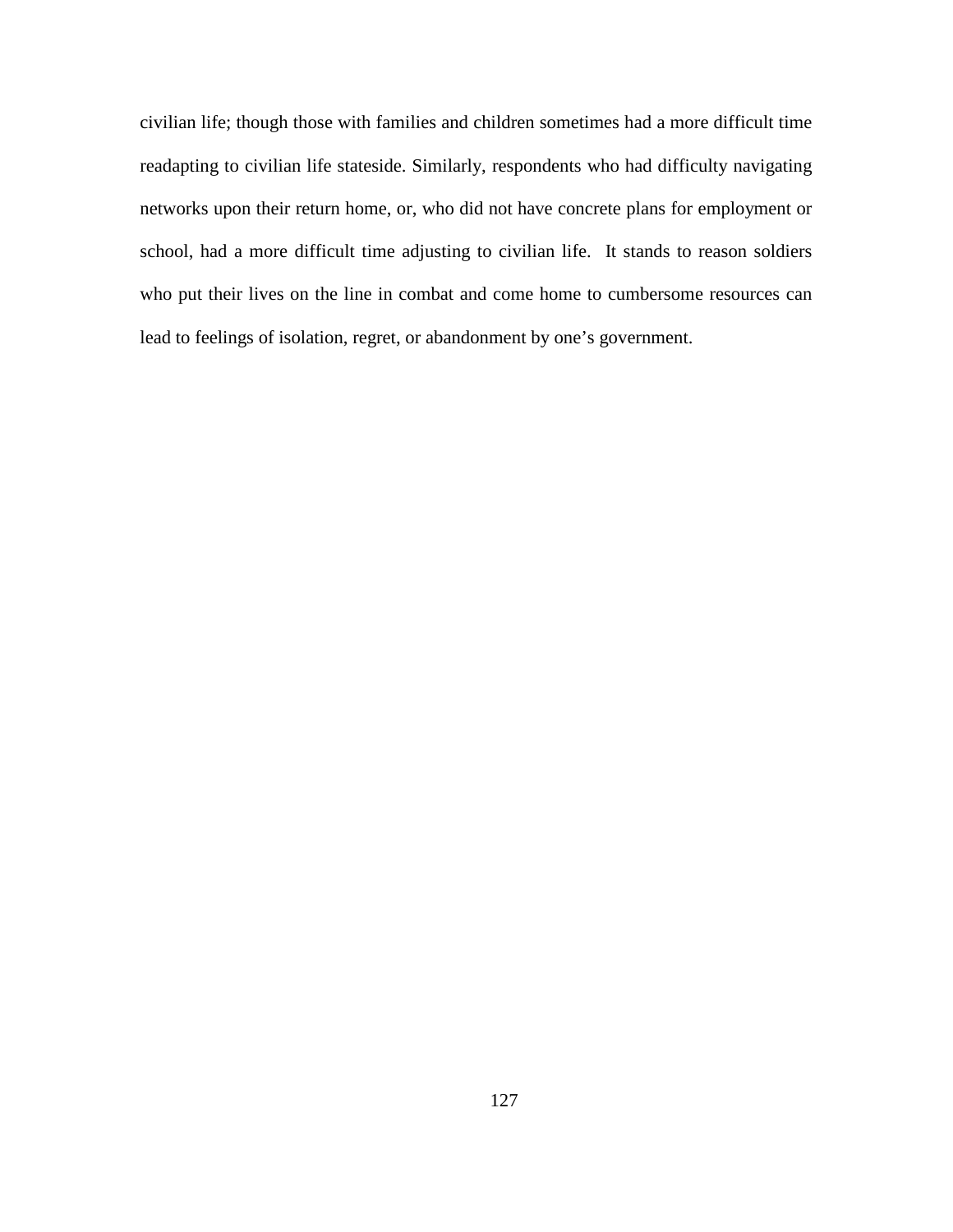### **6.0 LOYALTY**

This chapter explores the concept of loyalty as it pertains to structural factors of understanding national sentiment in soldiers. While no hypothesis was formulated in regards to loyalty prior to conducting this research, preliminary ideas suggested there was a place for loyalty – to country, to government, to one's military unit, or to all three – in soldiers' narratives connecting their combat experiences and national sentiment. Loyalty is understood here as a deep-seated devoted attachment and feeling of allegiance to a person, a group of people, or an entity (a government or country). Loyalty to government is external to the citizenry, encompassing rules and policies, whereas loyalty to country represents a faithful adherence to the people, values, and beliefs. While loyalty is a deeply regarded U.S. national belief, what it means "to be loyal" and how that loyalty is expressed varies on an individual level. At the national level, and in the military, loyalty is understood beyond a subjective, cherished value. There are legal actions invoked when laws are broken, or when military orders are ignored or dishonored. For example, if a soldier deserts his or her unit, especially during war, with no intent to return to the unit, the soldier can be court martialed, tried for treason, and, if found guilty, in the most extreme case (albeit rare and unlikely) be sentenced to death or life in prison. Military demotions, confinement, and dishonorable discharges are lesser, more likely punishments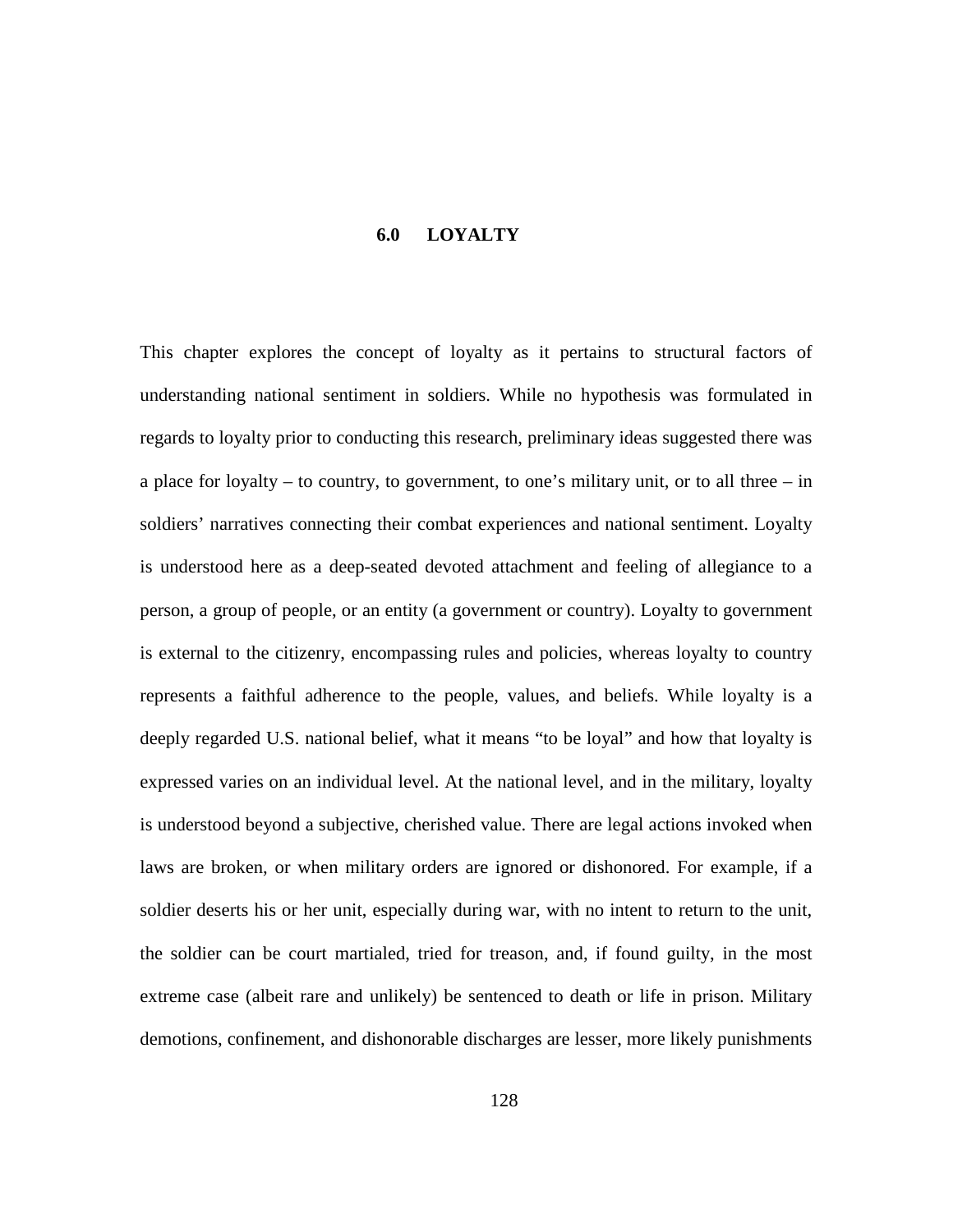for desertion. The seriousness of penalties for desertion speaks to the high regard of loyalty to one's military unit.

The case of Edward Snowden is highlighted in this study as an example of national sentiment and loyalty. What made this case controversial is the very question of whether Snowden, who disclosed classified information of top-secret U.S. programs to the press, was committing an act of treason or one of national heroism and bravery. Respondents in this study were split on whether Snowden was a traitor or hero. The decision came down to whether respondents valued more the information that was released over the way it was released, or the fact that it was released at all. I use the Snowden case in this study as it shows the nuance of understanding a country's values: do citizens have a right to government transparency in all arenas, even information that is considered classified? At what risk does the right to transparency come? Herein we see the complexities in interpretation when focusing on individual agency in national sentiment. Snowden is but one example, and while most everyday citizens will not divulge classified government documents, nor be faced with the opportunity to do so, the crux of the controversy around Snowden is the interpretation of ingrained cultural values and beliefs. The same controversy is implicit in anti-war protesters, also discussed in this chapter.

The findings on loyalty are divided into three main sections. The first, loyalty in military leadership, explores how poor leadership can have a major impact on soldiers' morale and overall sentiments toward the military and their service, and resulting in a negative, even detrimental, impact on an entire military unit. The second, loyalty in country versus government, explores the difference in meaning of loyalty to country and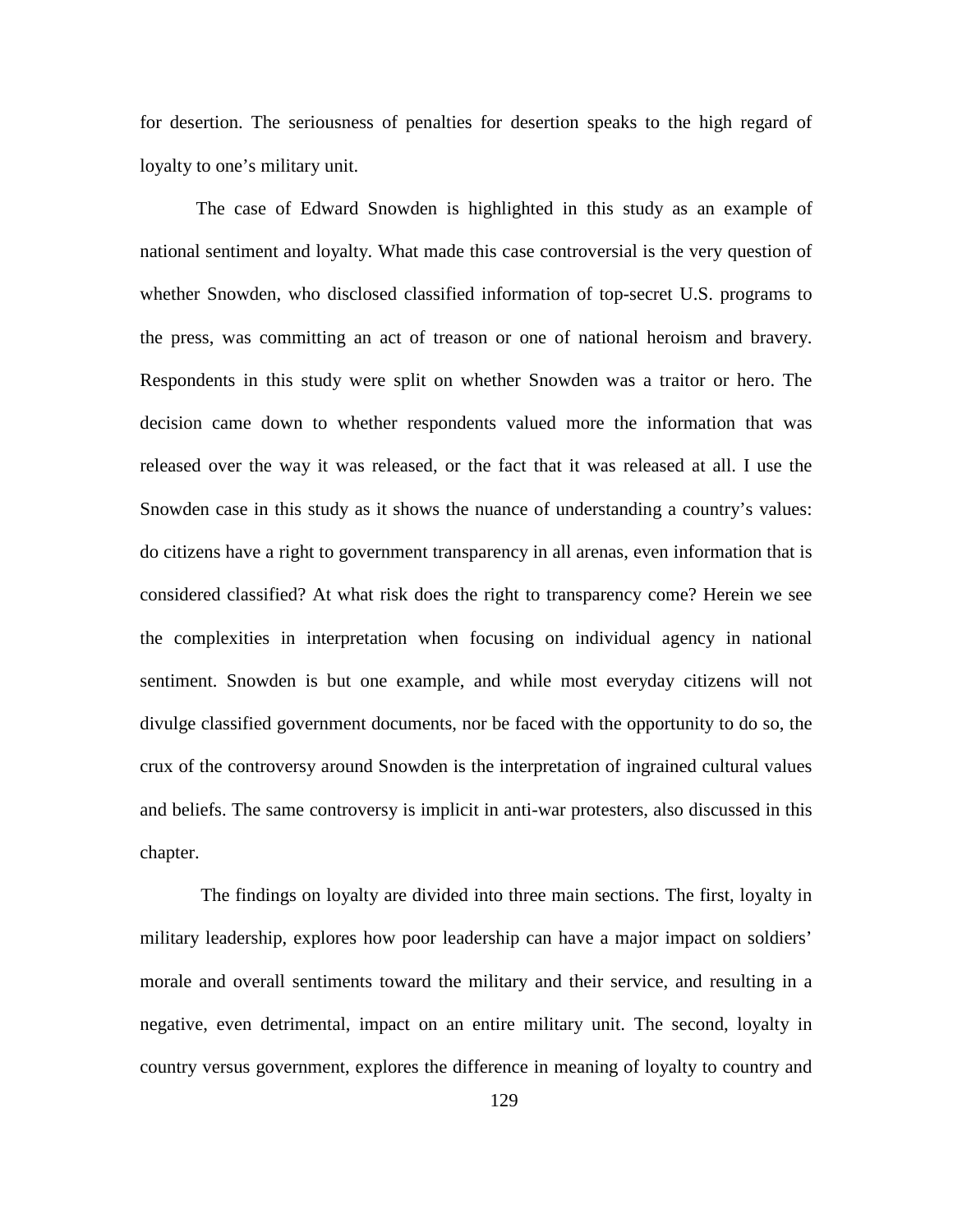that of government, and if a country being at war matters in terms of loyalty. The third section, loyalty in individuals, examines respondents' views on actions that show one's loyalty or disloyalty using the Snowden case and anti-war protesters as examples.

# **6.1 LOYALTY IN MILITARY LEADERSHIP**

The military organizational form is traditional in that it has a clear delineation of power across hierarchical levels, and clearly defined instructions on how leaders and subordinates are to interact (Wong, Bliese and McGurk 2003). The military has clear "surface-level structures", such as the use of rank insignia that allows military personnel to quickly and easily identify one another, and "deep structures", or codes of behavior, which define military power arrangements. Military leadership is highly valued and acquired through formal education, operational assignments, and self development (Gordon 2002; Wong, Bliese and McGurk 2003).

Formal leadership refers those in the military with visible, titled positions (Herda-Rapp 1998). One of the primary tasks of leaders is to make sense of the context in which the group finds itself. Leaders are looked to in order to determine meaning where there is none (Smircich and Morgan 1982). Pescosolido (2001) argues that at the beginning of a group's time together, individuals have the least amount of information about one another's abilities or the task at hand. Over time, information is received, clarifying individual strengths as well as the task (Smircich and Morgan 1982; Tuckman 1965). Army leadership is defined in its doctrinal manual as "the process of influencing people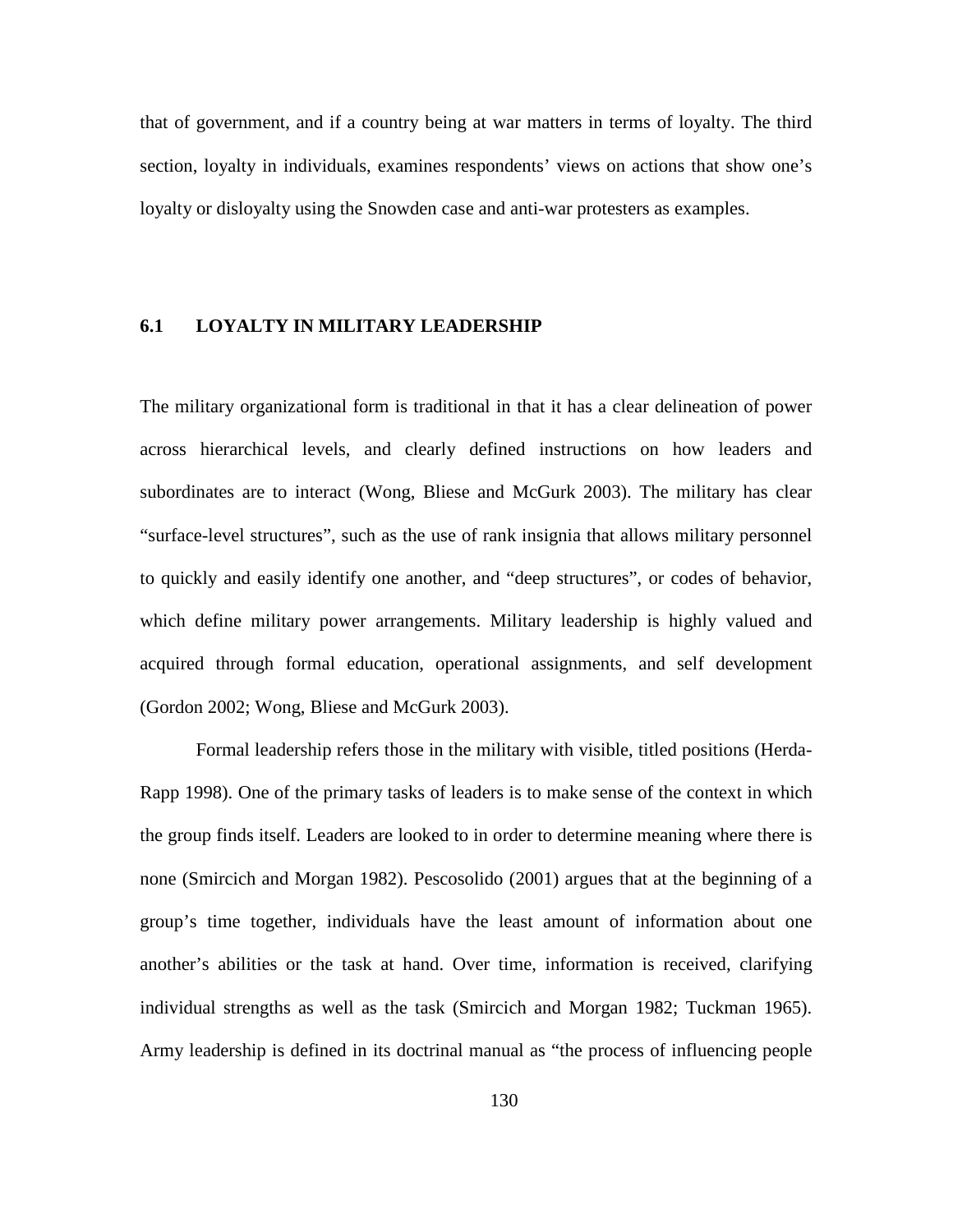by providing purpose, direction, and motivation while operation to accomplish the mission and improve the organization" (Sewell 2009: 93). The Field Manual (FM) 6-22 identifies an Army leader as anyone who "inspires and influences people to accomplish organizational goals" (Sewell 2009: 94). The FM 6-22 further defines and outlines the leadership requirements and competencies required for successful leaders. These include attributes of what a leader *is* (character) and what a leader *does* (competencies). Specific attributes include: character (encompassing Army values, empathy, and warrior ethos), presence (physically fit, military bearing, composed, confidant, resilient), and intellect (mental agility, sound judgment, innovation, interpersonal tact, domain knowledge). Competencies include: leads (leads others, extends influence beyond chain of command, leads by example, communicates), develops (positive environment, prepares self, develops others), and achieves (gets results) (Sewell 2009). The definition and competencies required for Army leadership are fairly vague simply because the Army recognizes that every one has the ability and potential to be a leader (Sewell 2009). The idea that anyone can be a leader is not confined to titled, visible roles. Informal leadership consists of "behind the scenes" work, with its leaders coming from within and chosen by the group (Herda-Rapp 1998; Pescosolido 2001). Research indicates that informal leaders can have a major impact on the group's processes, norms and outcomes (see Pescosolido 2001 for the literature on this subject), but little is known about the informal leaders' behaviors. Pescosolido (2001) argues that informal group leaders have great influence at the beginning of a group where there is the most amount of ambiguity because group members gather their own insights over time, needing to rely less on the informal leader.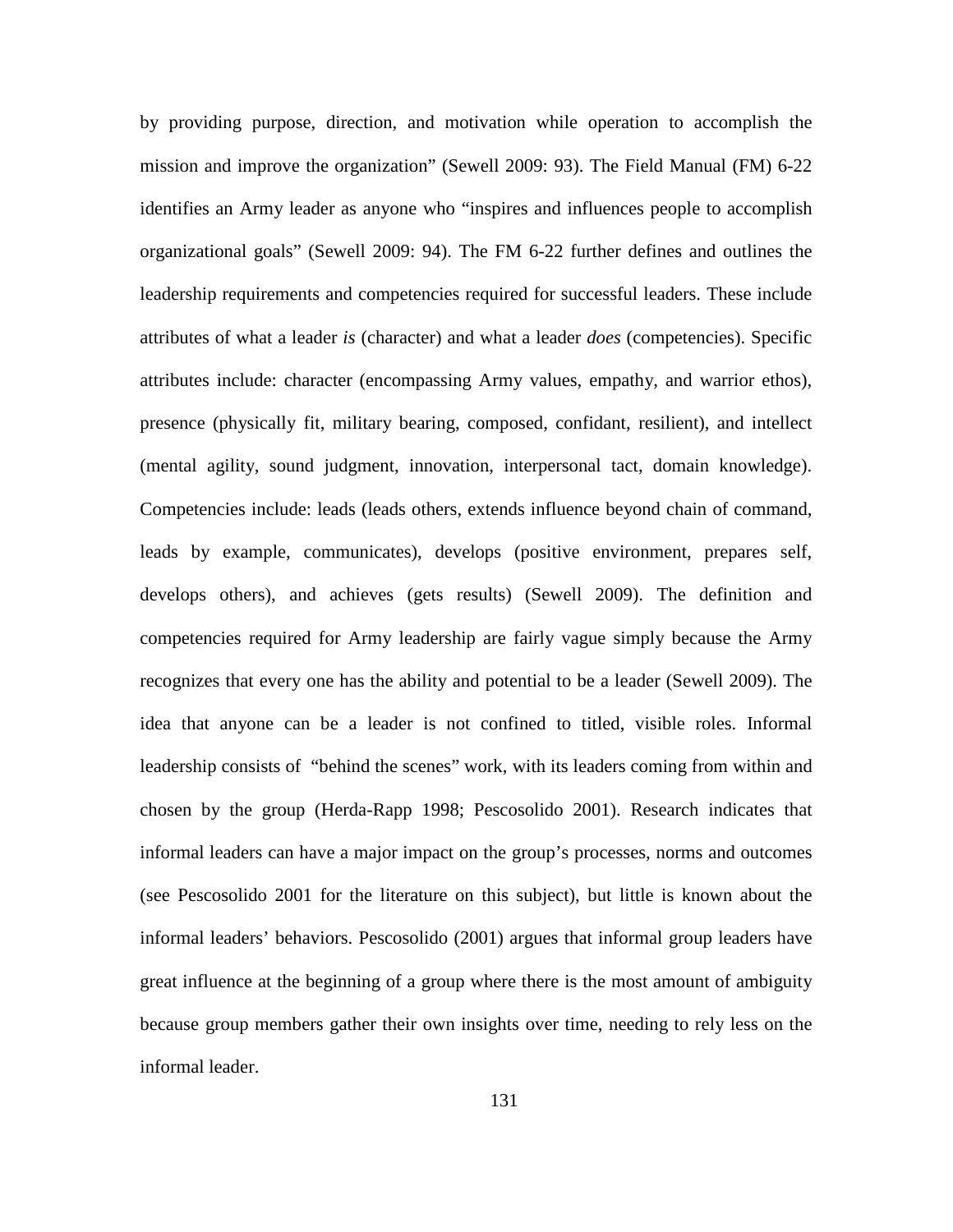Respondents in this study note that military officers played a big role in their overall sentiments toward their military careers. Loyalty within a military unit is vital to the group and function. When disharmony is present, vigilance is compromised and injuries or death become more probable. It is this very reason the military strives to create a cohesive unit, mentally and physically, among soldiers during basic training: to emphasize the importance of the unit working together as one and remaining loyal to each other. Leadership is important to promote a sense of harmony within the unit, but when it does not, when leadership fails to create a unified environment, the outcomes can be dire, as we will see in the respondent narratives outlined in this chapter.

It stands to reason that, as with any occupation, if employees trust their boss is making sound decisions to protect and move the company forward in a positive direction and meet its goals, employees are more likely to be loyal to that boss and the company. It is much more complex, however, than simply being "loyal" or "disloyal". How loyalty is interpreted at the individual level matters. Take, for example, the soldier who is ordered to bomb a town by their commanding officer, but feels it morally wrong for fear of killing or injuring civilians. The soldier experiences tension in loyalty to leadership versus his or her moral compass. If the soldier decides to carry out the commanding officer's orders, it does not mean they blindly adhere to those orders; there may well be internal, private reservations, voiced reservations to fellow service members, or voiced reservations to military leadership. But making a point of what matters most – loyalty in action or voiced loyalty is quite complex. One of the most deeply held U.S. values is freedom of speech. In this regard, the soldier can vocalize his or her disagreement with bombing the town, but as a subordinate in the military organization, is obligated to carry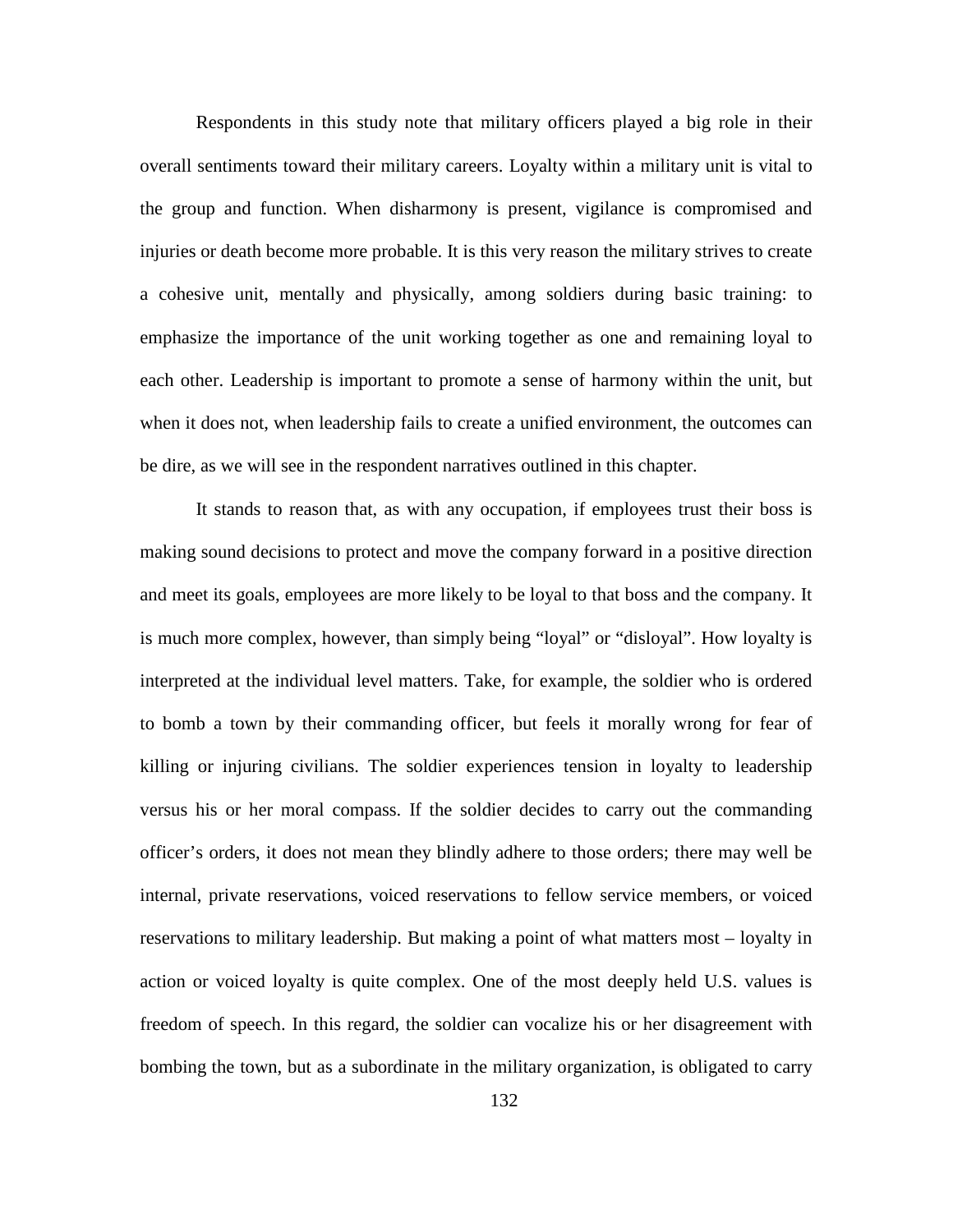out the orders regardless. The soldier is then left to grapple with his or her moral compass and, quite likely, the negative mental health conditions that will follow. This example illustrates loyalty in action – the soldier carried through with the orders to bomb the town, though they were morally opposed. If the reverse took place – the soldier refused to drop the bomb, they would face significant punishment (range and severity varies), leading to possible dishonorable discharge or court martial. While the soldier's moral compass remains intact, their military career likely is over.

Lack of cohesion within a military unit and mistrust between commanding officers and soldiers can lead to dire outcomes in a combat zone. Soldiers reported that poor leadership was more traumatic than the deployment itself, leaving the unit feeling vulnerable, angry, or afraid. Peter describes the risk and price that came with "doing missions for the sake of missions" in the following anecdote,

My roommate was killed…We had a road in our operations that nobody had driven on, nobody had used…and they literally just called us one day and said 'Hey, you're gonna drive down this route.' And we're like, 'It dead-ends, why would you want us to drive it? It doesn't go anywhere.' 'Well yeah, but we just need to have a, what they call presence patrol. We need to have a presence there.' And so we said, 'There's a reason nobody's been on this road.' One is that it dead-ends to nowhere. Two, it's not cement. It's just dirt…Which makes it easier to put roadside bombs in…And third…we're just doing it because you have to say you drove, you sent troops down this road that dead ends. I can't get over that. And so,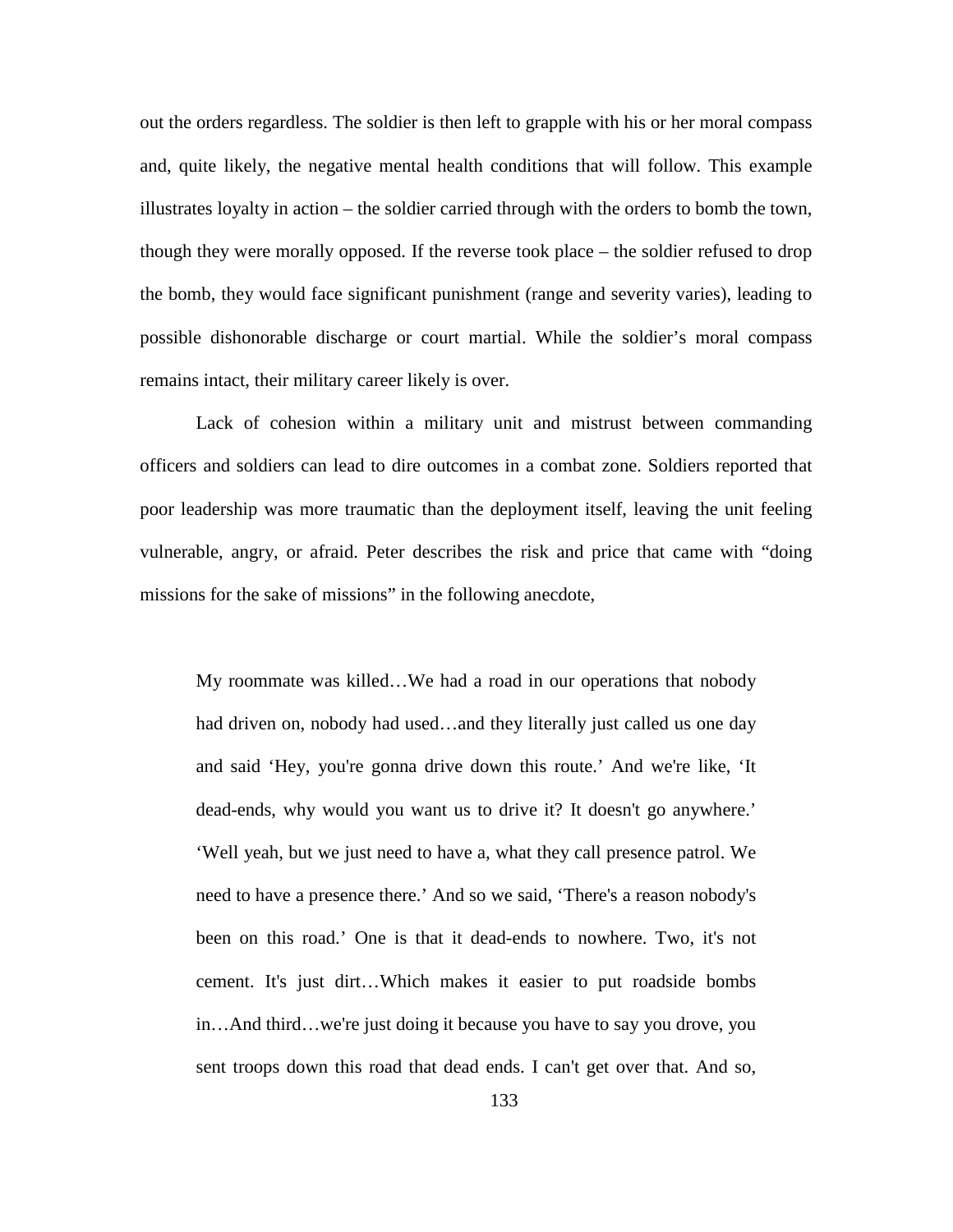before we go out, we talk to the EOD, which is the bomb disposal guys, and they say, 'Hey, just to let you guys know, that road hasn't been cleared by bomb disposal in over a year now.'…And so, I remember looking at my roommate and I was just like, 'Dude, this is, this is what Iraq has become. Doing missions just for the sake of doing them, because we have nothing else to do.'…30 minutes later, we drive down, we get hit by a roadside bomb, he's killed…So, my roommate just died for a one hundred percent useless mission.

Peter notes how senseless the mission that took his roommate was. He holds the leadership of his unit responsible for the decision to clear an unused road, despite warnings from the bomb disposal team. This was not the only instance of poor leadership in Peter's unit, however. The snowball effect of inadequate command had infiltrated throughout the brigade, resulting in an unmanageable unit. Peter describes this later in the interview:

My brigade ended up being so bad, honestly, there was a book written about it, uh, some war crimes ended up happening. NY Times bestselling book was written about our brigade…we had horrible leadership, and, we all like to say…the ones who made it out of there, made it in spite of those guys, not because of them. Like we made it even though they tried, at every turn, to get us killed. We ended up making it in spite of them…I hate to say this, but I feel justified in the fact that this book was written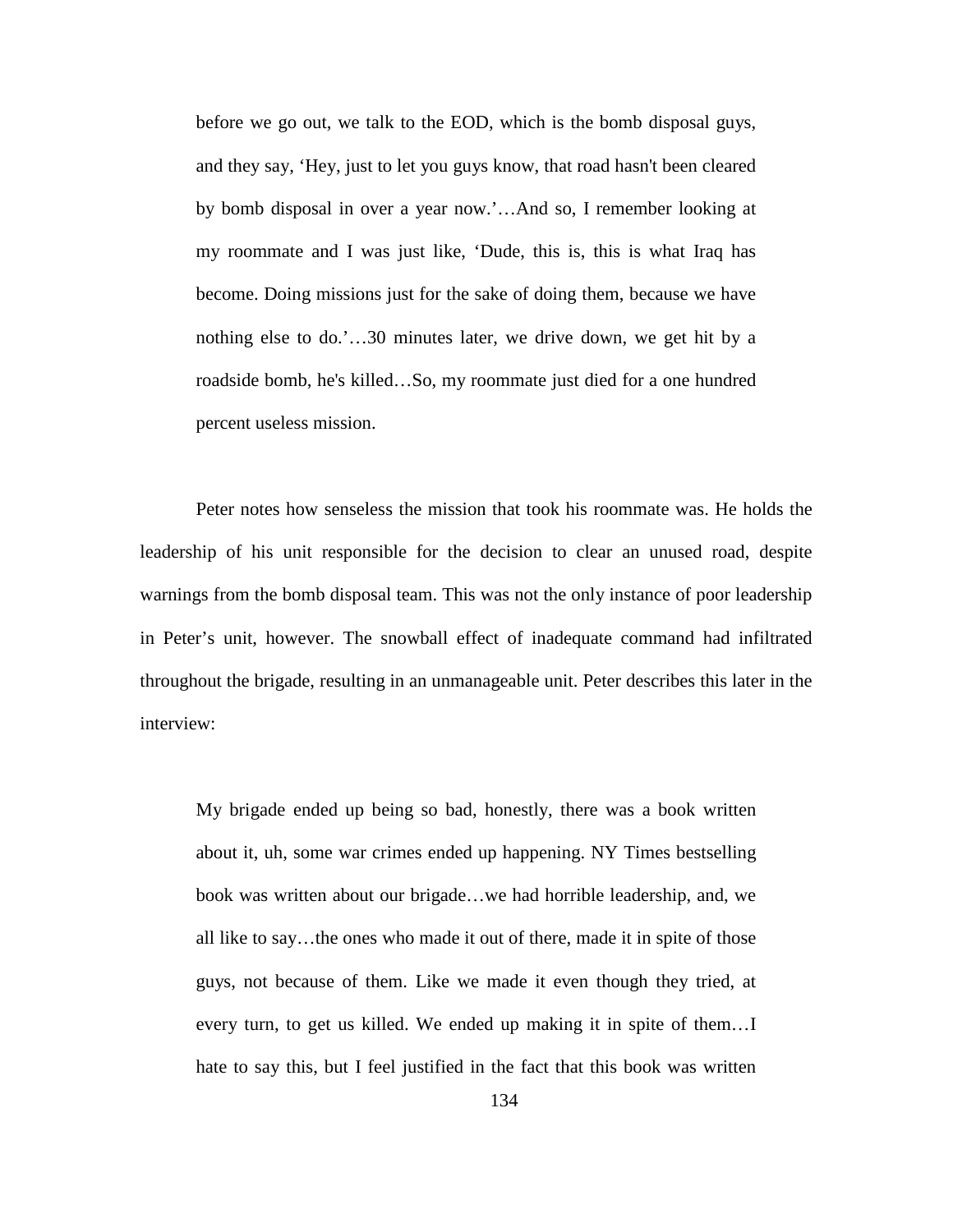and now the book is actually required reading at West Point and a lot of ROTC programs, because it just outlines the failures of my brigade's leadership and how it was such a horrible command climate and such a hostile workplace environment, if you can get more hostile than Iraq... [the book] also talks about a couple guys in my battalion ended up raping and murdering a 14 year old Iraqi girl and trying to say [the] Iraqis did it. And then afterwards, a couple of them confessed to it. And they basically had just snapped because their, their battalion command was so bad. They had lost so many guys and they were just exhausted. Not that it excuses it by any means what they did, but it basically, later on, psychologists were like, these guys were just beyond the point of battle fatigue, PTSD, whatever you want to call it, that they could justify raping a 14-year-old girl and then killing her and killing the entire family and trying to cover it up.

Peter's experience is unique, even among the very personal combat zone experiences of respondents. The rape and murder of the Iraqi girl was excused due to the war climate and PTSD. Previously, we have discussed the impact decreased vigilance can have on a soldier in the combat zone and how this can lead to physical injury or death; but it can also lead to negative mental health concerns. Living in a hostile environment for an extended period of time, without reprieve, can confuse the messages of who, or what, is an actual threat versus a perceived one. Further, not having formal leadership that will debrief or check-in on the well-being of their troops can exacerbate the issue.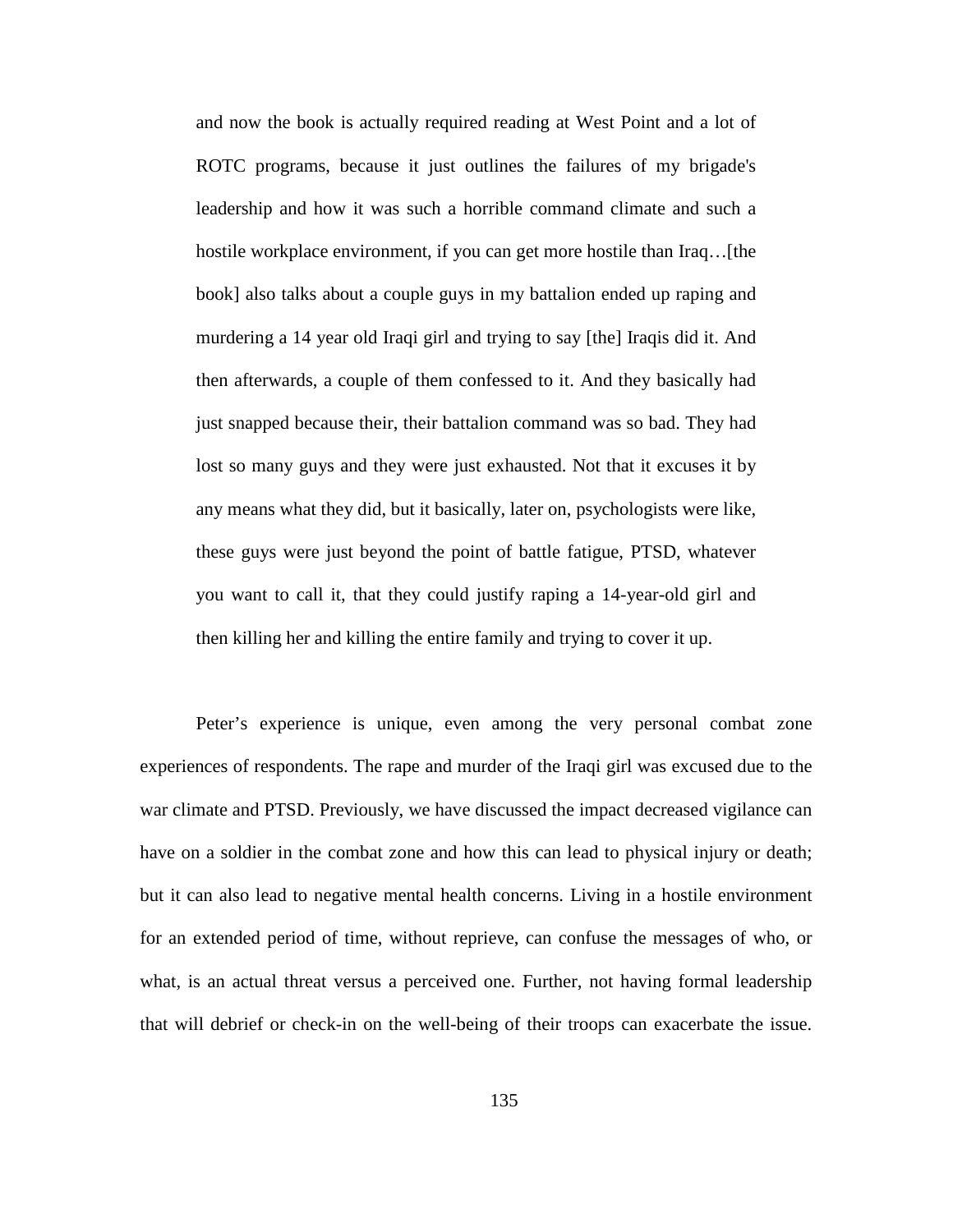While well-being check-ins may not be an explicit requirement of military leadership, best practices presumes some type of mental wellness check, however informal it may be.

There are many questions to consider here. I have already presumed in the case of the Iraqi girl that check-ins did not occur for the soldiers (although check-ins alone would likely not have prevented her rape and murder), but if a debrief did take place, it is not a requirement for the commanding officer to be equipped with the appropriate knowledge or educational background to work through crises that may arise with their troops. This is the work of psychologists, and, while some military psychologists do travel with troops going into combat, it is not, seemingly, common practice (see, for example, <http://careersinpsychology.org/become-a-military-psychologist/> where it states, "Groups of military psychologists *might* also travel with troops overseas during wartime" (emphasis added) under the "Where Do Military Psychologists Work?" headline). In addition, if resources were available to soldiers in the field, combat missions likely take precedence. It is not as though a soldier at war can be reprieved of their duties for a therapy appointment like a stateside soldier or civilian can. The demand of war takes precedence in the immediate term.

Further, if soldiers had access to mental health resources during combat, there is social stigma in admitting one needs help. Soldiers may anticipate negative consequences from fellow soldiers or commanding officers and therefore avoid seeking help (Britt, Greene-Shortridge and Castro 2007). While the VA system in the U.S. is ready to receive combat soldiers when they return home, how are soldiers in crisis helped while in the field? Does a later assessment of PTSD exonerate these soldiers from their actions?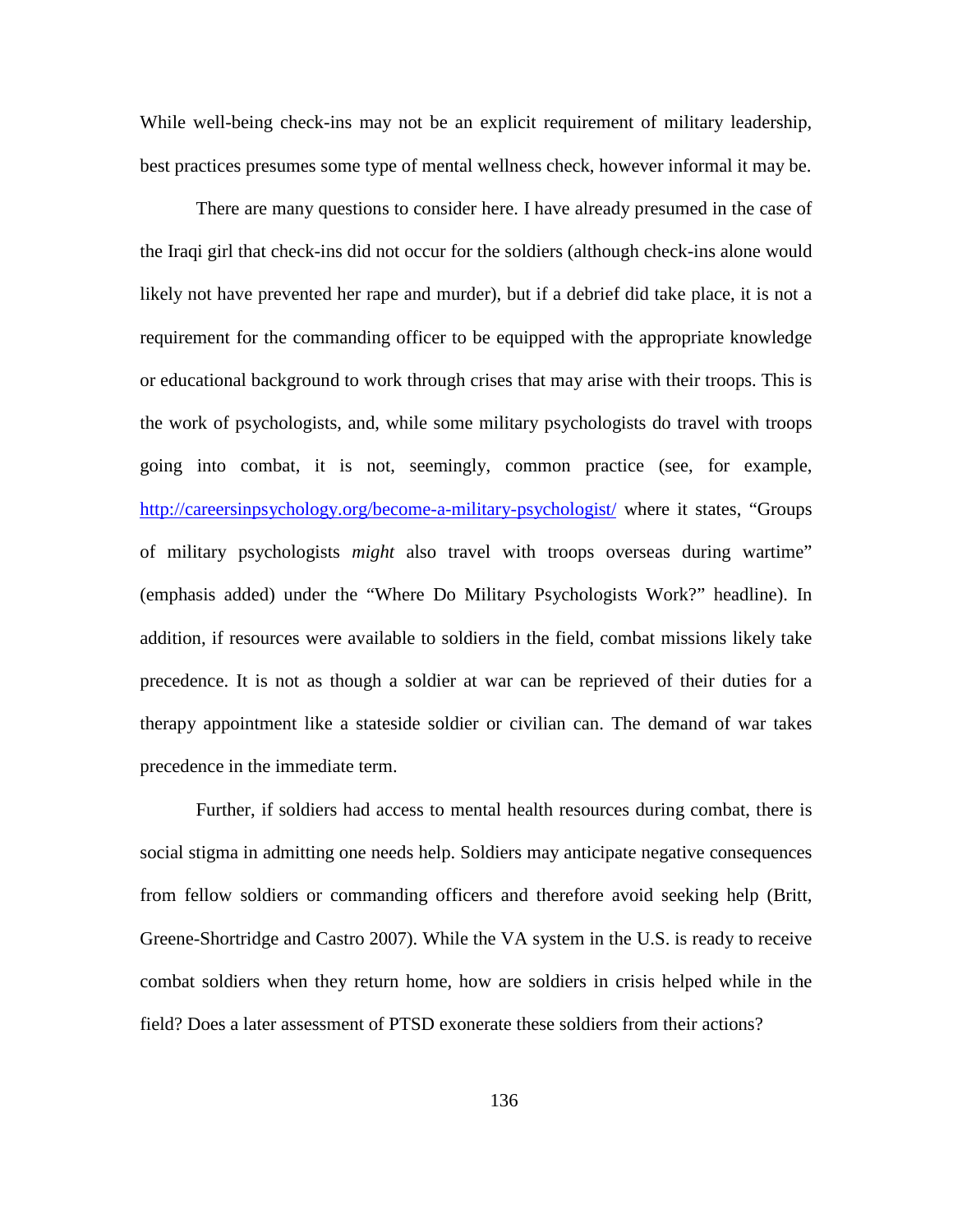We should also examine the context of formal and informal leadership in the case of the Iraqi girl. If the formal leadership was lacking in this case, how was there no development of informal leadership? Were there certain structural factors that inhibited this development? Were other service members unaware of the depths of duress of the soldiers? Did not feel it their place to intervene? Did others also suffer from PTSD and were thus incapable of empathizing, reacting to it, or unable to develop informal leadership? Further, whose responsibility is it to do so, and what will those who witnessed it, or were around it, carry home with them?

Inadequate leadership in the military can manifest itself in a variety of ways – not all of which are as overt as Peter's case. Rachel relates an instance of unsupportive military leadership when she found out she would be deployed. She recalls,

I was scared, I guess that would be the biggest thing, because we didn't really know anything. We knew we were being deployed, but that was all they told us…we didn't know where we were going, we didn't know when we were going, we didn't know how long we would be gone and we had a commander that we didn't particularly care for because he said things like, "Some of you will not be coming back with us." So yeah, great commander, right? So, pretty much I was terrified.

Rachel's fear to deploy was not alleviated by her commander. He did not show empathy, interpersonal skills, nor did he create a positive environment for her or her fellow service soldiers. The Army seeks these basic attributes and characteristics in their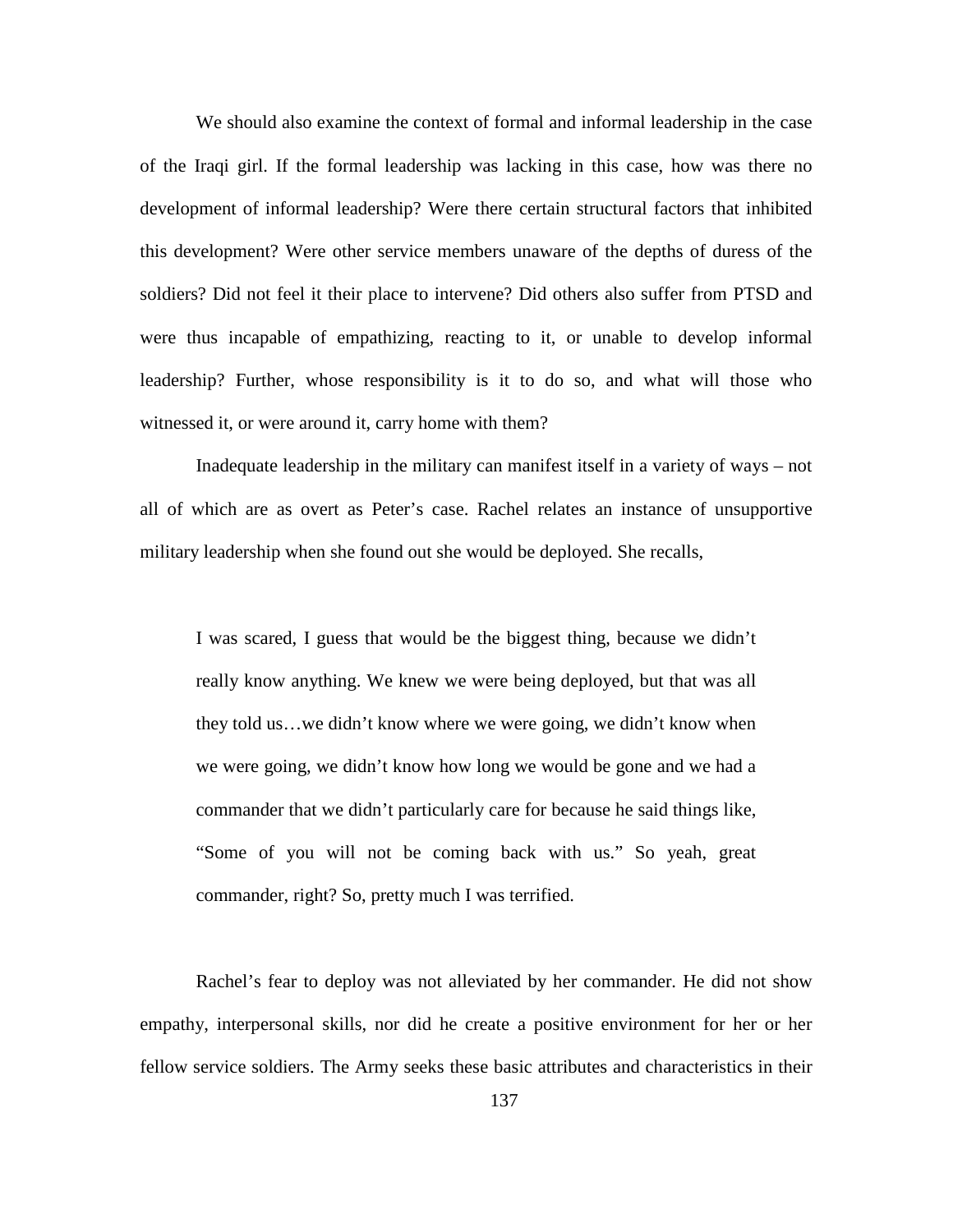leaders (Sewell 2009). While Rachel's commander could not control the where, when, how long of the mobilization process, Rachel wished he had shown more sensitivity and compassion for his soldiers. Not having compassion could make his soldiers feel more vulnerable while in a combat zone, and perhaps less trusting of his decisions and orders. While the soldiers are still obligated to comply with the commander's orders, lacking a sense of trust between commander and soldiers can lead to mistakes in the field and conflict among the soldiers, a contrast to the strong, family-like unit the military strives to create.

The impact of inadequate leadership – at any level – can be enough to mar the overall military experiences of soldiers. Gary, for example, notes the confusion and frustration in his deployment as to why they were transferred to Iraq when they were doing so well in Afghanistan. Gary says,

We felt like we had the terrorists on the run and then we got re-deployed home and no one could understand that, because we felt like we were doing really good work in Afghanistan. Of course now it's painfully obvious that the administration had pretty much already decided that we were going to invade Iraq at that point and so they needed to build up the base in order to support those operations. So that was frustrating for me, watching how OIF played out. The initial campaign went very well, but it became more and more apparent that there was absolutely no plan to follow on, just the stupid things that we were doing, the stupid things that administrators…were doing. I got very frustrated very quickly…[It] was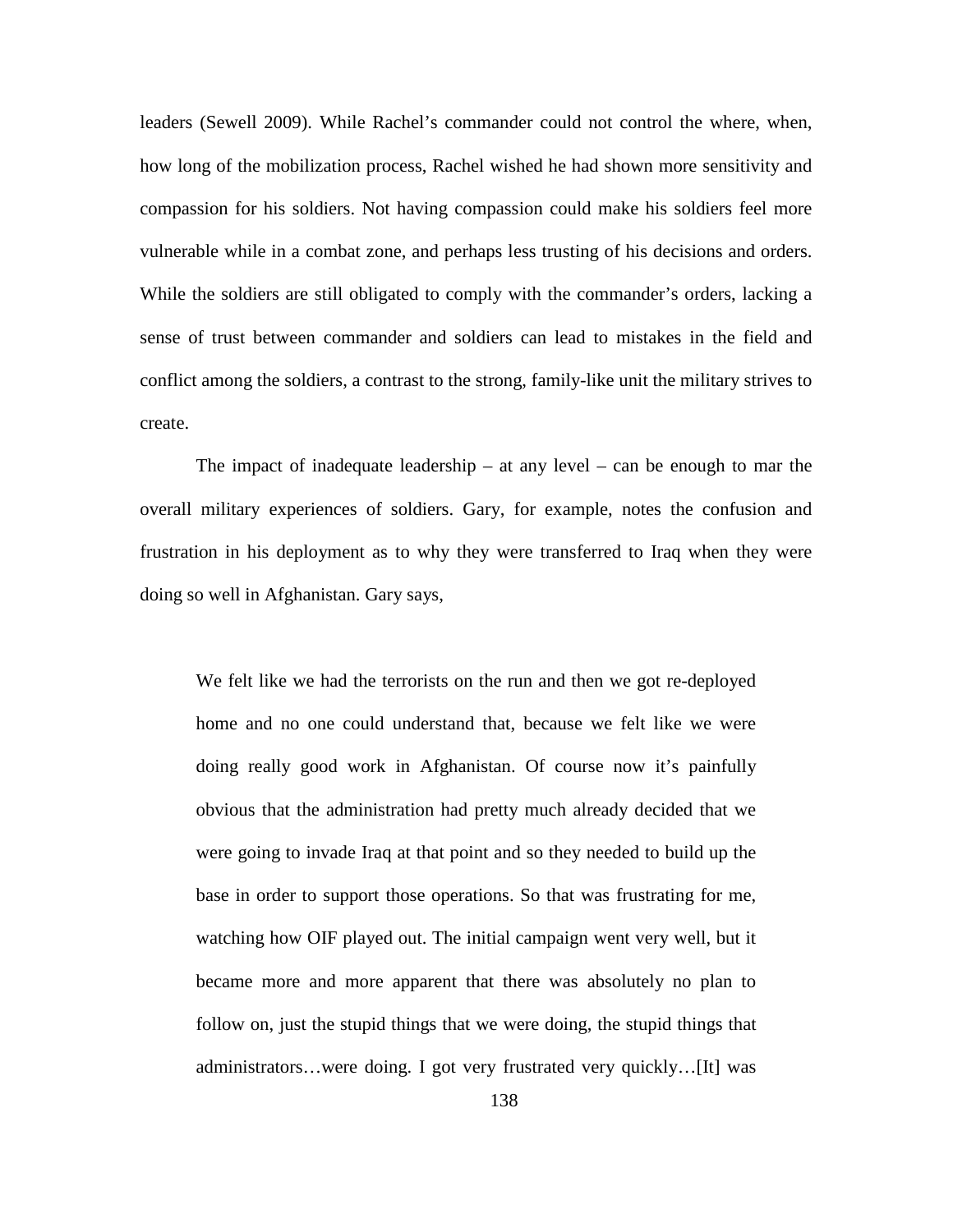pretty much useless in Iraq in the first three weeks. So all we were doing was we would fly at 30,000 feet for 14 hours at a time, relay calls for med evac from the convoys that were being hit from down below us. Everyday, it was nothing really that we did that changed that, unfortunately, and so, for me, that became incredibly frustrating. So as I saw sort of the mismanagement, started questioning my leadership, especially leading up to the '04 election, really, really soured on the political leadership that we were operating under…I think the deployment, had I not deployed, I probably would have remained much more enthusiastic about the military and military service. But that experience really soured me on it, to the point where I was trying to finish out a career.

Gary's experience during deployment exemplifies the many layers of authority at work in a military deployment. While we have heard from respondents who were frustrated with their direct commanding officers, Gary notes his frustration with government officials making military decisions. There is a sense of disenchantment Gary expresses with the lack of transparency in decision-making, and his inability to do anything about it. This experience left him frustrated, feeling disconnected, disengaged, and wanting to end a successful and lengthy 15-year military career. For Gary, the poor leadership he experienced at all levels of authority served as a sign that his values and beliefs were no longer in line with that of the military. This does not mean that one's loyalty is fickle, but rather represents the process of questioning what is asked of us and holding our government to the standards we expect. As things change within a combat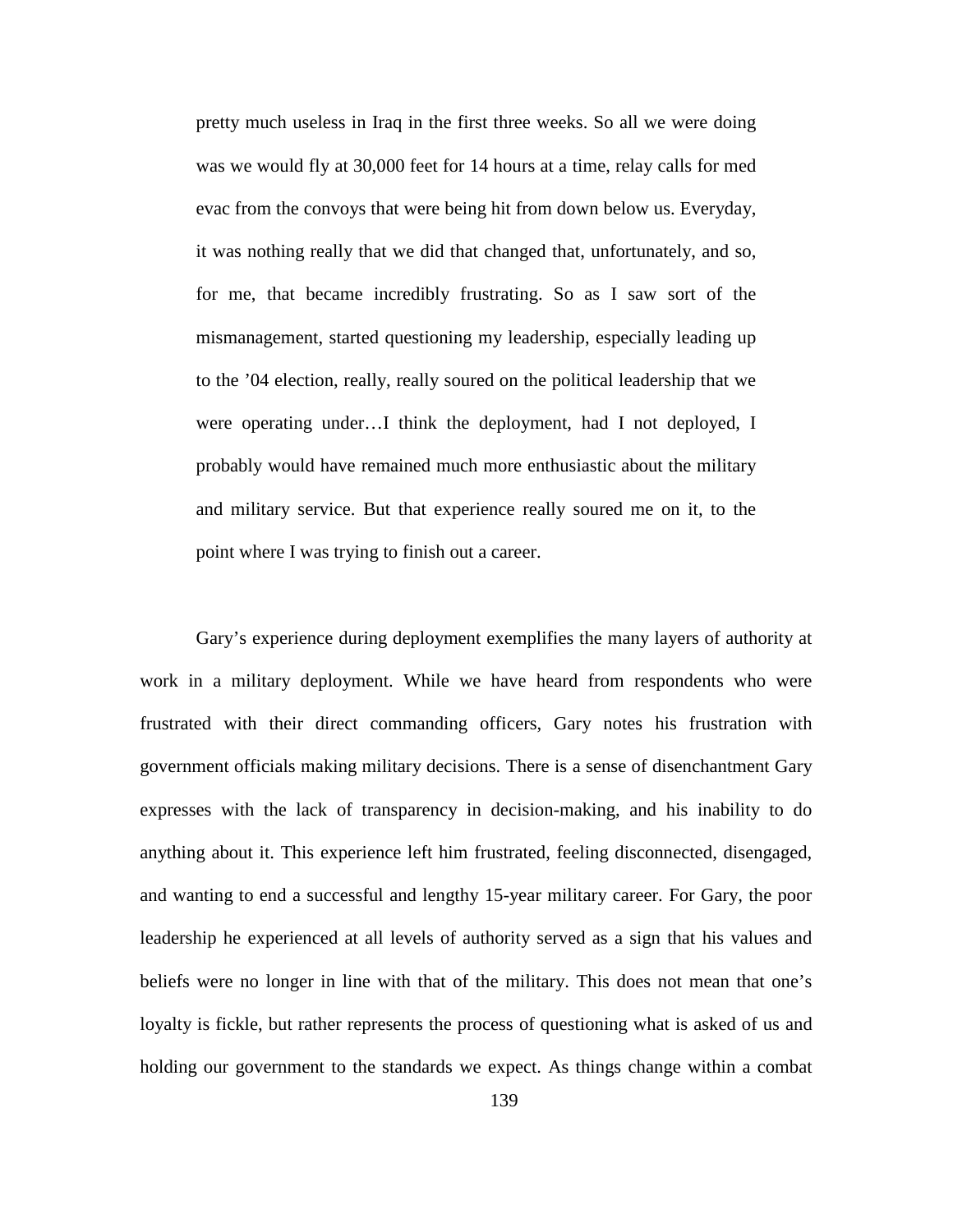zone, soldiers are faced to ask themselves: does this war/deployment/mission still coincide with my beliefs and values? Conflict, confusion, and frustration arise when the answer to that question becomes "no", especially as soldiers are bound by contract to fulfill their obligations – whether they agree with the commands or whether the overall duties change mid-deployment.

# **6.2 LOYALTY TO COUNTRY VERSUS GOVERNMENT**

Thus far I have discussed loyalty in military leadership, which can be deconstructed in two ways: first, referring to the individual relationship between a commander and soldier or unit. Second, referring to the institutional relationship between soldiers and the organization of the military. A key difference in these levels of loyalty and relationships is the level of personal sentiment. That is, whether a soldier feels loyal to the commander or not, the relationship on a micro scale is intimate and personal. The commander knows the soldier's name, and likely background and health information. Contrast this with loyalty between a soldier and the military organization. This connection becomes less intimate due to scale and the impersonality of a structured organization. While the soldier may be known by some members of the organization, certainly not known by all members, and less likely known by the top level members. Loyalty to government and loyalty to country are distinguished by the power structure the government represents. Most respondents felt elected politicians did not convey the values of their constituents, but rather were out for themselves. Respondents viewed the government as out of touch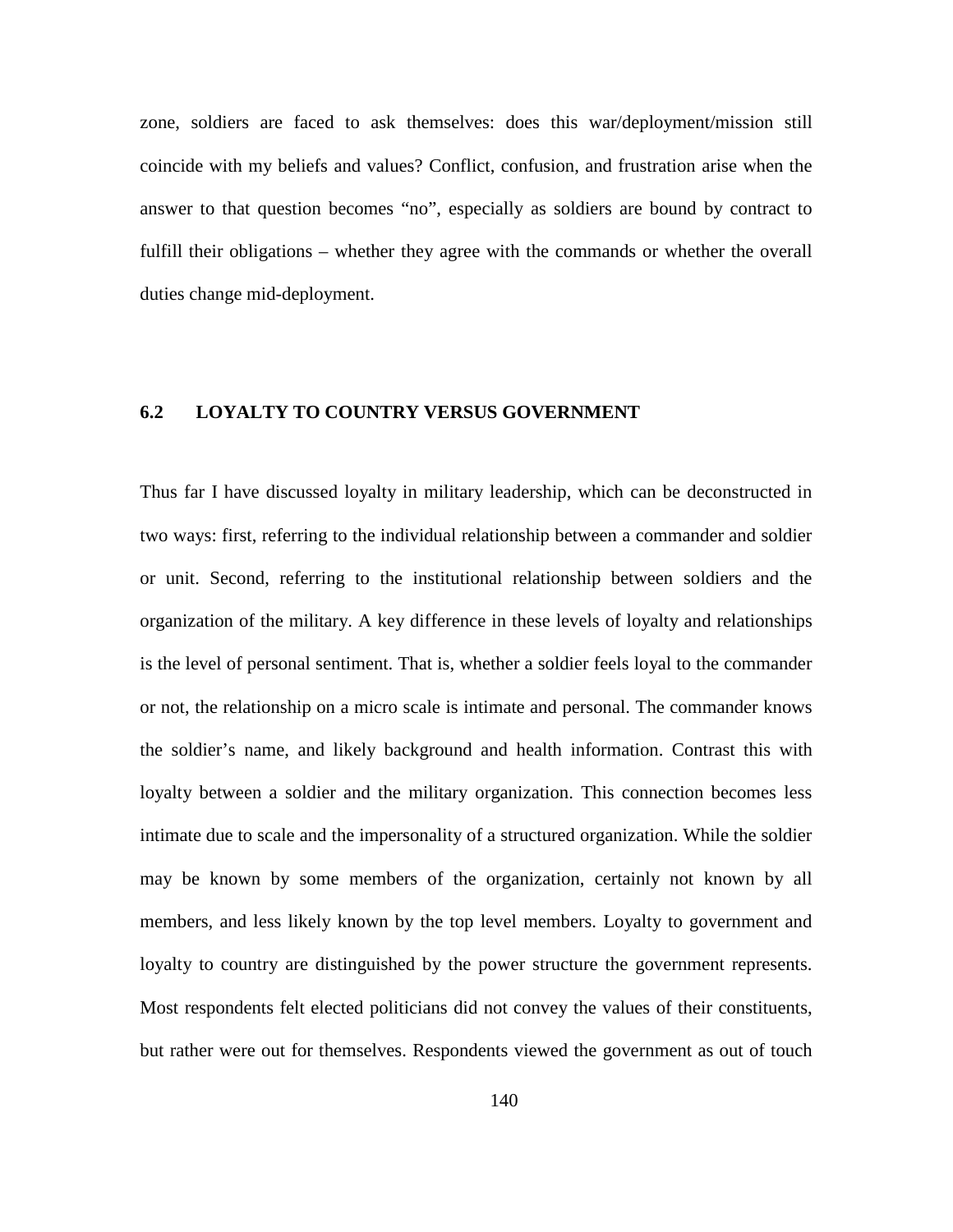with citizens and almost a non-human entity: government was not like the citizens of the country in that it did not uphold the beliefs and values of the citizens. Nathan explains why government officials are seen as out of touch with the population and how politicians are some of the least trusted people in the United States,

You see surveys on what's the most trusted profession. Right now, the most trusted profession is military officers. You look at the bottom level spectrum of who's the least trusted individuals, [they] are gonna be politicians. Politicians are the government. So you look at who's not trusted very much, that's gonna be your government. You look at those who protect the country, that's gonna be your military...I think those that betray their country are those that betray those that they trust the most, which is gonna be your military and those people that are in it. Those that betray their government are those that betray politicians of which aren't trusted, so it's more accepted that you're gonna betray politicians.

For Nathan, there is a lack of trust for politicians, and, because of this wideranging lack of trust, it is "okay" to betray the government, made up of politicians. Overall, several respondents shared Nathan's views that government is made up of politicians. Loyalty to country, however, represented being loyal to the citizens and the principles the country was founded on. Peter makes the distinction between loyalty to the country and loyalty to government when he says,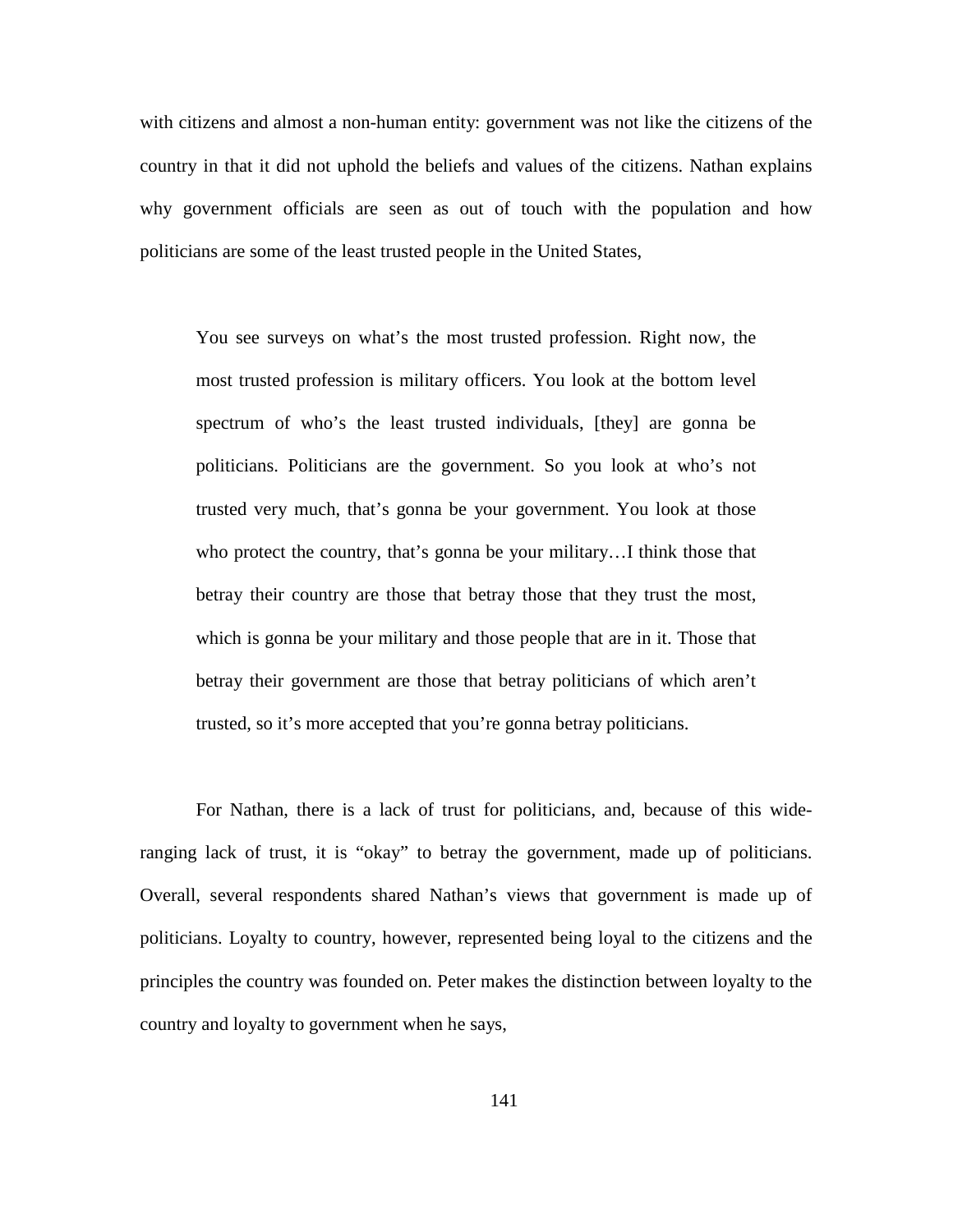Loyalty just means okay, if you're willing to stand up for the overall, for the people and the way of life, not for the government. I never once thought I was willing to die because of defending the government of America. I thought, at the end of the day, it's the people, it's your freedoms, your friends and family. That's what you're really here for, and not because a bunch of Congress and Senators voted to send you here.

Respondents like Peter felt a sense of loyalty toward the country, but not toward the government, while others stated it is the citizens' responsibility to hold government accountable for their actions. Of this, Michael says,

It's the responsibility of the citizen to challenge the government when they're doing wrong…if you're gonna be loyal to your country, you have the duty to stand up and speak out against the government.

Michael calls on citizens to question and challenge the government; it is in this way citizens can show their loyalty to the country. Michael sees interconnectedness between country and government – they work in tandem to keep the country running. But several other respondents saw the government as disengaged from the country; these respondents commented they were loyal to the country, its people, and the ideals the country embodies, but were not loyal to the government or its politicians. For example, Sarah says,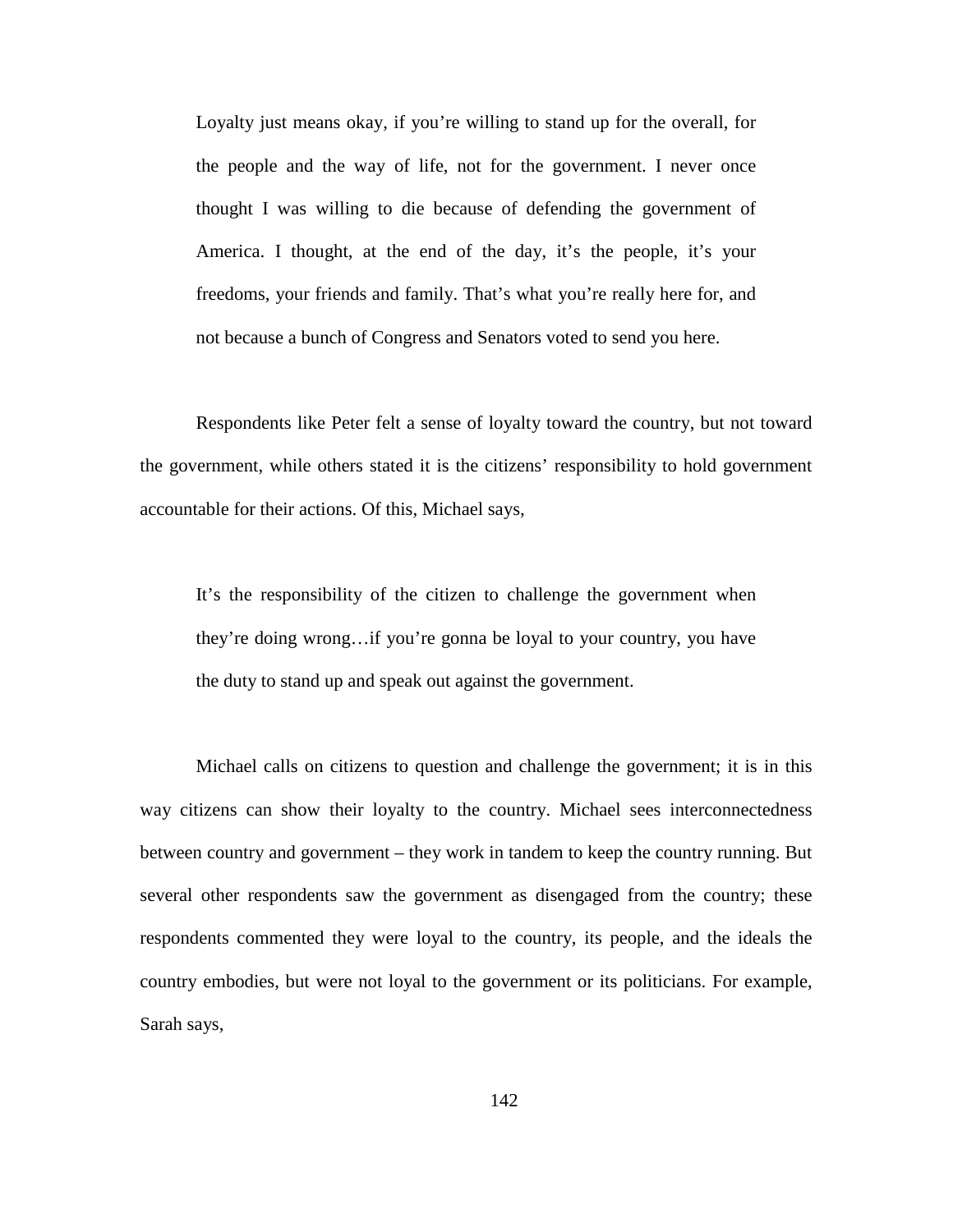I've heard people say, 'Oh, well, you need to support the president.' I don't need to support the president to be patriotic. I care about my country, I care about the people that live in my country. I've stood up and voluntarily joined the military for it.

Sarah distinguishes between being patriotic and supporting the president. For her, she can disagree with the president and still be patriotic because she is feels loyal to her country – the people of the United States. Nina echoes this sentiment when she says, "I'm committed to the people of the United States, not necessarily the government." Marty also shares the same opinion, "I don't have much loyalty to a government. I just have a loyalty to the ideals we're supposed to stand for as Americans." Brett succinctly describes his loyalty to country over government when he says, "There's sort of a higher calling to country than to government." Rachel also shares these sentiments, saying,

I don't particularly care for a whole lot of things that our government is doing right now. But I consider myself very loyal to my country…will I do something to betray my government? No. Do I always have to agree with them? Absolutely not.

Rachel makes sure to point out that just because she does not agree with the government, does not mean she will betray it. Each of these respondents maintains a greater connection and devotion to their country over the government, indicating a distinct separation between the two. This is interesting to note, particularly coming from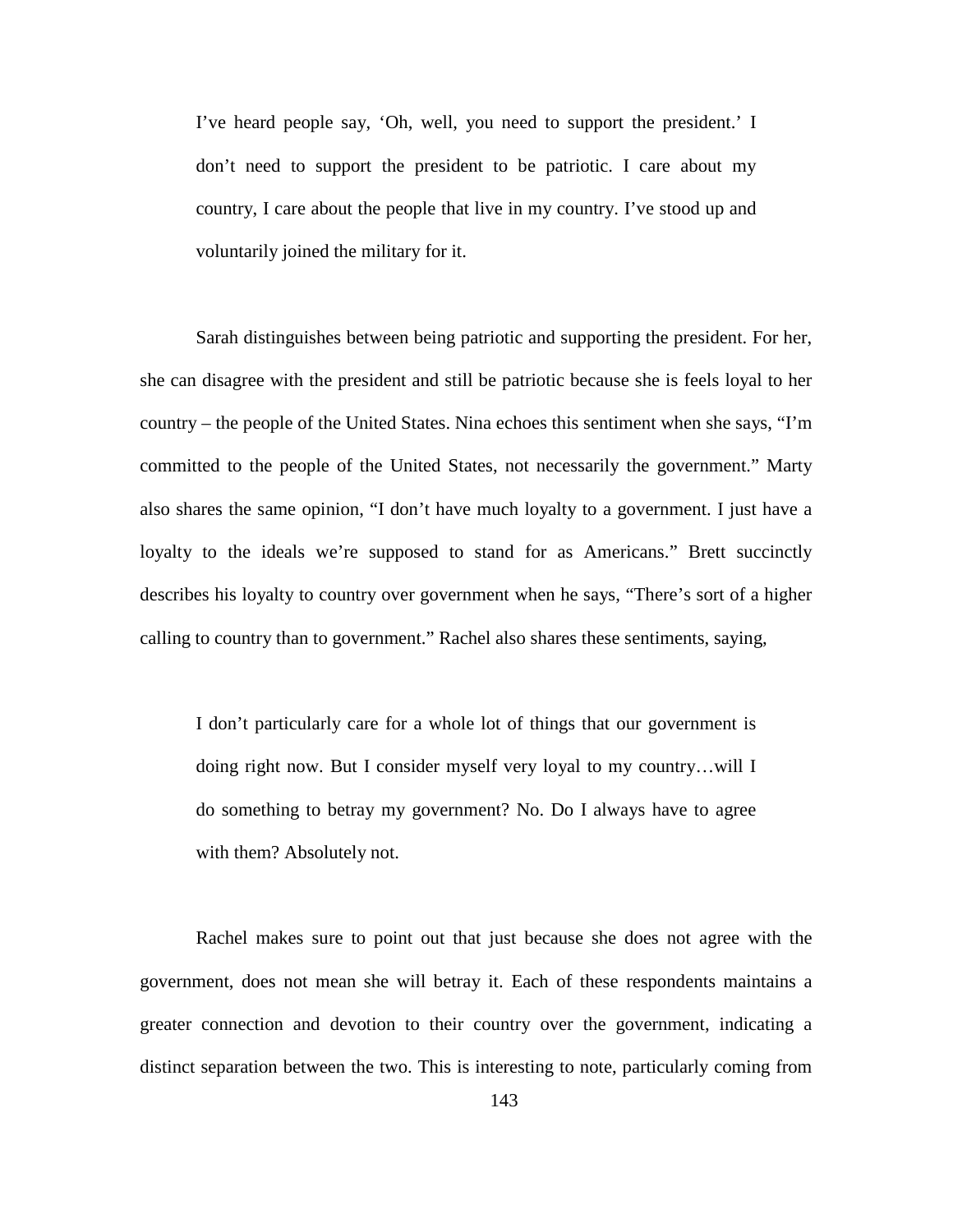military members, as while it is the country its citizens, and ideals they are protecting, it is those in government who dictates where they go, when, and how long they stay. Loyalty between government and country discussions took an "us" versus "them" sentiment: citizens/military/ideals versus politicians/government. Despite this distinction, we still operate on a day-to-day basis within the framework elected leaders, over time, have outlined. This is not to say that there is no individual agency within our day-to-day activities, but rather that even our agency is based on a framework of already established criterion that we operate within. For example, several respondents mentioned complying with military orders and doing what was asked of them because doing so was a part of their job, even if they did not agree with the mission itself. Respondents said military members signs up to be loyal. Joshua explains,

The way I look at it, we actually signed up to be loyal. Even if we don't agree with the situation that we're put in sometimes, they may bring into question your loyalty to the country [if you do not comply].

Joshua's thoughts on signing up to be loyal, even if one does not agree with what they are asked to do, echoes other respondents who, throughout the interview, mentioned "following orders", regardless of their views on the war. Many respondents viewed their time in the military as a job – soldiers perform the job they are asked to do, even if they do not necessarily agree with it. This, in some ways, detaches the individual soldier from the responsibility of going to war. To frame military engagement as a way that protects the American way of life, individual freedom, and so forth, one finds it difficult to argue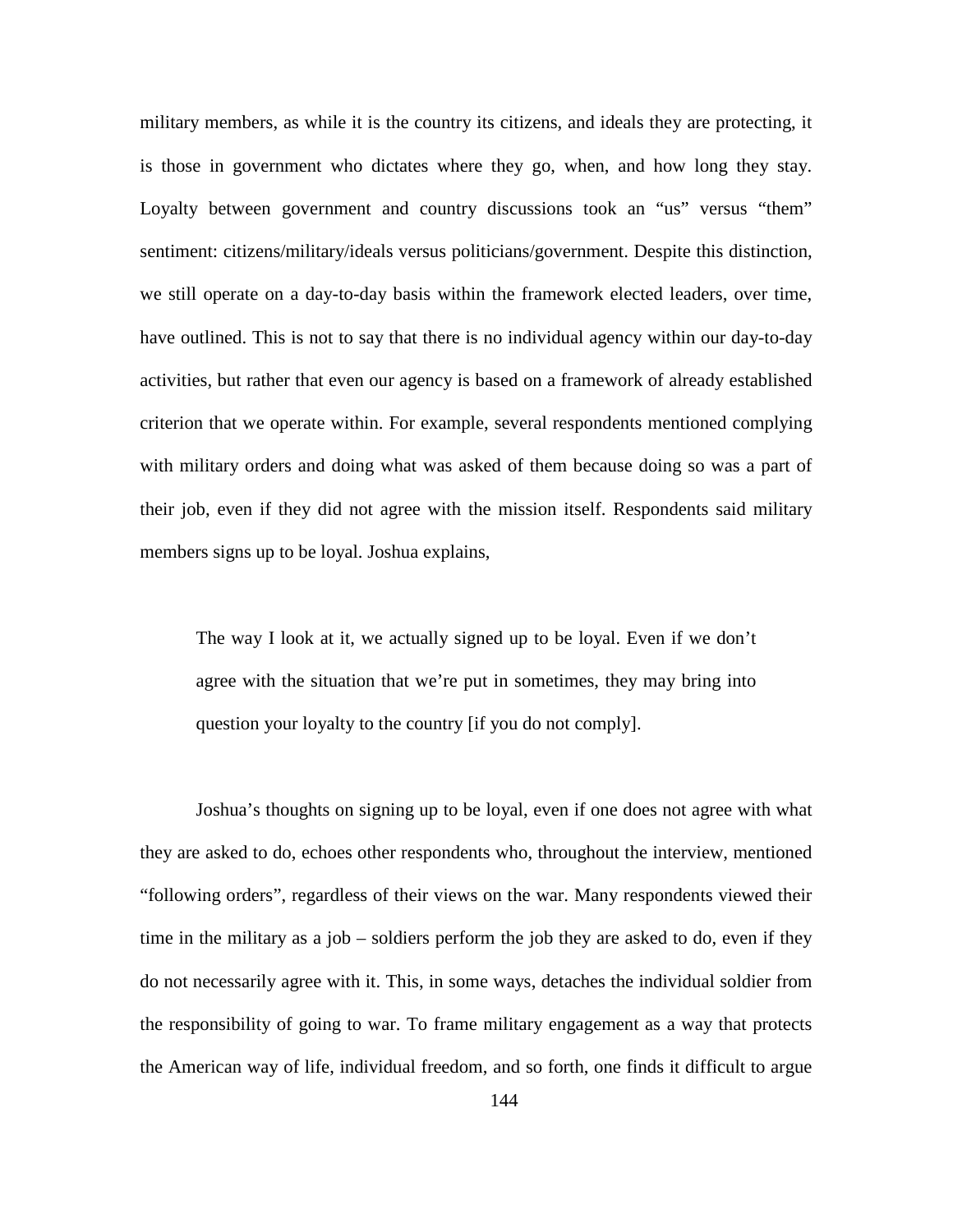against military action. Further, we cannot blame the individual soldier for simply following orders – instead, we hold accountable the government officials who make the decisions about war and other military tactics. The conventional way of holding government officials accountable is through voting  $-$  if citizens are unhappy with the decisions Congress makes, citizens have the right to vote officials out of office. Derek shares this view, suggesting that if civilians are unhappy with the choices made by government, they have the ability to oust individuals from their appointed government position, and replace them with others. Derek says,

We have voted for the people and the laws we have in office. So if you don't support a war that most of these people have gotten us involved in, you need to change that with your voting.

Derek encourages citizens to use the power of voting to vote into office individuals who are more in-line with the beliefs and values of the populace. Yet citizens are often not complacent to wait for the next election, and will make their voices heard through protests, online petitions, email and phone bank campaigns, and the like. This lets Congress know the issues and concerns of the citizenry before they are voted out of office; with a chance to correct action and better understand the voices Congress was voted to represent.

However, being in the military means sometimes having to carry out orders you may not necessarily agree with because, as Brett mentions, enlisting in the military means you are signing up to be loyal. He says,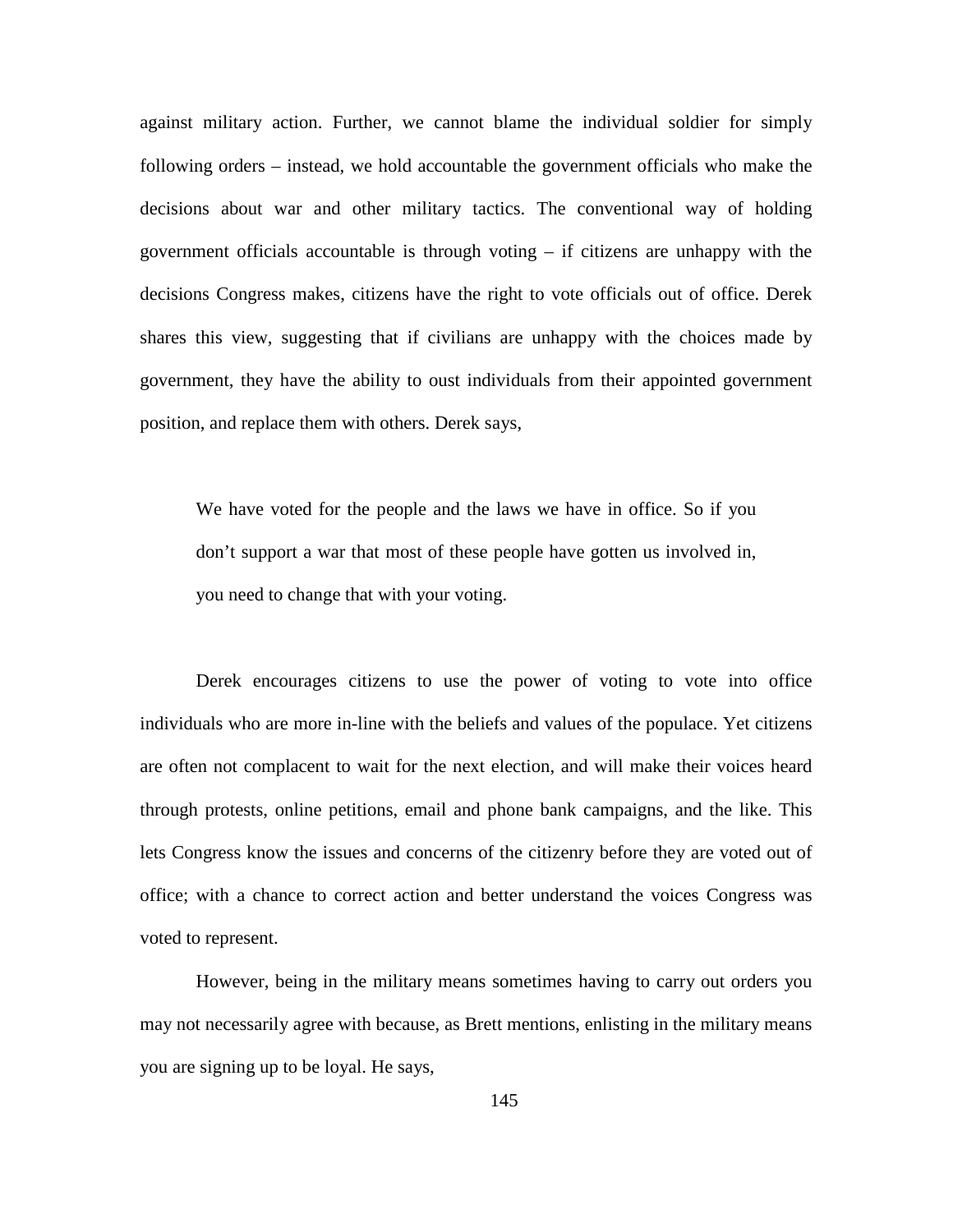When you enlist, or when you swear your oath of officership, the first thing that you sort of swear to uphold is the constitution. And then after that, it's the President and the leaders, your leadership and officers appointed above you. So I think loyalty to your country is also loyalty to your government, but loyalty to sort of the every man and citizenry.

For Brett, enlisted soldiers' loyalty follows the hierarchical order of the military organization. Loyalty to government and country is intertwined; enlisting in the military is an agreement to be loyalty to both government (following orders) and country (citizens). James agrees with this point, suggesting that government and country are linked together and if one is betrayed, so is the other, especially for government employees. He says,

When you work for the government, you kind of have to tie the two together, otherwise, it's essentially, you'd have a coup or something. You can't really idolize one and hate the other one and work for the government. You don't have to like the government, but you have to at least accept it for what it is and work within the confines of it. I don't think you can be radically against the government and still have love for your country, because [the government] is what your country has developed.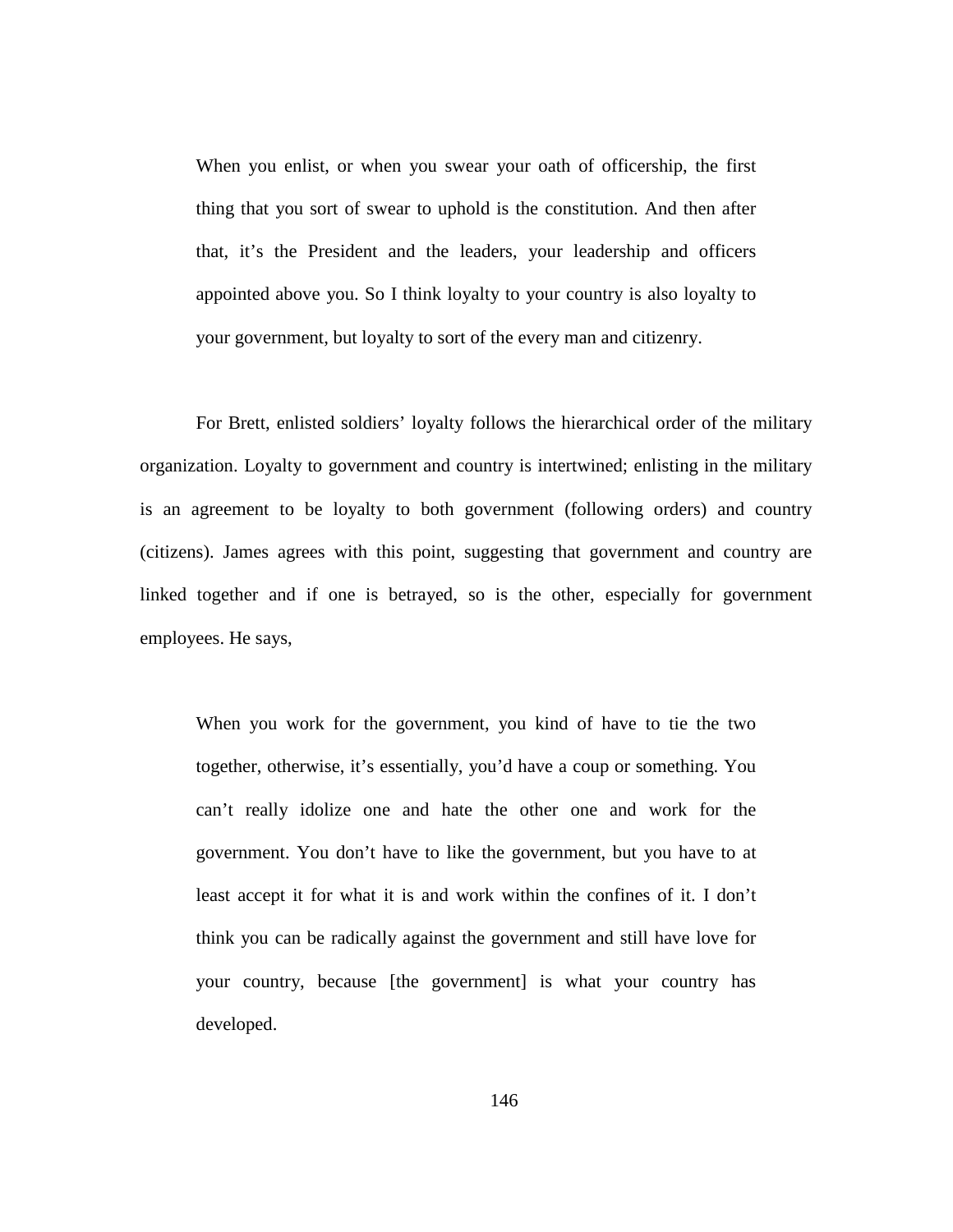James does not distinguish between loyalty for government and that for country – the two are connected. He makes a point to note that government employees in particular should be loyal to the government. Gary disagrees, however, and feels that even an enlisted soldier can disagree with administration policies and decisions. He says,

Sometimes dissent is the highest form of patriotism. So that certainly could be construed as loyalty to buck the trend or go against the flow. Generally supporting the policies when the policies are in place. Even though I disagreed with a lot of the policies of the administration from 2000 to 2008, I still supported them by willingly going and completing the deployments and attempting to uphold the policies as best I could. So loyalty, I guess, sometimes means following a bad policy, even if you disagree with it, either working to have the policy changed or you know, expressing your dissent, being told that your opposition has been noted and then either, you know, resigning or carrying out the policy. I guess that's probably the strongest test of loyalty right there.

Gary echoes the earlier example of the soldier grappling with the commander's orders to bomb a town: if put in the position, one must decide to be loyal to one's conscious and not engaging in a disagreeable action; or vocalizing the disagreement but carrying out the orders regardless. Gary notes the soldier's options: carry out the policy or resign. But resigning should not be misconstrued to mean disloyal; Gary points out that dissent can be a form of patriotism. One can show their loyalty by holding the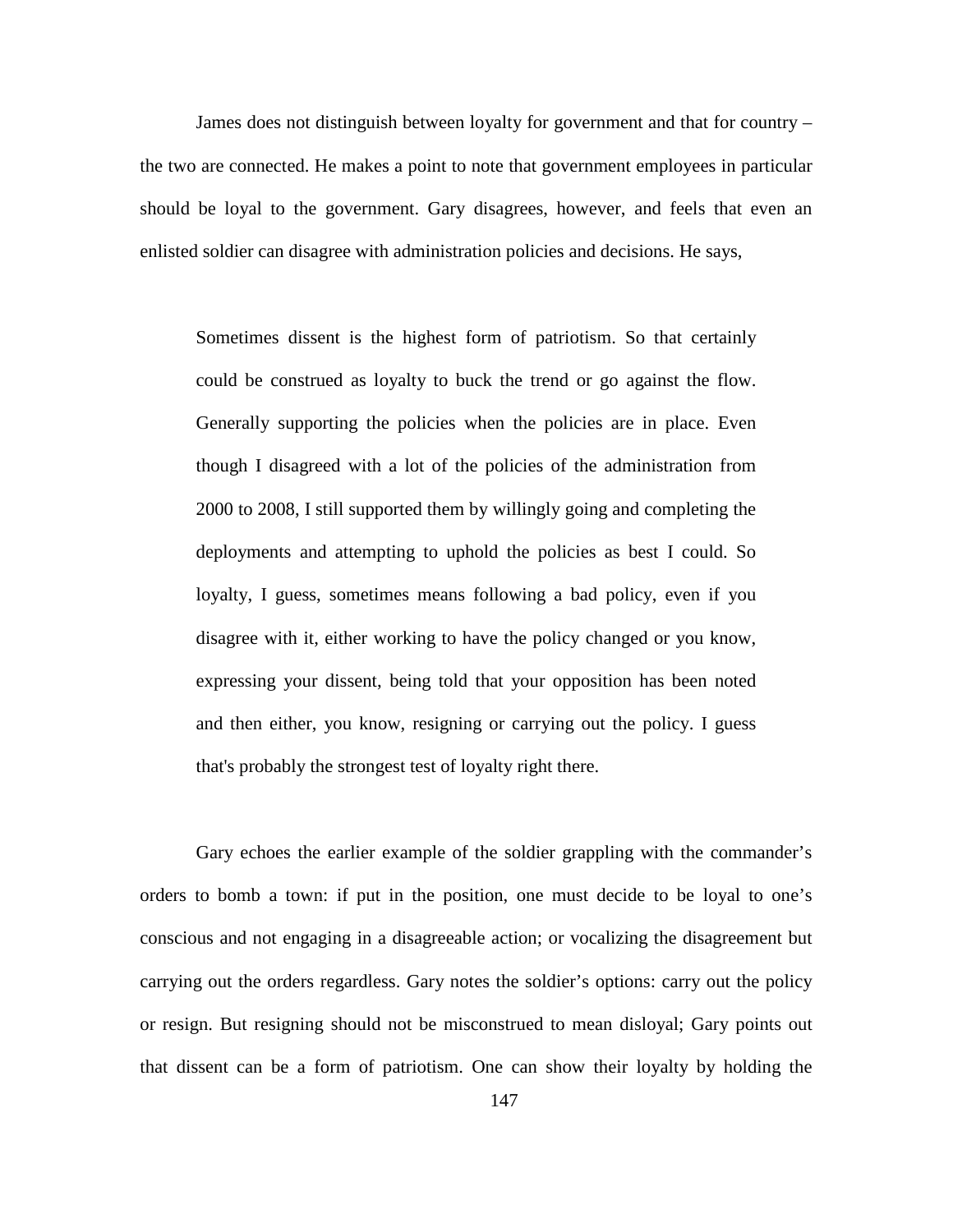country and government to higher standards, demanding action from to government to right whatever perceived wrongs have been identified. Steven also recognizes that sometimes dissent shows loyalty to one's country, especially if actions being asked of someone may harm the country. It is at this point when the soldier is faced with a moral dilemma: doing what you are told to do, even at the risk of harm to the country, or doing what your conscious tells you is right. Steven explains,

[My parents] told me, always go with the dictates of your conscience. Because there are gonna be times when you know what the right thing to do is, and everything that you've been taught or trained to do, is the exact opposite, and you have to make a decision…whatever choice you make, you have to live with the consequences…the whole concept of civil disobedience means that being loyal to your country sometimes means you have to go against the very laws that are written because those laws are unjust, or whatever. Martin Luther King talked about that quite a bit, preached about it in his sermons and such. So there is room for that, but I think the whole thing is you have to think about, you have to weigh the pros and cons. Will I hurt my country in trying to do this thing that I'm doing? And what is the benefit to my country for doing what I'm doing?

For Steven, being loyal to the country does not necessarily mean following the rule of law; there are times when one's conscious weighs superior. Yet, he cautions, we must consider what the benefit is to the country if the law is broken, not the benefit to the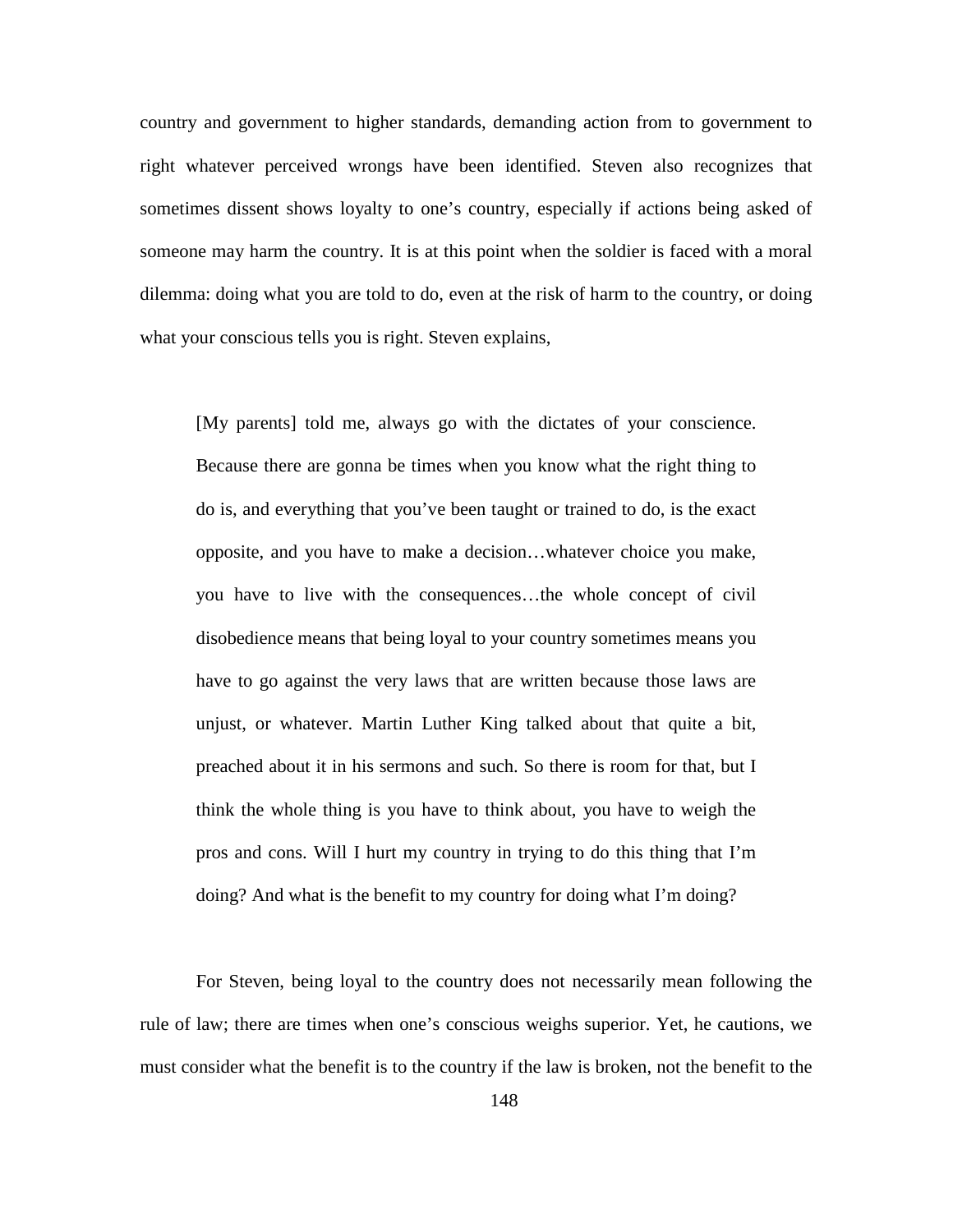individual. While we must decide individually on a daily basis the right thing to do, we must ensure that breaking the law will help the greater good. Following one's conscious does pose an interesting question of, "by whose standards?" While the U.S. values independence and individuality, for every person who deems a law worthy of breaking, will be someone who disagrees, creating tensions around why laws exists in the first place and individuals rights to break such laws.

As discussed in the previous chapter outlining overt versus covert national sentiment, so can the argument be made for loyalty to country versus government. The expressions of national sentiment toward country are more overt: respondents are willing to openly and freely discuss sentiments for their fellow citizens and the freedoms the country holds as its values, than that toward the government. While respondents' views do not show the same loyalty to government as to their country, respondents' actions (enlisting in the military, following orders) represent a sense of loyalty to the government, albeit less overt than their dedication to country.

Some respondents point out that loyalty is not something that can be turned "on or off" – they argue someone is loyal or they are not, without any in-between. Nina summarizes this point of view:

I don't think that loyalty should be something they turn on or off, or depending on the situation. Either you're loyal to the government or the country, or you're not. I mean, it's not, 'This is something that proves my loyalty, this is something that doesn't.' Either you are loyal to the country or you're not.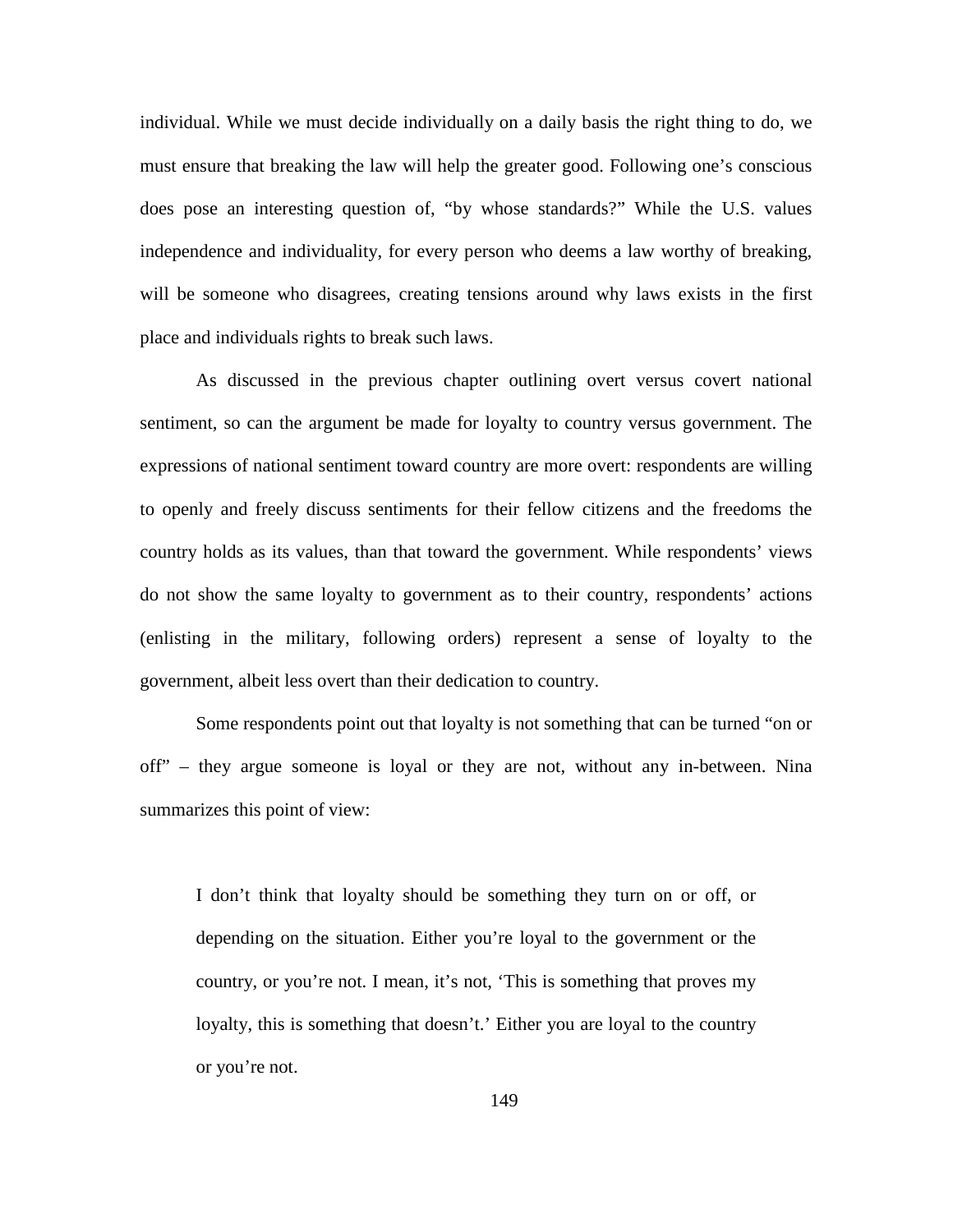Loyalty, however, does not occur in a vacuum. There are often extenuating circumstances, like war, that can make one question whether their government is making proper decisions. Citizens strive for policies that benefit the country, in doing so, must hold the government accountable. Tension arises when citizens disagree either with the government policies or with one another. Yet, one can disagree with the decisions the government makes, and still feel loyal, but not actively working against the country. James makes this distinction when he says,

I don't think they're obligated to be loyal to [the country], but I think they ought not be disloyal to it. You don't have to actively work in its best interest, but any action that is the opposite, I think, should be severely punished. Just because it's arrogant to think you can live in a country that's under war and do things to sabotage it and not have any kind of retribution. That doesn't make sense. But you don't have to buy war bonds and trade in your used car for bombs or whatever.

James's depiction of loyalty shows personal agency – you need not agree and support the war, but you also should not work against it, either. This statement brings up an interesting discussion regarding anti-war protesters. Are anti-war protesters engaging in actions to stop the war? In many cases, yes, or, if not to stop the war, at least to have their opinions and voices heard. Does this, then, make anti-war protesters disloyal to the country? Are they traitors or committing treason, especially taking account of James's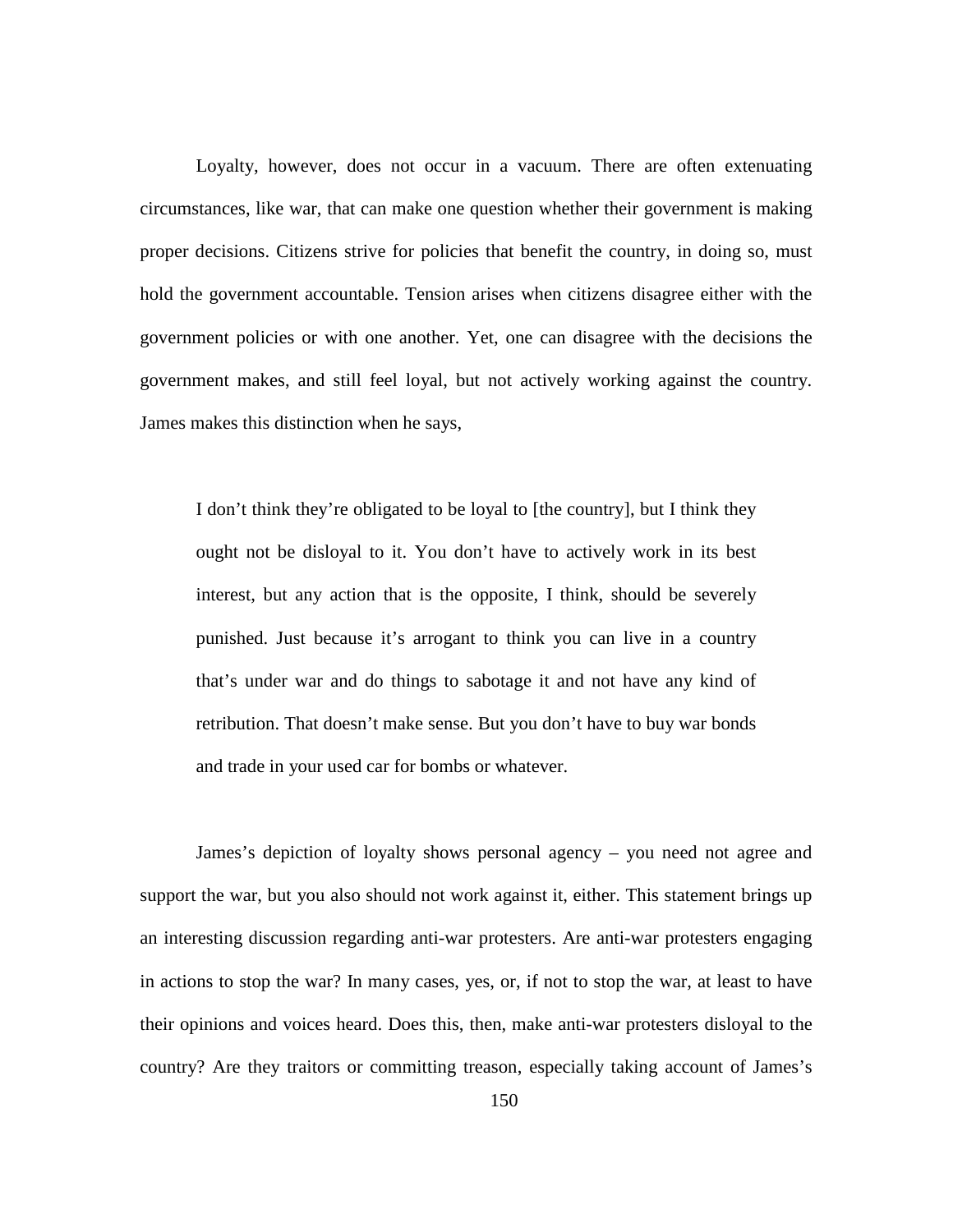definitely of loyalty? In short, anti-war protesters show their loyalty to the country and government by holding politicians accountable for their decision to go to war. As noted, there are many ways in which people show their loyalty and pride in the nation; for antiwar protesters, it is shown through their actions to speak out against war. The case of anti-war protesters will be discussed later in the chapter.

Yet whether we are obligated to be loyal to our country during times of war can be difficult to discern. Peter acknowledges the complexities between support for war and intelligence monitoring of civilians and our everyday freedoms when he says:

People who stood up during the Iraq invasion and said, 'We shouldn't, I don't want to invade Iraq' – they were chastised for it. [The] 'Oh, you're either with us or you're with them' type mentality. There's a lot of senators and congressmen made a good point of invading Iraq and now, looking back, a lot of them were proven right. Same thing with the Patriot Act. I remember how many senators, I think Bernie Sanders from Vermont was one of the guys from the start said, 'Actually, no, this is going to be much worse' and he was getting crushed by every news station there is. 'Oh, you don't think our intelligence agencies [can] catch criminals and catch terrorists.' And again, now it's like, 'Oh my God, I can't believe the NSA might be listening.' And it's like, well, people were warned about this 10 years ago, but in 2003, if you said anything against what we were doing with the war or our intelligence capabilities, again, it was either you're with us or against us.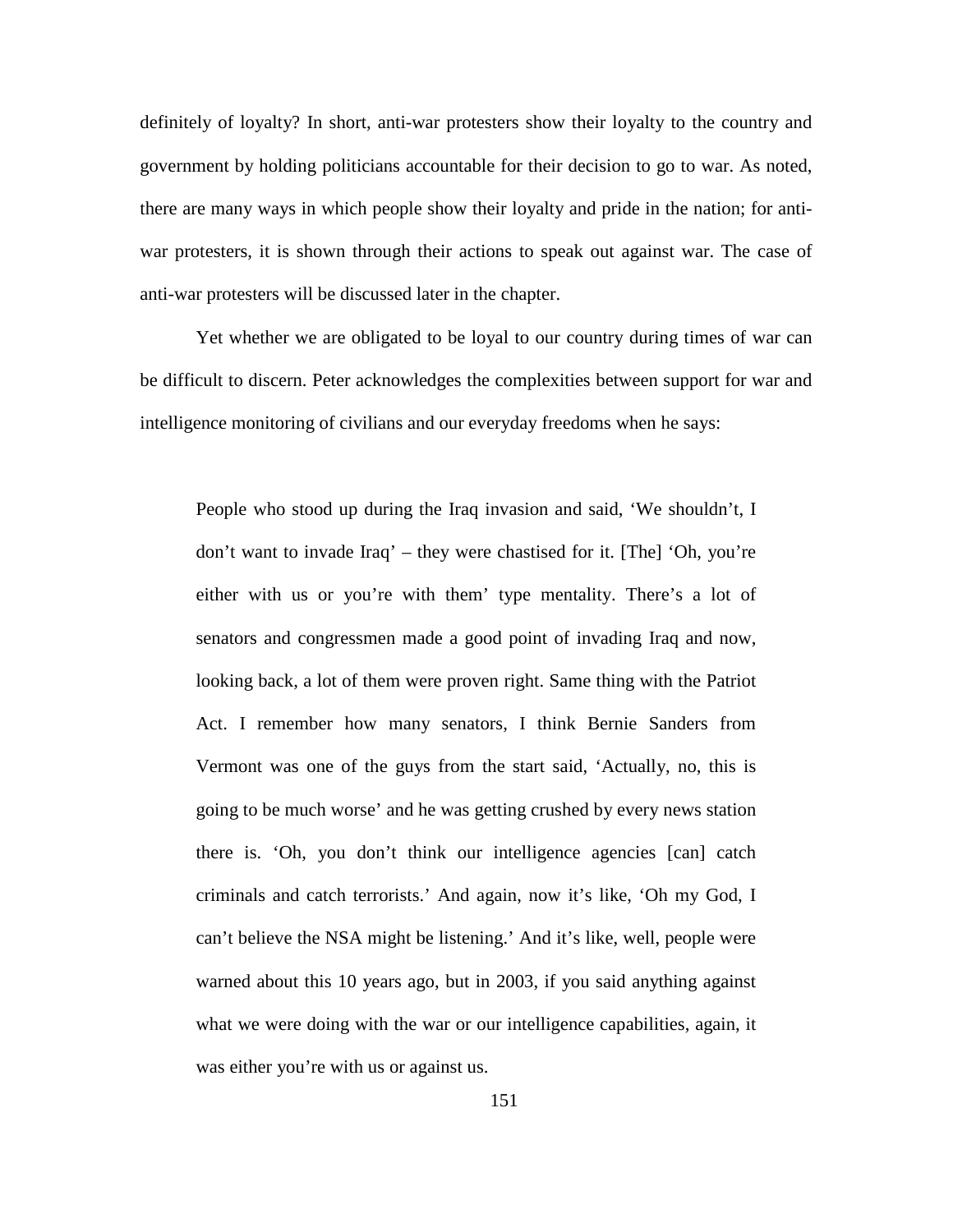Peter's response points to the pivotal moments in history when the 9/11 attacks occurred, an event that elicited a strong sense of patriotism from many civilians. The 9/11 attacks were jarring for the U.S., but served as prime moment of bonding for the country, coming together, and standing up for the U.S.'s freedoms and rights. This is evidenced in Peter's response that if anyone questioned limits and scrutiny put in place by the government in 2003, it came across as not only unpatriotic, but accusations of being a terrorist.

Loyalty to country and government do not stop at the borders of the U.S. Though this research focuses on the U.S. specifically, it is important to address loyalty and national sentiment of the U.S. within the global context, but also bearing in mind that one's sense of loyalty to home may even be heightened when one is outside the country. Surrounded by the unfamiliar, one craves a sense of home and comfort, creating a "safe space" in their thoughts and mind. Respondent Steven shares a global perspective on loyalty to country, specifically during times of war. He suggests that the U.S. operates within a global system, and, regardless of the state of war, we must acknowledge our role in the global community. Steven says,

And we are global citizens…global citizenship is what we should aspire to. Sometimes that means the interests of America aren't necessarily the best interests of the world. But on the world stage, we are still adaptable. I do believe that. So I think we have to be careful about what we say is good for America and what we say is good for the world and try and figure out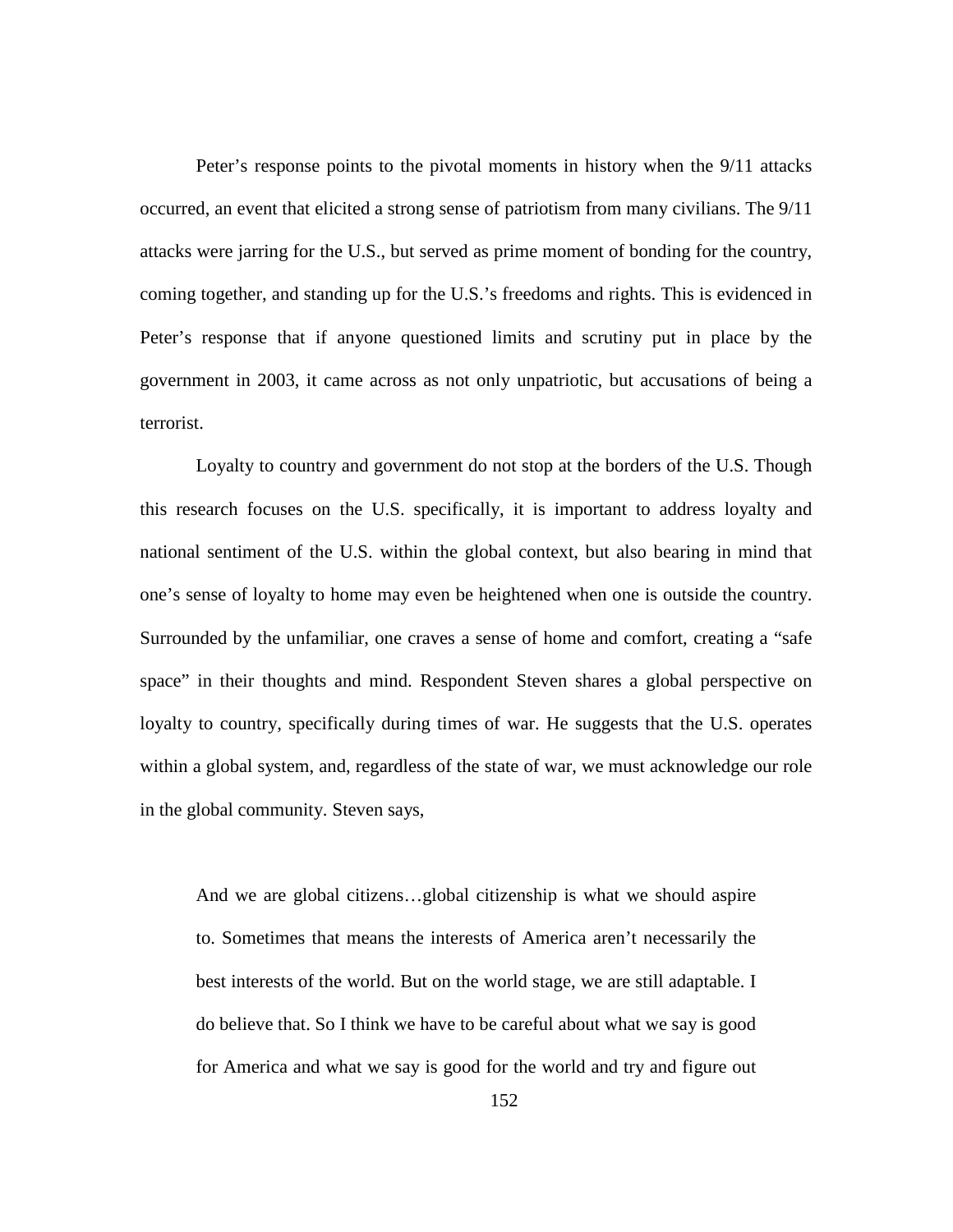how we can do a little bit of both. Now, I'm an American citizen, and I'm an American veteran. I live and breathe for America and I would die for America, and that's the oath that I took, and I take that very seriously. But at the same time, I also recognize that politicians will sometimes, for their own interests, use patriotism as a thin veil to achieve their own objects.

For Steven, global citizenship is important. He recognizes that while his allegiance lies with the U.S. and he is willing to die for his country, he has an obligation to act within the global system as a global citizen. While this may seem somewhat counter-intuitive due to the conflicting nature of allegiance to one's country but also the world, Steven is the respondent who, earlier, discussed first and foremost being loyal to one's conscience, above loyalty to country or government. He continues, "There is a hard time when the interests of your nation might not be in the best interests of the world." Steven points out the conflict between conscientiousness, loyalty to country, and acting within the framework of global citizenry. For Steven, even given his oath of commitment to die for his country, believes that contemplating actions with the global context and remaining loyal to one's conscious is of the utmost importance.

Respondents perceive a difference between loyalty to country and government, and most feel no obligation to be loyal to the government, but do so to the country. This difference is respondents equate government to politics, with which many voters are disenchanted. Loyalty to country, however, is indicative of loyalty to the freedoms and ideals that serve as the basis for the country.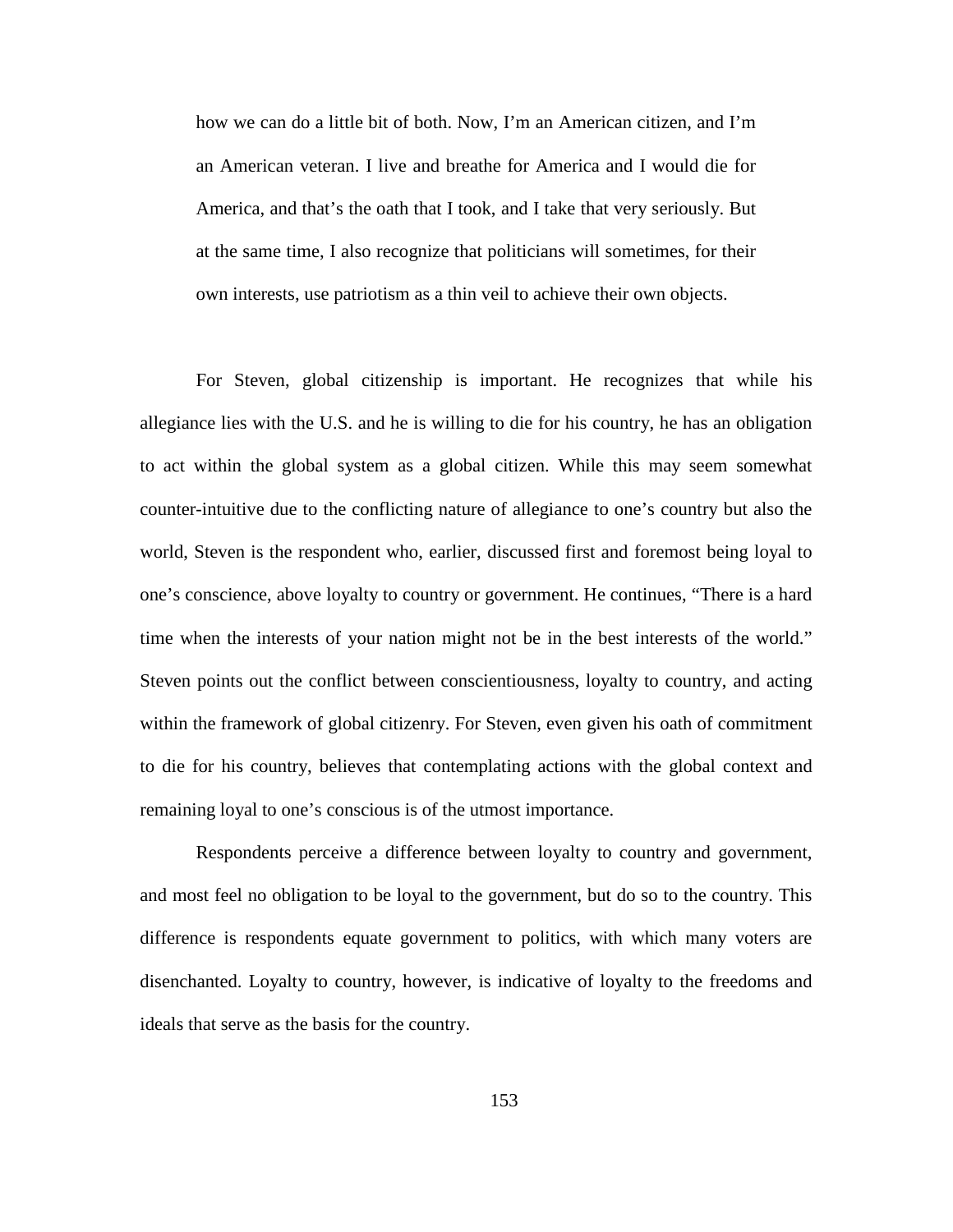### **6.3 LOYALTY IN INDIVIDUALS: EDWARD SNOWDEN**

The last two sections of this chapter examine respondents' understanding of the agency in loyalty, citing two specific events as examples: the Edward Snowden controversy and anti-war protesters. In the Edward Snowden case, discussed first, respondents were asked their thoughts on him and, since he is a U.S. citizen, if he acted in a patriotic manner. Most respondents were very vocal and had definite feelings – on either side – of the Snowden case.

In brief, Snowden disclosed classified information of top-secret U.S. programs to the press to expose government surveillance of civilians. Supporters of Snowden suggest that revealing top-secret information was pertinent to the U.S. citizenry. Others, however, see Snowden as a traitor and, because of the release of classified information, the country's security was threatened, exposing the country, its people, and its resources to a vulnerable state.

Michael agrees with Snowden releasing the classified documents, and views Snowden's actions as patriotic because Snowden did not expect any type of reparation for releasing the information. In other words, Snowden likely knew he would not be making money from releasing the information, and even possibly knew he could be imprisoned for a long time if he was caught. From this perspective, the cost-benefit analysis for Snowden made releasing the documents more beneficial than the risk. On the release of the documents, Michael says,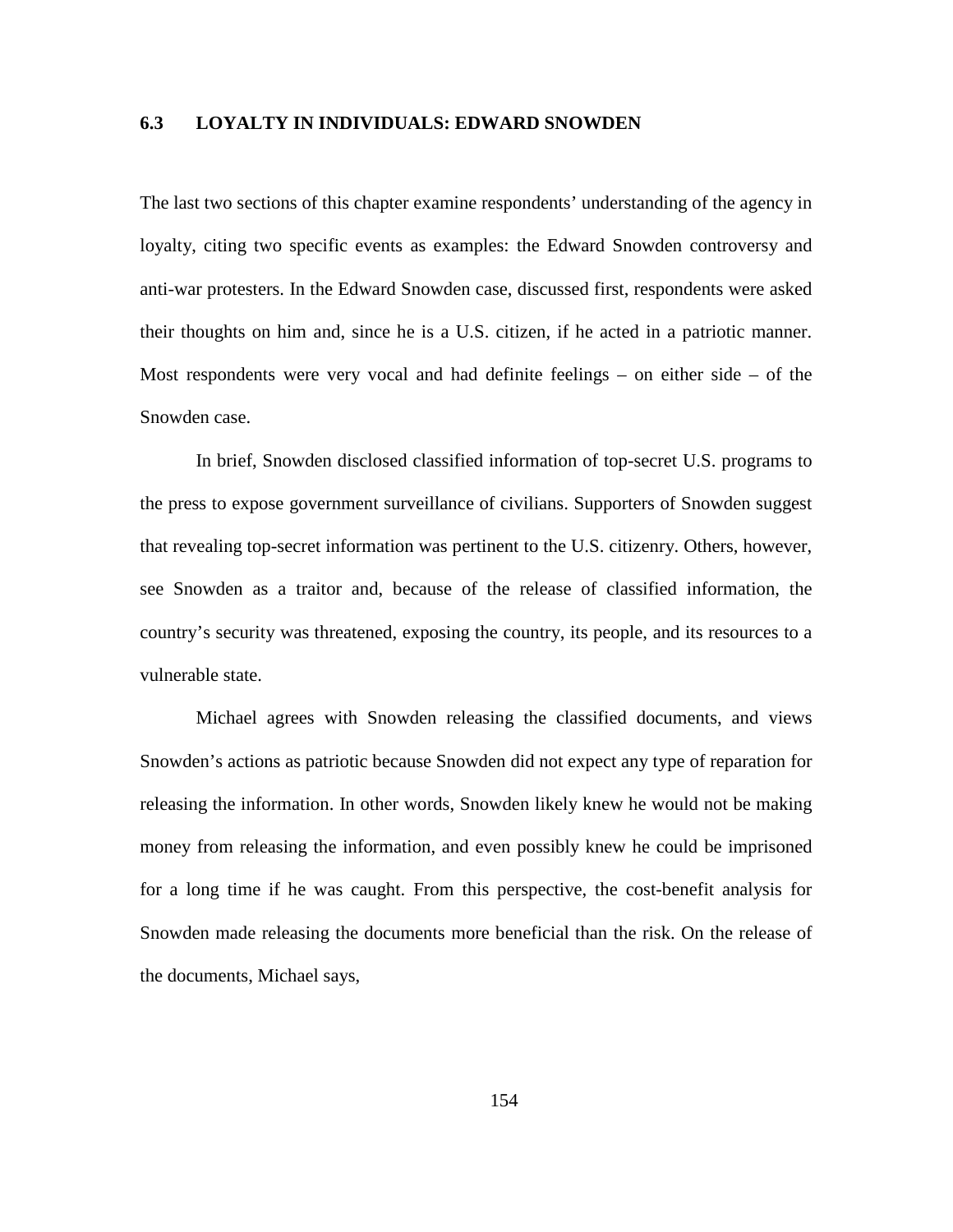Yes, I do [think Snowden was acting patriotically] because he had no expectation of any type of compensation. He wasn't getting paid, he wasn't looking for some kind of notoriety, or anything like that. He was doing it because he felt that it was, he was following his specific duty.

Michael's mention of Snowden fulfilling his "specific duty" illustrates the view that Snowden was acting patriotically when he released the classified documents. Using the definitions outlined above on loyalty to country, Snowden's framing of his actions certainly fit: commitment to the citizens of one's country and it values and beliefs are exemplified in this frame – Snowden released the documents so the public would be aware of what the government was doing. Transparency, then, serves as a value important to the U.S. population.

Many of the respondents commented that Snowden was admirable because the government has too much power, and there should be greater transparency in what the government is doing. Marty best summarizes the view that government has too much power and secrecy. He says,

I just look at how everything is over-classified. It's absolutely ridiculous. And frankly, I don't know if those Wikileaks did any damage at all, but what they did expose was a bloated and corrupt system that is willing to subvert the Constitution, which what we're supposed to be fighting for anyways.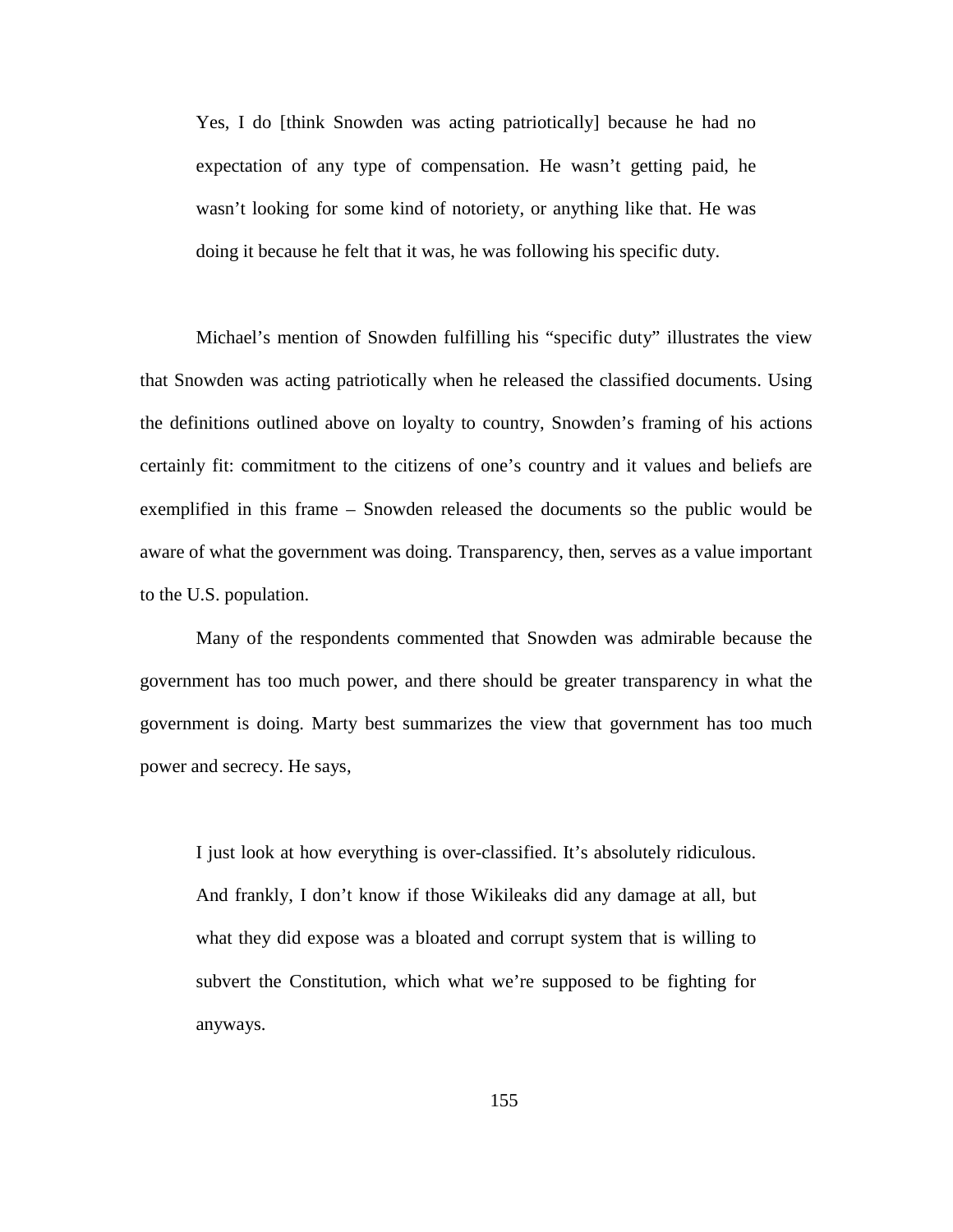Marty believes there is too much secrecy and corruption in the government, and that what Snowden did exposed much of this secrecy and corruption. Though some respondents felt that government secrets were in place to protect the American people and viewed Snowden as a traitor. They believed he was working against the U.S., and his reveal of classified documents was for personal gain. Nathan in particular believes Snowden knew exactly what he was doing, and knew precisely that what he was doing was immoral. Nathan explains his sentiment that Snowden is a criminal and should go to jail if captured,

I think he's a traitor that needs to be captured and put into jail. I think what he's done is significant harm to the U.S. I think that he's trying to justify his actions by putting a big ribbon on it. He understood what he was going into. Every single time you have a high security clearance…you understand what you are reading. You understand what you are responsible for. You understand that there are certain procedures on how to handle that information. And if there is something or a way that you don't agree [with], there's also ways for you to report that and handle that. So, as a matter of fact, what he's done is quite egregious in that. I don't think there's any room for celebration for what he's done…and if he ever steps foot on U.S. soil, I hope he gets in prison for a long time.

Several respondents agreed with Nathan's stance that there were other ways Snowden could have brought his concerns forward rather than revealing them online,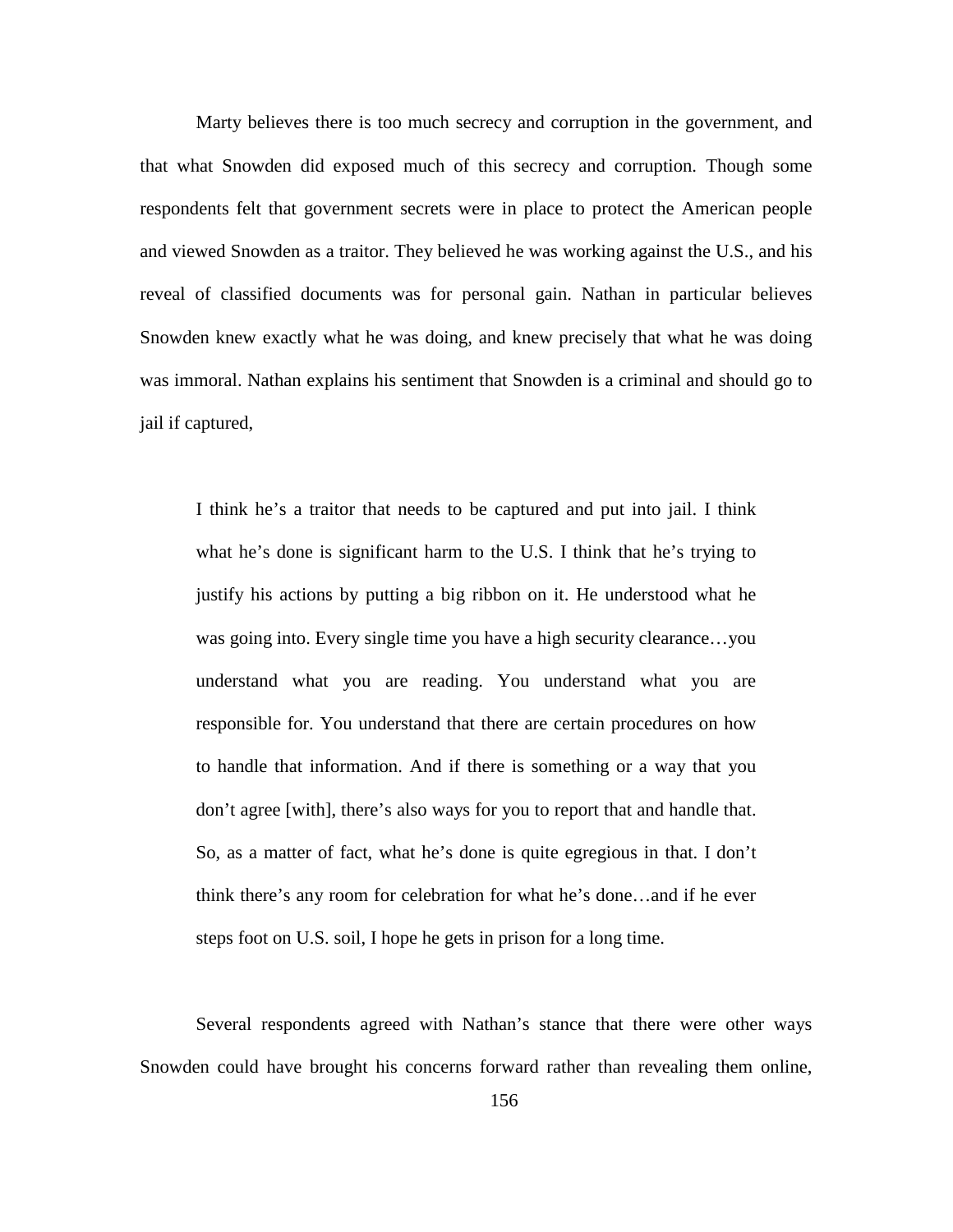working through the proper channels to bring to light any misdeeds of practices. The respondents felt strongly that it was important to go through the proper channels to report any perceived offenses instead of exposing government or intelligence secrets online, potentially placing public safety in harm's way, even if Snowden believed he was doing what was best for the people of the country.

Expressing national sentiment is acculturated to "look" a particular way – flying the American flag, working hard, reciting the Pledge of Allegiance. These expressions of nationalism are acculturated into everyday lives such that they are difficult to unravel from the national rhetoric so ingrained in every aspect of citizens' lives. These expressions do not always represent as overt national rhetoric, thus, they are difficult to discern as such. Yet, when national sentiment takes on a different form – one that does not at all "look" like what we expect to see, it is easy to question that expression as anti: anti-country, anti-national, or traitor. The threat of different forms of national expression comes from a fear of the unfamiliar. If I understand how nationalism is "supposed to" look, and something different challenges that knowledge, it may feel threatening to my own national beliefs and how they are expressed. Because I know what it means to be a good U.S. citizen – this is taught in almost all realms of the socialization process – but do not understand those who express it differently to be "good citizens". This is true despite a deeply-held value of the U.S. is acceptance for all views – it is true in theory, but so often, much controversy comes from expressing opposing views. When someone like Snowden comes into the conversation, it is certain to cause controversy. Yes, Snowden signed paperwork stating he understood the information he would be working with was strictly confidential and top-secret. Given that instance, Snowden did indeed break his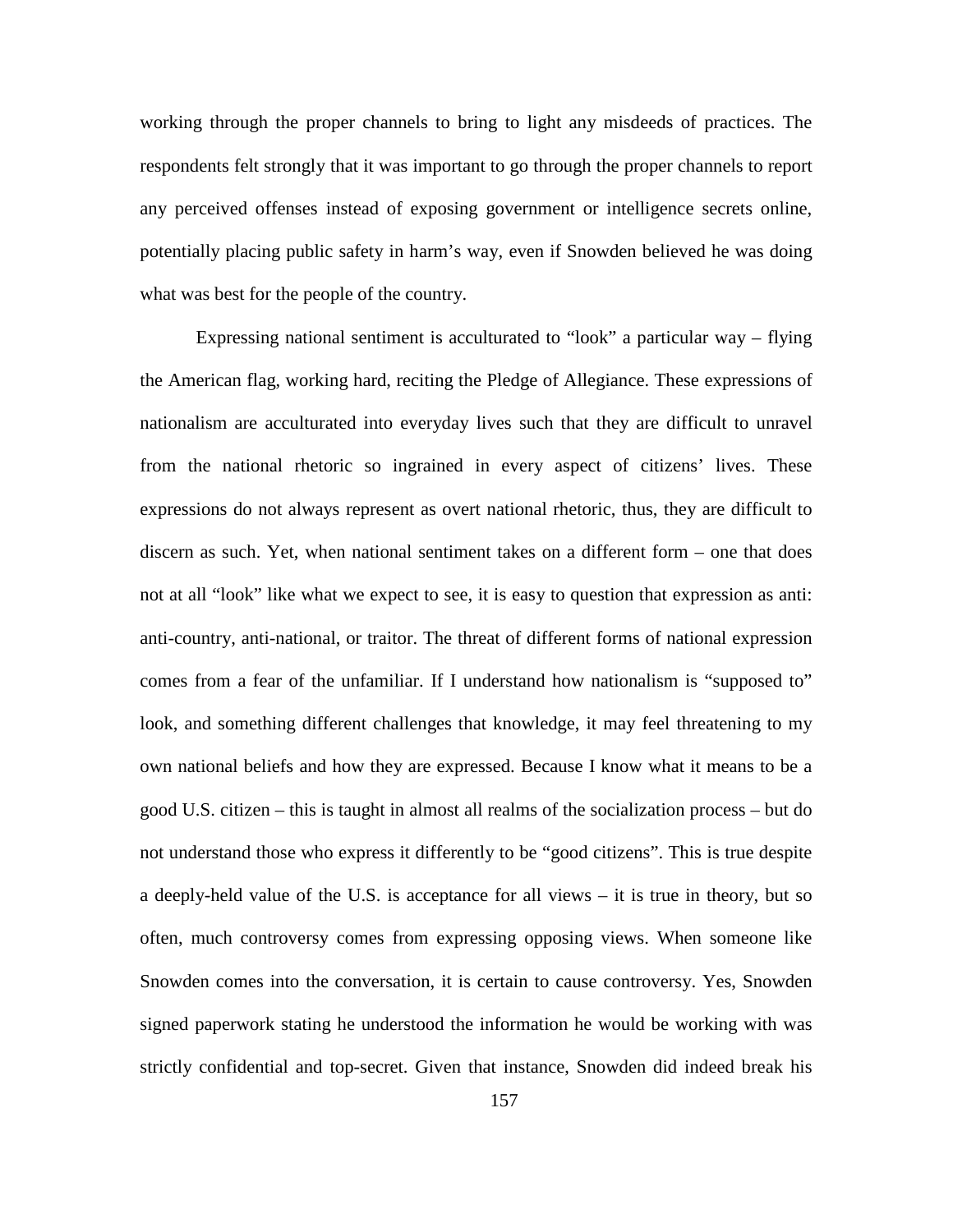contract and the law when he released that information. Yet sometimes our own beliefs – or our own interpretation of national beliefs – take precedence over contracts or the law. This too is why the law even is subject to interpretation – why we have the court system we do, as the very adage of "against the law" is subject to interpretation.

## **6.4 LOYALTY IN INDIVDIUALS: ANTI-WAR PROTESTERS**

As in the Edward Snowden case, some respondents' viewed anti-war activists as traitors, understood it is the activists' right to protest, even if they did not agree with the sentiment. Still others said they agreed with the activists and, after being deployed and experiencing combat first-hand, were anti-war themselves. Activists show their loyalty to the country and to the soldiers by framing their national sentiment as caring very deeply about the country and soldiers' lives, thus why they are against sending young men and women into combat zones.

The soldiers who favored the anti-war protesters agreed with the protesters' antiwar stance and believed the protesters were acting in a way that was patriotic. Michael genuinely felt a connection with the protesters. He says,

When it comes to anti-war protesters, I feel a sense of camaraderie. You know, they're my people. You know, we're trying to get the same message across.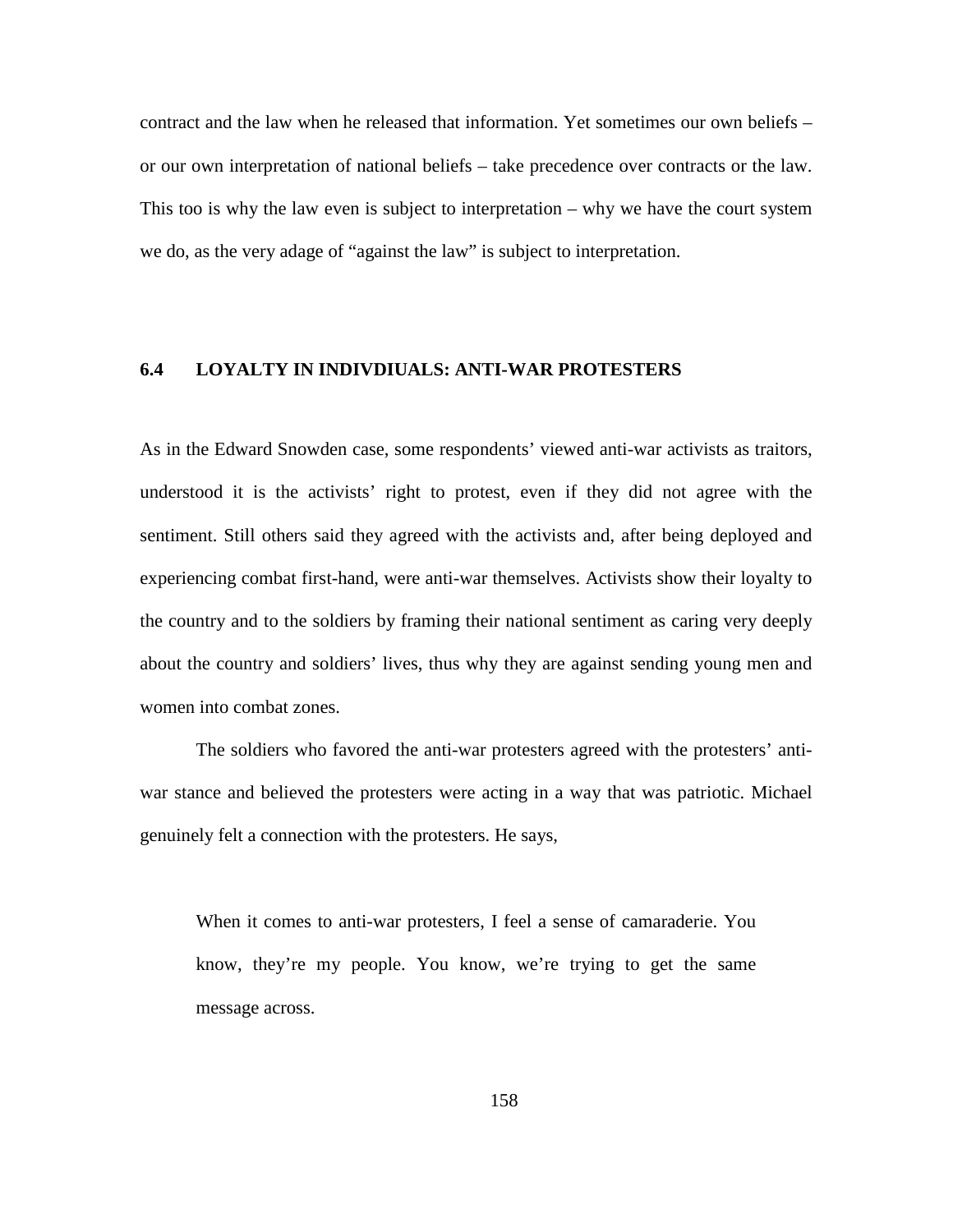Michael, who was in the military for eight years and achieved the rank of Petty Officer  $2<sup>nd</sup>$  Class (E-5, navy), says he feels a sense of camaraderie with the anti-war protesters because they question and confront government policies. As a member of Iraq Veterans Against the War, Michael feels that when government officials gain too much power, they continue to seek more power, taking it away from the very citizens they are supposed to represent, even using it to suppress the public. For Michael anti-war protesters are those trying to work against this system of suppression and power.

Another respondent, Steven, is also a member of an anti-war organization, Veterans for Peace. Steven draws on his personal experiences in combat to work toward helping veterans when they return home from combat and keep the United States out of future wars. While Steven is anti-war, he also believes that some government information is confidential to safeguard strategies and plans. For Steven, citizens are not always privy to government information; a government cannot run effectively if there is complete transparency. Yet Steven also recognizes the non-sustainability of war,

I don't believe that war is sustainable. I don't believe that we should be trying to get into wars, and so I probably would support the position in some cases, and in a lot of cases, for anti-war initiatives.

Steven and Michael are both vocally anti-war, shown by their membership in respective anti-war organizations. While neither specifically stated that their own combat experiences led them to their anti-war views, neither believes that war is sustainable. Not all respondents felt they could be as openly against the war as Michael and Steven were.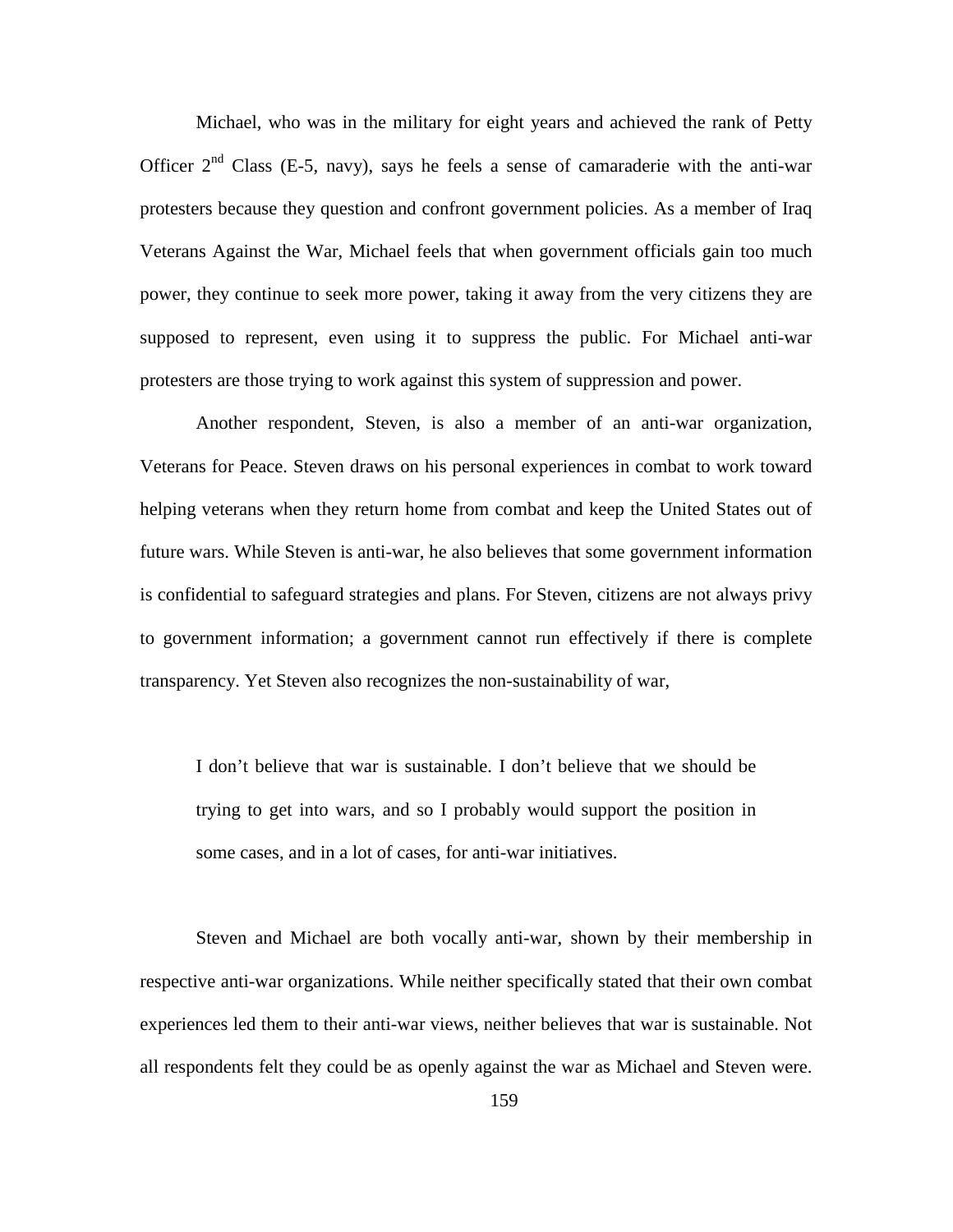These respondents identified as anti-war, but found it difficult to be outspoken because of the implications it may have on their, or a loved one's, military careers. Sarah, for example, says,

I would be totally vocal against this war. I bite my tongue more or less now only because anything I say or do can be traced back to my husband and he's done far too much and accomplished so much in the past 10 years, that I don't want to put that into jeopardy for him. I speak my mind, but I play the game of being tactful.

Sarah became anti-war after seeing the corruption of war, the desensitization of people dying, and concluding that soldiers were no longer needed in the combat zone. She also maintained that anti-war activists were patriotic because they are doing and expressing what they believe is a better option than war. Despite her anti-war beliefs, however, Sarah is cautious not to interfere with her husband's military career. In this remark, Sarah is showing her loyalty to her husband and his career over her anti-war sentiment. However, her comment elicits the contradictions of between freedom of speech and one's position within the organization. Organizations of all types are becoming more strict about employees who make disparaging comments on social media sites and while we may not think too much of the random news story, we do hold the government to a higher standard. Government (that is, the elected politician and other political leaders) exists for the citizens: to create and implement laws and rights that maintain a sense of meaning and order in the everyday. The government is under especially close scrutiny because the rules they create impact the entire country. Thus,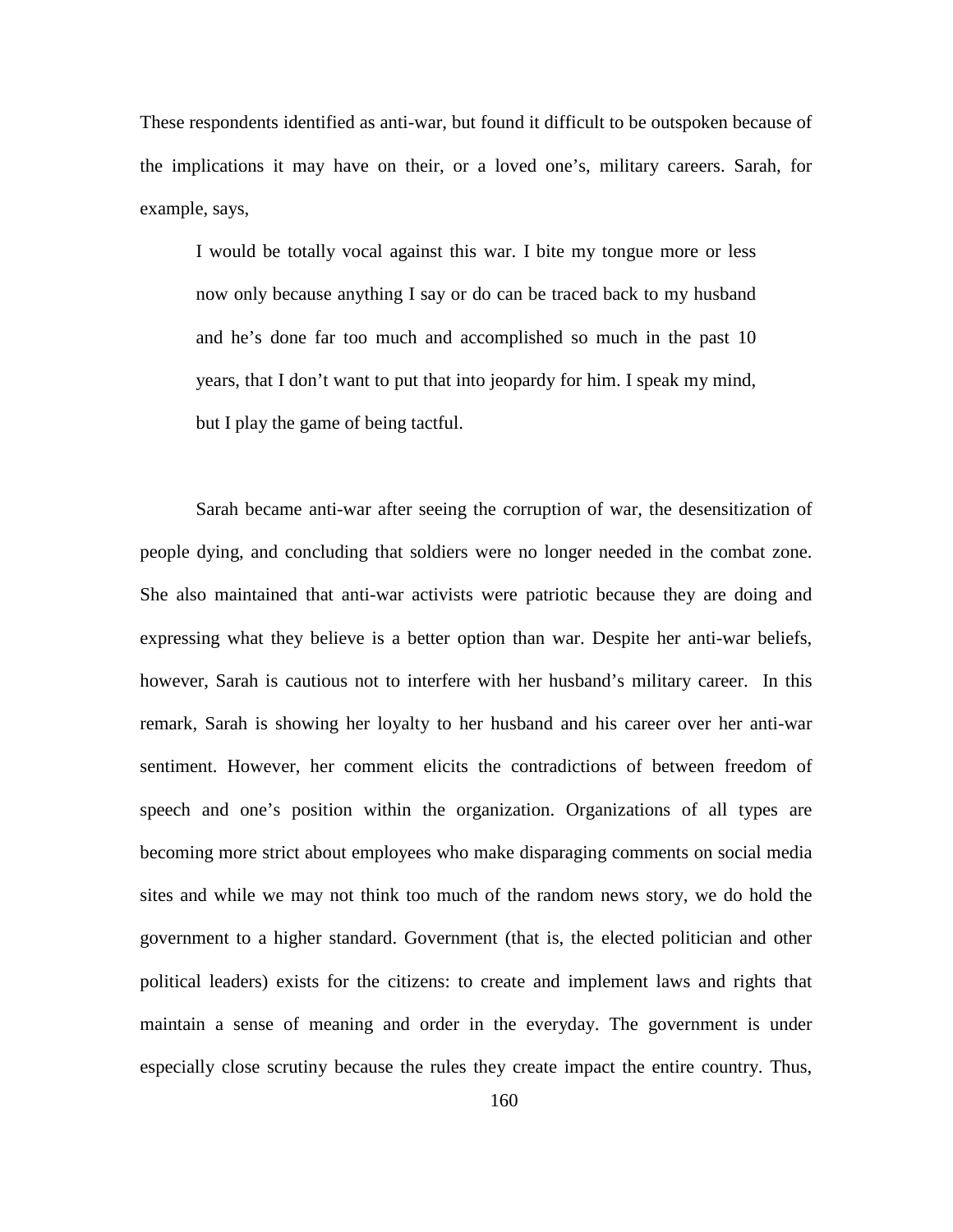Sarah exhibited a critical disposition by maintaining her anti-war sentiment verbally, but respecting her husband's military career by not engaging in action.

Not all respondents shared the same view that anti-war protesters were patriotic. Some reported feeling upset in seeing them on TV or in person. James feels that while some anti-war protesters can be patriotic, many are anti-authority, do not have jobs by choice, and have gauged ears and tattoos. He says,

Some of them I think are, some of them I think are just anarchists and don't give a shit and just want to stick it to the man, whoever that is. And [they] don't realize it's because they didn't graduate from high school and don't want to work and have gauged ears and tattoos. If they're not employed, it's not because of some big evil government or corporation.

Rachel shares the same sentiment as James, suggesting that anti-war protesters are protesting war instead of working at their 9-5 jobs. She says,

I don't have a problem with people who don't like war. I mean, I don't like war. War is ugly. It's a horrible thing…but I feel like if you are protesting, that's fine…but there are as many people who could be out there in support of war as there are out there protesting, and instead we're all doing our job because we work 9-5, and we don't, we aren't independently wealthy.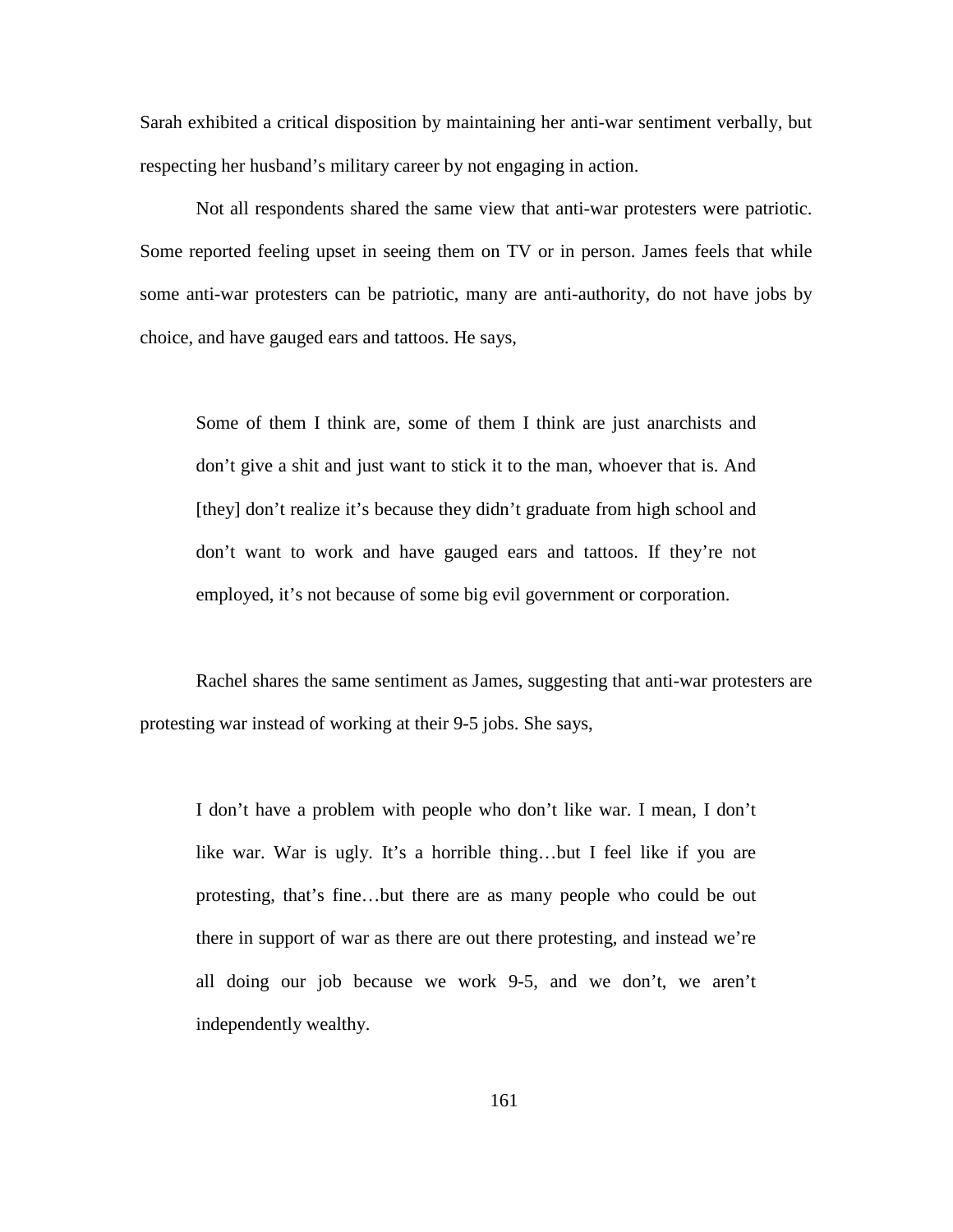Brian got very upset when asked if hearing or seeing anti-war protesters evoked any particular feelings within him. He says,

It does, it does, piss me off…half those people don't have the um, I want to say kahunas, the balls, to join the military. You can say whatever you want from the outside looking in, but until you actually go over to Afghanistan or Iraq, or go where ever there's a war, and you actually serve, then, you know.

Sharing Brian's view, other respondents noted that anti-war protesters either were not looking at the big picture or did not know the whole story about why we were at war, and thus maintained a very one-sided view of their protest. Derek points out that anti-war protesters "don't understand the way, in my opinion, the world works in that war is always gonna be going on and it's, it always has been, always will be." These four respondents (James, Rachel, Brian, and Derek) share a pride in the work they do and in their military service. Each respondent, in their own way, put space between themselves and the anti-war protesters, creating a narrative of "us" versus "them" that we saw earlier in this chapter. By creating this space between "military" and "anti-war protesters", the respondents are able to distinguish themselves and preserve their pride in their service. Although, many anti-war protesters would argue they are not, in fact, criticizing the soldiers specifically, but rather the organizational establishment of the government, including those that create and vote on policies to send troops into war.

To express national sentiment as an anti-war protester is to hold the government officials making decisions about war accountable. While there is a range of views within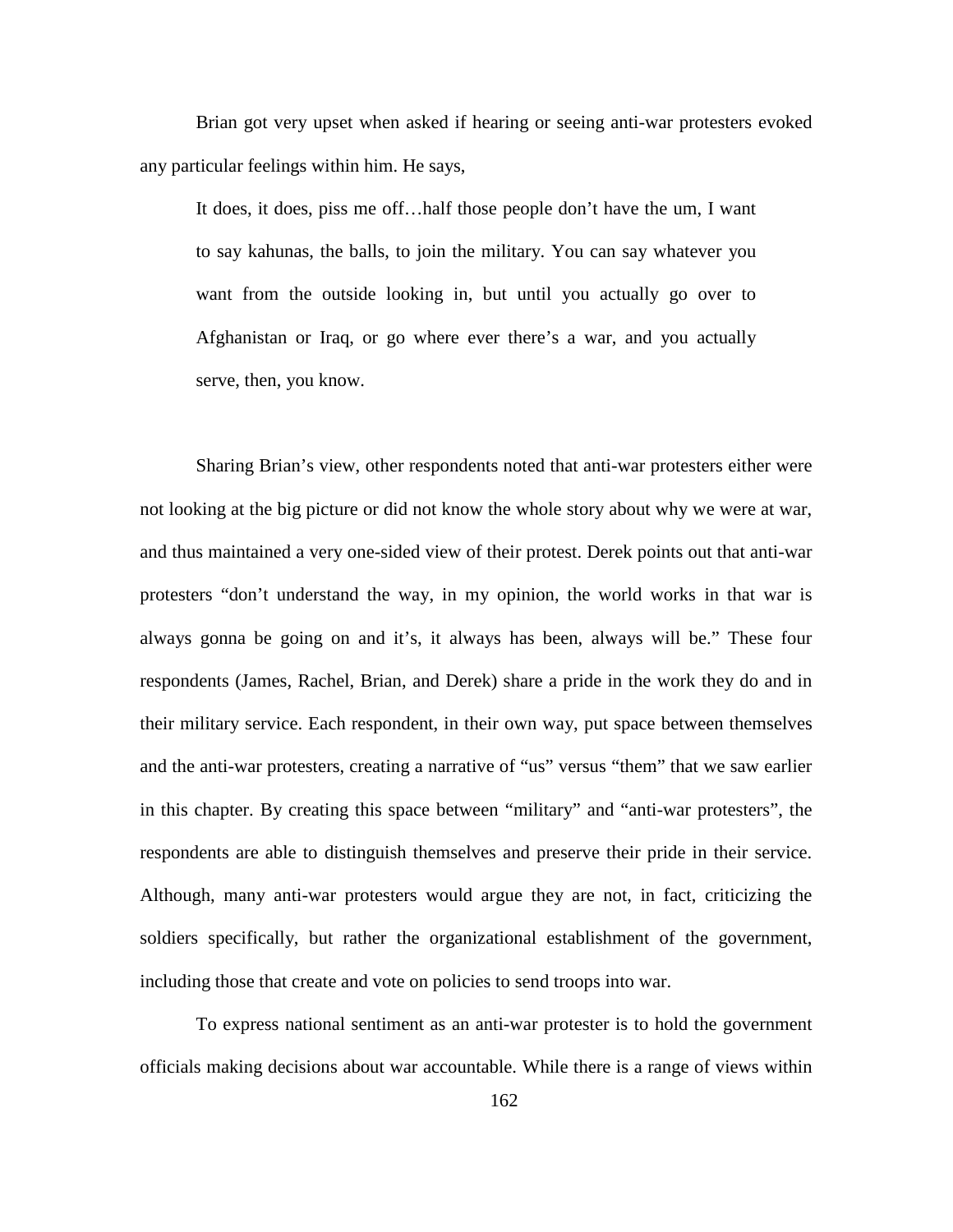the anti-war movement (i.e., those who believe war is wrong under any circumstances to those who oppose a particular war for specific reasons), they believe that anti-war is indeed an expression of national sentiment. It should be noted that national sentiment is not a singular concept that operates within a vacuum. The military combat soldier who returns from deployment as anti-war is a fitting example. While beliefs and values can change and shift, they can also overlap. That is, military enlistment is but one expression of national sentiment, as are anti-war protests. Expressions of national sentiment need not be mutually exclusive – one can both have joined the military and be anti-war. Thus, it is important to think of a range of expressions when considering national sentiment, and understanding that when individual agency plays into the discussion, it is more complex and layered than a binary representation.

We operate within the frames already set, but also are constantly pushing against the edges of those frames; pushing them to be more inclusive of a range of views and understandings. Anti-war activists are a perfect example of pushing the boundaries of nationalist frames; they may not represent the most popular national sentiment, but still care deeply for the country and what it stands for. It is through this constant pushing against boundaries for a more inclusive society which, over time, change the fabric of national sentiment. Being loyal means wanting what is best for the country and its people. How that is manifested, how we express it, is what is, at time, contentious.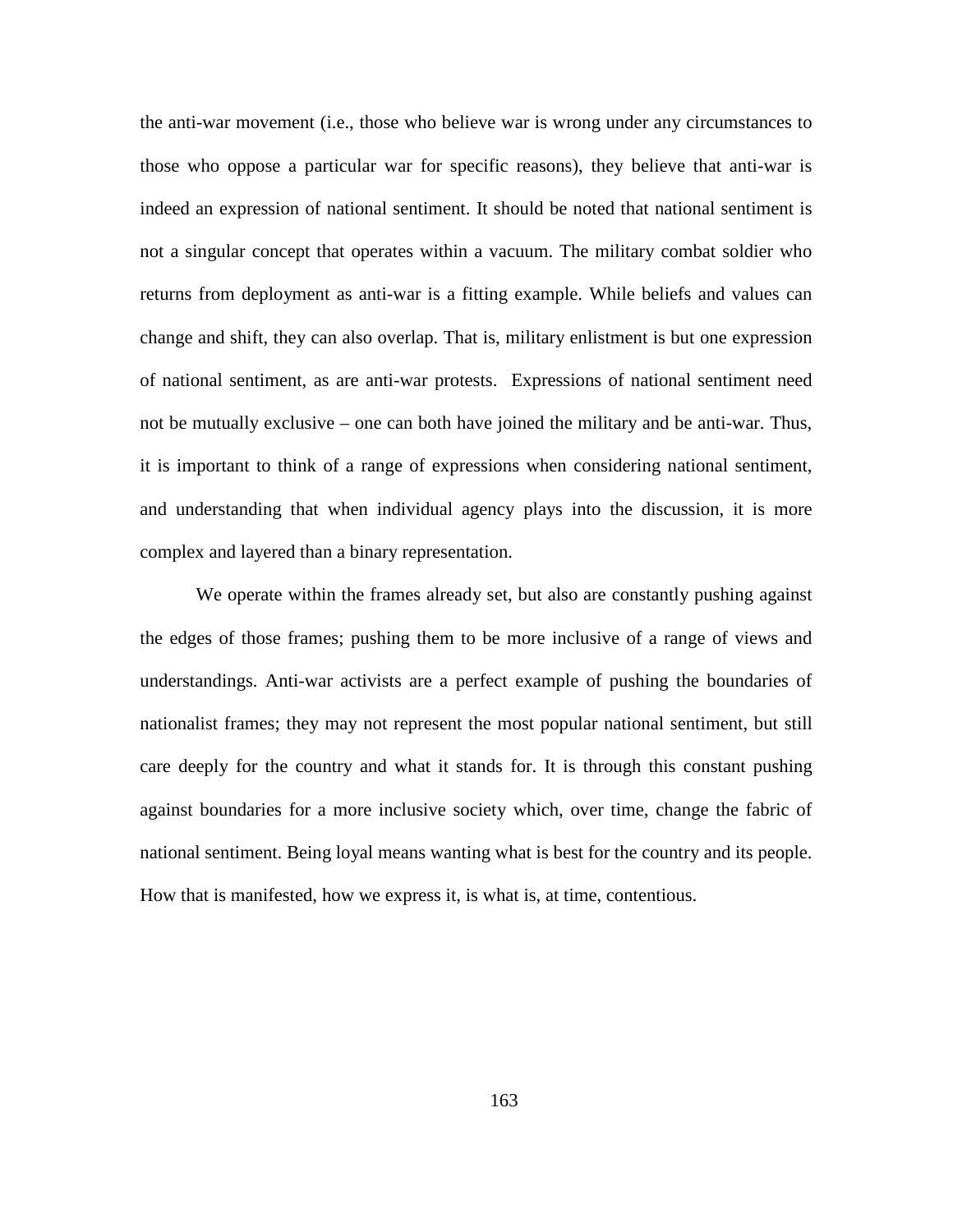#### **6.5 CONCLUSION**

This chapter explored the concept of loyalty as it pertains to structural factors of understanding national sentiment in soldiers. Findings were divided into three sections. The first, loyalty in military leadership, examined how poor leadership had a major impact on soldiers' morale, sentiments toward the military, and the detrimental impact it had on an entire military unit. Poor leadership was said to be more traumatic than the deployment itself, leaving the unit feeling vulnerable, angry, and afraid. Further, lack of transparency within military leadership can lead to a sense of disenchantment with one's military service.

The second section explored the difference in meaning between loyalty to country and that of government. Respondents noted a sharp distinction between the two: government does not convey the values and beliefs of its constituents and politicians are seen to be out for themselves. The government is considered to be out of touch with citizens, making loyalty to government difficult. Yet those who felt no loyalty to government stated they would not betray the government either. Respondents did feel a sense of duty to hold government officials accountable for their decisions and policies. For example, military personnel are bound to follow orders put forth by military leadership, regardless if they agree with those orders or not. The justification for complying with orders is framed as "doing my job" and lacking agency to object to the orders. Loyalty to country, on the other hand, pertains to the citizenry and the founding principles of the country. Citizens are responsible for holding government officials accountable, or, if this is not possible, to vote them out of office. Dissent can sometimes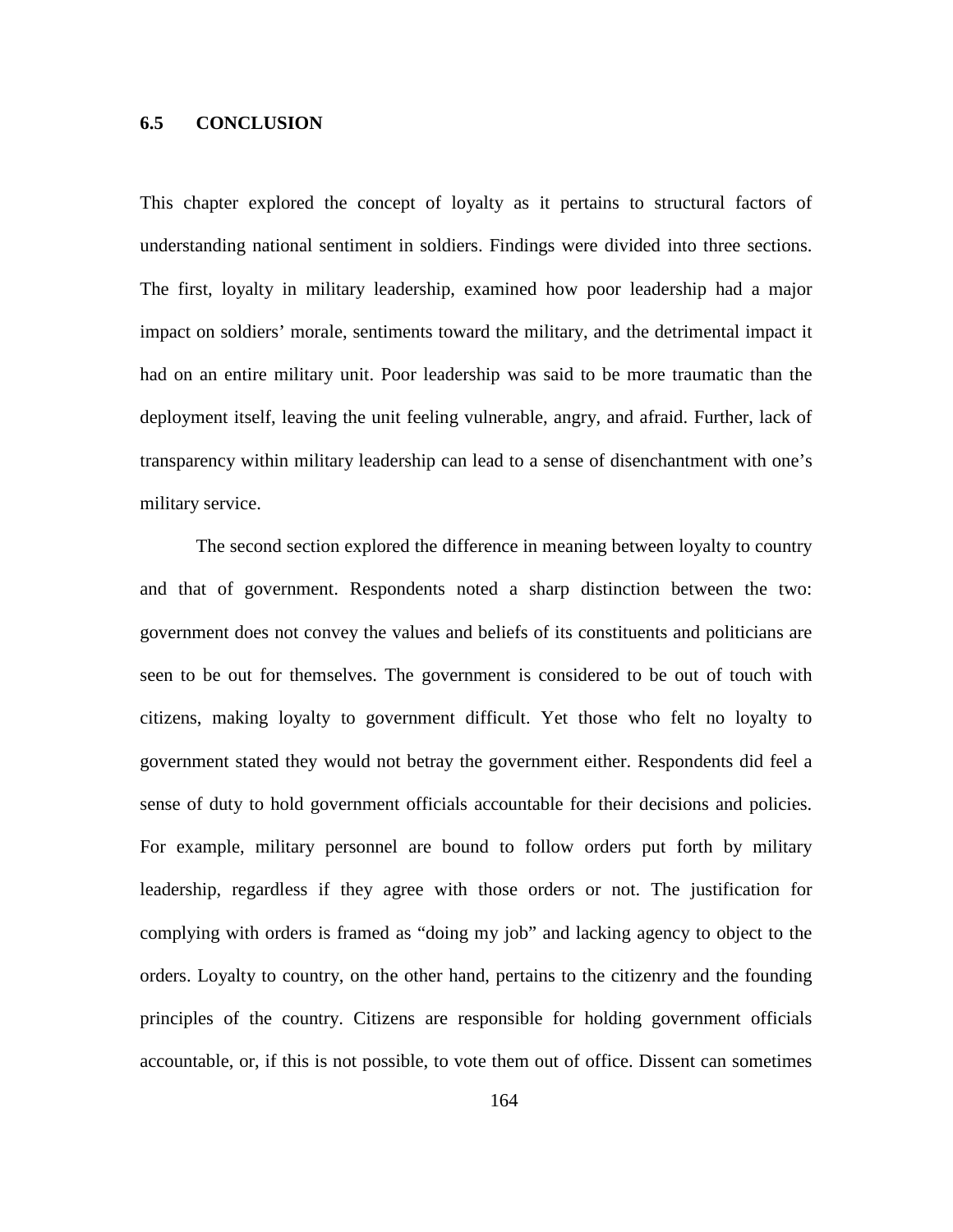be the most patriotic action a citizen can do, leading to the last two sections of this chapter which outlined the Snowden case and anti-war protesters as examples of dissent as an expression of national sentiment.

Snowden and anti-war protesters were used as examples of agency of individual loyalty. Snowden proved controversial because of the top-secret nature of the documents he released, potentially implicating national classified information and intelligence. Respondents were split on whether Snowden's actions were patriotic or disloyal. Respondents were also split on whether civilians have a right to government transparency, or if some information is kept confidential to protect the populace. Antiwar protesters were less controversial, many respondents citing their right to free speech, even if they disagreed with the anti-war sentiment. Supporters of the anti-war protesters recognized their expressions of national sentiment and upholding their duty to hold government actions accountable, while detractors felt anti-war protesters were reacting without having all the information and without a clear understanding of the war on a larger scale.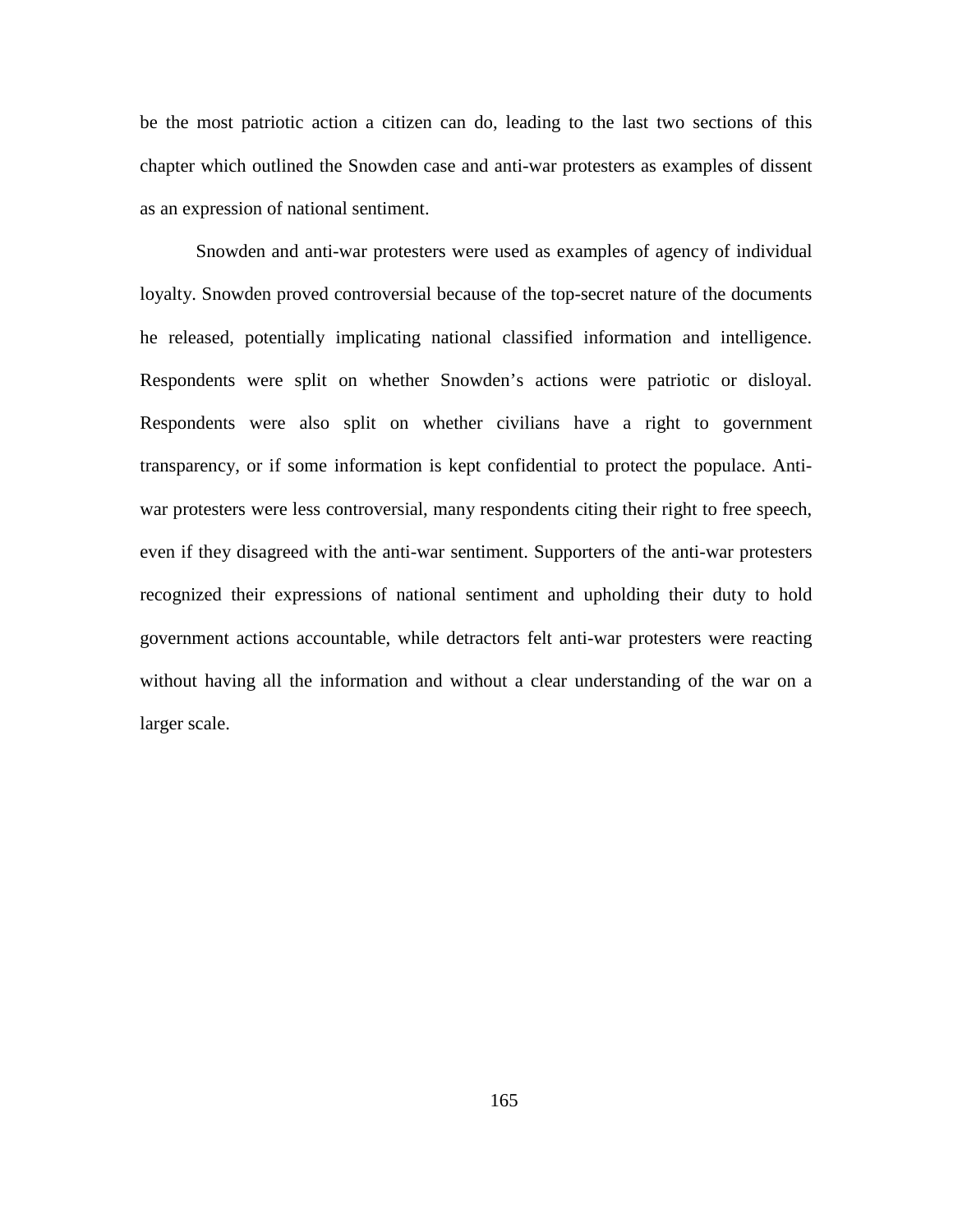#### **7.0 CONCLUSION**

This dissertation set out to show that combat experiences help explain a soldier's critical, nationalistic, or mixed attitude toward the U.S. I explored which structural factors maintained a positive or negative impact on the individual attitude toward country and government, and how large-scale messages surrounding national unity, sacrifice, and patriotism are interpreted and incorporated into the everyday lives of military and exmilitary personnel.

These questions are conceptualized by focusing on three key areas of solders' combat experiences: 1) Recruitment: Soldiers who enlisted because of 9/11 will view their combat experiences with a more nationalistic view than those who enlisted prior to 9/11. Findings showed that 9/11 was not as important of a factor as initially thought, but rather that soldiers are committed to service in general; 2) Combat: Soldiers who served in a combat zone will rationalize significant experiences in a more nationalistic view than those who report no experience of significant or difficult events. Findings suggest that soldiers did not overtly make a connection with their significant experiences using national rhetoric, but they do maintain ideals rooted in the values and beliefs of the country; 3) Reintegration: Soldiers who return home to widely accessible resources and support networks will have a more favorable view of their military experience and a more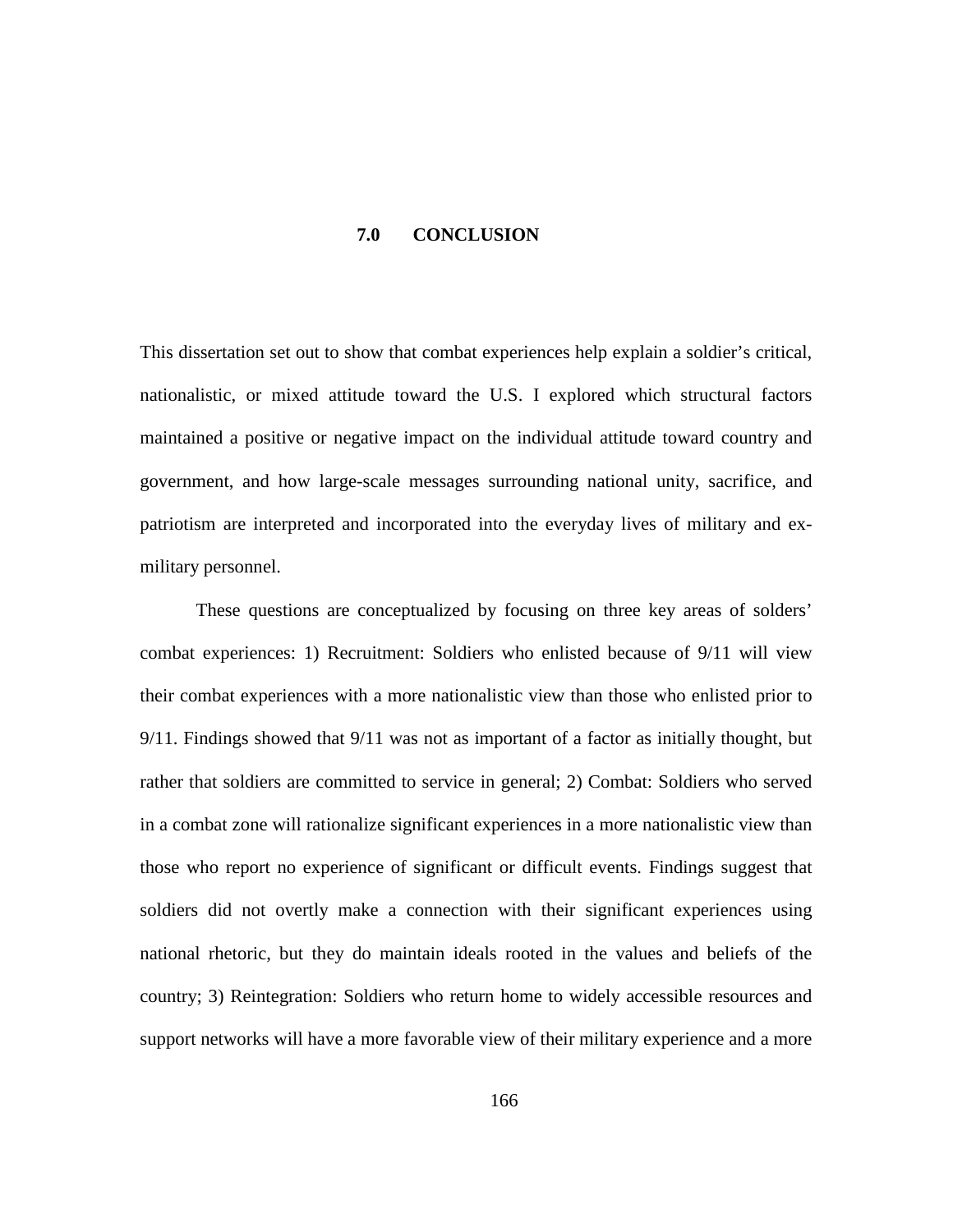nationalistic narrative than soldiers who return home to limited or difficult to navigate resources. Findings suggest that social networks made for both an ease of transition to civilian life, but also complicated it in terms of strained family dynamics.

Chapter 1, Introduction, outlined the main questions addressed in this study. I discussed the theoretical framework used to engage and analyze the study's data, as well as the methodological approach.

Chapter 2, Literature Review, outlined the various understandings of nationalism in the literature along with critiques and theories of nationalism, how scholars understand the differences between nationalism and patriotism, how nationalism and patriotism pertain specifically to the United States, and how these terms are applied in the dissertation. Next, the literature on ideology and hegemony was explored, along with how these concepts relate to nationalism and war. The differences between state-framed and counter-state understandings of nationalism and war was explained, and gaps in the literature that call for in-depth exploration on how military experiences re-shape discourses of nationalism and war were identified.

Chapter 3, Methods, discussed the research design and questions of this study, as well as indentified the primary research goal, outlined key concepts, and explained the data collection, population studied, and methodology of analysis. This study used a mixed methods approach to collect and analyze two data sets: 1) a quantitative survey on nationalistic attitudes of soldiers, and 2) in-depth, semi-structured interviews with U.S. soldiers who served in combat zones of the Iraq or Afghanistan Wars. The methodological approach of the survey was simple statistical frequencies and descriptives, the purpose of which was to illustrate background information of survey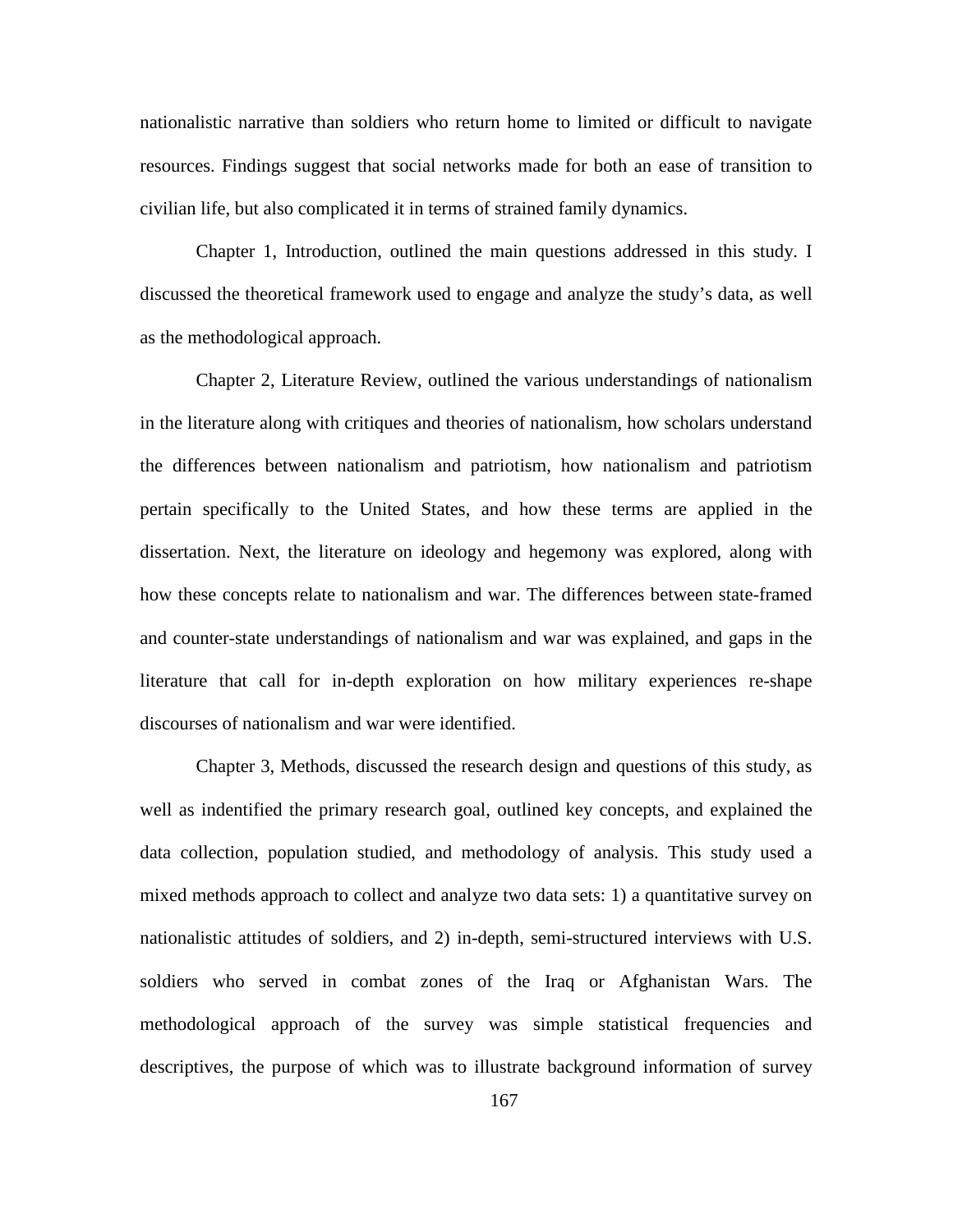respondents (not statistical strength). The in-depth interviews were analyzed using thematic narrative analysis, which refers to texts in a "storied form", placing emphasis on *what* is said rather than *how* it is said.

Chapter 4 presented a statistical analysis of survey data, including an overview of the five branches of the military, each branch's rankings, and demographic and population statistics. This precursory information adds context to understanding the survey and interview population of this study. Statistical descriptives of survey respondents were analyzed, identifying relevant demographic background information of respondents. Last in Chapter 4, I analyzed a multiple regression of nationalism and background demographic information.

Chapter 5 offered an in-depth examination of the key findings of this study as they pertained to each of three hypotheses: 1) recruitment, 2) combat, and 3) reintegration. The first section, Recruitment, examined soldiers' commitment to service, how soldiers' socioeconomic status played a role in enlisting in the military, and the importance of soldiers' acculturating and learning how to "be" military. The next section, Combat, suggested that soldiers who served in the combat zone would rationalize significant experiences in a more nationalistic view than those who report no experience of significant or difficult events. To investigate this hypothesis, data was drawn from respondents' experiences during deployment and in combat. This examination encompassed dangers of war, leadership in war, corruption in war and in the military, life and death during war, and soldiers' overall impressions of deployment. Next, Reintegration anticipated soldiers who return home to widely accessible resources and support networks will have a more favorable view of their military experience and a more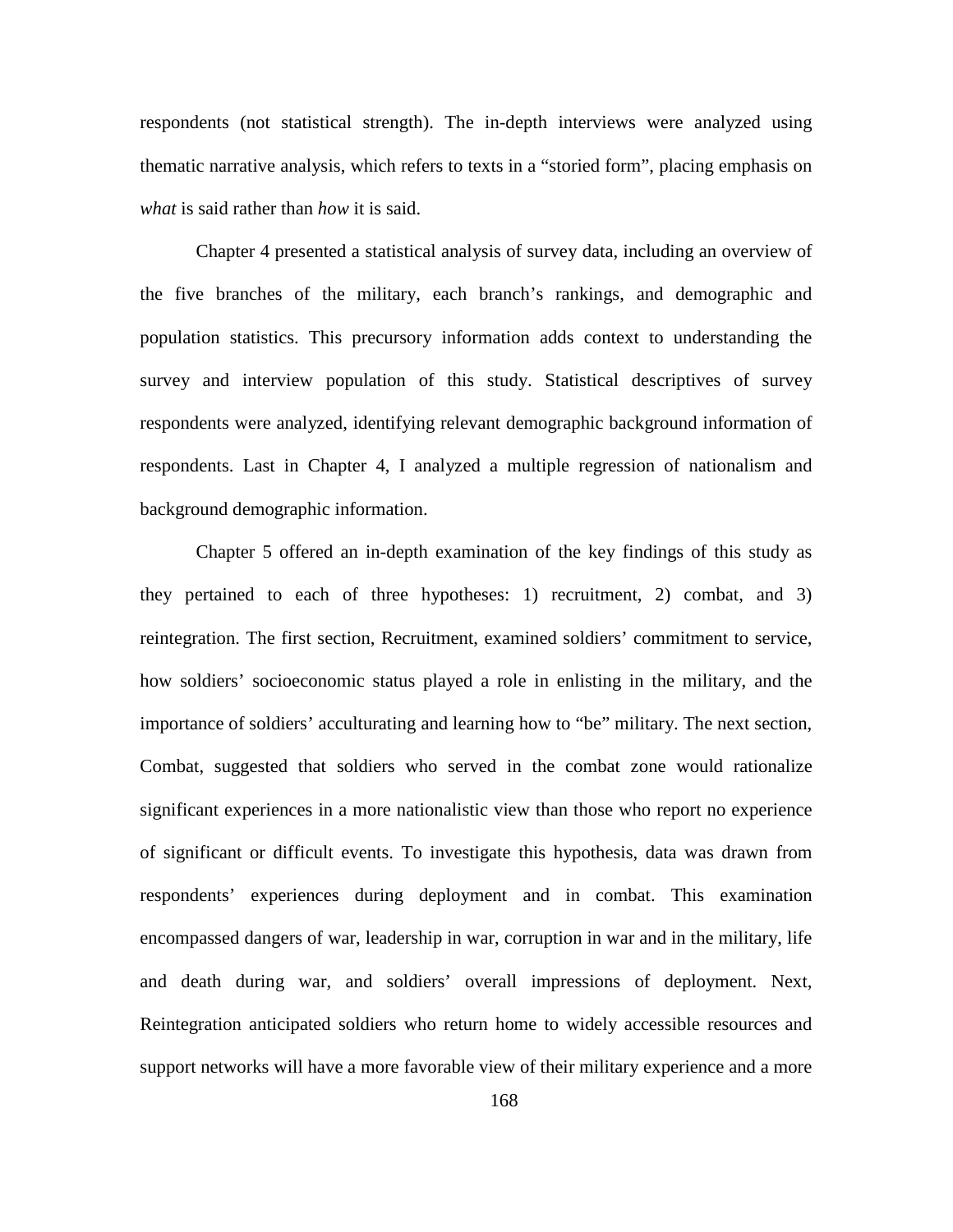nationalistic narrative than soldiers who return home to limited or difficult to navigate resources. In considering this hypothesis, the reintegration process of interview respondents post-deployment was examined. This included soldiers' re-acclimation to civilian life, re-establishing a civilian persona, struggles with post-deployment employment, and grappling with moral injury.

Chapter 6, Loyalty, examined the findings on loyalty. While no hypothesis was formulated in regards to loyalty prior to conducting the research, preliminary ideas suggested there was a place for loyalty  $-$  to country, to government, to one's military unit, or to all three – in soldiers' narratives connecting their combat experiences and national sentiment. The findings on loyalty were divided into four main sections. The first, Loyalty in Military Leadership, explored the structures of the military organization and distinguishes between formal and informal leadership. Second, Loyalty to Country versus Government, looked at the difference in meaning of loyalty to country and that of government, and if a country being at war matters in terms of loyalty. Third, Loyalty in Individuals: The Edward Snowden Case examined the actions that show one's loyalty or disloyalty to the U.S., and used Edward Snowden as an exemplar. Last, Loyalty in Individuals: Anti-War Protesters, took a similar approach to the Edward Snowden Case, but used anti-war protesters as its case.

Military combat experiences did play an important role for combat soldiers. Soldiers who experienced poor or corrupt leadership while in the combat zone had a much more negative overall experience – they mistrusted military leaders and felt as though their time in combat was not for the greater good. In a cost-benefit analysis of military service in a combat zone, these soldiers made a great sacrifice with little reward,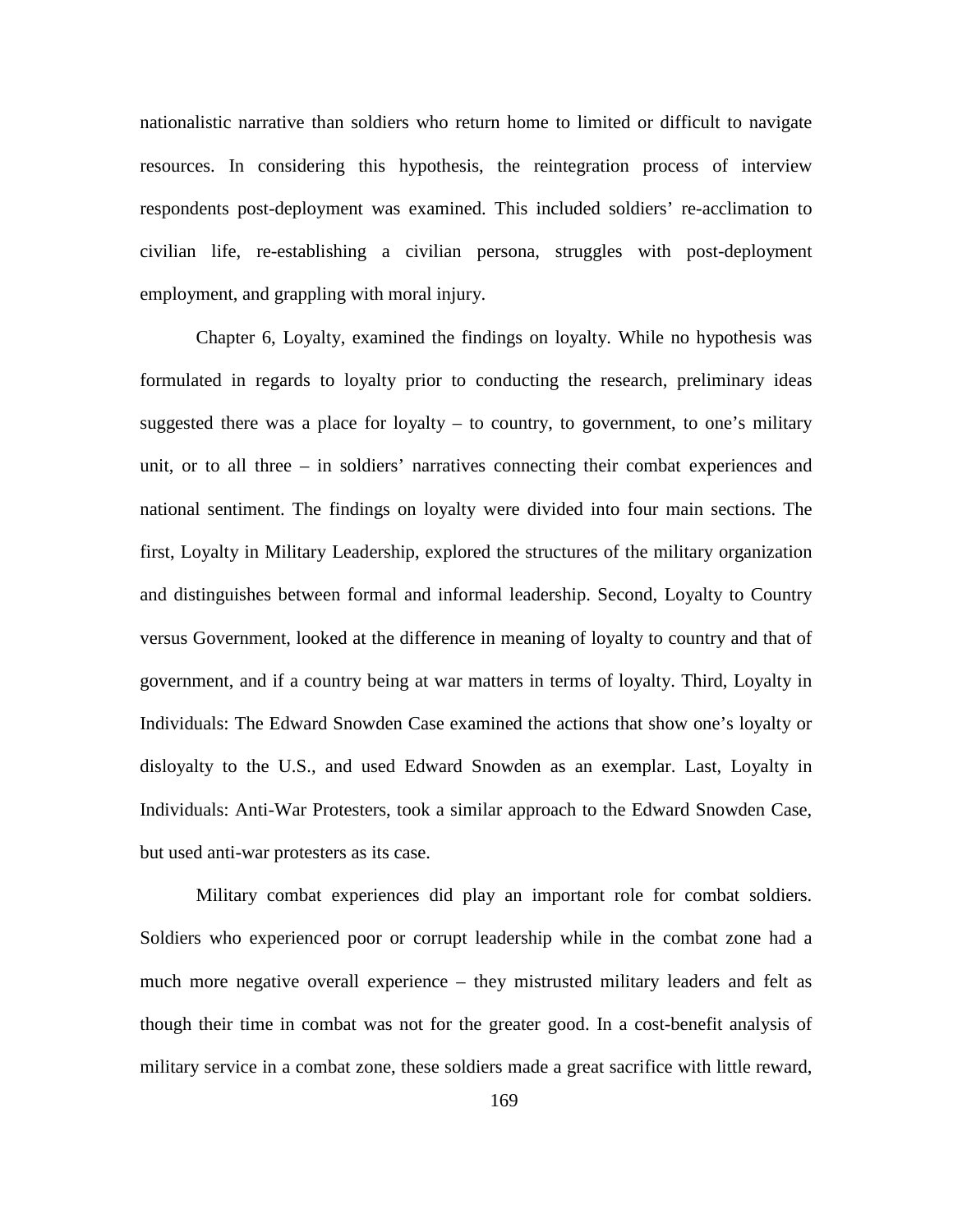thus, were left feeling disenchanted with their experiences. Further complicating the matter was whether a soldier had a support network in place once they returned home from deployment, and whether they had concrete plans to help aid the reintegration process (i.e., a civilian job lined up, school). Those who did not have a support network or solid plans were more wayward, feeling more greatly the impacts of reverse culture shock and re-adaptation into civilian life. Future work should further expand on these key insights in military by asking about the connection between soldiers' experiences and poor military leadership, as well as soldiers' support network upon reintegrating into civilian life.

Future work should also focus on the antecedent of one's predisposition for service within their community coupled with their propensity for military service. While it is not surprising that those who are engaged and feel a connection to their community would be more likely and willing to serve in the military, it was unexpected that  $9/11 - a$ seemingly traumatic event that all respondents were alive for – did not have a great impact on soldiers' reasons to join the military. An expanded respondent pool may result in different findings, and further exploration would advance this topic.

In terms of views on nationalism at the individual level, respondents made very clear the distinction between country and government and where their loyalties lie. All respondents reported feeling loyal to the country – that is, the citizens of the U.S. and the beliefs, values, and ideals the country was founded on. Many, though not all, respondents noted their distaste for the government – seeing it as external to what the country stands for, and made up of corrupt leaders and politicians. This makes sense when we acknowledge the passivity of the country and its population: that is, most of the country's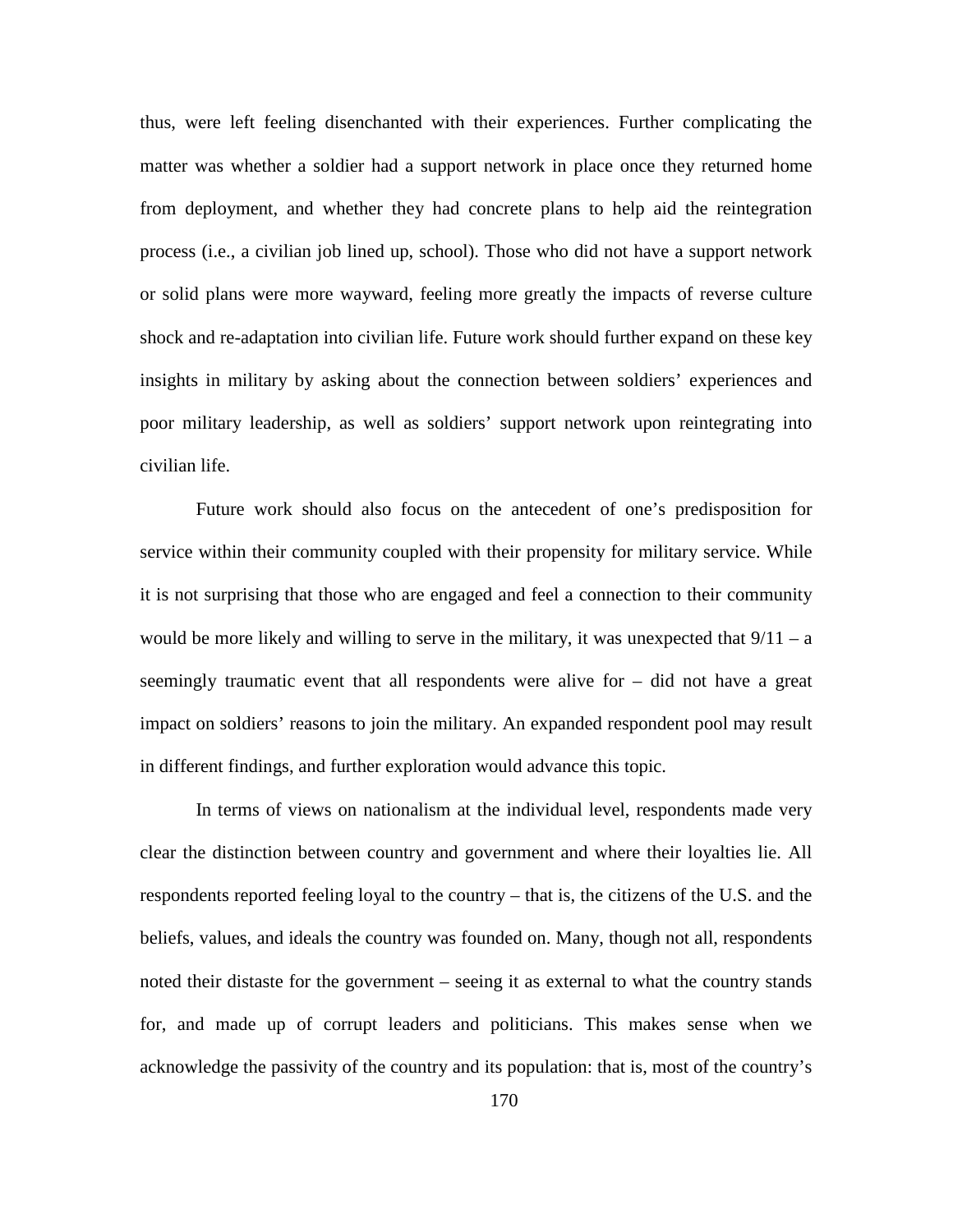population is not in the dominant group that makes decisions on military and war strategy. Thus, loyalty to the population is much easier to impart, while loyalty toward the decision makers (i.e., government) is more tenuous. Loyalty proved to be an important concept at every level – including loyalty and trust between and within the military unit. When this loyalty was perceived as absent, morale quickly fell. Future work can expand on the concept of loyalty specifically, at each level (societal, group, individual), and in terms of military life and nationalistic attitudes toward the U.S. These additional studies will expand on the findings presented here, and continue the dialogue of incorporating individual agency within scholarly discussions on nationalism.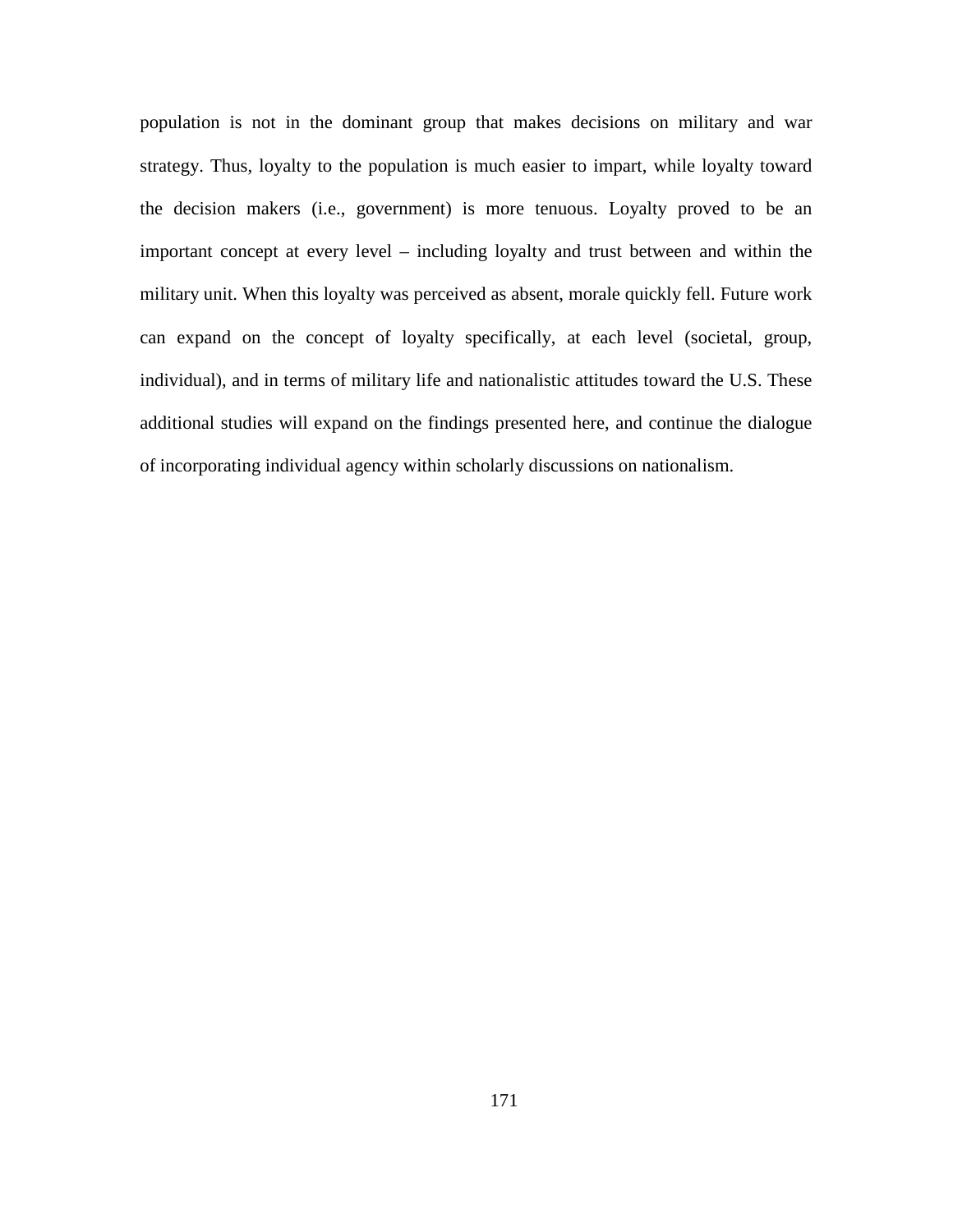# **APPENDIX A**

### **SURVEY GUIDE**

*Thank you for your interest in filling out this survey! I am seeking retired military service men and women who served between 1995-2005. Your thoughts and opinions are very important to me. Please answer all questions to the best of your ability, and please know there are no right or wrong answers; I am interested in your story and views.* 

*The first two questions require an answer for screening purposes. After that, you may skip any question you'd like, but it helps the results if you answer as many questions as possible. Most questions allow one response only, unless you see "select all that apply". This survey should take approximately 15 minutes to complete.* 

Page 1: Military Background

- 1. \*How did you learn about this survey? Select all that apply.
	- a. A friend forwarded it to me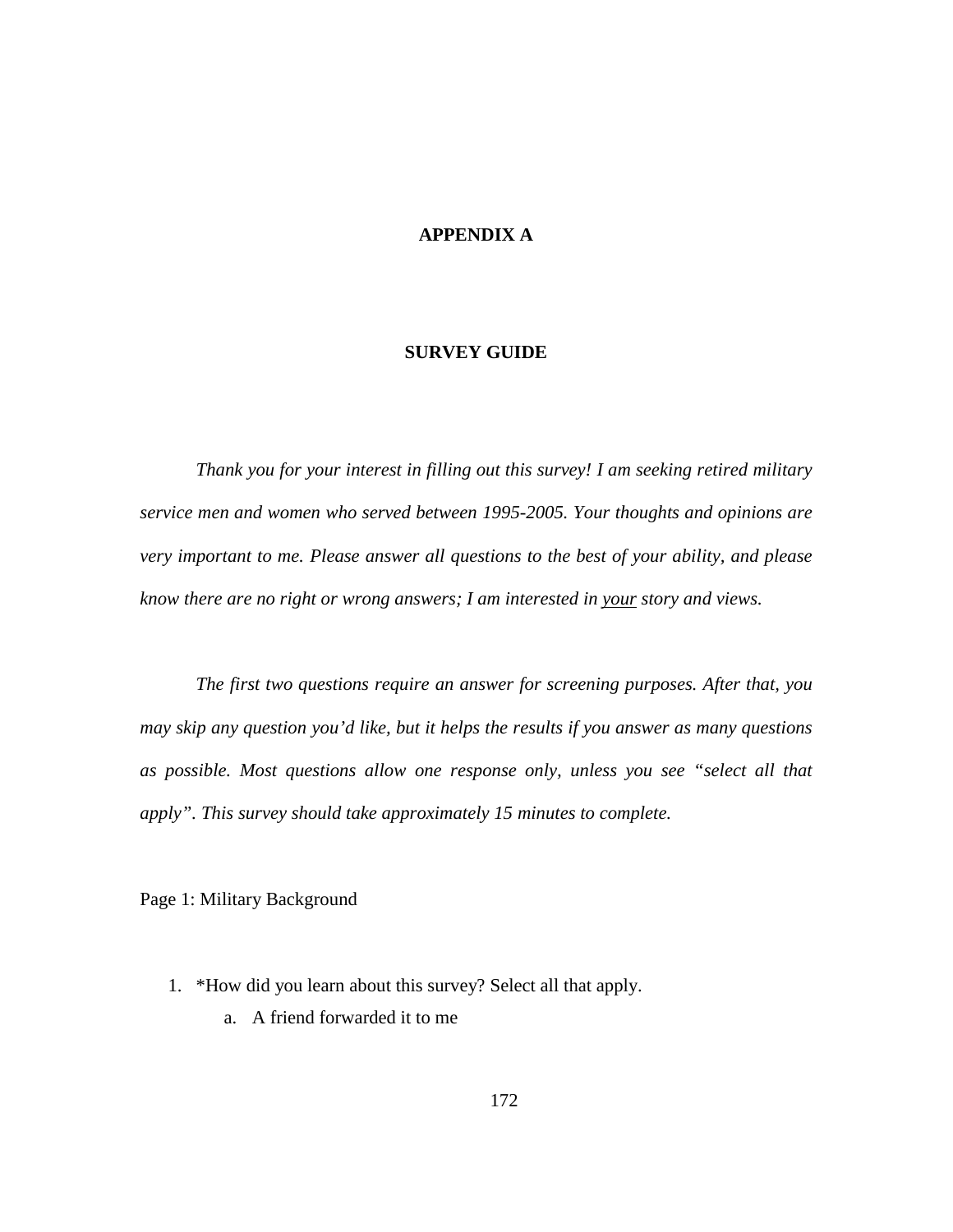- b. Craigslist please list city:
- c. Twitter
- d. Facebook
- e. Veteran's organization please list organization:

\_\_\_\_\_\_\_\_\_\_\_\_\_\_\_\_\_\_\_\_\_\_\_\_\_\_\_\_\_\_\_\_\_\_\_\_\_\_\_\_\_\_\_\_\_

f. Other:

\_\_\_\_\_\_\_\_\_\_\_\_\_

2. \*During what years were you on active military service?

\_\_\_\_\_\_\_\_\_\_\_\_\_\_\_\_\_\_\_\_\_\_\_\_\_\_

3. Please identify what branch of the United States military you served in:

\_\_\_\_\_\_\_\_\_\_\_\_\_\_\_\_\_\_\_\_\_\_\_\_\_\_\_\_\_\_\_\_\_\_\_\_\_\_\_\_\_\_\_\_\_\_\_\_\_\_\_\_\_\_\_\_\_\_\_\_

4. How old were you when you joined the military?

\_\_\_\_\_\_\_\_\_\_\_\_\_\_\_\_\_\_\_\_\_\_\_\_\_\_

5. What month and year did you join the military?

\_\_\_\_\_\_\_\_\_\_\_\_\_\_\_\_\_\_\_\_\_\_\_\_\_\_\_\_\_\_\_\_\_

\_\_\_\_\_\_\_\_\_\_\_\_\_\_\_\_\_\_\_\_\_

\_\_\_\_\_\_\_\_\_\_\_\_\_\_\_\_\_\_\_\_\_\_\_\_\_\_

\_\_\_\_\_\_\_\_\_\_\_\_\_\_\_\_\_\_\_\_\_\_\_\_\_\_\_\_\_\_\_\_

- 6. What month and year did you complete your military service?
- 7. What was the highest rank you achieved in the military?

Page 2: Military Background

\_\_\_\_\_\_\_\_\_\_\_

- 1. How many times were you deployed to a conflict zone outside of the U.S.?
- 2. If you were deployed to a conflict zone outside of the United States, where and when were you deployed? Please enter each deployment on a separate line. Where: \_\_\_\_\_\_\_\_\_\_\_\_\_\_\_\_\_\_\_\_\_\_\_\_\_\_\_When: \_\_\_\_\_\_\_\_\_\_\_\_\_\_\_\_\_\_\_\_\_\_\_\_\_\_

Where: \_\_\_\_\_\_\_\_\_\_\_\_\_\_\_\_\_\_\_\_\_\_\_\_\_\_\_When: \_\_\_\_\_\_\_\_\_\_\_\_\_\_\_\_\_\_\_\_\_\_\_\_\_\_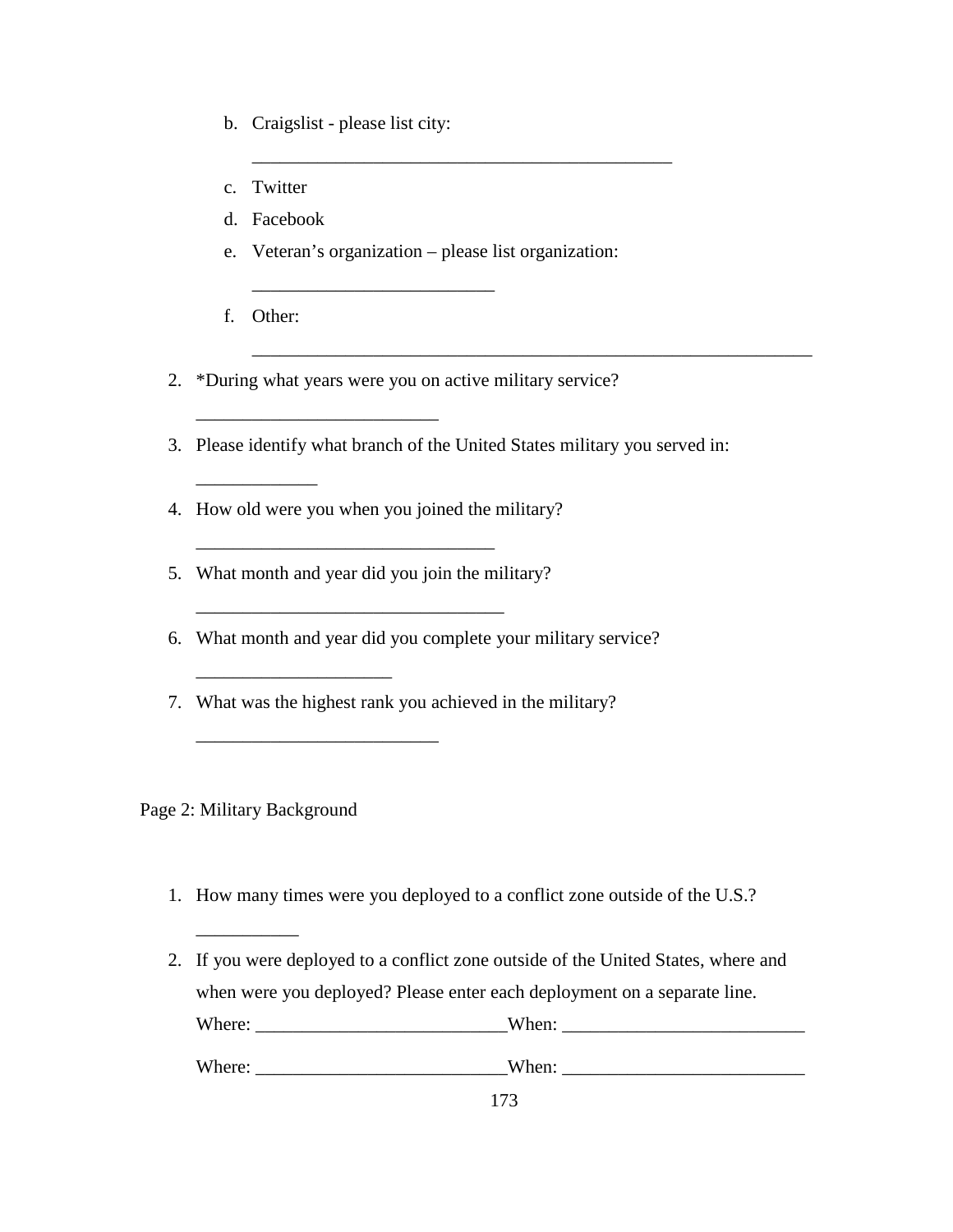| Where: | When: |
|--------|-------|
| Where: | When: |
| Where: | When: |

- 3. What were the names of the conflicts in which you served?
- 4. Which of the following types of situations did you experience during your service? Select all that apply.
	- a. Trained other soldiers in specific skills.
	- b. Used a computer to track the enemy.

\_\_\_\_\_\_\_\_\_\_\_\_\_\_\_\_\_\_\_\_\_\_\_

- c. Participated in humanitarian aid mission(s), either in the U.S. or abroad.
- d. Piloted an aircraft (airplane, helicopter, drone, etc.), either directly or remotely.
- e. Drove, commanded, or were transported in an armored vehicle through an area that was off-limits or that you were not authorized to enter.
- f. Witnessed an explosion in training that was close by.
- g. Witnessed an explosion in training that was distant.
- h. Witnessed an explosion in combat that was close by.
- i. Witnessed an explosion in combat that was distant.
- j. Disarmed an explosive device in training.
- k. Disarmed an explosive device in combat.
- l. Engaged in direct weapons combat with the enemy.

Page 3: Social Activities

- 1. Please mark whether or not you were involved in the following social activities *before* your military service:
	- a. Church group: Yes/No
	- b. Political party (or parties): Yes/No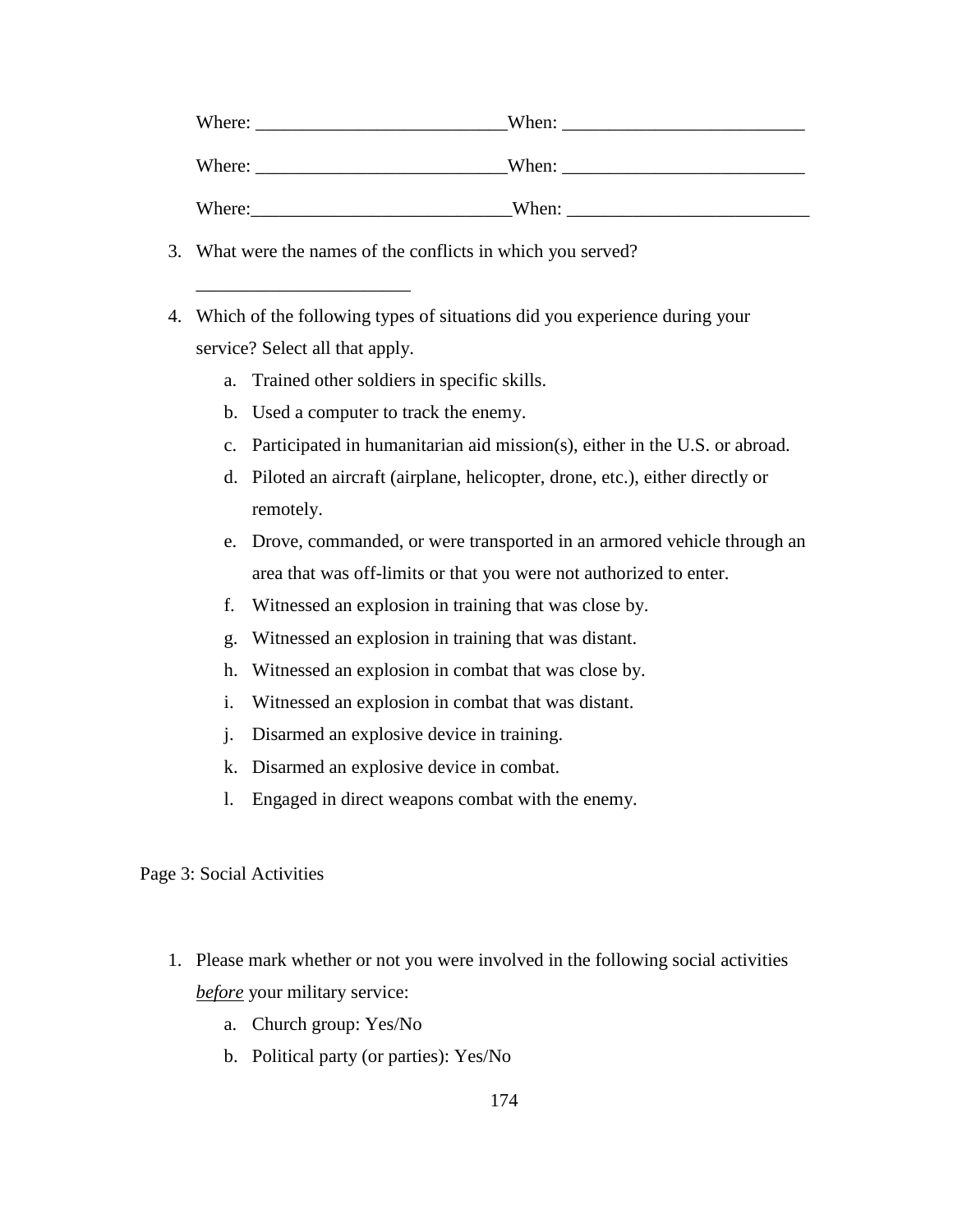- c. Political interest group(s): Yes/No
- d. Social or sports club(s): Yes/No
- e. Service organization(s): Yes/No
- f. Parent/teacher organization(s): Yes/No
- g. Other groups you were involved in *before* service:
- 2. Please mark whether or not you were involved in the following social activities *after* your military service:
	- a. Church group: Yes/No
	- b. Political party (or parties): Yes/No

\_\_\_\_\_\_\_\_\_\_\_\_\_\_\_\_\_\_\_\_\_\_\_\_\_

- c. Political interest group(s): Yes/No
- d. Social or sports club(s): Yes/No
- e. Service organization(s): Yes/No
- f. Parent/teacher organization(s): Yes/No

\_\_\_\_\_\_\_\_\_\_\_\_\_\_\_\_\_\_\_\_\_\_\_\_\_\_

\_\_\_\_\_\_\_\_\_\_\_\_\_\_\_\_\_\_\_\_\_\_\_\_\_\_\_\_\_\_\_

- g. Other groups you were involved in *after* service:
- 3. Have you ever been elected to office in a club, community organization, or political position?
	- a. Yes
	- b. No
- 4. If you have ever been elected to office, please list the position you were elected for and the timeframe you served in the elected position:
- 5. Have you ever participated in social movement activities, such as a rally or demonstration?
	- a. Yes
	- b. No
- 6. If you have ever participated in social movement activities, such as a rally or demonstration what was it for?

\_\_\_\_\_\_\_\_\_\_\_\_\_\_\_\_\_\_\_\_\_\_\_\_\_\_\_\_\_\_\_\_\_\_\_\_\_\_\_\_\_\_\_\_\_\_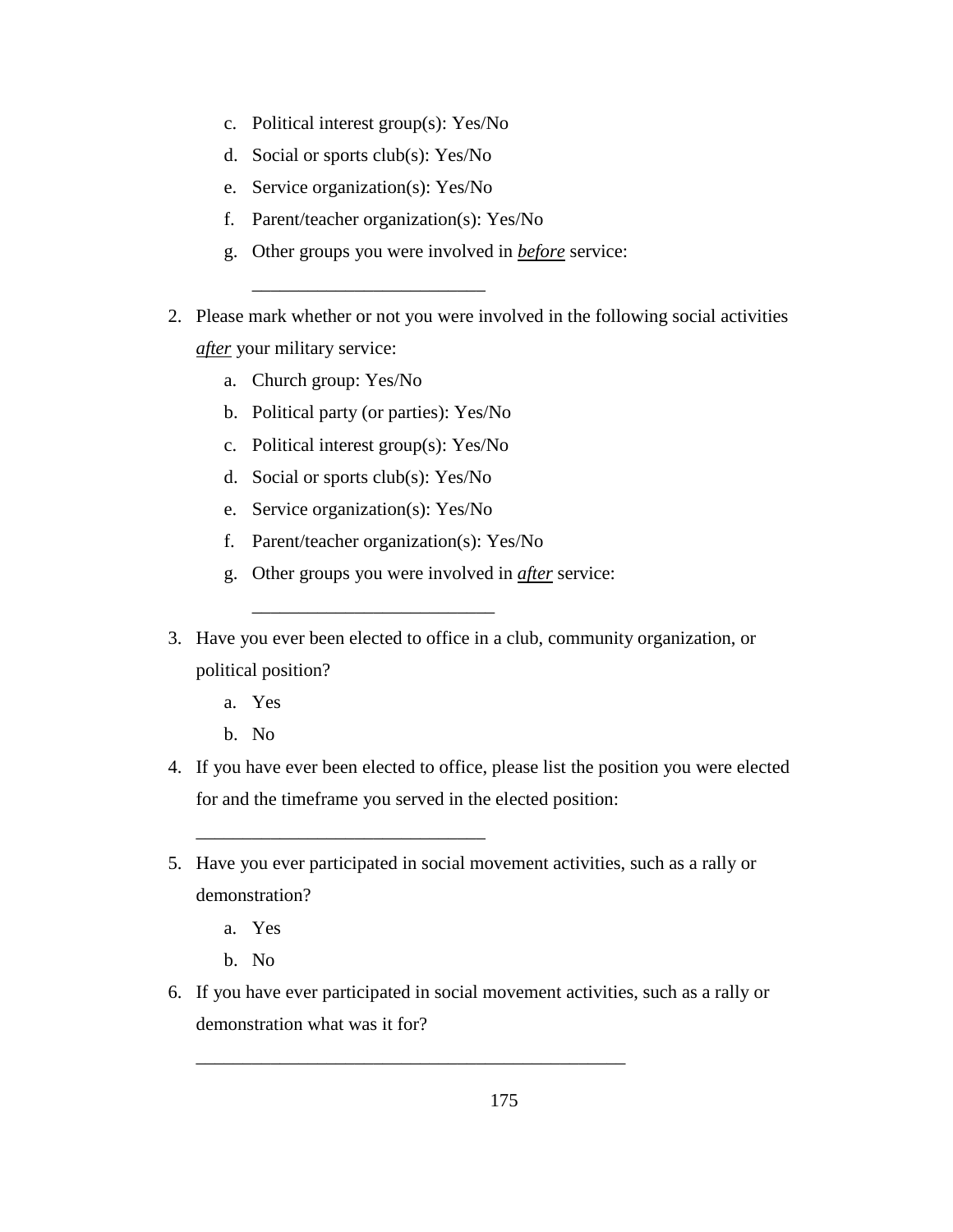Page 4: Personal Information

- 1. What year were you born?
- 2. What is your current marital status?

\_\_\_\_\_\_\_\_\_\_\_\_\_\_\_\_\_\_\_\_\_\_\_\_\_\_\_\_\_\_\_\_\_\_\_\_\_\_\_\_\_\_\_\_\_\_\_\_\_\_

 $\overline{\phantom{a}}$  , and the contract of the contract of the contract of the contract of the contract of the contract of the contract of the contract of the contract of the contract of the contract of the contract of the contrac

\_\_\_\_\_\_\_\_\_\_\_\_\_\_\_\_\_\_\_\_\_\_\_\_\_\_\_\_\_\_\_\_\_\_\_\_\_\_\_\_\_\_\_\_\_\_\_\_\_\_\_\_\_\_\_\_

- a. Single
- b. Partnered
- c. Married
- d. Separated
- e. Divorced
- f. Widowed
- g. Other please explain:
- 3. What is your race?
- 4. What state do you currently live in?
- 5. What size of town or city do you currently live in?

\_\_\_\_\_\_\_\_\_\_\_\_\_\_\_\_\_\_\_\_\_\_\_\_\_\_\_\_\_\_\_\_\_\_\_\_\_\_\_\_\_\_

- a. Rural
- b. Suburban
- c. Small city
- d. Mid-sized city
- e. Large city
- 6. What is your current household income level?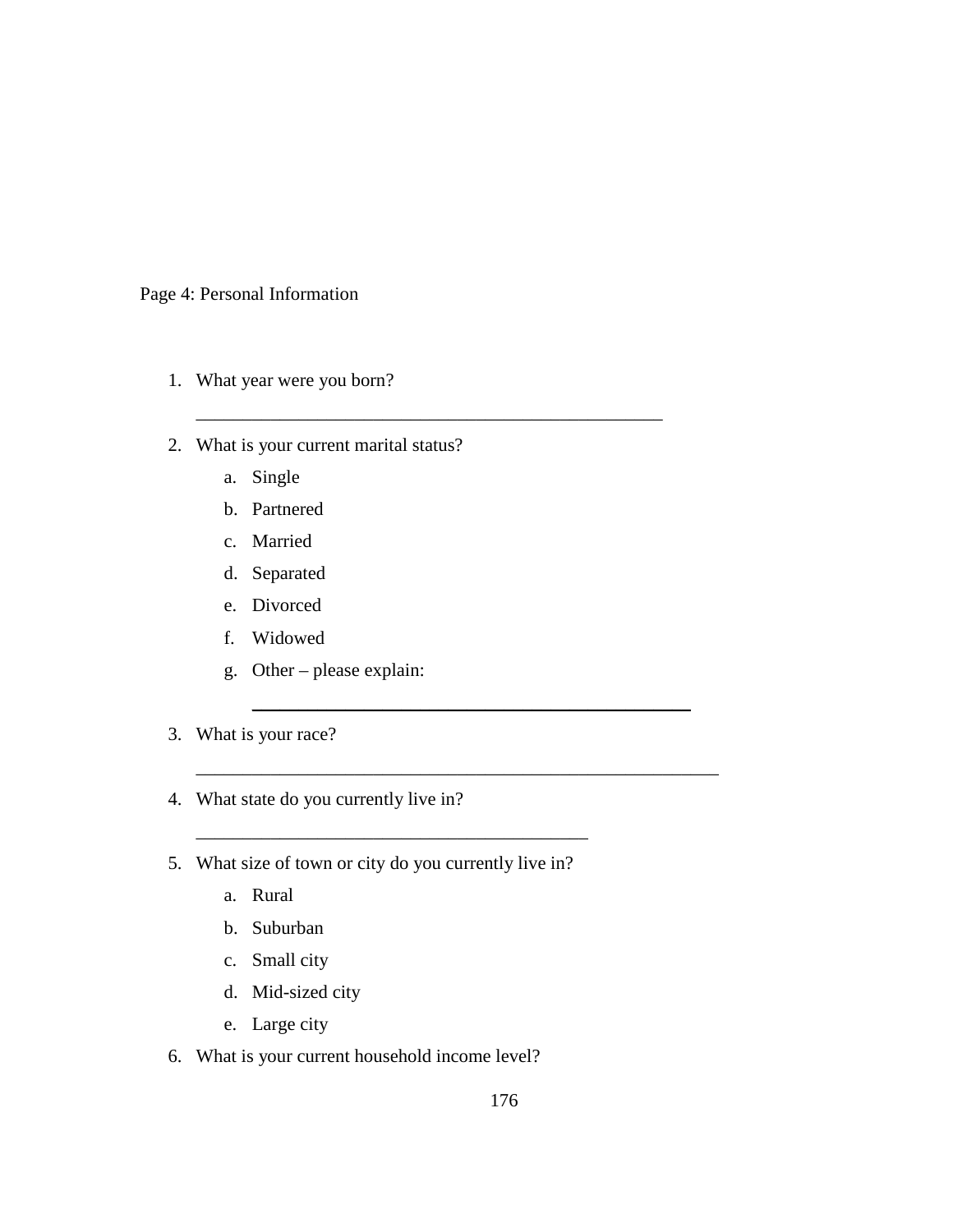- a. Under \$10,000
- b. \$10,000 to \$34,999
- c. \$35,000 to \$59,999
- d. \$60,000 to \$84,999
- e. \$85,000 to \$109,999
- f. \$110,000 to \$139,999
- g. \$140,000 or more

Page 5: Personal Information

1.What is your highest level of education completed?

- a) Less than high school
- b) High school diploma or GED
- c) Some college, no degree
- d) Associate's degree (or other technical certification)
- e) Bachelor's degree
- f) Some graduate school, no degree
- g) Master's degree
- h) Some post-graduate school (doctoral or professional level, no degree)
- i) Post-graduate degree (doctoral or professional level)
- j) Don't know/don't remember
- k) Prefer not to answer

Page 6: Personal Information

- 1. What is your current religious affiliation?
	- a. Catholic
	- b. Protestant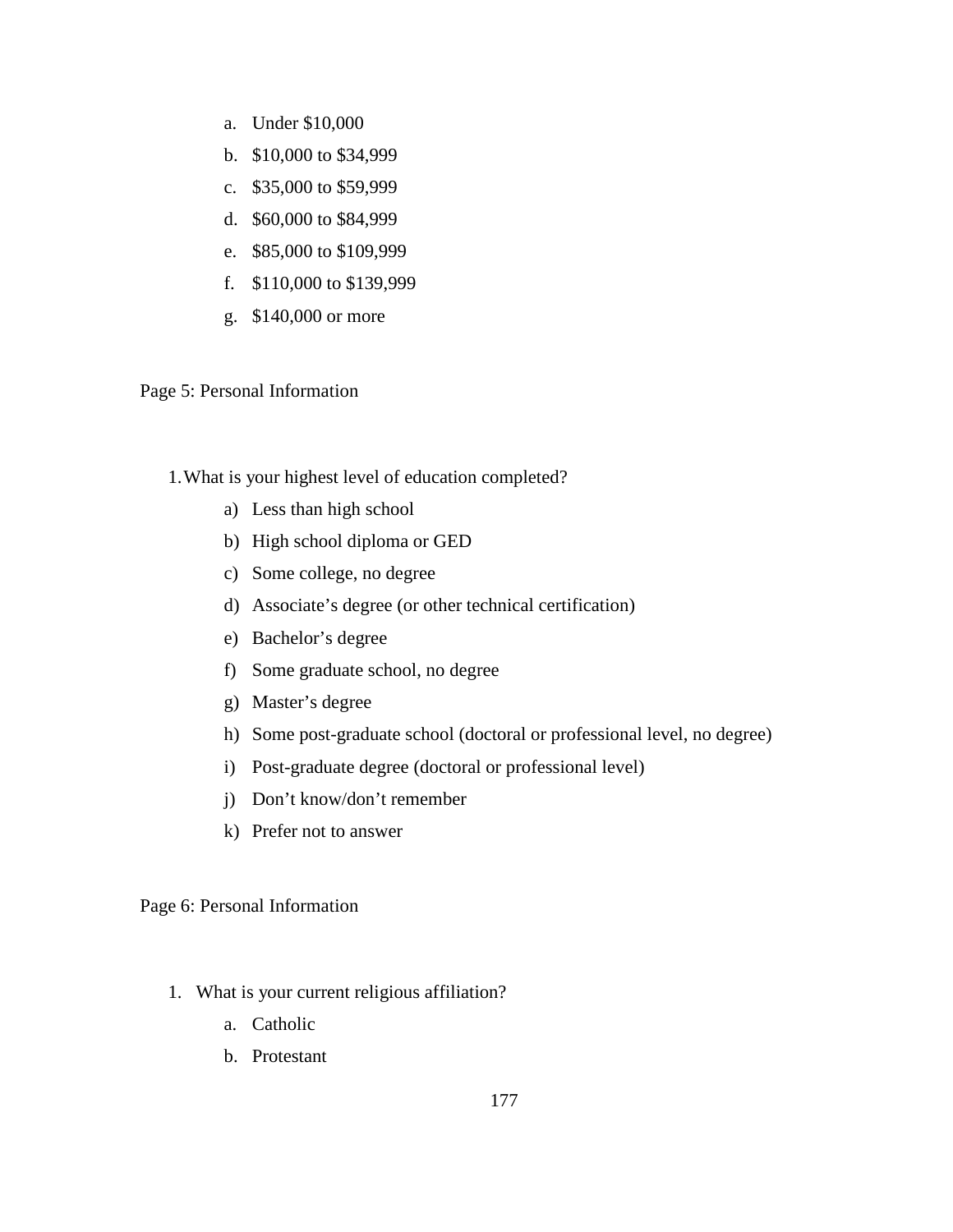- c. Other Christian
- d. Jewish
- e. Muslim
- f. Other:

2. Please answer the following question using the scale below, where "5" is "regularly" and "1" is "never". How often do you attend religious services?

\_\_\_\_\_\_\_\_\_\_\_\_\_\_\_\_\_\_\_\_\_\_\_\_\_\_\_\_\_\_\_\_\_\_\_\_\_\_\_\_\_\_\_\_\_\_\_\_\_\_\_\_\_\_\_\_\_\_\_\_

\_\_\_\_\_\_\_\_\_\_\_\_\_\_\_\_\_\_\_\_\_\_\_\_\_\_\_\_\_\_\_\_\_\_\_\_\_\_\_\_\_\_\_\_\_\_\_\_\_\_\_\_\_\_\_\_\_\_\_\_

5 4 3 2 1

- 3. What is your current political affiliation?
	- a. Republican
	- b. Democratic
	- c. Independent
	- d. Other:

4. Please choose answer the following question using the scale below, where "5" is "regularly" and "1" is "never". How often do you vote in local or national elections?

5 4 3 2 1

Page 7: Views on the U.S. and Its People

Please choose how much you agree or disagree with the following statements, where "5" is "strongly agree" and "1" is "strongly disagree". Please remember there are no right or wrong answers.

|          |                | Neither  |          |          |
|----------|----------------|----------|----------|----------|
| Strongly | Somewhat       | agree    | Somewhat | Strongly |
| Agree    | Agree          | nor      | Disagree | Disagree |
| 5        | $\overline{4}$ | disagree | 2        |          |
|          |                | 3        |          |          |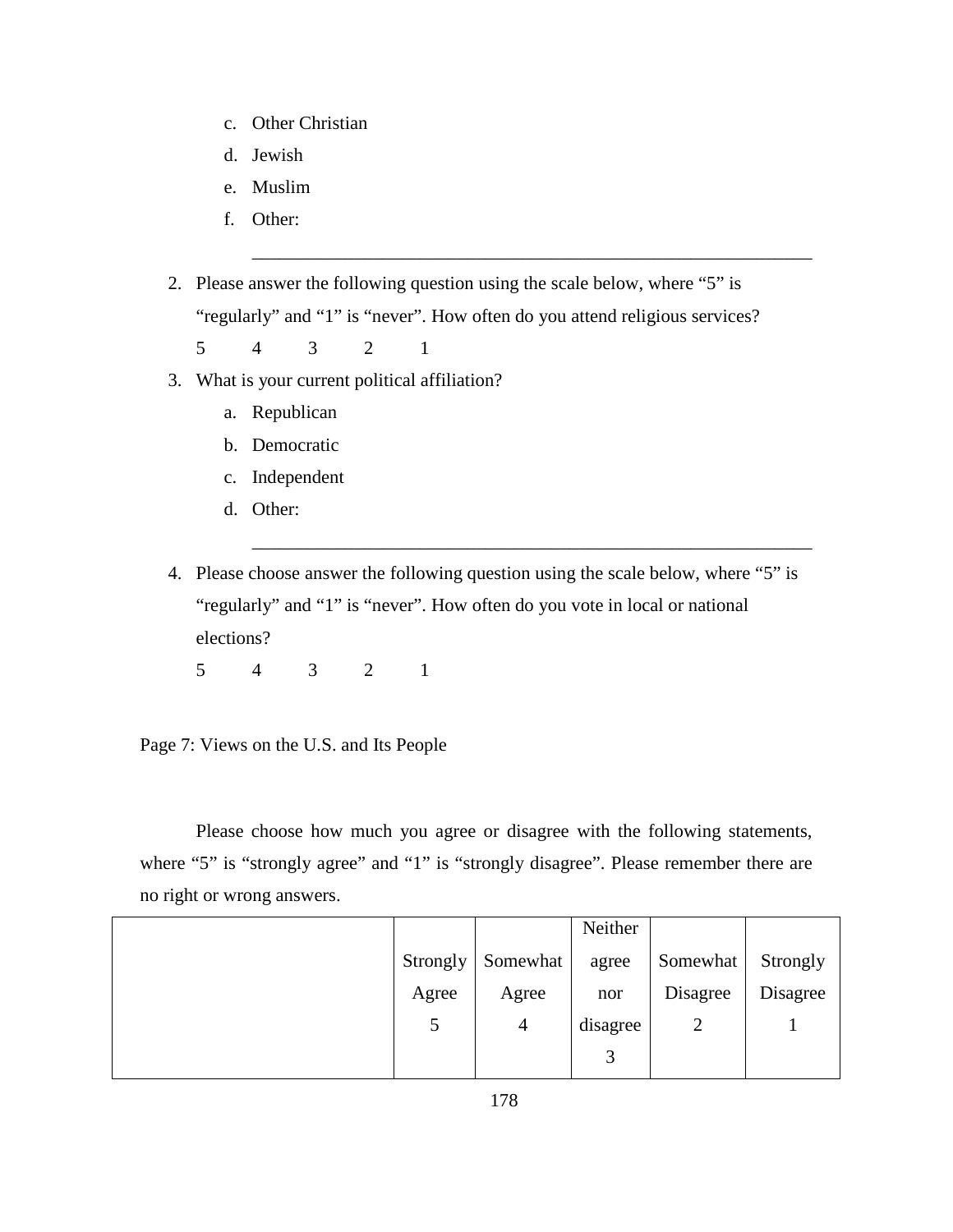| an important part of my identity.<br>Although at times I may not agree<br>with the government, my |  |
|---------------------------------------------------------------------------------------------------|--|
|                                                                                                   |  |
|                                                                                                   |  |
|                                                                                                   |  |
| commitment to the U.S. always                                                                     |  |
| remains strong.                                                                                   |  |
| We should have complete freedom                                                                   |  |
| of speech, even for those who                                                                     |  |
| criticize the country.                                                                            |  |
| It is O.K. to criticize the                                                                       |  |
| government.                                                                                       |  |
| A person who believes in socialism                                                                |  |
| could still be a good American.                                                                   |  |
| A person who does not believe in                                                                  |  |
| God could still be a good                                                                         |  |
| American.                                                                                         |  |
| A person who prefers jail to                                                                      |  |
| serving in the U.S. army could still                                                              |  |
| be a good American.                                                                               |  |
| People who do not want to fight                                                                   |  |
| for America should live                                                                           |  |
| somewhere else.                                                                                   |  |

Page 8: Issues of Importance

- 1. Please rank the following issues in order of most to least importance to you, where "1" is the most important and "5" is the least important.
	- a. To serve America through military service.
	- b. To attend church regularly.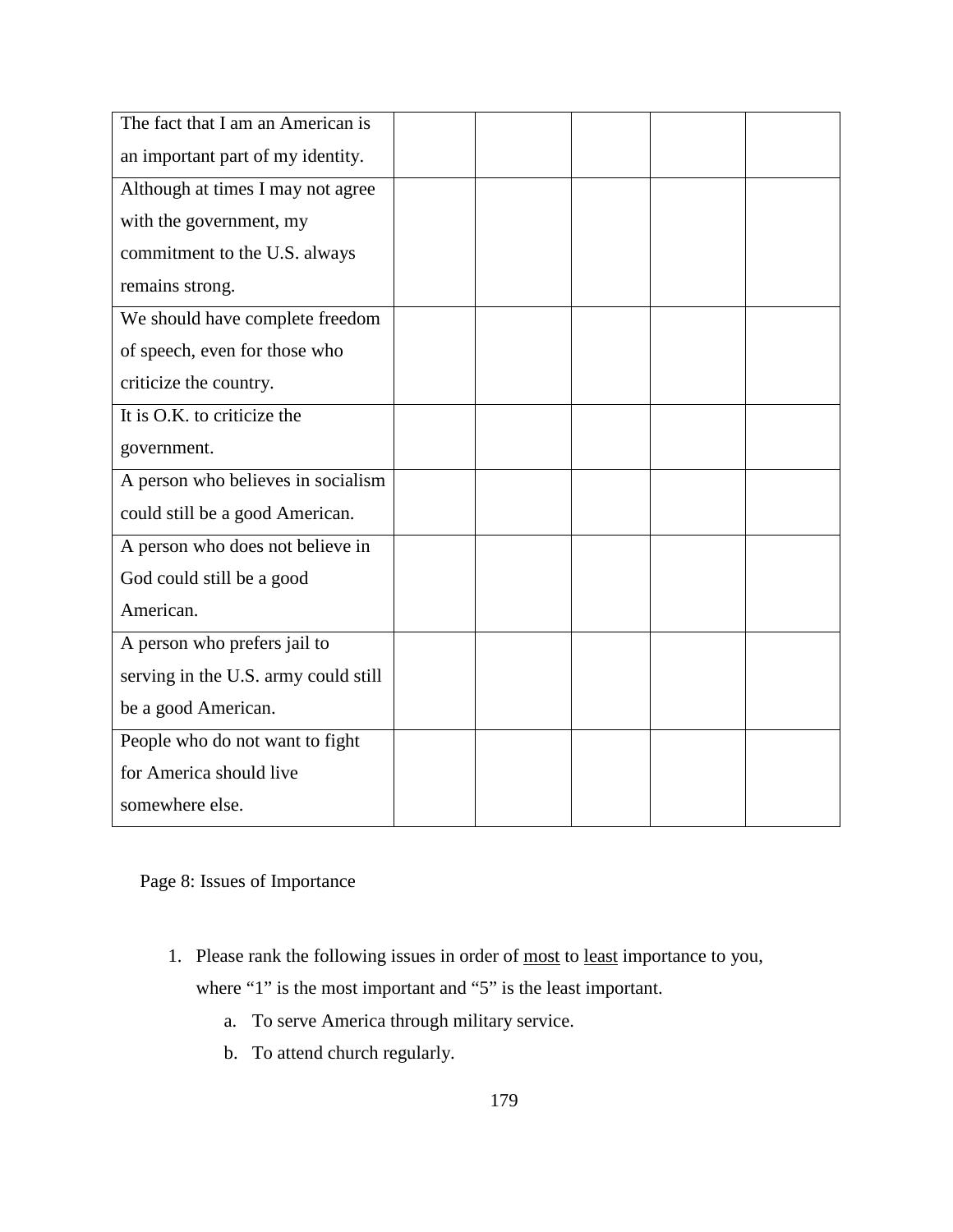- c. To actively participate in local and national elections.
- d. To attend or participate in rallies or demonstrations for causes I believe in.
- e. To actively participate in community activities.
- 2. Please rank the following issues in order of most to least importance in your life, where "1" is the most important and "5" is the least important.
	- a. Patriotism
	- b. Nationalism
	- c. Education
	- d. Religion
	- e. Politics

*Those are all my questions – thank you very much for participating in this survey! Your views are important and valuable to my research.*

*I am also conducting interviews with a select number of participants. Interviews will be completed over the telephone and recorded. I expect interviews to take between 60-90 minutes, and your responses will be kept completely confidential.*

*If you are interested in being contacted for an interview, please fill in the following information:* 

First name only:

To see if you qualify and to set up an interview, do you prefer I contact you:

- a. By telephone
- b. By email

Phone number/email at which you can be reached:

What time zone are you in?

- a. Eastern
- b. Central
- c. Mountain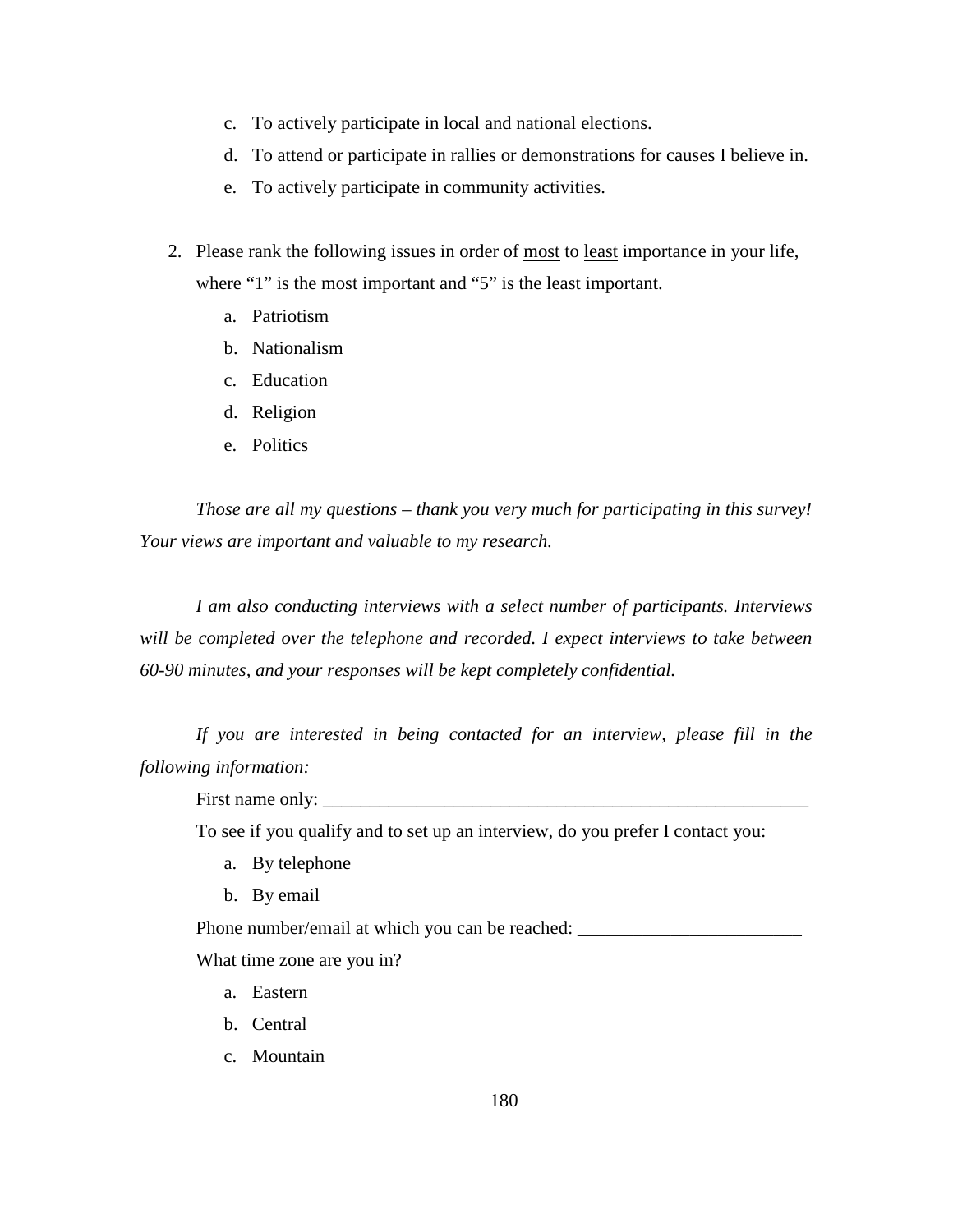- d. Western
- e. Other: \_\_\_\_\_\_\_\_\_\_\_\_\_\_\_\_\_\_\_\_\_\_\_\_\_\_\_\_\_\_\_\_\_\_\_\_\_\_\_\_\_\_\_\_\_\_\_\_\_\_\_\_\_

Please list the best days and times to contact you via telephone (if that is your preference): \_\_\_\_\_\_\_\_\_\_\_\_\_\_\_\_\_\_\_\_\_\_\_\_\_\_\_\_\_\_\_\_\_\_\_\_\_\_\_\_\_\_\_\_\_\_\_\_\_\_\_\_\_\_\_\_\_\_\_\_\_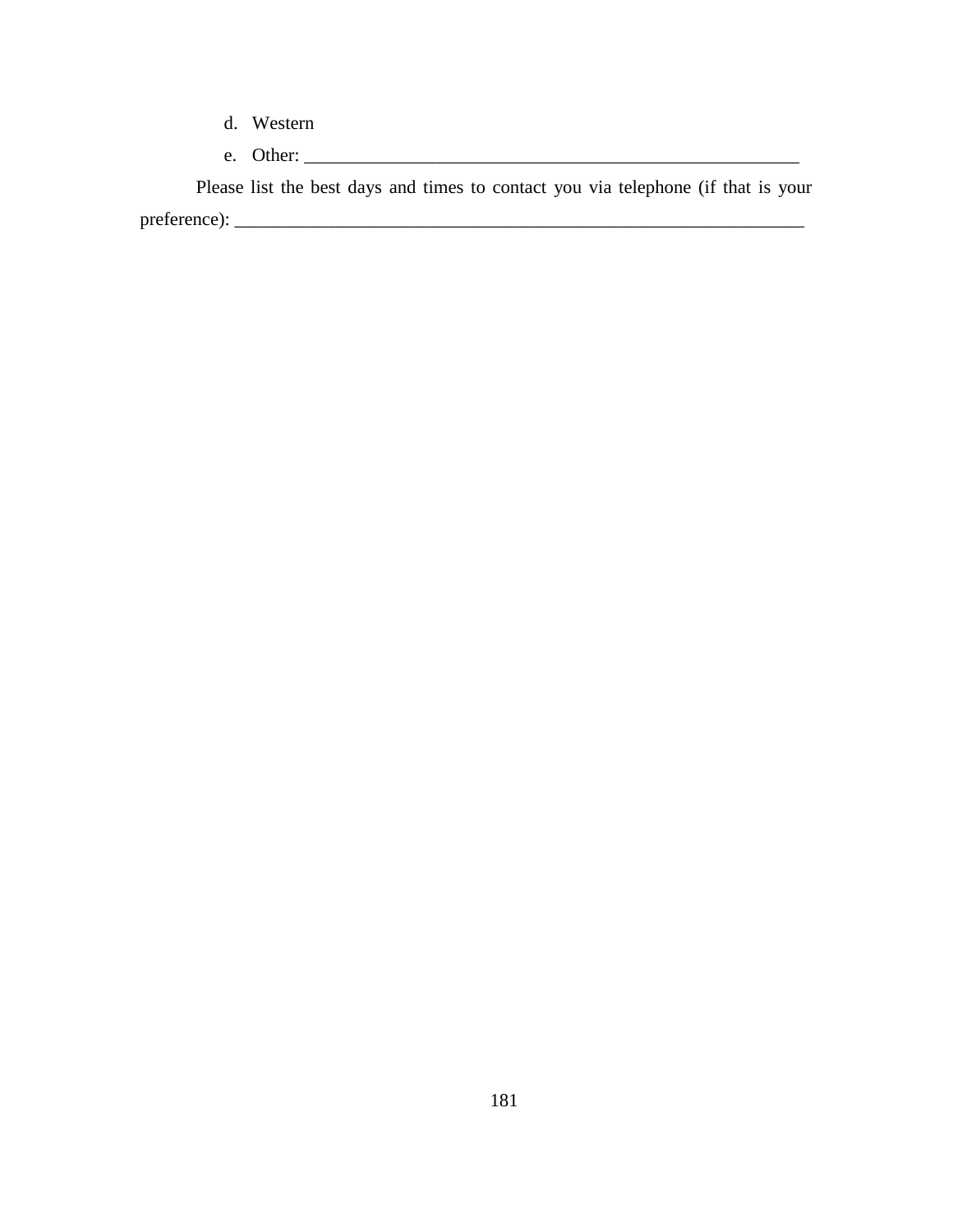# **APPENDIX B**

#### **INTERVIEW GUIDE**

Thank you for agreeing to talk to me today. I really appreciate your time and willingness to share your insights and your story.

As a reminder, there are no right or wrong answers. I am interested in your stories, thoughts, and experiences.

You do not have to answer any question you do not feel comfortable answering, and you may stop the interview at any time.

I am about to turn on the recorder. I am only recording this interview so I can remember everything you share with me today. Any information gathered in connection with this study that can be linked to you or identify you will be kept confidential. Pseudonyms will be used in any written report. Audio files of the recorded interview will be kept on a password-protected computer, as will the transcribed word documents. The computer will be kept in a secure location at all times.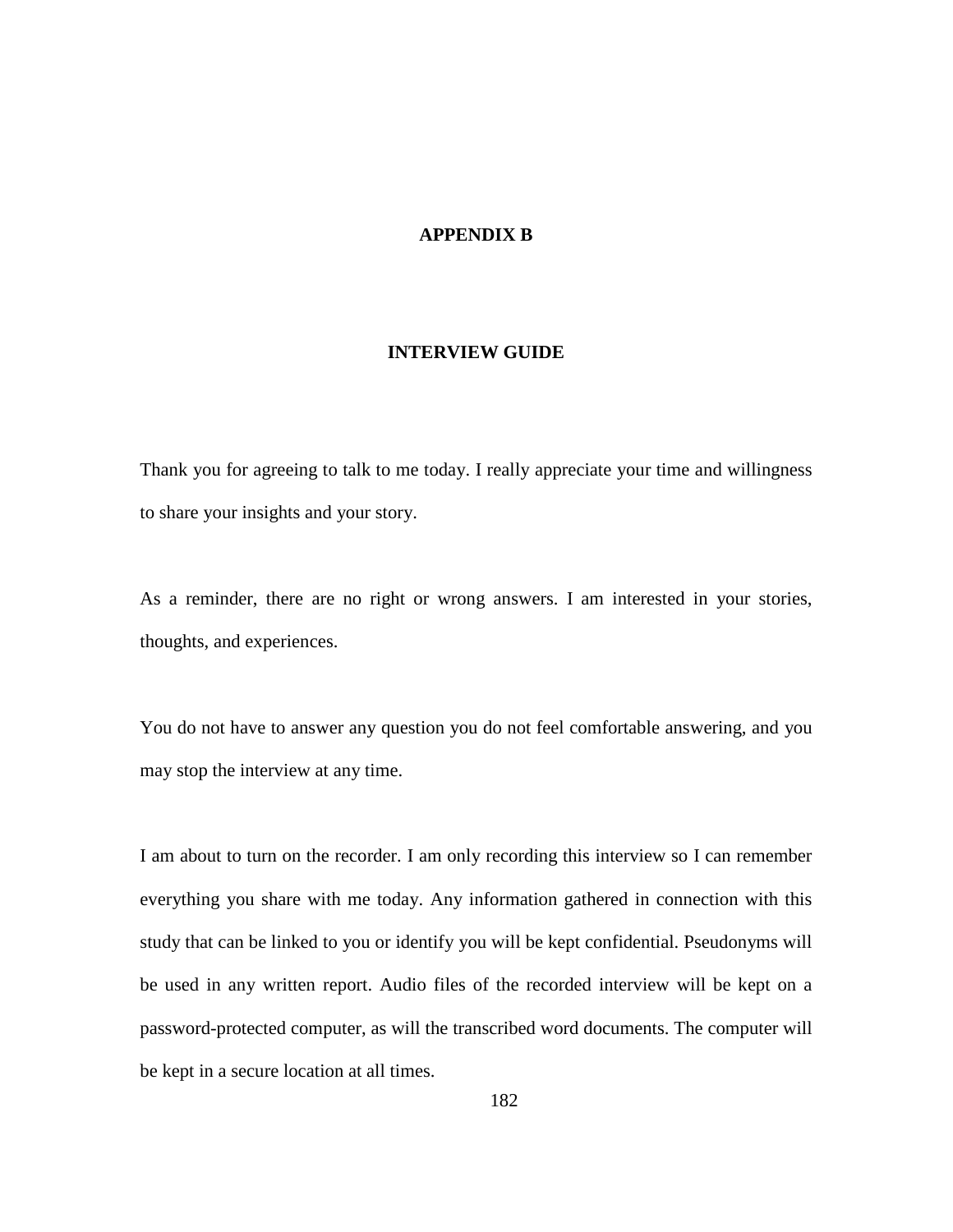Do you have any questions before we begin? [*Answer any of the participant's questions*]

Okay, let's begin. I am now turning on the recorder.

[*Turn on the recorder*]

### Recruitment

First, I'd like to begin by asking you some questions about how you became interested in joining the military.

1. When did you first decide that joining the military might be of interest to you? [*PROBES*]:

*Did you join before 9/11 or after? [If after] Did 9/11 have anything to do with your decision? If so, what?* 

2. How did you come to the decision to join the military? *[PROBES]:*

*Do you or did you have family members who are in the military?*

*Were there recruiters at your high school that talked to you?*

*Did you see a movie, show, or ad on tv that interested you?* 

3. Can you share your experiences of joining the military with me? *[PROBES]:*

*What year/month was it?* 

*How did you feel when you made the decision to enlist?* 

*Can you walk me through what happened the day you signed the paperwork? What were you feeling/thinking that day? What was required of you?*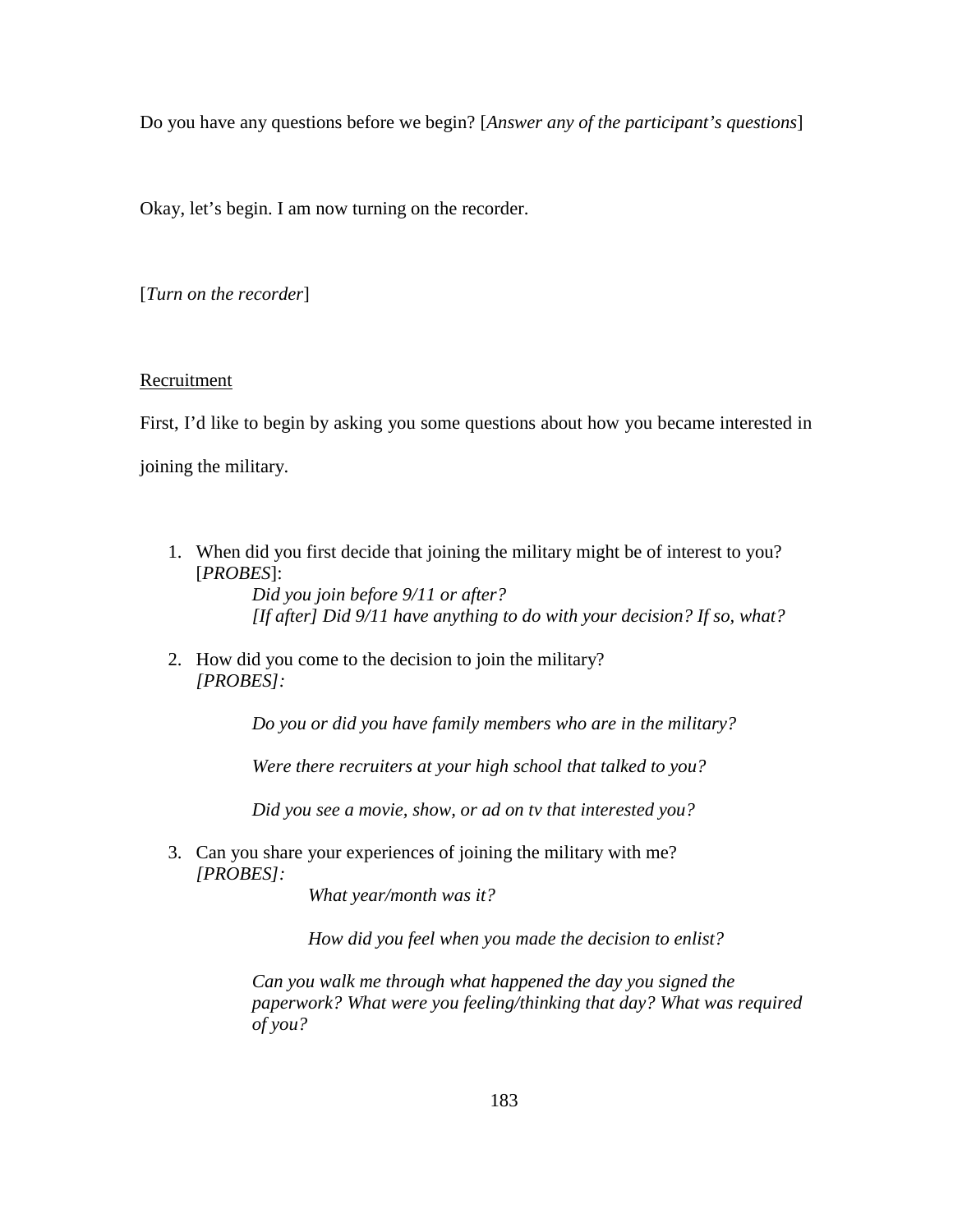4. How did the people in your life react upon learning of your decision to join the military?

### Basic Training and Deployment

Now, I'd like to ask you some questions about being deployed.

- 5. Can you walk me through your experiences in basic training?
- 6. How long was basic training?
- 7. Where were you stationed during basic training?
- 8. What was the hardest part of basic training?
- 9. Were you able to connect (form friendships) with the people you went through basic training with?
- 10. Were you deployed to a conflict zone outside of the United States during your time in the military?

*[If no, skip to Activities and Social Networks section]*

- 11. Where and when were you deployed?
- 12. How did you feel when you found out you were going to be deployed?
- 13. What were your family and friends' reactions to the news of your deployment?
- 14. How do you think being deployed changed you, as a person? *[PROBES]: How would you describe yourself before being deployed? After? What do you think is the reason behind this change?*
- 15. What deployment experience or event would you describe as the most significant for you?
- 16. What made this experience or event significant for you? *[PROBES]: How did this experience change you, if at all?*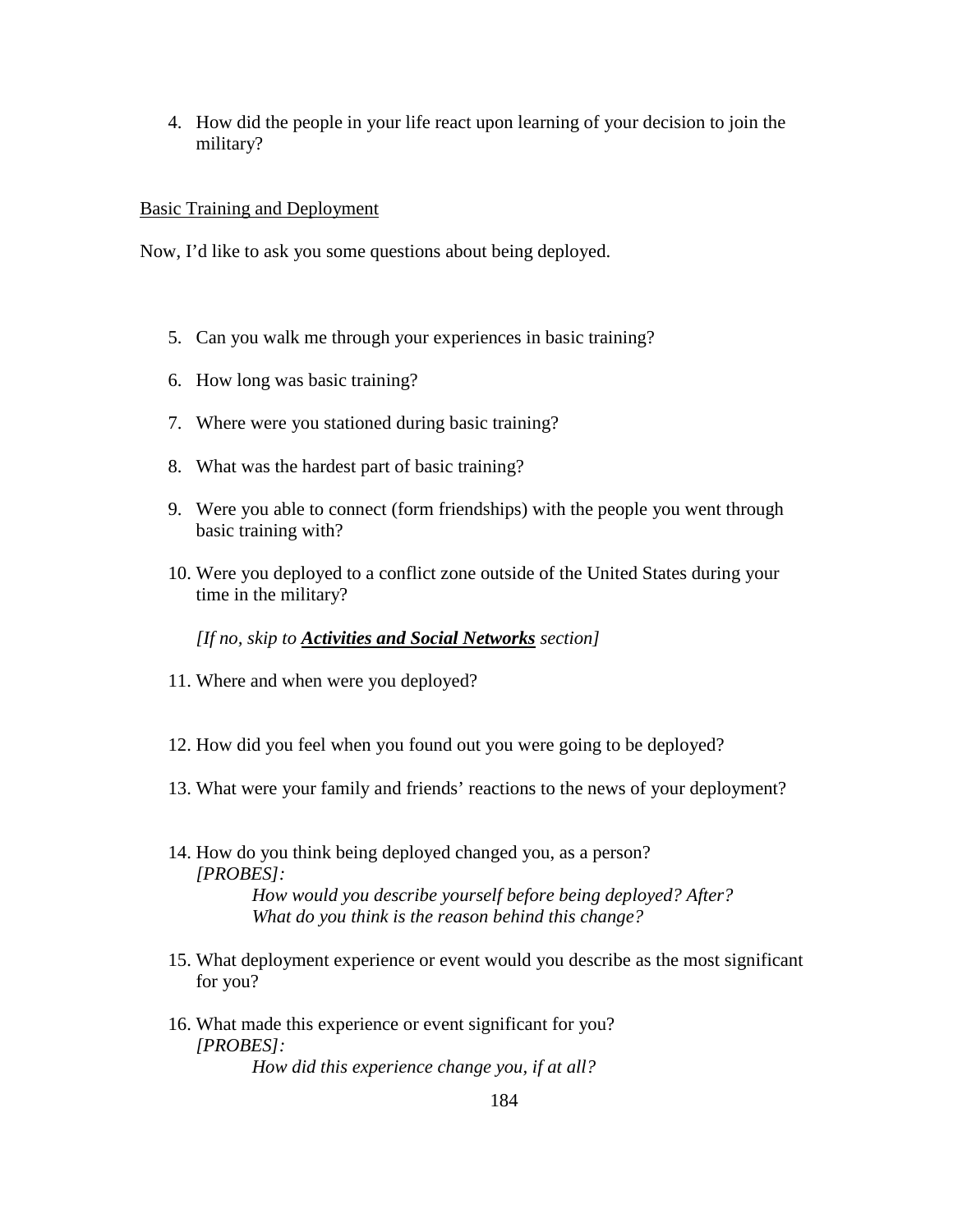### Return to the U.S.

Now I'd like to talk briefly about your experiences returning to the U.S.

- 16. When you returned from your deployment, did you face any type of re-adapting issues? If so, can you share those experiences with me?
- 17. Can you share any positive encounters you had with people upon your return to the U.S.?

*[PROBES]:*

*Did your hometown have a parade or any type of event honoring returning soldiers?* 

*Did anyone meet you at the airport to welcome you home? Did anyone (people you don't know) say anything to you when they saw you in your military uniform (i.e., traveling through the airport)?*

18. Can you share any negative encounters you had with people upon your return to the U.S.?

*[PROBES]:*

*Did anyone (people you don't know) say anything to you when they saw you in your military uniform (i.e., traveling through the airport)?*

### Activities and Social Networks

Now I'd like to ask you some questions about your social networks and the activities you

are involved in.

- 1. Do you live with anyone? If so, with whom?
- 2. Who do you spend your time with?
- 3. What social activities are you involved with?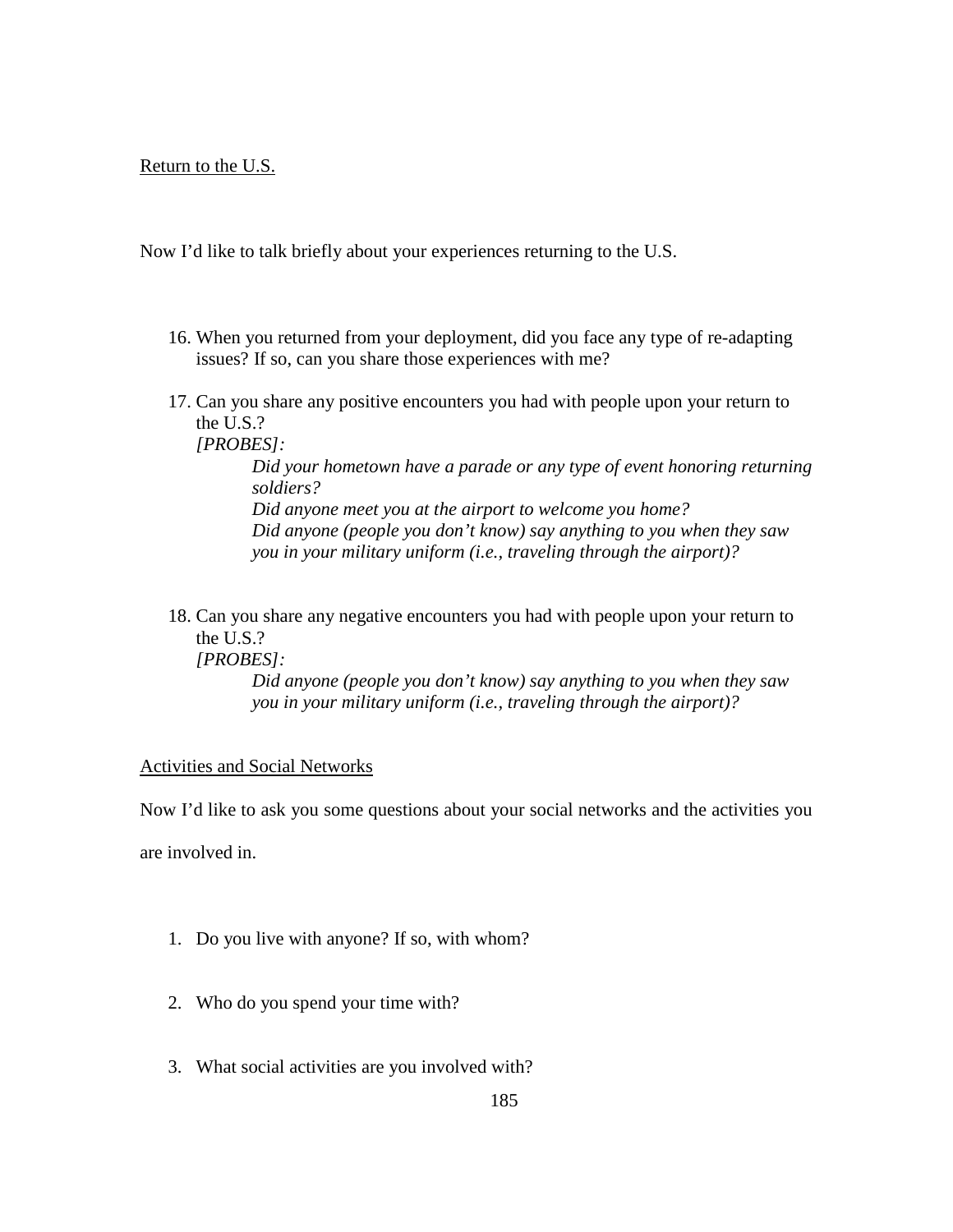*[PROBES]:*

*Church group, political interest group, social or sports club, service organization, parent/teacher organization* 

- 4. Have you ever participated in social movement activities, such as a rally or demonstration? If so, what was it for?
- 5. How often do you spend time with other people who served in the military? *[PROBES]:*

*Where do you connect with other people who served? Coffee* 

*shops, the VFW, organizations?* 

*What sorts of things do you do together? Talk and share stories or* 

*experiences? Sports (watching or playing)?* 

- 6. Are you still in contact with anyone you went through basic training with?
- 7. Are you still in contact with anyone you were deployed with?
- 8. If you are still in contact with people you went to basic training or were deployed with, how often do you talk to or see them?
- 9. If you are not still in contact with people you went to basic training or were deployed with, why not?
- 10. When you meet someone new, do you mention your military service?
- 11. Are you currently working?
- 12. If you are currently working, what do you do?
- 13. If you are not currently working, are you looking for work?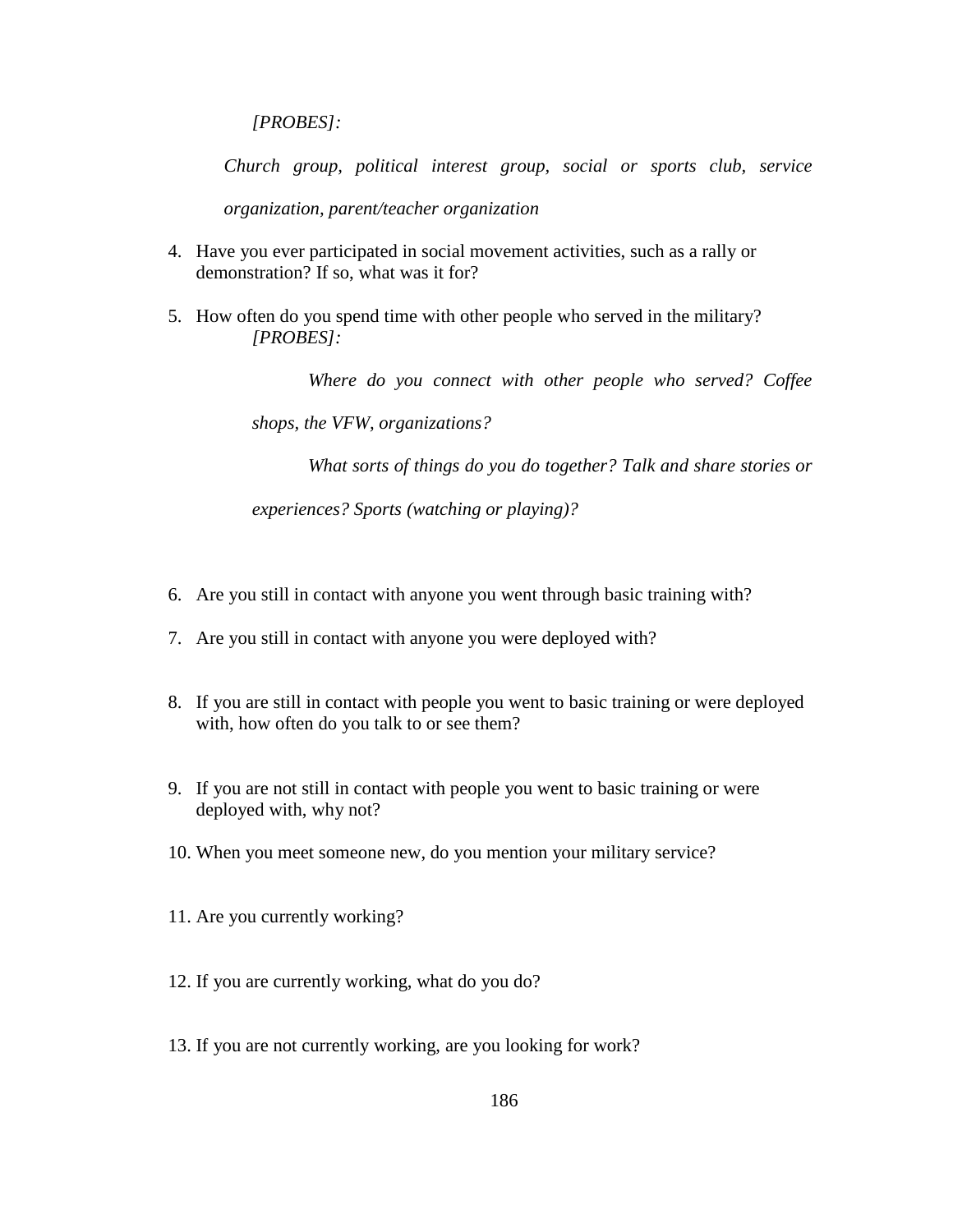14. If you are not currently working, how long have you been out of work?

# Current Events

Now I'd like to ask you some questions regarding recent events you may have heard about in the news.

- 1. What do you think about Edward Snowden, the guy who disclosed classified information of top-secret U.S. programs to the press to expose government surveillance of civilians?
- 2. What do you think about Wikileaks, the website that publishes secret information from anonymous [sources](http://en.wikipedia.org/wiki/Journalism_sourcing) to make sure the public is informed of what the government and military are doing?
- 3. What do you think of whistleblowers in general?
- 4. Do you think Snowden was being patriotic?
- 5. What do you think is the difference between one's loyalty to his or her country and their loyalty to their government? *[PROBES]:*

*Can you have one without the other? Is the lack of one type of loyalty more or less impactful than the other, or are they about the same?*

- 6. Do you think one is obligated to be loyal to our country in times of war? Why or why not?
- 7. Does it matter what the war is about or for?
- 8. Do you think there is more than one way to serve one's country? If so, in what ways?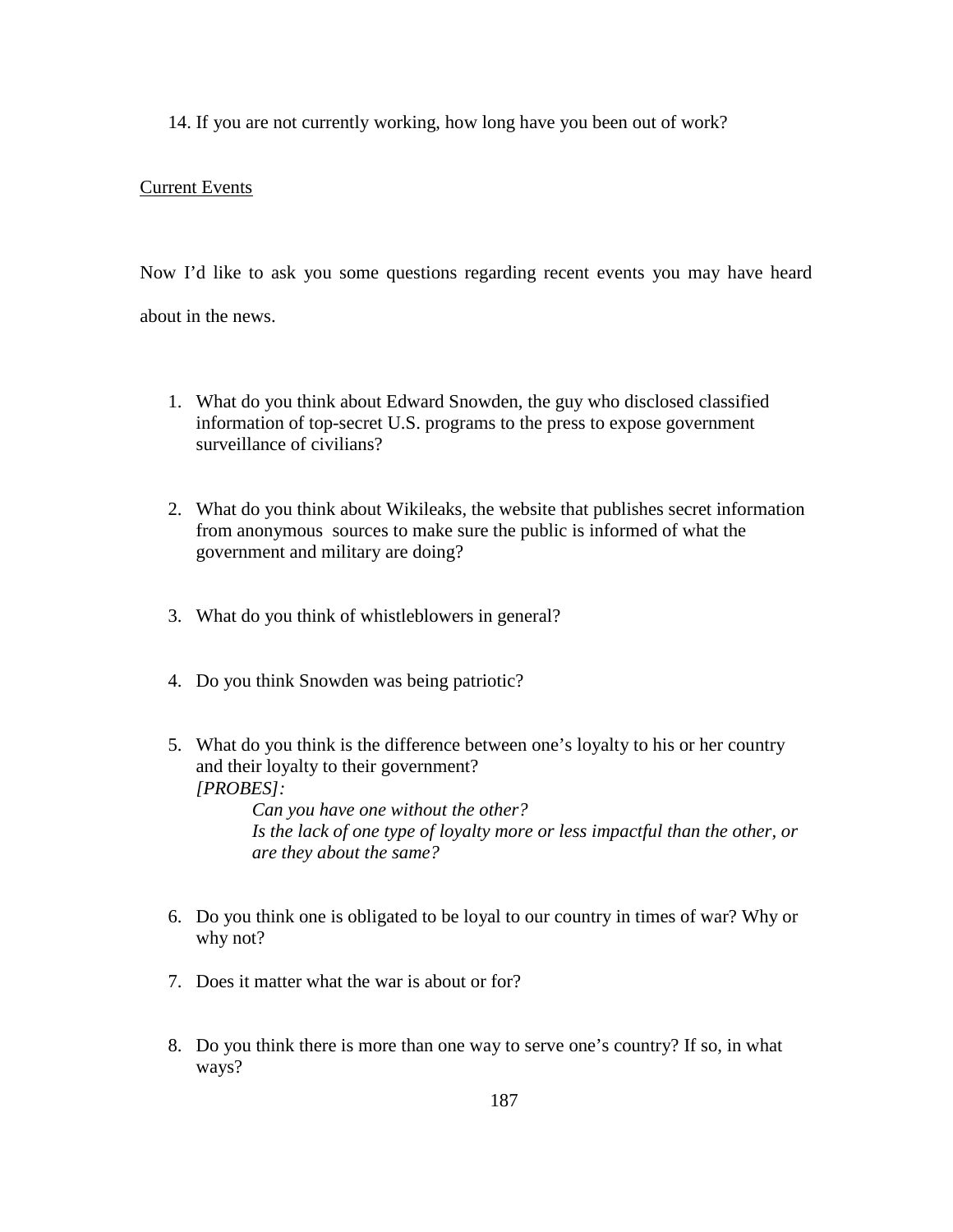- 9. What does "loyalty" mean to you in terms of being "loyal" to one's country?
- 10. In your opinion, how can you tell if someone is "loyal" to their government? *[PROBES]:*

*Is it if they say or do certain things? Like what?*

11. In your opinion, how can you tell if someone is "loyal" to their country? *[PROBES]:*

*Is it if they say or do certain things? Like what?*

#### **Politics**

Now we'll move into the last section of the interview. I'd like to take a moment and check in with you here – are you doing ok? We are almost done, just a few more questions. I really appreciate everything you've shared with me this far.

- 1. What political party do you belong to?
- 2. When was the last time you voted?
- 3. Are you involved in politics in any other ways besides voting? *[PROBES]:*

*Do you belong to any political organizations? If so, which ones? What sorts of activities do these organizations do?* 

*Do you or have you ever gone door-to-door for a particular candidate or cause? If so, what candidate or cause?*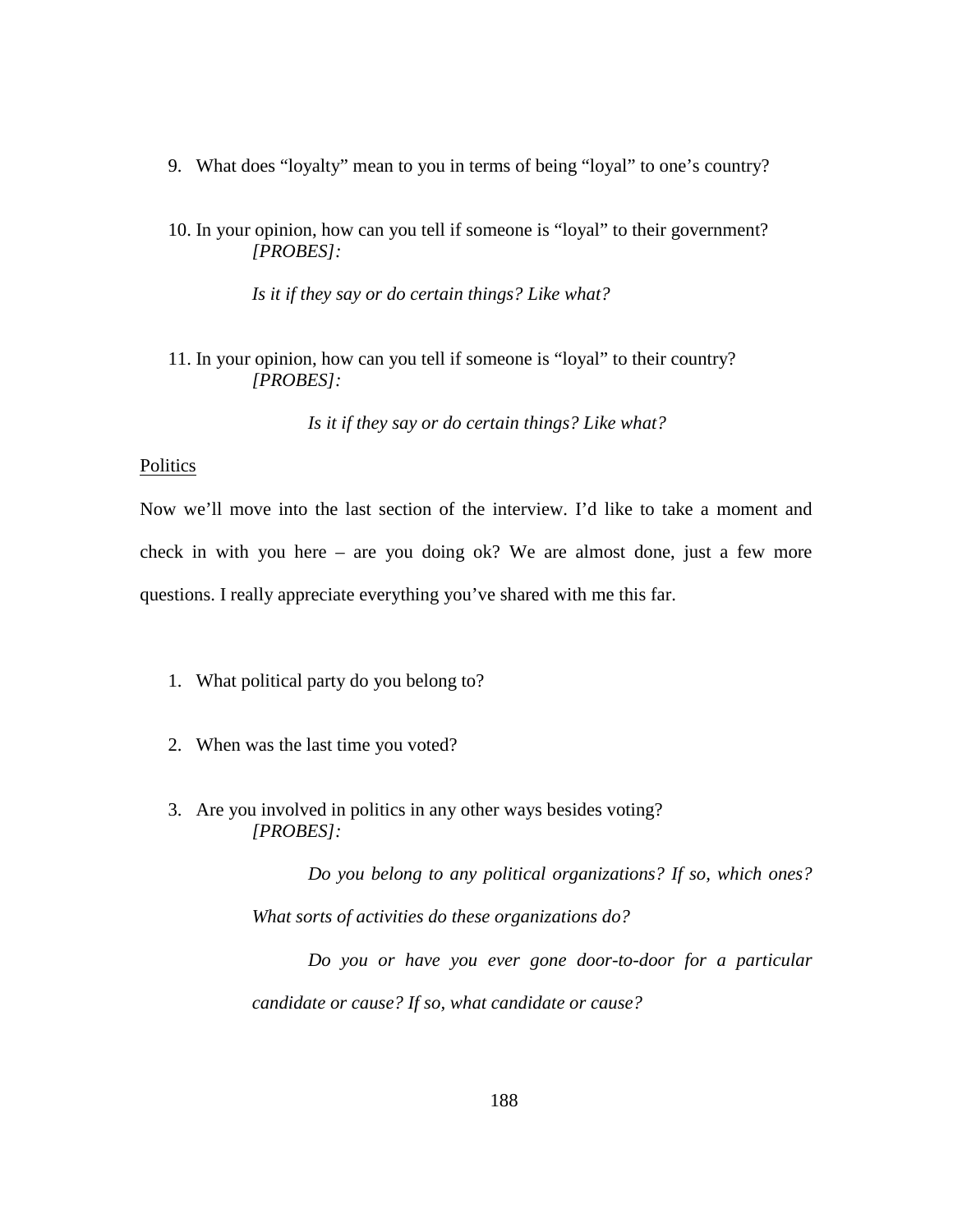*Have you ever attended a political rally or demonstration? If so,* 

*what was it for?* 

- 4. What do you think about presidential politics? *[PROBES]: What do you think about the current president? What do you think about past presidents? Do you think the presidential office is doing its job?* 5. What do you think when you see or hear about anti-war protestors? *[PROBES]: Does it evoke any particular feelings in you when you see anti-war protestors or an anti-war rally or demonstration? If so, can you share those feelings with me?*
- 6. Do you think anti-war protestors can be patriotic? Why or why not?
- 7. Do you think anti-war protestors can be loyal to their country? Why or why not?
- 8. Do you think anti-war protesters can be loyal to their government? Why or why not?

Those are all the questions I have for you. Do you have anything else you'd like to add or share that maybe I didn't ask you about?

Thank you so much for participating in this interview. Your stories and experiences are really helpful to this study. If you have any questions after we hang up, please do not hesitate to contact me. Do you have my email or phone number? I can give it to you if you don't have it.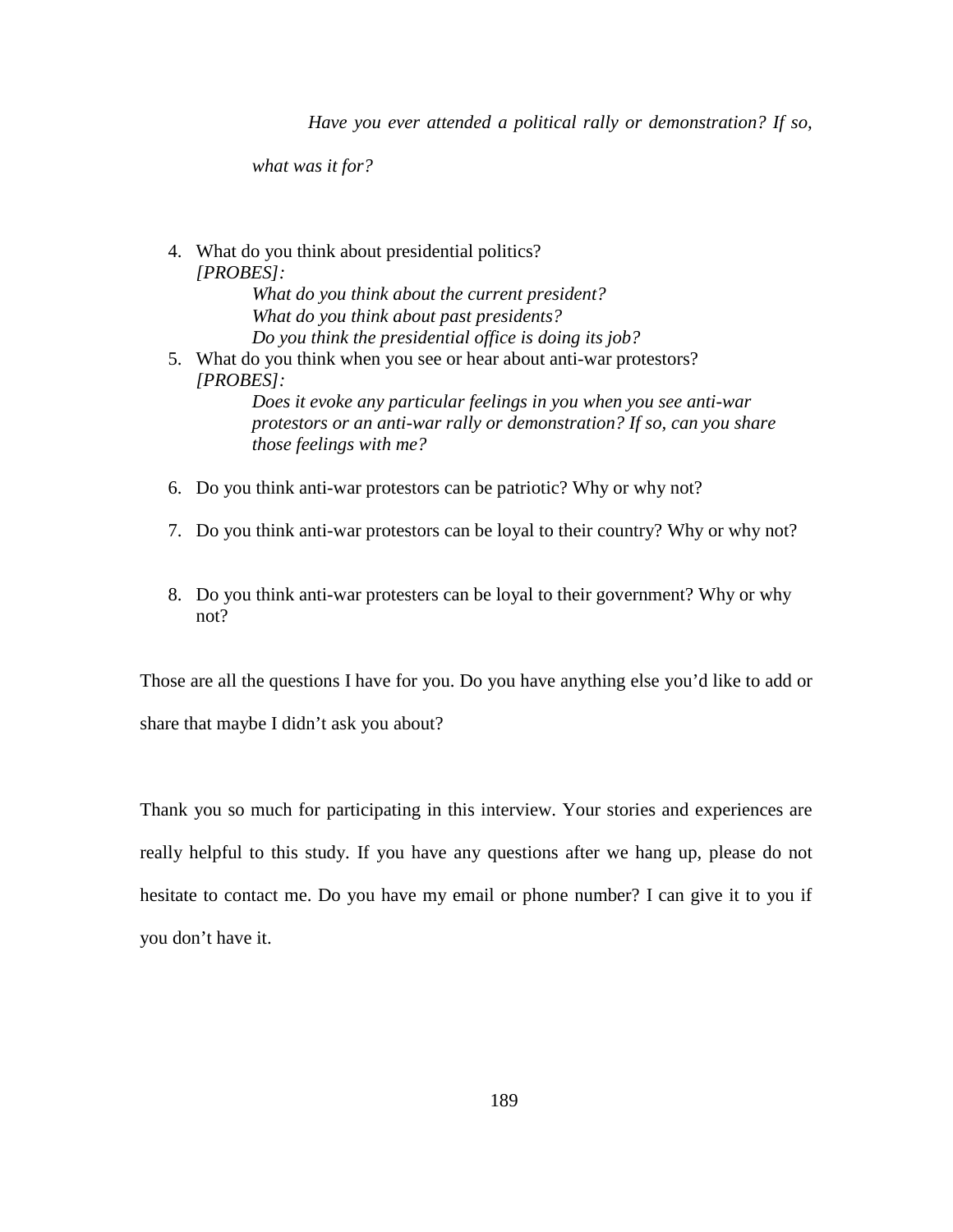# **APPENDIX C**

### **FACEBOOK RECRUITMENT**

### Initial Post (January 1, 2014):

Friends – I am seeking military veterans who began their service between 1995-2005 to participate in an online survey about their experiences. This is part of my dissertation research in Sociology at the University of Pittsburgh. Survey should take about 15 minutes to complete. Simply follow the link here:

[https://qtrial.qualtrics.com/SE/?SID=SV\\_5pUr3T7ljKVfrh3.](https://qtrial.qualtrics.com/SE/?SID=SV_5pUr3T7ljKVfrh3) Feel free to share with anyone you may know who qualifies. Thank you so much for your help!

#### Follow-up Post (January 5, 2014):

I am overwhelmed and humbled by the amazing response to my dissertation survey in such a brief amount of time! You are all amazing! There's still time to fill out the survey or share it with others you may know - survey is still open!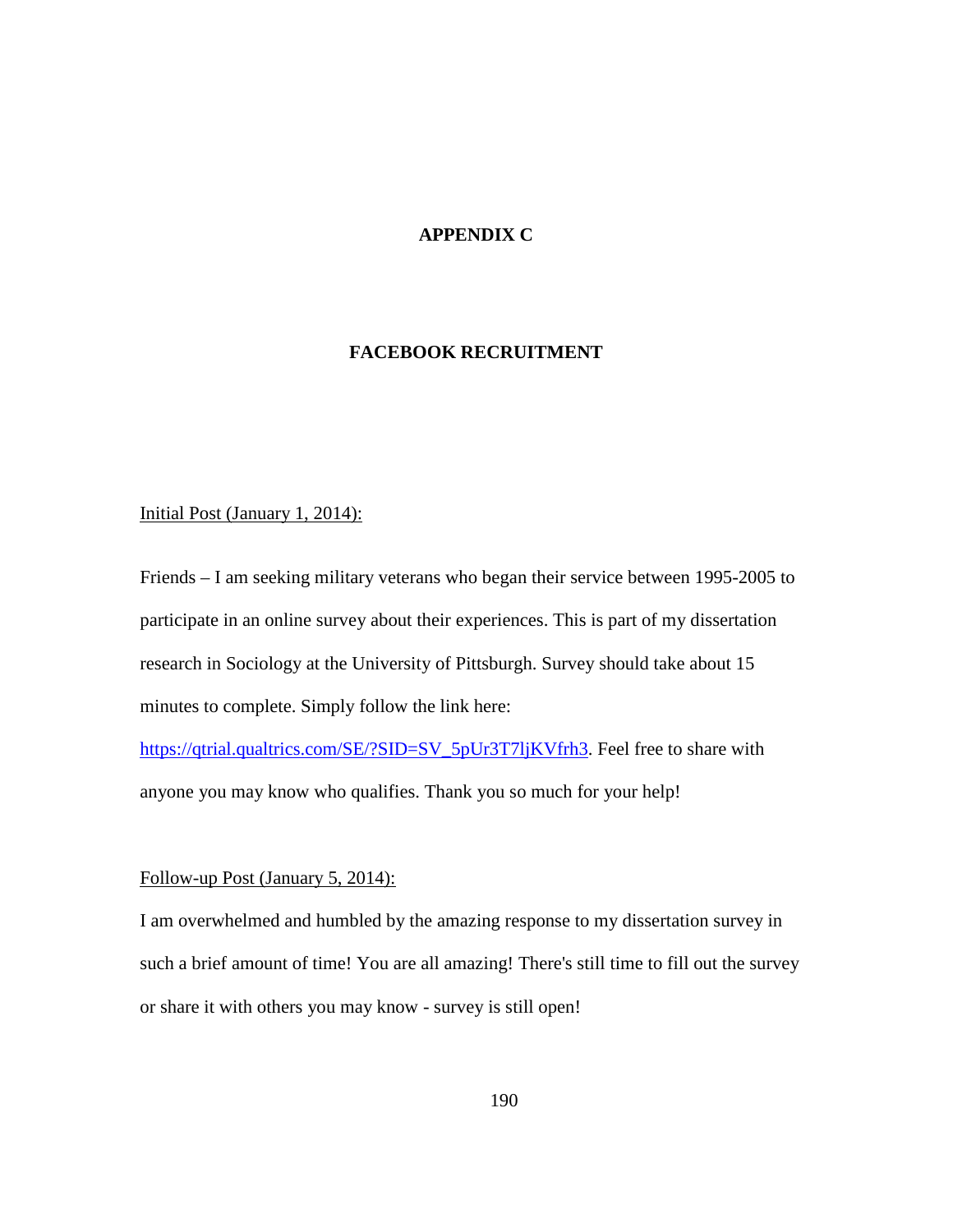Seeking military service women and men who started service between 1995-2005 to participate in an online survey about their experiences. This is part of my dissertation research in Sociology through the University of Pittsburgh. Survey should take about 10- 15 minutes to complete. Simply follow the link here:

[https://qtrial.qualtrics.com/SE/?SID=SV\\_5pUr3T7ljKVfrh3.](https://qtrial.qualtrics.com/SE/?SID=SV_5pUr3T7ljKVfrh3)

### Follow-up Post (July 13, 2014):

Friends – Once again I am seeking military veterans who served 1995-2005 to participate in an online survey about their experiences. This is part of my dissertation research in Sociology at the University of Pittsburgh. Survey should take about 15 minutes to complete (this is the same survey I sent out in early January, so if you've already taken it, thank you!). Simply follow the link below. Feel free to share with anyone you may know who served between 1995-2005. Thank you so much for your help!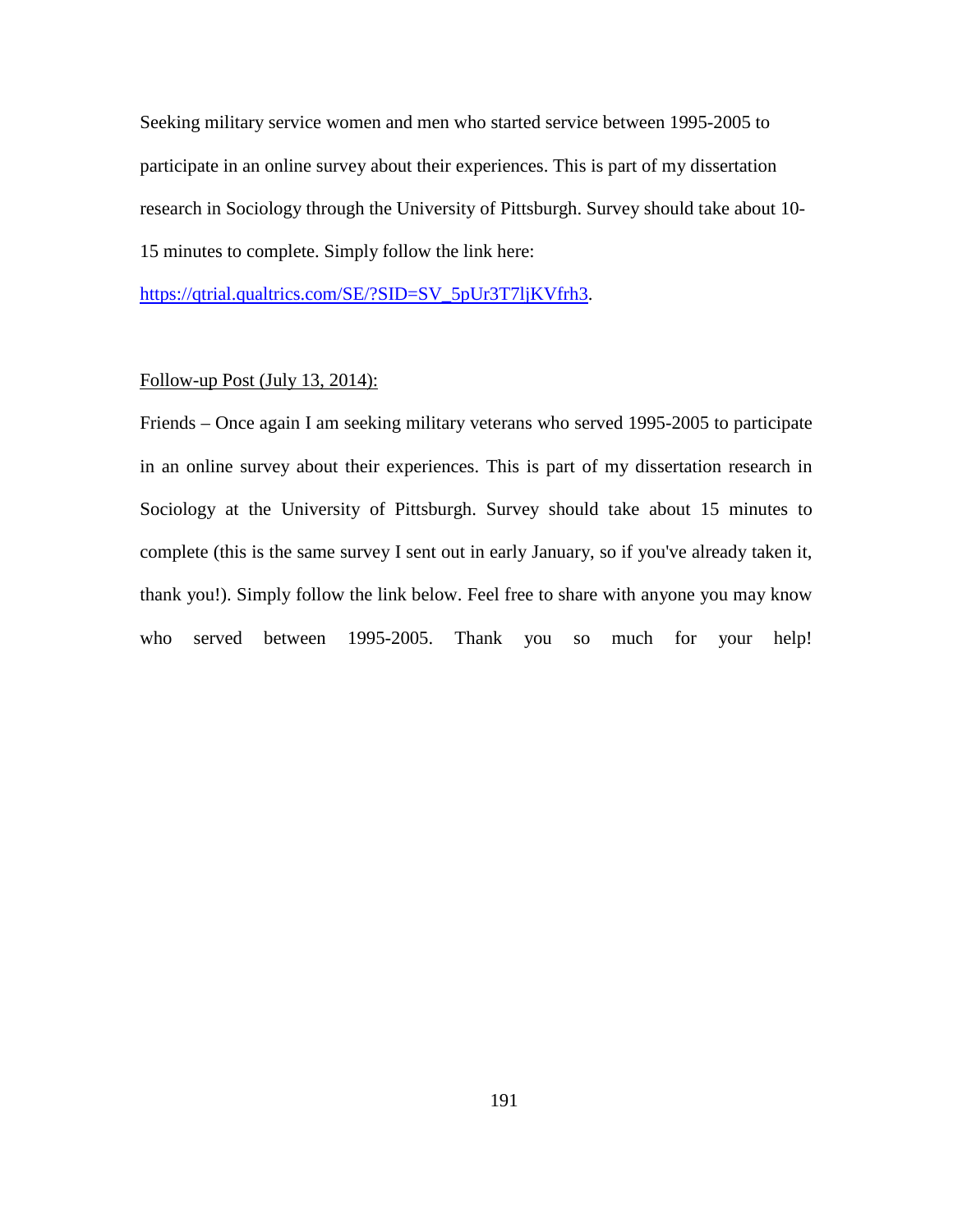# **APPENDIX D**

# **CRAIGSLIST RECRUITMENT**

Subject: Military Veterans (1995-2005) Dissertation Study

I am seeking military veterans who served 1995-2005 to participate in an online survey about their experiences. This is part of my dissertation research in Sociology at the University of Pittsburgh. Survey should take 10-15 minutes to complete. Simply follow the link here: [https://qtrial2013.qualtrics.com/SE/?SID=SV\\_5pUr3T7ljKVfrh3.](https://qtrial2013.qualtrics.com/SE/?SID=SV_5pUr3T7ljKVfrh3) Feel free to share with anyone you may know who served between 1995-2005. Thank you so much for your help!

Posted in: Community/General Community

Ads stay posted for 45 days, then are automatically deactivated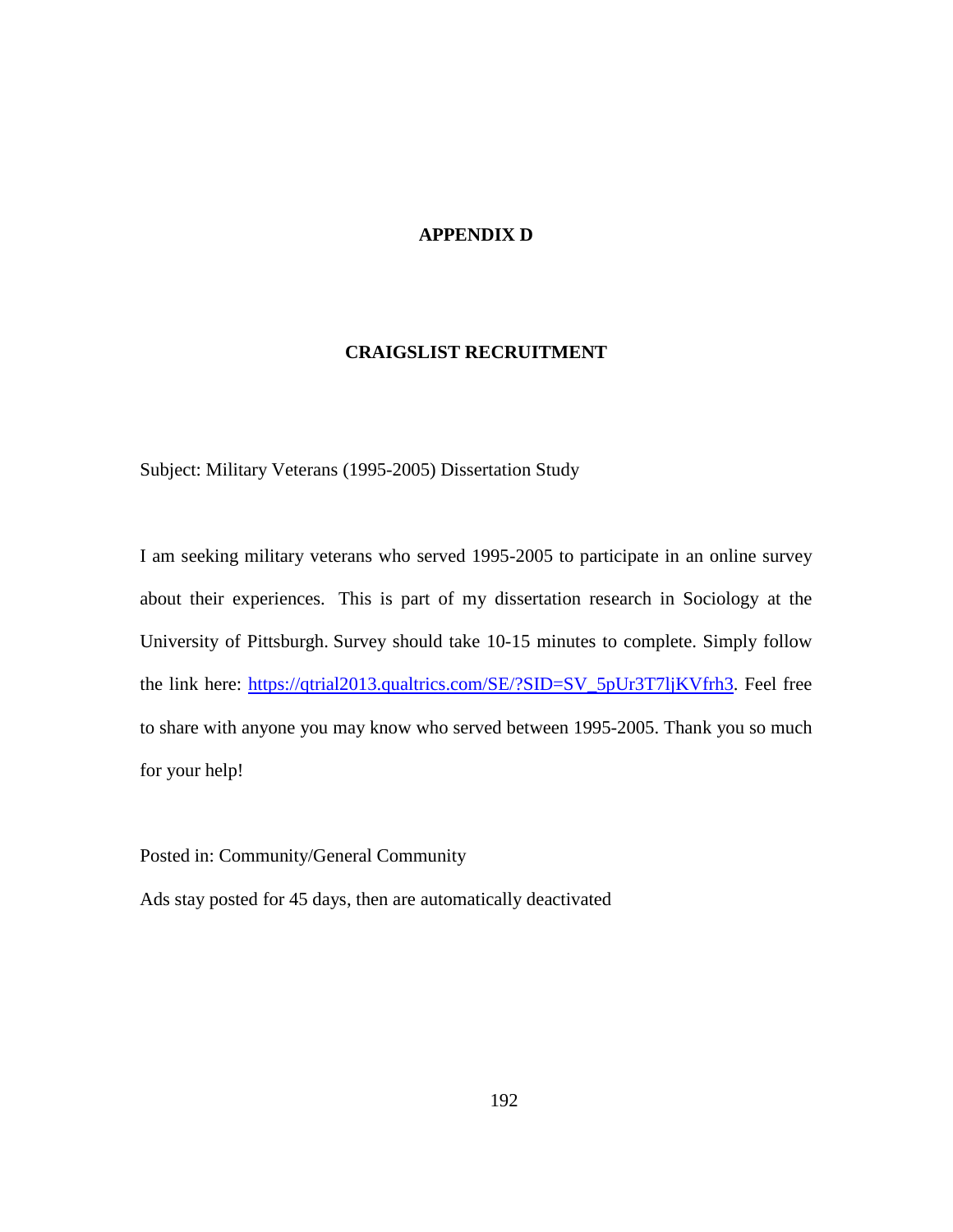# **APPENDIX E**

# **INTERVIEW INITIAL CONTACT**

Subject: Military Dissertation Study

Hello!

Thank you very much for recently filling out an online survey for military veterans who started their service between 1995-2005, and for agreeing to speak further with me about your experiences in the military.

You are invited to participate in a research study conducted by Carolyn Zook, Department of Sociology, University of Pittsburgh in Pittsburgh, PA. The study aims to understand how your military experiences and background shaped your national identity. The study is being conducted in partial fulfillment of the requirements for a doctoral degree and is under the supervision of Professor Rachel Kutz-Flamenbaum.

You were selected for this study because of your military experience. If you decide to participate, you will be asked to take part in answering a series of questions, ranging from your military history to your religious and political affiliations, to your opinions on current events. The interview will be conducted over the telephone, will last approximately 45-60 minutes and will be recorded via an online digital recorder. During your participation in this study, it is possible that you may feel some mild stress. However, this risk is minimal and you may discontinue the interview at any time.

You will not receive any direct benefit from taking part in this study, but your participation will increase knowledge about how a veteran's experiences in the military shape their views of nationalism.

Any information obtained in connection with this study that can be linked to you or identify you will be kept confidential. Pseudonyms will be used in any written report. Audio files of the recorded interview will be kept on a password-protected computer, as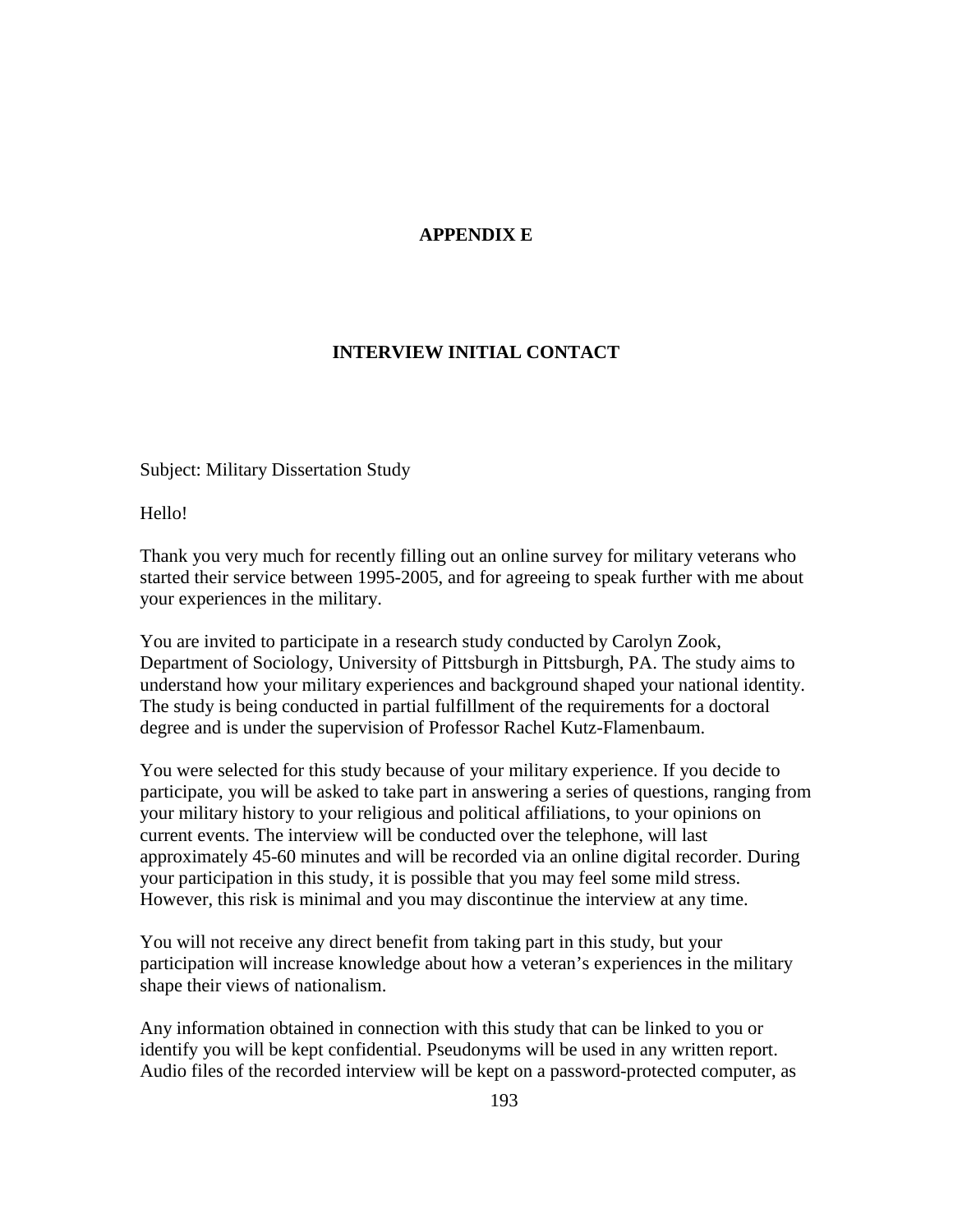will the transcribed word documents. The computer will be kept in a secure location at all times.

Your participation in this study is voluntary. You may withdraw from the study at any time during the interview without penalty.

If at any point you have any questions about the study, you can leave a message for me at [\(503\) 388-6177](tel:%28503%29%20388-6177) or [zook717@gmail.com.](mailto:zook717@gmail.com)

**Please respond to this email and let me know if any of the following dates/times work for our 45-60 minute telephone interview.** If none of the times work, please let me know and we can find a time that does.

Available interview dates and times (all times Pacific, time zones listed in parentheses): Friday, Feb. 20

- 8:00 am Pacific (9:00 am Mountain/10:00 am Central/11:00 am Eastern)
- 9:30 am Pacific (10:30 am Mountain/11:30 am Central/12:30 pm Eastern)
- $\bullet$  11:00 am Pacific (12:00 pm Mountain/1:00 pm Central/2:00 pm Eastern)
- 12:30 pm Pacific  $(1:30 \text{ pm Mountain}/2:30 \text{ pm Central}/3:30 \text{ pm Eastern})$
- 2:00 pm Pacific  $(3:00 \text{ pm}$  Mountain/4:00 pm Central/5:00 pm Eastern)
- $3:30 \text{ pm}$  Pacific (4:30 pm Mountain/5:30 pm Central/6:30 pm Eastern)

### Saturday, Feb. 21

- 8:00 am Pacific (9:00 am Mountain/10:00 am Central/11:00 am Eastern)
- 9:30 am Pacific (10:30 am Mountain/11:30 am Central/12:30 pm Eastern)
- 11:00 am Pacific (12:00 pm Mountain/1:00 pm Central/2:00 pm Eastern)

# Sunday, Feb. 22

- 8:00 am Pacific (9:00 am Mountain/10:00 am Central/11:00 am Eastern)
- 9:30 am Pacific (10:30 am Mountain/11:30 am Central/12:30 pm Eastern)
- 11:00 am Pacific (12:00 pm Mountain/1:00 pm Central/2:00 pm Eastern)
- 12:30 pm Pacific  $(1:30 \text{ pm Mountain}/2:30 \text{ pm Central}/3:30 \text{ pm Eastern})$
- 2:00 pm Pacific  $(3:00 \text{ pm}$  Mountain/4:00 pm Central/5:00 pm Eastern)
- 3:30 pm Pacific (4:30 pm Mountain/5:30 pm Central/6:30 pm Eastern)
- $\bullet$  5:00 pm Pacific (6:00 pm Mountain/7:00 pm Central/8:00 pm Eastern)

I look forward to hearing from you, and again want to thank you very much for your participation.

Best,

# Carolyn Zook, PhD Candidate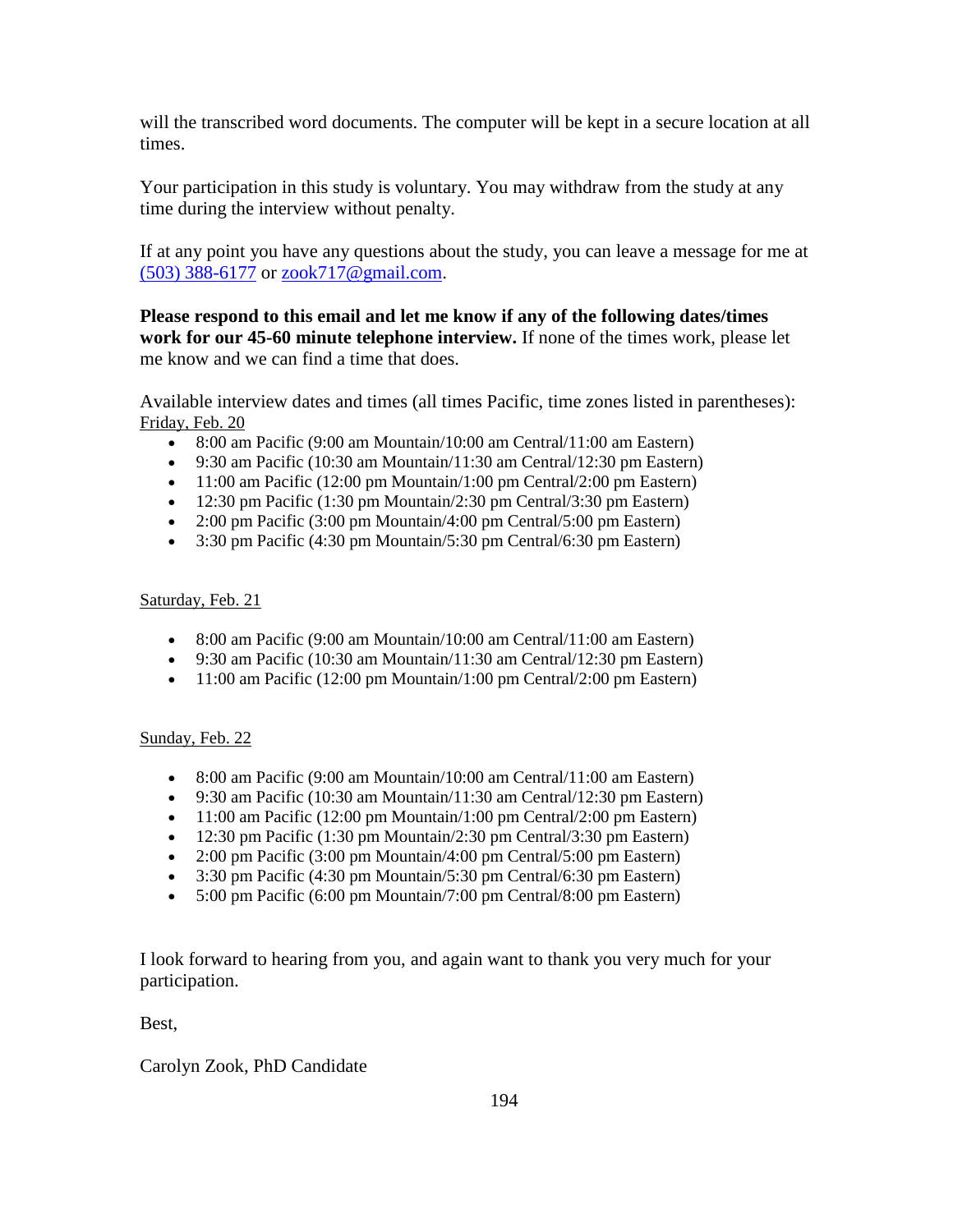Department of Sociology University of Pittsburgh Pittsburgh, PA Phone: [\(503\) 388-6177](tel:%28503%29%20388-6177) Email: <u>Zook717@gmail.com</u>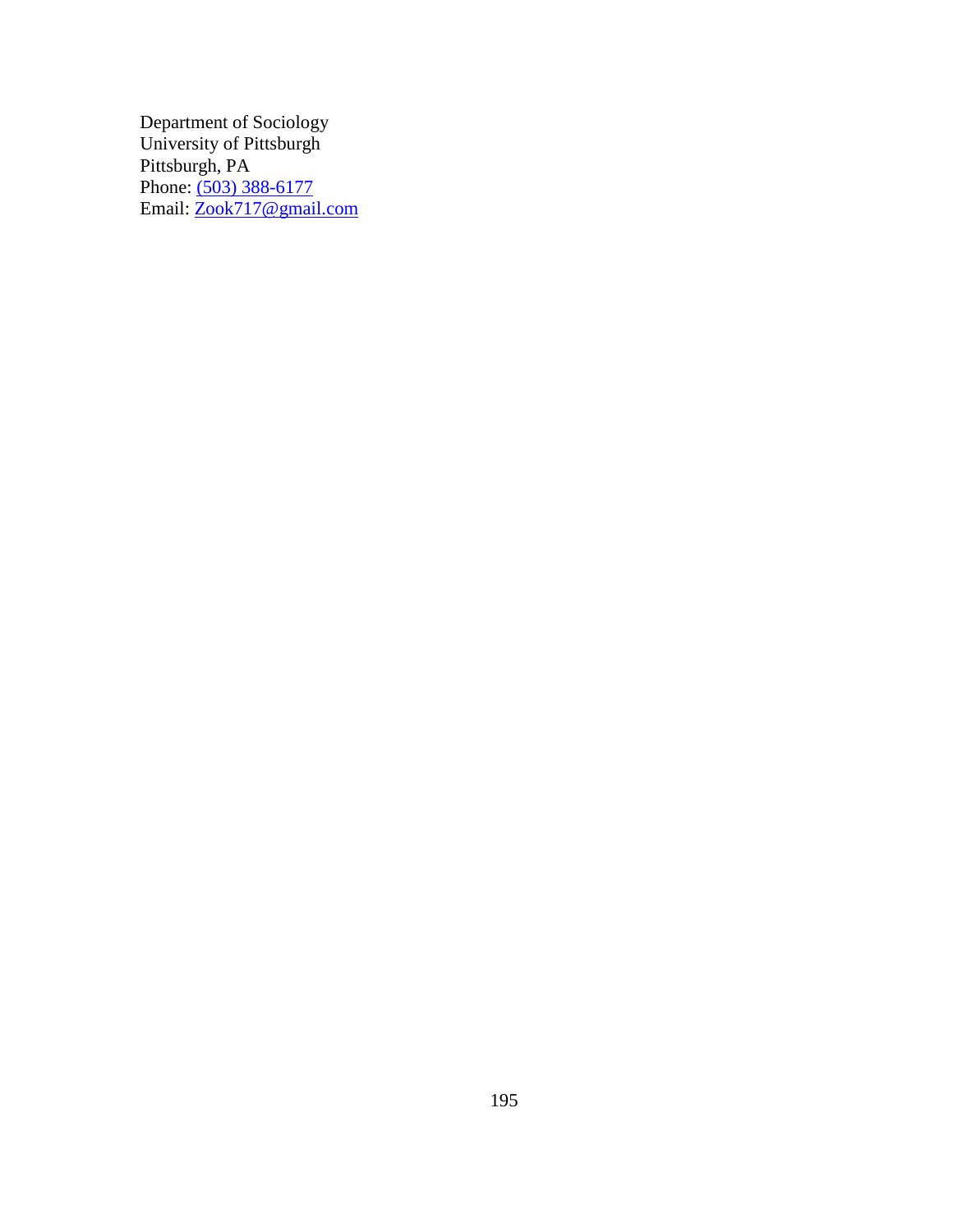# **APPENDIX F**

# **INTERVIEW FOLLOW-UP**

Subject: Military Veterans Dissertation Interview

Hi NAME,

I am writing to follow up on scheduling a phone interview with you about your experiences in the military. As a reminder, you took an online survey regarding military service women and men who started service between 1995-2005.

The survey and interviews are part of my dissertation research in Sociology through the University of Pittsburgh. The interview should take 45-60 minutes.

I am available any time this coming weekend – Saturday, 2/28, Sunday, 3/1, or Monday, 3/2.

Please let me know if you are still interested, and if any of these dates work for you.

Thank you very much and I look forward to hearing your story!

Best,

Carolyn Zook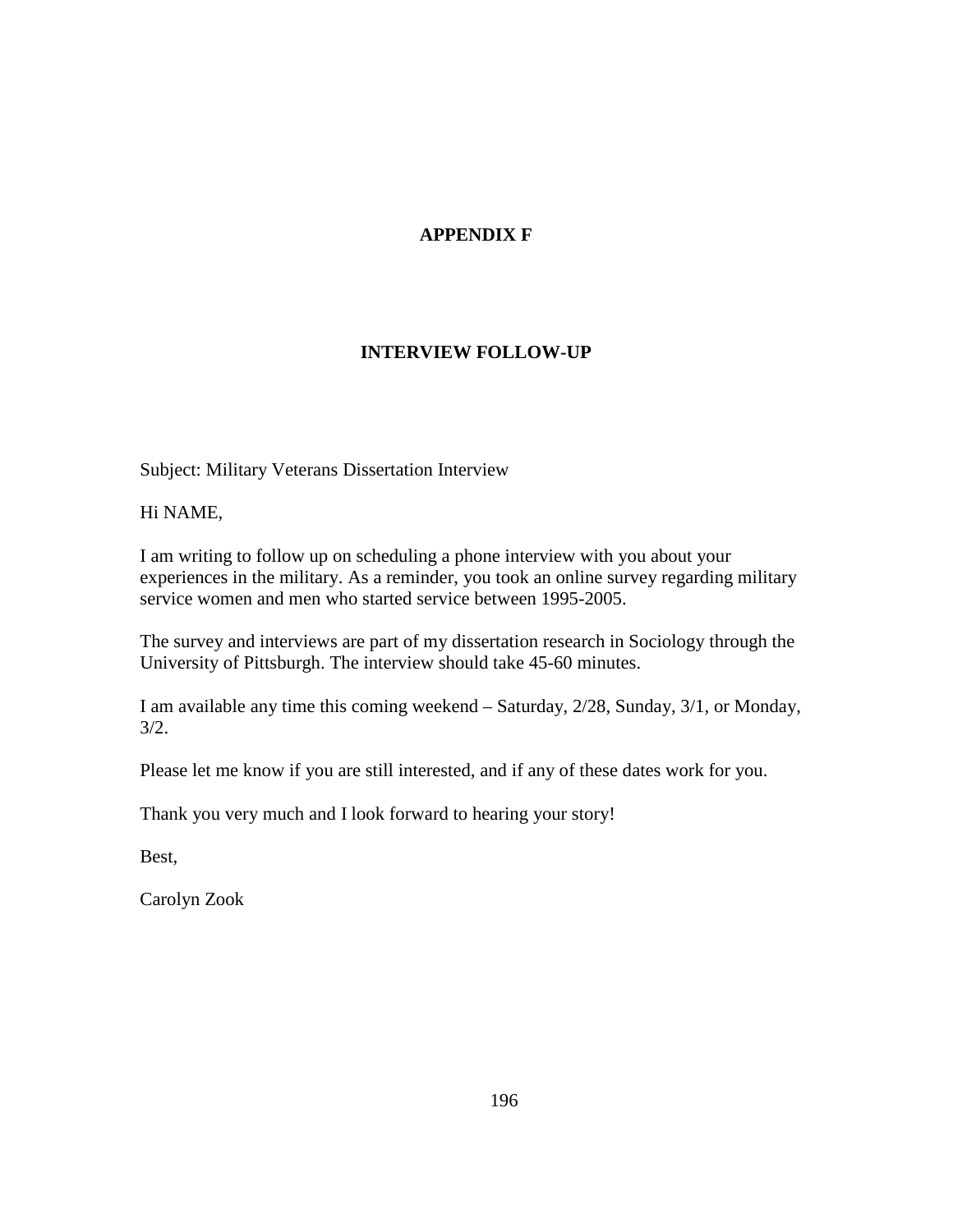# **APPENDIX G**

### **INTERVIEW CODEBOOK**

### **Recruitment**

- 3. When did you first decide that joining the military might be of interest to you?
	- a. Service
		- i. 9/11
		- ii. Give back
		- iii. Serve country
		- iv. If no one else did, who would?
	- b. Financial
	- c. School
		- i. Lost after high school
		- ii. ROTC
	- d. Macho
	- e. Structure/Order
	- f. Get out of abusive environment
	- g. Family history
	- h. Class
	- i. Hadn't thought it through
- 4. How did you come to the decision to join the military?
	- a. Service
		- i. 9/11
		- ii. Give back
		- iii. Serve country
		- iv. If no one else did, who would?
	- b. Financial
	- c. School
		- i. Lost after high school
		- ii. ROTC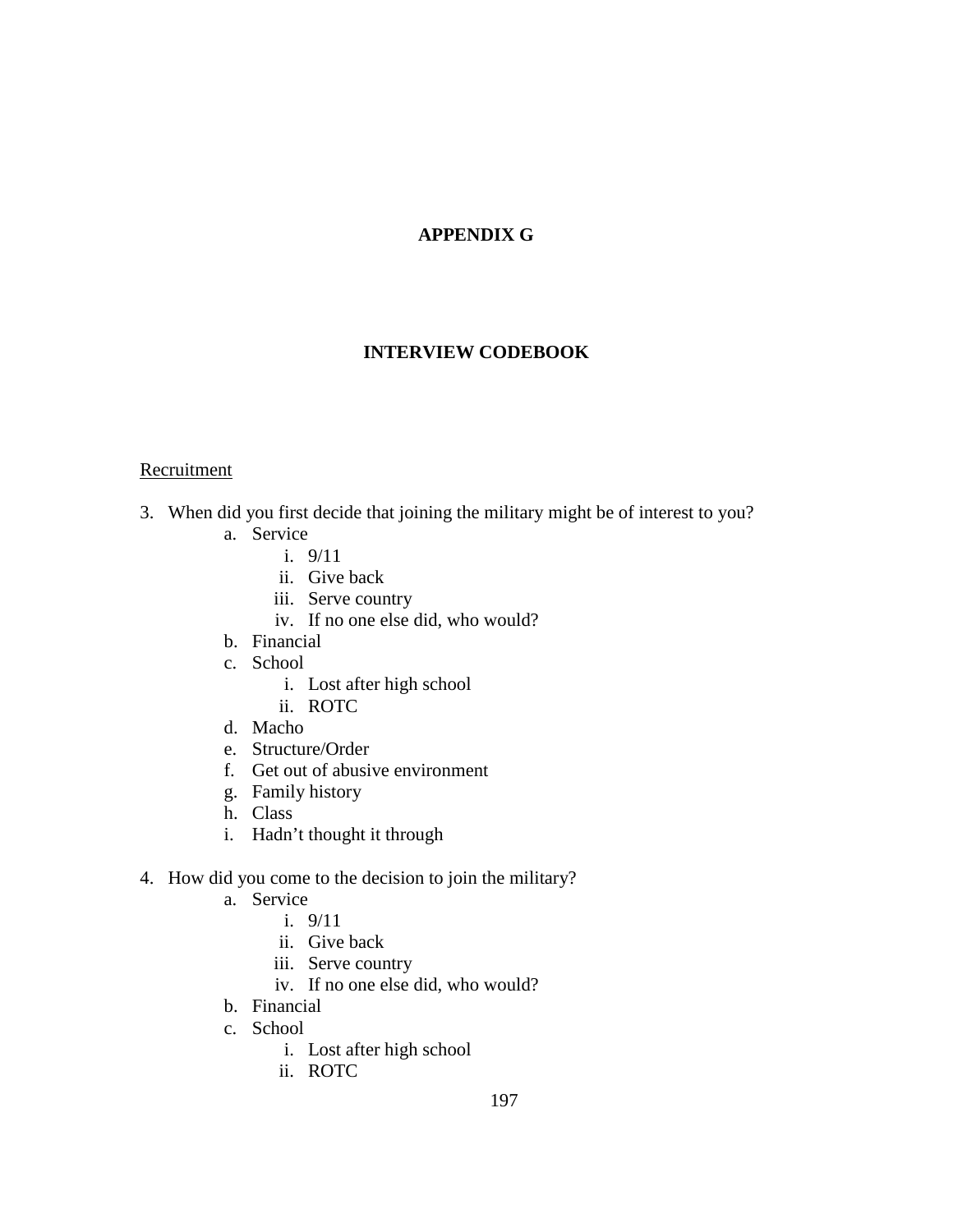- d. Macho
- e. Structure/Order
- f. Get out of abusive environment
- g. Family history
- h. Class
- i. Hadn't thought it through
- 3. Can you share your experiences of joining the military with me?
	- a. Parents hesitant
	- b. Presentation of recruiters
	- c. Joined on own terms
	- d. Had to lose weight t join
	- e. Scared to join
- 4. How did the people in your life react upon learning of your decision to join the military?
	- a. Parents hesitant
	- b. Parents supportive
	- c. One parent supportive, the other not

# Basic Training and Deployment

- 5. Can you walk me through your experiences in basic training?
	- a. Disorientation
	- b. Physicality of basic training
	- c. Psychology of basic training
		- i. Brain washing
		- ii. Recruiters trained me to get through basic training
		- iii. Not that hard
	- d. Conditions of basic training living quarters
		- i. Sub-par
- 6. How long was basic training?
	- a. 1 week
	- b. 8-10 weeks
	- c. 11-13 weeks
	- d. 14-16 weeks
	- e. 17-20 weeks
- 7. Where were you stationed during basic training?
	- a. Ft. Benning
	- b. Ft. Maccallum
	- c. Ft. Jackson
	- d. Parris Island
	- e. Great Lakes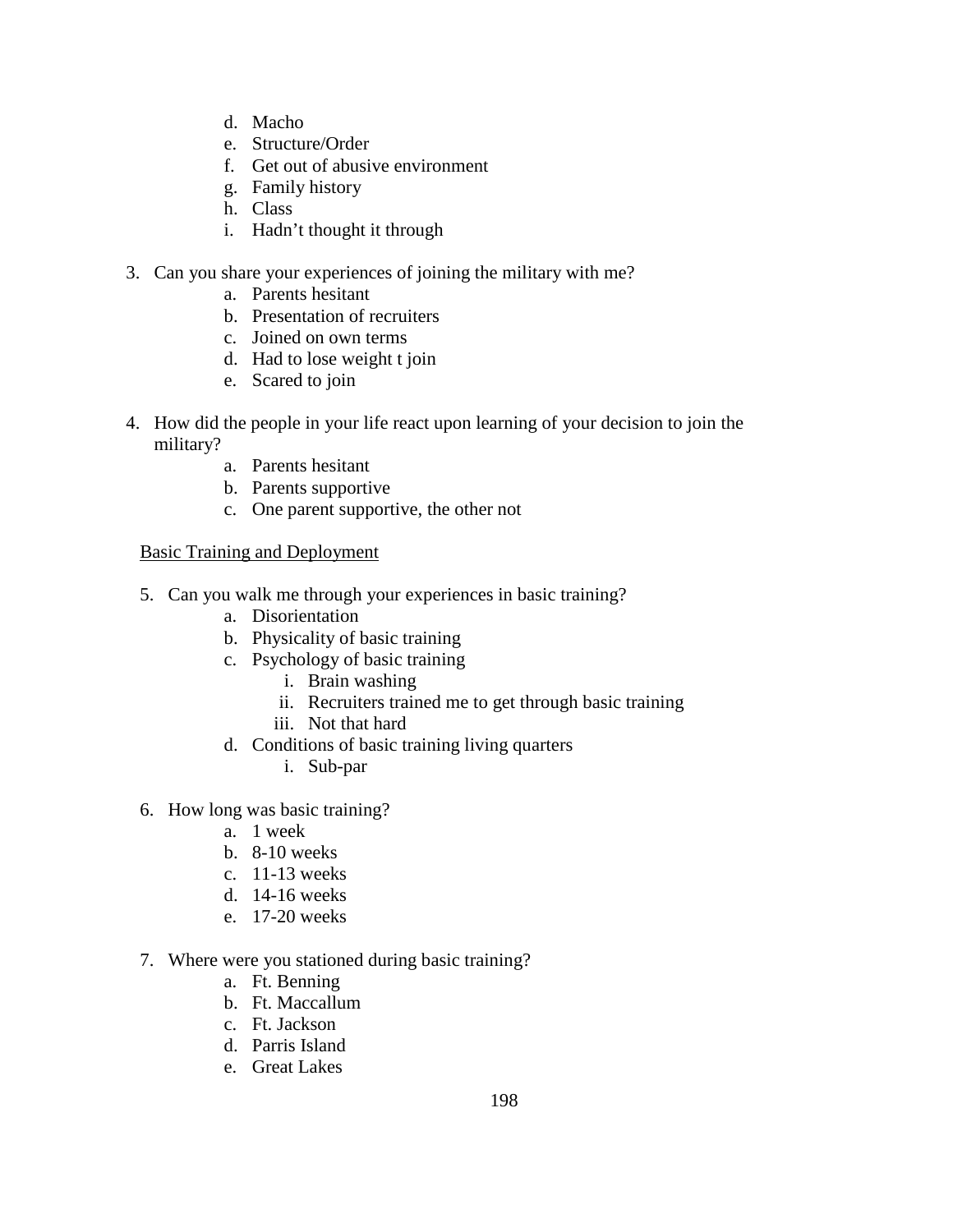- f. Ft. Lennerwood
- g. Ft. Campbell
- h. Naval Training Center Orlando
- i. Ft. Devins
- j. Medina Annex
- 8. What was the hardest part of basic training?
	- a. Loss of freedoms
	- b. Mistake to join
	- c. Away from home
- 9. Were you able to connect (form friendships) with the people you went through basic training with?
	- a. Yes, while in basic training only
	- b. Yes, and still friends with some
	- c. No
- 10. Were you deployed to a conflict zone outside of the United States during your time in the military?
	- a. Yes
	- b. No

*[If no, skip to Activities and Social Networks section]*

- 11. Where and when were you deployed?
	- a. Fill in the blank:
- 12. How did you feel when you found out you were going to be deployed?
	- a. Train to deploy
	- b. Want to deploy
	- c. Save money
	- d. International experience
	- e. Excited/enjoyed it
	- f. Bad attitude/immature
	- g. Motivation for war
	- h. Surprised to be deployed
	- i. Nervous/anxious
		- i. Did not know where going/how long
	- j. Deployed with people didn't know
	- k. Living conditions while deployed
	- l. Material conditions while deployed
	- m. Leadership
		- i. Poor leadership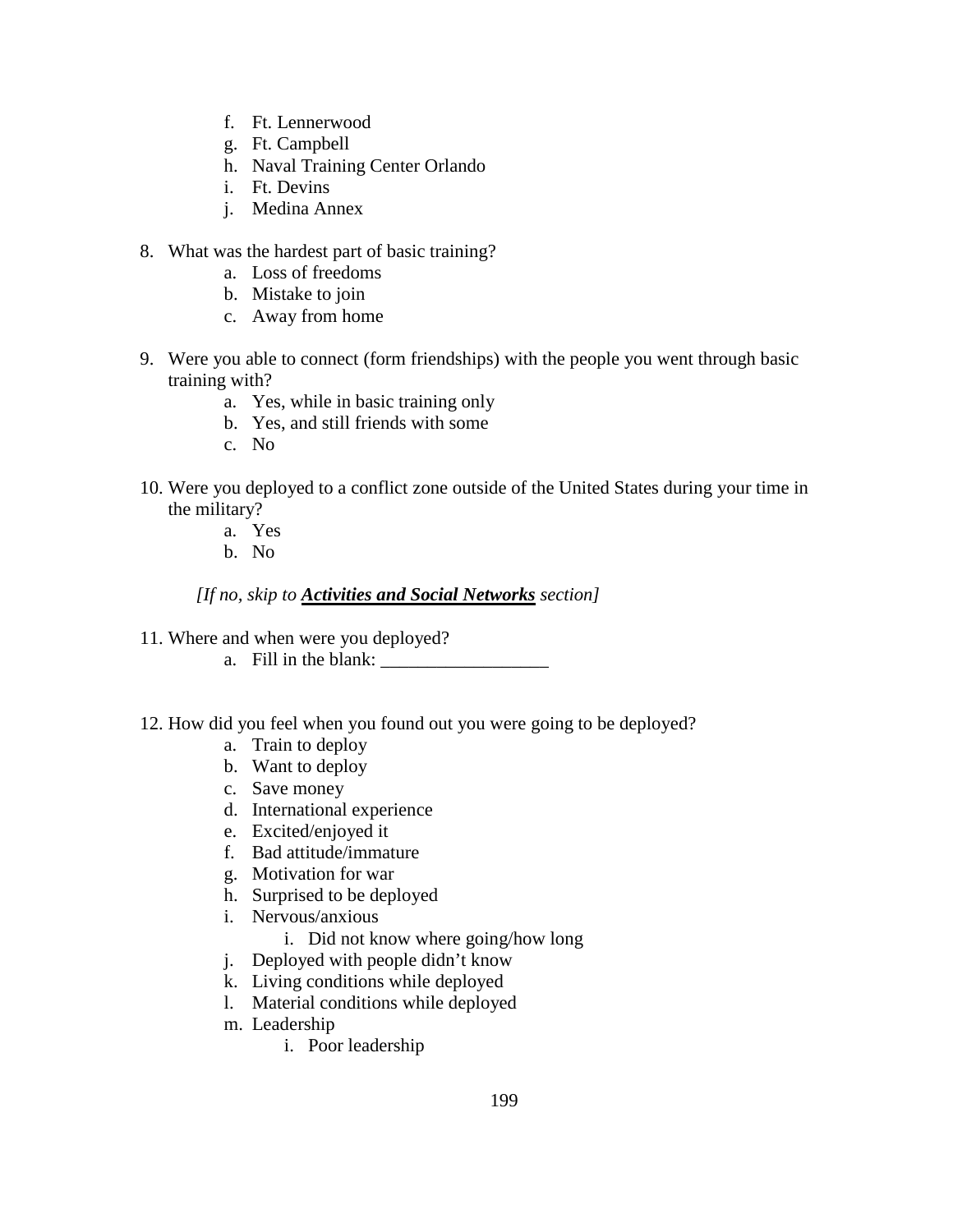- 13. What were your family and friends' reactions to the news of your deployment?
	- a. Supportive
	- b. Indifferent
	- c. Not surprised/expected it
	- d. Not supportive/worried/scared
- 14. How do you think being deployed changed you, as a person?
	- a. Physically
	- b. Maturity
	- c. Gained knowledge
	- d. Best/worst of times
	- e. How to respond in certain situations
	- f. Living conditions while deployed
	- g. Corruption
		- i. In war
		- ii. Who to trust
- 15. What deployment experience or event would you describe as the most significant for you?
	- a. Saved lives
		- i. Job satisfaction
	- b. Staying alive in war
	- c. Death/injury in war
	- d. War as a waste of life
	- e. De-sensitized to killings
	- f. Dangers of war
		- i. Serving in infantry
		- ii. Mistakes made by others
	- g. Leadership
		- i. Missions for the sake of missions
		- ii. Poor leadership

### Return to the U.S.

- 16. When you returned from your deployment, did you face any type of re-adapting issues? If so, can you share those experiences with me?
	- a. Reintegration
		- i. Feelings
			- 1. Apathetic
			- 2. Impatience/hostility
			- 3. Overly alert
			- 4. Things not a big deal
			- 5. Re-adapting to little things
		- ii. Relationships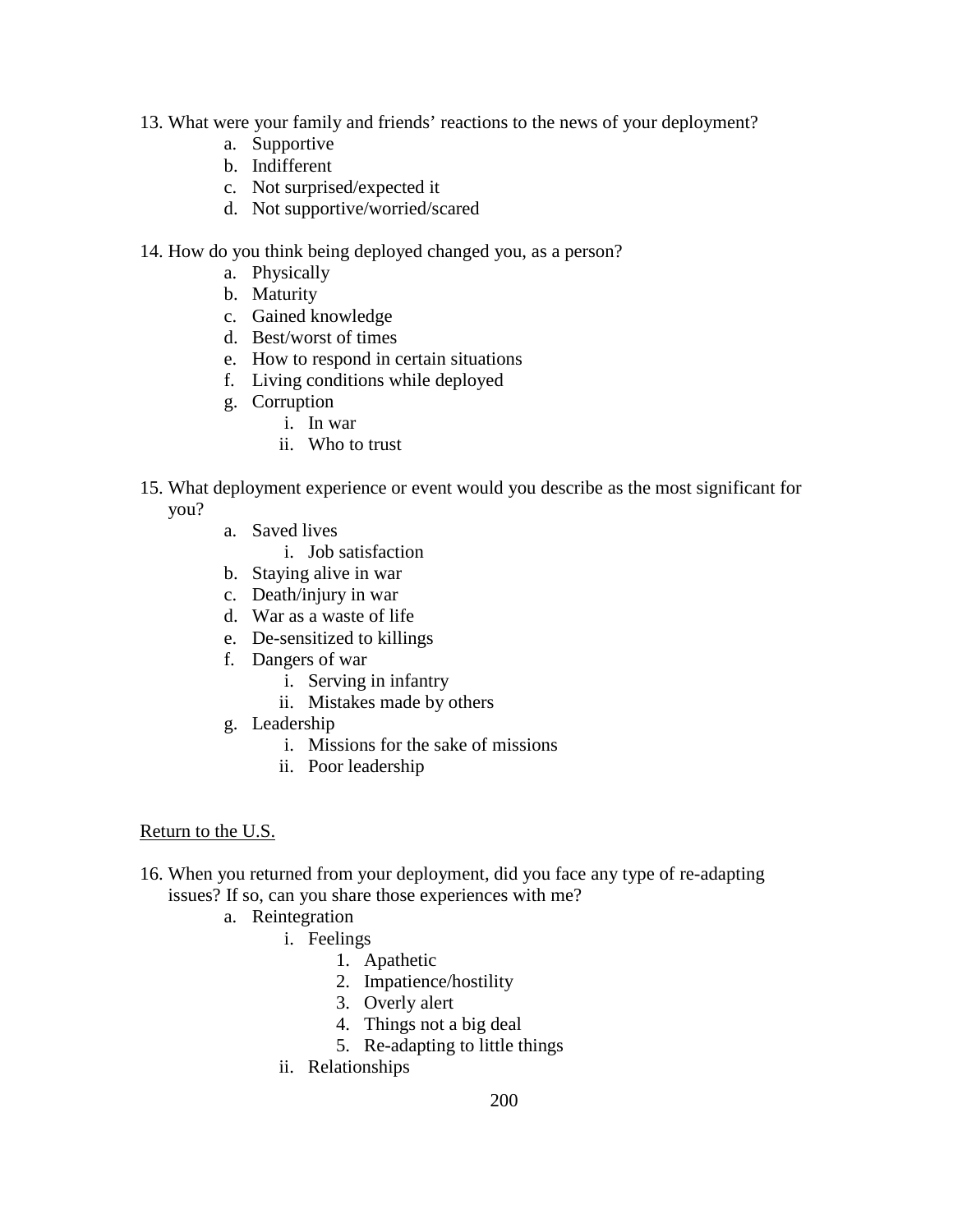- 1. Life on pause
- 2. Harder for those with family/kids
- 3. Life disruption
- 4. Impact on family/relationships
- iii. Knowing what I wanted to do helped with process of reintegrating
- b. Self-reflection on being in the military
	- i. Bitter
	- ii. Motivated to get out of military
	- iii. Made me not like the military
	- iv. Optimistic and positive because of going through war
	- v. Shaped my personality
- c. Politics/Corruption
	- i. Military as corrupt/wasteful
	- ii. Aggravating
- d. Moral injury
	- i. Mental struggles post-deployment
	- ii. Lack of help for soldiers post-deployment
	- iii. Dwindling support for Iraq/Afghanistan
- e. Post-Deployment employment
	- i. Not entitled to good job because in military
	- ii. Jobs I could get were beneath me
	- iii. Trouble finding work
- f. Re-establishing self post-deployment
	- i. Slipped into shadows
	- ii. Blew off steam
	- iii. Too much freedom after military
- 17. Can you share any positive encounters you had with people upon your return to the U.S.?
	- a. Fill in the blank:
- 18. Can you share any negative encounters you had with people upon your return to the U.S.?
	- a. Fill in the blank:

# Activities and Social Networks

- 19. Do you live with anyone? If so, with whom?
	- a. Wife/husband/significant other
	- b. Children
	- c. Parents
	- d. Roommate/friend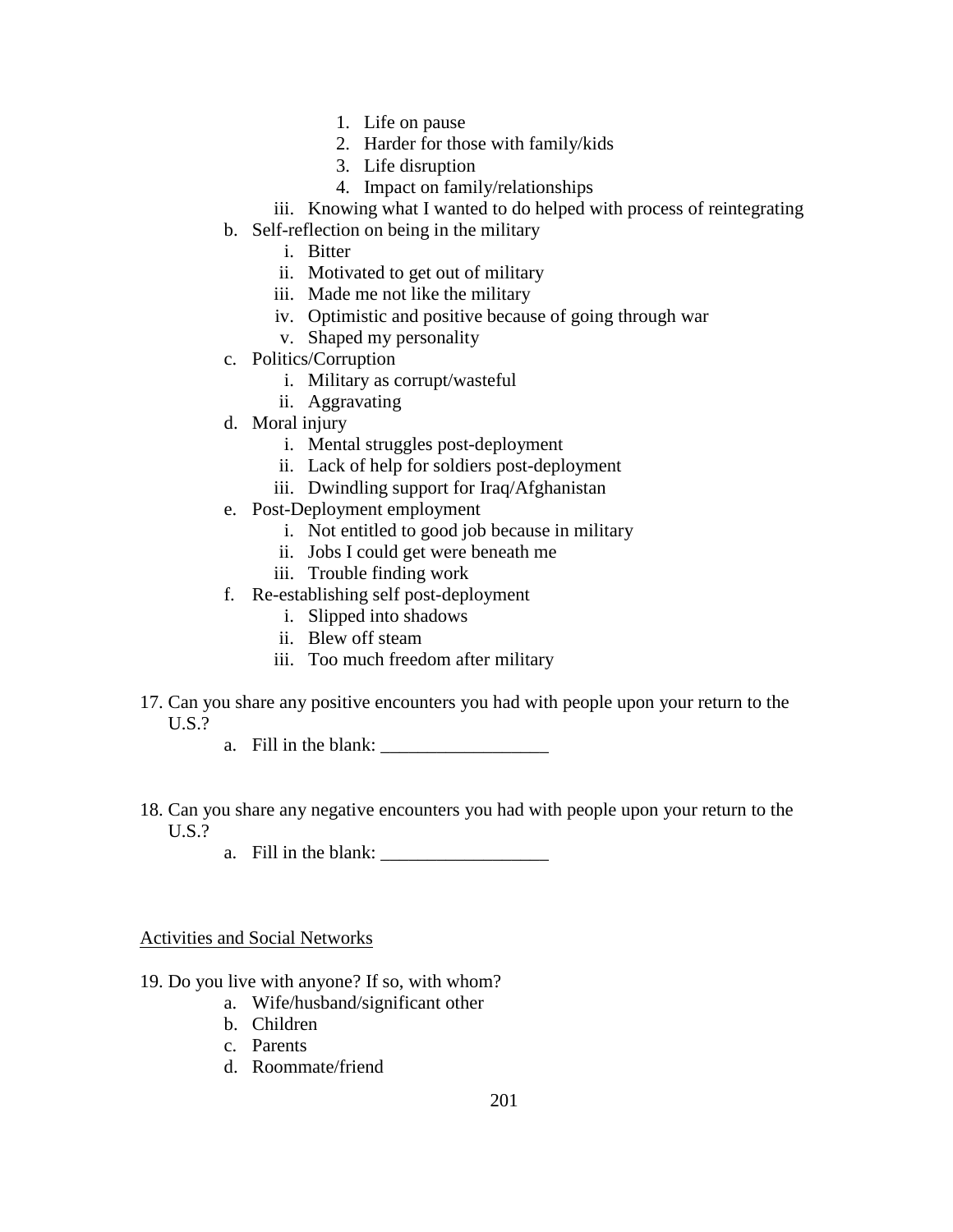- e. Live alone
- 20. Who do you spend your time with?
	- a. Family
	- b. Parents
	- c. Friends
	- d. Co-workers
	- e. Classmates
	- f. Self

# 21. What social activities are you involved with?

- a. Community
- b. Peace/Anti-War Organization
- c. Veteran's Organization
- d. Marriage Equality
- e. University of Associated Students group
- f. Non-profit
- g. Political
- h. Community band
- i. Sports
- 22. Have you ever participated in social movement activities, such as a rally or demonstration? If so, what was it for?
	- a. Yes
	- b. No
	- c. If yes, fill in the blank:
- 23. How often do you spend time with other people who served in the military?
	- a. Almost every day (work, partner, etc)
	- b. Every once in a while (approximately once a month or every other month)
	- c. Infrequently (once a year or less)
	- d. Never

# 24. Are you still in contact with anyone you went through basic training with?

- a. Yes, close contact
- b. Yes, Facebook contact
- c. No, not in contact
- 25. Are you still in contact with anyone you were deployed with?
	- d. Yes, close contact
	- e. Yes, Facebook contact
	- f. No, not in contact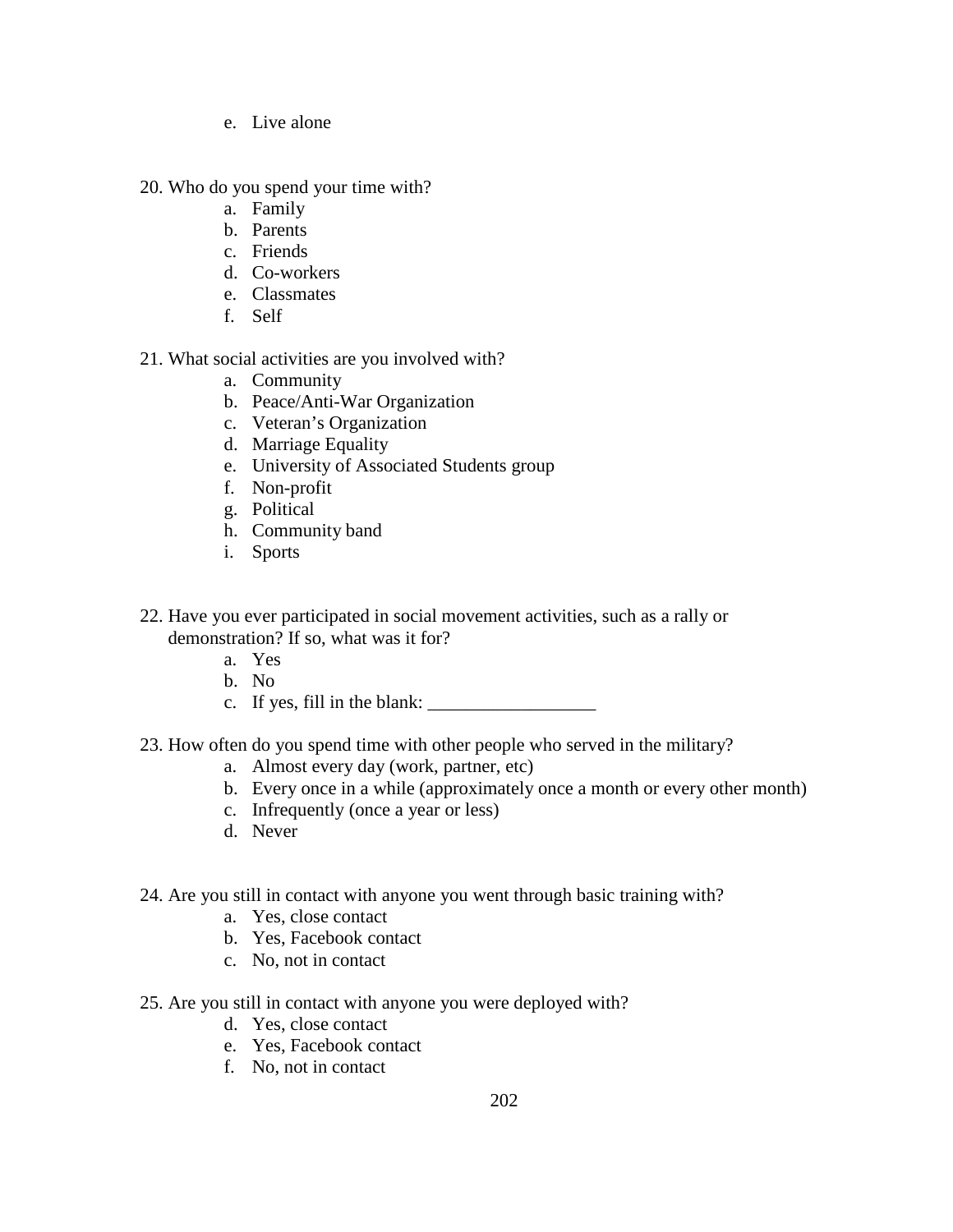- 26. If you are still in contact with people you went to basic training or were deployed with, how often do you talk to or see them?
	- a. Almost every day (work, partner, etc)
	- b. Every once in a while (approximately once a month or every other month)
	- c. Infrequently (once a year or less)
	- d. Never
- 27. When you meet someone new, do you mention your military service?
	- a. Yes
	- b. Occasionally
	- c. If it comes up
	- d. No
- 28. Are you currently working?
	- a. Yes
	- b. No
- 29. If you are currently working, what do you do?
	- a. Fill in the blank:  $\frac{1}{2}$
- 30. If you are not currently working, are you looking for work?
	- a. Yes
	- b. No
- 31. If you are not currently working, how long have you been out of work?
	- a. Recently (with the past few months)
	- b. Moderate amount of time (approximately 3-5 months)
	- c. Extended amount of time (approximately 6 months or longer)

### Current Events

- 32. What do you think about Edward Snowden, the guy who disclosed classified information of top-secret U.S. programs to the press to expose government surveillance of civilians?
	- a. Against country
		- i. Opportunist/personal gain
		- ii. Low regard for country
		- iii. Trying to hurt/embarrass country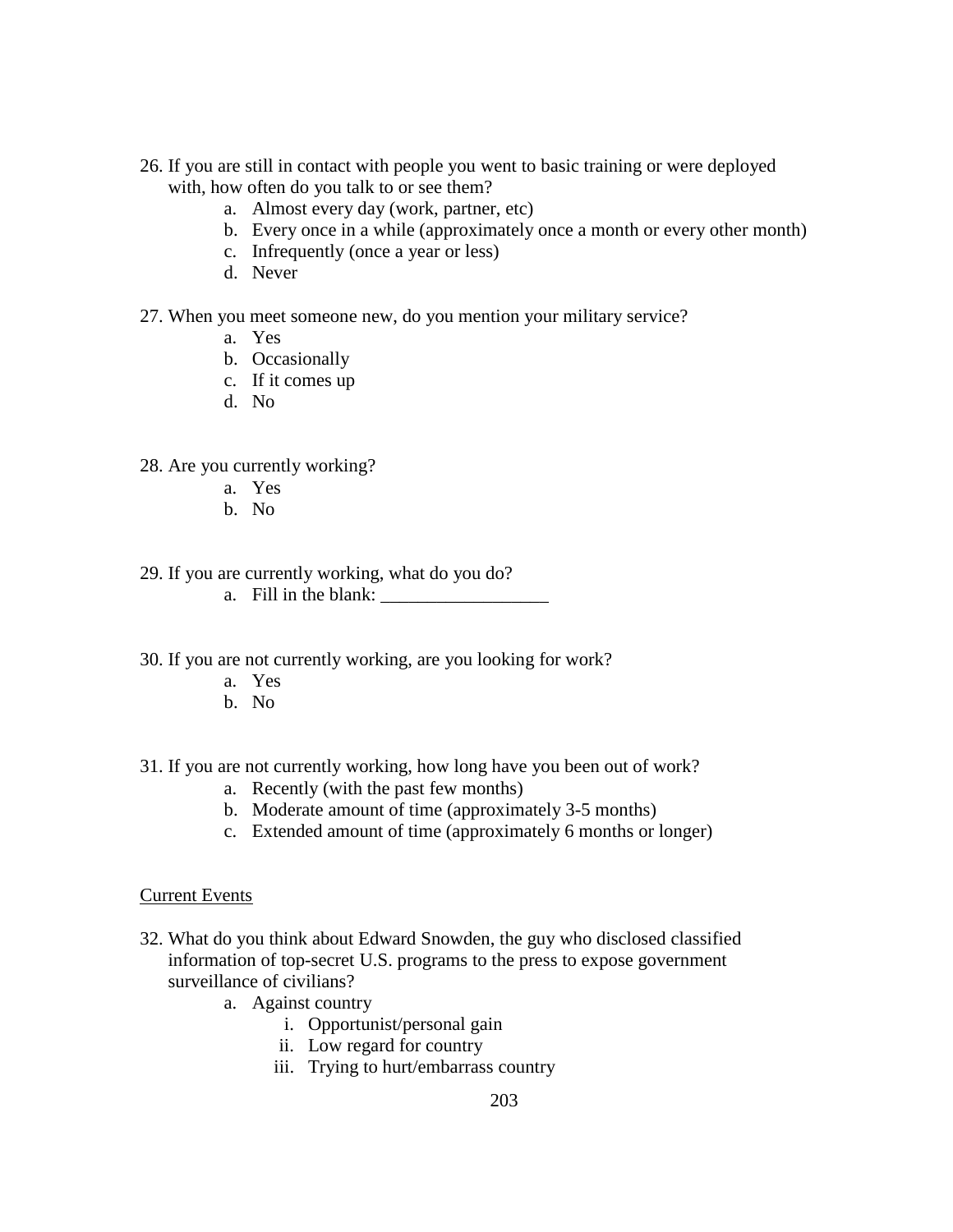- iv. Criminal/not patriotic
- v. Government transparency/power
	- 1. Secrets are secret for a reason
- b. Agree with Snowden
	- i. Was patriotic
	- ii. Admire what he did, but risky
	- iii. Government transparency/power
		- 1. Those with power will abuse it
- c. Neither agree nor disagree
	- i. Don't know/won't say/won't judge
	- ii. Things exposed already on internet
- 33. What do you think about Wikileaks, the website that publishes secret information from anonymous [sources](http://en.wikipedia.org/wiki/Journalism_sourcing) to make sure the public is informed of what the government and military are doing?
	- a. Against country
		- i. Opportunist/personal gain
		- ii. Low regard for country
		- iii. Trying to hurt/embarrass country
		- iv. Criminal/not patriotic
		- v. Government transparency/power
			- 1. Secrets are secret for a reason
	- b. Agree with Wikileaks
		- i. Was patriotic
		- ii. Admire what he did, but risky
		- iii. Government transparency/power
			- 1. Those with power will abuse it
	- c. Neither agree nor disagree
		- i. Don't know/won't say/won't judge
		- ii. Things exposed already on internet
- 34. What do you think of whistleblowers in general?
	- a. Go through proper channels
- 35. Do you think Snowden was being patriotic?
	- a. Against country
		- i. Opportunist/personal gain
		- ii. Low regard for country
		- iii. Trying to hurt/embarrass country
		- iv. Criminal/not patriotic
		- v. Government transparency/power
			- 1. Secrets are secret for a reason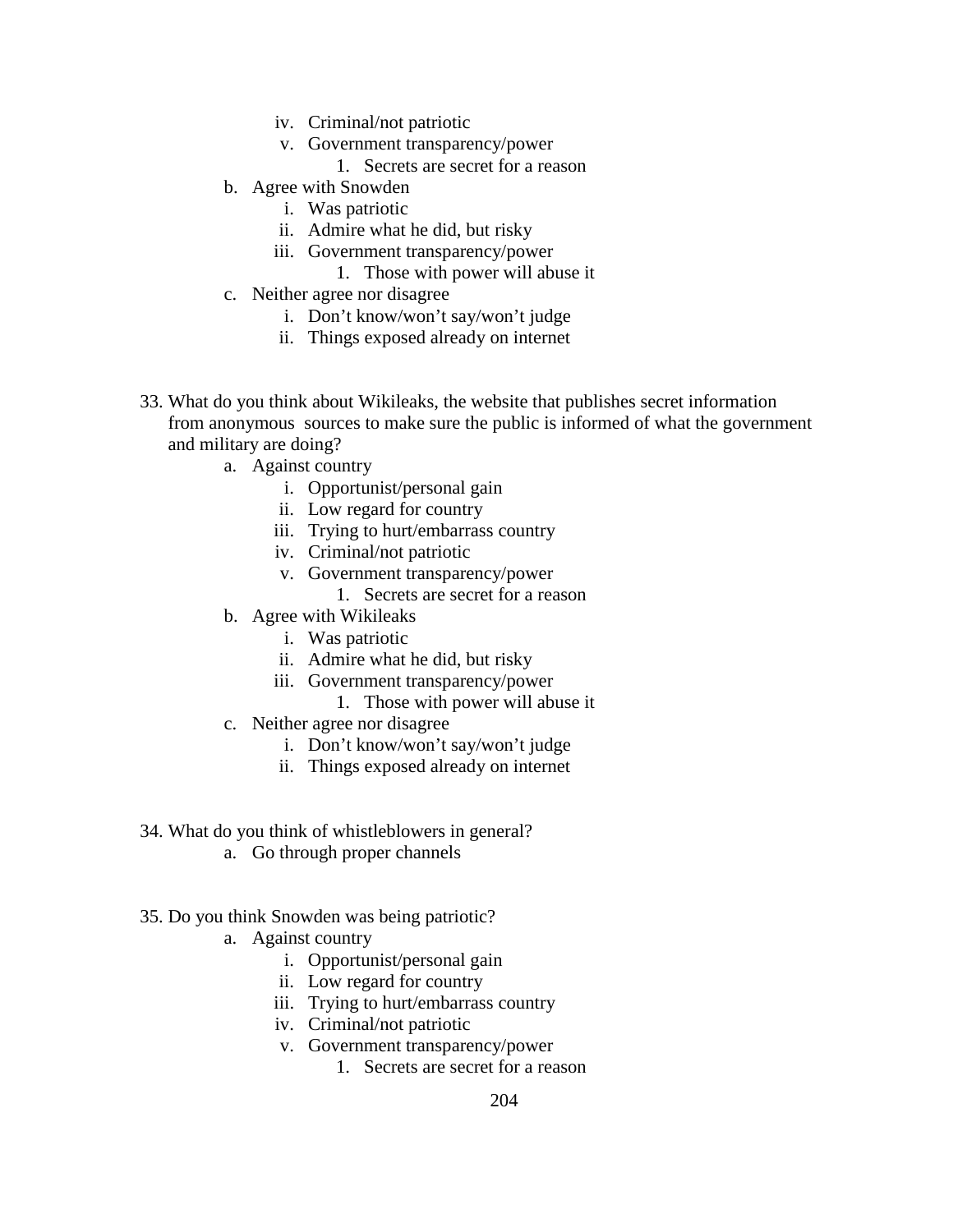- b. Agree with Snowden
	- i. Was patriotic
	- ii. Admire what he did, but risky
	- iii. Government transparency/power
		- 1. Those with power will abuse it
- c. Neither agree nor disagree
	- i. Don't know/won't say/won't judge
	- ii. Things exposed already on internet
- 36. What do you think is the difference between one's loyalty to his or her country and their loyalty to their government?
	- a. Government = internal policies/organization; Country = external protections/country and its people
	- b. Government = politicians = low trust; Country = military = high trust
	- c. If loyal to one, cannot be loyal to the other
	- d. Loyalty for both can intermingle
	- e. Loyalty to each not the same thing
	- f. If betray one, betray the other
	- g. Freedom of speech
	- h. Loyal to the country, not government
- 37. Do you think one is obligated to be loyal to our country in times of war? Why or why not?
	- a. Loyal to conscience
	- b. Loyal to U.S.
	- c. Go/vote elsewhere if unhappy
	- d. Freedom of speech/personal choice/do not always have to agree
	- e. Obligated to be loyal
		- i. Obligated only if in military (as long as not illegal)
	- f. Cannot actively work against country
	- g. Loyalty should not be turned on or off
	- h. Global citizens

# 38. Does it matter what the war is about or for?

- a. Loyal to conscience
- b. Loyal to U.S.
- c. Vote for someone else if unhappy
- d. Freedom of speech/personal choice/do not always have to agree
- e. Obligated to be loyal
	- i. Obligated only if in military (as long as not illegal)
- f. Cannot actively work against country
- g. Loyalty should not be turned on or off
- h. Global citizens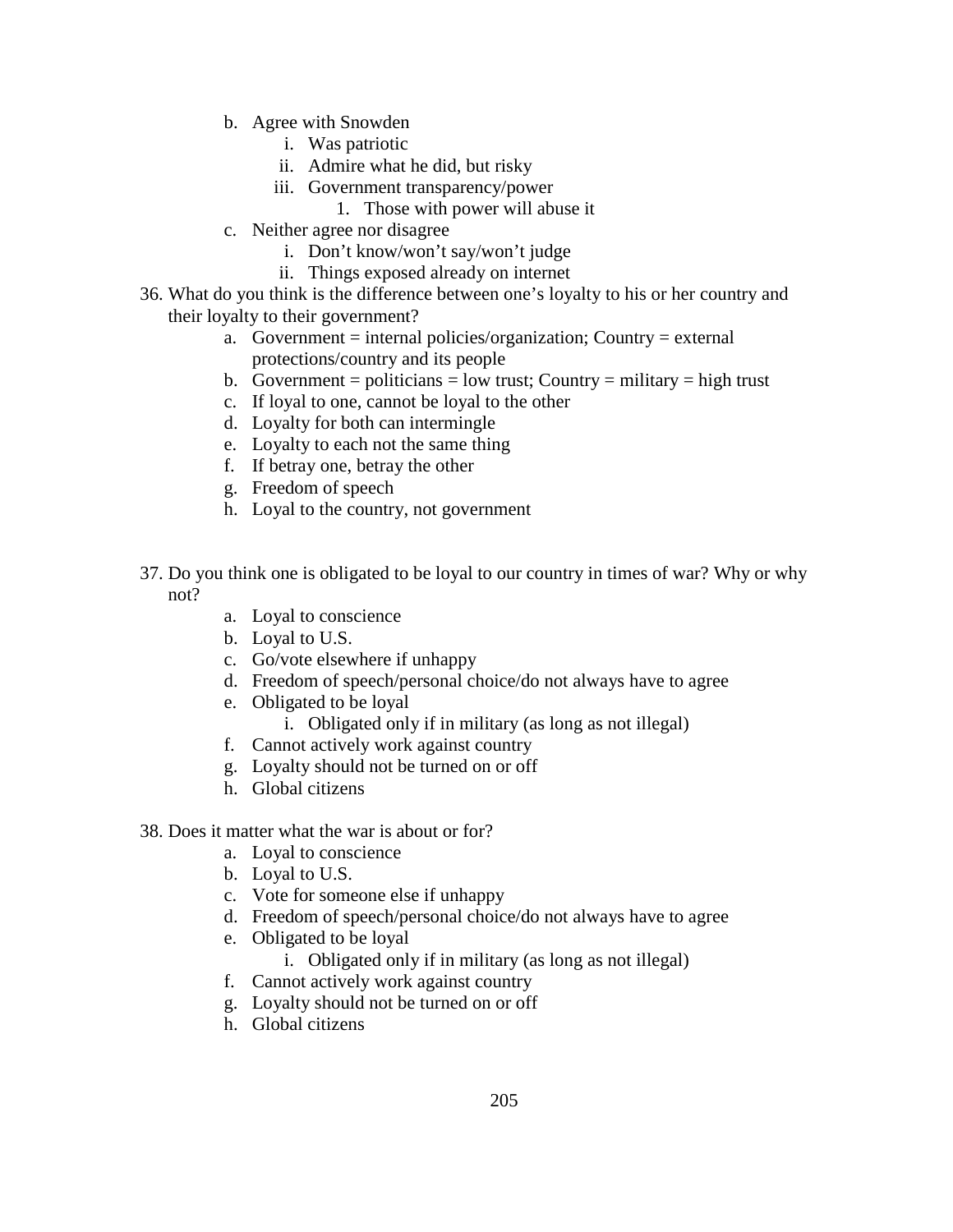- 39. What does "loyalty" mean to you in terms of being "loyal" to one's country?
	- a. Values/beliefs
		- i. Protecting American way of life/principles/foundations country was established on
		- ii. In military, sign up to be loyal
		- iii. Following orders
	- b. Dissent
		- i. Patriotism can be dissent
		- ii. Civil disobedience
	- c. Blind loyalty is problematic
- 40. In your opinion, how can you tell if someone is "loyal" to their government?
	- a. Most in government trying to do what is right
	- b. Responsibility of citizens to hold government accountable
	- c. Loyal to political parties
		- i. Betrayal of government okay because politicians are untrustworthy
	- d. Following orders
		- i. Supporting every decision
	- e. Trust
		- i. Difficult to be loyal to government
		- ii. Not trusted much
- 41. In your opinion, how can you tell if someone is "loyal" to their country?
	- a. Values/beliefs
		- i. Protecting American way of life/principles/foundations country was established on
		- ii. In military, sign up to be loyal
		- iii. Following orders
	- b. Dissent
		- i. Patriotism can be dissent
		- ii. Civil disobedience
	- c. Blind loyalty is problematic

## **Politics**

- 42. What political party do you belong to?
	- a. None
	- b. Democratic
	- c. Republican
	- d. Other:  $\blacksquare$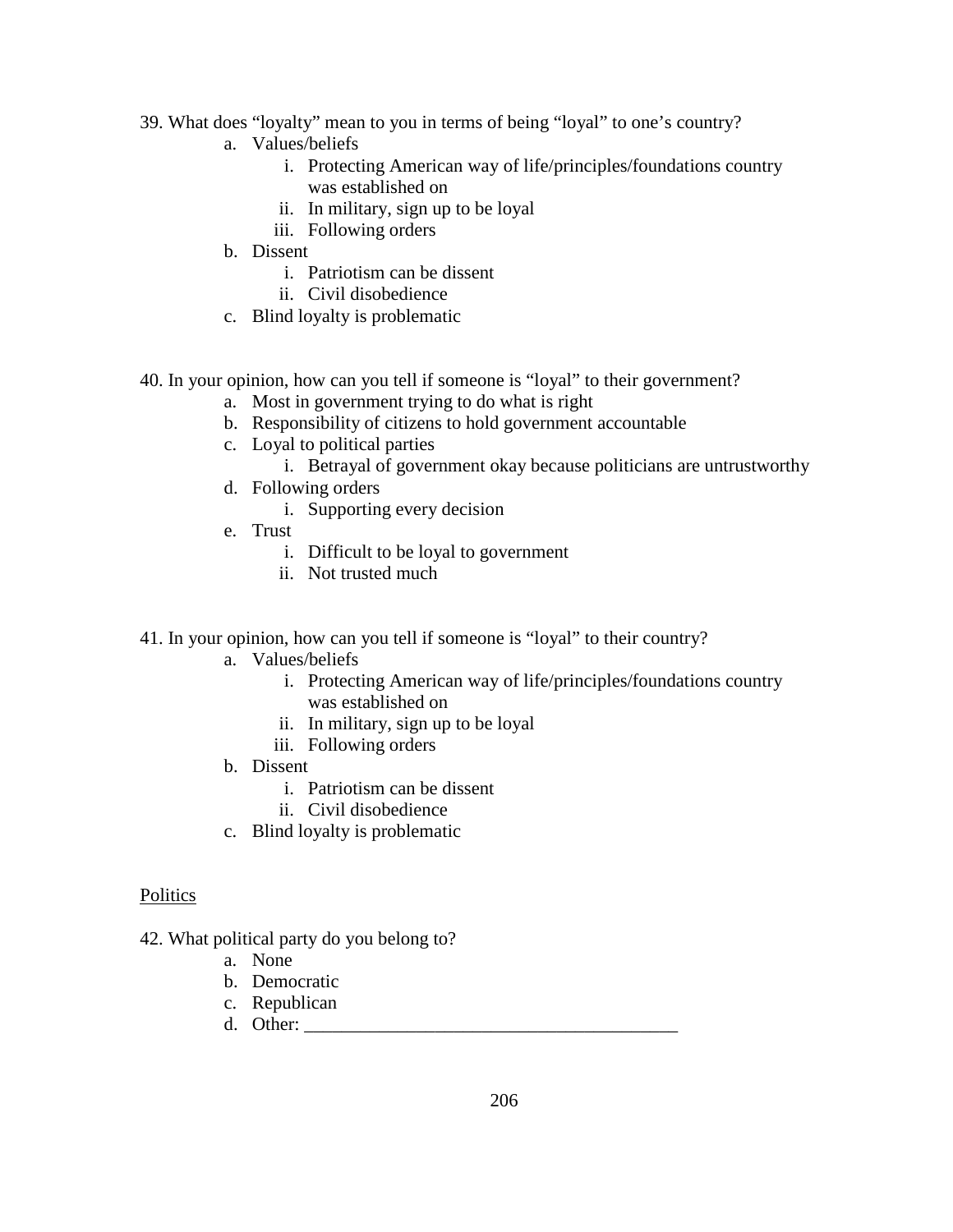- 43. When was the last time you voted?
	- a. Recently/regularly
	- b. Been a while, but try (within the past couple years)
	- c. Extended time (more than 2 years ago)
	- d. Never vote
- 44. Are you involved in politics in any other ways besides voting?
	- a. Yes, worked on campaigns
	- b. Yes, interned at congress office
	- c. Yes, in clubs in college
	- d. No, cannot because work for government/military
	- e. No, respect all opinion
	- f. No, doesn't matter where I live
	- g. No/Not interested/Don't have time
- 45. What do you think about presidential politics?
	- a. Liked G. Bush but not GW Bush
	- b. Disappointed in how centrist Obama has become
	- c. Pleased with the current state of the presidency
	- d. Presidential office doing their job
	- e. Won't answer because not allowed to say any disparaging comments about the President
- 46. What do you think when you see or hear about anti-war protestors?
	- a. Upsetting
	- b. Not brave enough to join military
	- c. We're working, not protesting
	- d. One-sided view
		- i. There will always be war
	- e. Camaraderie
	- f. Non-sustainability of war
	- g. Military personnel as anti-war
		- i. Scared to be outspoken against war because in military
		- ii. Military member of peace organization
	- h. Freedom of speech
	- i. Corruption
		- i. In war
		- ii. Who to trust
- 47. Do you think anti-war protestors can be patriotic? Why or why not?
	- a. Protesters are patriotic/camaraderie
	- b. Patriotic only to an extent
	- c. Protesters don't understand the full story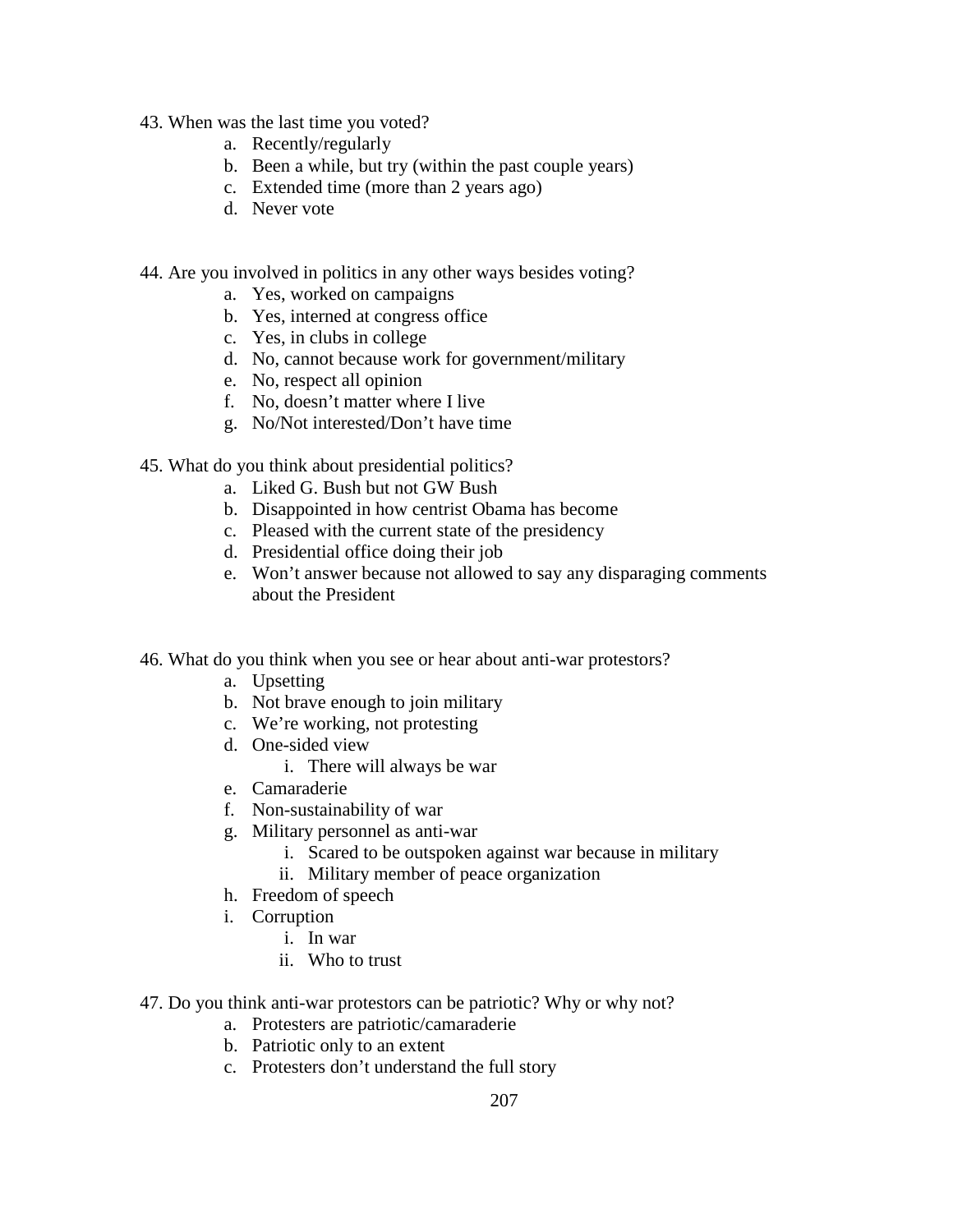- d. Anti-government/country
- 48. Do you think anti-war protestors can be loyal to their country? Why or why not?
	- a. To a certain extent (9)
	- b. Yes, because they are anti-government (18)
	- c. Anti-war doesn't mean anti-country/anti-government (19, 29)
- 49. Do you think anti-war protesters can be loyal to their government? Why or why not?
	- a. To a certain extent (9)
	- d. No, cannot be loyal to both country and government (18)
	- e. Anti-war doesn't mean anti-country/anti-government (19, 29)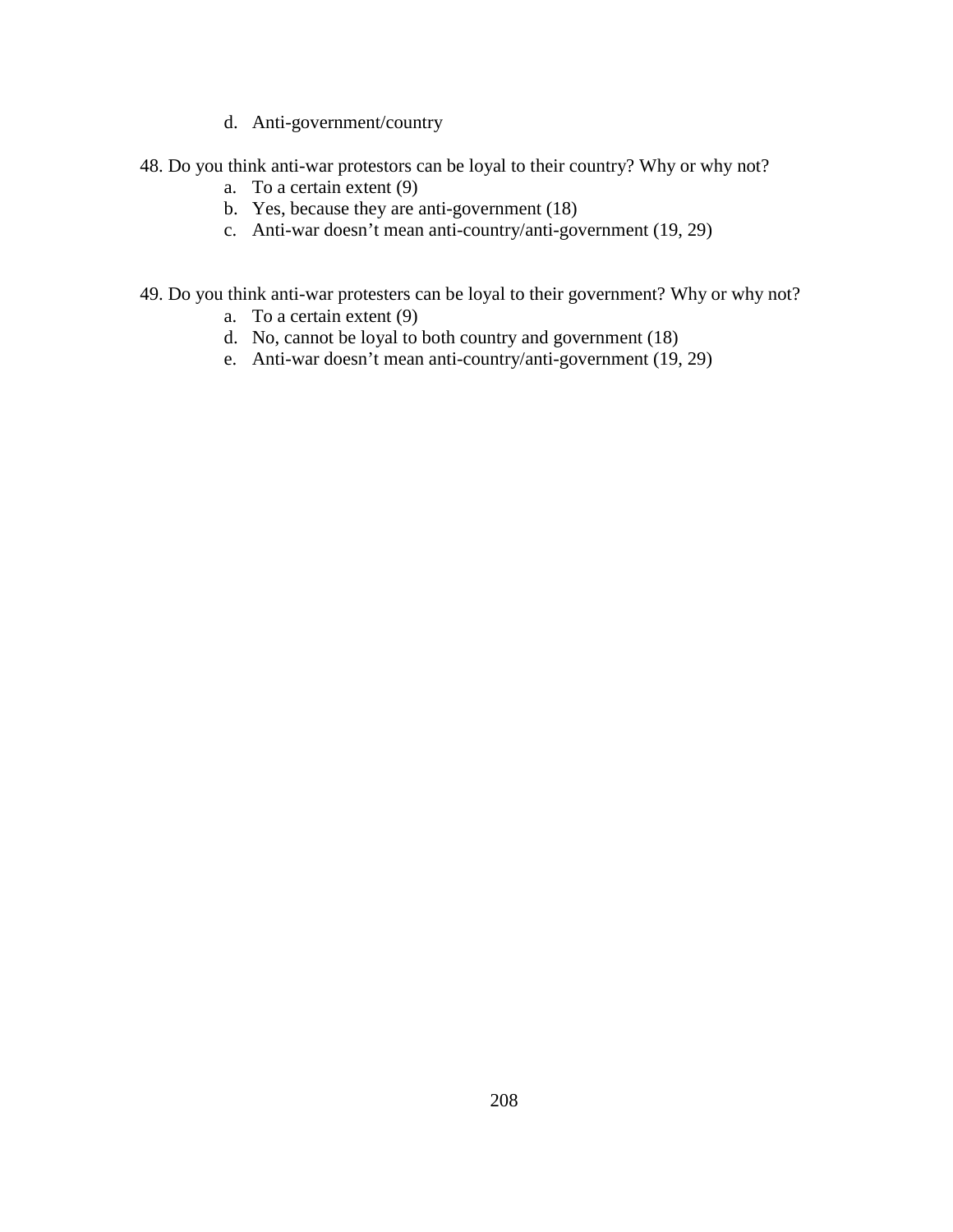## **BIBLIOGRAPHY**

- Active. 2006. "Active Duty Servicewomen by Branch of Service and Rank 2006 and 2010." Pearson Education, publishing as Infoplease.
- Alter, Peter. 1985. *Nationalism*. New York: Edward Arnold.
- Anderson, B. 2006. *Imagined Communities: Reflections on the Origin and Spread of Nationalism*. New York: Verso.
- Aronson, J. 1995. "A Pragmatic View of Thematic Analysis " *The Qualitative Report*  $2(1):1-3.$
- Asch, B., M. Kilburn, and J. Klerman. 1999. *Attracting College-Bound Youth into the Military: Toward the Development of New Recruiting Policy Options*. Santa Monica, CA: RAND.
- Babbie, E. 2005. *The Basics of Social Research* Belmon, CA: Thomson Wadsworth.
- Bernstein, Mary. 1997. "Celebration and Supression: The Strategic Use of Identity by the Lesbian and Gay Movement." *American Journal of Sociology* 103(3):531-65.
- Billig, Michael. 1995. *Banal Nationalism*. London: Sage.
- Brashears, M. 2005. "The Structure of Dissent: A Prolegomenon for Framework Theory." in *American Sociological Society*. Philadelphia, PA.
- Britt, T., T. Greene-Shortridge, and C. Castro. 2007. "The Stigma of Mental Health Programs in the Military." *Military Medicine* 172(2):157-61.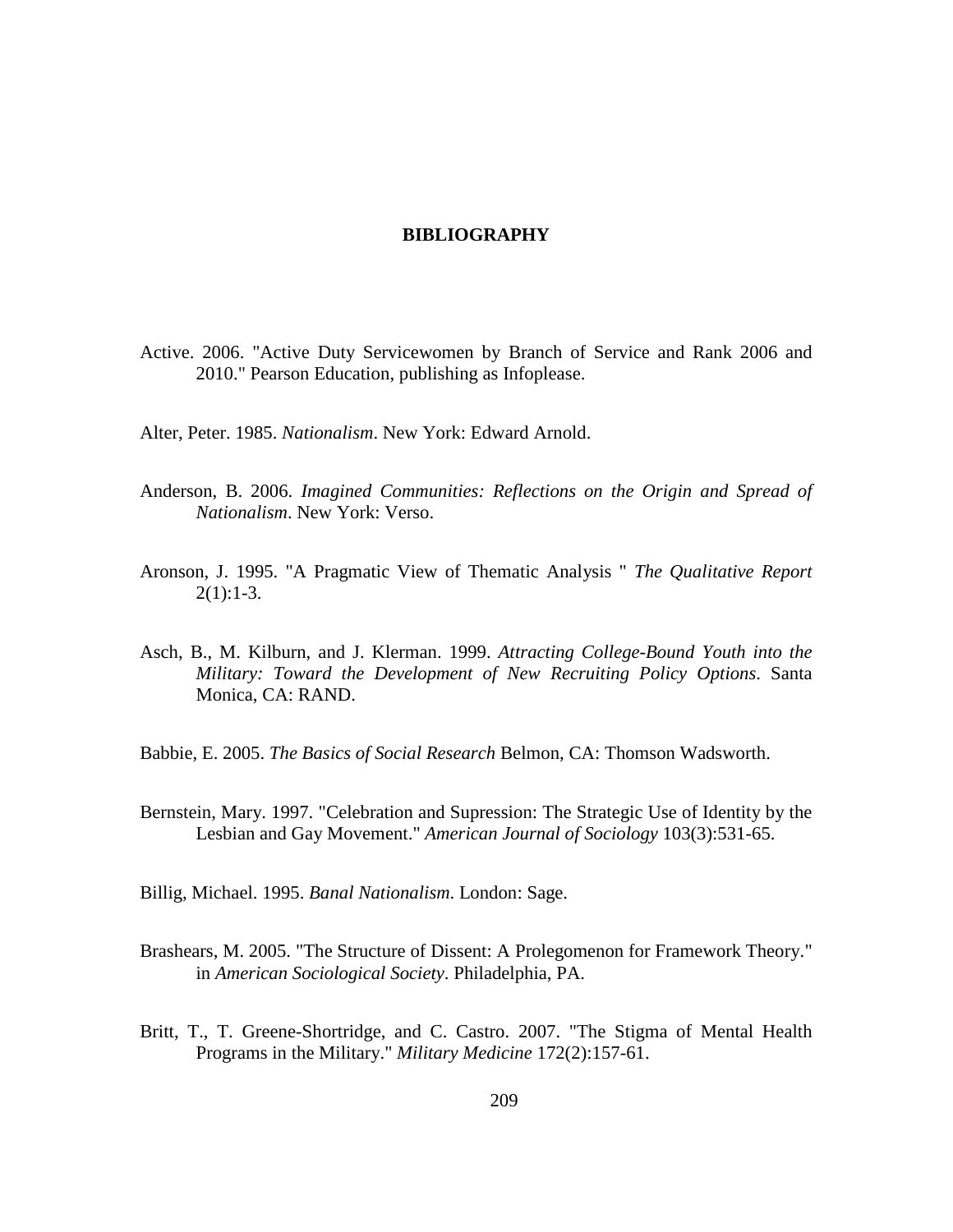Brubaker, R. 1998. "Myths and Misconceptions in the Study of Nationalism." in *The State of the Nation*, edited by John Hall. Cambridge: Cambridge University Press.

Calhoun, Craig. 1997. *Nationalism*. Minneapolis: Univerity of Minnesota Press.

- Campbell, D.T. 1973. "Various Social Attitudes Scales." in *Measures of Social Psychological Attitudes*, edited by J. Robinson and D. Shaver. Ann Arbor, MI: Institute for Social Science Research.
- Casanova, J. 2011. "Cosmopolitanism, the Clash of Civilizations and Multiple Modernities." *Current Sociology* 59(2):252-67.
- Chambers, J.W. 1987. *To Raise an Army: The Draft Comes to Modern America*. New York: Free Press.
- Comrey, A., and J. Newmeyer. 1965. "Measurement of Radicalism-Conservatism." *Journal of Social Psychology* 67:357-69.
- Connor, W. 1993. "Beyond Reason: The Nature of the Ethnonational Bond." *Ethnic and Racial Studies* 16(3):373-89.
- Corbin, J., and A. Strauss. 2008. *Basics of Qualitative Research* Los Angeles: Sage Publications.
- DeBenedetti, C. 1980. *The Peace Reform in American History*. Bloomington: Indiana University Press.
- Defense, Department of. 2013. "Demographics Profile of the Military Community ".
- DeLamater, J., D. Katz, and H.C. Kelman. 1969. "On the Nature of National Involvement: A Preliminary Study." *Journal of Conflict Resolution* 13:320-57.
- DiMaggio, P., and B. Bonikowski. 2008. "Varieties of Popular American Nationalism." Princeton University.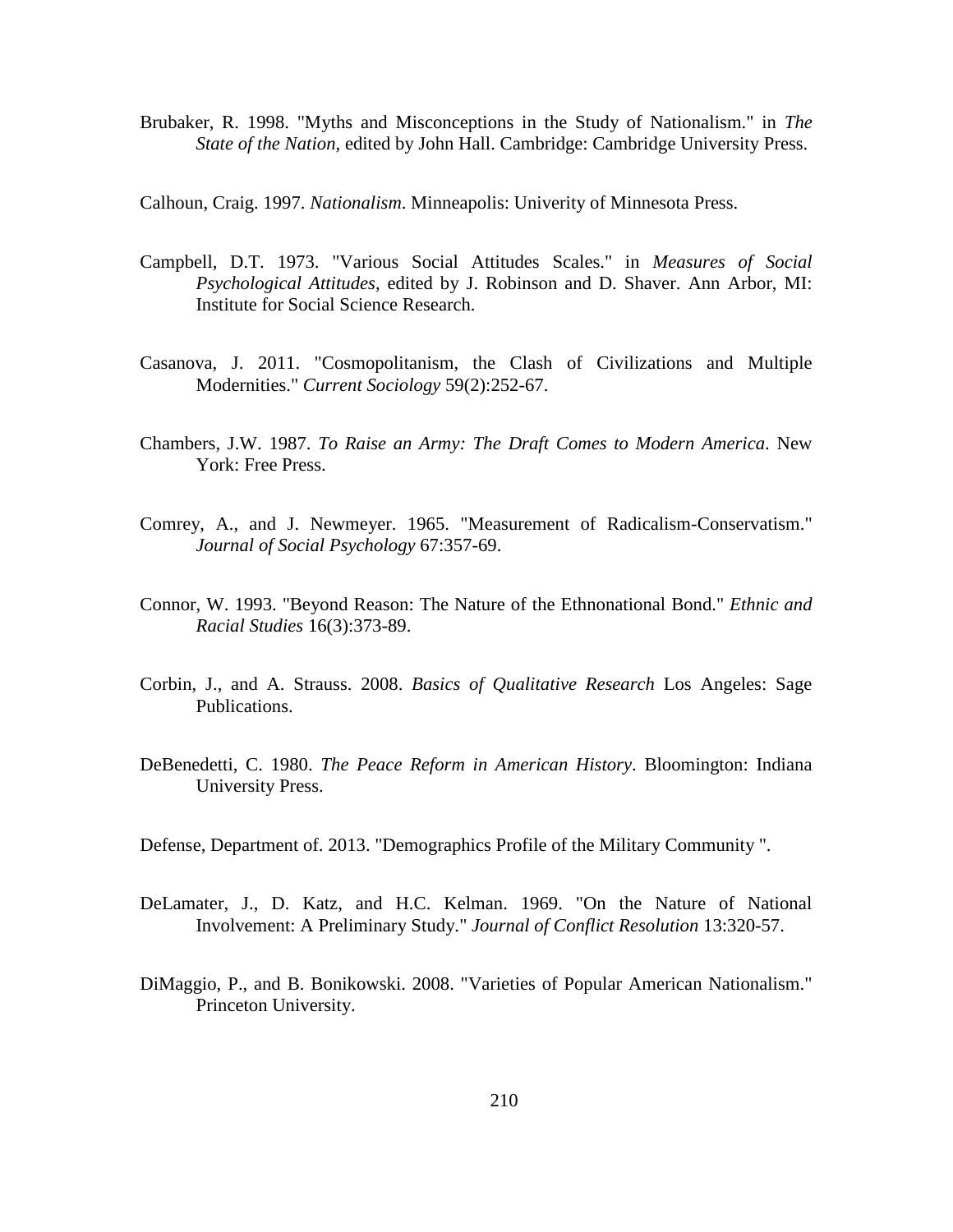Duty, Active. 2006. "Active Duty Servicewomen by Branch of Service and Rank 2006 and 2010." Pearson Education, publishing as Infoplease.

Factory, Military. N.D. "Military Factory."

- Falk, R. 2010. "Defining a Just War." in *Approaches to Peace: A Reader in Peace Studies*, edited by D.P. Barah. New York: Oxford University Press.
- Ferguson, L.W. 1942. "The Isolation and Measurement of Nationalism." *Journal of Social Psychology* 16:215-28.
- Field, A. 2005. *Discovering Stastics Using SPSS*. Thousand Oaks: Sage.
- Firmin, M. 2008. "Structured Interview." Pp. 838-39 in *The Sage Encyclopedia of Qualitative Research Methods*, edited by L. Given. Thousand Oaks: Sage Publications, Inc. .
- Floersch, J., J.L. Longhofer, D. Kranke, and L. Townsend. 2010. "Integrating Thematic, Grounded Theory, and Narrative Analysis: A Case Study of Adolescent Psychotropic Treatment." *Qualitative Social Work* 9(3):407-25.
- Frisch, M. 1989. "American History and the Structures of Collective Memory: A Modest Exercise in Empirical Iconography." *The Journal of American History* 75(4):1130-55.
- Galan, I., F. Rodriguez-Artalejo, and B. Zorrilla. 2004. "Telephone Versus Face-to-Face Household Interviews in the Assessment of Health Behaviors and Preventive Practices." *Gaceta Sanitaria* 18(6):440-50.
- Gamson, W. 1991. "Commitment and Agency in Social Movements." *Sociological Forum* 6(1):27-50.
- —. 2004. "Bystanders, Public Opinion, and the Media." in *Blackwell Companion to Social Movements*, edited by D. Snow, S. Soule, and H. Kriesi. Malden, MA: Blackwell Publishing.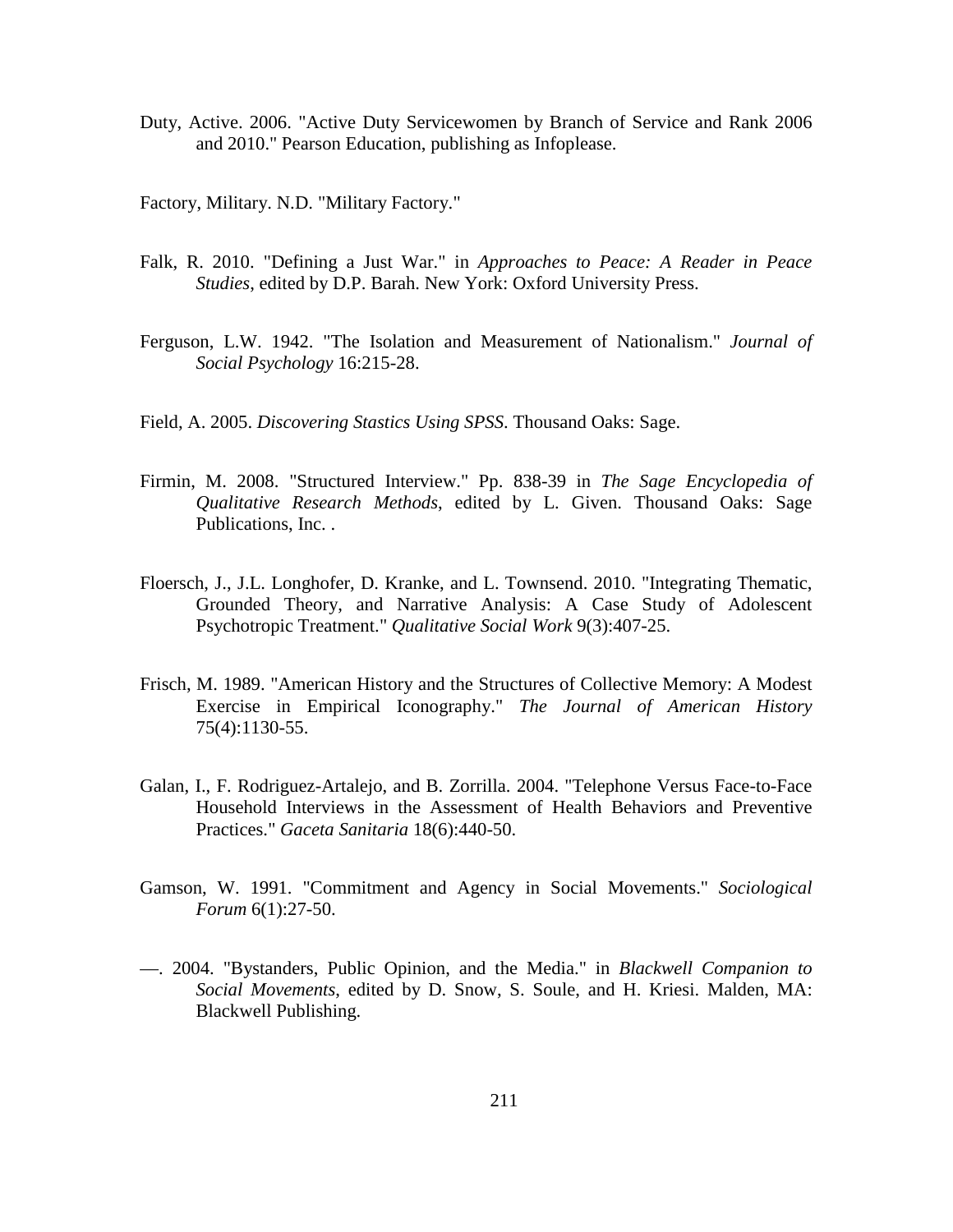Gamson, W., D. Croteau, W. Hoynes, and T. Sasson. 1992. "Media Images and the Social Construction of Reality." *Annual Review of Sociology* 18:373-93.

Gellner, E. 1983. *Nations and Nationalism*. Ithaca, NY: Cornell University Press.

- Gillis, J.R. 1994. "Memory and Identity: The History of a Relationship." in *The Politics of National Identity*, edited by J.R. Gillis. Princeton: Princeton University Press.
- Goffman, E. 1974. *Frame Analysis*. Cambridge: Harvard University Press.
- Gordon, R. 2002. "Conceptualizing Leadership with Respect to Historical-Contextual Antecedents to Power." *Leadership Quarterly* 13:151-67.
- Gramsci, A. 1971. *Selections from the Prison Notebooks of Antonio Gramsci*. New York: International Publishers.
- Griffith, Jr., R. 1982. *Men Wanted for the U.S. Army: America's Experience with an All-Volunteer Army Between the World Wars*. Westport, CT: Greenwood Press.
- Grosby, Steve. 2005. *Nationalism: A Very Short Introduction*. Oxford: Oxford University Press.
- Guba, E., and Y.S. Lincoln. 2008. "Paradigmatic Controversies, Contradictions, and Emerging Confluences." in *The Landscape of Qualitative Research*, edited by N.K. Denzin and Y.S. Lincoln. Thousand Oaks, CA: Sage
- Hall, Stuart. 1986. "The Problem of Ideology Marxism without Guarantees." *Journal of Communication Inquiry* 10(28):28-44.
- Haller, W., and V. Roudometof. 2010. "The Cosmopolitan-Local Continuum in Cross-National Perspective." *Journal of Sociology* 46(3):277-97.
- Hannerz, U. 1990. "Cosmopolitans and Locals in World Culture." Pp. 237-52 in *Global Culture*, edited by M. Featherstone. London, U.K.: Sage.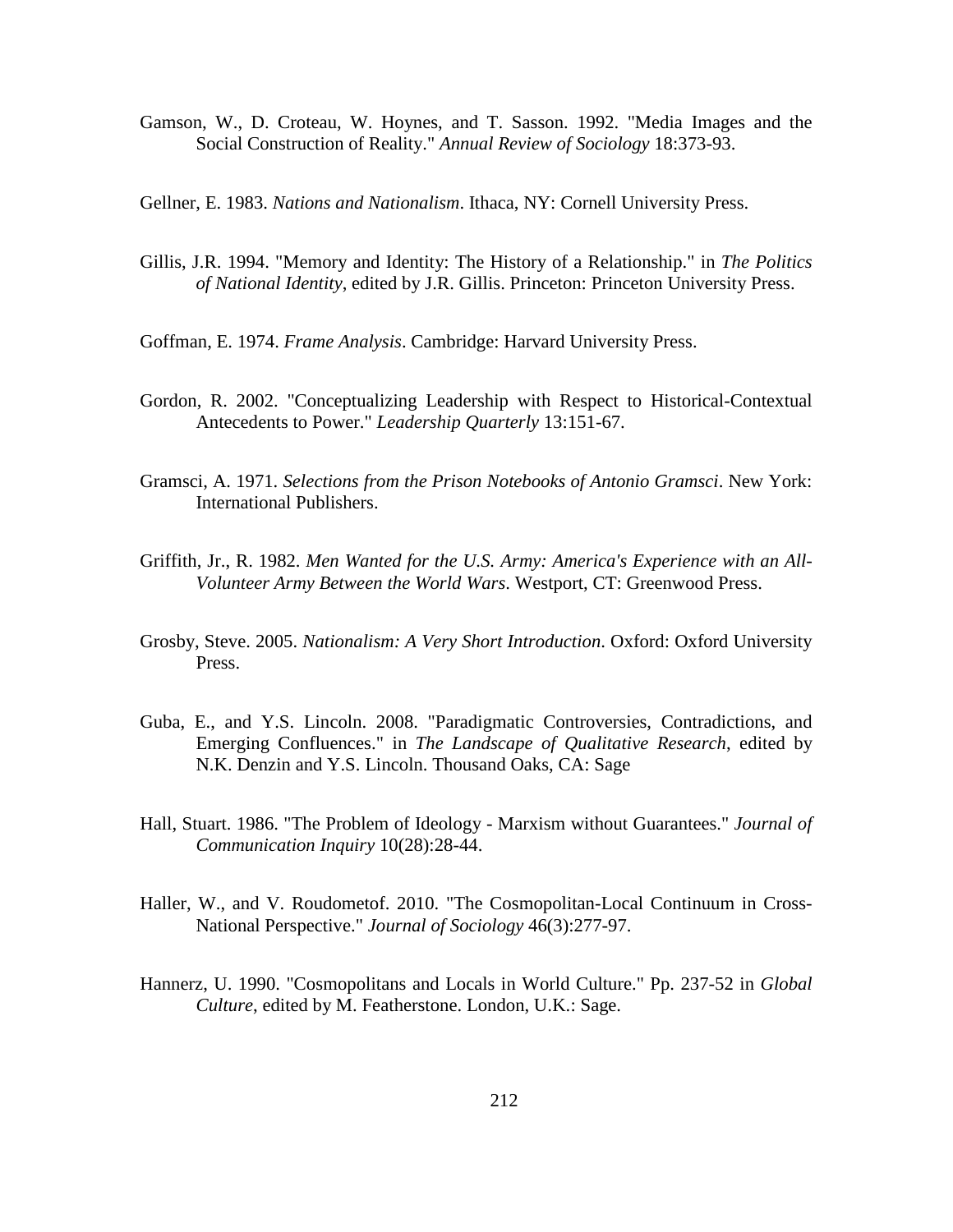- Herda-Rapp, A. 1998. "The Power of Informal Leadership: Women Leaders in the Civil Rights Movement." *Sociological Focus* 31(4):341-55.
- Hinchman, L.P., and S.K. Hinchman. 1997. *Memory, Identity, Community: The Idea of Narrative in the Human Sciences*. Albany, NY: State University of NY Press.
- Hinojosa, R., and M. Hinojosa. 2011. "Using Military Friendships to Optimize Postdeployment Reintegration for Male Operation Iraqi Freedom/Operation Enduring Freedom Veterans." *Journal of Rehabilitation Research and Development* 48(10):1145-58.
- Hobsbawm, E. 1990. *Nations and Nationalism Since 1780: Programme, Myth, Reality*. Cambridge: Cambridge University Press.
- Janowitz, M. 1976. "Military Institutions and Citizenship in Western Societies " *Armed Forces and Society* 2(2):185-204.
- —. 1983. *The Reconstruction of Patriotism: Education for Civic Consciousness*. Chicago: University of Chicago Press.
- Kedourie, E. 1960. *Nationalism*. London: Hutchinson.
- —. 1994. "Nationalism and Self-Determination." Pp. 49-55 in *Nationalism*, edited by J. Hutchinson and A.D. Smith. Oxford: Oxford University Press.
- Klandermanns, B. 1993. "A Theoretical Framework for Comparisons of Social Movement Participation." *Sociological Forum* 8(3):383-401.
- Kleykamp, M. 2006. "College, Jobs, or the Military? Enlistment During a Time of War." *Social Science Quarterly* 87(2):272-90.
- Kutz-Flamenbaum, R., and B. Duncan. 2015. "Contested Cosmopolitanisms: Global Meetings and Local Mobilizations." *Sociological Forum* 30(1):188-208.
- Lentz, T.F. 1976. *Humatriotism*. St. Louis, MO: The Futures Press.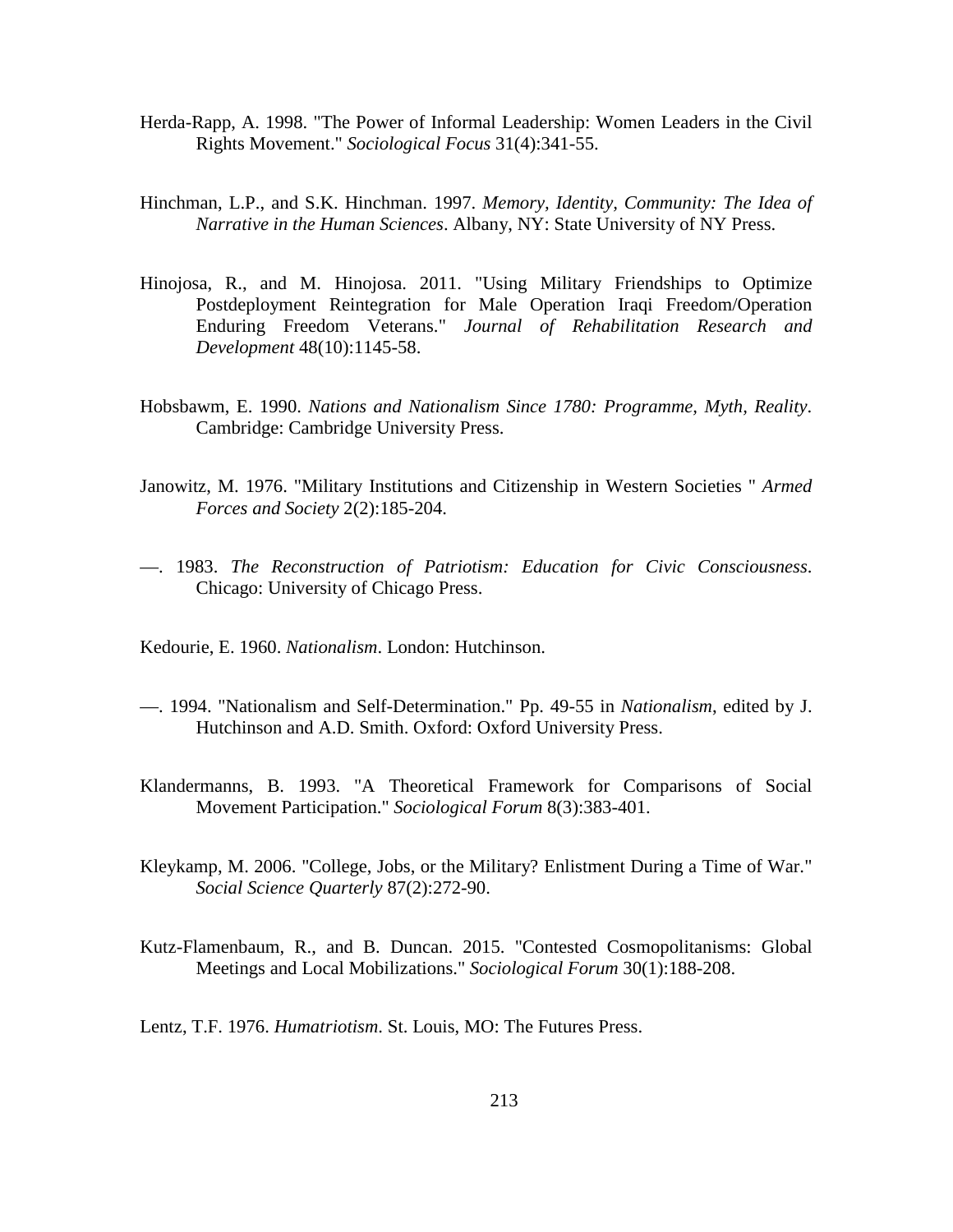- Leoussi, A. 2007. "Nationalism." in *Blackwell Encyclopedia of Sociology*, edited by G. Ritzer: Blackwell Publishing.
- Levinson, D.J. 1957. "Authoritarian Personality and Foreign Policy." *Journal of Conflict Resolution* 1:37-47.
- Li, Q., and M. Brewer. 2004. "What Does It Mean to Be an American? Patriotism, Nationalism, and American Identity After 9/11." *Political Psychology* 25(5):727- 39.
- Little, D. n.d. "False Consciousness." Dearborn: University of Michigan.
- Litz, B., and W. Schlenger. 2009. "PTSD in Service Members and New Veterans of the Iraq and Afghanistan War: A Bibliography and Critique." *PTSD Research Quarterly* 20(1):1-8.
- Loh, W.D. 1975. "Nationalist Attitudes in Quebec and Belgium." *Journal of Conflict Resolution* 19:217-49.
- Markoff, J. 1996. *Waves of Democracy: Social Movements and Political Change*. Thousand Oaks: Pine Forge Press.
- Marshall, C., and G. Rossman. 2006. *Designing Qualitative Research* Thousand Oaks: Sage Publications.
- Marx, K. 1978. "The German Ideology: Part I." Pp. 146-200 in *The Marx-Engles Reader*, edited by Robert C. Tucker. New York: W.W. Norton & Company, Inc.
- McAdam, D. 1989. "The Biographical Consequences of Activism." *American Sociological Review* 54(5):744-60.
- McAdam, D., and R. Paulsen. 1993. "Specifying the Relationship between Social Ties and Activism." *American Journal of Sociology* 99(3):640-67.
- McCleary, D., M. Nalls, and R. Williams. 2009. "Types of Patriotism as Primary Predictors of Continuing Support for the Iraq War." *Journal of Political and Military Sociology* 37(1):77-94.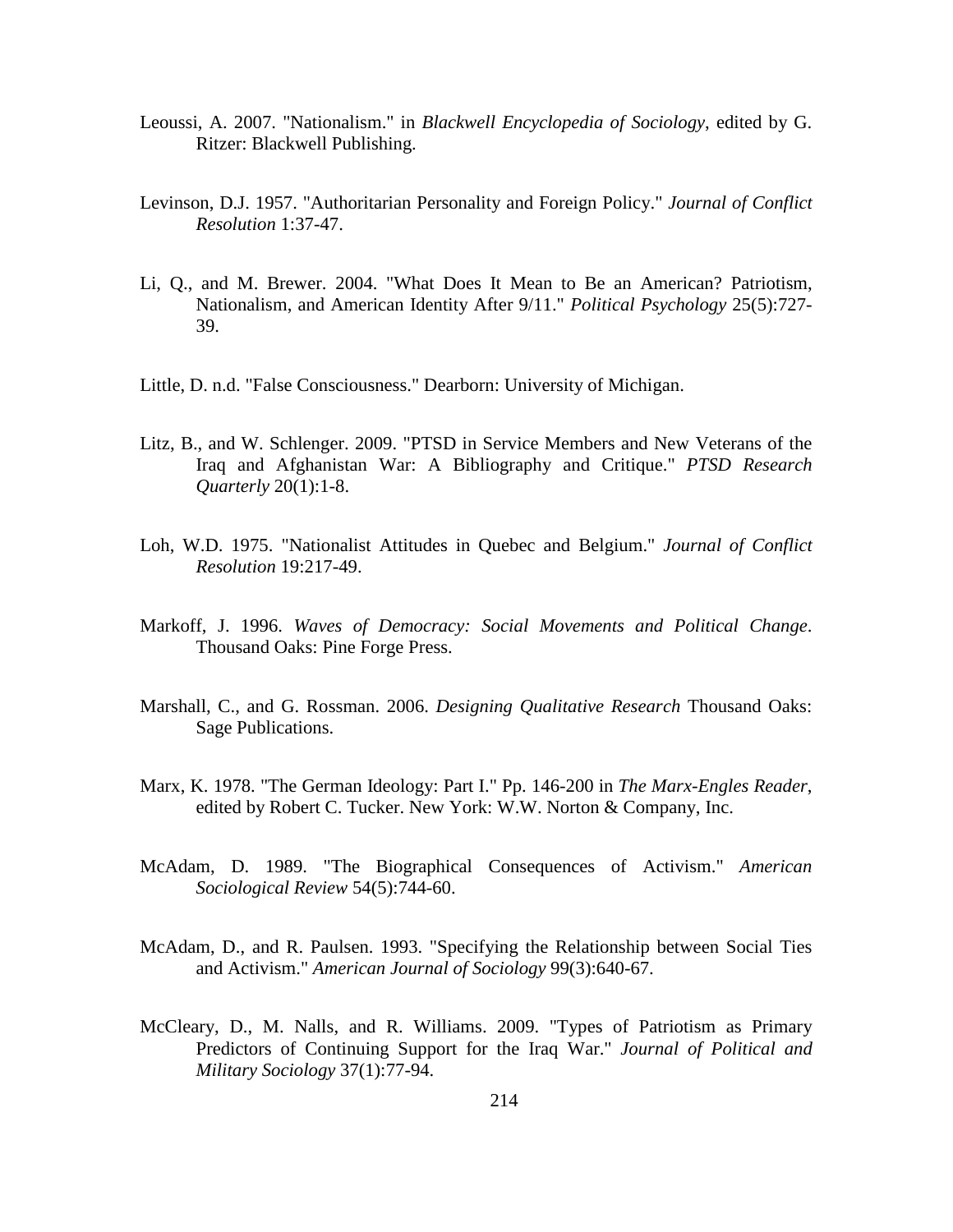Melucci, A. 1989. *Nomads of the Present*. Philadelphia: Temple University Press.

- Midanik, L.T., and T.K. Greenfield. 2003. "Telephone Versus In-Person Interviews for Alcohol Use: Results of the 2000 National Alcohol Survey." *Drug and Alcohol Dependence* 72(3):209-14.
- N.A. 2013. "Center on Budget and Policy Priorities."
- Neal, A.G. 1998. *National Trauma and Collective Memory: Major Events in the American Century*. Armonk, NY: M.E. Sharpe.
- Oegema, D., and B. Klandermanns. 1994. "Why Social Movement Sympathizers Don't Participate: Erosion and Nonconversion of Support." *American Sociological Review* 59(5):703-22.
- Oliner, P. 2004. *Saving the Forsaken*. New Haven and London: Yale University Press
- Oliner, S., and P. Oliner. 1988. *The Altruistic Personality: Rescuers of Jews in Nazi Europe*. New York: Free Press.
- Pei, M. 2003. "The Paradoxes of American Nationalism." *Foreign Policy* 136(May-June):30-37.
- Perkins, H. W. 1993. "Acts of Compassion: Caring for Others and Helping Ourselves." *Journal for the Scientific Study of Religion* 32(1):83-84.
- Pescosolido, A. 2001. "Informal Leaders in the Development of Group Efficacy." *Small Group Research* 32(1):74-93.
- Posen, B.R. 1993. "Nationalism, the Mass Army, and Military Power." *International Security* 18(2):80-124.
- Riessman, C.K. 2003. "Narrative Analysis." in *The Sage Encyclopedia of Social Science Research Methods*, edited by M.S. Lewis-Beck, A. Bryman, and T.F. Liao. Thousand Oaks, CA: Sage Publications.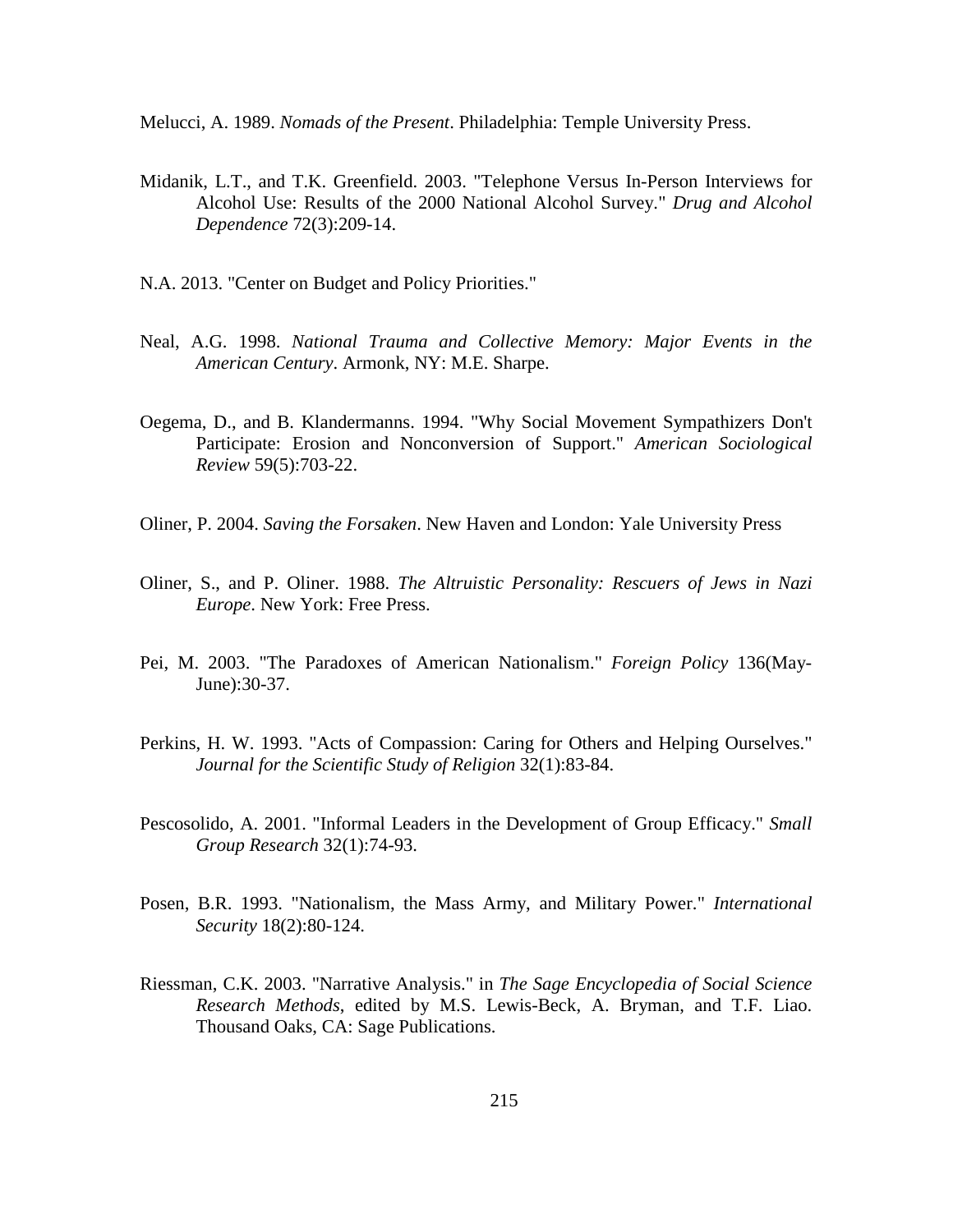- Roudometof, V. 2005. "Transnationalsim, Cosmopolitanism, and Glocalisation." *Current Sociology* 53(1):113-35.
- Sampson, D.L., and H.P. Smith. 1957. "A Scale to Measure World-Minded Attitudes." *Journal of Social Psychology* 45:99-106.
- Schildkraut, D. 2002. "The More Things Change...American Identity and Mass and Elite Responses to 9/11." *Political Psychology* 23(3):511-35.
- Sewell, G. 2009. "Emotional Intelligence and the Army Leadership Requirements Model." *Military Review* November-December:93-98.
- Sewell, W. 1992. "A Theory of Structure: Duality, Agency, and Transformation." *American Journal of Sociology* 98(1):1-29.
- Sharp, G. 1973. *The Politics of Non-Violent Action: Part I: Power and Struggle*. Boston: Sargent (Porter).
- Shaw, L., D. Batson, and R. M. Todd. 1994. "Empathy Avoidance: Forestalling Feeling for Another in Order to Escape the Motivational Consequences " *Journal of Personality and Social Psychology* 67(5):879-87.
- Slovic, P. 2007. "If I Look at the Mass, I will Never Act: Psychi Numbing and Genocide." *Judgment and Decision Making* 2(2):79-95.
- Smircich, L., and G. Morgan. 1982. "Leadership: The Management of Meaning." *Journal of Applied Behavioral Science* 18:257-73.
- Smith, J. 2011. "Personal Communication." edited by Author. Pittsburgh.
- Snow, D.A., Jr. E.B. Rochford, S.K. Worden, and R.D. Benford. 1986. "Frame Alignment Processes, Micro-Mobilization, and Movement Participation." *American Sociological Review* 51(4):464-81.
- Snyder, Louis. 1976. *Varieties of Nationalism: A Comparative Study*. Hinsdale, IL: Dryden Press.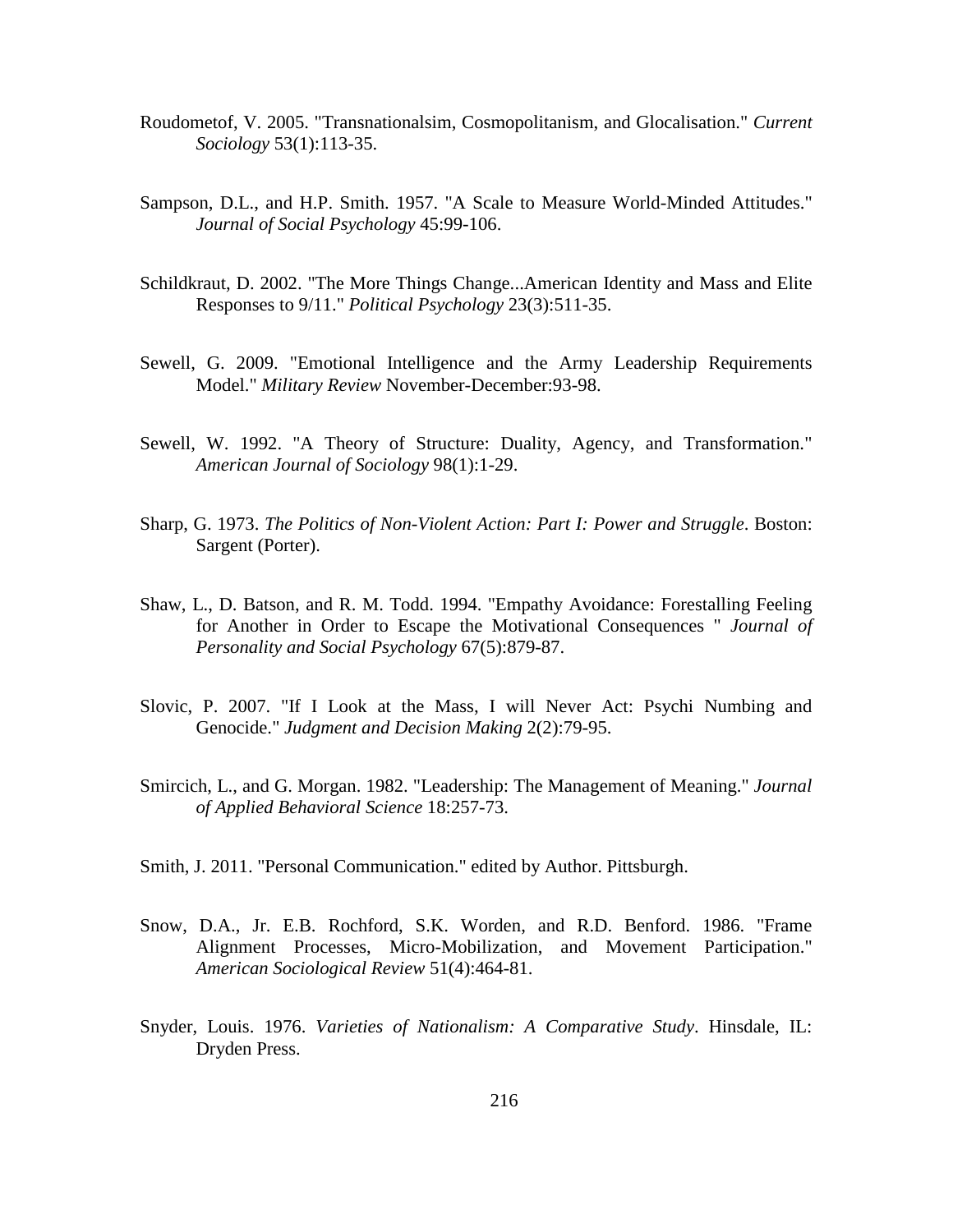- Stagner, R. 1940. "A Correlational Analysis of Nationalistic Opinions." *Journal of Social Psychology* 12:197-212.
- Steuter, E., and D. Wills. 2010. "'The Vermin Have Struck Again': Dehumanizing the Enemy in Post 9/11 Media Representations." *Media, War, & Conflict* 3(2):152- 67.
- Strauss, A. , and J. Corbin. 1994. "Grounded Theory Methodology: An Overview." in *Handbook of Qualitative Research*, edited by A. Strauss and J. Corbin.
- Sweet, S. A., and K. Grace-Martin. 2003. *Data Analysis with SPSS: A First Course in Applied Statistics*. Boston: Allyn and Bacon.
- Swidler, A. 1986. "Culture in Action: Symbols and Strategies." *American Sociological Review* 51(2):273-86.
- Taylor, Charles. 1999. "Nationalism and Modernity." Pp. 219-46 in *Theorizing Nationalism*, edited by R. Beiner. Albany: State University of New York Press.
- Tilly, C. 1992. *Coercion, Capital, and European States AD 990-1992*. Malden, MA: Blackwell Publishers, Inc.
- —. 1994. "States and Nationalism in Europe 1492-1992." *Theory and Society* 23(1):131- 46.
- —. 2004. *Social Movements, 1768-2004*. Boulder: Paradigm Publishers, LLC.
- Treasury, United States Department of the. n.d. "Financial Crimes Enforcement Network."
- Tuckman, B. 1965. "Developmental Sequence in Small Groups." *Psychological Bulletin* 63:384-99.
- van Evera, S. 1994. "Hypotheses on Nationalism and War." *International Security* 18(4):5-39.